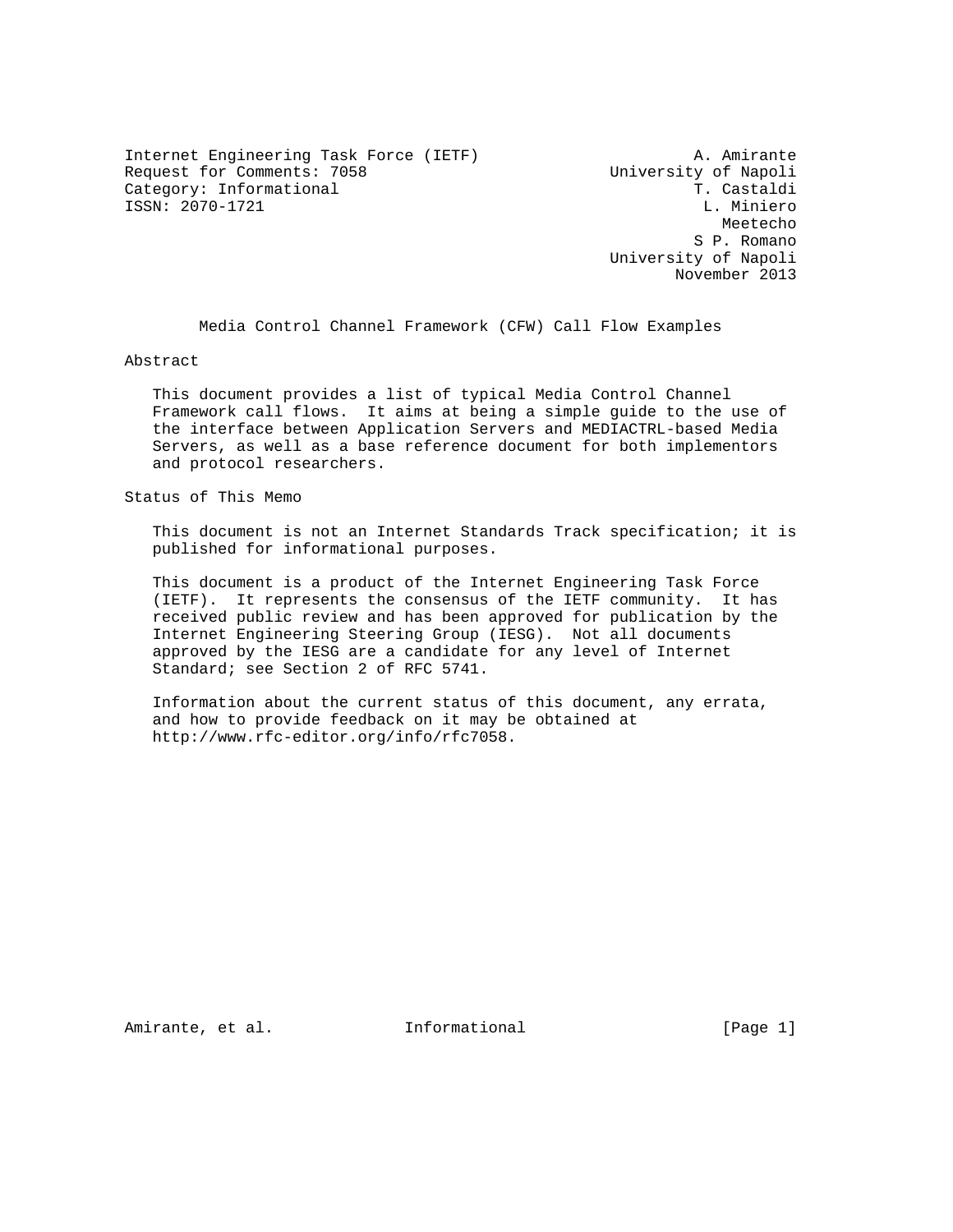### Copyright Notice

 Copyright (c) 2013 IETF Trust and the persons identified as the document authors. All rights reserved.

 This document is subject to BCP 78 and the IETF Trust's Legal Provisions Relating to IETF Documents

 (http://trustee.ietf.org/license-info) in effect on the date of publication of this document. Please review these documents carefully, as they describe your rights and restrictions with respect to this document. Code Components extracted from this document must include Simplified BSD License text as described in Section 4.e of the Trust Legal Provisions and are provided without warranty as described in the Simplified BSD License.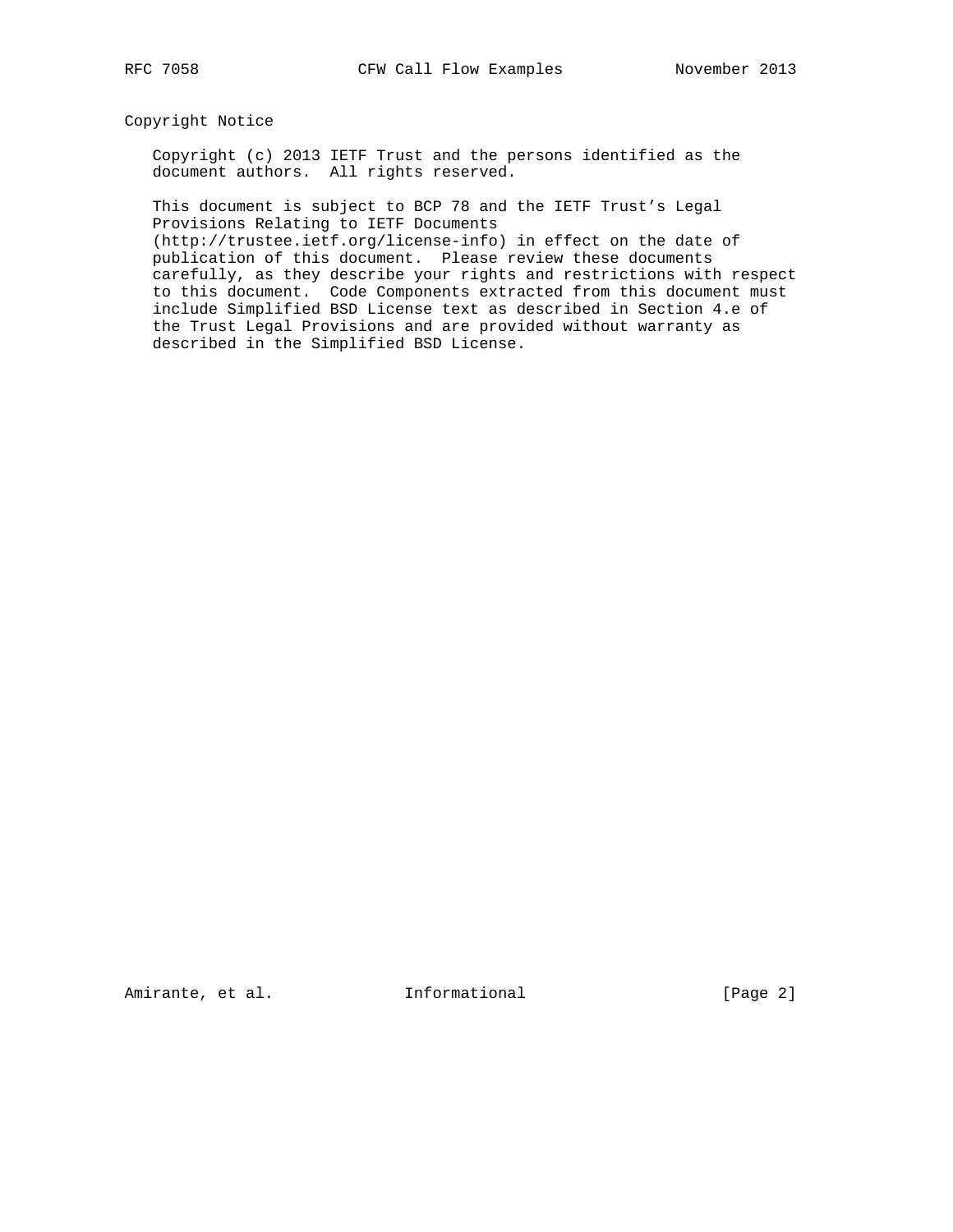# Table of Contents

| 1.                                             |
|------------------------------------------------|
| 2.                                             |
| 3.                                             |
|                                                |
|                                                |
|                                                |
|                                                |
| 5.2.                                           |
|                                                |
|                                                |
|                                                |
|                                                |
|                                                |
| 6.1.2. Echo Test Based on Recording 30         |
|                                                |
|                                                |
| 6.2.2. Conference-Based Approach 44            |
| 6.2.3. Recording a Conversation 51             |
|                                                |
|                                                |
|                                                |
|                                                |
|                                                |
|                                                |
|                                                |
|                                                |
|                                                |
| 6.4.3. DTMF-Driven Conference Manipulation 112 |
|                                                |
|                                                |
|                                                |
|                                                |
| 7.2.2. Inline-Aware Mode 140                   |
| 7.2.3. Inline-Unaware Mode 155                 |
|                                                |
| 7.3.1. Query and Inline-Aware Mode 157         |
| 7.3.2. Inline-Unaware Mode 160                 |
| 7.3.3. CFW Protocol Behavior 167               |
|                                                |
|                                                |
|                                                |
|                                                |
| 10.2. Informative References 181               |

Amirante, et al. 1nformational 1999 [Page 3]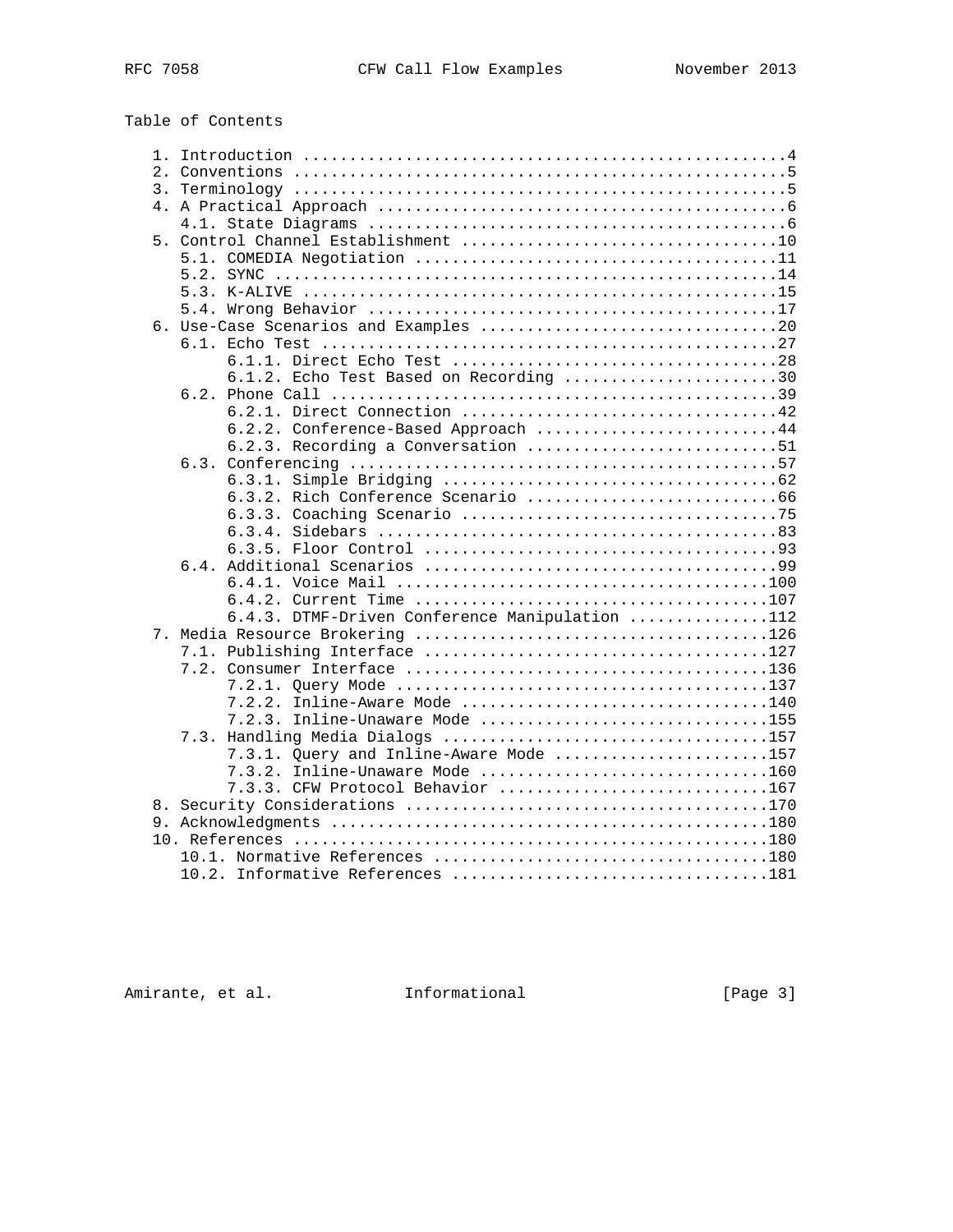### 1. Introduction

 This document provides a list of typical MEDIACTRL Media Control Channel Framework [RFC6230] call flows. The motivation for this comes from our implementation experience with the framework and its protocol. This drove us to write a simple guide to the use of the several interfaces between Application Servers and MEDIACTRL-based Media Servers, and a base reference document for other implementors and protocol researchers.

 Following this spirit, this document covers several aspects of the interaction between Application Servers and Media Servers. However, in the context of this document, the call flows almost always depict the interaction between a single Application Server (which, for the sake of conciseness, is called the AS from now on) and a single Media Server (MS). In Section 7, some flows involving more entities by means of a Media Resource Broker compliant with [RFC6917] are presented. To help readers understand all the flows (as related to both SIP dialogs and Media Control Channel Framework (CFW) transactions), the domains hosting the AS and the MS in all the scenarios are called 'as.example.com' and 'ms.example.net', respectively, per [RFC2606]. The flows will often focus more on the CFW [RFC6230] interaction, rather than on the other involved protocols, e.g., SIP [RFC3261], the Session Description Protocol (SDP) [RFC3264], or RTP [RFC3550].

 In the next paragraphs, a brief overview of our implementation approach is described, with particular focus on protocol-related aspects. This involves state diagrams that depict both the client side (the AS) and the server side (the MS). Of course, this section is not at all to be considered a mandatory approach to the implementation of the framework. It is only meant to help readers understand how the framework works from a practical point of view.

 Once done with these preliminary considerations, in the subsequent sections real-life scenarios are addressed. In this context, first of all, the establishment of the Control Channel is dealt with. After that, some use-case scenarios involving the most typical multimedia applications are depicted and described.

 It is worth pointing out that this document is not meant in any way to be a self-contained guide to implementing a MEDIACTRL-compliant framework. The specifications are a mandatory read for all implementors, especially because this document follows their guidelines but does not delve into the details of every aspect of the protocol.

Amirante, et al. 1nformational 1999 [Page 4]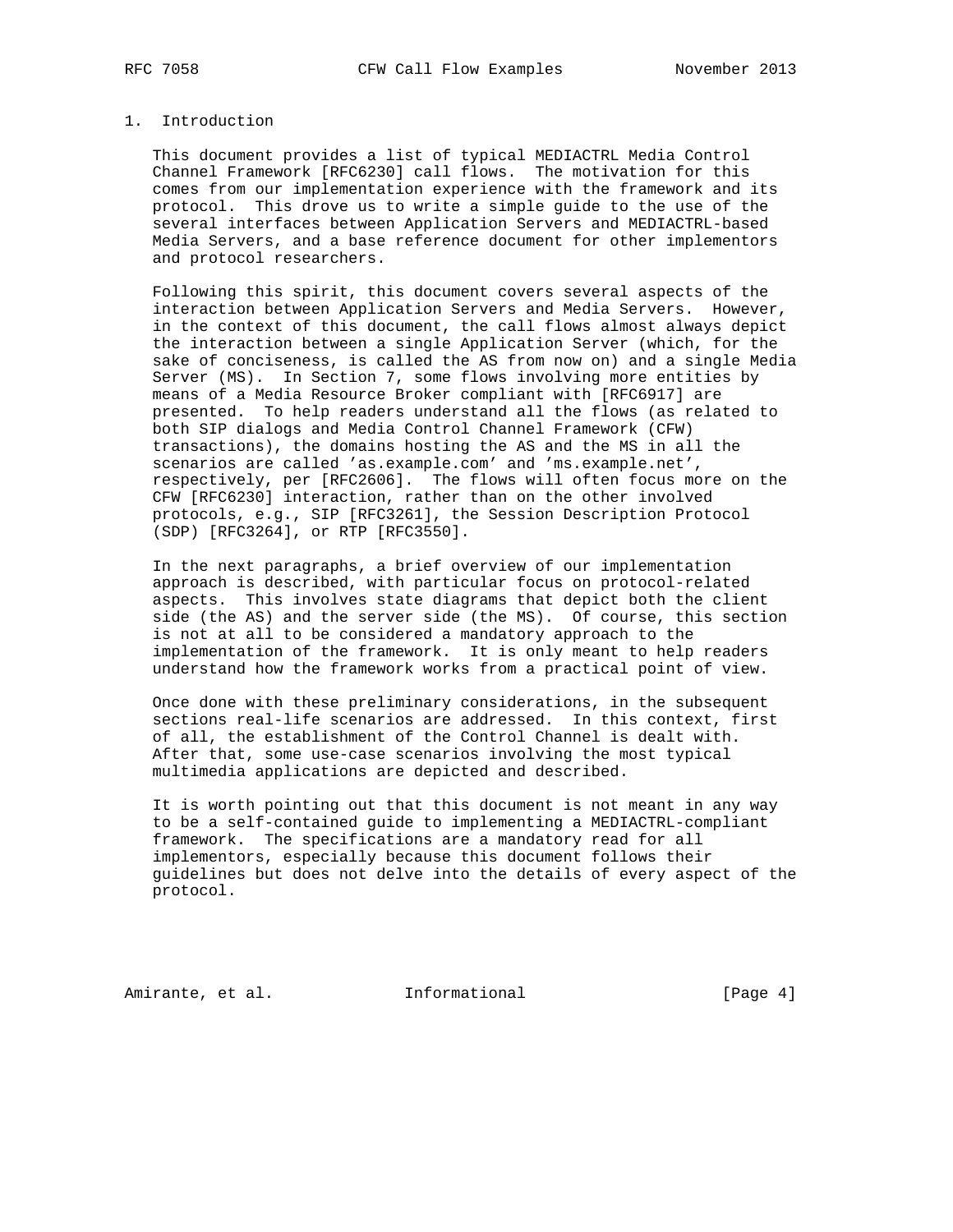#### 2. Conventions

 Note that due to RFC formatting conventions, SIP/SDP and CFW lines whose content exceeds 72 characters are split across lines. This line folding is marked by a backslash at the end of the first line. This backslash, the preceding whitespace, the following CRLF, and the whitespace beginning the next line would not appear in the actual protocol contents. Note also that the indentation of the XML content is only provided for readability. Actual messages will follow strict XML syntax, which allows, but does not require, indentation. Due to the same limit of 72 characters per line, this document also sometimes splits the content of XML elements across lines. Please be aware that when this happens, no whitespace is actually meant to be at either the beginning or the end of the element content.

 Note also that a few diagrams show arrows that go from a network entity to itself. It's worth pointing out that such arrows do not represent any transaction message but are rather meant as an indication to the reader that the involved network entity made a decision, within its application logic, according to the input it previously received.

3. Terminology

 This document uses the same terminology as [RFC6230], [RFC6231], [RFC6505], and [RFC6917]. The following terms are only a summarization of the terms most commonly used in this context and are mostly derived from the terminology used in the related documents:

- COMEDIA: connection-oriented media (i.e., TCP and Transport Layer Security (TLS)). Also used to signify the support in SDP for connection-oriented media and the RFCs that define that support ([RFC4145] and [RFC4572]).
- Application Server: an entity that requests media processing and manipulation from a Media Server; typical examples are Back-to- Back User Agents (B2BUAs) and endpoints requesting manipulation of a third party's media stream.
- Media Server: an entity that performs a service, such as media processing, on behalf of an Application Server; typical provided functions are mixing, announcement, tone detection and generation, and play and record services.
- Control Channel: a reliable connection between an Application Server and a Media Server that is used to exchange framework messages.

Amirante, et al. 1nformational 1999 [Page 5]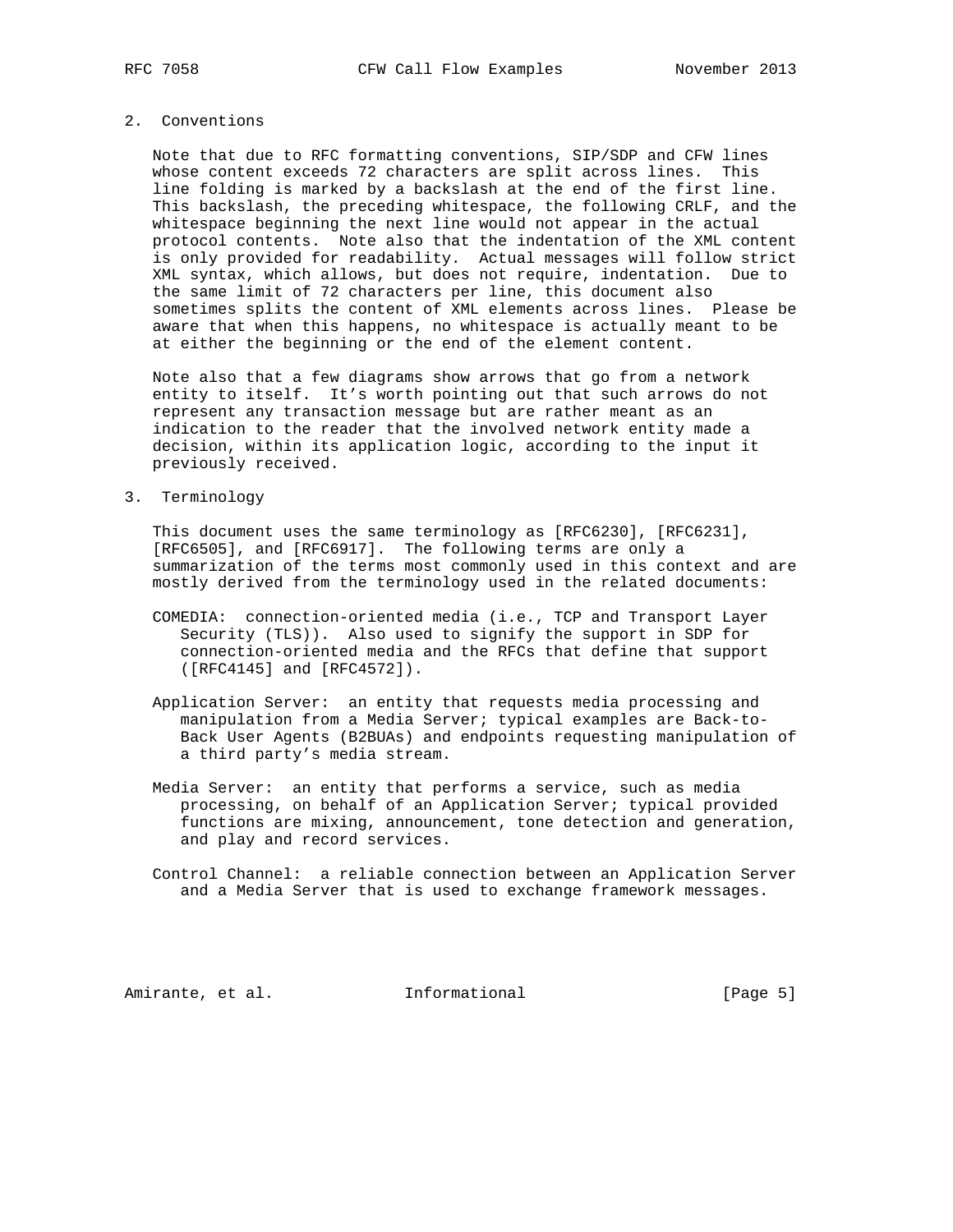VCR controls: runtime control of aspects of an audio playback like speed and volume, via dual-tone multi-frequency (DTMF) signals sent by the user, in a manner that resembles the functions of a VCR (video cassette recorder) controller.

### 4. A Practical Approach

 In this document, we embrace an engineering approach to the description of a number of interesting scenarios that can be realized through the careful orchestration of the Media Control Channel Framework entities, namely the Application Server and the Media Server. We will demonstrate, through detailed call flows, how a variegated bouquet of services (ranging from very simple scenarios to much more complicated examples) can be implemented with the functionality currently offered, within the main MEDIACTRL framework, by the Control Packages that have been made available to date. The document aims at being a useful guide for those interested in investigating the inter-operation among MEDIACTRL components, as well as being a base reference document for application developers willing to build advanced services on top of the base infrastructure made available by the framework.

#### 4.1. State Diagrams

 In this section, we present an "informal" view of the main MEDIACTRL protocol interactions, in the form of state diagrams. Each diagram is indeed a classical representation of a Mealy automaton, comprising a number of possible protocol states, indicated with rectangular boxes. Transitions between states are indicated through edges, with each edge labeled with a slash-separated pair representing a specific input together with the associated output (a dash in the output position means that, for that particular input, no output is generated from the automaton). Some of the inputs are associated with MEDIACTRL protocol messages arriving at a MEDIACTRL component while it is in a certain state. This is the case for 'CONTROL', 'REPORT' (in its various "flavors" -- pending, terminate, etc.), '200', '202', and 'Error' (error messages correspond to specific numeric codes). Further inputs represent triggers arriving at the MEDIACTRL automaton from the upper layer, namely the Application Programming Interface used by programmers while implementing MEDIACTRL-enabled services. Such inputs have been indicated with the term 'API' followed by the message that the API itself is triggering (as an example, 'API terminate' is a request to send a 'REPORT' message with a status of 'terminate' to the peering component).

Amirante, et al. 1nformational 1999 [Page 6]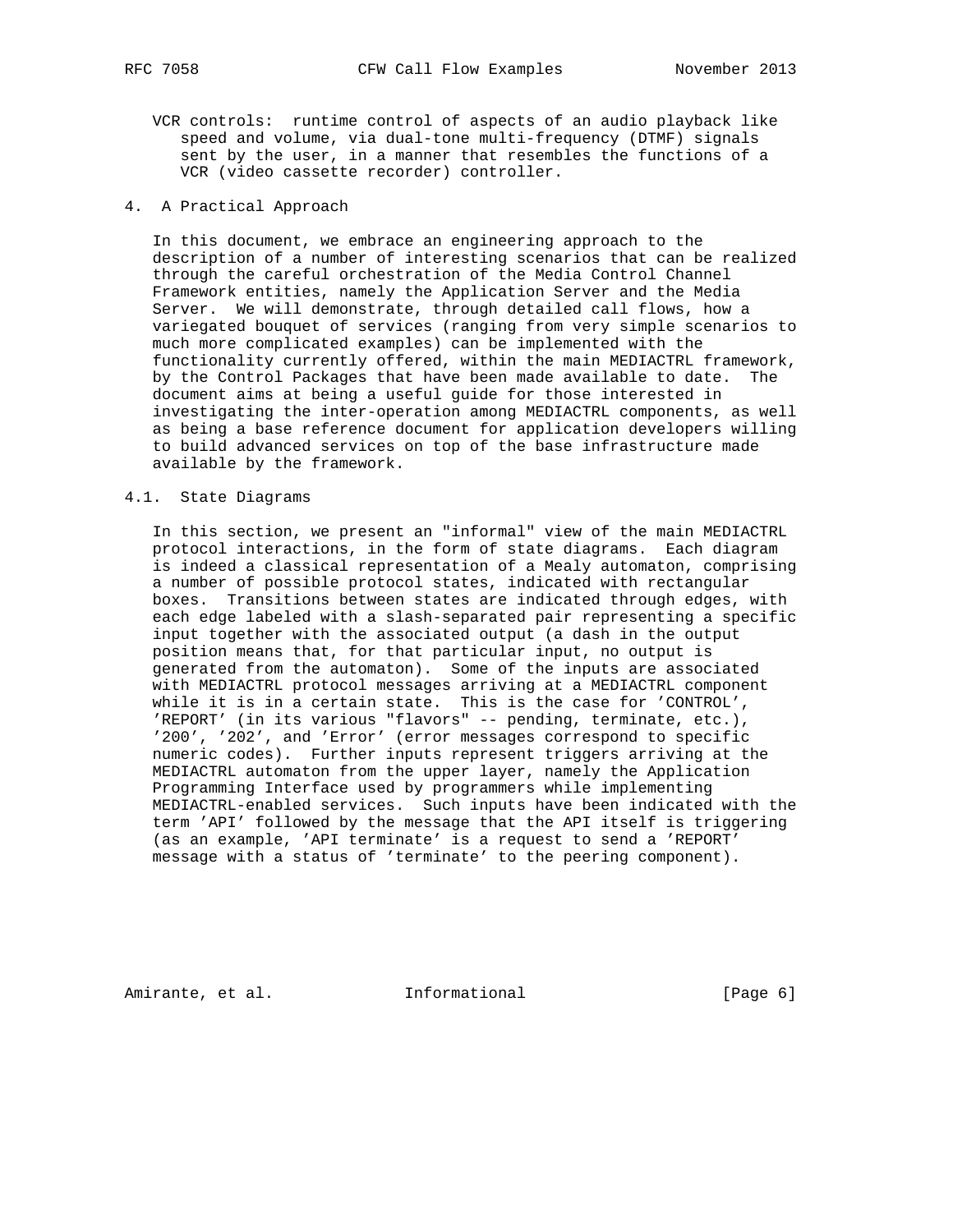Four diagrams are provided. Two of them (Figures 1 and 2) describe normal operation of the framework. Figure 3 contains two diagrams describing asynchronous event notifications. Figure 1 embraces the MS perspective, whereas Figure 2 shows the AS side. The upper part of Figure 3 shows how events are generated, on the MS side, by issuing a CONTROL message addressed to the AS; events are acknowledged by the AS through standard 200 responses. Hence, the behavior of the AS, which mirrors that of the MS, is depicted in the lower part of the figure.

 Coming back to Figure 1, the diagram shows that the MS activates upon reception of CONTROL messages coming from the AS. The CONTROL messages instruct the MS regarding the execution of a specific command that belongs to one of the available Control Packages. The execution of the received command can either be quick or require some time. In the former case, right after completing its operation, the MS sends back to the AS a 200 message, which basically acknowledges correct termination of the invoked task. In the latter case, the MS first sends back an interlocutory 202 message containing a 'Timeout' value, which lets it enter a different state ('202' sent). While in the new state, the MS keeps on performing the invoked task. If the task does not complete in the provided timeout, the server will update the AS on the other side of the Control Channel by periodically issuing 'REPORT update' messages; each such message has to be acknowledged by the AS (through a '200' response). Eventually, when the MS is done with the required service, it sends to the AS a 'REPORT terminate' message. The transaction is concluded when the AS acknowledges receipt of the message. It is worth pointing out that the MS may send a 202 response after it determines that the request does not contain any errors that cannot be reported in a later REPORT terminate request instead. After the MS sends a 202 response, any error that it (or the API) finds in the request is reported in the final REPORT terminate request. Again, the behavior of the AS, as depicted in Figure 2, mirrors the above-described actions undertaken at the MS side. The figures also show the cases in which transactions cannot be successfully completed due to abnormal conditions; such conditions always trigger the creation and transmission of a specific 'Error' message that, as mentioned previously, is reported as a numeric error code.

Amirante, et al. 1nformational 1999 [Page 7]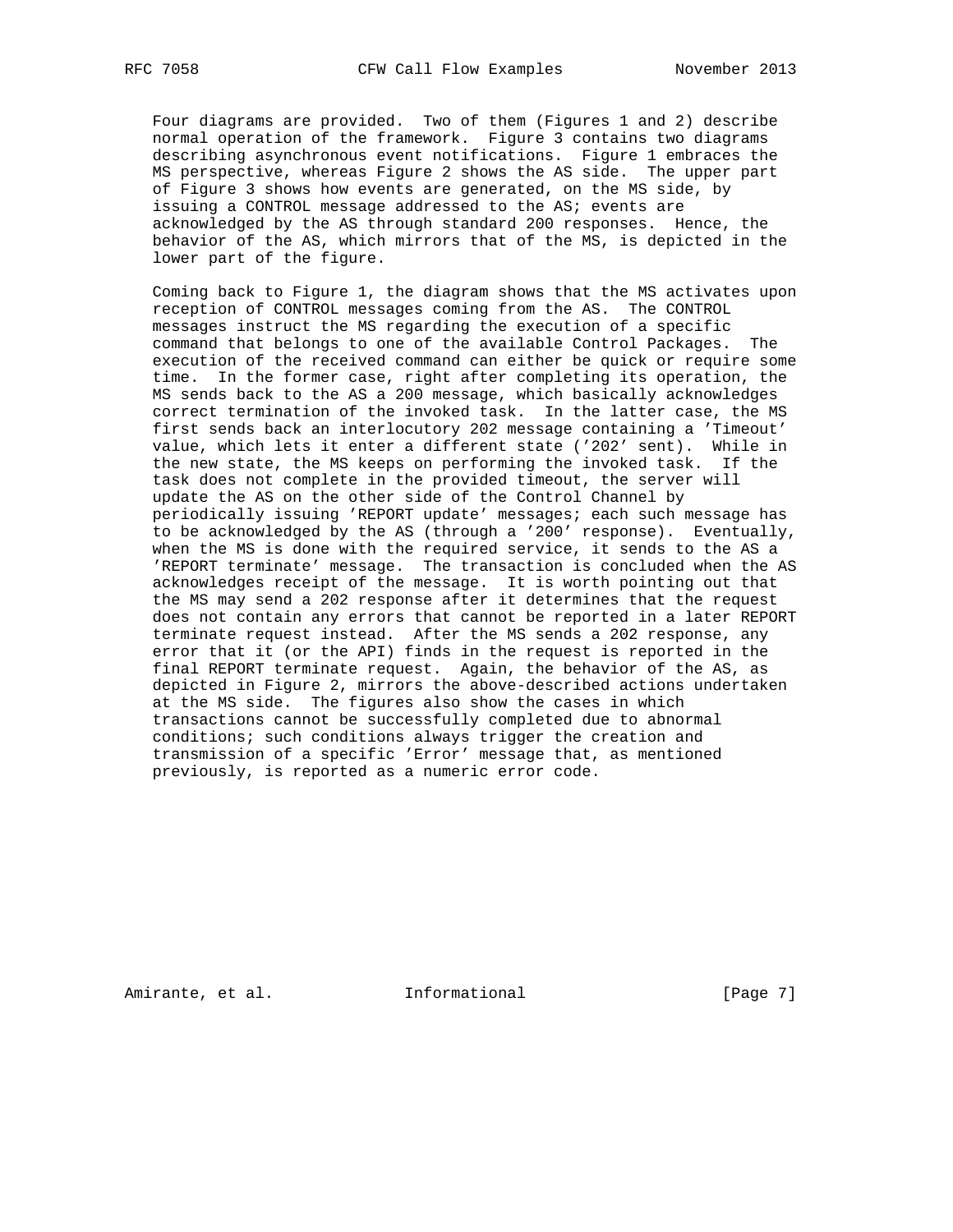



Figure 1: Media Server CFW State Diagram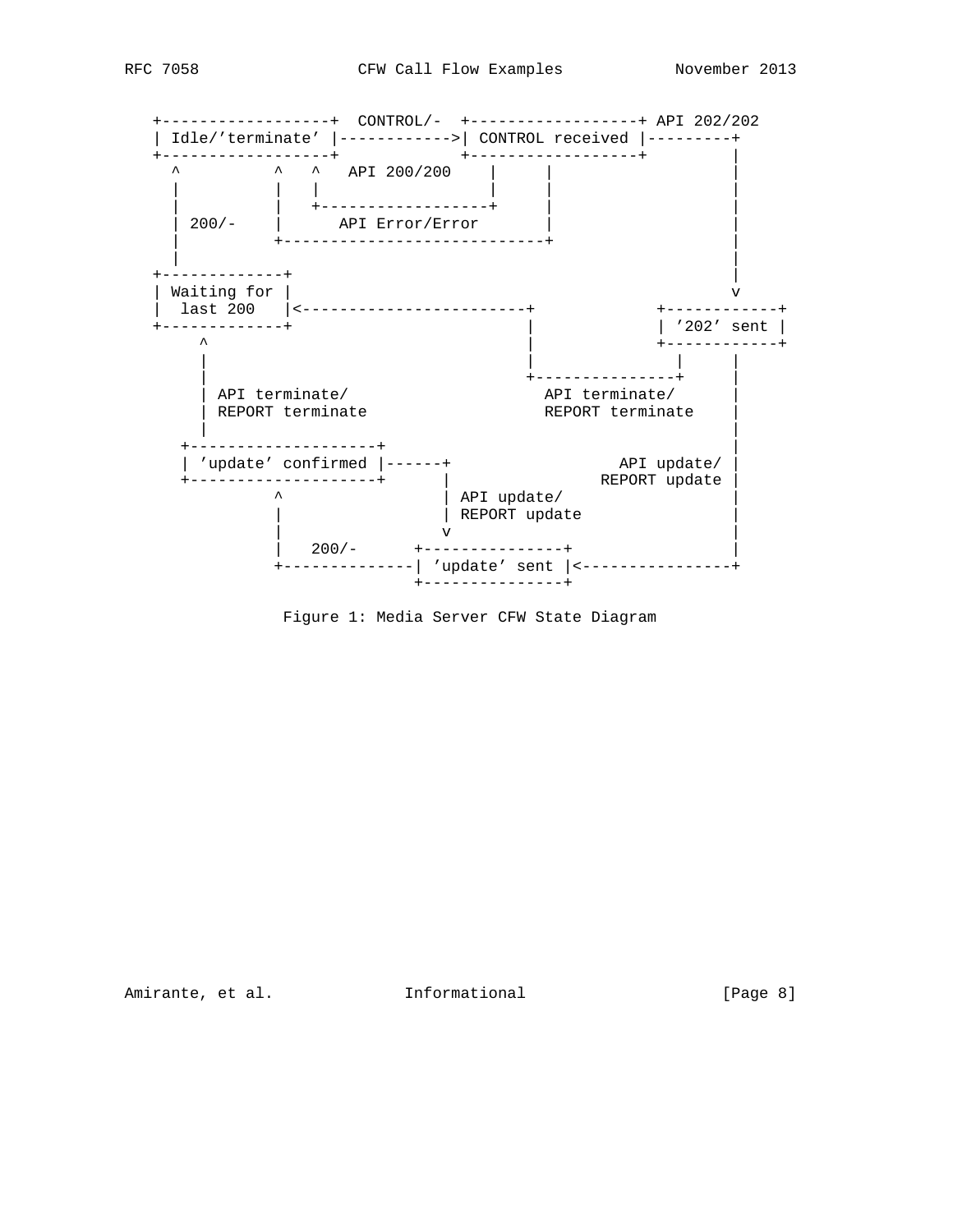



Figure 2: Application Server CFW State Diagram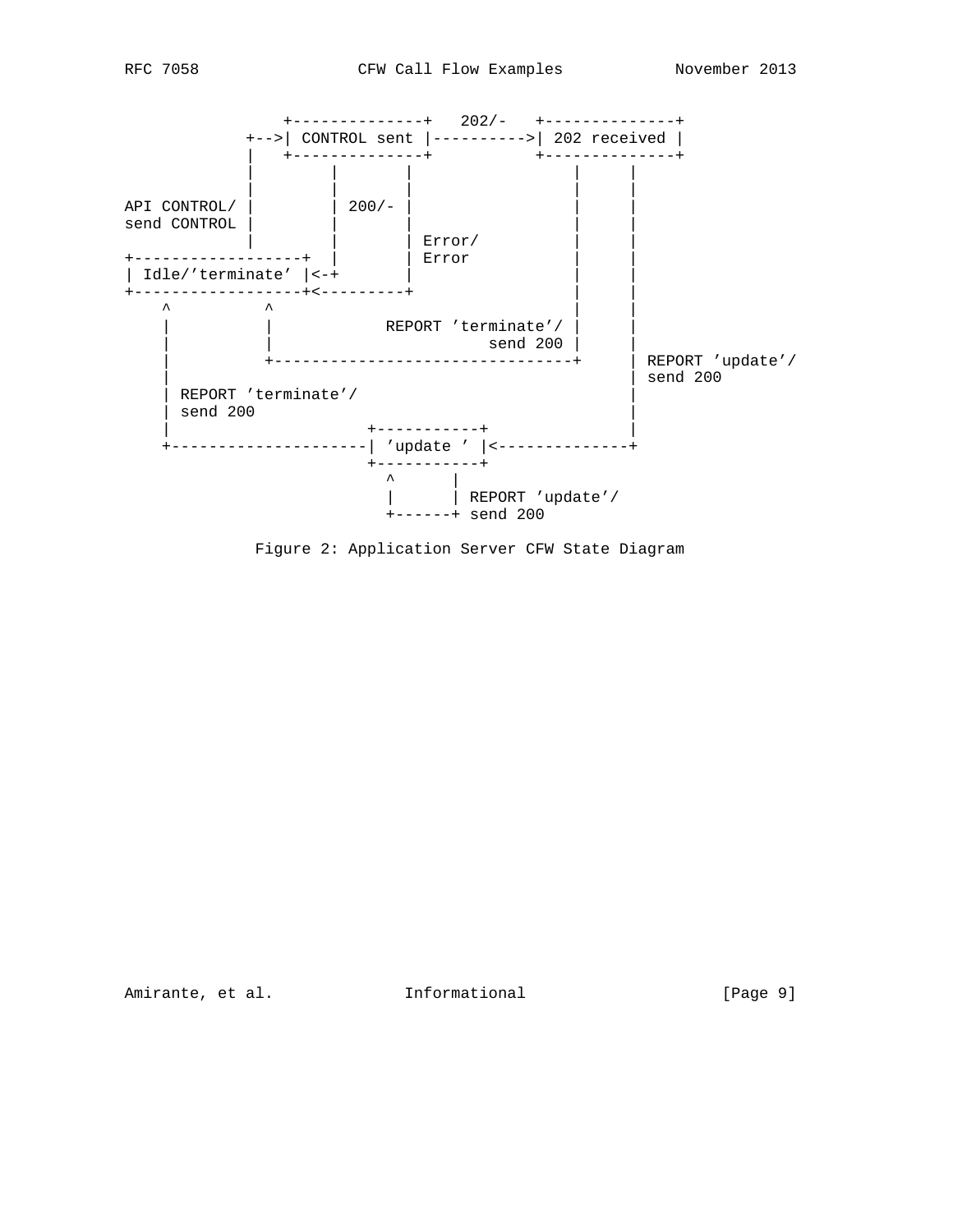

(Media Server perspective)



#### 5. Control Channel Establishment

 As specified in [RFC6230], the preliminary step to any interaction between an AS and an MS is the establishment of a Control Channel between the two. As explained in the next subsection, this is accomplished by means of a connection-oriented media (COMEDIA) [RFC4145] [RFC4572] negotiation. This negotiation allows a reliable connection to be created between the AS and the MS. It is here that the AS and the MS agree on the transport-level protocol to use (TCP / Stream Control Transmission Protocol (SCTP)) and whether any application-level security is needed or not (e.g., TLS). For the sake of simplicity, we assume that an unencrypted TCP connection is negotiated between the two involved entities. Once they have connected, a SYNC message sent by the AS to the MS consolidates the Control Channel. An example of how a keep-alive message is triggered is also presented in the following paragraphs. For the sake of completeness, this section also includes a couple of common mistakes that can occur when dealing with the Control Channel establishment.

Amirante, et al. 1nformational [Page 10]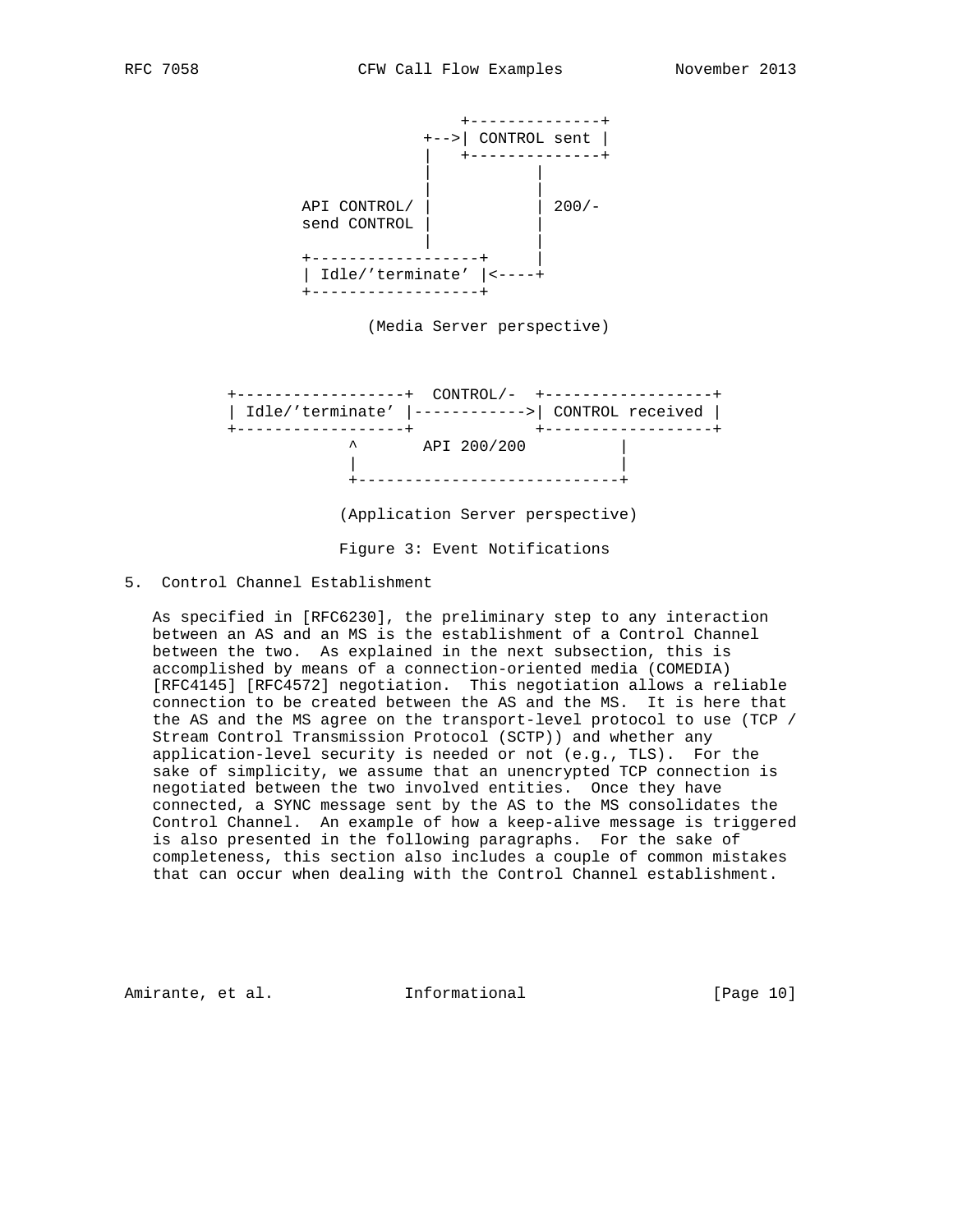

Figure 4: Control Channel Establishment

#### 5.1. COMEDIA Negotiation

 As a first step, the AS and the MS establish a Control SIP dialog. This is usually originated by the AS itself. The AS generates a SIP INVITE message containing in its SDP body information about the TCP connection it wants to establish with the MS. In the provided example (see Figure 5 and the attached call flow), the AS wants to actively open a new TCP connection, which on its side will be bound to port 5757. If the request is fine, the MS answers by communicating to the AS the transport address to connect to in order to establish the TCP connection. In the provided example, the MS will listen on port 7575. Once this negotiation is over, the AS can effectively connect to the MS.

 The negotiation includes additional attributes. The 'cfw-id' attribute is the most important, since it specifies the Dialog-ID, which in turn will be subsequently referred to by both the AS and the MS as specified in [RFC6230].

Amirante, et al. 1nformational 1999 [Page 11]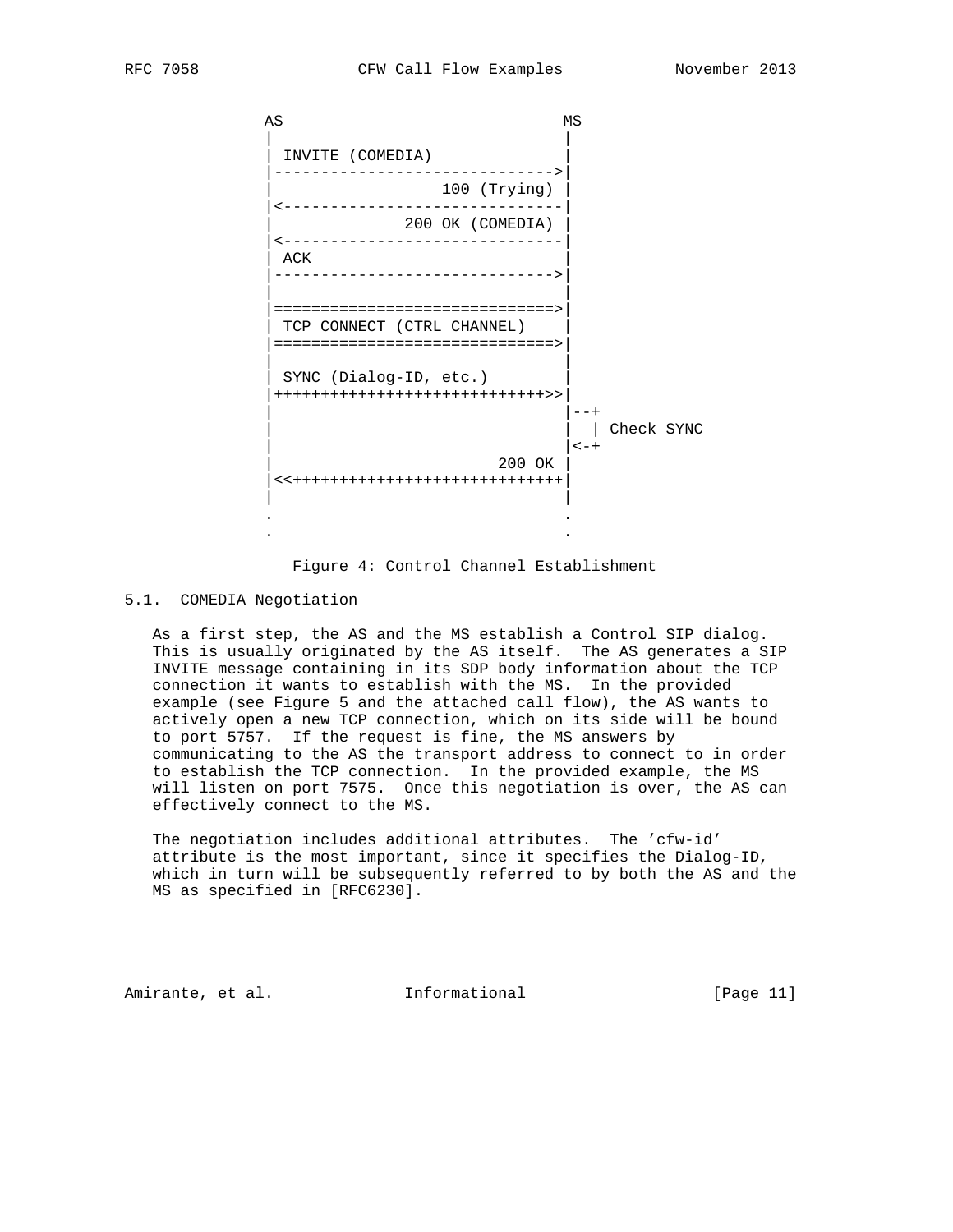



```
1. AS -> MS (SIP INVITE)
------------------------
   INVITE sip:MediaServer@ms.example.net:5060 SIP/2.0
   Via: SIP/2.0/UDP 203.0.113.1:5060;\
           branch=z9hG4bK-d8754z-9b07c8201c3aa510-1---d8754z-;rport=5060
   Max-Forwards: 70
   Contact: <sip:ApplicationServer@203.0.113.1:5060>
   To: <sip:MediaServer@ms.example.net:5060>
   From: <sip:ApplicationServer@as.example.com:5060>;tag=4354ec63
   Call-ID: MDk2YTk1MDU3YmVkZjgzYTQwYmJlNjE5NTA4ZDQ1OGY.
   CSeq: 1 INVITE
   Allow: INVITE, ACK, CANCEL, OPTIONS, BYE, UPDATE, REGISTER
   Content-Type: application/sdp
   Content-Length: 203
  v=0 o=lminiero 2890844526 2890842807 IN IP4 as.example.com
   s=MediaCtrl
   c=IN IP4 as.example.com
   t=0 0
```

```
Amirante, et al. 1nformational 1999 [Page 12]
```
m=application 5757 TCP cfw

 a=connection:new a=setup:active

a=cfw-id:5feb6486792a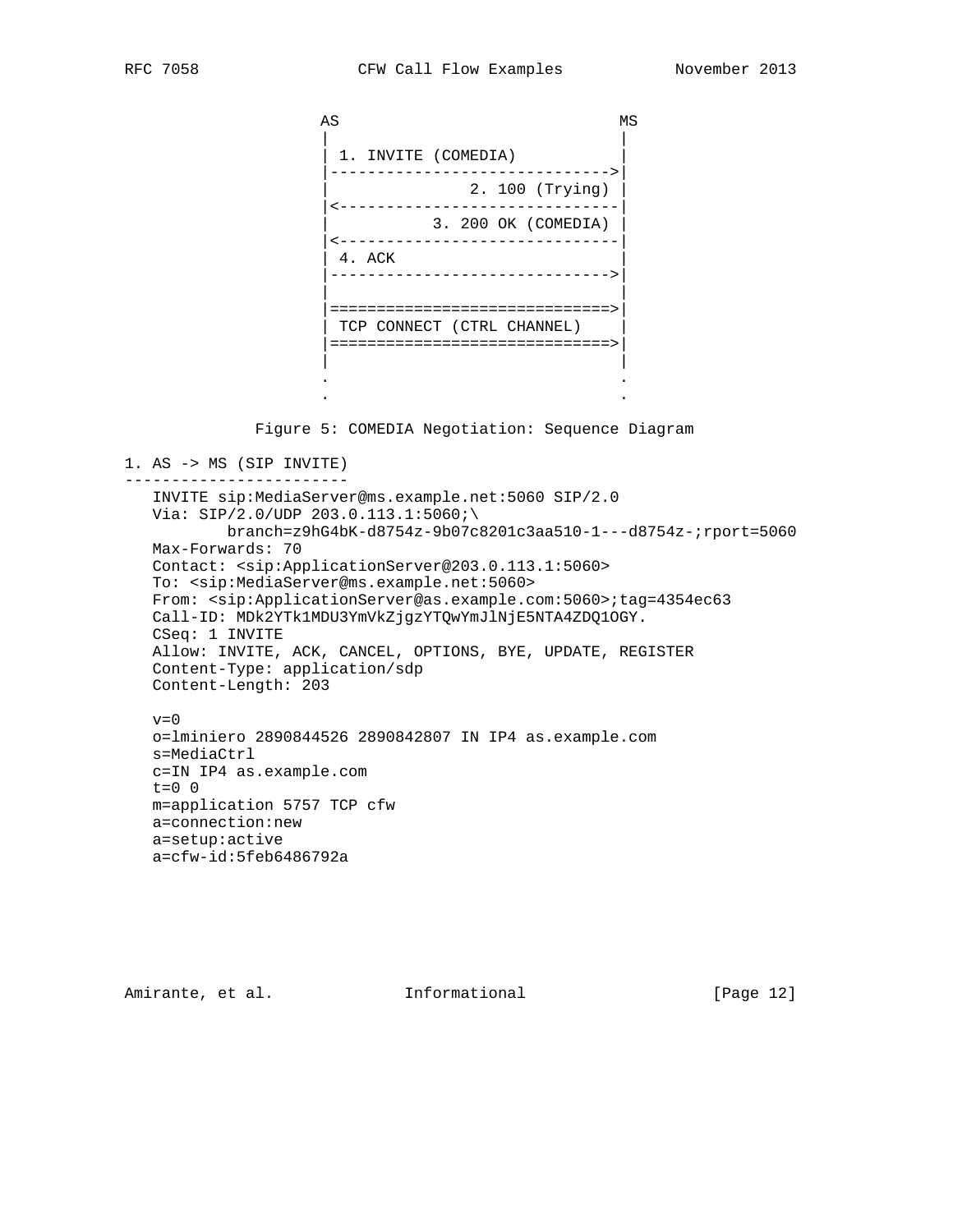```
2. AS <- MS (SIP 100 Trying)
  ----------------------------
   SIP/2.0 100 Trying
  Via: SIP/2.0/UDP 203.0.113.1:5060; \
            branch=z9hG4bK-d8754z-9b07c8201c3aa510-1---d8754z-;rport=5060
   To: <sip:MediaServer@ms.example.net:5060>;tag=499a5b74
   From: <sip:ApplicationServer@as.example.com:5060>;tag=4354ec63
   Call-ID: MDk2YTk1MDU3YmVkZjgzYTQwYmJlNjE5NTA4ZDQ1OGY.
   CSeq: 1 INVITE
   Content-Length: 0
3. AS <- MS (SIP 200 OK)
------------------------
   SIP/2.0 200 OK
  Via: SIP/2.0/UDP 203.0.113.1:5060; \
           branch=z9hG4bK-d8754z-9b07c8201c3aa510-1---d8754z-;rport=5060
   Contact: <sip:MediaServer@ms.example.net:5060>
   To: <sip:MediaServer@ms.example.net:5060>;tag=499a5b74
   From: <sip:ApplicationServer@as.example.com:5060>;tag=4354ec63
   Call-ID: MDk2YTk1MDU3YmVkZjgzYTQwYmJlNjE5NTA4ZDQ1OGY.
   CSeq: 1 INVITE
   Allow: INVITE, ACK, CANCEL, OPTIONS, BYE, UPDATE, REGISTER
   Content-Type: application/sdp
   Content-Length: 199
  v=0 o=lminiero 2890844526 2890842808 IN IP4 ms.example.net
   s=MediaCtrl
   c=IN IP4 ms.example.net
   t=0 0
   m=application 7575 TCP cfw
   a=connection:new
   a=setup:passive
   a=cfw-id:5feb6486792a
```
Amirante, et al. 1nformational 1999 [Page 13]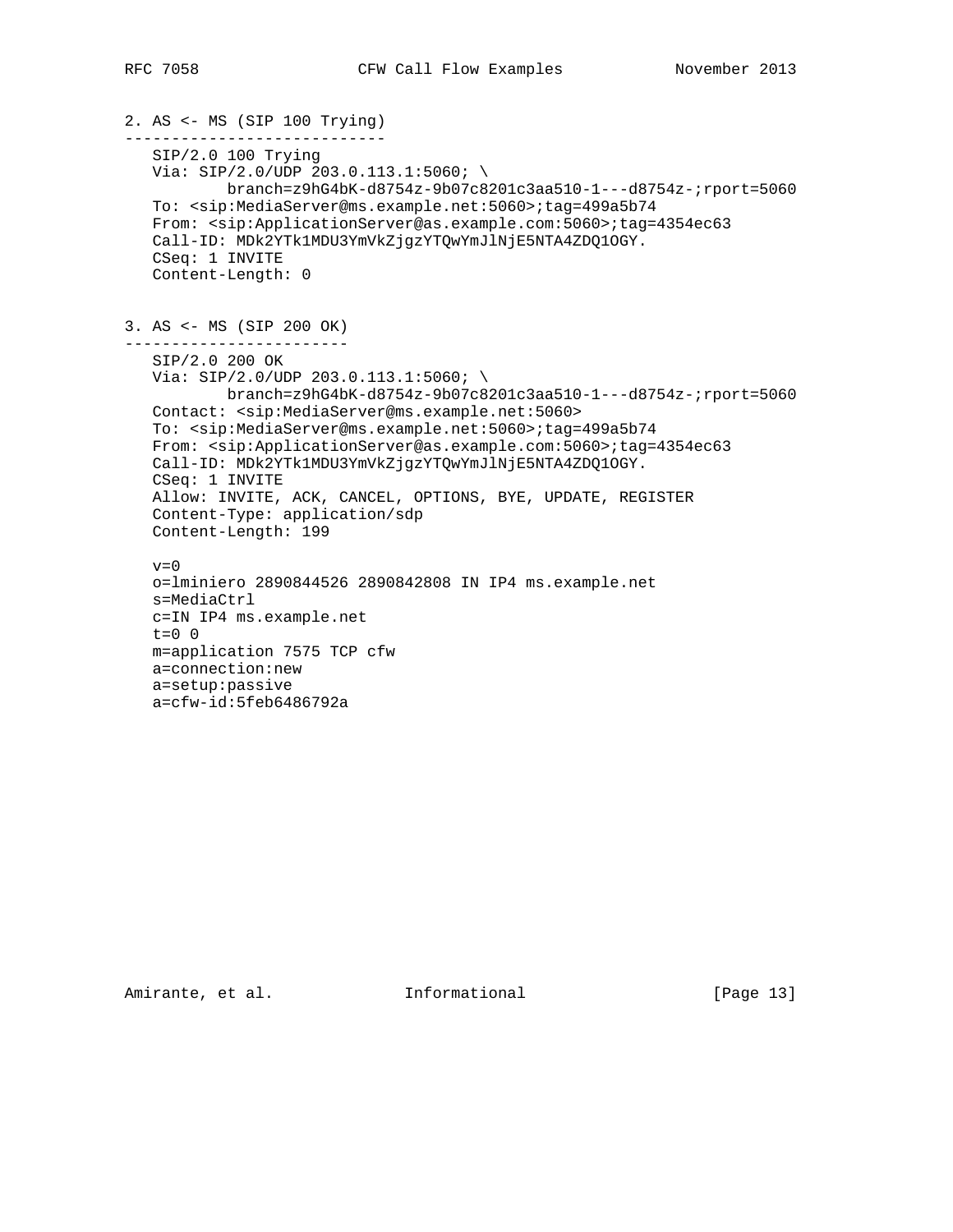4. AS -> MS (SIP ACK)

--------------------- ACK sip:MediaServer@ms.example.net:5060 SIP/2.0 Via: SIP/2.0/UDP 203.0.113.1:5060; \ branch=z9hG4bK-d8754z-22940f5f4589701b-1---d8754z-;rport Max-Forwards: 70 Contact: <sip:ApplicationServer@203.0.113.1:5060> To: <sip:MediaServer@ms.example.net:5060>;tag=499a5b74 From: <sip:ApplicationServer@as.example.com:5060>;tag=4354ec63 Call-ID: MDk2YTk1MDU3YmVkZjgzYTQwYmJlNjE5NTA4ZDQ1OGY. CSeq: 1 ACK Content-Length: 0

## 5.2. SYNC

 Once the AS and the MS have successfully established a TCP connection, an additional step is needed before the Control Channel can be used. In fact, as seen in the previous subsection, the first interaction between the AS and the MS happens by means of a SIP dialog, which in turn allows the creation of the TCP connection. This introduces the need for a proper correlation between the above mentioned entities (SIP dialog and TCP connection), so that the MS can be sure that the connection came from the AS that requested it. This is accomplished by means of a dedicated framework message called a SYNC message. This SYNC message uses a unique identifier called the Dialog-ID to validate the Control Channel. This identifier, as introduced previously, is meant to be globally unique and as such is properly generated by the caller (the AS in the call flow) and added as an SDP media attribute (cfw-id) to the COMEDIA negotiation in order to make both entities aware of its value:

#### a=cfw-id:5feb6486792a  $\lambda$

 It also offers an additional negotiation mechanism. In fact, the AS uses the SYNC to not only properly correlate, as explained before, but also negotiate with the MS the Control Packages in which it is interested, as well as agree on a 'Keep-Alive' timer needed by both the AS and the MS so that they will know if problems on the connection occur. In the provided example (see Figure 6 and the related call flow), the AS sends a SYNC with a Dialog-ID constructed as needed (using the 'cfw-id' attribute from the SIP dialog) and requests access to two Control Packages: specifically, the Interactive Voice Response (IVR) package and the Mixer package. The AS also instructs the MS that a 100-second timeout is to be used for keep-alive messages. The MS validates the request by matching the received Dialog-ID with the SIP dialog values, and, assuming that it supports the Control Packages the AS requested access to (and for the sake of this document we assume that it does), it answers with a

Amirante, et al. 1nformational [Page 14]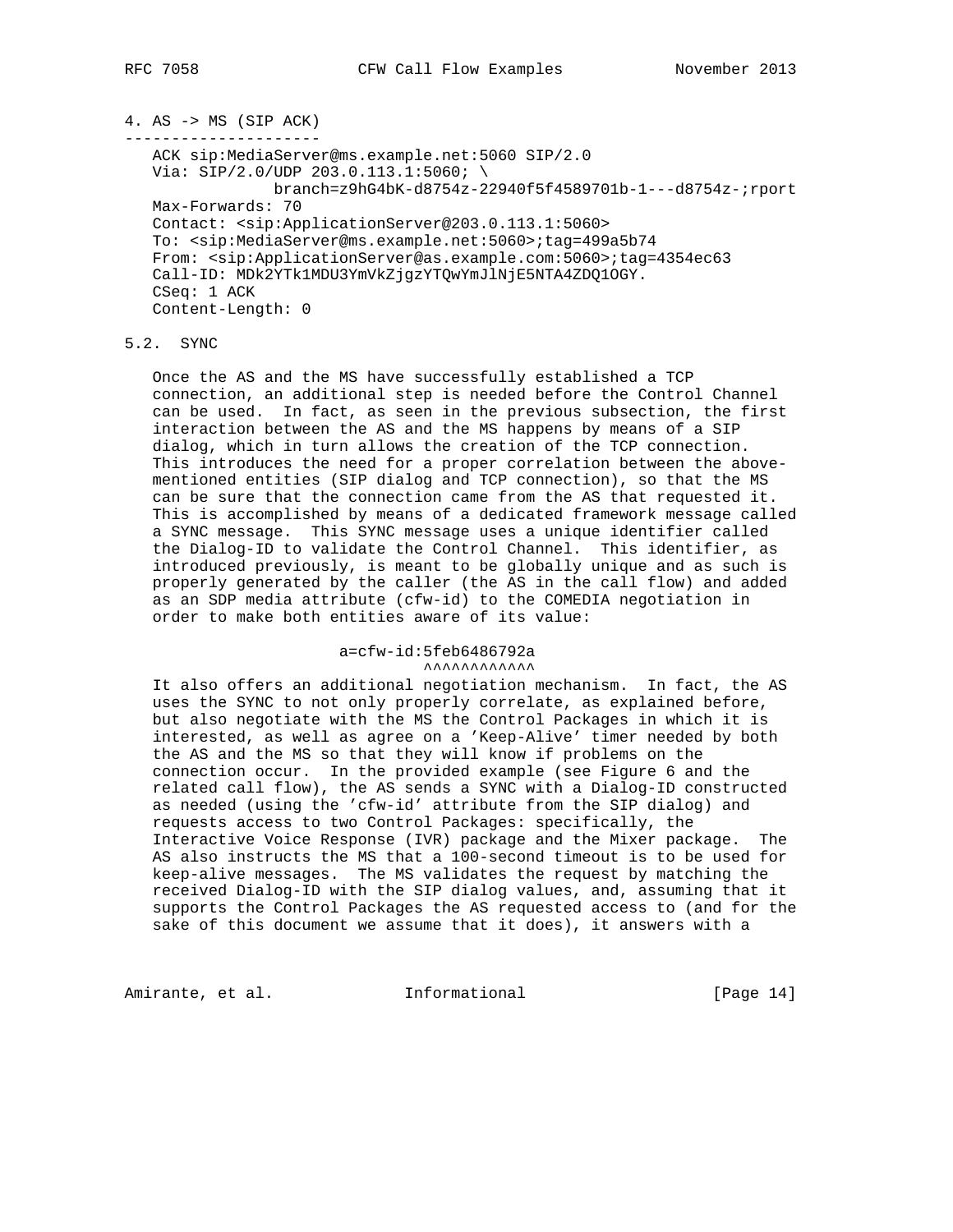200 message. Additionally, the MS provides the AS with a list of other unrequested packages it supports (in this case just a dummy package providing testing functionality).



Figure 6: SYNC: Sequence Diagram

1. AS -> MS (CFW SYNC)

 ---------------------- CFW 6e5e86f95609 SYNC Dialog-ID: 5feb6486792a Keep-Alive: 100 Packages: msc-ivr/1.0,msc-mixer/1.0

2. AS <- MS (CFW 200)

 --------------------- CFW 6e5e86f95609 200 Keep-Alive: 100 Packages: msc-ivr/1.0,msc-mixer/1.0 Supported: msc-example-pkg/1.0

 The framework-level transaction identifier is obviously the same in both the request and the response (6e5e86f95609), since the AS needs to be able to match the response to the original request. At this point, the Control Channel is finally established, and it can be used by the AS to request services from the MS.

5.3. K-ALIVE

 [RFC6230] provides a mechanism for implementing a keep-alive functionality. Such a mechanism is especially useful whenever any NAT or firewall sits in the path between an AS and an MS. In fact, NATs and firewalls may have timeout values for the TCP connections

Amirante, et al. 1nformational [Page 15]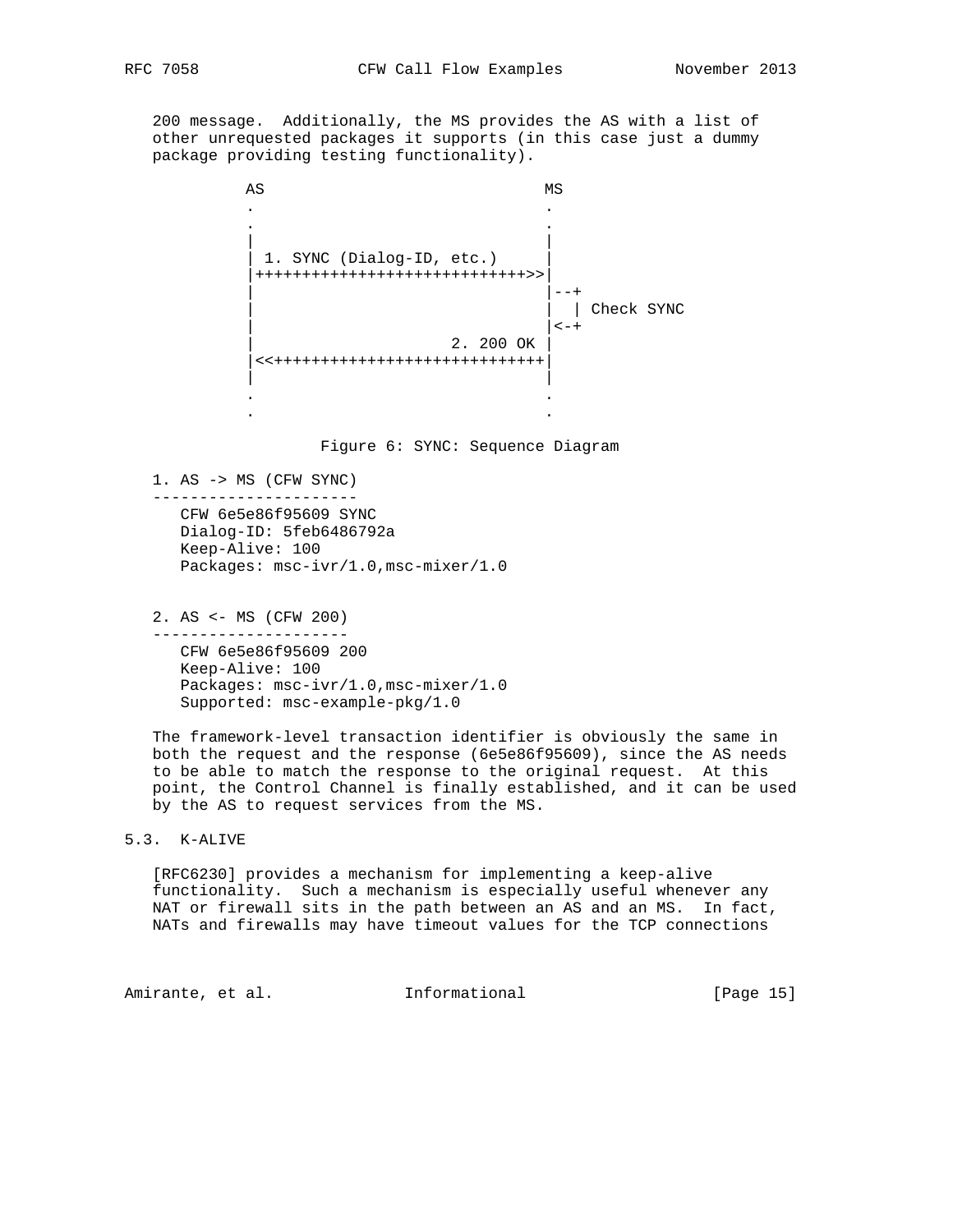they handle, which means that if no traffic is detected on these connections within a specific time they could be shut down. This could be the case for a Control Channel established between an AS and an MS but not used for some time. For this reason, [RFC6230] specifies a dedicated framework message (K-ALIVE) that the AS and MS can use in order to generate traffic on the TCP connection and keep it alive.

 As discussed in Section 5.2, the timeout value for the keep-alive mechanism is set by the SYNC request. Specifically, in the example, the AS specified a value of 100 seconds. In fact, the timeout value is not actually negotiated between the AS and MS, as it is simply specified by whichever endpoint takes the active role. The 100-second value is compliant with how NATs and firewalls are usually implemented, since in most cases the timeout value they use before shutting TCP connections down is around 2 minutes. Such a value has a strong meaning within the context of this mechanism. In fact, it means that the active role (the AS, in this case) has to send a K-ALIVE message before those 100 seconds pass; otherwise, the passive role (the MS) will tear down the connection, treating it like a timeout. [RFC6230] suggests a more conservative approach towards handling this timeout value, suggesting that the K-ALIVE message be triggered before 80% of the negotiated time passes (80 seconds, in this case). This is exactly the case presented in Figure 7.



Figure 7: K-ALIVE: Sequence Diagram

Amirante, et al. 1nformational [Page 16]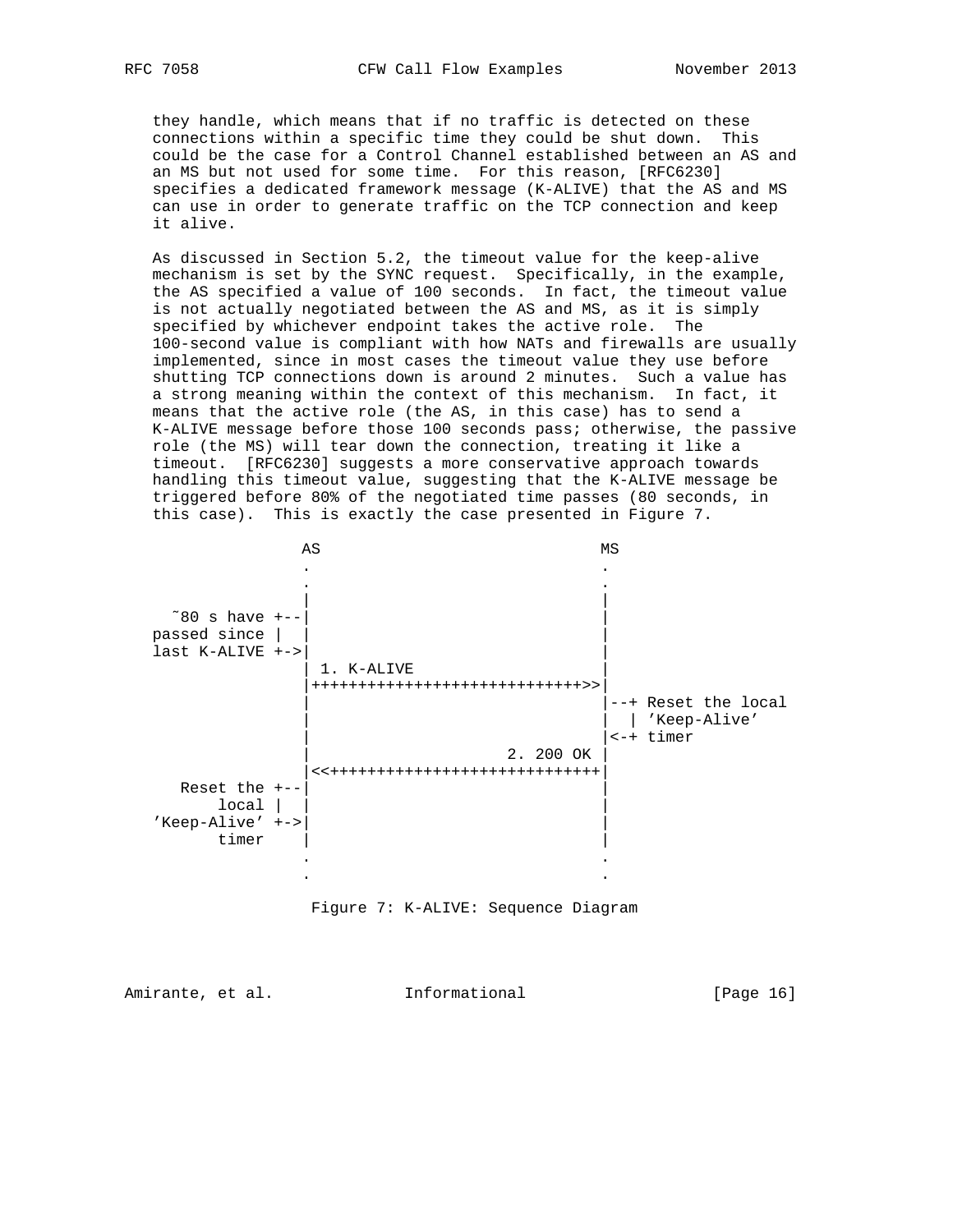After the Control Channel has been established (COMEDIA+SYNC), both the AS and the MS start local 'Keep-Alive' timers mapped to the negotiated keep-alive timeout value (100 seconds). When about 80 seconds have passed since the start of the timer (80% of 100 seconds), the AS sends a framework-level K-ALIVE message to the MS. The message as seen in the protocol message dump is very lightweight, since it only includes a single line with no additional header. When the MS receives the K-ALIVE message, it resets its local 'Keep-Alive' timer and sends a 200 message back as confirmation. As soon as the AS receives the 200 message, it resets its local 'Keep-Alive' timer as well, and the mechanism starts over again.

The actual transaction steps are presented below.

 1. AS -> MS (K-ALIVE) --------------------- CFW 518ba6047880 K-ALIVE

 2. AS <- MS (CFW 200) --------------------- CFW 518ba6047880 200

 If the timer expired in either the AS or the MS (i.e., the K-ALIVE or the 200 arrived after the 100 seconds), the connection and the associated SIP control dialog would be torn down by the entity detecting the timeout, thus ending the interaction between the AS and the MS.

#### 5.4. Wrong Behavior

 This section will briefly address some types of behavior that could represent the most common mistakes when dealing with the establishment of a Control Channel between an AS and an MS. These scenarios are obviously of interest, since they result in the AS and the MS being unable to interact with each other. Specifically, these simple scenarios will be described:

- 1. an AS providing the MS with a wrong Dialog-ID in the initial SYNC.
- 2. an AS sending a generic CONTROL message instead of SYNC as a first transaction.

Amirante, et al. 1nformational 1999 [Page 17]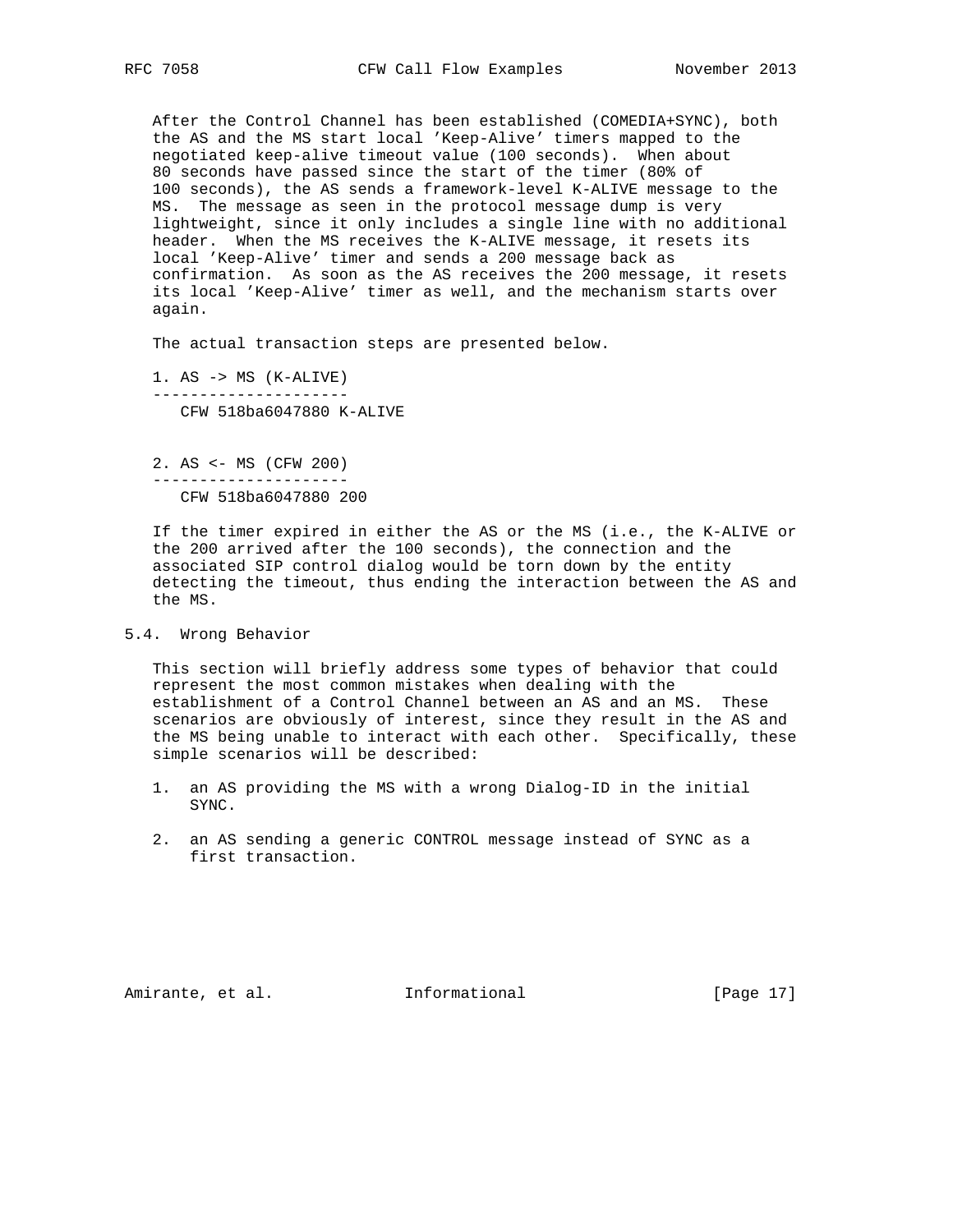The first scenario is depicted in Figure 8.



Figure 8: SYNC with Wrong Dialog-ID: Sequence Diagram

 This scenario is similar to the scenario presented in Section 5.2, but with a difference: instead of using the correct, expected Dialog-ID in the SYNC message (5feb6486792a, the one negotiated via COMEDIA), the AS uses a wrong value (4hrn7490012c). This causes the SYNC transaction to fail. First of all, the MS sends a framework level 481 message. This response, when given in reply to a SYNC message, means that the SIP dialog associated with the provided Dialog-ID (the wrong identifier) does not exist. The Control Channel must be torn down as a consequence, and so the MS also closes the TCP connection it received the SYNC message from. The AS at this point is supposed to tear down its SIP control dialog as well, and so it sends a SIP BYE to the MS.

Amirante, et al. 1nformational [Page 18]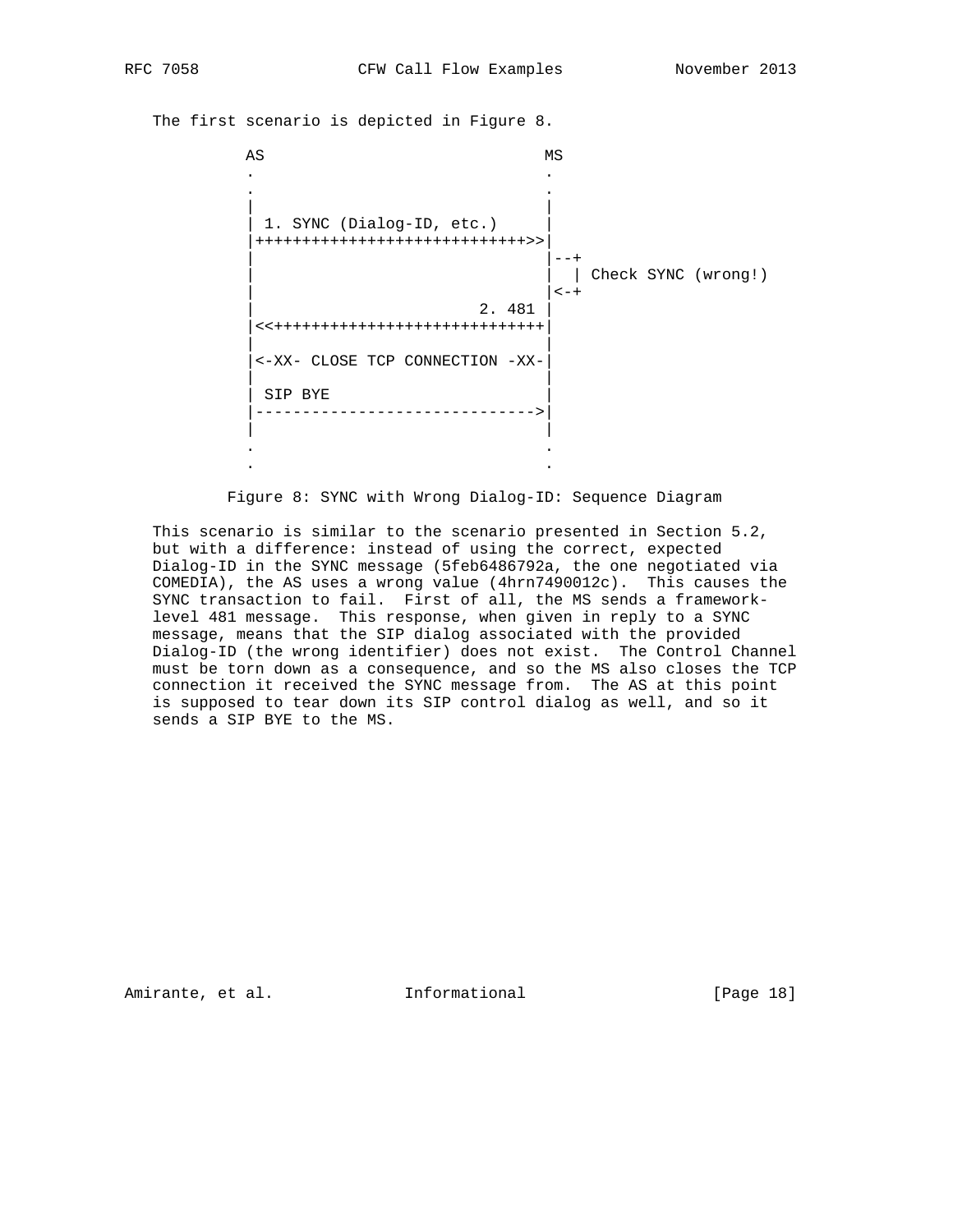The actual transaction is presented below.

```
 1. AS -> MS (CFW SYNC with wrong Dialog-ID)
 -------------------------------------------
    CFW 2b4dd8724f27 SYNC
   Dialog-ID: 4hrn7490012c
   Keep-Alive: 100
   Packages: msc-ivr/1.0,msc-mixer/1.0
```
 2. AS <- MS (CFW 481) --------------------- CFW 2b4dd8724f27 481

The second scenario is depicted in Figure 9.



Figure 9: Incorrect First Transaction: Sequence Diagram

 This scenario demonstrates another common mistake that could occur when trying to set up a Control Channel. In fact, [RFC6230] mandates that the first transaction after the COMEDIA negotiation be a SYNC to conclude the setup. If the AS, instead of triggering a SYNC message as expected, sends a different message to the MS (in the example below, it tries to send an <audit> message addressed to the IVR Control Package), the MS treats it like an error. As a consequence, the MS replies with a framework-level 403 message (Forbidden) and, just as before, closes the TCP connection and waits for the related SIP control dialog to be torn down.

Amirante, et al. 1nformational 1917 [Page 19]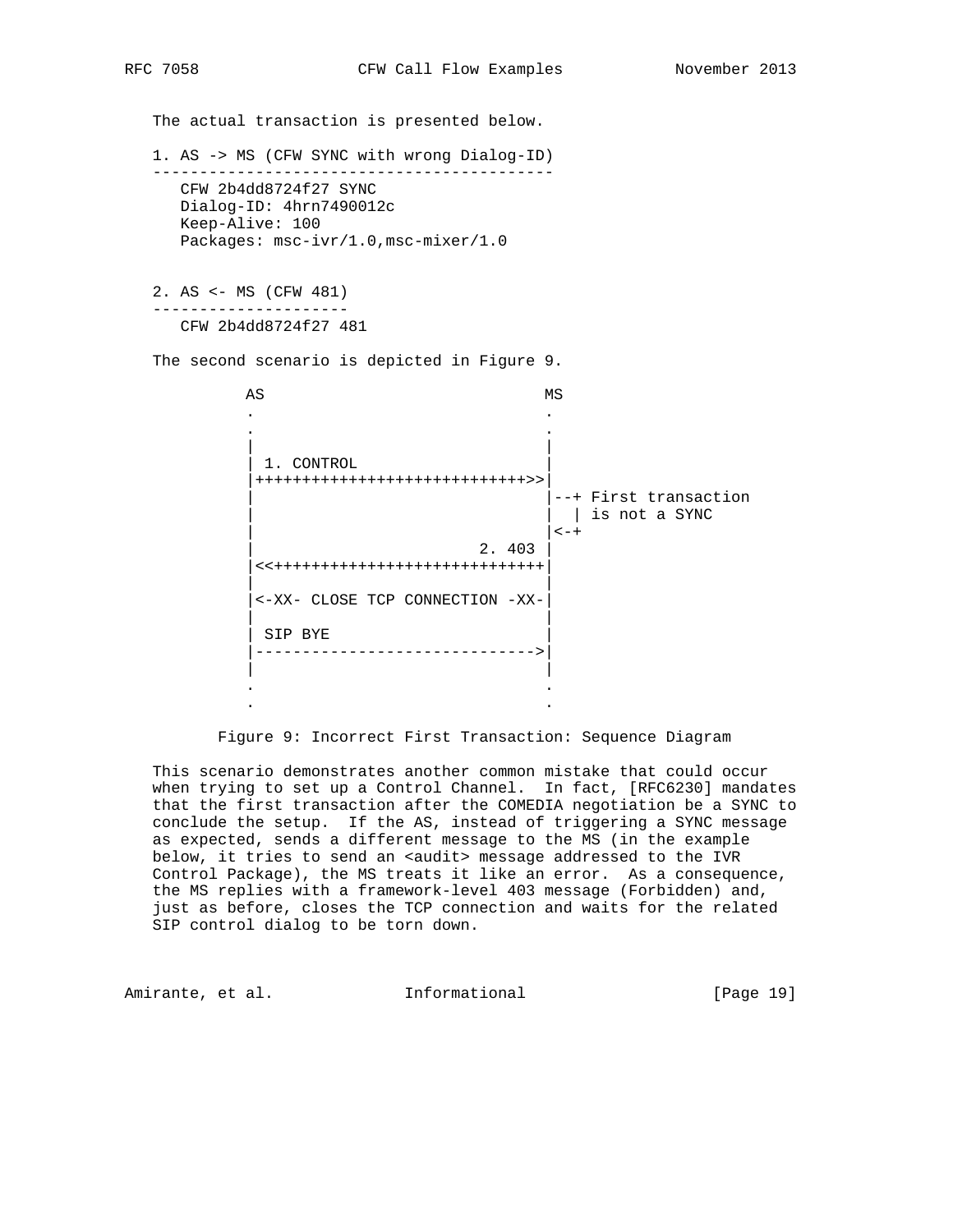The actual transaction is presented below. 1. AS -> MS (CFW CONTROL instead of SYNC) ----------------------------------------- CFW 101fbbd62c35 CONTROL Control-Package: msc-ivr/1.0 Content-Type: application/msc-ivr+xml Content-Length: 78 <mscivr version="1.0" xmlns="urn:ietf:params:xml:ns:msc-ivr"> <audit/> </mscivr> 2. AS <- MS (CFW 403 Forbidden) ------------------------------- CFW 101fbbd62c35 403

6. Use-Case Scenarios and Examples

 The following scenarios have been chosen for their common presence in many rich real-time multimedia applications. Each scenario is depicted as a set of call flows involving both the SIP/SDP signaling (UACs<->AS<->MS) and the Control Channel communication (AS<->MS).

Amirante, et al. 1nformational [Page 20]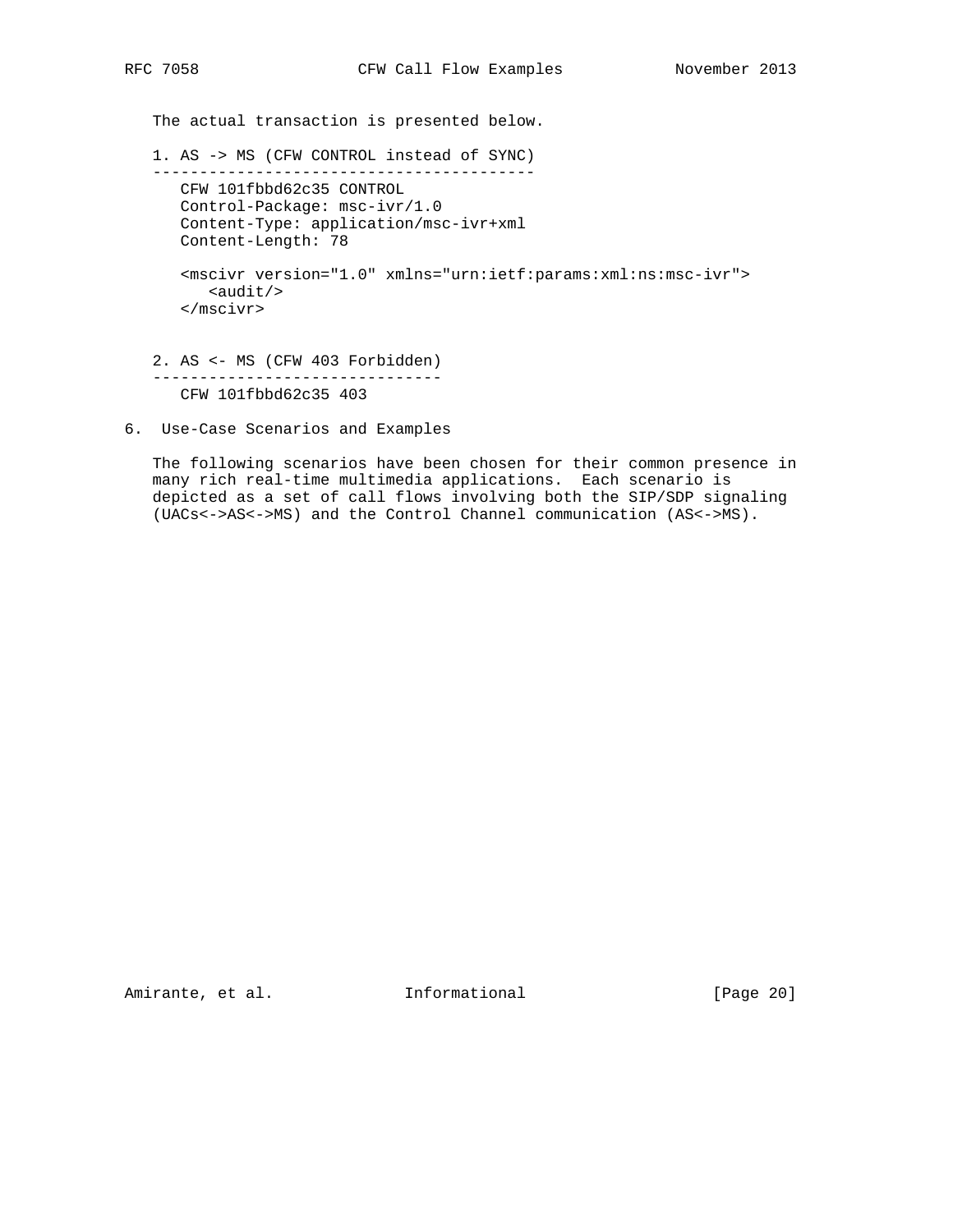All the examples assume that a Control Channel has already been correctly established and SYNCed between the reference AS and MS. Also, unless stated otherwise, the same User Agent Client (UAC) session is referenced in all the examples that will be presented in this document. The UAC session is assumed to have been created as described in Figure 10:



#### Figure 10: 3PCC Sequence Diagram

 Note well: This is only an example of a possible approach involving a Third-Party Call Control (3PCC) negotiation among the UAC, the AS, and the MS, and as such is not at all to be considered the mandatory way, nor best common practice, in the presented scenario. [RFC3725] provides several different solutions and many details about how 3PCC

Amirante, et al. 1nformational [Page 21]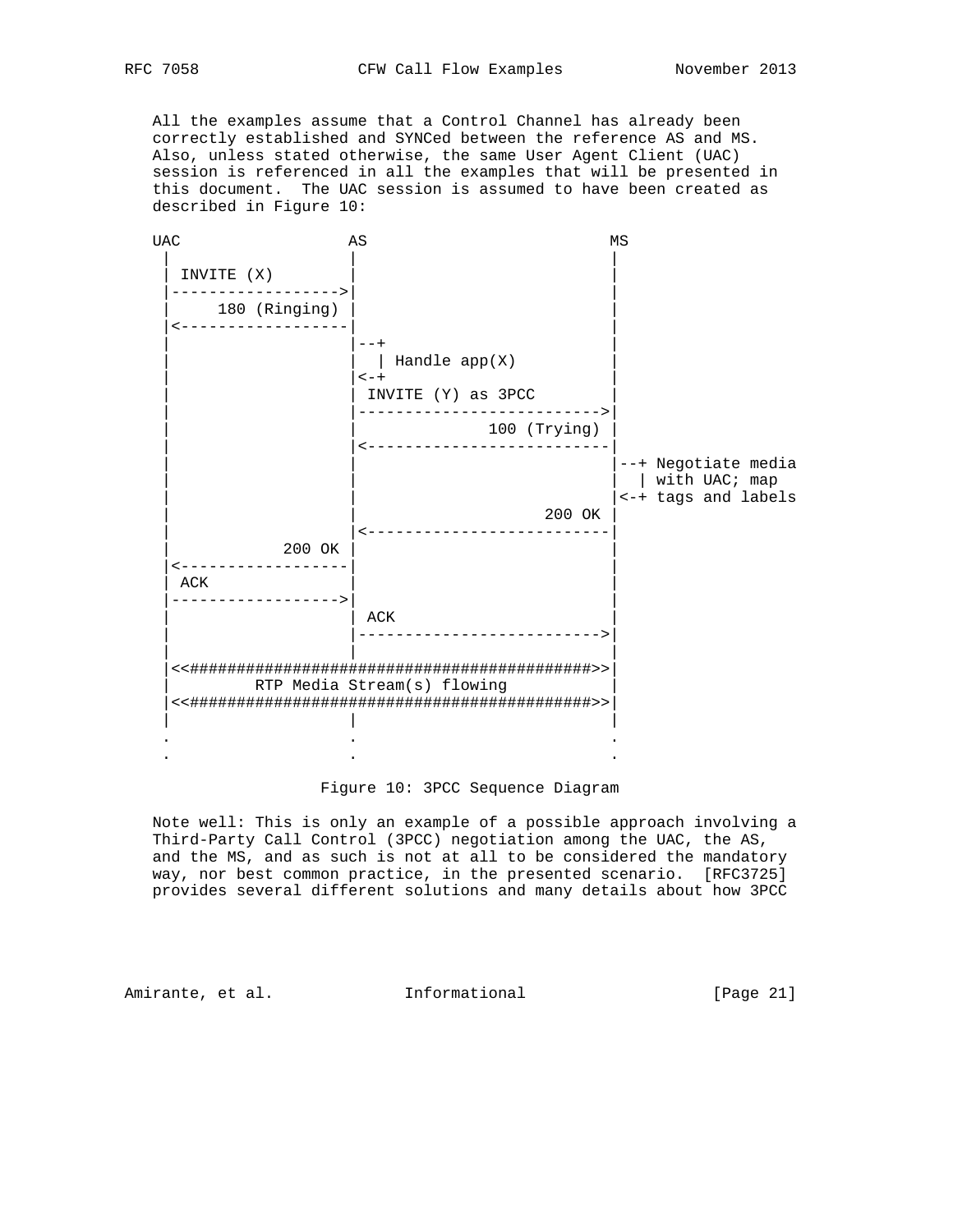can be realized, with pros and cons. It is also worth pointing out that the two INVITEs displayed in the figure are different SIP dialogs.

 The UAC first places a call to a SIP URI for which the AS is responsible. The specific URI is not relevant to the examples, since the application logic behind the mapping between a URI and the service it provides is a matter that is important only to the AS. So, a generic 'sip:mediactrlDemo@as.example.com' is used in all the examples, whereas the service this URI is associated with in the AS logic is mapped scenario by scenario to the case under examination. The UAC INVITE is treated as envisaged in [RFC5567]. The INVITE is forwarded by the AS to the MS via a third party (e.g., the 3PCC approach), without the SDP provided by the UAC being touched, in order to have the session fully negotiated by the MS according to its description. The MS matches the UAC's offer with its own capabilities and provides its answer in a 200 OK. This answer is then forwarded, again without the SDP contents being touched, by the AS to the target UAC. This way, while the SIP signaling from the UAC is terminated in the AS, all the media would start flowing directly between the UAC and the MS.

 As a consequence of this negotiation, one or more media connections are created between the MS and the UAC. They are then addressed, when needed, by the AS and the MS by means of the concatenation of tags, as specified in [RFC6230]. How the identifiers are created and addressed is explained by using the sample signaling provided in the following lines.

1. UAC -> AS (SIP INVITE) -------------------------

> INVITE sip:mediactrlDemo@as.example.com SIP/2.0 Via: SIP/2.0/UDP 203.0.113.2:5063;rport;branch=z9hG4bK1396873708 From: <sip:lminiero@users.example.com>;tag=1153573888 To: <sip:mediactrlDemo@as.example.com> Call-ID: 1355333098 CSeq: 20 INVITE Contact: <sip:lminiero@203.0.113.2:5063> Content-Type: application/sdp Max-Forwards: 70 User-Agent: Linphone/2.1.1 (eXosip2/3.0.3) Subject: Phone call Expires: 120 Content-Length: 330

Amirante, et al. 1nformational 1999 [Page 22]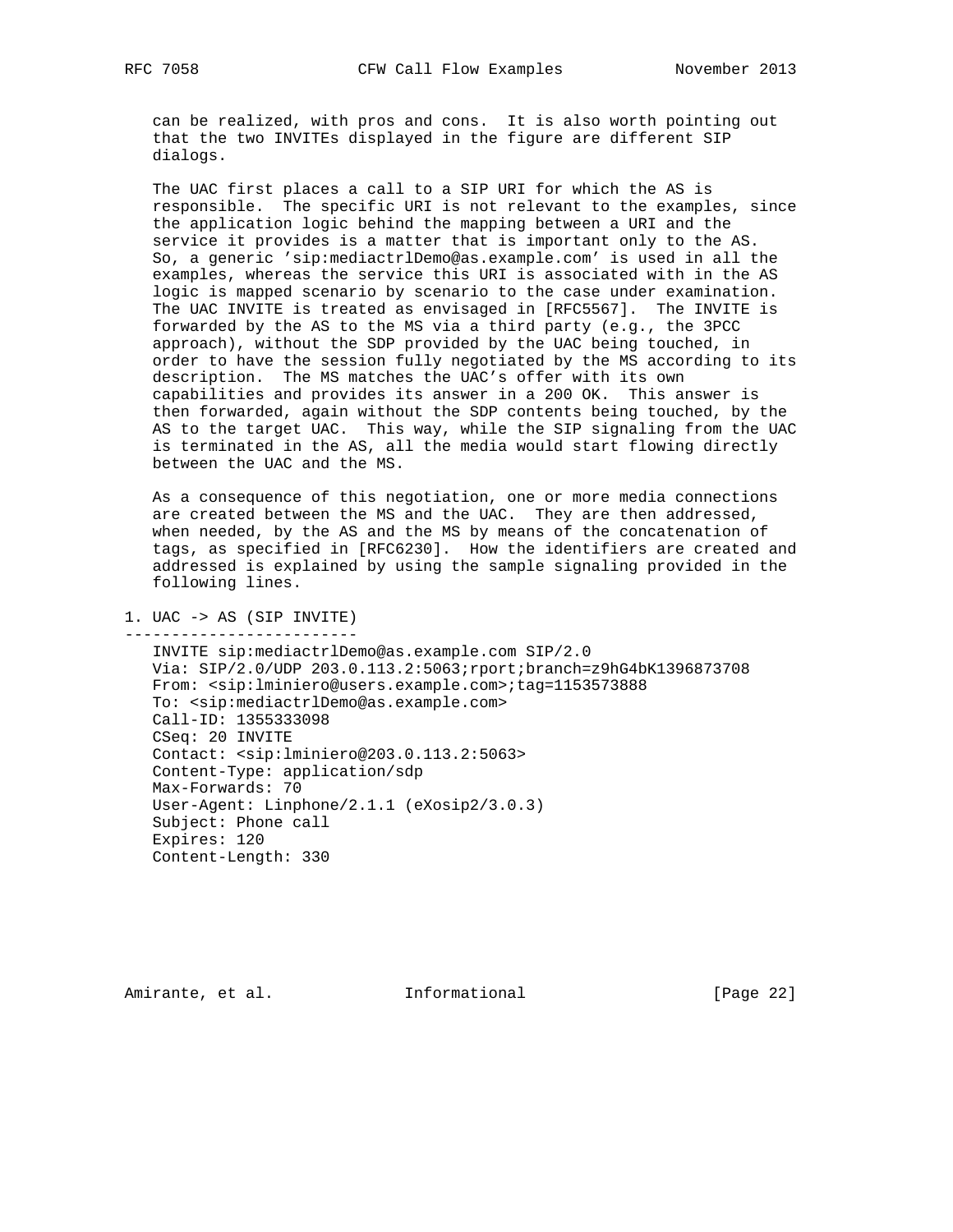```
v=0 o=lminiero 123456 654321 IN IP4 203.0.113.2
   s=A conversation
   c=IN IP4 203.0.113.2
   t=0 0
   m=audio 7078 RTP/AVP 0 3 8 101
   a=rtpmap:0 PCMU/8000/1
   a=rtpmap:3 GSM/8000/1
   a=rtpmap:8 PCMA/8000/1
   a=rtpmap:101 telephone-event/8000
   a=fmtp:101 0-11
   m=video 9078 RTP/AVP 98
   a=rtpmap:98 H263-1998/90000
   a=fmtp:98 CIF=1;QCIF=1
2. UAC <- AS (SIP 180 Ringing)
------------------------------
   SIP/2.0 180 Ringing
  Via: SIP/2.0/UDP 203.0.113.2:5063;rport=5063; \
                                                  branch=z9hG4bK1396873708
   Contact: <sip:mediactrlDemo@as.example.com>
   To: <sip:mediactrlDemo@as.example.com>;tag=bcd47c32
```
 From: <sip:lminiero@users.example.com>;tag=1153573888 Call-ID: 1355333098 CSeq: 20 INVITE Content-Length: 0

3. AS -> MS (SIP INVITE)

------------------------ INVITE sip:MediaServer@ms.example.net:5060;transport=UDP SIP/2.0 Via: SIP/2.0/UDP 203.0.113.1:5060; \ branch=z9hG4bK-d8754z-8723e421ebc45f6b-1---d8754z-;rport Max-Forwards: 70 Contact: <sip:ApplicationServer@203.0.113.1:5060> To: <sip:MediaServer@ms.example.net:5060> From: <sip:ApplicationServer@as.example.com:5060>;tag=10514b7f Call-ID: NzI0ZjQ0ZTBlMTEzMGU1ZjVhMjk5NTliMmJmZjE0NDQ. CSeq: 1 INVITE Allow: INVITE, ACK, CANCEL, OPTIONS, BYE, UPDATE, REGISTER Content-Type: application/sdp Content-Length: 330

Amirante, et al. 1nformational [Page 23]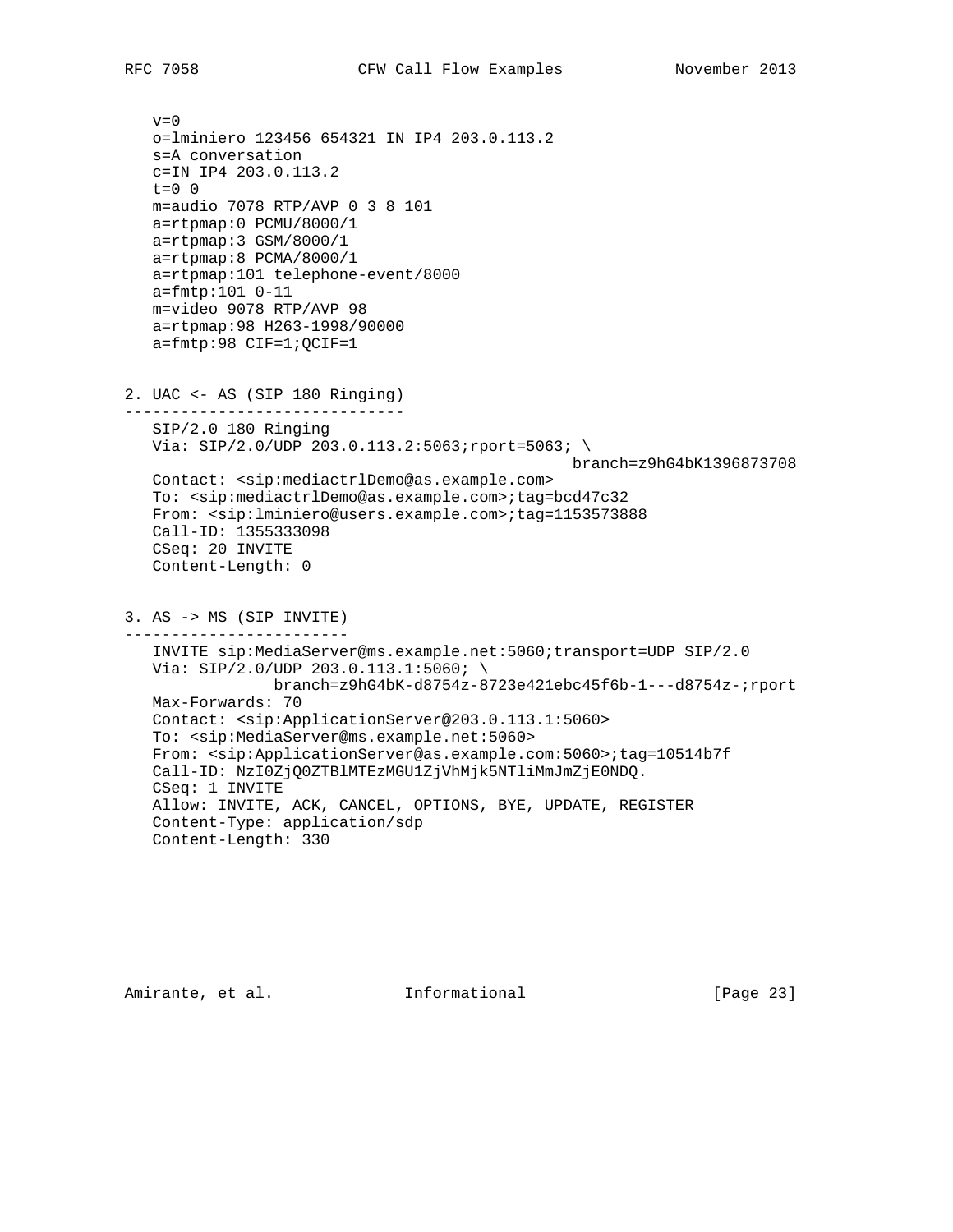```
v=0 o=lminiero 123456 654321 IN IP4 203.0.113.2
   s=A conversation
   c=IN IP4 203.0.113.2
   t=0 0
   m=audio 7078 RTP/AVP 0 3 8 101
   a=rtpmap:0 PCMU/8000/1
   a=rtpmap:3 GSM/8000/1
   a=rtpmap:8 PCMA/8000/1
   a=rtpmap:101 telephone-event/8000
   a=fmtp:101 0-11
   m=video 9078 RTP/AVP 98
   a=rtpmap:98 H263-1998/90000
   a=fmtp:98 CIF=1;QCIF=1
4. AS <- MS (SIP 100 Trying)
----------------------------
   SIP/2.0 100 Trying
  Via: SIP/2.0/UDP 203.0.113.1:5060; \
            branch=z9hG4bK-d8754z-8723e421ebc45f6b-1---d8754z-;rport=5060
   To: <sip:MediaServer@ms.example.net:5060>;tag=6a900179
   From: <sip:ApplicationServer@as.example.com:5060>;tag=10514b7f
   Call-ID: NzI0ZjQ0ZTBlMTEzMGU1ZjVhMjk5NTliMmJmZjE0NDQ.
   CSeq: 1 INVITE
   Content-Length: 0
5. AS <- MS (SIP 200 OK)
   ------------------------
   SIP/2.0 200 OK
  Via: SIP/2.0/UDP 203.0.113.1:5060; \
            branch=z9hG4bK-d8754z-8723e421ebc45f6b-1---d8754z-;rport=5060
   Contact: <sip:MediaServer@ms.example.net:5060>
   To: <sip:MediaServer@ms.example.net:5060>;tag=6a900179
   From: <sip:ApplicationServer@as.example.com:5060>;tag=10514b7f
   Call-ID: NzI0ZjQ0ZTBlMTEzMGU1ZjVhMjk5NTliMmJmZjE0NDQ.
    CSeq: 1 INVITE
   Allow: INVITE, ACK, CANCEL, OPTIONS, BYE, UPDATE, REGISTER
   Content-Type: application/sdp
   Content-Length: 374
  v=0 o=lminiero 123456 654322 IN IP4 ms.example.net
   s=MediaCtrl
   c=IN IP4 ms.example.net
   t=0 0
   m=audio 63442 RTP/AVP 0 3 8 101
```
Amirante, et al. 1nformational [Page 24]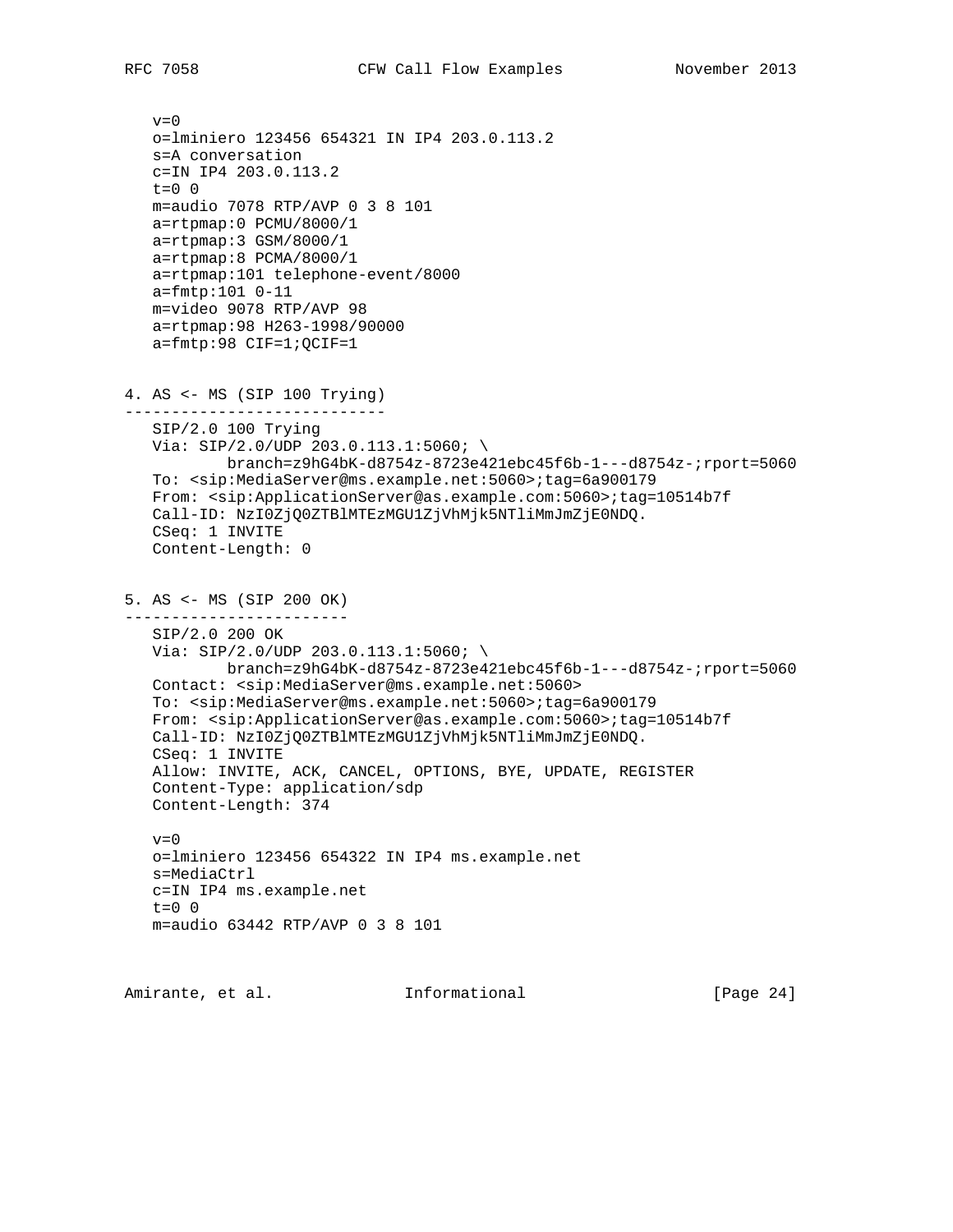```
 a=rtpmap:0 PCMU/8000
   a=rtpmap:3 GSM/8000
   a=rtpmap:8 PCMA/8000
   a=rtpmap:101 telephone-event/8000
   a=fmtp:101 0-15
   a=ptime:20
   a=label:7eda834
   m=video 33468 RTP/AVP 98
   a=rtpmap:98 H263-1998/90000
   a=fmtp:98 CIF=2
   a=label:0132ca2
6. UAC <- AS (SIP 200 OK)
-------------------------
   SIP/2.0 200 OK
  Via: SIP/2.0/UDP 203.0.113.2:5063;rport=5063; \
                                                  branch=z9hG4bK1396873708
   Contact: <sip:mediactrlDemo@as.example.com>
   To: <sip:mediactrlDemo@as.example.com>;tag=bcd47c32
   From: <sip:lminiero@users.example.com>;tag=1153573888
   Call-ID: 1355333098
   CSeq: 20 INVITE
   Allow: INVITE, ACK, CANCEL, OPTIONS, BYE, UPDATE, REGISTER
   Content-Type: application/sdp
   Content-Length: 374
   v=0 o=lminiero 123456 654322 IN IP4 ms.example.net
   s=MediaCtrl
   c=IN IP4 ms.example.net
   t=0 0
   m=audio 63442 RTP/AVP 0 3 8 101
   a=rtpmap:0 PCMU/8000
   a=rtpmap:3 GSM/8000
   a=rtpmap:8 PCMA/8000
   a=rtpmap:101 telephone-event/8000
   a=fmtp:101 0-15
   a=ptime:20
    a=label:7eda834
   m=video 33468 RTP/AVP 98
   a=rtpmap:98 H263-1998/90000
   a=fmtp:98 CIF=2
   a=label:0132ca2
```
Amirante, et al. 1nformational [Page 25]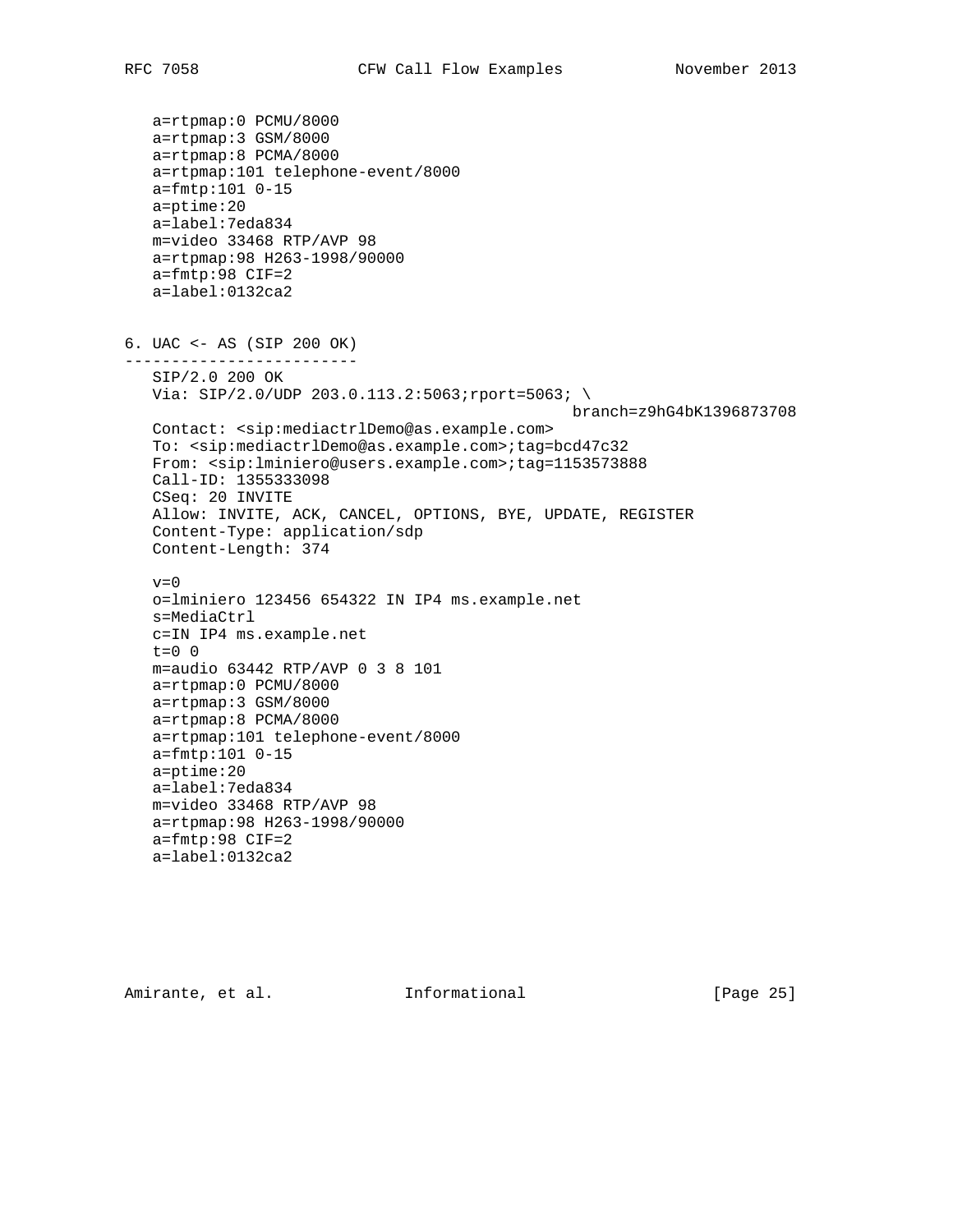```
7. UAC -> AS (SIP ACK)
  ----------------------
   ACK sip:mediactrlDemo@as.example.com SIP/2.0
   Via: SIP/2.0/UDP 203.0.113.2:5063;rport;branch=z9hG4bK1113338059
   From: <sip:lminiero@users.example.com>;tag=1153573888
   To: <sip:mediactrlDemo@as.example.com>;tag=bcd47c32
   Call-ID: 1355333098
   CSeq: 20 ACK
   Contact: <sip:lminiero@203.0.113.2:5063>
   Max-Forwards: 70
   User-Agent: Linphone/2.1.1 (eXosip2/3.0.3)
   Content-Length: 0
8. AS -> MS (SIP ACK)
---------------------
   ACK sip:MediaServer@ms.example.net:5060;transport=UDP SIP/2.0
   Via: SIP/2.0/UDP 203.0.113.1:5060; \
                branch=z9hG4bK-d8754z-5246003419ccd662-1---d8754z-;rport
   Max-Forwards: 70
   Contact: <sip:ApplicationServer@203.0.113.1:5060>
   To: <sip:MediaServer@ms.example.net:5060;tag=6a900179
   From: <sip:ApplicationServer@as.example.com:5060>;tag=10514b7f
   Call-ID: NzI0ZjQ0ZTBlMTEzMGU1ZjVhMjk5NTliMmJmZjE0NDQ.
   CSeq: 1 ACK
   Content-Length: 0
   As a result of the 3PCC negotiation just presented, the following
   relevant information is retrieved:
   1. The 'From' and 'To' tags (10514b7f and 6a900179, respectively) of
       the AS<->MS session:
     From: <sip:ApplicationServer@as.example.com:5060>;tag=10514b7f
 ^^^^^^^^
     To: <sip:MediaServer@ms.example.net:5060>;tag=6a900179
 ^^^^^^^^
   2. The labels [RFC4574] associated with the negotiated media
       connections, in this case an audio stream (7eda834) and a video
       stream (0132ca2):
      m=audio 63442 RTP/AVP 0 3 8 101
      [..]
      a=label:7eda834
             \lambda\lambda\lambda\lambda\lambda\lambda\lambda
```
Amirante, et al. 1nformational [Page 26]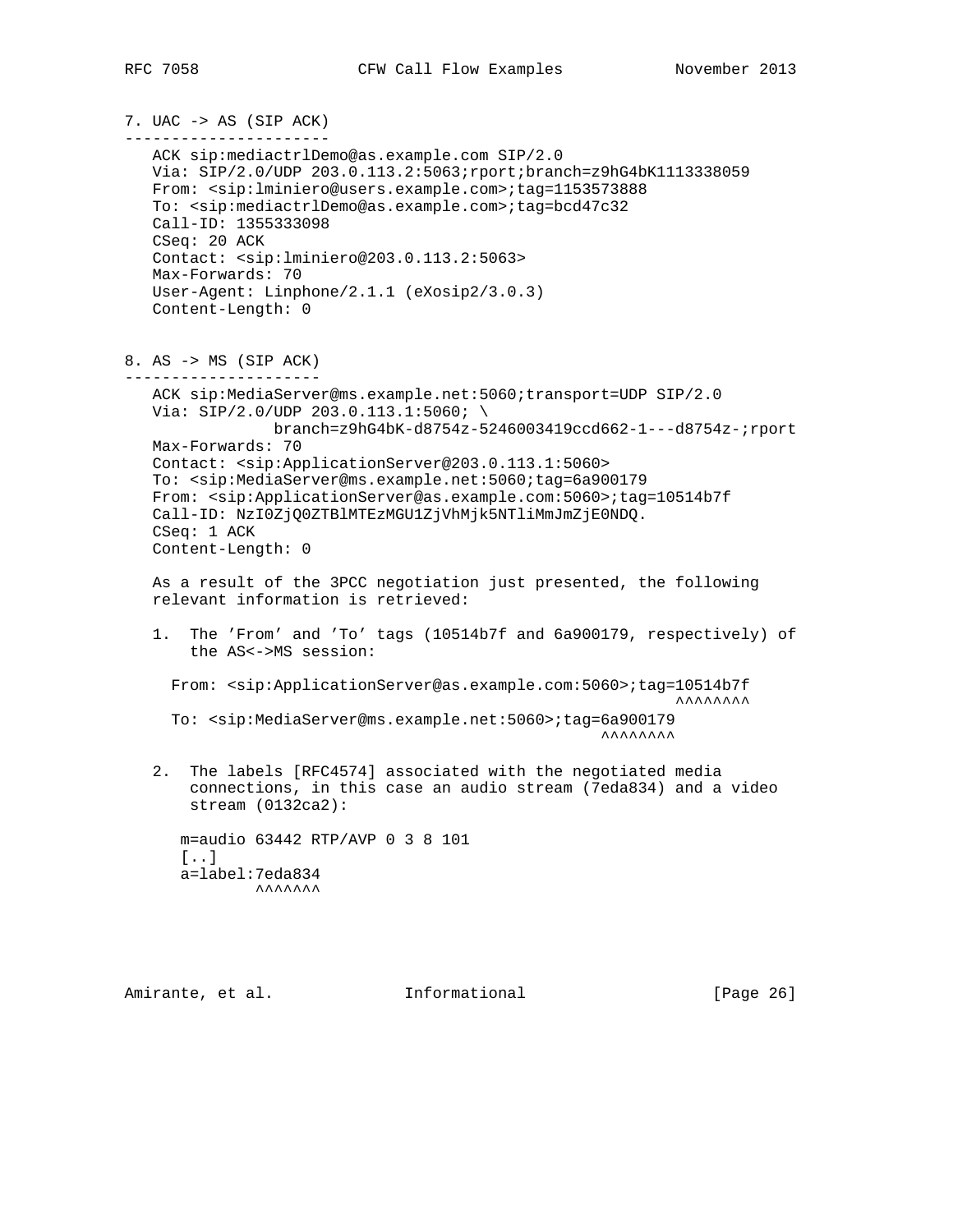m=video 33468 RTP/AVP 98 [..] a=label:0132ca2  $\lambda$ 

 These four identifiers allow the AS and MS to univocally and unambiguously address to each other the connections associated with the related UAC. Specifically:

- 1. 10514b7f:6a900179, the concatenation of the 'From' and 'To' tags through a colon (':') token, addresses all the media connections between the MS and the UAC.
- 2. 10514b7f:6a900179 <-> 7eda834, the association of the previous value with the label attribute, addresses only one of the media connections of the UAC session (in this case, the audio stream). Since, as will be made clearer in the example scenarios, the explicit identifiers in requests can only address 'from:tag' connections, an additional mechanism will be required to have a finer control of individual media streams (i.e., by means of the <stream> element in package-level requests).

 The mapping that the AS makes between the UACs<->AS and the AS<->MS SIP dialogs is out of scope for this document. We just assume that the AS knows how to address the right connection according to the related session it has with a UAC (e.g., to play an announcement to a specific UAC). This is obviously very important, since the AS is responsible for all the business logic of the multimedia application it provides.

6.1. Echo Test

 The echo test is the simplest example scenario that can be achieved by means of an MS. It basically consists of a UAC directly or indirectly "talking" to itself. A media perspective of such a scenario is depicted in Figure 11.

|           | $+------+ A (RTP)$                             | +--------+         |
|-----------|------------------------------------------------|--------------------|
|           | UAC $ $ ==========================>   Media    |                    |
|           | $ $ A $ $ <===========================  Server |                    |
| +-------+ |                                                | A (RTP) +--------+ |

Figure 11: Echo Test: Media Perspective

 From the framework point of view, when the UAC's leg is not attached to anything yet, what appears is shown in Figure 12: since there's no connection involving the UAC yet, the frames it might be sending are discarded, and nothing is sent to it (except for silence, if its transmission is requested).

Amirante, et al. 1nformational [Page 27]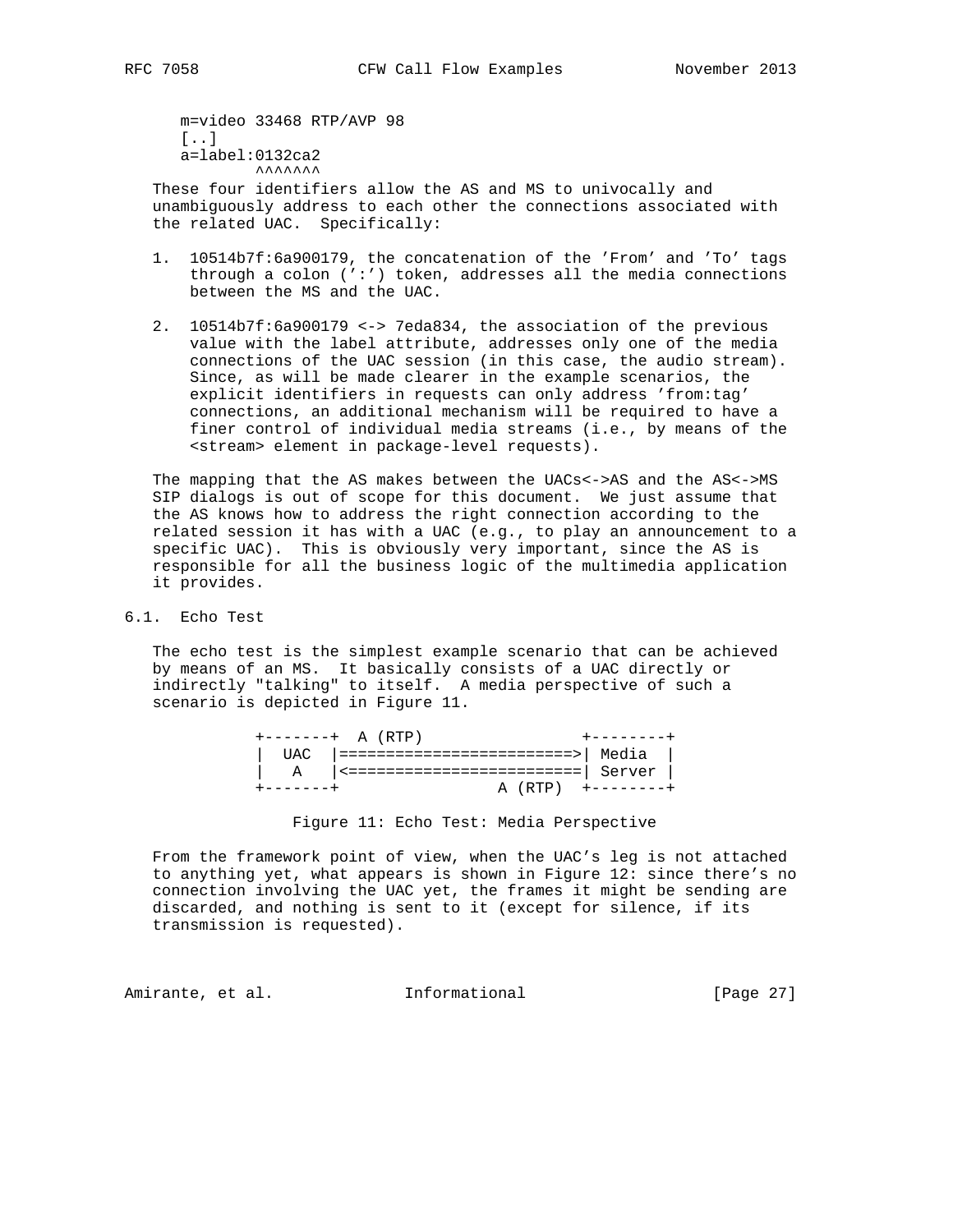

Figure 12: Echo Test: UAC Media Leg Not Attached

 Starting from these considerations, two different approaches to the Echo Test scenario are explored in this document:

- 1. a Direct Echo Test approach, where the UAC directly talks to itself.
- 2. a Recording-based Echo Test approach, where the UAC indirectly talks to itself.

6.1.1. Direct Echo Test

 In the Direct Echo Test approach, the UAC is directly connected to itself. This means that, as depicted in Figure 13, each frame the MS receives from the UAC is sent back to it in real time.



Figure 13: Echo Test: Direct Echo (Self-Connection)

 In the framework, this can be achieved by means of the Mixer Control Package [RFC6505], which is in charge of joining connections and conferences.

Amirante, et al. 1nformational 1999 [Page 28]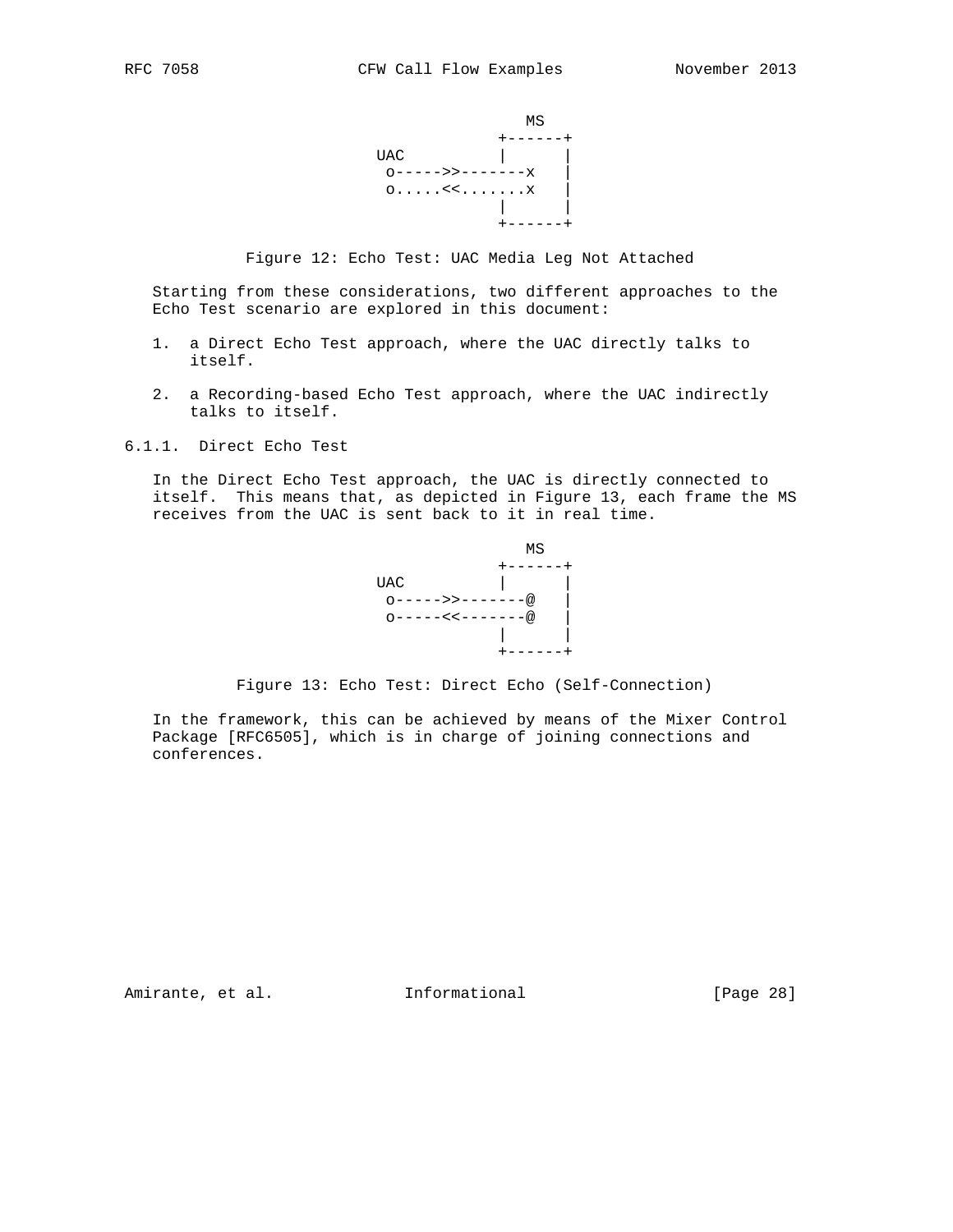A sequence diagram of a potential transaction is depicted in Figure 14:

UAC AS AS MS | | | 1. CONTROL (join UAC to itself) | |++++++++++++++++++++++++++++++++>>|  $|-++|$  self- | | | | join | | 2. 200 OK |<-+ UAC | |<<++++++++++++++++++++++++++++++++| | | | |<<######################################################>>| Everything is now echoed back to the UAC |<<######################################################>>| | | | . . . . . .

Figure 14: Self-Connection: Framework Transaction

The transaction steps have been numbered and are explained below:

- o The AS requests the joining of the connection to itself by sending to the MS a CONTROL request (1) that is specifically meant for the conferencing Control Package (msc-mixer/1.0). A <join> request is used for this purpose, and since the connection must be attached to itself, both id1 and id2 attributes are set to the same value, i.e., the connectionid.
- o The MS, having checked the validity of the request, enforces the joining of the connection to itself. This means that all the frames sent by the UAC are sent back to it. To report the result of the operation, the MS sends a 200 OK (2) in reply to the AS, thus ending the transaction. The transaction ended successfully, as indicated by the body of the message (the 200 status code in the <response> tag).

Amirante, et al. 1nformational 1999 [Page 29]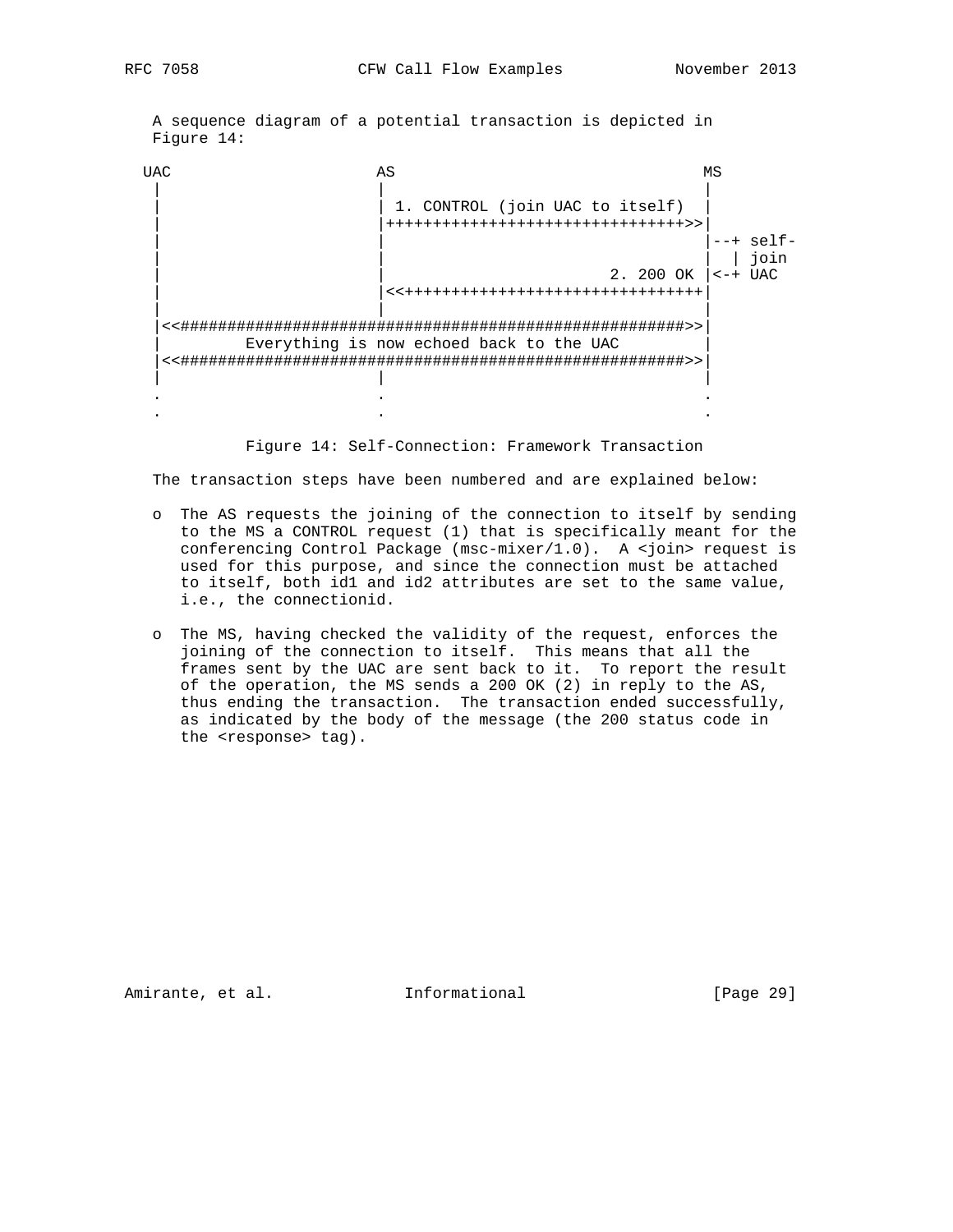The complete transaction -- that is, the full bodies of the exchanged messages -- is provided in the following lines: 1. AS -> MS (CFW CONTROL) ------------------------- CFW 4fed9bf147e2 CONTROL Control-Package: msc-mixer/1.0 Content-Type: application/msc-mixer+xml Content-Length: 130 <mscmixer version="1.0" xmlns="urn:ietf:params:xml:ns:msc-mixer"> <join id1="10514b7f:6a900179" id2="10514b7f:6a900179"/> </mscmixer> 2. AS <- MS (CFW 200 OK)

```
 ------------------------
```

```
 CFW 4fed9bf147e2 200
 Timeout: 10
 Content-Type: application/msc-mixer+xml
 Content-Length: 125
 <mscmixer version="1.0" xmlns="urn:ietf:params:xml:ns:msc-mixer">
    <response status="200" reason="Join successful"/>
```
</mscmixer>

6.1.2. Echo Test Based on Recording

 In the Recording-based Echo Test approach, the UAC is NOT directly connected to itself, but rather indirectly. This means that, as depicted in Figure 15, each frame the MS receives from the UAC is first recorded; then, when the recording process is ended, the whole recorded frames are played back to the UAC as an announcement.



Figure 15: Echo Test: Recording Involved

Amirante, et al. 1nformational 1999 [Page 30]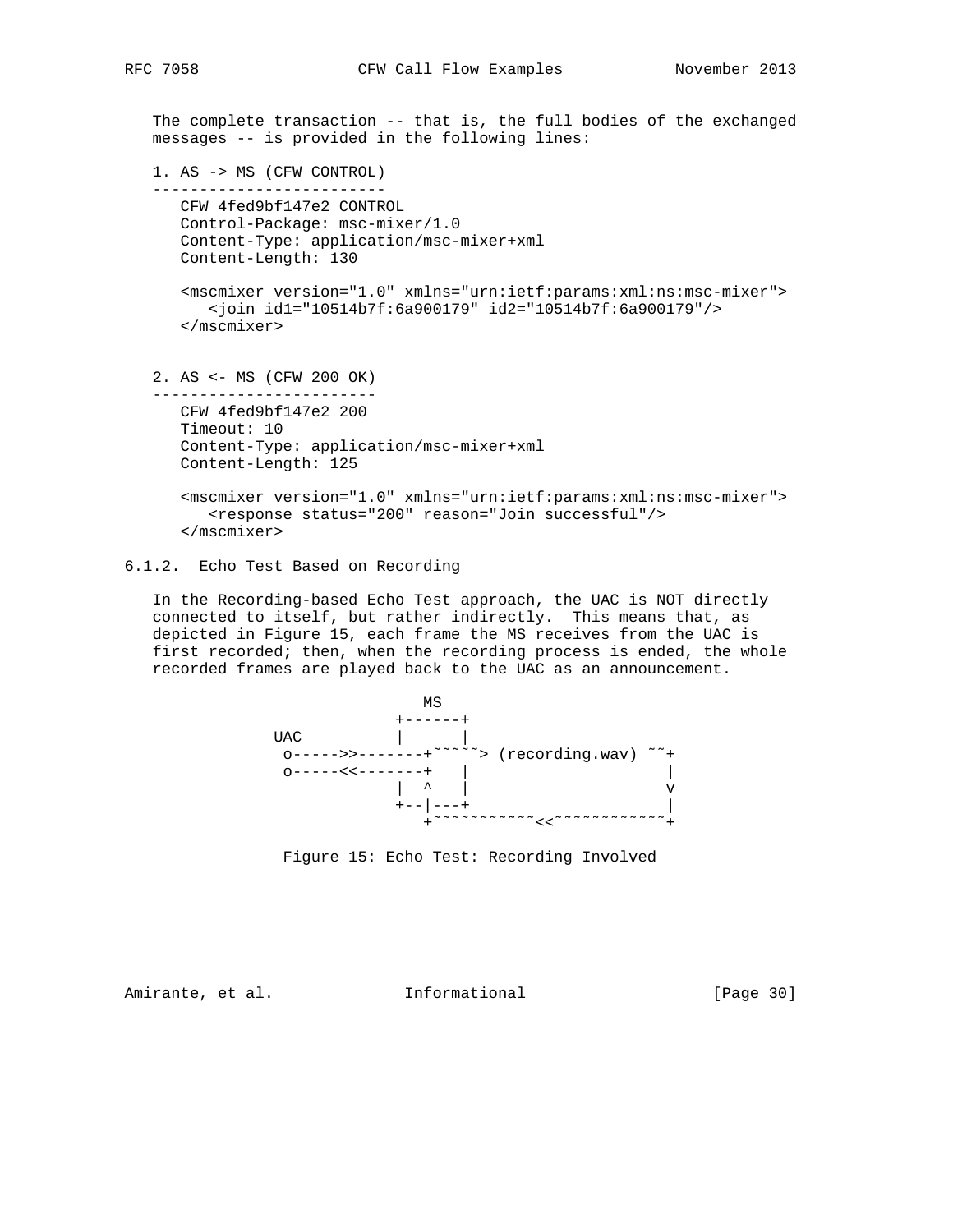In the framework, this can be achieved by means of the IVR Control Package [RFC6231], which is in charge of both the recording and the playout phases. However, the whole scenario cannot be accomplished in a single transaction; at least two steps, in fact, need to be performed:

- 1. First, a recording (preceded by an announcement, if requested) must take place.
- 2. Then, a playout of the previously recorded media must occur.

 This means that two separate transactions need to be invoked. A sequence diagram of a potential multiple transaction is depicted in Figure 16: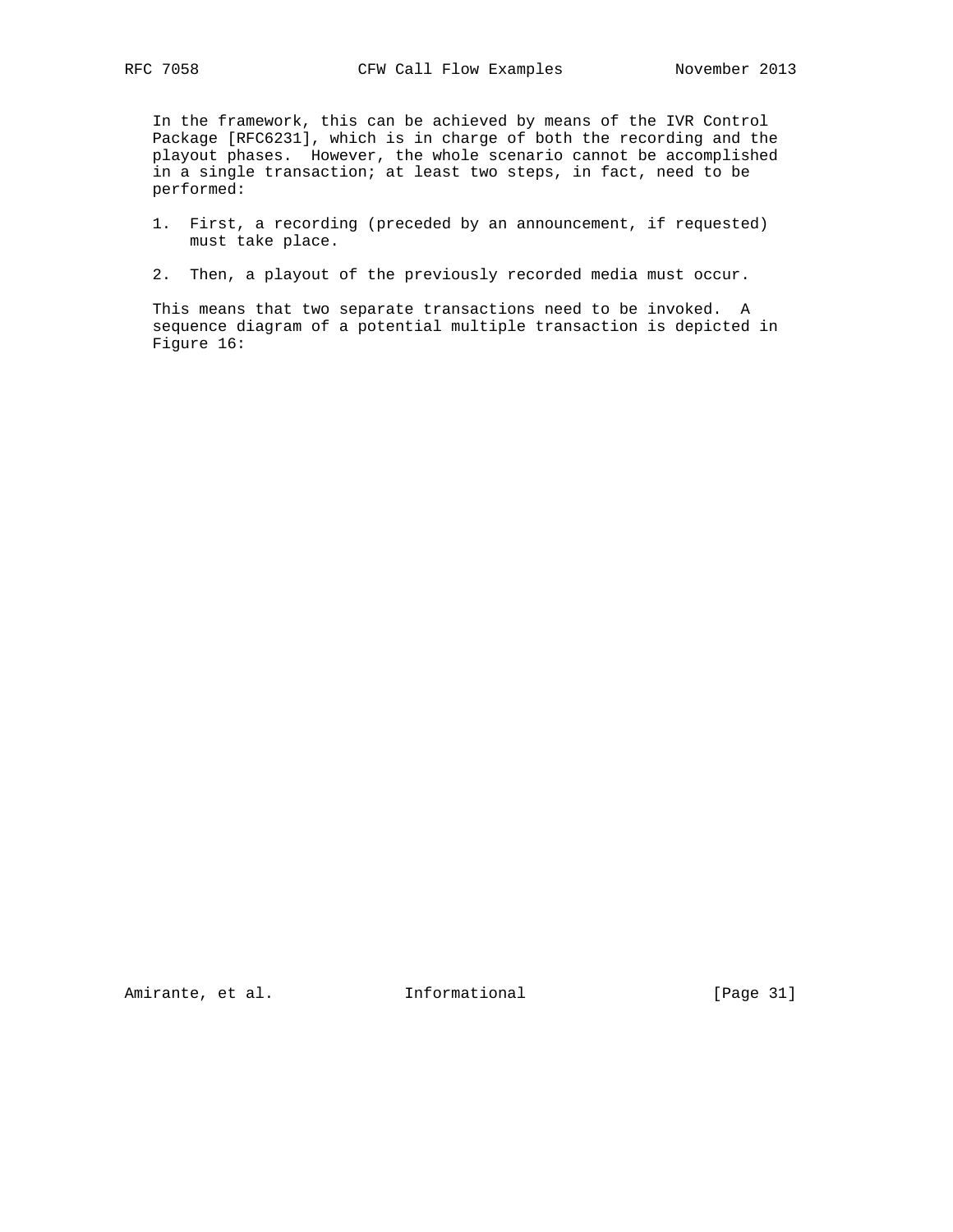RFC 7058

**UAC** AS  $MS$ A1. CONTROL (record for 10s) A2. 202  $\vert$ --+ start | the A3. REPORT (terminate) | <-+ dialog A4. 200 OK "This is an echo test: say something" 10 s of audio from the UAC are recorded  $---$  save  $\leftarrow +$  file B1. CONTROL (<recordinfo>) Use recorded  $+-$ | B2. 200 OK file to play |  $|$  ++++++++++++++++++++++++++++++++++>> announcement +-> C1. CONTROL (play recorded)  $C2.202$  $---$  start | the C3. REPORT (terminate) | <-+ dialog C4. 200 OK +++++++++++++++++++++++++++++++++ "Can you hear me? It's me, UAC, talking" D1. CONTROL (<promptinfo>) D2. 200 OK +++++++++++++++++++++++++++++++++

Amirante, et al. 1nformational [Page 32]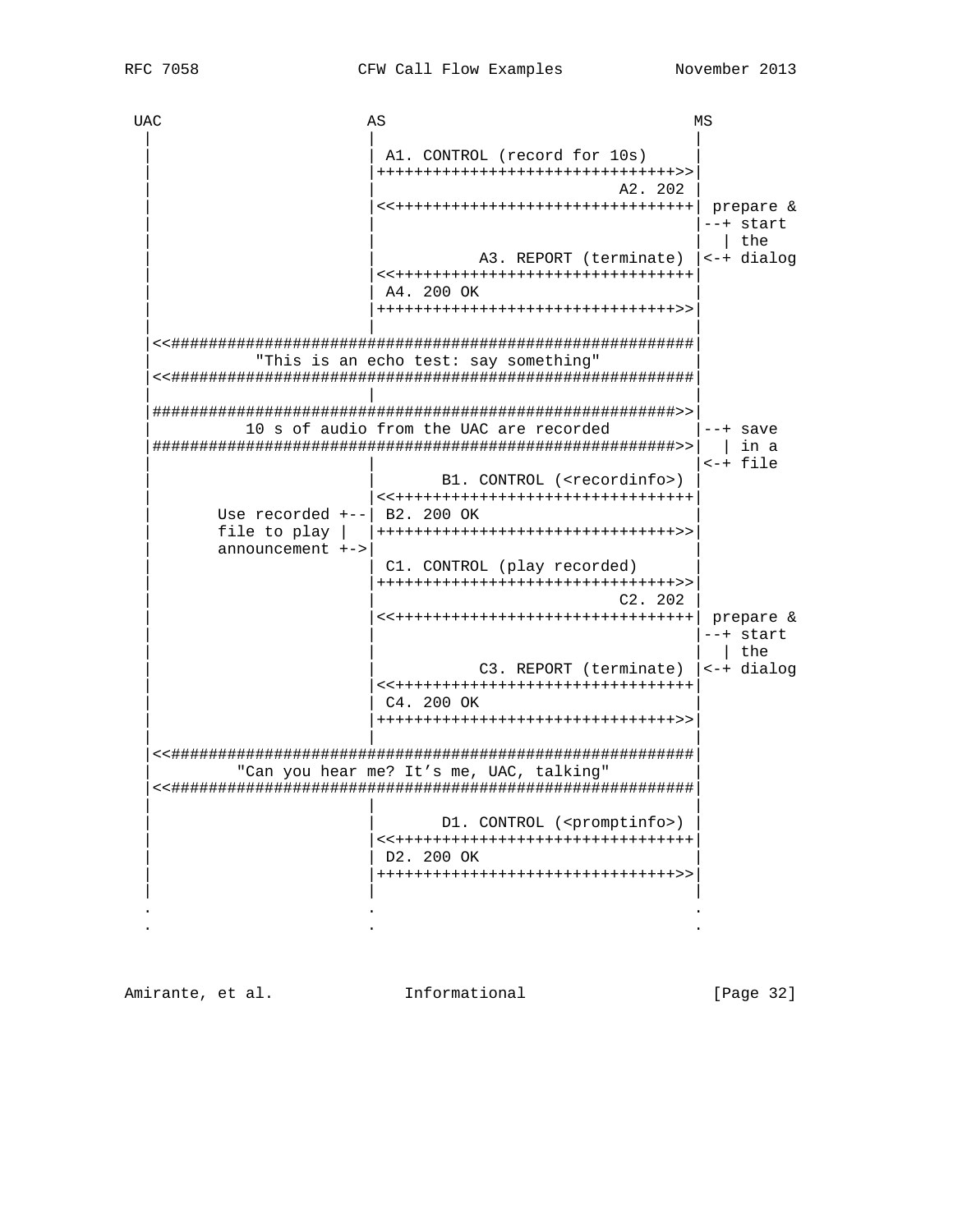Figure 16: Recording-Based Echo: Two Framework Transactions

 The first obvious difference that stands out when looking at the diagram is that, unlike the Direct Echo scenario, the MS does not reply with a 200 message to the CONTROL request originated by the AS. Instead, a 202 provisional message is sent first, followed by a REPORT message. The 202+REPORT(s) mechanism is used whenever the MS wants to tell the AS that the requested operation might take more time than the limit specified in the definition of the Control Package. So, while the <join> operation in the Direct Echo scenario was expected to be fulfilled in a very short time, the IVR request was assumed to last longer. A 202 message provides a timeout value and tells the AS to wait a bit, since the preparation of the dialog might not happen immediately. In this example, the preparation ends before the timeout, and so the transaction is concluded with a 'REPORT terminate', which reports the end of the transaction (as did the 200 message in the previous example). If the preparation took longer than the timeout, an additional 'REPORT update' would have been sent with a new timeout value, and so on, until completion by means of a 'REPORT terminate'.

 Note that the REPORT mechanism depicted is only shown to clarify its behavior. In fact, the 202+REPORT mechanism is assumed to be involved only when the requested transaction is expected to take a long time (e.g., retrieving a large media file for a prompt from an external server). In this scenario, the transaction would be prepared in much less time and as a consequence would very likely be completed within the context of a simple CONTROL+200 request/ response. The following scenarios will only involve 202+REPORTs when they are strictly necessary.

 Regarding the dialog itself, note how the AS-originated CONTROL transactions are terminated as soon as the requested dialogs start. As specified in [RFC6231], the MS uses a framework CONTROL message to report the result of the dialog and how it has proceeded. The two transactions (the AS-generated CONTROL request and the MS-generated CONTROL event) are correlated by means of the associated dialog identifier, as explained below. As before, the transaction steps have been numbered. The two transactions are distinguished by the preceding letter (A,B=recording, C,D=playout).

 o The AS, as a first transaction, invokes a recording on the UAC connection by means of a CONTROL request (A1). The body is for the IVR package (msc-ivr/1.0) and requests the start (<dialogstart>) of a new recording context (<record>). The recording must be preceded by an announcement (<prompt>), must not last longer than 10 s (maxtime), and cannot be interrupted by a DTMF tone (dtmfterm=false). This is only done once (the missing

Amirante, et al. 1nformational [Page 33]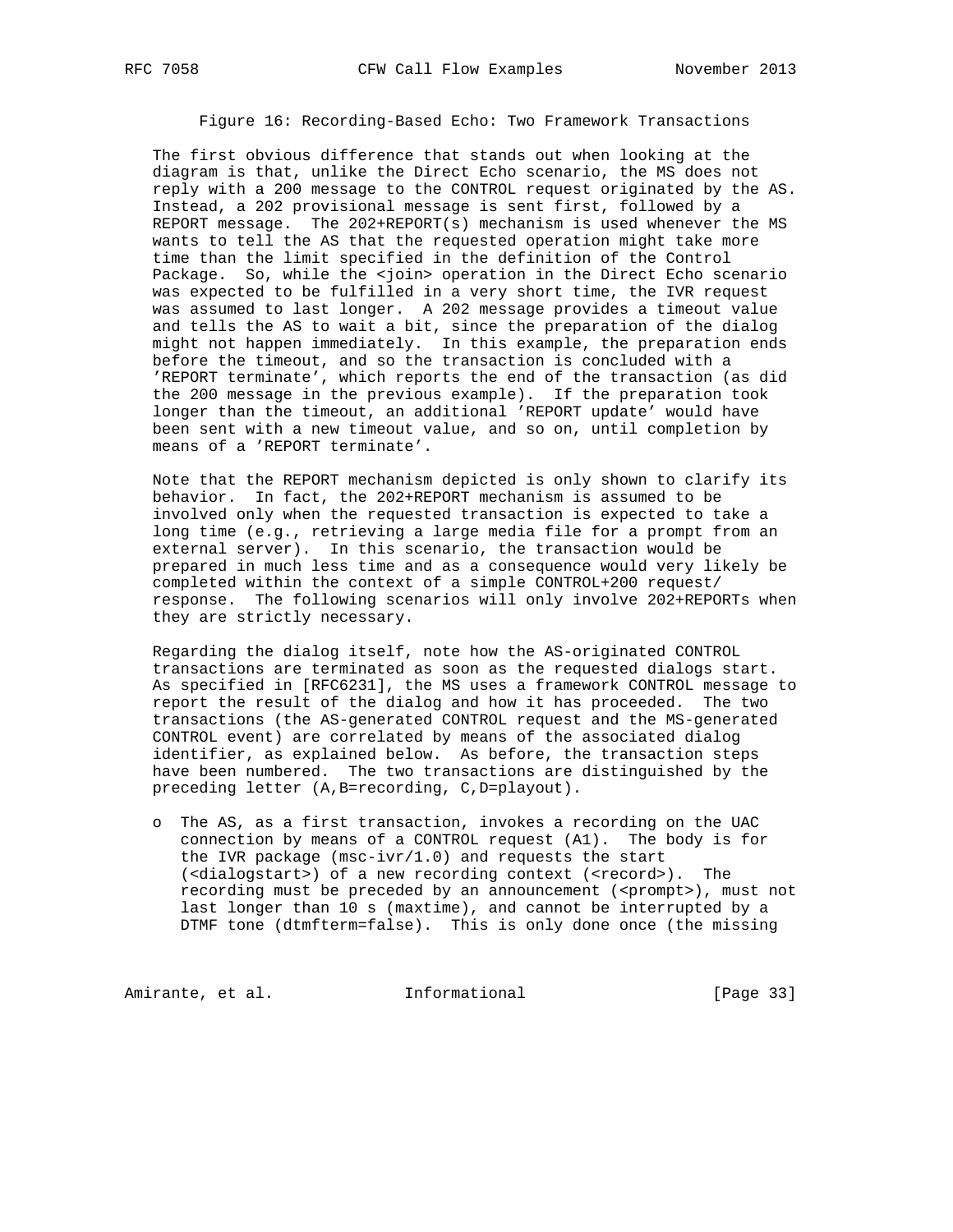repeatCount attribute is 1 by default for a <dialog>), which means that if the recording does not succeed the first time, the transaction must fail. A video recording is requested (considering that the associated connection includes both audio and video and no restriction is enforced on streams to record), which is to be fed by both of the negotiated media streams. A beep has to be played (beep=true) right before the recording starts, to notify the UAC.

- o As seen before, the MS sends a provisional 202 response to let the AS know that the operation might need some time.
- o In the meantime, the MS prepares the dialog (e.g., by retrieving the announcement file, for which an HTTP URL is provided, and by checking that the request is well formed) and if all is fine it starts it, notifying the AS with a new REPORT (A3) with a terminated status. As explained previously, interlocutory REPORT messages with an update status would have been sent if the preparation took longer than the timeout provided in the 202 message (e.g., if retrieving the resource via HTTP took longer than expected). Once the dialog has been prepared and started, the UAC connection is then passed to the IVR package, which first plays the announcement on the connection, followed by a beep, and then records all the incoming frames to a buffer. The MS also provides the AS with a unique dialog identifier (dialogid) that will be used in all subsequent event notifications concerning the dialog it refers to.
- o The AS acks the latest REPORT (A4), thus terminating this transaction, and waits for the results.
- o Once the recording is over, the MS prepares a notification CONTROL (B1). The <event> body is prepared with an explicit reference to the previously provided dialog identifier, in order to make the AS aware of the fact that the notification is related to that specific dialog. The event body is then completed with the recording-related information (<recordinfo>), in this case the path to the recorded file (here, an HTTP URL) that can be used by the AS for anything it needs. The payload also contains information about the prompt (<promptinfo>), which is, however, not relevant to the scenario.
- o The AS concludes this first recording transaction by acking the CONTROL event (B2).

Amirante, et al. 1nformational 1999 [Page 34]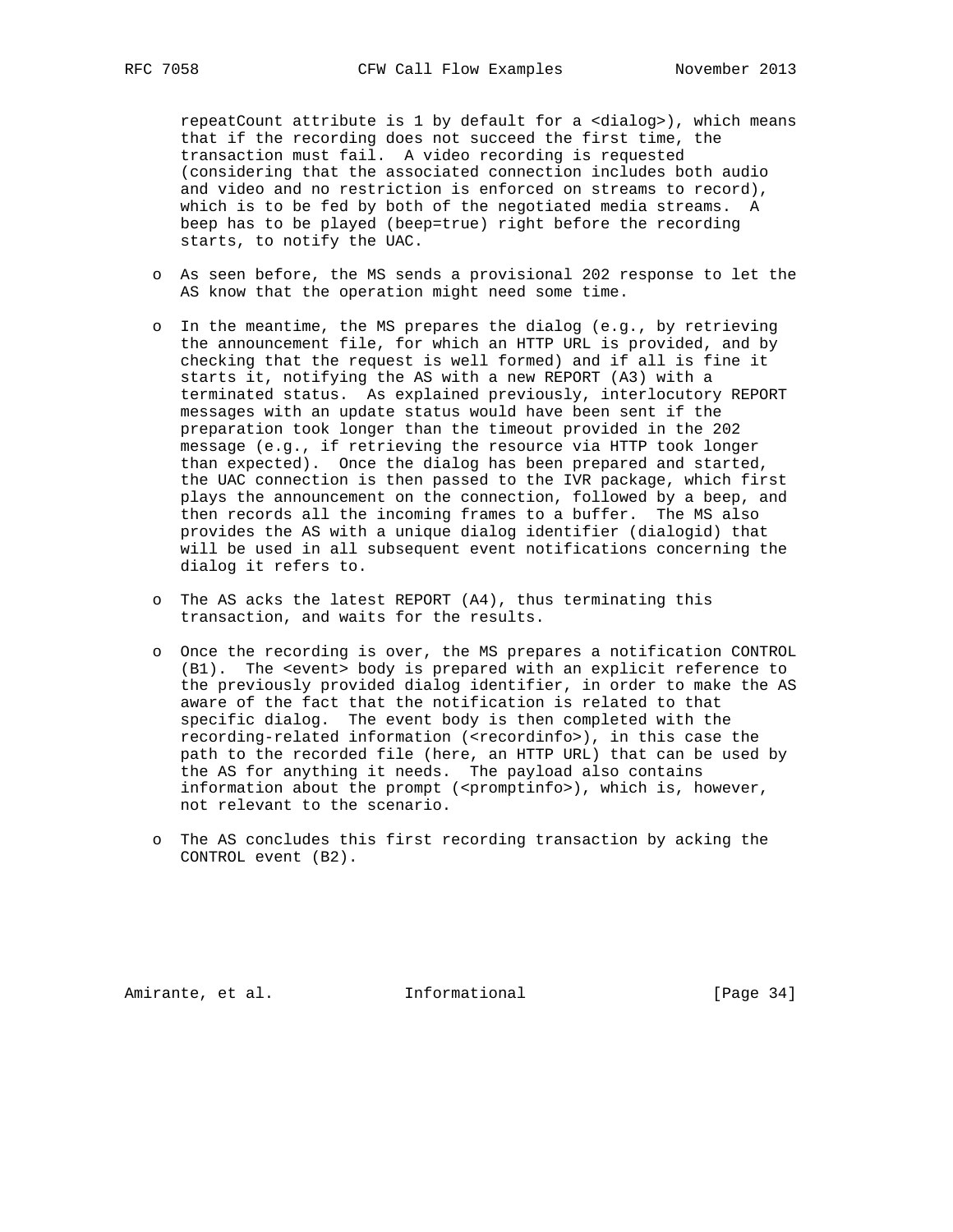Now that the first transaction has ended, the AS has the 10-s recording of the UAC talking and can let the UAC hear it by having the MS play it for the UAC as an announcement:

- o In the second transaction, the AS invokes a playout on the UAC connection by means of a new CONTROL request (C1). The body is once again for the IVR package (msc-ivr/1.0), but this time it requests the start (<dialogstart>) of a new announcement context (<prompt>). The file to be played is the file that was recorded before (<media>).
- o Again, the usual provisional 202 (C2) takes place.
- o In the meantime, the MS prepares and starts the new dialog, and notifies the AS with a new REPORT (C3) with a terminated status. The connection is then passed to the IVR package, which plays the file on it.
- o The AS acks the terminating REPORT (C4), now waiting for the announcement to end.
- o Once the playout is over, the MS sends a CONTROL event (D1) that contains in its body (<promptinfo>) information about the just concluded announcement. As before, the proper dialogid is used as a reference to the correct dialog.
- o The AS concludes this second and last transaction by acking the CONTROL event (D2).

Amirante, et al. 1nformational 1999 [Page 35]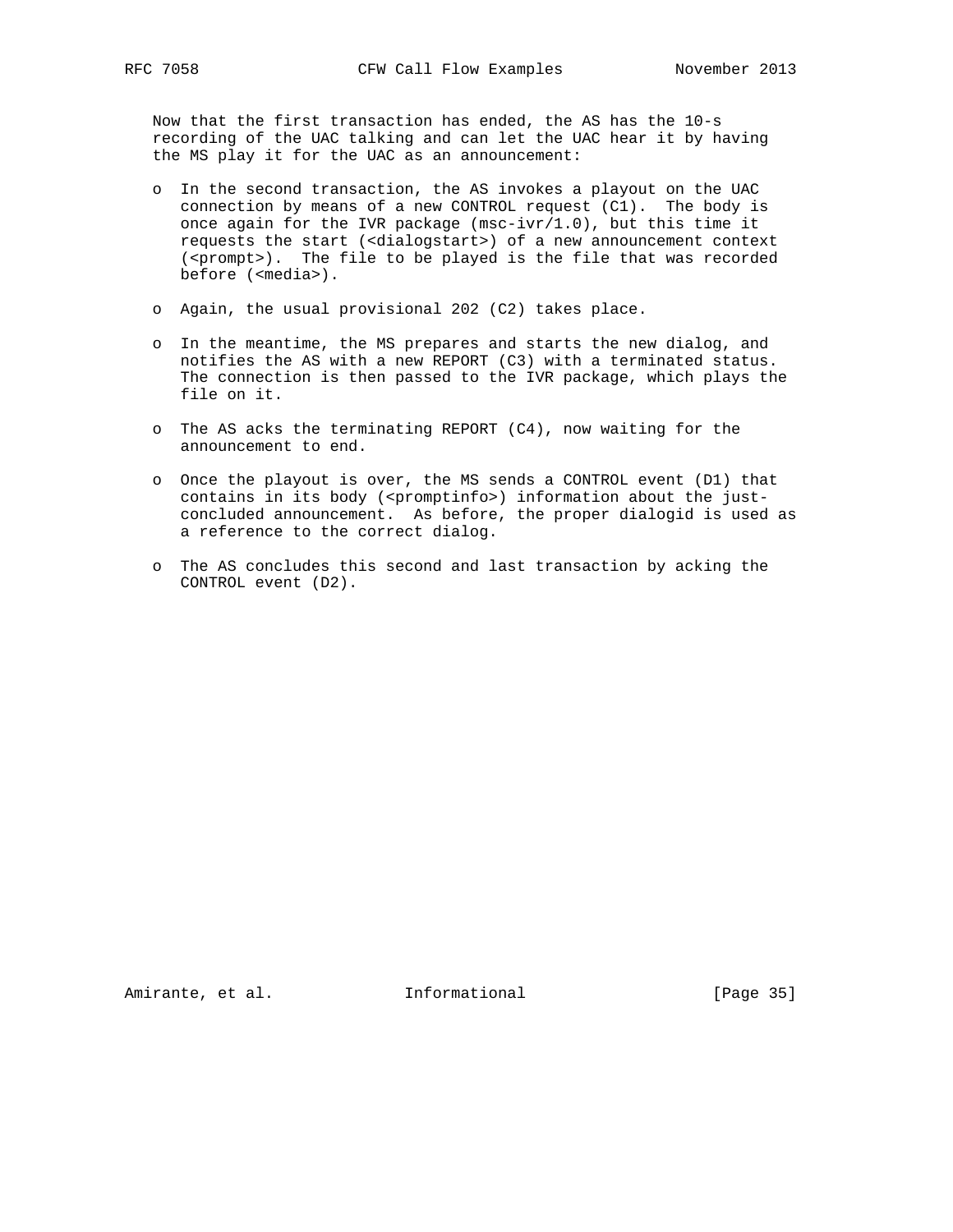```
 As in the previous paragraph, the whole CFW interaction is provided
 for a more in-depth evaluation of the protocol interaction.
 A1. AS -> MS (CFW CONTROL, record)
 ----------------------------------
    CFW 796d83aa1ce4 CONTROL
    Control-Package: msc-ivr/1.0
    Content-Type: application/msc-ivr+xml
    Content-Length: 265
    <mscivr version="1.0" xmlns="urn:ietf:params:xml:ns:msc-ivr">
      <dialogstart connectionid="10514b7f:6a900179">
        <dialog>
          <prompt>
            <media
              loc="http://www.example.com/demo/echorecord.mpg"/>
          </prompt>
          <record beep="true" maxtime="10s"/>
        </dialog>
      </dialogstart>
    </mscivr>
 A2. AS <- MS (CFW 202)
 ----------------------
    CFW 796d83aa1ce4 202
    Timeout: 5
 A3. AS <- MS (CFW REPORT terminate)
 -----------------------------------
    CFW 796d83aa1ce4 REPORT
    Seq: 1
    Status: terminate
    Timeout: 25
    Content-Type: application/msc-ivr+xml
    Content-Length: 137
    <mscivr version="1.0" xmlns="urn:ietf:params:xml:ns:msc-ivr">
     <response status="200" reason="Dialog started"
               dialogid="68d6569"/>
    </mscivr>
 A4. AS -> MS (CFW 200, ACK to 'REPORT terminate')
 -------------------------------------------------
   CFW 796d83aa1ce4 200
    Seq: 1
```
Amirante, et al. 1nformational [Page 36]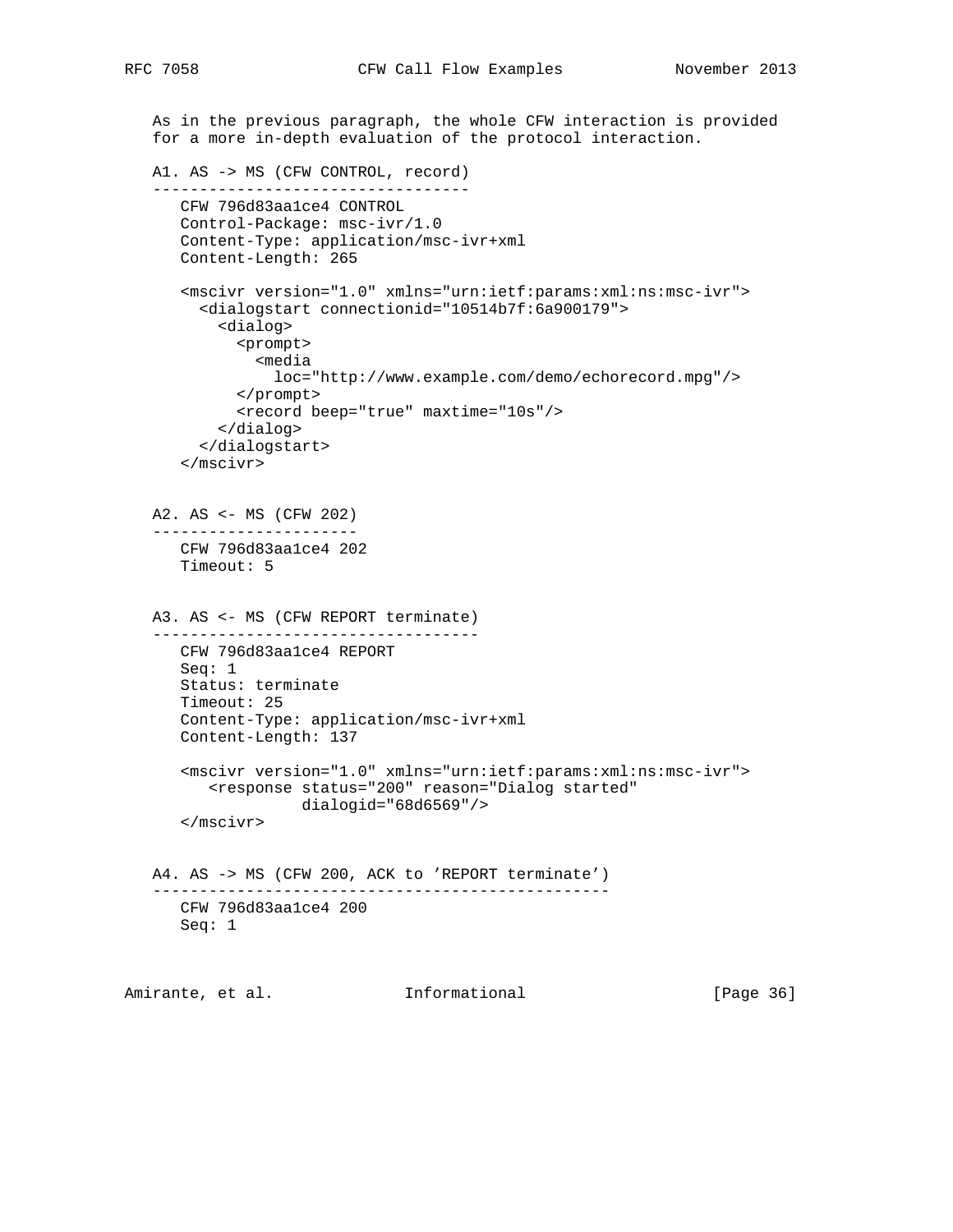```
 B1. AS <- MS (CFW CONTROL event)
 --------------------------------
    CFW 0eb1678c0bfc CONTROL
    Control-Package: msc-ivr/1.0
    Content-Type: application/msc-ivr+xml
    Content-Length: 403
    <mscivr version="1.0" xmlns="urn:ietf:params:xml:ns:msc-ivr">
      <event dialogid="68d6569">
        <dialogexit status="1" reason="Dialog successfully completed">
          <promptinfo duration="9987" termmode="completed"/>
          <recordinfo duration="10017" termmode="maxtime">
            <mediainfo
   loc="http://www.example.net/recordings/recording-68d6569.mpg"
   type="video/mpeg" size="591872"/>
          </recordinfo>
        </dialogexit>
      </event>
    </mscivr>
 B2. AS -> MS (CFW 200, ACK to 'CONTROL event')
 ----------------------------------------------
    CFW 0eb1678c0bfc 200
 C1. AS -> MS (CFW CONTROL, play)
 --------------------------------
    CFW 1632eead7e3b CONTROL
    Control-Package: msc-ivr/1.0
    Content-Type: application/msc-ivr+xml
    Content-Length: 241
    <mscivr version="1.0" xmlns="urn:ietf:params:xml:ns:msc-ivr">
      <dialogstart connectionid="10514b7f:6a900179">
        <dialog>
          <prompt>
            <media
   loc="http://www.example.net/recordings/recording-68d6569.mpg"/>
          </prompt>
        </dialog>
      </dialogstart>
    </mscivr>
```
Amirante, et al. 1nformational [Page 37]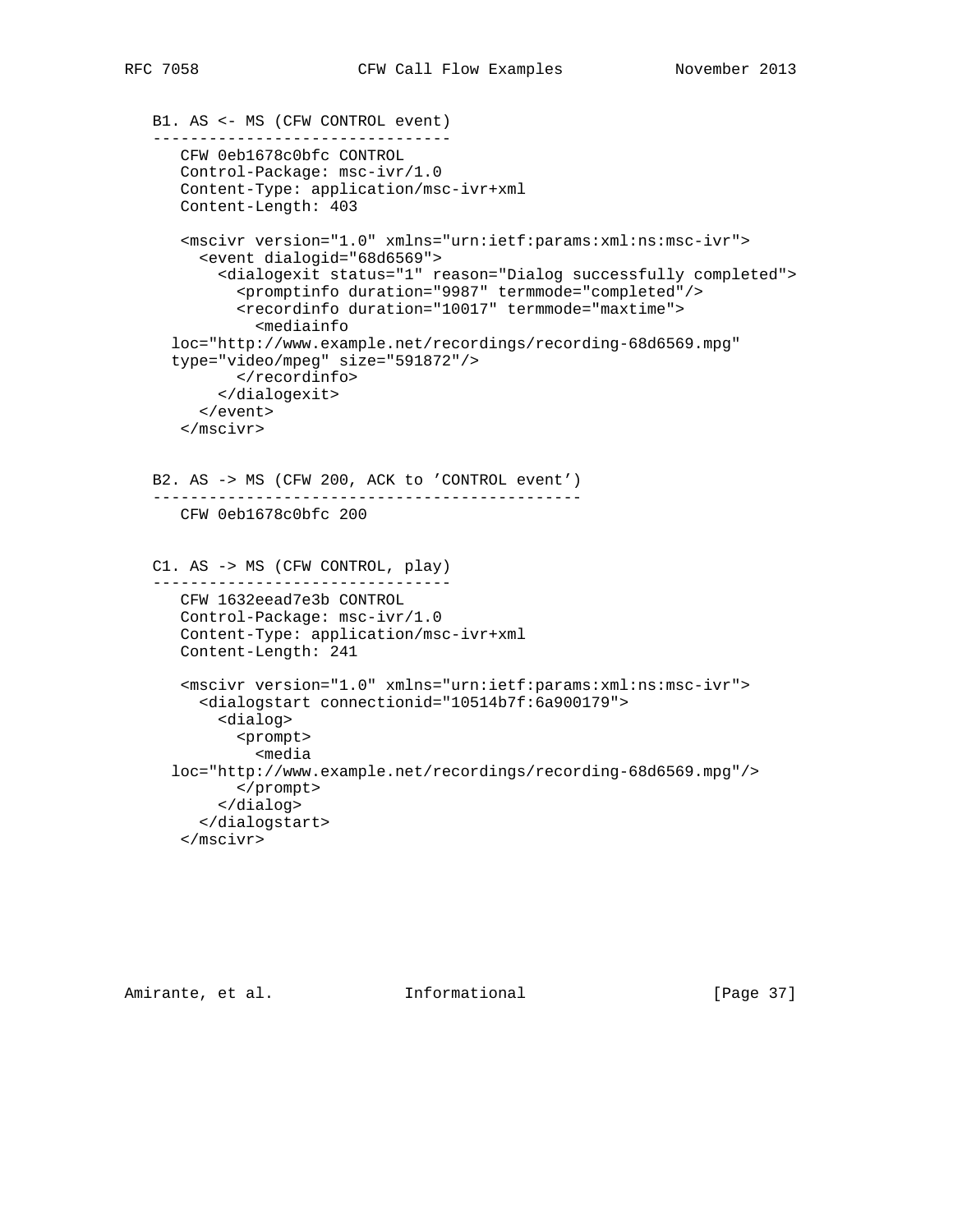```
 C2. AS <- MS (CFW 202)
 ----------------------
   CFW 1632eead7e3b 202
    Timeout: 5
 C3. AS <- MS (CFW REPORT terminate)
 -----------------------------------
    CFW 1632eead7e3b REPORT
   Seq: 1
   Status: terminate
   Timeout: 25
    Content-Type: application/msc-ivr+xml
    Content-Length: 137
    <mscivr version="1.0" xmlns="urn:ietf:params:xml:ns:msc-ivr">
      <response status="200" reason="Dialog started"
         dialogid="5f5cb45"/>
    </mscivr>
 C4. AS -> MS (CFW 200, ACK to 'REPORT terminate')
 -------------------------------------------------
   CFW 1632eead7e3b 200
   Seq: 1
 D1. AS <- MS (CFW CONTROL event)
 --------------------------------
    CFW 502a5fd83db8 CONTROL
   Control-Package: msc-ivr/1.0
    Content-Type: application/msc-ivr+xml
    Content-Length: 230
    <mscivr version="1.0" xmlns="urn:ietf:params:xml:ns:msc-ivr">
      <event dialogid="5f5cb45">
        <dialogexit status="1" reason="Dialog successfully completed">
          <promptinfo duration="10366" termmode="completed"/>
        </dialogexit>
      </event>
    </mscivr>
 D2. AS -> MS (CFW 200, ACK to 'CONTROL event')
 ----------------------------------------------
   CFW 502a5fd83db8 200
```
Amirante, et al. 1nformational [Page 38]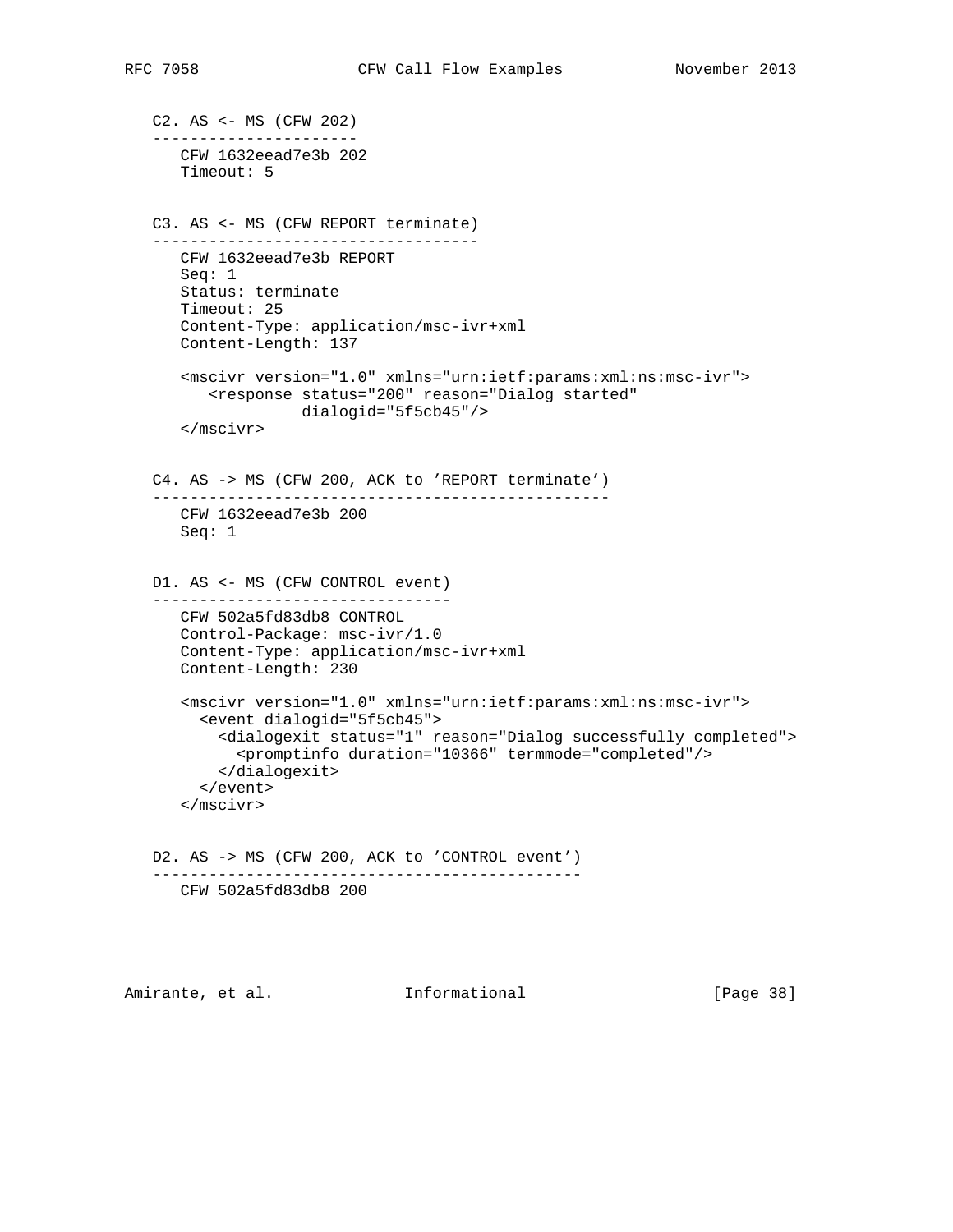## 6.2. Phone Call

 Another scenario that might involve the interaction between an AS and an MS is the classic phone call between two UACs. In fact, even though the most straightforward way to achieve this would be to let the UACs negotiate the session and the media to be used between them, there are cases when the services provided by an MS might also prove useful for such phone calls.

 One of these cases is when the two UACs have no common supported codecs: having the two UACs directly negotiate the session would result in a session with no available media. Involving the MS as a transcoder would in this case still allow the two UACs to communicate. Another interesting case is when the AS (or any other entity on whose behalf the AS is working) is interested in manipulating or monitoring the media session between the UACs, e.g., to record the conversation. A similar scenario will be dealt with in Section 6.2.2.

 Before looking at how such a scenario might be accomplished by means of the Media Control Channel Framework, it is worth mentioning what the SIP signaling involving all the interested parties might look like. In fact, in such a scenario, a 3PCC approach is absolutely needed. An example is provided in Figure 17. Again, the presented example is not at all to be considered best common practice when 3PCC is needed in a MEDIACTRL-based framework. It is only described in order to help the reader more easily understand what the requirements are on the MS side, and as a consequence what information might be required. [RFC3725] provides a much more detailed overview on 3PCC patterns in several use cases. Only an explanatory sequence diagram is provided, without delving into the details of the exchanged SIP messages.

Amirante, et al. 1nformational [Page 39]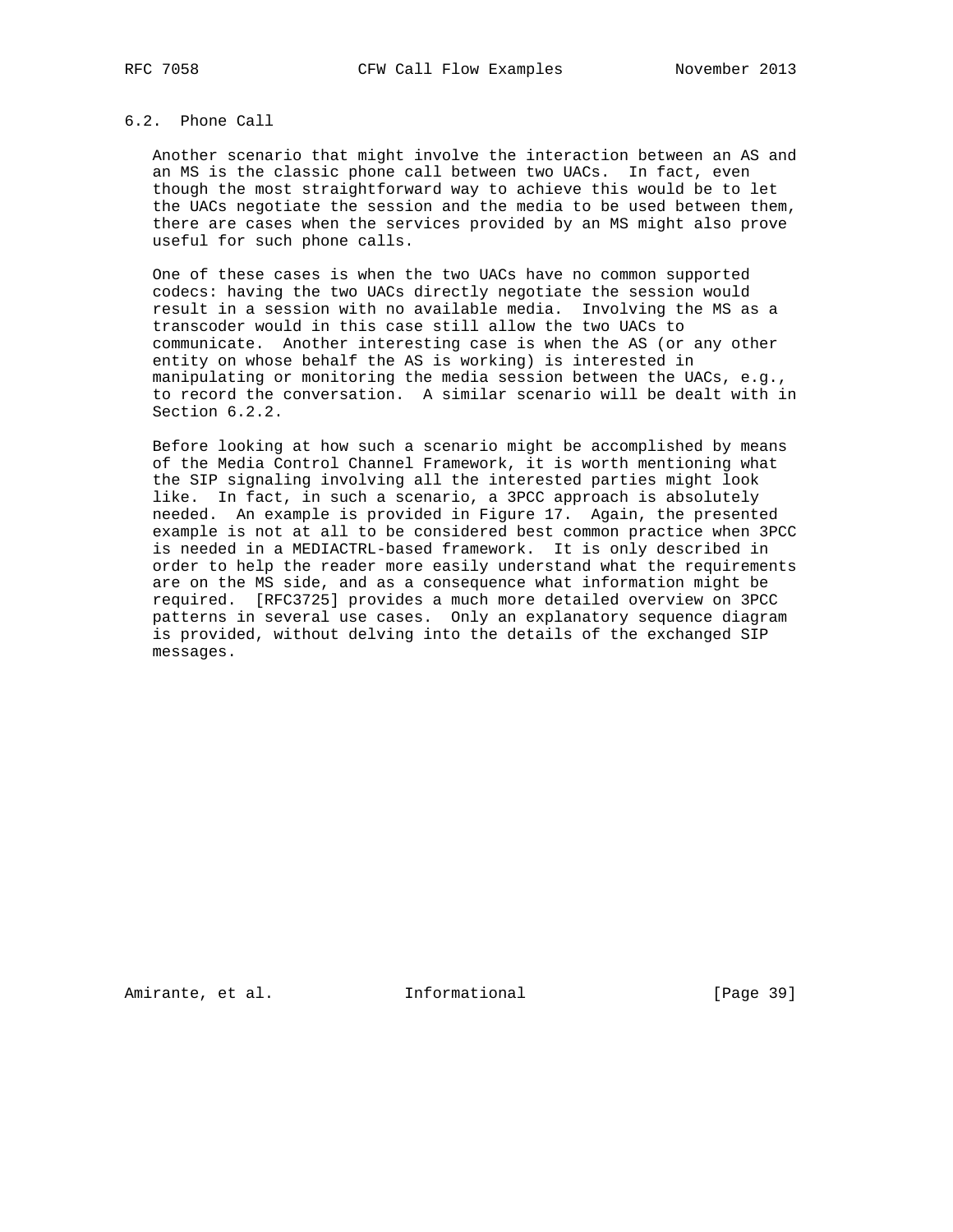| - 1                                  |                           |                                             |
|--------------------------------------|---------------------------|---------------------------------------------|
| INVITE (offer A)<br>$Call-Id: A$     |                           |                                             |
| -----------------------------------> |                           |                                             |
|                                      | 100 Trying                |                                             |
|                                      | $Call-Id: A$              |                                             |
|                                      | INVITE (no offer)         |                                             |
| $Call-Id: B$                         | <---------------------    |                                             |
| 180 Ringing                          |                           |                                             |
| Call-Id: B                           |                           |                                             |
|                                      | --------------------->    |                                             |
|                                      | 180 Ringing<br>Call-Id: A |                                             |
| __________________________           |                           |                                             |
|                                      |                           | INVITE (offer A)<br>$Call-Id: C$            |
|                                      |                           | -------------------------->                 |
|                                      |                           | 200 OK (offer A')                           |
|                                      |                           | $Call-Id: C$<br>--------------------------  |
|                                      |                           | ACK                                         |
|                                      |                           | $Call-Id: C$                                |
| 200 OK (offer B)                     |                           | ____________________________                |
| Call-Id: B                           |                           |                                             |
|                                      | --------------------->    |                                             |
|                                      |                           | INVITE (offer B)<br>$Call-Id: D$            |
|                                      |                           | ---------------------------->               |
|                                      |                           | 200 OK (offer B')                           |
|                                      |                           | $Call-Id: D$<br>--------------------------- |
|                                      |                           | ACK                                         |
|                                      |                           | $Call-Id: D$                                |
|                                      | ACK (offer B')            | ----------------------------                |
|                                      | $Call-Id: B$              |                                             |

Amirante, et al. 1nformational [Page 40]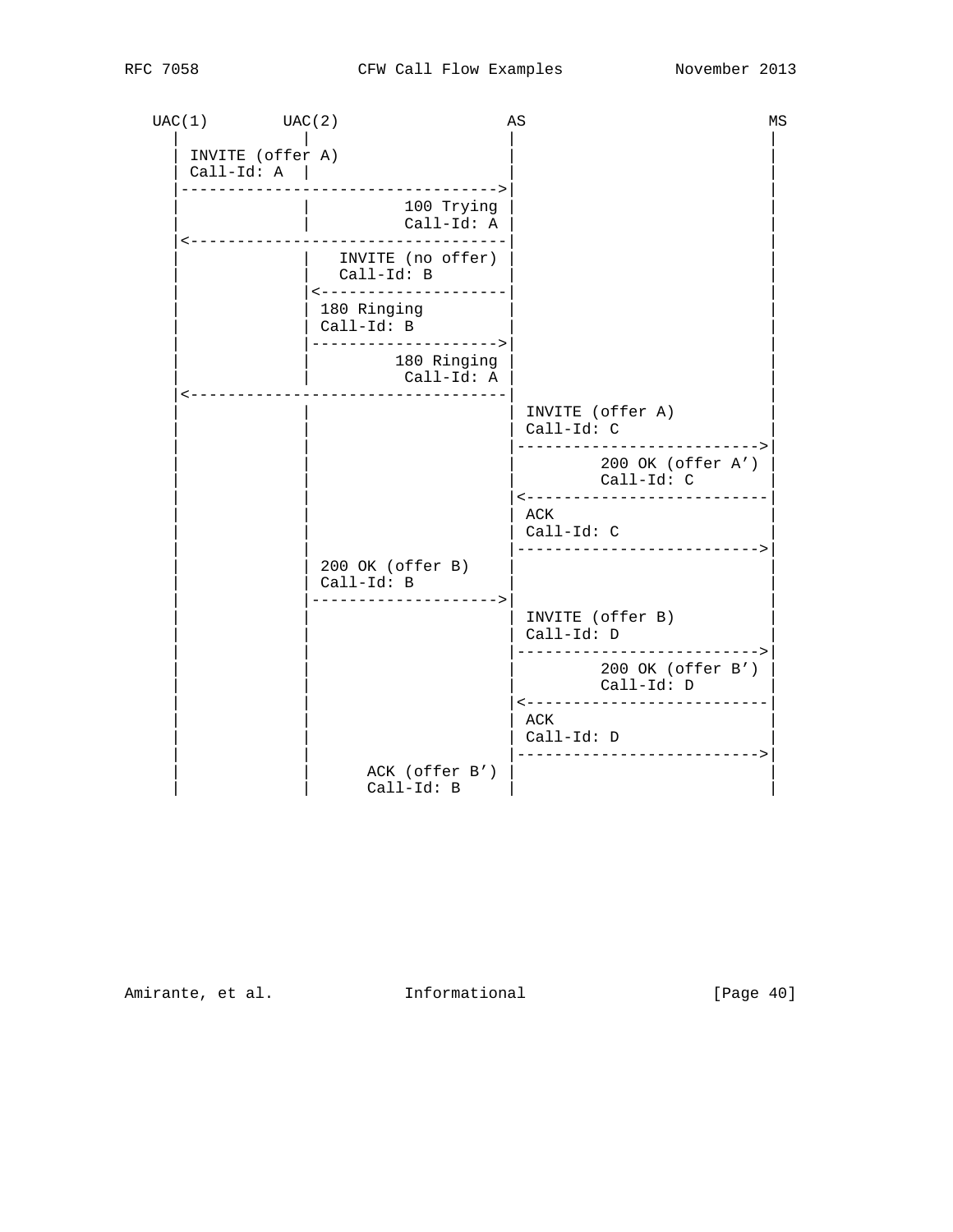|                   | 200 OK (offer A')<br>Call-Id: A |  |
|-------------------|---------------------------------|--|
| ACK<br>Call-Id: A |                                 |  |
|                   |                                 |  |

Figure 17: Phone Call: Example of 3PCC

 In this example, UAC1 wants to place a phone call to UAC2. To do so, it sends an INVITE to the AS with its offer A. The AS sends an offerless INVITE to UAC2. When UAC2 responds with a 180, the same message is forwarded by the AS to UAC1 to notify it that the callee is ringing. In the meantime, the AS also adds a leg to the MS for UAC1, as explained at the beginning of Section 6. To do so, it of course uses the offer A that UAC1 made. Once UAC2 accepts the call by providing its own offer B in the 200, the AS also adds a leg for offer B to the MS. At this point, the negotiation can be completed by providing the two UACs with the SDP answer negotiated by the MS with them (A' and B', respectively).

 Of course, this is only one way to deal with the signaling and shall not be considered an absolutely mandatory approach.

 Once the negotiation is over, the two UACs are not in communication yet. In fact, it's up to the AS now to actively trigger the MS to somehow attach their media streams to each other, by referring to the connection identifiers associated with the UACs as explained previously. This document presents two different approaches that might be followed, according to what needs to be accomplished. A generic media perspective of the phone call scenario is depicted in Figure 18. The MS is basically in the media path between the two UACs.

| $+-----++$ UAC1 (RTP)                                               | +--------+ UAC1 (RTP) |  | ---------                |
|---------------------------------------------------------------------|-----------------------|--|--------------------------|
| UAC $ $ ==================>   Media $ $ ====================>   UAC |                       |  |                          |
|                                                                     |                       |  |                          |
|                                                                     | UAC2 (RTP) +--------+ |  | $IIAC2$ (RTP) $+------+$ |

Figure 18: Phone Call: Media Perspective

Amirante, et al. Informational [Page 41]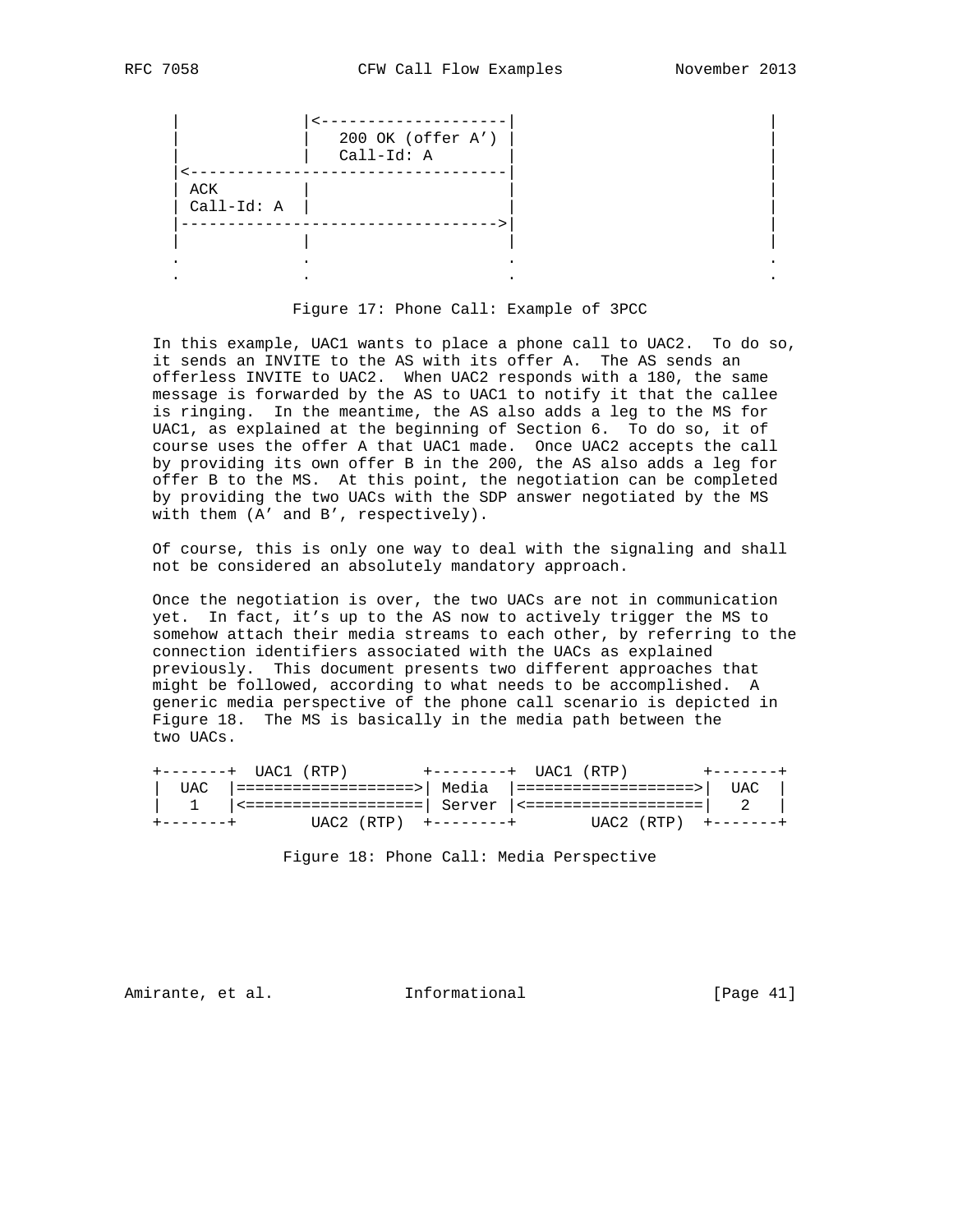From the framework point of view, when the UACs' legs are not attached to anything yet, what appears is shown in Figure 19: since there are no connections involving the UACs yet, the frames they might be sending are discarded, and nothing is sent to them (except for silence, if its transmission is requested).



Figure 19: Phone Call: UAC Media Leg Not Attached

### 6.2.1. Direct Connection

 The Direct Connection approach is the easiest, and a more straightforward, approach to get the phone call between the two UACs to work. The idea is basically the same as that of the Direct Echo approach. A <join> directive is used to directly attach one UAC to the other, by exploiting the MS to only deal with the transcoding/ adaption of the flowing frames, if needed.

This approach is depicted in Figure 20.



Figure 20: Phone Call: Direct Connection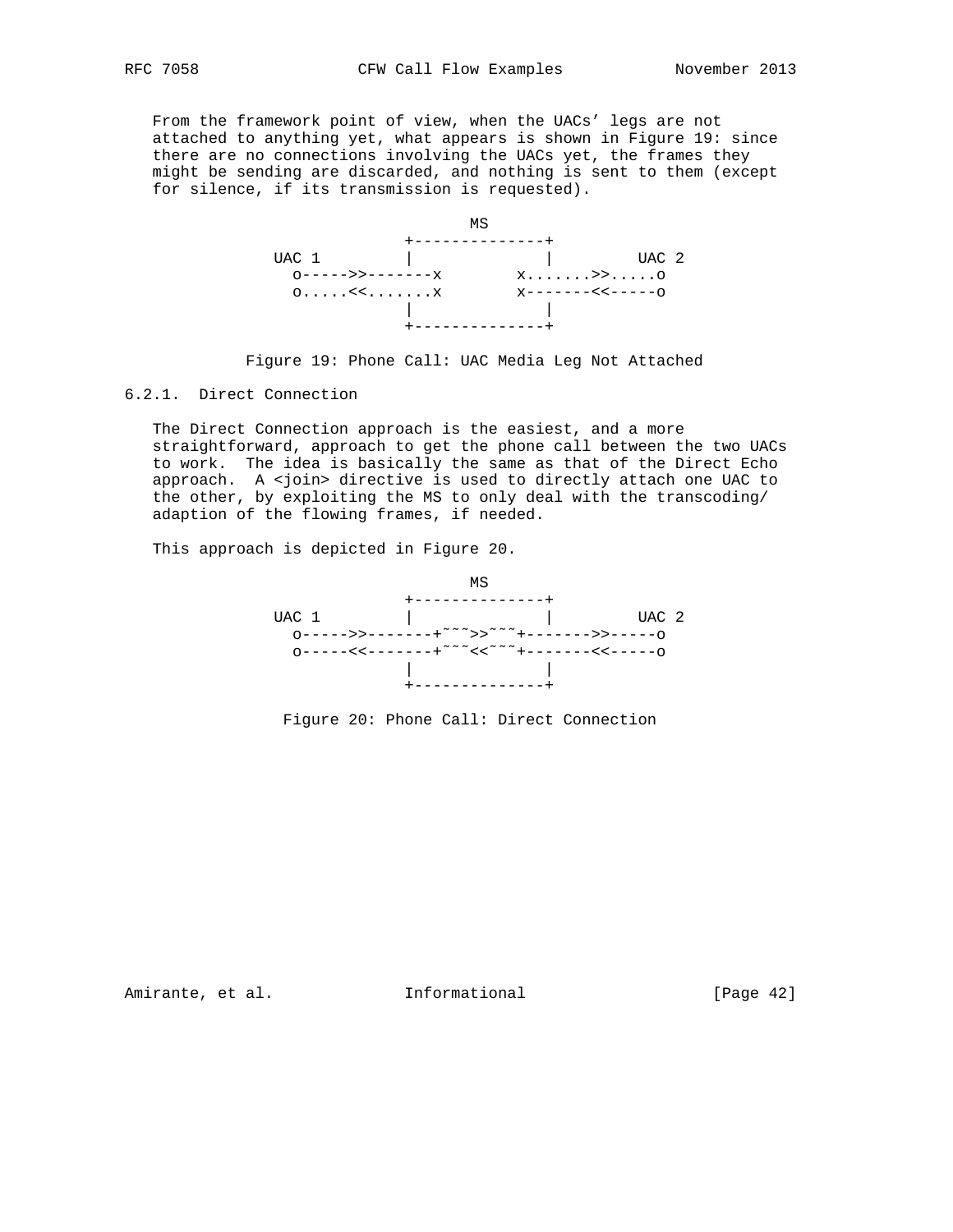| UAC1 | UAC2        | AS                         |                                                                        | ΜS |                             |
|------|-------------|----------------------------|------------------------------------------------------------------------|----|-----------------------------|
|      |             |                            | 1. CONTROL (join UAC1 to UAC2)<br>++++++++++++++++++++++++++++++++++++ |    | join                        |
|      |             |                            | 2. 200 OK                                                              |    | UAC1<br>$\leftarrow +$ UAC2 |
|      |             |                            | <<+++++++++++++++++++++++++++++                                        |    |                             |
|      |             | UAC1 can hear UAC2 talking |                                                                        |    |                             |
|      |             |                            |                                                                        |    |                             |
|      |             |                            | UAC2 can hear UAC1 talking                                             |    |                             |
|      | <*talking*> |                            |                                                                        |    |                             |
|      |             |                            |                                                                        |    |                             |

Figure 21: Direct Connection: Framework Transactions

 The framework transactions needed to accomplish this scenario are very trivial and easy to understand. They are basically the same as those presented in the Direct Echo Test scenario; the only difference is in the provided identifiers. In fact, this time the MS is not supposed to attach the UACs' media connections to themselves but has to join the media connections of two different UACs, i.e., UAC1 and UAC2. This means that in this transaction, id1 and i2 will have to address the media connections of UAC1 and UAC2. In the case of a successful transaction, the MS takes care of forwarding all media coming from UAC1 to UAC2 and vice versa, transparently taking care of any required transcoding steps, if necessary.

1. AS -> MS (CFW CONTROL)

 ------------------------- CFW 0600855d24c8 CONTROL Control-Package: msc-mixer/1.0 Content-Type: application/msc-mixer+xml Content-Length: 130 <mscmixer version="1.0" xmlns="urn:ietf:params:xml:ns:msc-mixer">

 <join id1="10514b7f:6a900179" id2="e1e1427c:1c998d22"/> </mscmixer>

Amirante, et al. 1nformational [Page 43]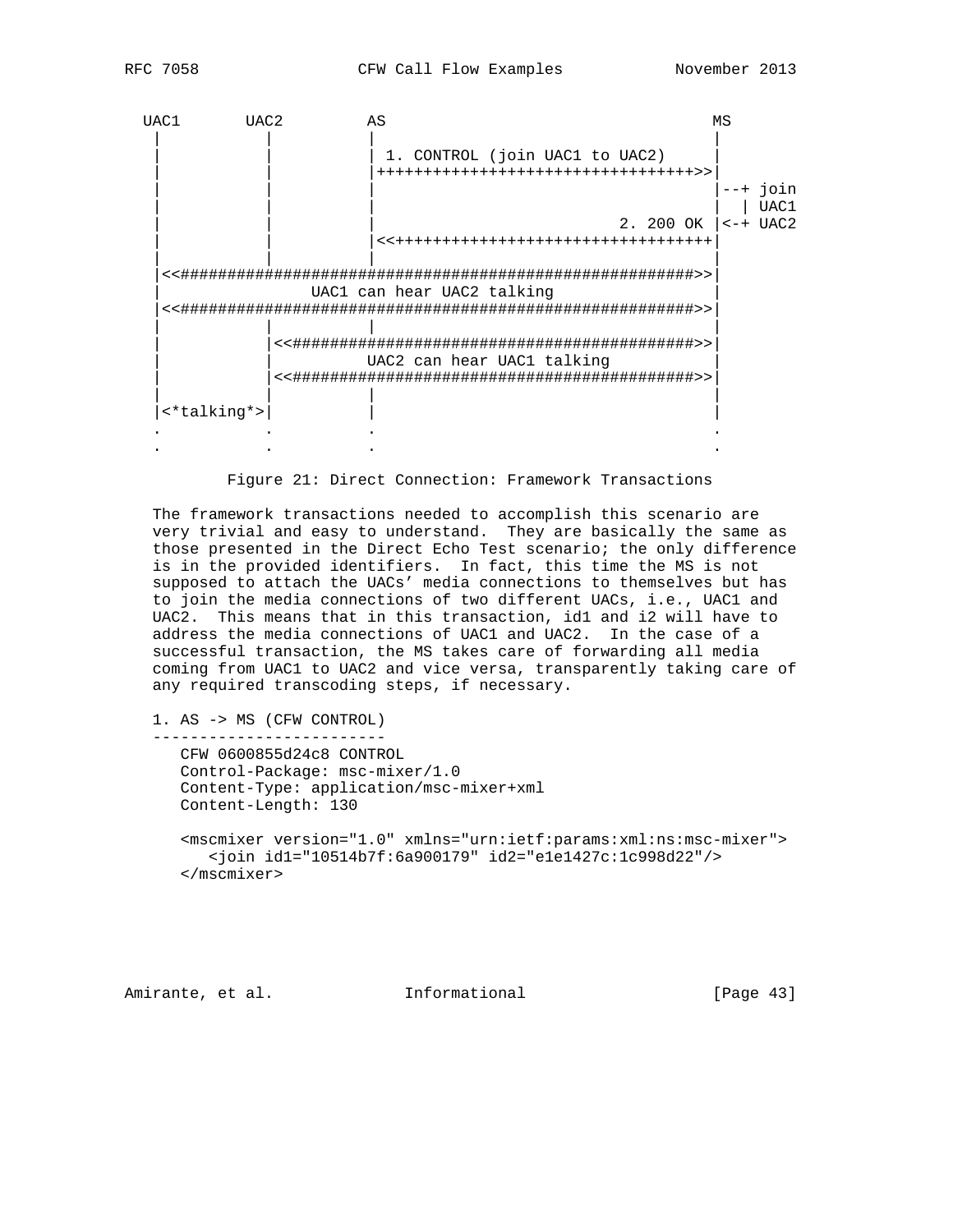2. AS <- MS (CFW 200 OK)

```
 ------------------------
   CFW 0600855d24c8 200
   Timeout: 10
   Content-Type: application/msc-mixer+xml
   Content-Length: 125
```
 <mscmixer version="1.0" xmlns="urn:ietf:params:xml:ns:msc-mixer"> <response status="200" reason="Join successful"/> </mscmixer>

 Such a simple approach has its drawbacks. For instance, with such an approach, recording a conversation between two users might be tricky to accomplish. In fact, since no mixing would be involved, only the single connections (UAC1<->MS and UAC2<->MS) could be recorded. If the AS wants a conversation-recording service to be provided anyway, it needs additional business logic on its side. An example of such a use case is provided in Section 6.2.3.

#### 6.2.2. Conference-Based Approach

 The approach described in Section 6.2.1 surely works for a basic phone call but, as explained previously, might have some drawbacks whenever more advanced features are needed. For instance, one can't record the whole conversation -- only the single connections -- since no mixing is involved. Additionally, even the single task of playing an announcement over the conversation could be complex, especially if the MS does not support implicit mixing over media connections. For this reason, in more advanced cases a different approach might be taken, like the conference-based approach described in this section.

 The idea is to use a mixing entity in the MS that acts as a bridge between the two UACs. The presence of this entity allows more customization of what needs to be done with the conversation, like the recording of the conversation that has been provided as an example. The approach is depicted in Figure 22. The mixing functionality in the MS will be described in more detail in the following section (which deals with many conference-related scenarios), so only some hints will be provided here for basic comprehension of the approach.

Amirante, et al. 1nformational 1999 [Page 44]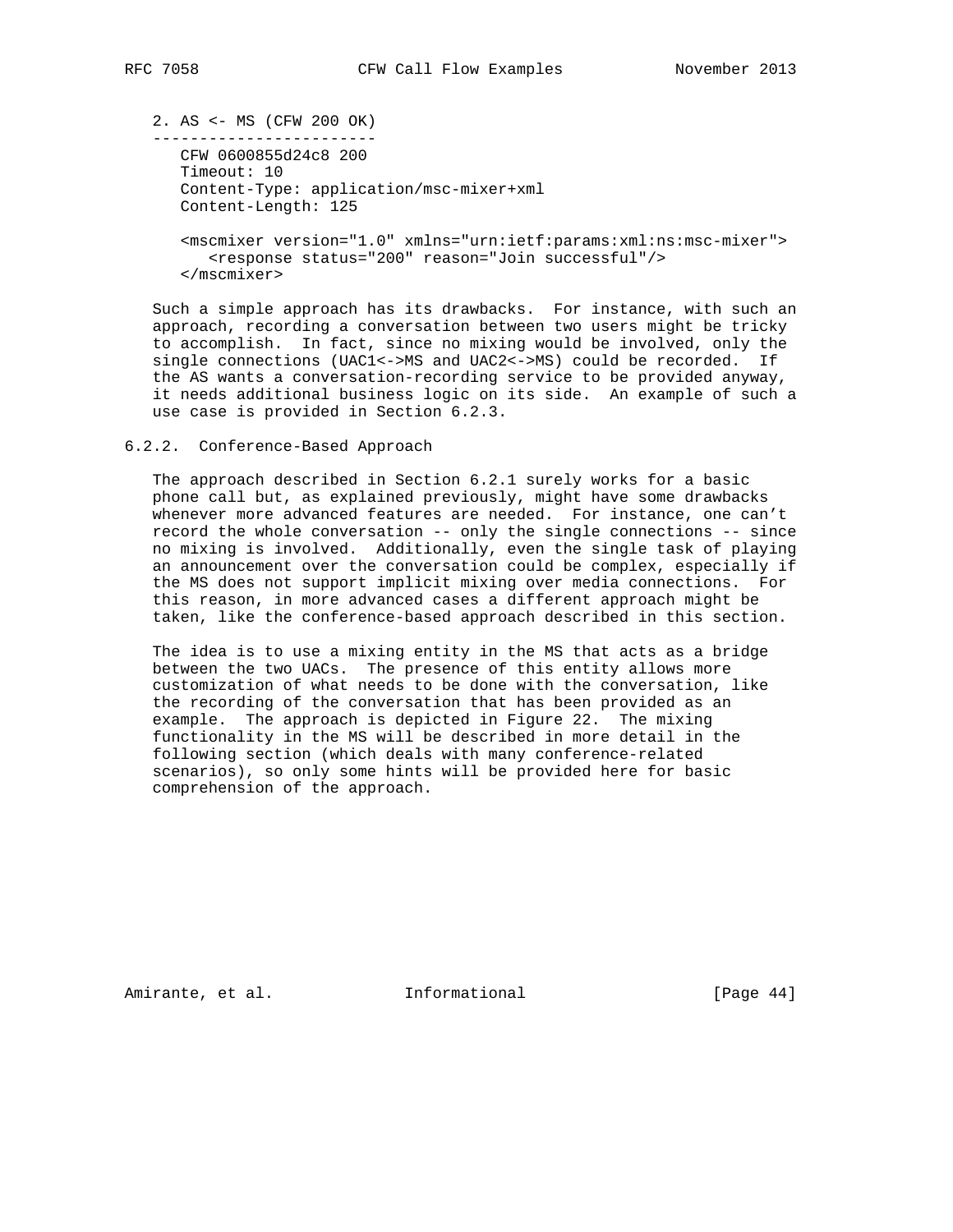

Figure 22: Phone Call: Conference-Based Approach

 To identify a single sample scenario, let's consider a phone call that the AS wants to record.

 Figure 23 shows how this could be accomplished in the Media Control Channel Framework. This example, as usual, hides the previous interaction between the UACs and the AS and instead focuses on the Control Channel operations and what follows.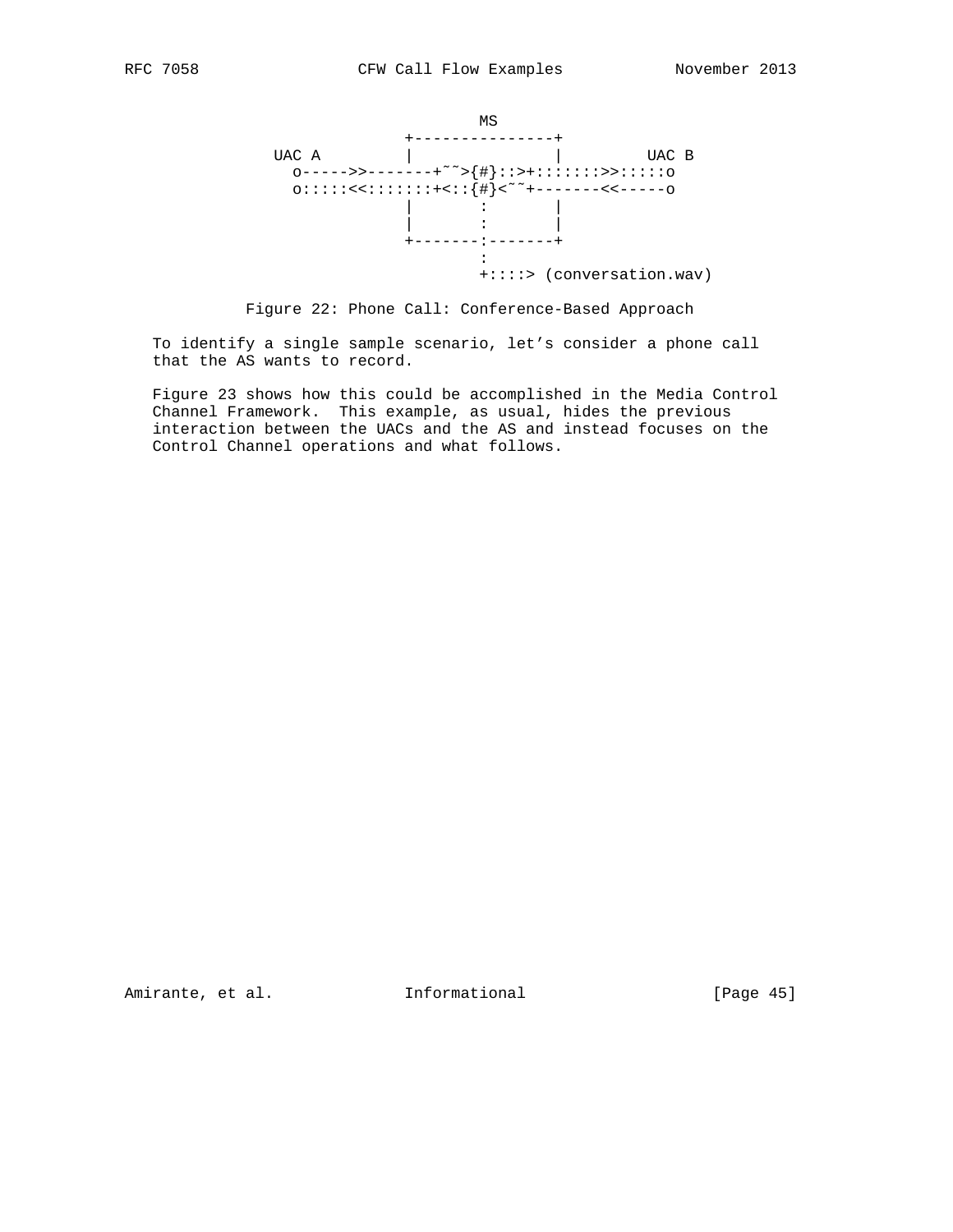| UAC1 |             | UAC <sub>2</sub>                  | AS                                                                     | MS  |                                         |
|------|-------------|-----------------------------------|------------------------------------------------------------------------|-----|-----------------------------------------|
|      |             |                                   | A1. CONTROL (create conference)<br>+++++++++++++++++++++++++++++++++>> |     | --+ create<br>conf and                  |
|      |             |                                   | A2. 200 OK (conferenceid=Y)<br><<++++++++++++++++++++++++++++++++      |     | $\leftarrow +$ its ID                   |
|      |             |                                   | B1. CONTROL (record for 10800 s)<br>++++++++++++++++++++++++++++++++   |     | --+ start                               |
|      |             | $Recording$ +--                   | $B2.200 OK$   < - + dialog<br><<+++++++++++++++++++++++++++++++        |     | the                                     |
|      |             | of the $mix$<br>has started $+->$ | C1. CONTROL (join UAC1 <- > confY)<br>++++++++++++++++++++++++++++++++ |     | --+ join<br>UAC1 &                      |
|      |             |                                   | $C2.200$ OK $\vert$<br><<++++++++++++++++++++++++++++++++              |     | $\leftarrow$ + confy                    |
|      |             |                                   | Now UAC1 is mixed in the conference                                    |     |                                         |
|      |             |                                   | D1. CONTROL (join UAC2<->confY)<br>+++++++++++++++++++++++++++++++     | --+ | join                                    |
|      |             |                                   | D2. 200 OK<br><<+++++++++++++++++++++++++++++++                        |     | UAC2 &<br>$\leftarrow$ + $\text{confY}$ |
|      |             |                                   | Now UAC2 is mixed too                                                  |     |                                         |
|      |             |                                   |                                                                        |     |                                         |
|      | <*talking*> |                                   |                                                                        |     |                                         |
|      |             |                                   |                                                                        |     |                                         |

Figure 23: Conference-Based Approach: Framework Transactions

Amirante, et al. 1nformational [Page 46]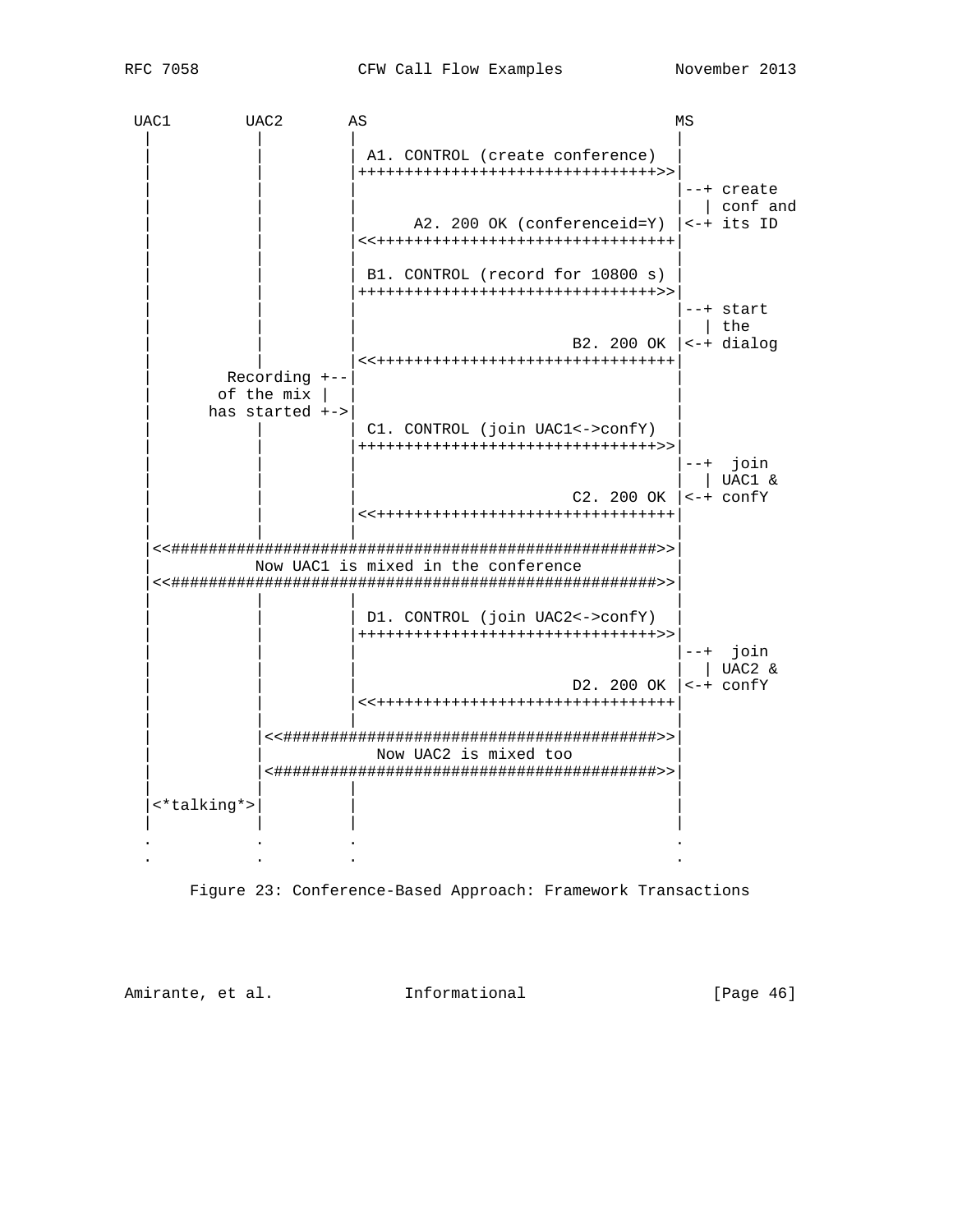The AS uses two different packages to accomplish this scenario: the Mixer package (to create the mixing entity and join the UACs) and the IVR package (to record what happens in the conference). The framework transaction steps can be described as follows:

- o First of all, the AS creates a new hidden conference by means of a <createconference> request (A1). This conference is properly configured according to the use it is assigned to. In fact, since only two participants will be joined to it, both 'reserved-talkers' and 'reserved-listeners' are set to 2, just as the 'n' value for the N-best audio mixing algorithm. The video layout is also set accordingly (<single-view>/<dual-view>).
- o The MS sends notification of the successful creation of the new conference in a 200 framework message (A2). The identifier assigned to the conference, which will be used in subsequent requests addressed to it, is 6013f1e.
- o The AS requests a new recording for the newly created conference. To do so, it places a proper request to the IVR package (B1). The AS is interested in a video recording (type=video/mpeg), which must not last longer than 3 hours (maxtime=10800s), after which the recording must end. Additionally, no beep must be played on the conference (beep=false), and the recording must start immediately whether or not any audio activity has been reported (vadinitial=false is the default value for <record>).
- o The transaction is handled by the MS, and when the dialog has been successfully started, a 200 OK is issued to the AS (B2). The message contains the dialogid associated with the dialog (00b29fb), which the AS must refer to for later notifications.
- o At this point, the AS attaches both UACs to the conference with two separate <join> directives (C1/D1). When the MS confirms the success of both operations (C2/D2), the two UACs are actually in contact with each other (even though indirectly, since a hidden conference they're unaware of is on their path), and their media contribution is recorded.

Amirante, et al. 1nformational 1999 [Page 47]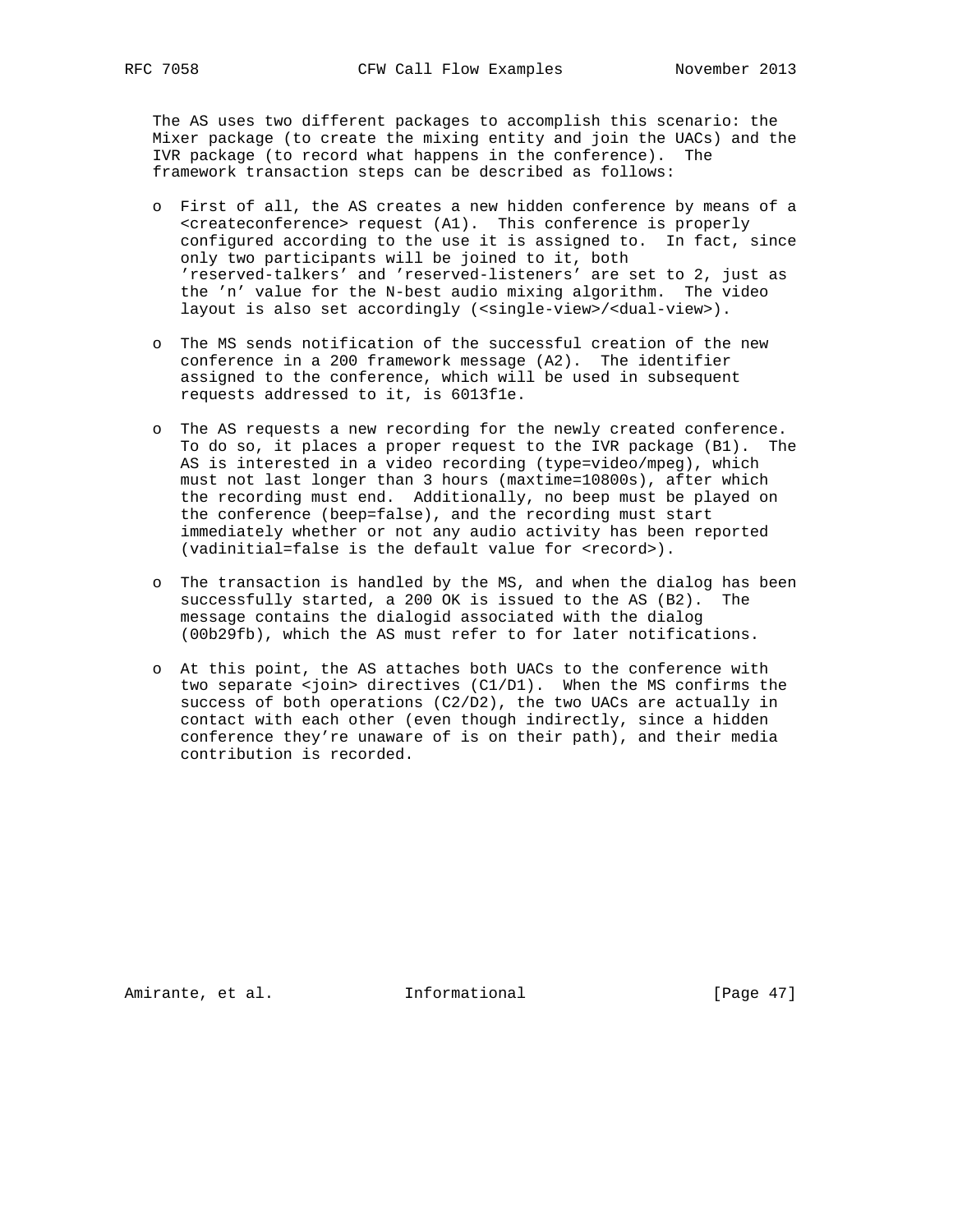```
A1. AS -> MS (CFW CONTROL, createconference)
--------------------------------------------
    CFW 238e1f2946e8 CONTROL
   Control-Package: msc-mixer
   Content-Type: application/msc-mixer+xml
   Content-Length: 395
    <mscmixer version="1.0" xmlns="urn:ietf:params:xml:ns:msc-mixer">
       <createconference reserved-talkers="2" reserved-listeners="2">
          <audio-mixing type="nbest" n="2"/>
          <video-layouts>
             <video-layout min-participants='1'>
                <single-view/>
             </video-layout>
             <video-layout min-participants='2'>
                <dual-view/>
             </video-layout>
          </video-layouts>
          <video-switch>
             <controller/>
          </video-switch>
       </createconference>
    </mscmixer>
A2. AS <- MS (CFW 200 OK)
-------------------------
    CFW 238e1f2946e8 200
   Timeout: 10
   Content-Type: application/msc-mixer+xml
    Content-Length: 151
    <mscmixer version="1.0" xmlns="urn:ietf:params:xml:ns:msc-mixer">
       <response status="200" reason="Conference created"
           conferenceid="6013f1e"/>
    </mscmixer>
```
Amirante, et al. 1nformational [Page 48]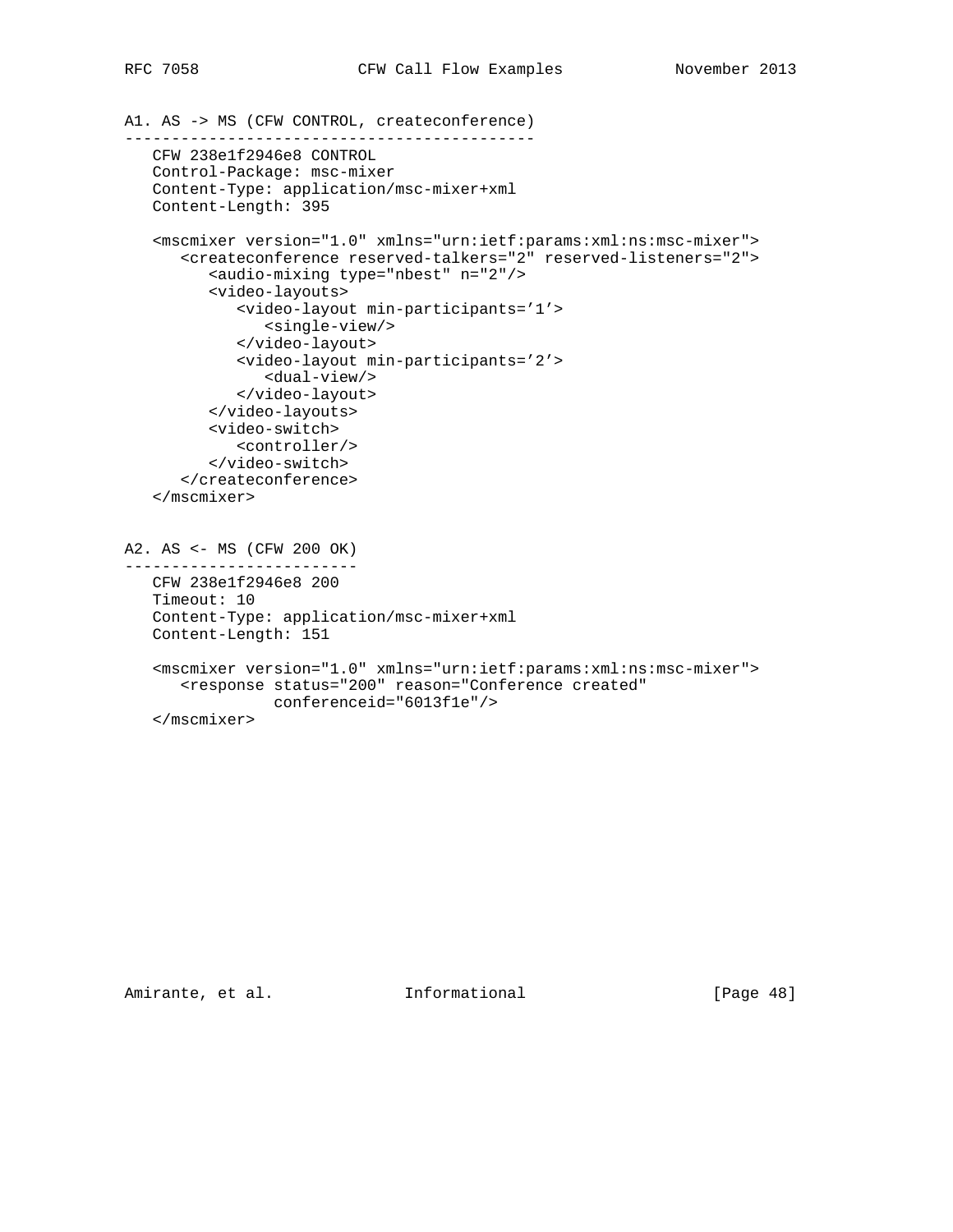```
B1. AS -> MS (CFW CONTROL, record)
----------------------------------
    CFW 515f007c5bd0 CONTROL
   Control-Package: msc-ivr
   Content-Type: application/msc-ivr+xml
   Content-Length: 226
    <mscivr version="1.0" xmlns="urn:ietf:params:xml:ns:msc-ivr">
       <dialogstart conferenceid="6013f1e">
          <dialog>
             <record beep="false" type="video/mpeg" maxtime="10800s"/>
          </dialog>
       </dialogstart>
    </mscivr>
B2. AS <- MS (CFW 200 OK)
-------------------------
   CFW 515f007c5bd0 200
   Timeout: 10
   Content-Type: application/msc-ivr+xml
   Content-Length: 137
   <mscivr version="1.0" xmlns="urn:ietf:params:xml:ns:msc-ivr">
     <response status="200" reason="Dialog started" dialogid="00b29fb"/>
    </mscivr>
C1. AS -> MS (CFW CONTROL, join)
--------------------------------
    CFW 0216231b1f16 CONTROL
   Control-Package: msc-mixer
   Content-Type: application/msc-mixer+xml
   Content-Length: 123
    <mscmixer version="1.0" xmlns="urn:ietf:params:xml:ns:msc-mixer">
      <join id1="10514b7f:6a900179" id2="6013f1e"/>
    </mscmixer>
```
Amirante, et al. 1nformational [Page 49]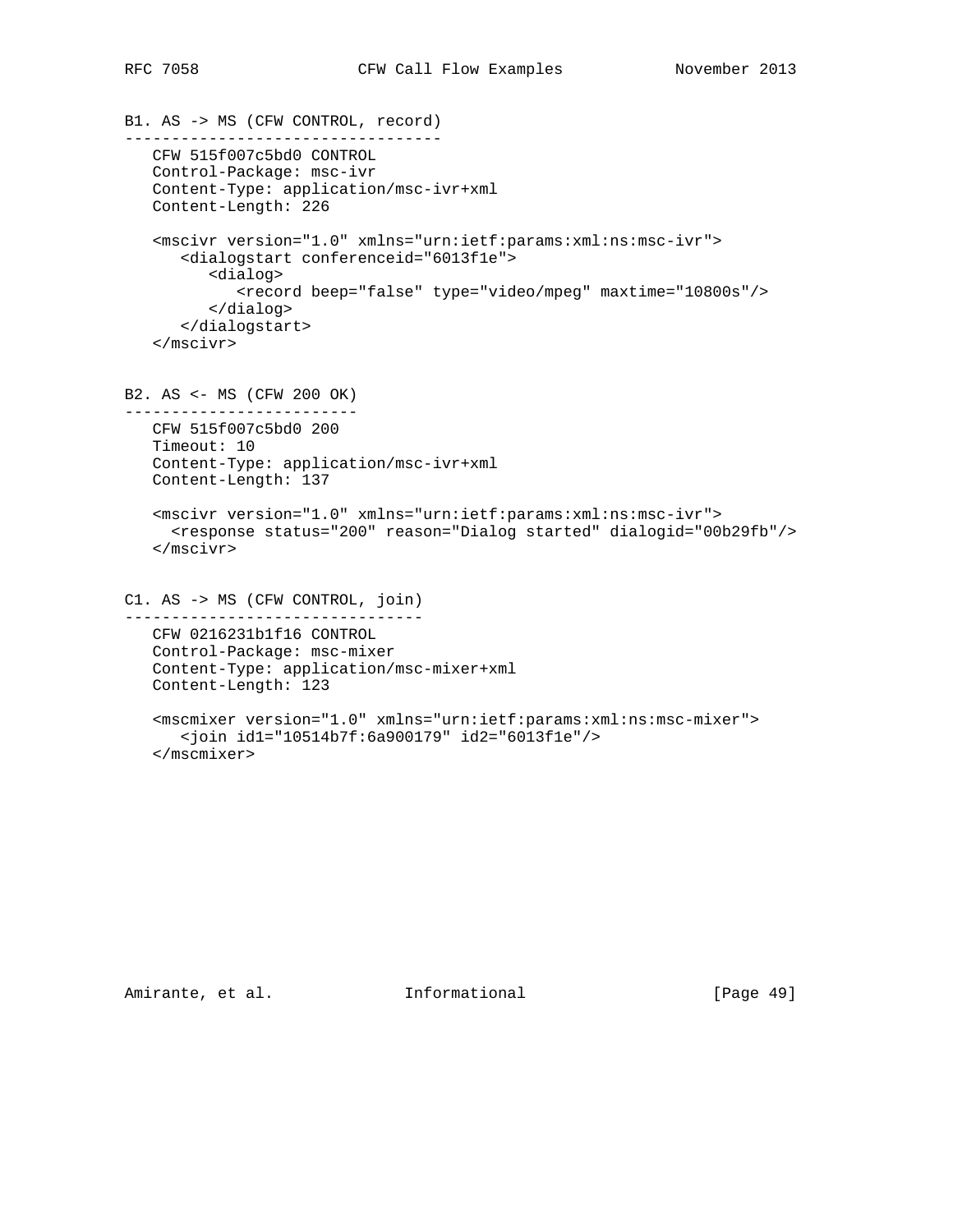C2. AS <- MS (CFW 200 OK) ------------------------- CFW 0216231b1f16 200 Timeout: 10 Content-Type: application/msc-mixer+xml Content-Length: 125 <mscmixer version="1.0" xmlns="urn:ietf:params:xml:ns:msc-mixer"> <response status="200" reason="Join successful"/> </mscmixer> D1. AS -> MS (CFW CONTROL, join) -------------------------------- CFW 140e0f763352 CONTROL Control-Package: msc-mixer Content-Type: application/msc-mixer+xml Content-Length: 124 <mscmixer version="1.0" xmlns="urn:ietf:params:xml:ns:msc-mixer"> <join id1="219782951:0b9d3347" id2="6013f1e"/> </mscmixer> D2. AS <- MS (CFW 200 OK) ------------------------- CFW 140e0f763352 200 Timeout: 10 Content-Type: application/msc-mixer+xml Content-Length: 125 <mscmixer version="1.0" xmlns="urn:ietf:params:xml:ns:msc-mixer"> <response status="200" reason="Join successful"/> </mscmixer>

 The recording of the conversation can subsequently be accessed by the AS by waiting for an event notification from the MS. This event, which will be associated with the previously started recording dialog, will contain the URI of the recorded file. Such an event may be triggered by either a natural completion of the dialog (e.g., the dialog has reached its programmed 3 hours) or any interruption of the dialog itself (e.g., the AS actively requests that the recording be interrupted, since the call between the UACs ended).

Amirante, et al. 1nformational 1999 [Page 50]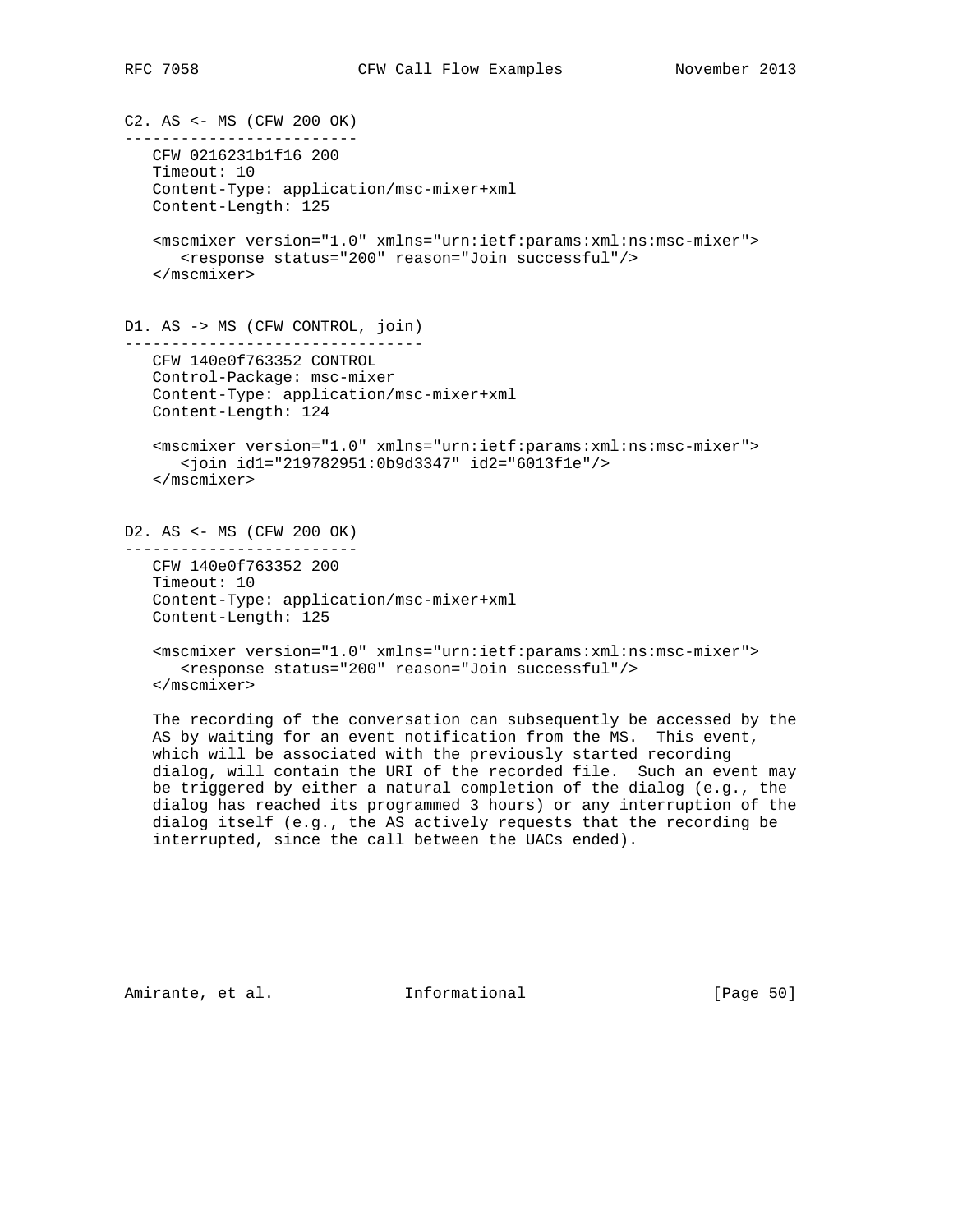# 6.2.3. Recording a Conversation

 The previous section described how to take advantage of the conferencing functionality of the Mixer package in order to allow the recording of phone calls in a simple way. However, using a dedicated mixer just for a phone call might be considered overkill. This section shows how recording a conversation and subsequently playing it out can be accomplished without a mixing entity involved in the call, i.e., by using the Direct Connection approach as described in Section 6.2.1.

 As explained previously, if the AS wants to record a phone call between two UACs, the use of just the <join> directive without a mixer forces the AS to just rely on separate recording commands. That is, the AS can only instruct the MS to separately record the media flowing on each media leg: a recording for all the data coming from UAC1, and a different recording for all the data coming from UAC2. If someone subsequently wants to access the whole conversation, the AS may take at least two different approaches:

- 1. It may mix the two recordings itself (e.g., by delegating it to an offline mixing entity) in order to obtain a single file containing the combination of the two recordings. This way, a simple playout as described in Section 6.1.2 would suffice.
- 2. Alternatively, it may take advantage of the mixing functionality provided by the MS itself. One way to do this is to create a hidden conference on the MS, attach the UAC as a passive participant to it, and play the separate recordings on the conference as announcements. This way, the UAC accessing the recording would experience both of the recordings at the same time.

 The second approach is considered in this section. The framework transaction as described in Figure 24 assumes that a recording has already been requested for both UAC1 and UAC2, that the phone call has ended, and that the AS has successfully received the URIs to both of the recordings from the MS. Such steps are not described again, since they would be quite similar to the steps described in Section 6.1.2. As mentioned previously, the idea is to use a properly constructed hidden conference to mix the two separate recordings on the fly and present them to the UAC. It is, of course, up to the AS to subsequently unjoin the user from the conference and destroy the conference itself once the playout of the recordings ends for any reason.

Amirante, et al. 1nformational [Page 51]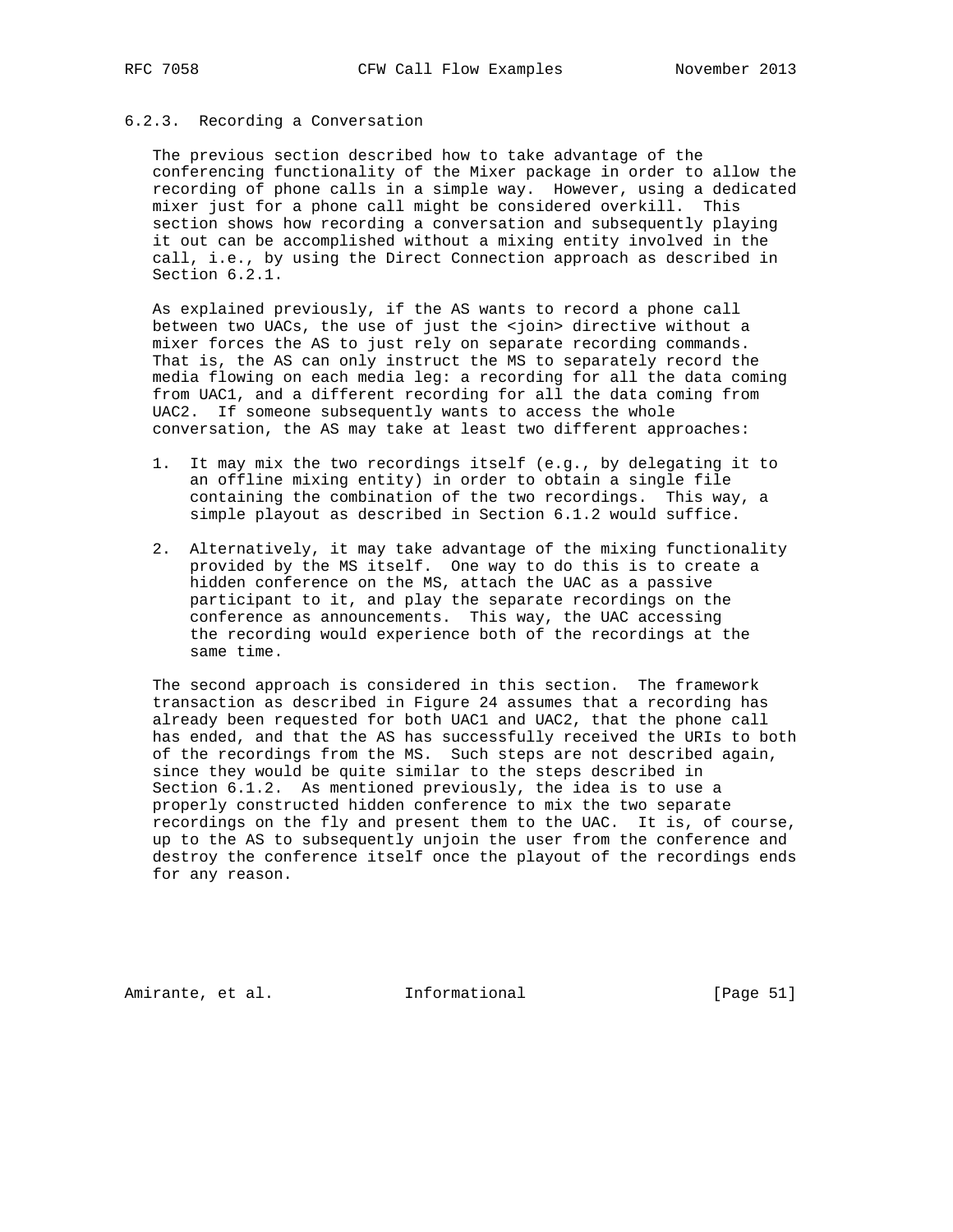UAC3 AS AS MS | | | (UAC1 and UAC2 have previously been recorded; the AS has the two different recordings available for playout.) | | | A1. CONTROL (create conference) | |++++++++++++++++++++++++++++++++>>| --+ create |  $\text{conf } \&$ A2. 200 OK (conferenceid=Y) | <-+ its ID | |<<++++++++++++++++++++++++++++++++| | | | B1. CONTROL (join UAC3 & confY) | |++++++++++++++++++++++++++++++++>>|  $---$  join  $|$  UAC & | | B2. 200 OK |<-+ confY  $-$  | | | |<<######################################################>>| UAC3 is now a passive participant in the conference |<<######################################################>>| | | | C1. CONTROL (play REC1 on confY) | |++++++++++++++++++++++++++++++++>>| D1. CONTROL (play REC2 on confY) | |++++++++++++++++++++++++++++++++>>| --+ Start<br>| both | | | | both | | | | of the | | | |dialogs  $C2. 200 OK$  | <-+ | |<<++++++++++++++++++++++++++++++++| D2. 200 OK | |<<++++++++++++++++++++++++++++++++| | | | |<<########################################################| The two recordings are mixed and played together to UAC |<<########################################################| | | | E1. CONTROL (<promptinfo>) | |<<++++++++++++++++++++++++++++++++| E2. 200 OK | |++++++++++++++++++++++++++++++++>>| F1. CONTROL (<promptinfo>) | |<<++++++++++++++++++++++++++++++++|

Amirante, et al. 1nformational 1999 [Page 52]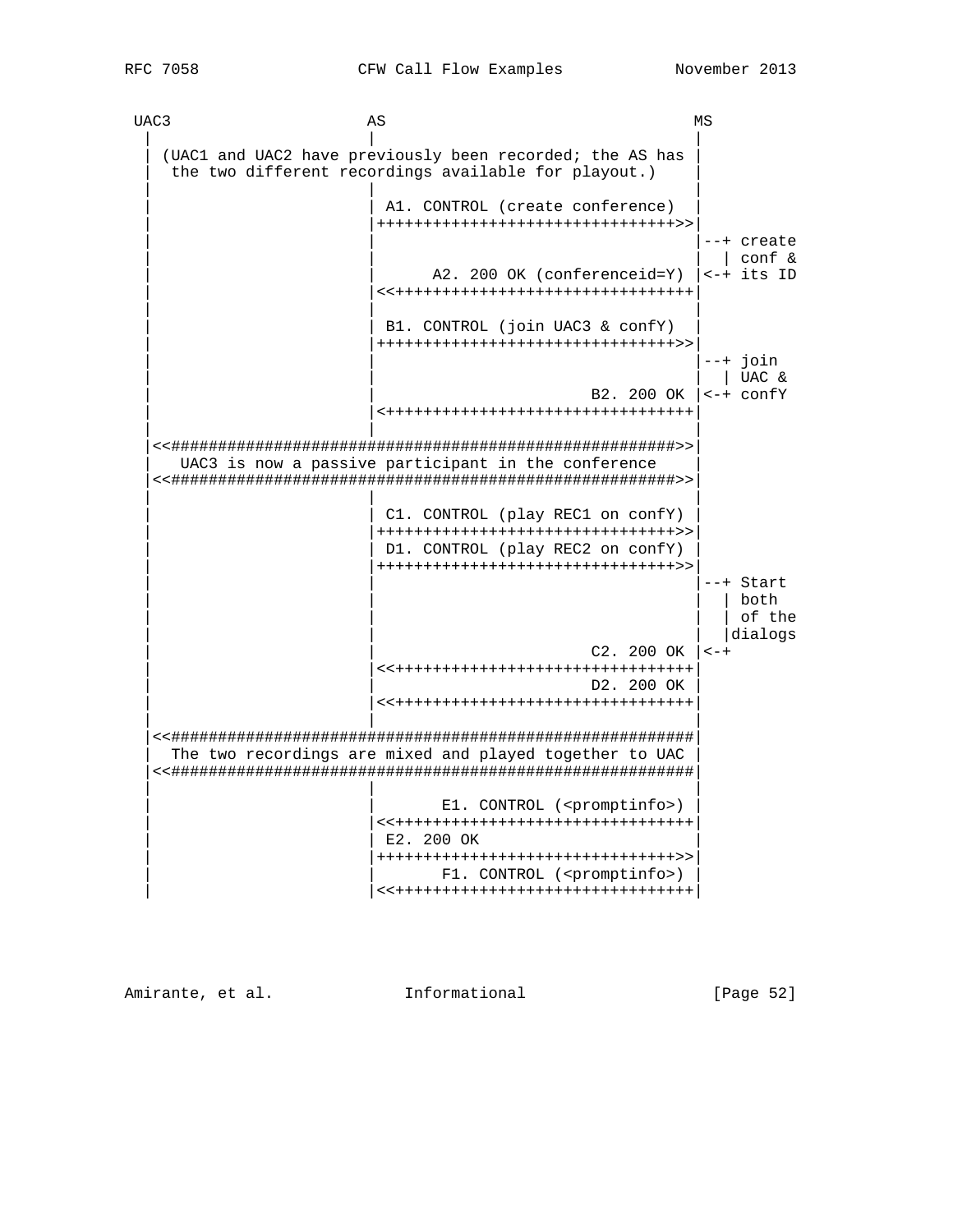```
 | | F2. 200 OK |
 | |++++++++++++++++++++++++++++++++>>|
 | | |
 . . .
 . . .
```
Figure 24: Phone Call: Playout of a Recorded Conversation

 The diagram above assumes that a recording of both of the channels (UAC1 and UAC2) has already taken place. Later, when we desire to play the whole conversation to a new user, UAC3, the AS may take care of the presented transactions. The framework transaction steps are only apparently more complicated than those presented so far. The only difference, in fact, is that transactions C and D are concurrent, since the recordings must be played together.

- o First of all, the AS creates a new conference to act as a mixing entity (A1). The settings for the conference are chosen according to the use case, e.g., the video layout, which is fixed to <dual-view>, and the switching type to <controller>. When the conference has been successfully created (A2), the AS takes note of the conference identifier.
- o At this point, UAC3 is attached to the conference as a passive user (B1). There would be no point in letting the user contribute to the conference mix, since he will only need to watch a recording. In order to specify his passive status, both the audio and video streams for the user are set to 'recvonly'. If the transaction succeeds, the MS notifies the AS (B2).
- o Once the conference has been created and UAC3 has been attached to it, the AS can request the playout of the recordings; in order to do so, it requests two concurrent <prompt> directives (C1 and D1), addressing the recording of UAC1 (REC1) and UAC2 (REC2), respectively. Both of the prompts must be played on the previously created conference and not to UAC3 directly, as can be deduced from the 'conferenceid' attribute of the <dialog> element.
- o The transactions "live their lives" exactly as explained for previous <prompt> examples. The originating transactions are first prepared and started (C2, D2), and then, as soon as the playout ends, a related CONTROL message is triggered by the MS (E1, F1). This notification may contain a <promptinfo> element with information about how the playout proceeded (e.g., whether the playout completed normally or was interrupted by a DTMF tone, etc.).

Amirante, et al. 1nformational 1999 [Page 53]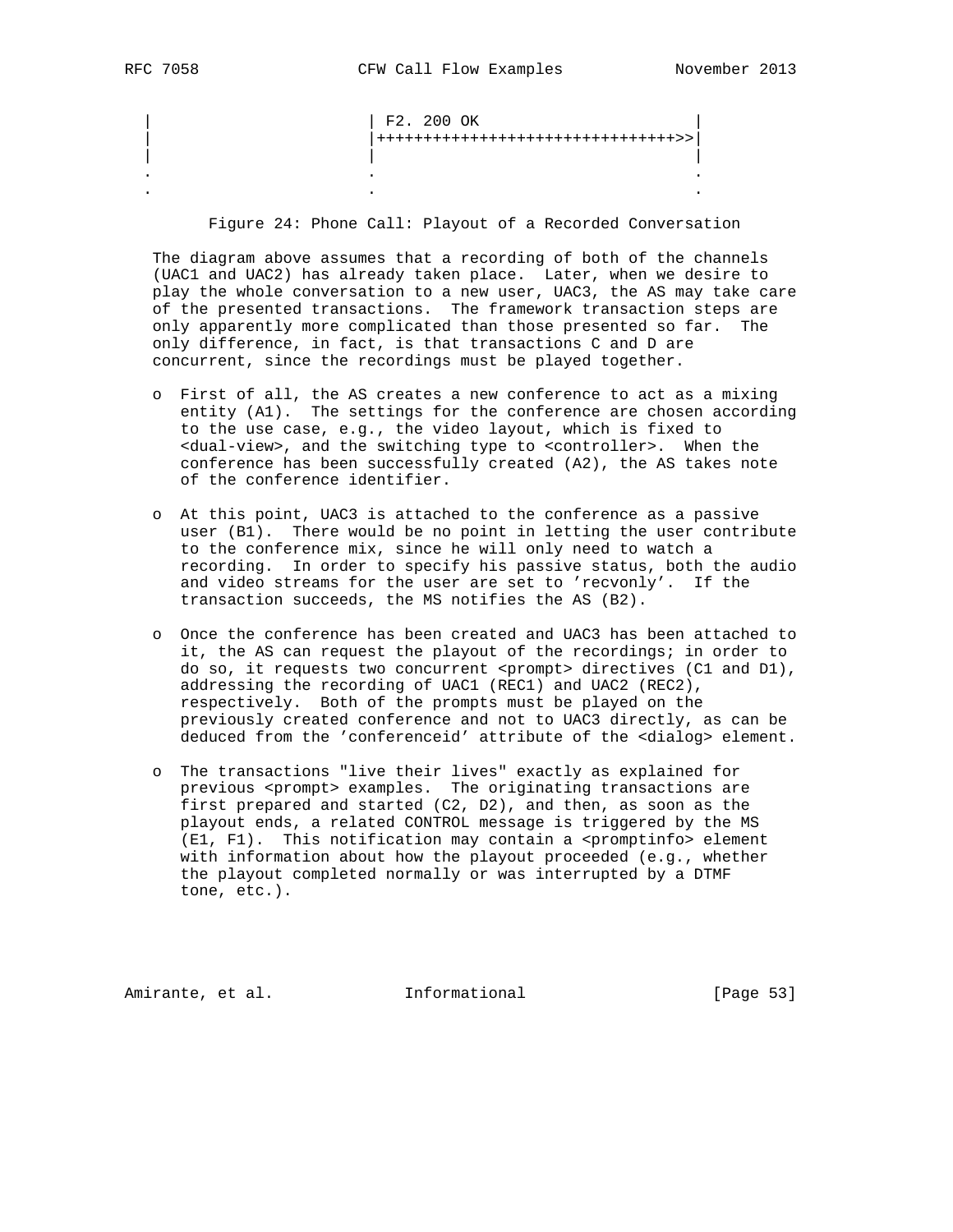```
 A1. AS -> MS (CFW CONTROL, createconference)
 --------------------------------------------
    CFW 506e039f65bd CONTROL
    Control-Package: msc-mixer/1.0
    Content-Type: application/msc-mixer+xml
    Content-Length: 312
    <mscmixer version="1.0" xmlns="urn:ietf:params:xml:ns:msc-mixer">
       <createconference reserved-talkers="0" reserved-listeners="1">
          <audio-mixing type="controller"/>
          <video-layouts>
             <video-layout min-participants='1'>
                 <dual-view/>
             </video-layout>
          </video-layouts>
          <video-switch>
             <controller/>
          </video-switch>
       </createconference>
    </mscmixer>
 A2. AS <- MS (CFW 200 OK)
     -------------------------
    CFW 506e039f65bd 200
    Timeout: 10
    Content-Type: application/msc-mixer+xml
    Content-Length: 151
    <mscmixer version="1.0" xmlns="urn:ietf:params:xml:ns:msc-mixer">
       <response status="200" reason="Conference created"
                 conferenceid="2625069"/>
    </mscmixer>
 B1. AS -> MS (CFW CONTROL, join)
 --------------------------------
    CFW 09202baf0c81 CONTROL
    Control-Package: msc-mixer/1.0
    Content-Type: application/msc-mixer+xml
    Content-Length: 214
    <mscmixer version="1.0" xmlns="urn:ietf:params:xml:ns:msc-mixer">
       <join id1="aafaf62d:0eac5236" id2="2625069">
          <stream media="audio" direction="recvonly"/>
          <stream media="video" direction="recvonly"/>
       </join>
    </mscmixer>
```
Amirante, et al. 1nformational 1999 [Page 54]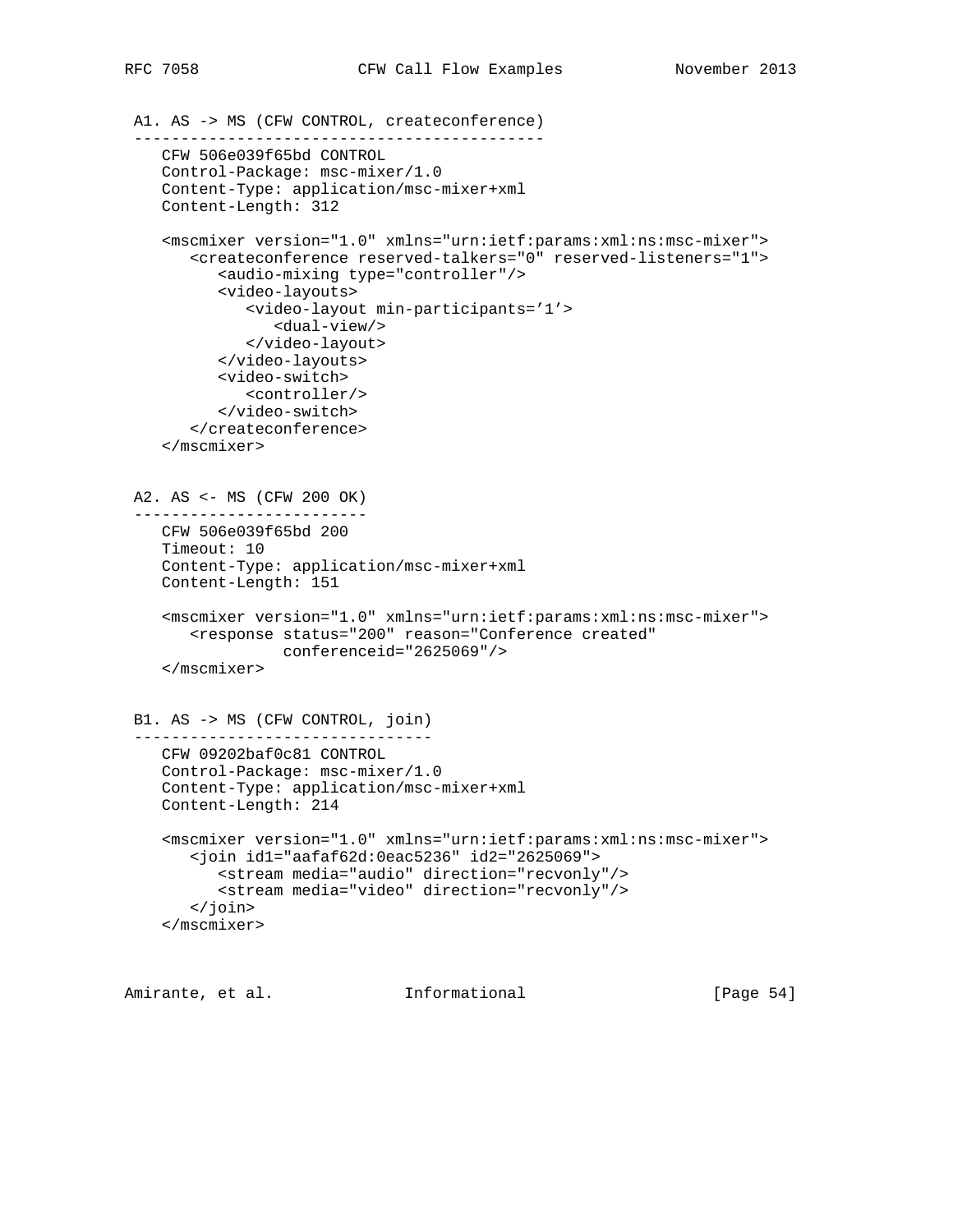B2. AS <- MS (CFW 200 OK) ------------------------- CFW 09202baf0c81 200 Timeout: 10 Content-Type: application/msc-mixer+xml Content-Length: 125 <mscmixer version="1.0" xmlns="urn:ietf:params:xml:ns:msc-mixer"> <response status="200" reason="Join successful"/> </mscmixer> C1. AS -> MS (CFW CONTROL, play recording from UAC1) ---------------------------------------------------- CFW 3c2a08be4562 CONTROL Control-Package: msc-ivr/1.0 Content-Type: application/msc-ivr+xml Content-Length: 229 <mscivr version="1.0" xmlns="urn:ietf:params:xml:ns:msc-ivr"> <dialogstart conferenceid="2625069"> <dialog> <prompt> <media loc="http://www.example.net/recordings/recording-4ca9fc2.mpg"/> </prompt> </dialog> </dialogstart> </mscivr> D1. AS -> MS (CFW CONTROL, play recording from UAC2) ---------------------------------------------------- CFW 1c268d810baa CONTROL Control-Package: msc-ivr/1.0 Content-Type: application/msc-ivr+xml Content-Length: 229 <mscivr version="1.0" xmlns="urn:ietf:params:xml:ns:msc-ivr"> <dialogstart conferenceid="2625069"> <dialog> <prompt> <media loc="http://www.example.net/recordings/recording-39dfef4.mpg"/> </prompt> </dialog> </dialogstart> </mscivr>

Amirante, et al. 1nformational [Page 55]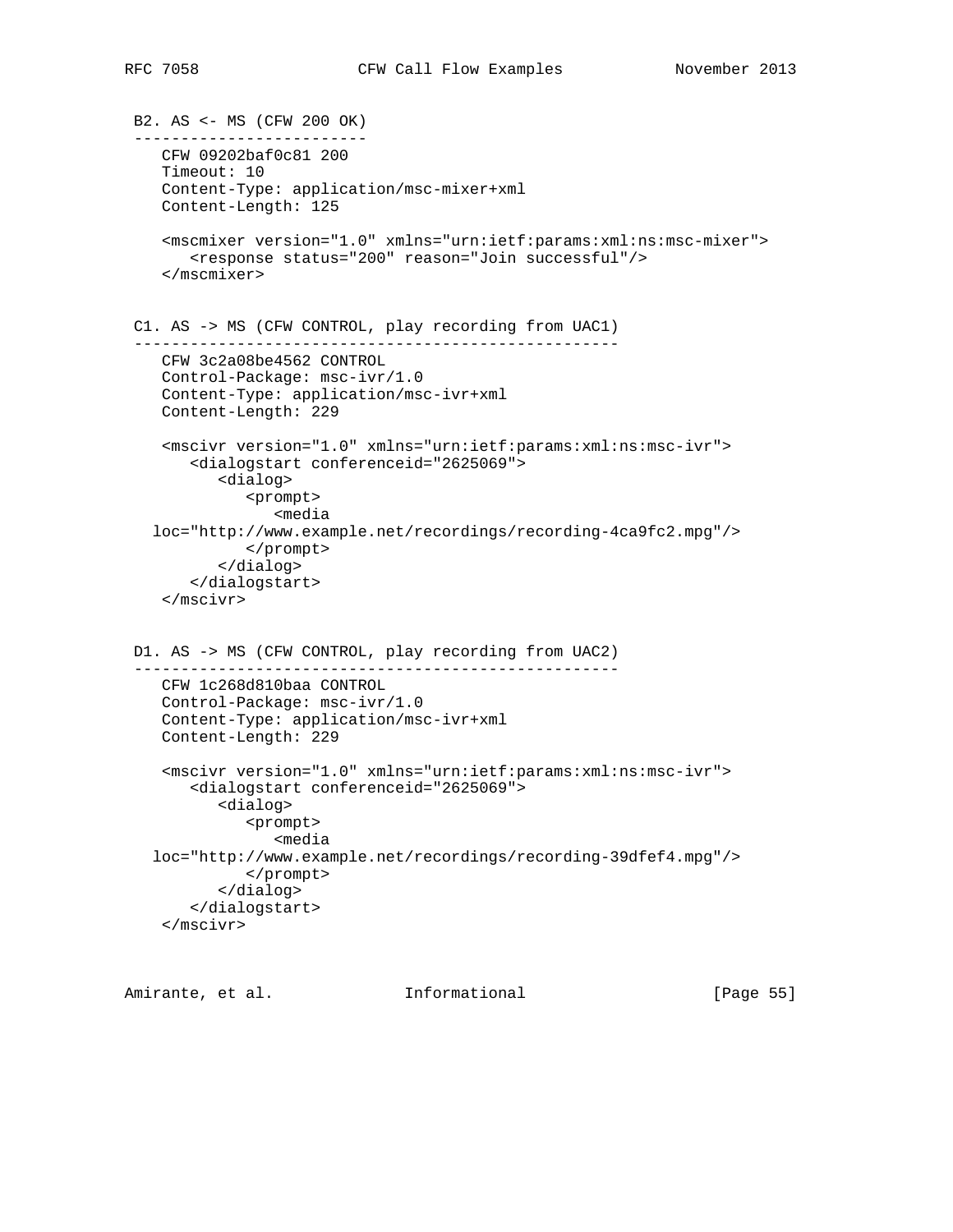```
 C2. AS <- MS (CFW 200 OK)
 -------------------------
    CFW 1c268d810baa 200
    Timeout: 10
    Content-Type: application/msc-ivr+xml
    Content-Length: 137
    <mscivr version="1.0" xmlns="urn:ietf:params:xml:ns:msc-ivr">
       <response status="200" reason="Dialog started"
                dialogid="7a457cc"/>
    </mscivr>
 D2. AS <- MS (CFW 200 OK)
  -------------------------
   CFW 3c2a08be4562 200
    Timeout: 10
    Content-Type: application/msc-ivr+xml
    Content-Length: 137
    <mscivr version="1.0" xmlns="urn:ietf:params:xml:ns:msc-ivr">
       <response status="200" reason="Dialog started"
                 dialogid="1a0c7cf"/>
    </mscivr>
 E1. AS <- MS (CFW CONTROL event, playout of recorded UAC1 ended)
    ----------------------------------------------------------------
    CFW 77aec0735922 CONTROL
    Control-Package: msc-ivr/1.0
    Content-Type: application/msc-ivr+xml
    Content-Length: 230
    <mscivr version="1.0" xmlns="urn:ietf:params:xml:ns:msc-ivr">
       <event dialogid="7a457cc">
          <dialogexit status="1" reason="Dialog successfully completed">
             <promptinfo duration="10339" termmode="completed"/>
          </dialogexit>
       </event>
    </mscivr>
 E2. AS -> MS (CFW 200, ACK to 'CONTROL event')
 ----------------------------------------------
   CFW 77aec0735922 200
```
Amirante, et al. 1nformational 1999 [Page 56]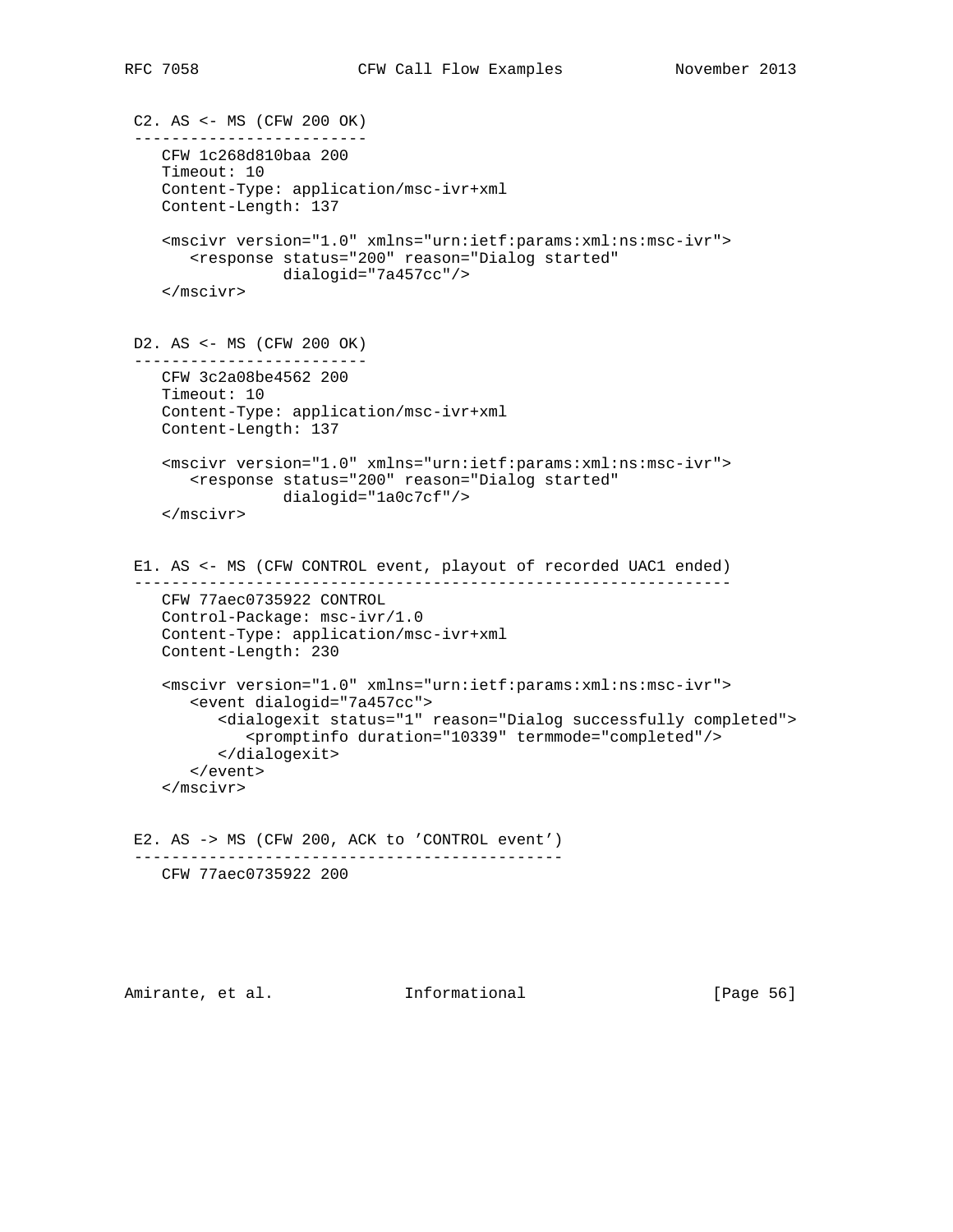```
 F1. AS <- MS (CFW CONTROL event, playout of recorded UAC2 ended)
 ----------------------------------------------------------------
    CFW 62726ace1660 CONTROL
   Control-Package: msc-ivr/1.0
   Content-Type: application/msc-ivr+xml
    Content-Length: 230
    <mscivr version="1.0" xmlns="urn:ietf:params:xml:ns:msc-ivr">
       <event dialogid="1a0c7cf">
          <dialogexit status="1" reason="Dialog successfully completed">
             <promptinfo duration="10342" termmode="completed"/>
          </dialogexit>
       </event>
    </mscivr>
```
 F2. AS -> MS (CFW 200, ACK to 'CONTROL event') ---------------------------------------------- CFW 62726ace1660 200

6.3. Conferencing

 One of the most important services the MS must be able to provide is mixing. This involves mixing media streams from different sources and delivering the resulting mix(es) to each interested party, often according to per-user policies, settings, and encoding. A typical scenario involving mixing is, of course, media conferencing. In such a scenario, the media sent by each participant is mixed, and each participant typically receives the overall mix, excluding its own contribution and encoded in the format it negotiated. This example points out in a quite clear way how mixing must take care of the profile of each involved entity.

Amirante, et al. 1nformational 1999 [Page 57]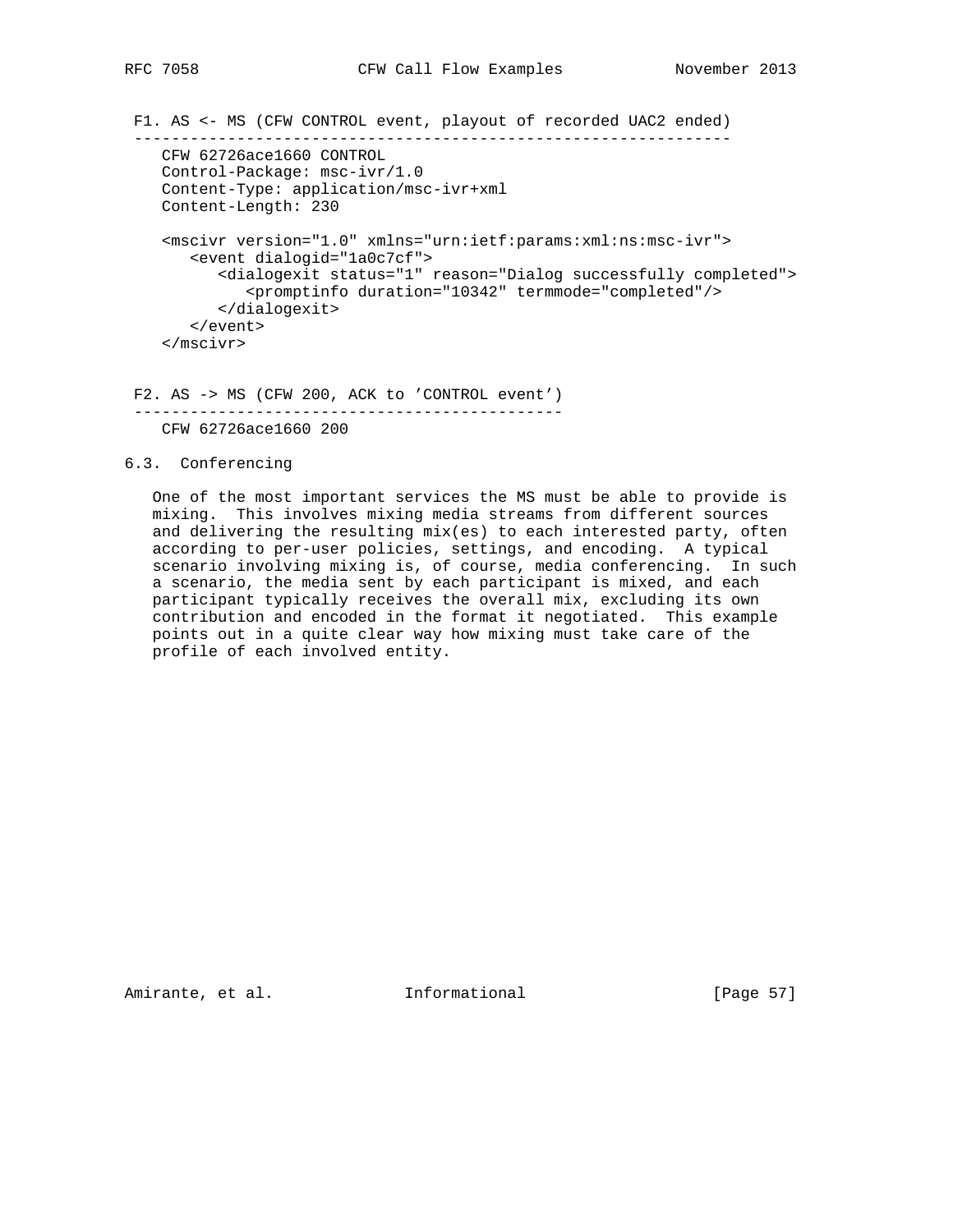A media perspective of such a scenario is depicted in Figure 25.



Figure 25: Conference: Media Perspective

 From the framework point of view, when the UACs' legs are not attached to anything yet, what appears is shown in Figure 26: since there are no connections involving the UACs yet, the frames they might be sending are discarded, and nothing is sent back to them (except for silence, if its transmission is requested).





Amirante, et al. 1nformational 1999 [Page 58]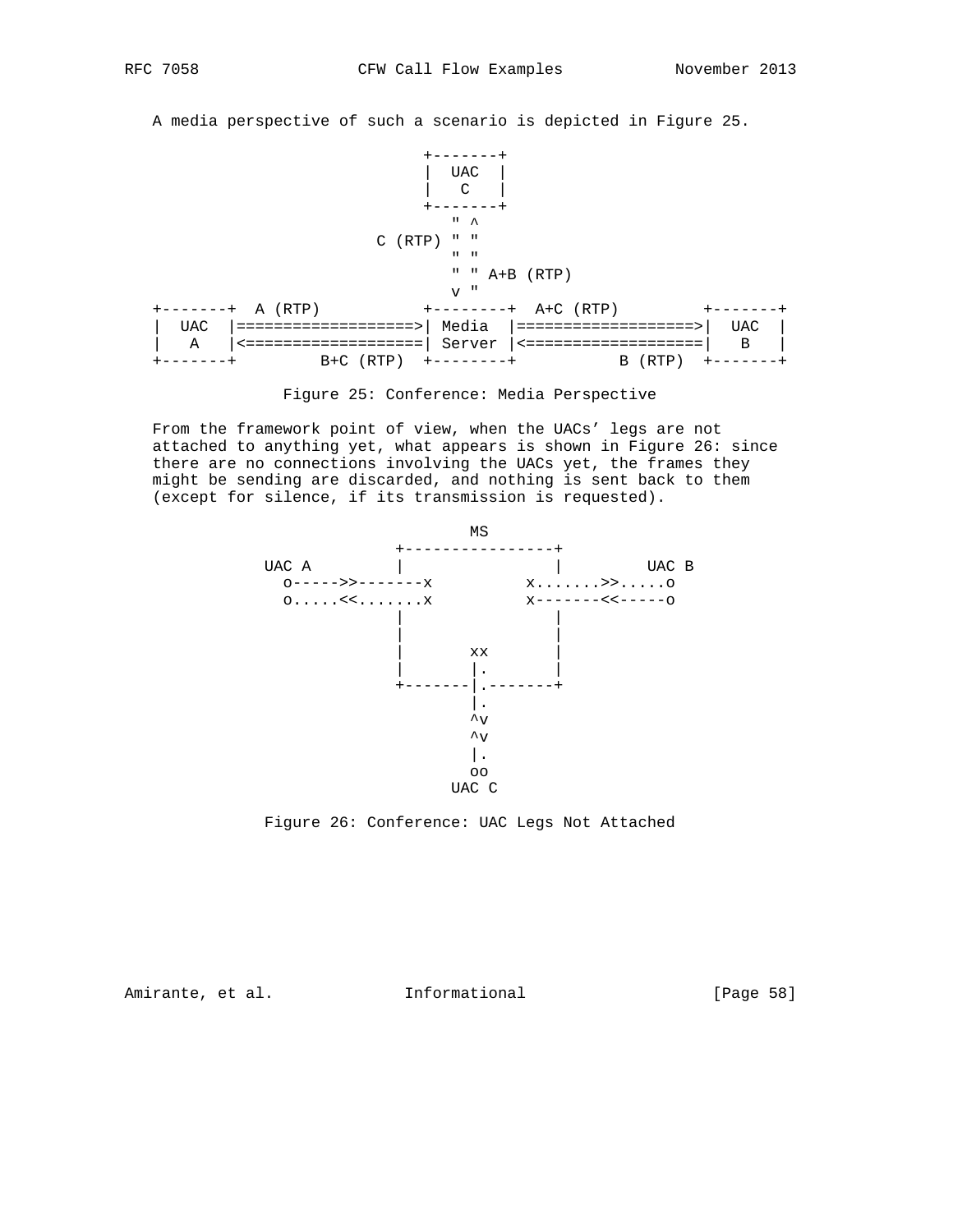The next subsections will cover several typical scenarios involving mixing and conferencing as a whole, specifically:

- 1. Simple Bridging scenario, which is a very basic (i.e., no "special effects"; just mixing involved) conference involving one or more participants.
- 2. Rich Conference scenario, which enriches the Simple Bridging scenario by adding additional features typically found in conferencing systems (e.g., DTMF collection for PIN-based conference access, private and global announcements, recordings, and so on).
- 3. Coaching scenario, which is a more complex scenario that involves per-user mixing (customers, agents, and coaches don't all get the same mixes).
- 4. Sidebars scenario, which adds more complexity to the previous conferencing scenarios by involving sidebars (i.e., separate conference instances that only exist within the context of a parent conference instance) and the custom media delivery that follows.
- 5. Floor Control scenario, which provides some guidance on how floor control could be involved in a MEDIACTRL-based media conference.

 All of the above-mentioned scenarios depend on the availability of a mixing entity. Such an entity is provided in the Media Control Channel Framework by the conferencing package. Besides allowing for the interconnection of media sources as seen in the Direct Echo Test section, this package enables the creation of abstract connections that can be joined to multiple connections. These abstract connections, called conferences, mix the contribution of each attached connection and feed them accordingly (e.g., a connection with a 'sendrecv' property would be able to contribute to the mix and listen to it, while a connection with a 'recvonly' property would only be able to listen to the overall mix but not actively contribute to it).

Amirante, et al. 1nformational 1999 [Page 59]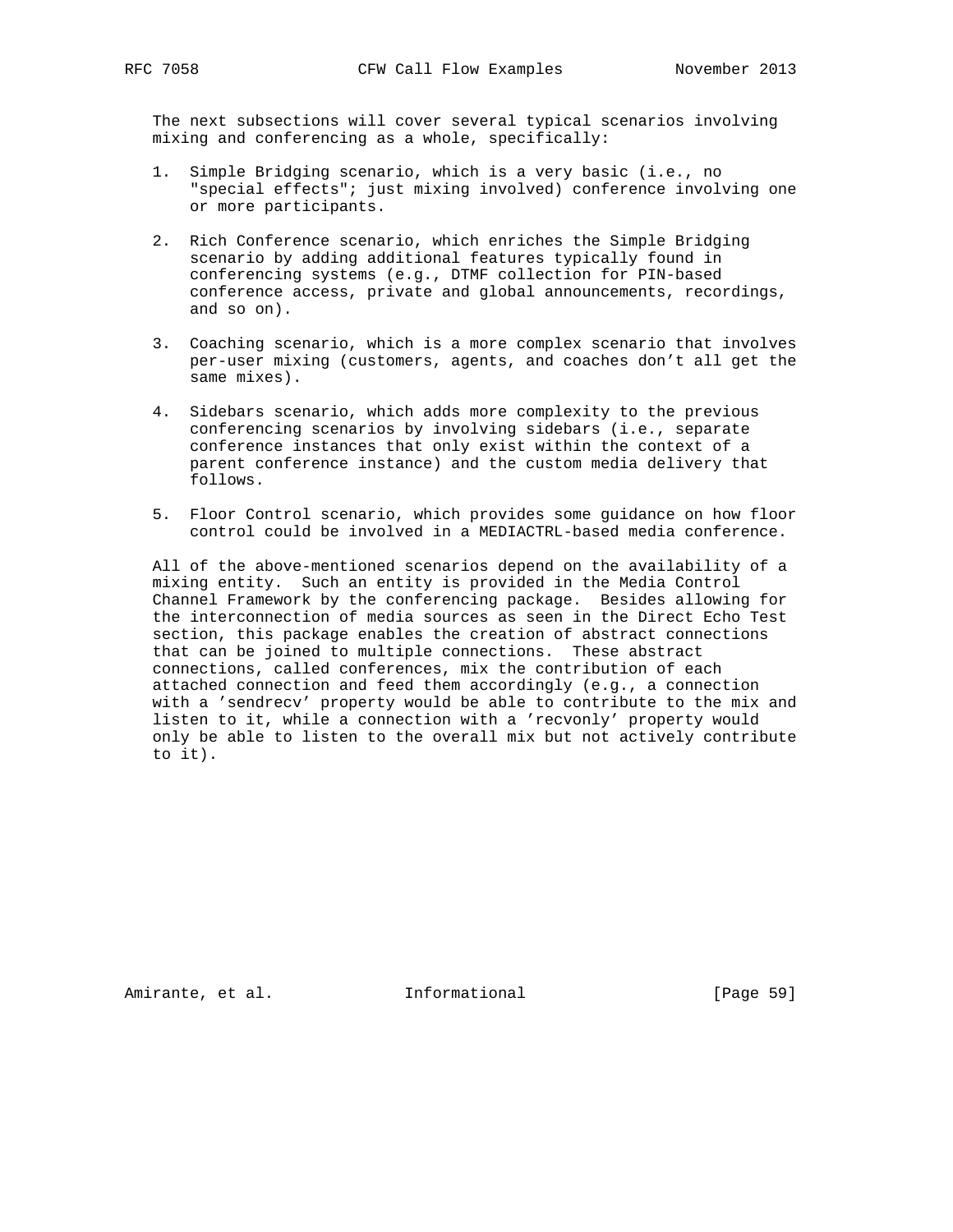That said, each of the above-mentioned scenarios will start more or less in the same way: by the creation of a conference connection (or more than one, as needed in some cases) to be subsequently referred to when it comes to mixing. A typical framework transaction to create a new conference instance in the Media Control Channel Framework is depicted in Figure 27:



Figure 27: Conference: Framework Transactions

 The call flow is quite straightforward and can typically be summarized in the following steps:

 o The AS invokes the creation of a new conference instance by means of a CONTROL request  $(1)$ ; this request is addressed to the conferencing package  $(msc-mixer/1.0)$  and contains in the body the directive (<createconference>) with all the desired settings for the new conference instance. In the example below, the mixing policy is to mix the five ('reserved-talkers') loudest speakers (nbest), while ten listeners at maximum are allowed. Video settings are configured, including the mechanism used to select active video sources (<controller>, meaning the AS will explicitly instruct the MS about it) and details about the video layouts to make available. In this example, the AS is instructing the MS to use a <single-view> layout when only one video source is active, to pass to a <quad-view> layout when at least two video sources are active, and to use a <multiple-5x1> layout whenever the number of sources is at least five. Finally, the AS also subscribes to the "active-talkers" event, which means it wants to be informed (at a rate of 4 seconds) whenever an active participant is speaking.

Amirante, et al. 1nformational 1999 [Page 60]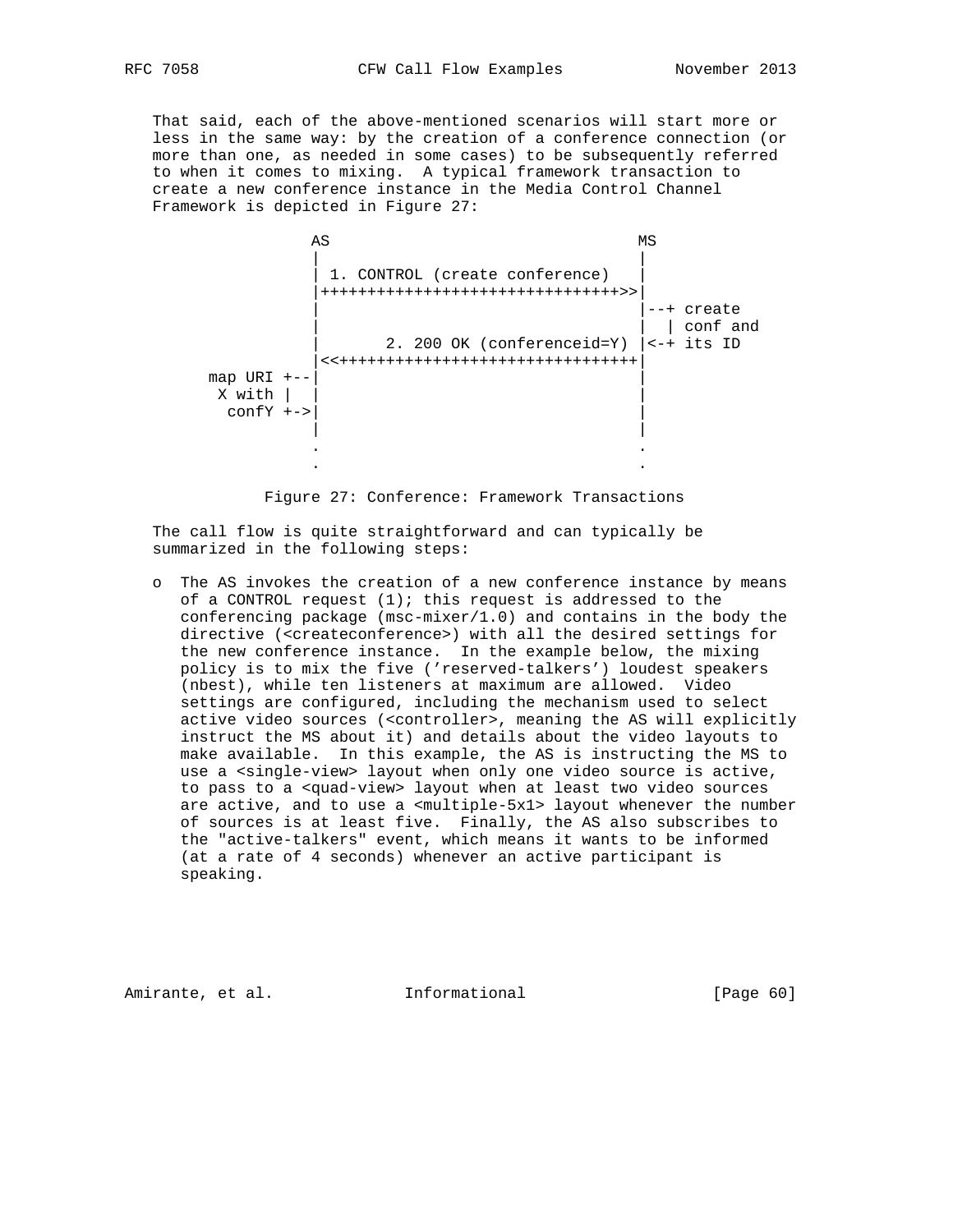- o The MS creates the conference instance, assigns a unique identifier to it (6146dd5), and completes the transaction with a 200 response (2).
- o At this point, the requested conference instance is active and ready to be used by the AS. It is then up to the AS to integrate the use of this identifier in its application logic.
- 1. AS -> MS (CFW CONTROL)

```
 -------------------------
   CFW 3032e5fb79a1 CONTROL
   Control-Package: msc-mixer/1.0
   Content-Type: application/msc-mixer+xml
   Content-Length: 489
    <mscmixer version="1.0" xmlns="urn:ietf:params:xml:ns:msc-mixer">
      <createconference reserved-talkers="5" reserved-listeners="10">
         <audio-mixing type="nbest"/>
         <video-layouts>
           <video-layout min-participants='1'>
              <single-view/>
           </video-layout>
           <video-layout min-participants='2'>
              <quad-view/>
           </video-layout>
           <video-layout min-participants='5'>
              <multiple-5x1/>
           </video-layout>
         </video-layouts>
         <video-switch>
            <controller/>
         </video-switch>
         <subscribe>
            <active-talkers-sub interval="4"/>
         </subscribe>
      </createconference>
    </mscmixer>
```
Amirante, et al. 1nformational [Page 61]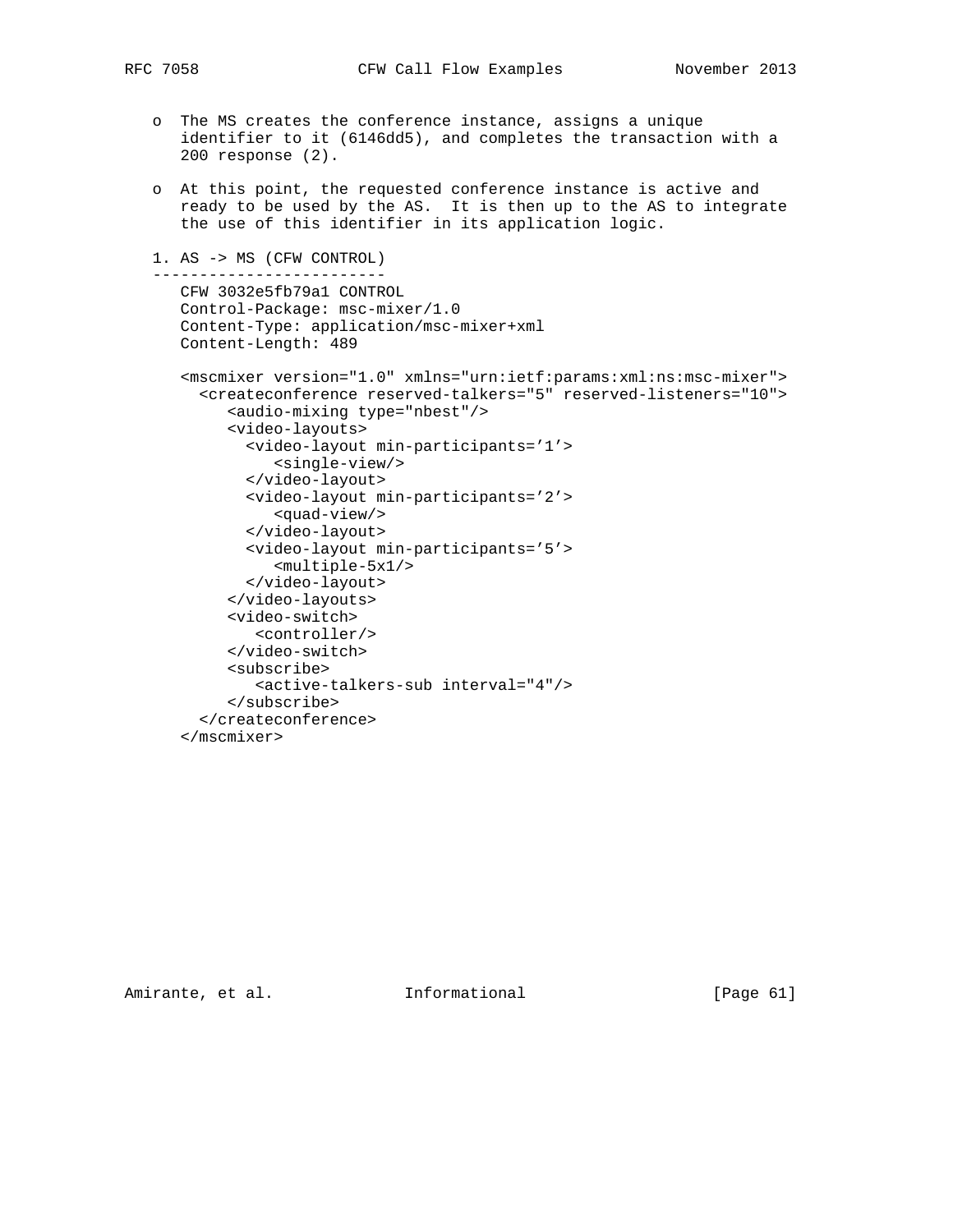2. AS <- MS (CFW 200) --------------------- CFW 3032e5fb79a1 200 Timeout: 10 Content-Type: application/msc-mixer+xml Content-Length: 151 <mscmixer version="1.0" xmlns="urn:ietf:params:xml:ns:msc-mixer"> <response status="200" reason="Conference created" conferenceid="6146dd5"/> </mscmixer>

## 6.3.1. Simple Bridging

 As mentioned previously, the simplest way that an AS can use a conference instance is simple bridging. In this scenario, the conference instance just acts as a bridge for all the participants that are attached to it. The bridge takes care of transcoding, if needed (in general, different participants may use different codecs for their streams), echo cancellation (each participant will receive the overall mix, excluding its own contribution) and per-participant mixing (each participant may receive different mixed streams, according to what it needs/is allowed to send/receive). This assumes, of course, that each interested participant must be somehow joined to the bridge in order to indirectly communicate with the other participants. From the media perspective, the scenario can be seen as depicted in Figure 28.



Figure 28: Conference: Simple Bridging

Amirante, et al. 1nformational 1999 [Page 62]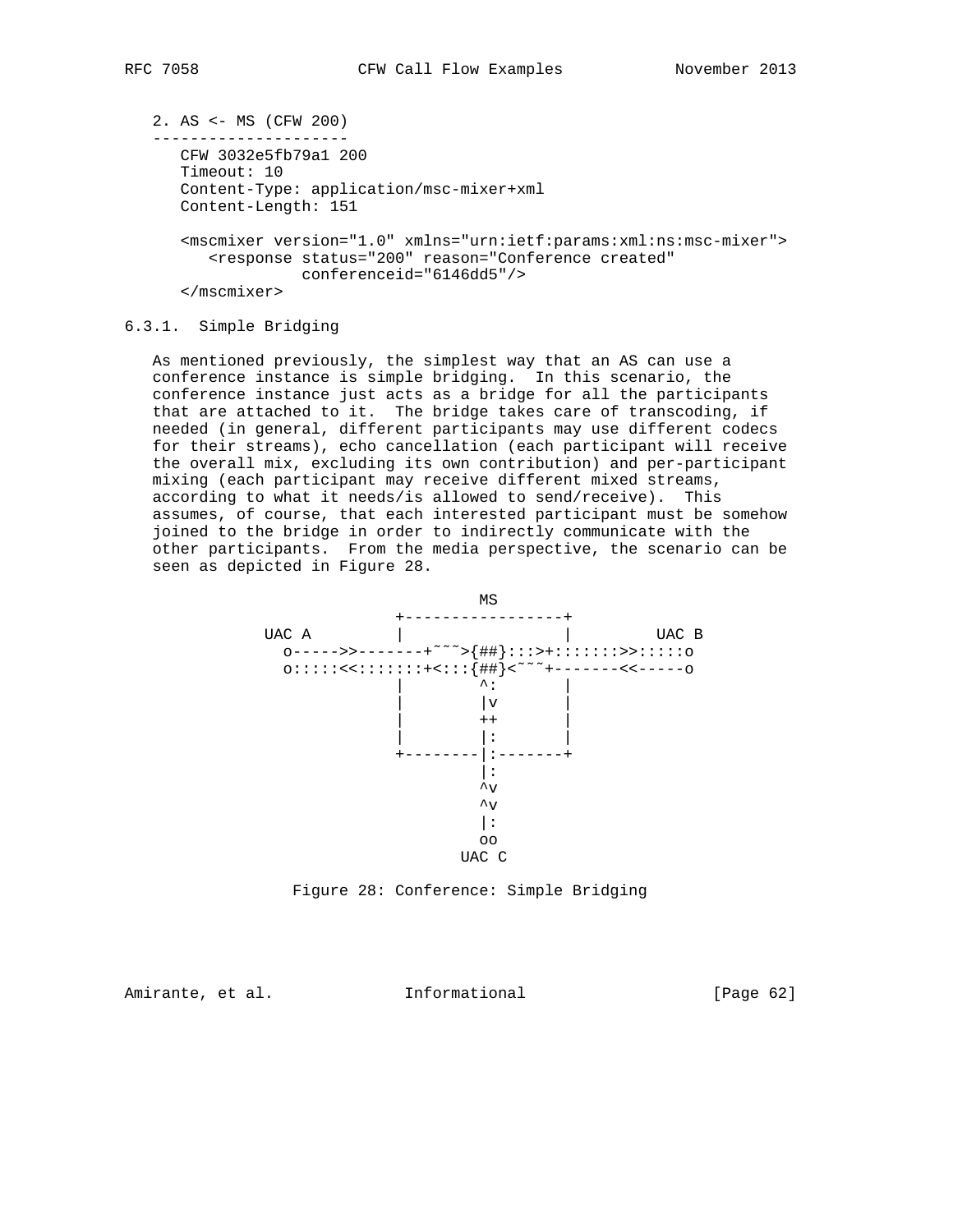In the framework, the first step is obviously to create a new conference instance as seen in the introductory section (Figure 27). Assuming that a conference instance has already been created, bridging participants to it is quite straightforward and can be accomplished as seen in the Direct Echo Test scenario. The only difference here is that each participant is not directly connected to itself (Direct Echo) or another UAC (Direct Connection) but to the bridge instead. Figure 29 shows the example of two different UACs joining the same conference. The example, as usual, hides the previous interaction between each of the two UACs and the AS, and instead focuses on what the AS does in order to actually join the participants to the bridge so that they can interact in a conference. Please note also that to make the diagram more readable, two different identifiers (UAC1 and UAC2) are used in place of the identifiers previously employed to introduce the scenario (UAC A,  $B, C$ ).

| TJAC1<br>UAC <sub>2</sub> | AS                                      | ΜS                                                                                                                                            |
|---------------------------|-----------------------------------------|-----------------------------------------------------------------------------------------------------------------------------------------------|
|                           |                                         | A1. CONTROL (join UAC1 and confY)<br>++++++++++++++++++++++++++++++++++++<br>join<br>$-- +$<br>$\text{UAC1}$ &<br>$A2.200$ OK  <br> <-+ confY |
|                           |                                         | <<++++++++++++++++++++++++++++++++++                                                                                                          |
|                           | Now UAC1 is mixed in the conference     | B1. CONTROL (join UAC2 and confY)<br>++++++++++++++++++++++++++++++++++++<br>join                                                             |
|                           |                                         | $UAC2 \&$<br>B2. 200 OK<br>$\leftarrow +$ confy                                                                                               |
|                           |                                         | <<+++++++++++++++++++++++++++++++++++                                                                                                         |
|                           | Now UAC2 too is mixed in the conference |                                                                                                                                               |
|                           |                                         |                                                                                                                                               |

Figure 29: Simple Bridging: Framework Transactions (1)

Amirante, et al. 1nformational [Page 63]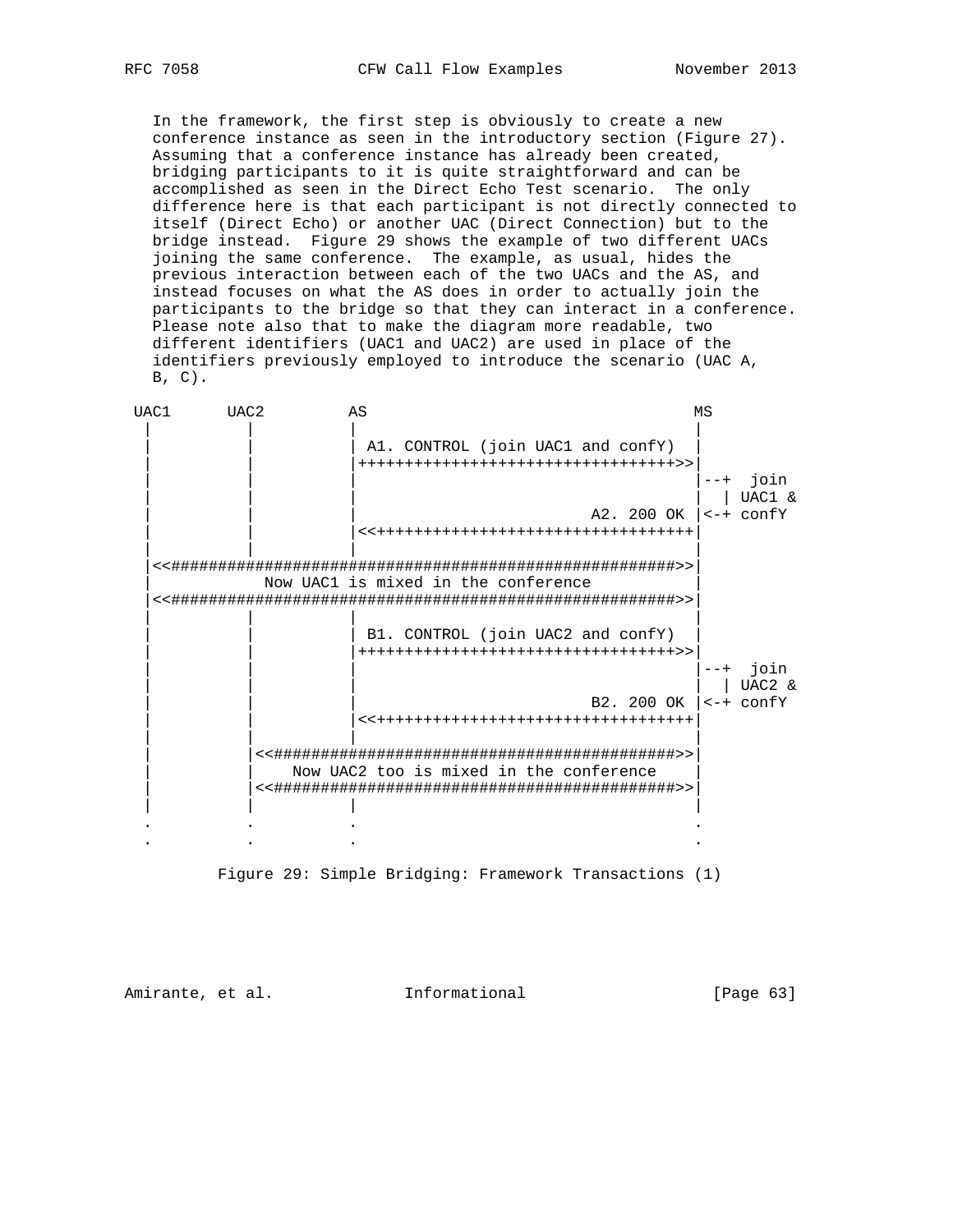The framework transaction steps are actually quite trivial and easy to understand, since they're very similar to some previously described scenarios. The AS joins both UAC1 (id1 in A1) and UAC2 (id1 in B1) to the conference (id2 in both transactions). As a result of these two operations, both UACs are mixed in the conference. Since no <stream> is explicitly provided in any of the transactions, all the media from the UACs (audio/video) are attached to the conference (as long as the conference has been properly configured to support both, of course).

```
 A1. AS -> MS (CFW CONTROL)
```

```
 --------------------------
   CFW 434a95786df8 CONTROL
   Control-Package: msc-mixer/1.0
   Content-Type: application/msc-mixer+xml
   Content-Length: 120
```

```
 <mscmixer version="1.0" xmlns="urn:ietf:params:xml:ns:msc-mixer">
   <join id1="e1e1427c:1c998d22" id2="6146dd5"/>
 </mscmixer>
```
A2. AS <- MS (CFW 200 OK)

-------------------------

```
 CFW 434a95786df8 200
 Timeout: 10
 Content-Type: application/msc-mixer+xml
 Content-Length: 125
```

```
 <mscmixer version="1.0" xmlns="urn:ietf:params:xml:ns:msc-mixer">
   <response status="200" reason="Join successful"/>
 </mscmixer>
```
 B1. AS -> MS (CFW CONTROL) --------------------------

```
 CFW 5c0cbd372046 CONTROL
 Control-Package: msc-mixer/1.0
 Content-Type: application/msc-mixer+xml
 Content-Length: 120
```
 <mscmixer version="1.0" xmlns="urn:ietf:params:xml:ns:msc-mixer"> <join id1="10514b7f:6a900179" id2="6146dd5"/> </mscmixer>

Amirante, et al. 1nformational 1999 [Page 64]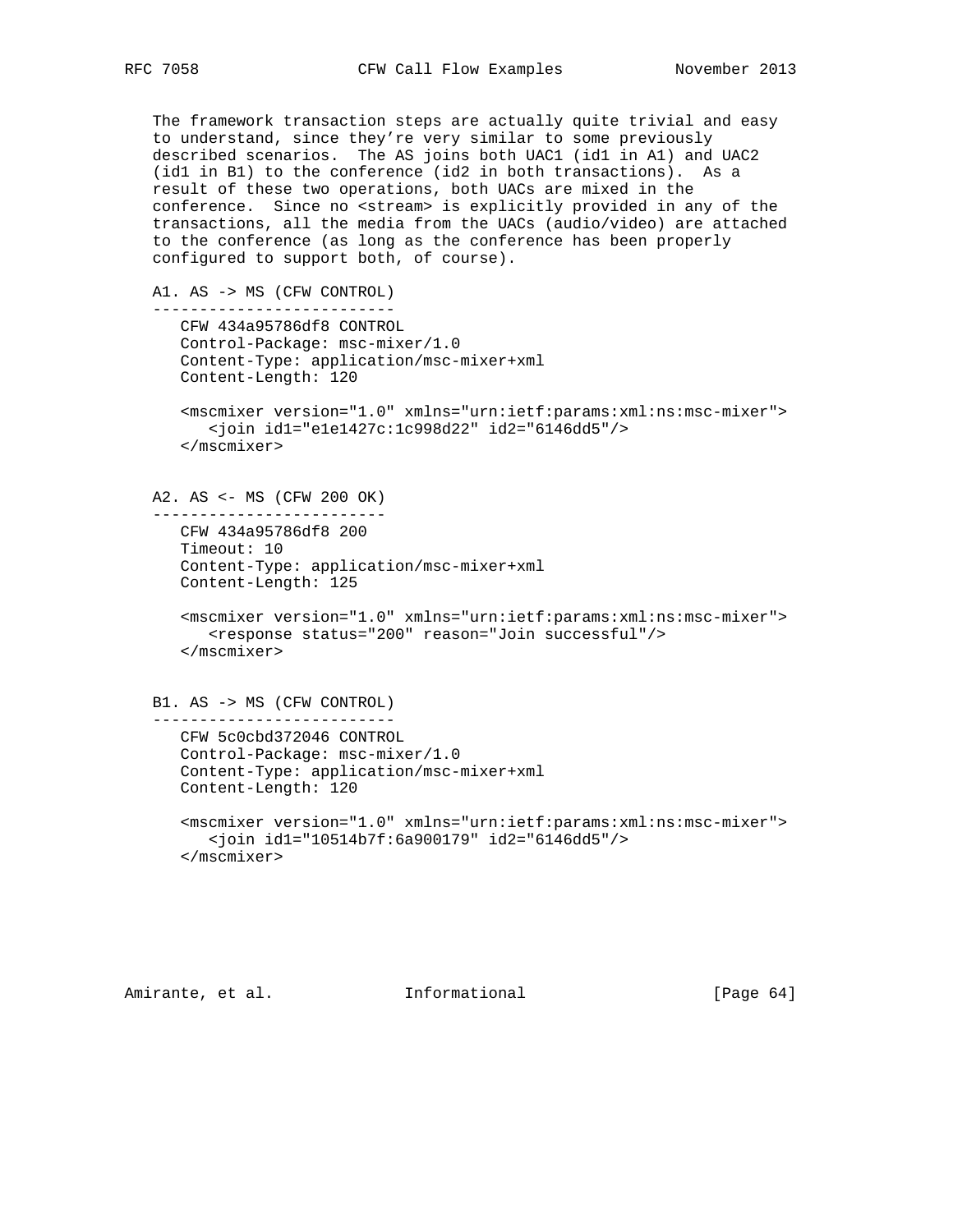```
 B2. AS <- MS (CFW 200 OK)
 -------------------------
    CFW 5c0cbd372046 200
    Timeout: 10
    Content-Type: application/msc-mixer+xml
    Content-Length: 125
    <mscmixer version="1.0" xmlns="urn:ietf:params:xml:ns:msc-mixer">
       <response status="200" reason="Join successful"/>
    </mscmixer>
```
 Once one or more participants have been attached to the bridge, their connections and how their media are handled by the bridge can be dynamically manipulated by means of another directive, called <modifyjoin>. A typical use case for this directive is the change of direction of an existing media (e.g., a previously speaking participant is muted, which means its media direction changes from 'sendrecv' to 'recvonly'). Figure 30 shows how a framework transaction requesting such a directive might appear.

| UAC1 | UAC <sub>2</sub> | AS                                           | ΜS |              |
|------|------------------|----------------------------------------------|----|--------------|
|      |                  |                                              |    |              |
|      |                  | 1. CONTROL (modifyjoin UAC1)                 |    |              |
|      |                  | +++++++++++++++++++++++++++++++              |    |              |
|      |                  |                                              |    | $---$ modify |
|      |                  |                                              |    | join         |
|      |                  | 2. 200 OK $\vert$ <-+ settings               |    |              |
|      |                  | <<++++++++++++++++++++++++++++++++           |    |              |
|      |                  |                                              |    |              |
|      |                  |                                              |    |              |
|      |                  | Now UAC1 can receive but not send (recvonly) |    |              |
|      |                  |                                              |    |              |
|      |                  |                                              |    |              |
|      |                  |                                              |    |              |
|      |                  |                                              |    |              |

Figure 30: Simple Bridging: Framework Transactions (2)

 The directive used to modify an existing join configuration is <modifyjoin>, and its syntax is exactly the same as the syntax required in <join> instructions. In fact, the same syntax is used for identifiers (id1/id2). Whenever a <modifyjoin> is requested and id1 and id2 address one or more joined connections, the AS is requesting a change of the join configuration. In this case, the AS instructs the MS to mute (<stream> media=audio, direction=recvonly) UAC1 (id1=UAC1) in the conference (id2) it has been attached to previously. Any other connection existing between them is left untouched.

Amirante, et al. Informational [Page 65]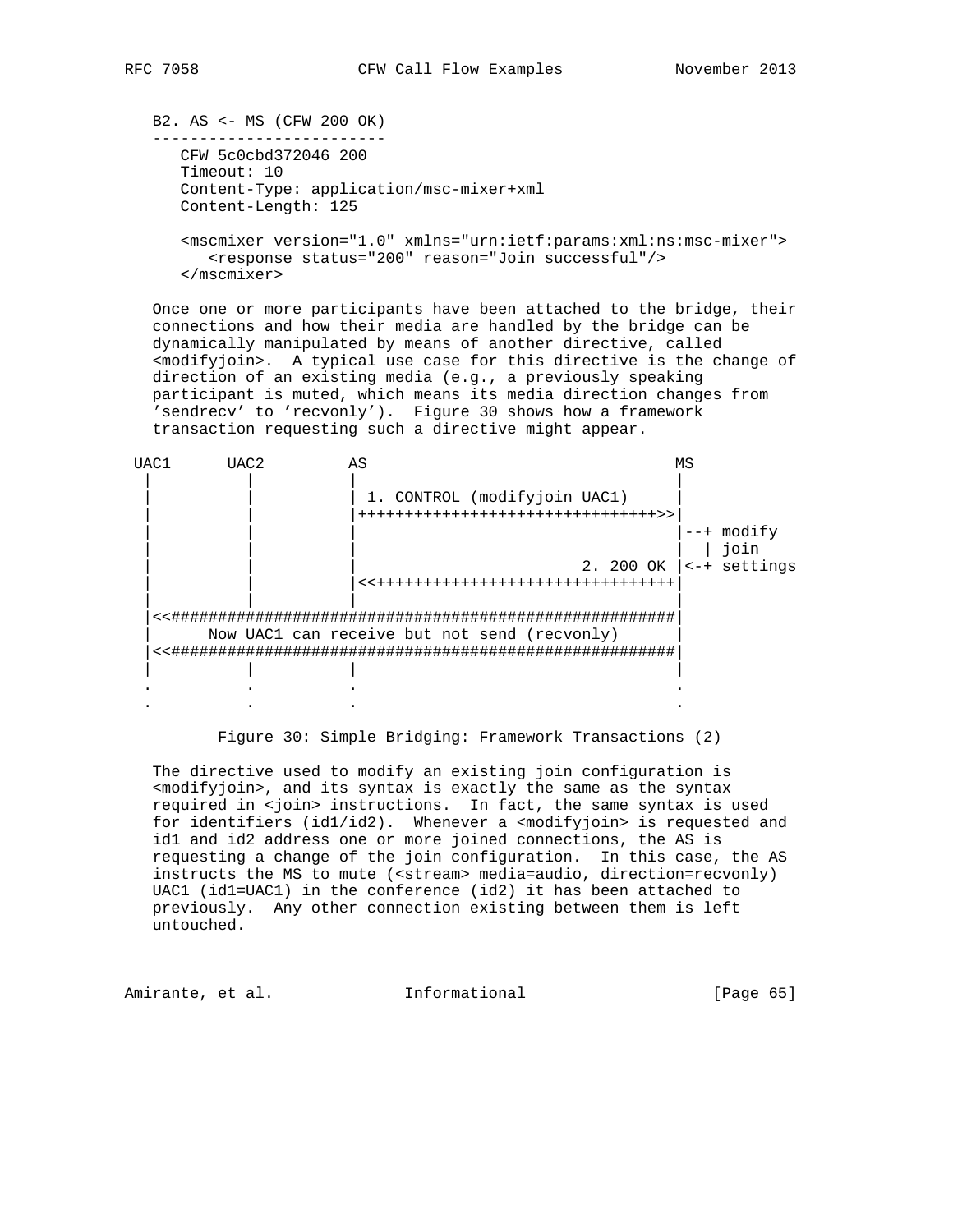It is worth noting that the <stream> settings are enforced according to both the provided direction AND the id1 and id2 identifiers. For instance, in this example id1 refers to UAC1, while id2 refers to the conference in the MS. This means that the required modifications have to be applied to the stream specified in the <stream> element of the message, along the direction that goes from 'id1' to 'id2' (as specified in the <modifyjoin> element of the message). In the provided example, the AS wants to mute UAC1 with respect to the conference. To do so, the direction is set to 'recvonly', meaning that, for what affects id1, the media stream is only to be received. If id1 referred to the conference and id2 to UAC1, to achieve the same result the direction would have to be set to 'sendonly', meaning "id1 (the conference) can only send to id2 (UAC1), and no media stream must be received". Additional settings for a <stream> (e.g., audio volume, region assignments, and so on) follow the same approach, as discussed in subsequent sections.

1. AS -> MS (CFW CONTROL)

 ------------------------- CFW 57f2195875c9 CONTROL Control-Package: msc-mixer/1.0 Content-Type: application/msc-mixer+xml Content-Length: 182

```
 <mscmixer version="1.0" xmlns="urn:ietf:params:xml:ns:msc-mixer">
    <modifyjoin id1="e1e1427c:1c998d22" id2="6146dd5">
       <stream media="audio" direction="recvonly"/>
    </modifyjoin>
 </mscmixer>
```
 2. AS <- MS (CFW 200 OK) ------------------------

> CFW 57f2195875c9 200 Timeout: 10 Content-Type: application/msc-mixer+xml Content-Length: 123

 <mscmixer version="1.0" xmlns="urn:ietf:params:xml:ns:msc-mixer"> <response status="200" reason="Join modified"/> </mscmixer>

6.3.2. Rich Conference Scenario

 The previous scenario can be enriched with additional features often found in existing conferencing systems. Typical examples include IVR-based menus (e.g., the DTMF collection for PIN-based conference access), partial and complete recordings in the conference (e.g., for

Amirante, et al. 1nformational [Page 66]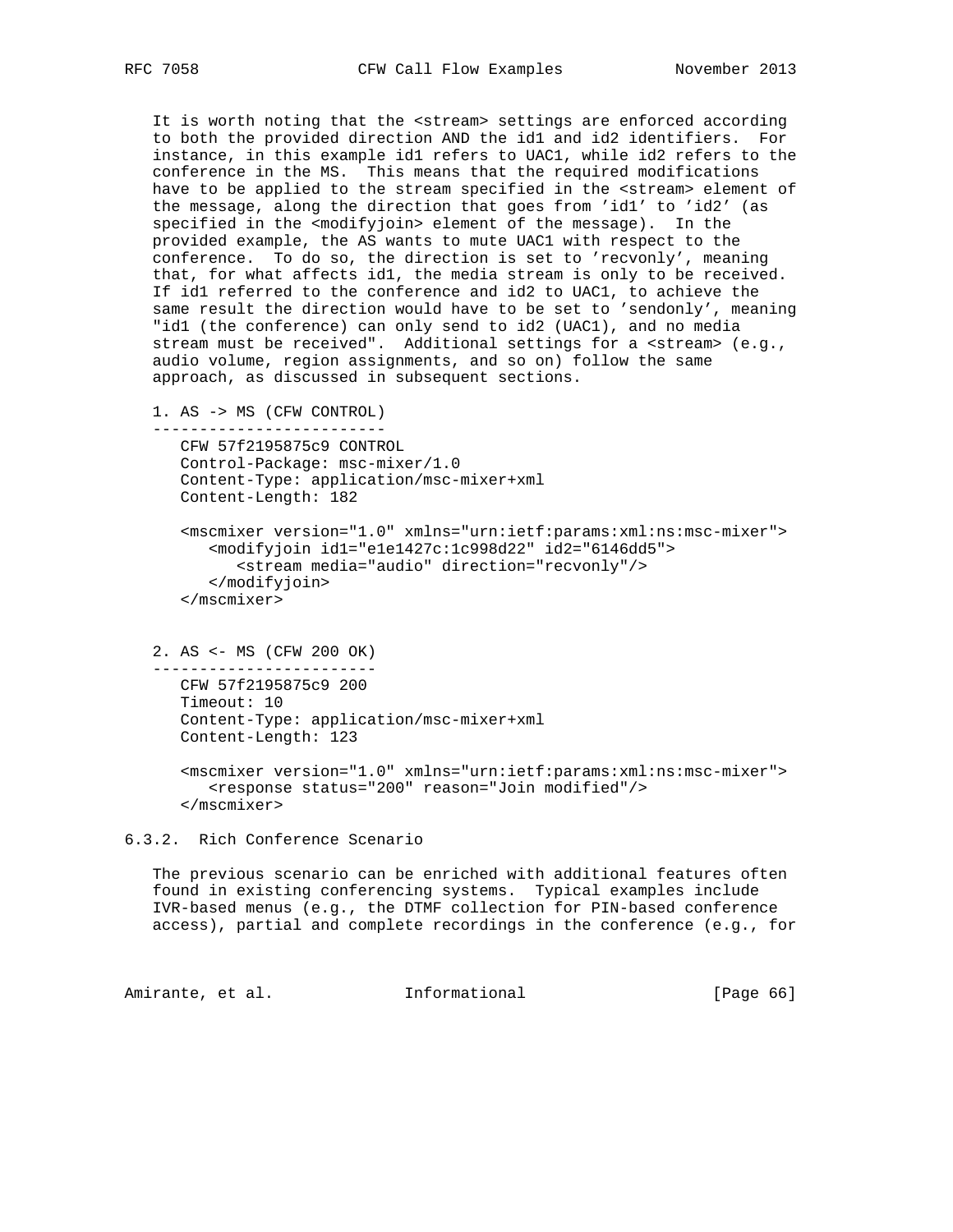the "state your name" functionality and recording of the whole conference), private and global announcements, and so on. All of this can be achieved by means of the functionality provided by the MS. In fact, even if the conferencing and IVR features come from different packages, the AS can interact with both of them and achieve complex results by correlating the effects of different transactions in its application logic.

 From the media and framework perspective, a typical Rich Conference scenario can be seen as depicted in Figure 31.



Figure 31: Conference: Rich Conference Scenario

 To identify a single sample scenario, let's consider this sequence for a participant joining a conference (which again we assume has already been created):

- 1. The UAC as usual INVITEs a URI associated with a conference, and the AS follows the previously explained procedure to have the UAC negotiate a new media session with the MS.
- 2. The UAC is presented with an IVR menu, in which it is requested to input a PIN code to access the conference.
- 3. If the PIN is correct, the UAC is asked to state its name so that it can be recorded.

Amirante, et al. 1nformational 1999 [Page 67]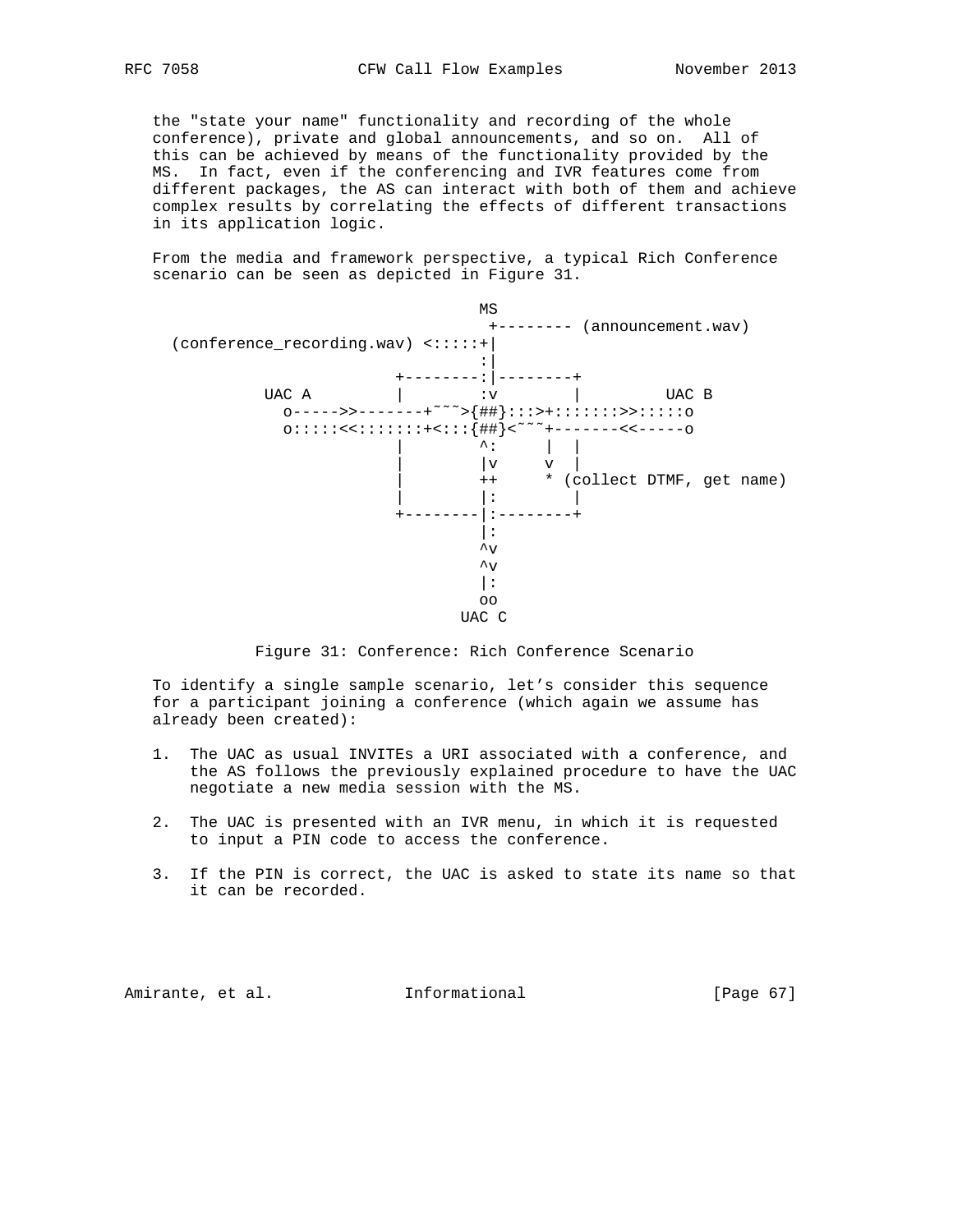- - 4. The UAC is attached to the conference, and the previously recorded name is announced globally to the conference to advertise its arrival.

 Figure 32 shows a single UAC joining a conference. The example, as usual, hides the previous interaction between the UAC and the AS, and instead focuses on what the AS does to actually interact with the participant and join it to the conference bridge.



Amirante, et al. 1nformational 1999 [Page 68]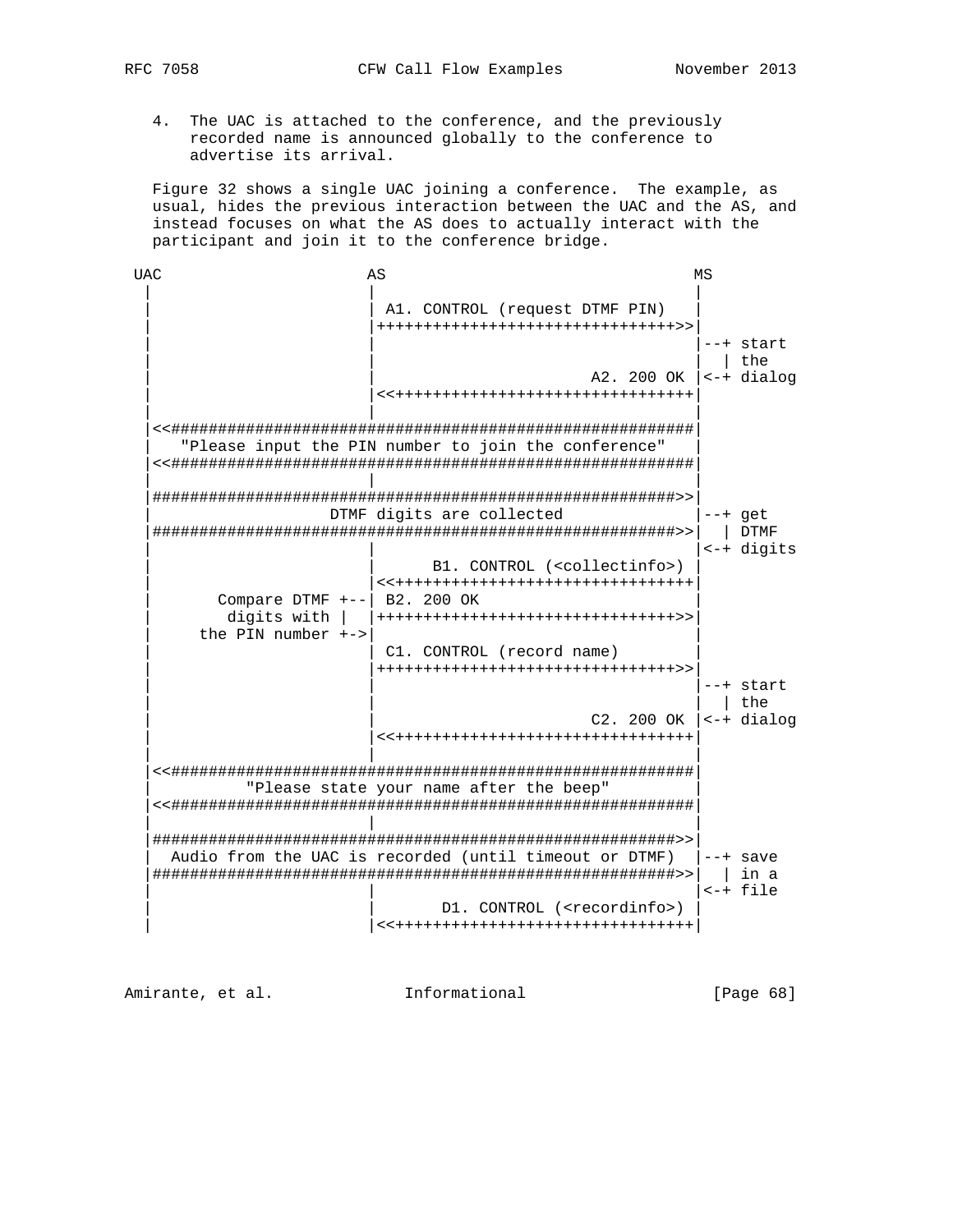| Store recorded $+--$ D2, 200 OK<br>$announcement$ in $+->$ | file to play   $ $ +++++++++++++++++++++++++++++++++>>                |           |
|------------------------------------------------------------|-----------------------------------------------------------------------|-----------|
| conference later                                           | E1. CONTROL (join UAC & confY)<br>++++++++++++++++++++++++++++++++++  | --+ join  |
|                                                            | $E2.200$ OK $ _{-+}$ confy<br><++++++++++++++++++++++++++++++++++     | UAC &     |
|                                                            | UAC is now included in the mix of the conference                      |           |
|                                                            | F1. CONTROL (play name on confy)<br>+++++++++++++++++++++++++++++++++ | --+ start |
|                                                            | $F2. 200 OK$   <-+ dialog<br><<++++++++++++++++++++++++++++++++       | the       |
|                                                            | Global announcement: "Simon has joined the conference"                |           |
|                                                            | G1. CONTROL ( <promptinfo>)<br/>G2, 200 OK</promptinfo>               |           |
|                                                            | ++++++++++++++++++++++++++++++++++                                    |           |

Figure 32: Rich Conference Scenario: Framework Transactions

 As can be deduced from the sequence diagram above, the AS, in its business logic, correlates the results of different transactions, addressed to different packages, to implement a conferencing scenario more complex than the Simple Bridging scenario previously described. The framework transaction steps are as follows:

 o Since this is a private conference, the UAC is to be presented with a request for a password, in this case a PIN number. To do so, the AS instructs the MS (A1) to collect a series of DTMF digits from the specified UAC (connectionid=UAC). The request includes both a voice message (<prompt>) and the described digit collection context (<collect>). The PIN is assumed to be a

Amirante, et al. 1nformational 1999 [Page 69]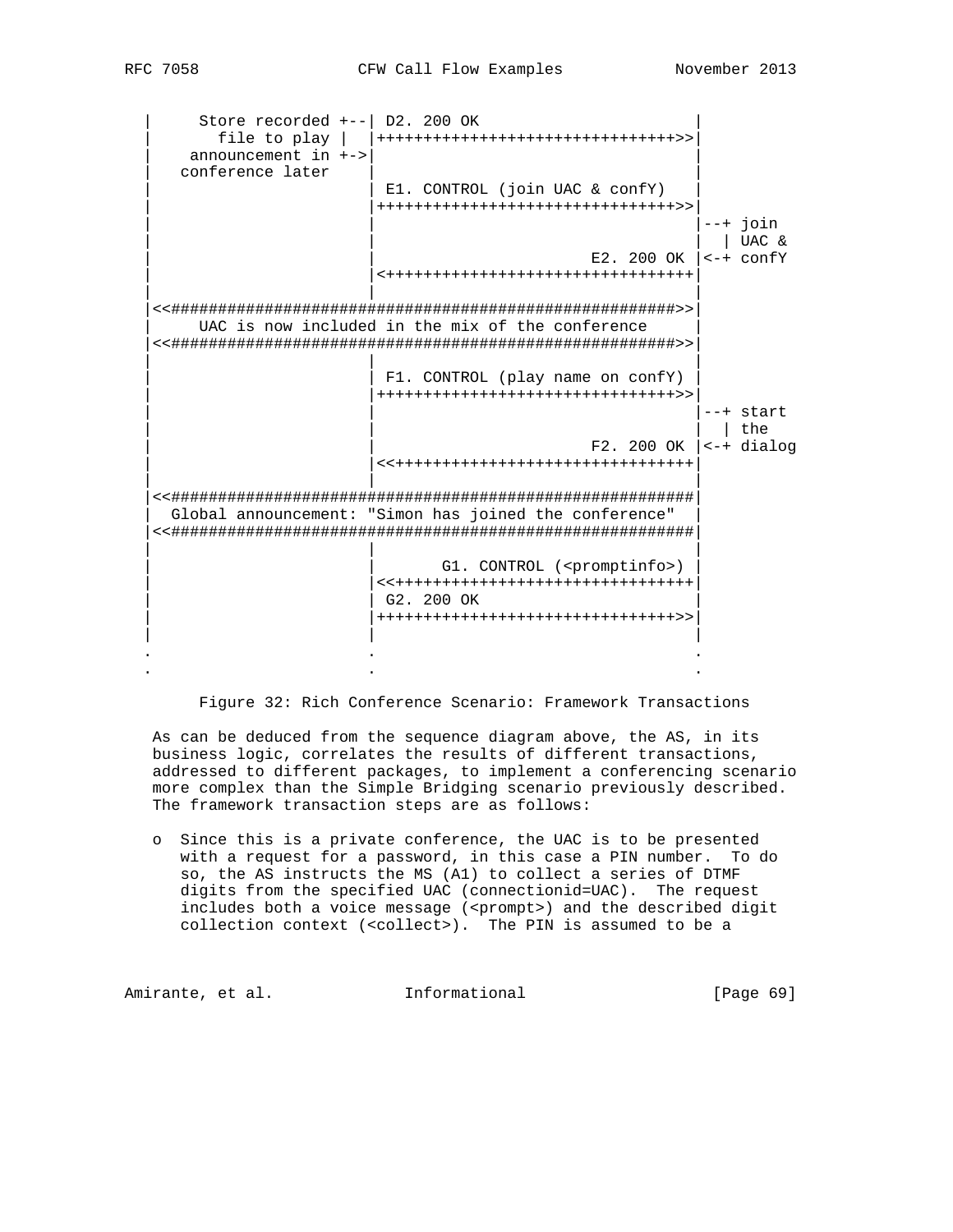4-digit number, and so the MS has to collect 4 digits maximum (maxdigits=4). The DTMF digit buffer must be cleared before collecting (cleardigitbuffer=true), and the UAC can use the star key to restart the collection (escapekey=\*), e.g., if the UAC is aware that he mistyped any of the digits and wants to start again.

- o The transaction goes on as usual (A2), with the transaction being handled and notification of the dialog start being sent in a 200 OK. After that, the UAC is actually presented with the voice message and is subsequently requested to input the required PIN number.
- o We assume that the UAC typed the correct PIN number (1234), which is reported by the MS to the AS by means of the usual MS-generated CONTROL event (B1). The AS correlates this event to the previously started dialog by checking the referenced dialogid (06d1bac) and acks the event (B2). It then extracts the information it needs from the event (in this case, the digits provided by the MS) from the <controlinfo> container (dtmf=1234) and verifies that it is correct.
- o Since the PIN is correct, the AS can proceed to the next step, i.e., asking the UAC to state his name, in order to subsequently play the recording on the conference to report the new participant. Again, this is done with a request to the IVR package (C1). The AS instructs the MS to play a voice message ("state your name after the beep"), to be followed by a recording of only the audio from the UAC (in stream, media=audio/sendonly, while media=video/inactive). A beep must be played right before the recording starts (beep=true), and the recording must only last 3 seconds (maxtime=3s), since it is only needed as a brief announcement.
- o Without delving again into the details of a recording-related transaction (C2), the AS finally gets the URI of the requested recording (D1, acked in D2).
- o At this point, the AS attaches the UAC (id1) to the conference (id2), just as explained for the Simple Bridging scenario (E1/E2).
- o Finally, to notify the other participants that a new participant has arrived, the AS requests a global announcement on the conference. This is a simple <prompt> request to the IVR package (F1), as explained in previous sections (e.g., Section 6.1.2, among others), but with a slight difference: the target of the prompt is not a connectionid (a media connection) but the conference itself (conferenceid=6146dd5). As a result of this transaction, the announcement would be played on all the media

Amirante, et al. 1nformational [Page 70]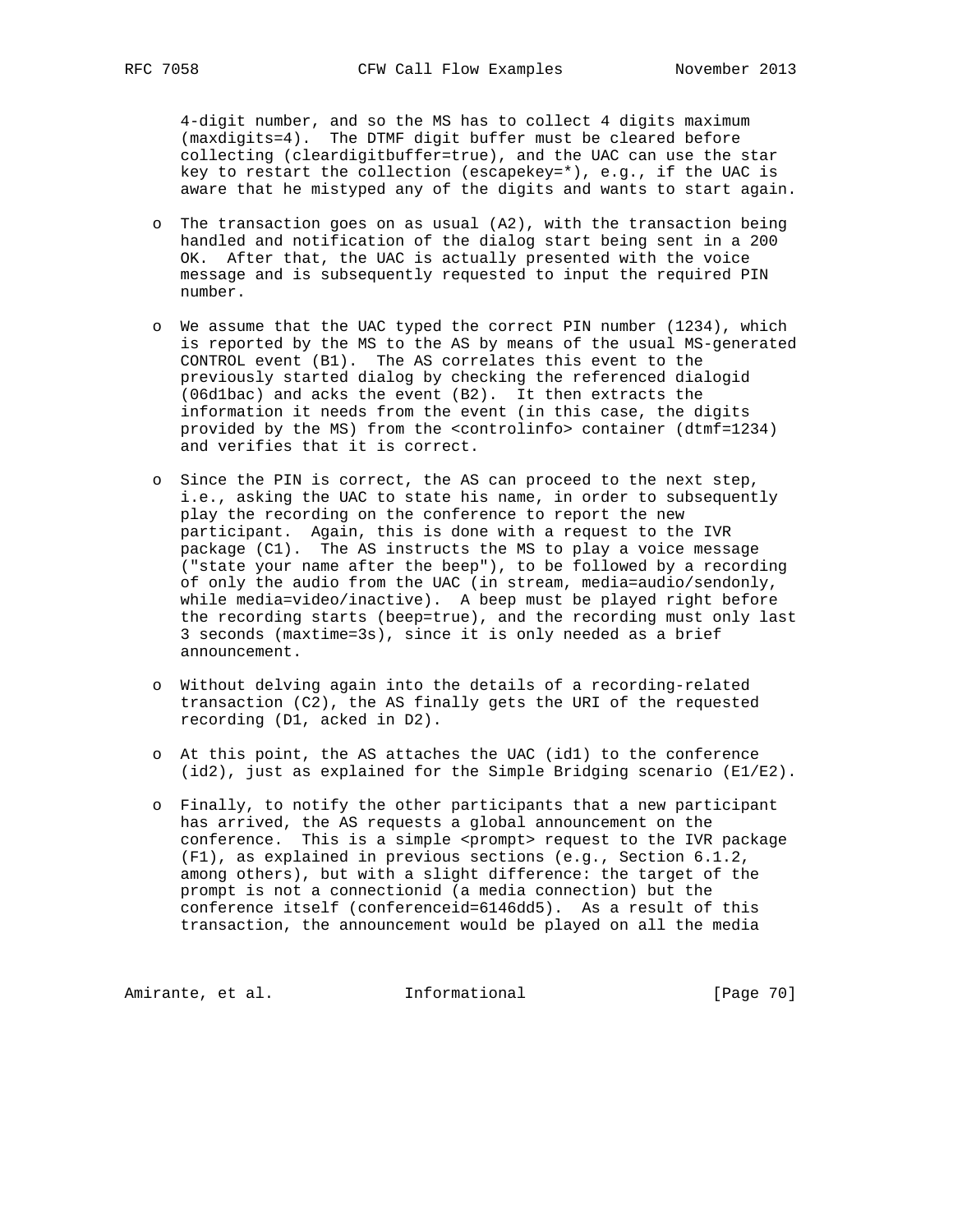connections attached to the conference that are allowed to receive media from it. The AS specifically requests that two media files be played:

- 1. the media file containing the recorded name of the new user as retrieved in D1 ("Simon...").
- 2. a pre-recorded media file explaining what happened ("... has joined the conference").

 The transaction then follows its usual flow (F2), and the event that sends notification regarding the end of the announcement (G1, acked in G2) concludes the scenario.

```
A1. AS -> MS (CFW CONTROL, collect)
```

```
-----------------------------------
   CFW 50e56b8d65f9 CONTROL
   Control-Package: msc-ivr/1.0
   Content-Type: application/msc-ivr+xml
   Content-Length: 311
    <mscivr version="1.0" xmlns="urn:ietf:params:xml:ns:msc-ivr">
      <dialogstart connectionid="10514b7f:6a900179">
         <dialog>
           <prompt>
               <media
            loc="http://www.example.net/prompts/conf-getpin.wav"
           type="audio/x-wav"/>
           </prompt>
           <collect maxdigits="4" escapekey="*" cleardigitbuffer="true"/>
         </dialog>
      </dialogstart>
    </mscivr>
```
A2. AS <- MS (CFW 200 OK) ------------------------- CFW 50e56b8d65f9 200 Timeout: 10 Content-Type: application/msc-ivr+xml Content-Length: 137

 <mscivr version="1.0" xmlns="urn:ietf:params:xml:ns:msc-ivr"> <response status="200" reason="Dialog started" dialogid="06d1bac"/> </mscivr>

```
Amirante, et al. 1nformational 1999 [Page 71]
```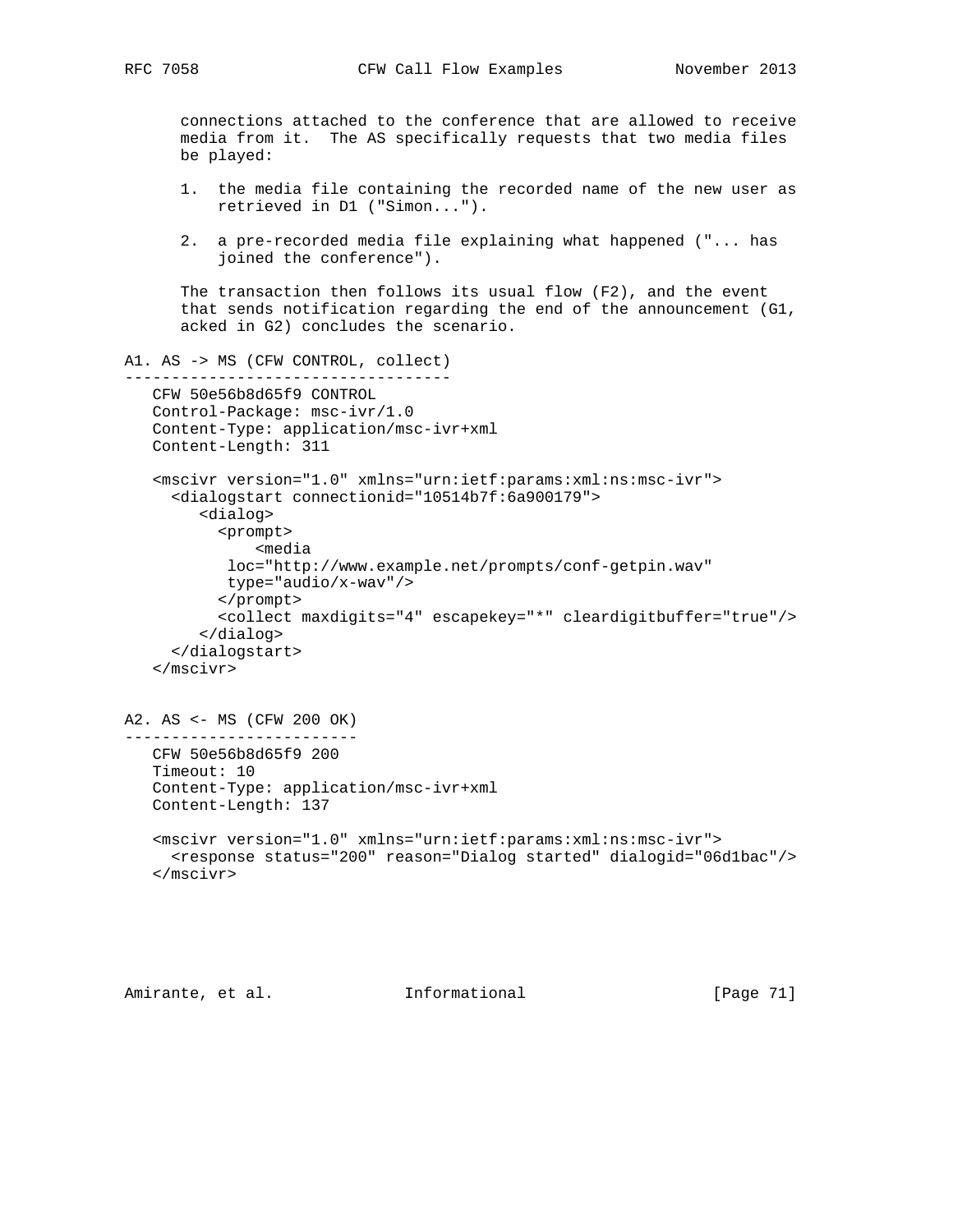```
B1. AS <- MS (CFW CONTROL event)
--------------------------------
    CFW 166d68a76659 CONTROL
    Control-Package: msc-ivr/1.0
    Content-Type: application/msc-ivr+xml
    Content-Length: 272
    <mscivr version="1.0" xmlns="urn:ietf:params:xml:ns:msc-ivr">
       <event dialogid="06d1bac">
          <dialogexit status="1" reason="Dialog successfully completed">
             <promptinfo duration="2312" termmode="completed"/>
             <collectinfo dtmf="1234" termmode="match"/>
          </dialogexit>
       </event>
    </mscivr>
B2. AS -> MS (CFW 200, ACK to 'CONTROL event')
----------------------------------------------
   CFW 166d68a76659 200
C1. AS -> MS (CFW CONTROL, record)
    ----------------------------------
    CFW 61fd484f196e CONTROL
    Control-Package: msc-ivr/1.0
    Content-Type: application/msc-ivr+xml
    Content-Length: 373
    <mscivr version="1.0" xmlns="urn:ietf:params:xml:ns:msc-ivr">
       <dialogstart connectionid="10514b7f:6a900179">
          <dialog>
             <prompt>
                <media
          loc="http://www.example.net/prompts/conf-rec-name.wav"
          type="audio/x-wav"/>
             </prompt>
             <record beep="true" maxtime="3s"/>
          </dialog>
          <stream media="audio" direction="sendonly"/>
          <stream media="video" direction="inactive"/>
       </dialogstart>
    </mscivr>
```
Amirante, et al. 1nformational [Page 72]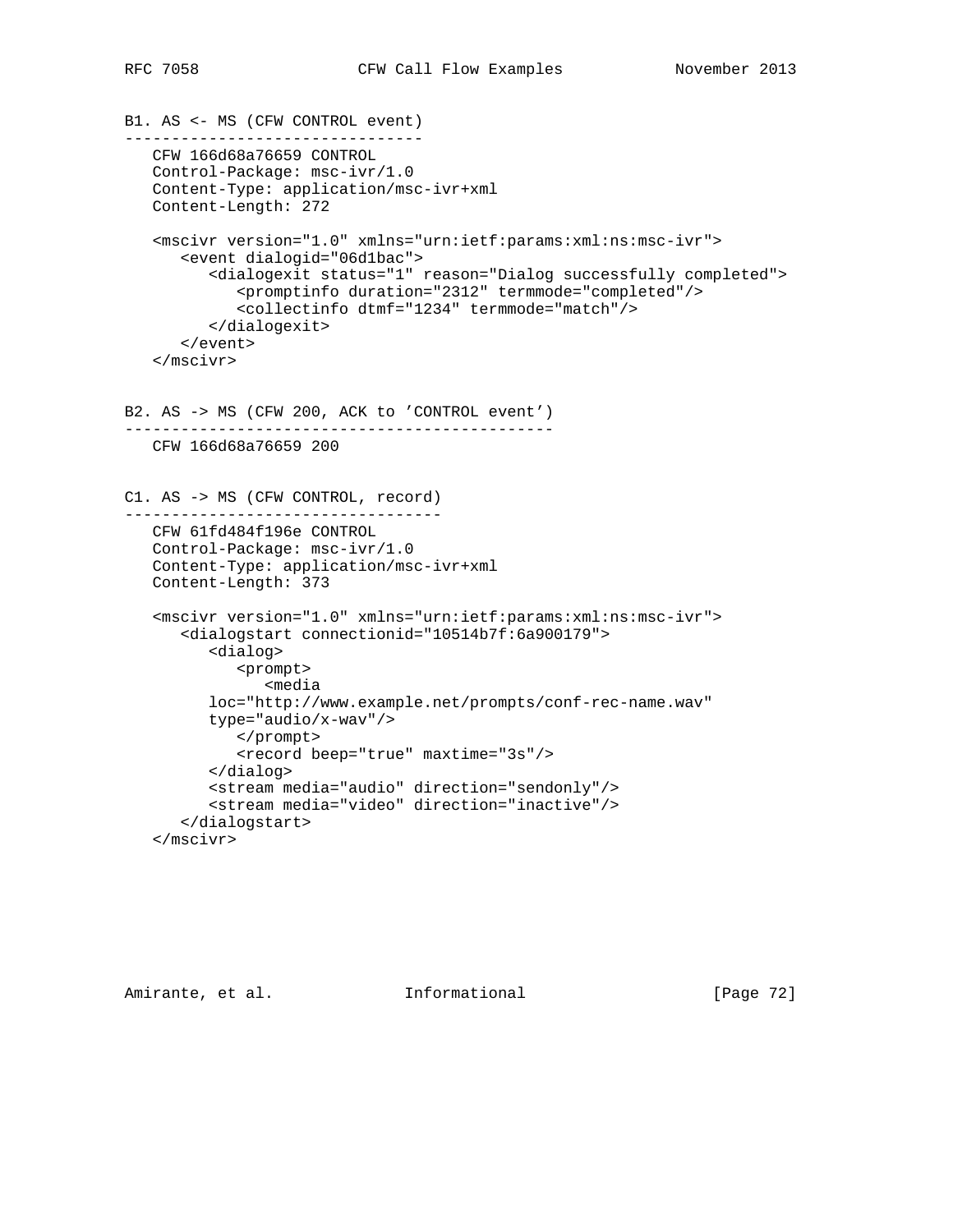C2. AS <- MS (CFW 200 OK) ------------------------- CFW 61fd484f196e 200 Timeout: 10 Content-Type: application/msc-ivr+xml Content-Length: 137 <mscivr version="1.0" xmlns="urn:ietf:params:xml:ns:msc-ivr"> <response status="200" reason="Dialog started" dialogid="1cf0549"/> </mscivr> D1. AS <- MS (CFW CONTROL event) -------------------------------- CFW 3ec13ab96224 CONTROL Control-Package: msc-ivr/1.0 Content-Type: application/msc-ivr+xml Content-Length: 402 <mscivr version="1.0" xmlns="urn:ietf:params:xml:ns:msc-ivr"> <event dialogid="1cf0549"> <dialogexit status="1" reason="Dialog successfully completed"> <promptinfo duration="4988" termmode="completed"/> <recordinfo duration="3000" termmode="maxtime"> <mediainfo loc="http://www.example.net/recordings/recording-1cf0549.wav" type="audio/x-wav" size="48044"/> </recordinfo> </dialogexit> </event> </mscivr> D2. AS -> MS (CFW 200, ACK to 'CONTROL event') ---------------------------------------------- CFW 3ec13ab96224 200 E1. AS -> MS (CFW CONTROL, join) -------------------------------- CFW 261d188b63b7 CONTROL Control-Package: msc-mixer/1.0 Content-Type: application/msc-mixer+xml Content-Length: 120 <mscmixer version="1.0" xmlns="urn:ietf:params:xml:ns:msc-mixer"> <join id1="10514b7f:6a900179" id2="6146dd5"/> </mscmixer>

Amirante, et al. 1nformational [Page 73]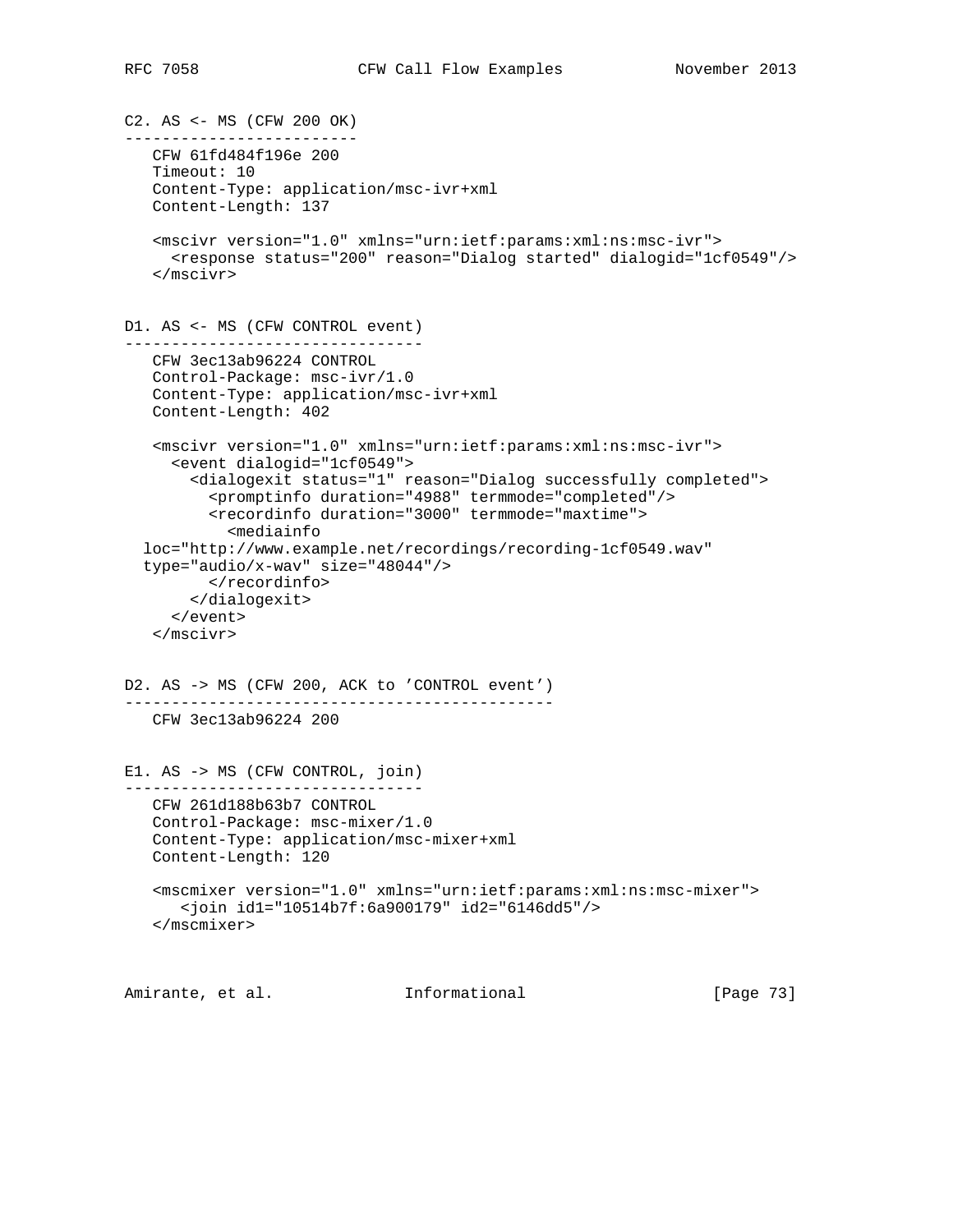E2. AS <- MS (CFW 200 OK) ------------------------- CFW 261d188b63b7 200 Timeout: 10 Content-Type: application/msc-mixer+xml Content-Length: 125 <mscmixer version="1.0" xmlns="urn:ietf:params:xml:ns:msc-mixer"> <response status="200" reason="Join successful"/> </mscmixer> F1. AS -> MS (CFW CONTROL, play) -------------------------------- CFW 718c30836f38 CONTROL Control-Package: msc-ivr/1.0 Content-Type: application/msc-ivr+xml Content-Length: 334 <mscivr version="1.0" xmlns="urn:ietf:params:xml:ns:msc-ivr"> <dialogstart conferenceid="6146dd5"> <dialog> <prompt> <media loc="http://www.example.net/recordings/recording-1cf0549.wav" type="audio/x-wav"/> <media loc="http://www.example.net/prompts/conf-hasjoin.wav" type="audio/x-wav"/> </prompt> </dialog> </dialogstart> </mscivr> F2. AS <- MS (CFW 200 OK) ------------------------- CFW 718c30836f38 200 Timeout: 10 Content-Type: application/msc-ivr+xml Content-Length: 137 <mscivr version="1.0" xmlns="urn:ietf:params:xml:ns:msc-ivr"> <response status="200" reason="Dialog started" dialogid="5f4bc7e"/> </mscivr>

Amirante, et al. 1nformational [Page 74]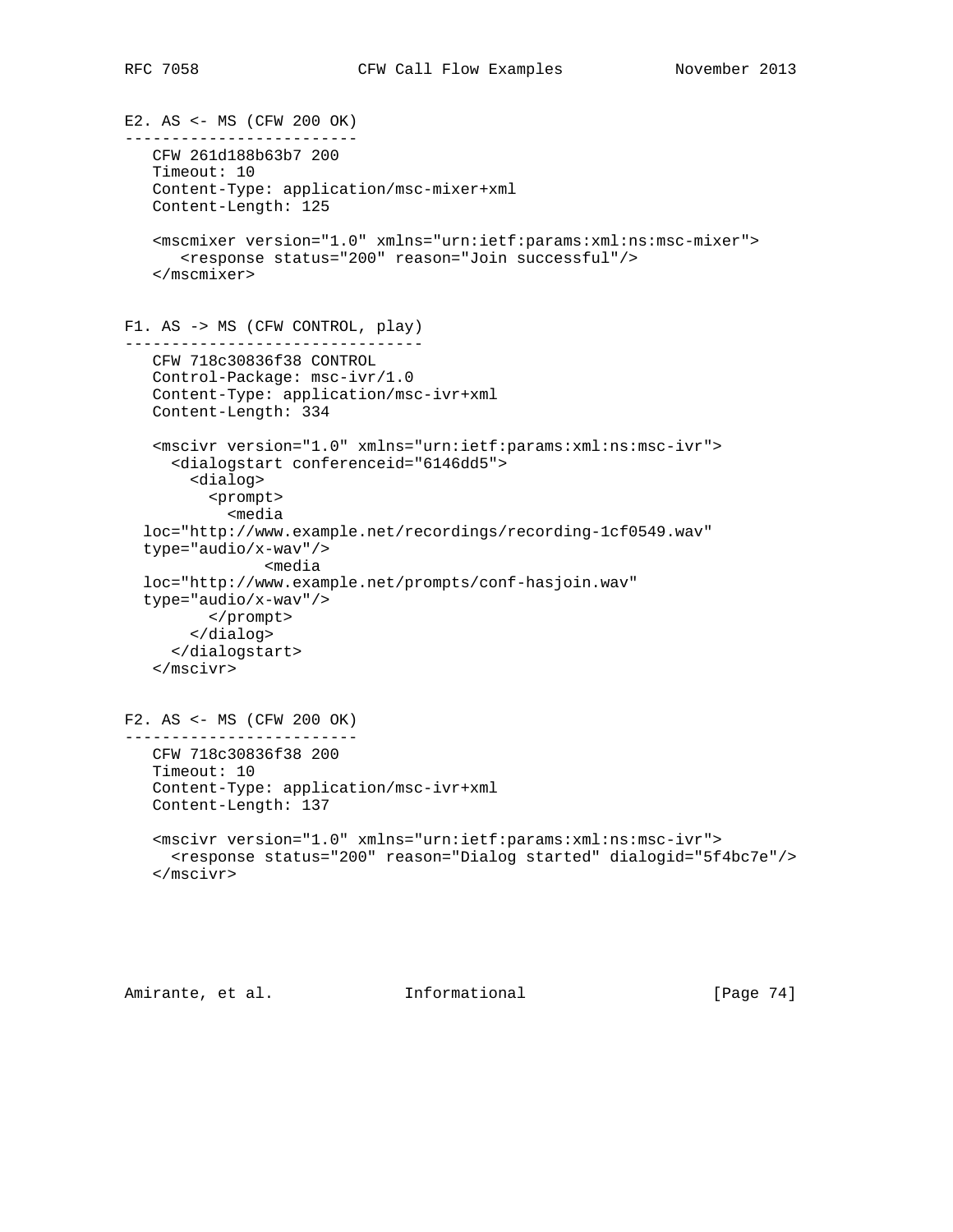G1. AS <- MS (CFW CONTROL event) -------------------------------- CFW 6485194f622f CONTROL Control-Package: msc-ivr/1.0 Content-Type: application/msc-ivr+xml Content-Length: 229 <mscivr version="1.0" xmlns="urn:ietf:params:xml:ns:msc-ivr"> <event dialogid="5f4bc7e"> <dialogexit status="1" reason="Dialog successfully completed"> <promptinfo duration="1838" termmode="completed"/> </dialogexit> </event> </mscivr>

G2. AS -> MS (CFW 200, ACK to 'CONTROL event') ---------------------------------------------- CFW 6485194f622f 200

6.3.3. Coaching Scenario

 Another typical conference-based use case is the so-called Coaching scenario. In such a scenario, a customer (called "A" in the following example) places a call to a business call center. An agent (B) is assigned to the customer. A coach (C), who cannot be heard by the customer, provides the agent with whispered suggestions about what to say. This scenario is also described in [RFC4597].

 As can be deduced from the scenario description, per-user policies for media mixing and delivery, i.e., who can hear what, are very important. The MS must make sure that only the agent can hear the coach's suggestions. Since this is basically a multiparty call (despite what the customer might be thinking), a mixing entity is needed in order to accomplish the scenario requirements. To summarize:

- o The customer (A) must only hear what the agent (B) says.
- o The agent (B) must be able to hear both A and the coach (C).
- o C must be able to hear both A and B in order to give B the right suggestions and also be aware of the whole conversation.

Amirante, et al. 1nformational 1999 [Page 75]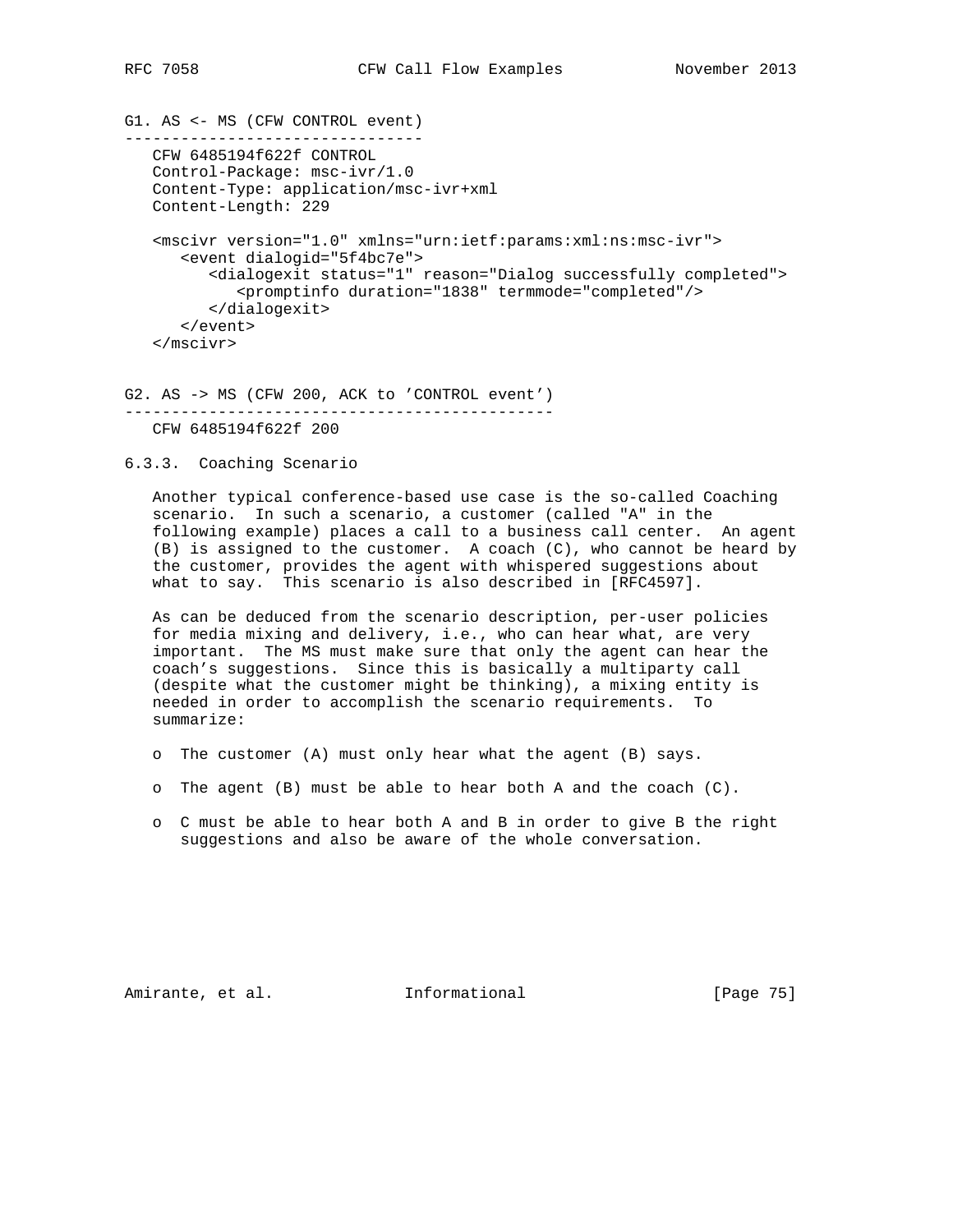From the media and framework perspective, such a scenario can be seen as depicted in Figure 33.

| **************        |                              |
|-----------------------|------------------------------|
| * A=Customer *        | UAC                          |
| *<br>* B=Agent        | C                            |
| $^\star$<br>* C=Coach |                              |
| **************        | $\mathbf{u}$ $\mathbf{v}$    |
|                       | (RTP)<br>п.<br>- 11<br>C     |
|                       | $\mathbf{H}$<br>$\mathbf{u}$ |
|                       | ш<br>A+B (RTP)<br>ш          |
|                       | $V$ "                        |
| A (RTP)<br>------+    | $A+C$ (RTP)<br>$- - +$       |
| UAC                   | Media<br>UAC                 |
| Α                     | Server<br>B                  |
|                       | RTP<br>В<br>RTP<br>В         |

Figure 33: Coaching Scenario: Media Perspective

 From the framework point of view, when the previously mentioned legs are not attached to anything yet, what appears is shown in Figure 34.





 By contrast, what the scenario should look like is depicted in Figure 35. The customer receives media directly from the agent ('recvonly'), while all of the three involved participants contribute to a hidden conference. Of course, the customer is not allowed to

Amirante, et al. 1nformational [Page 76]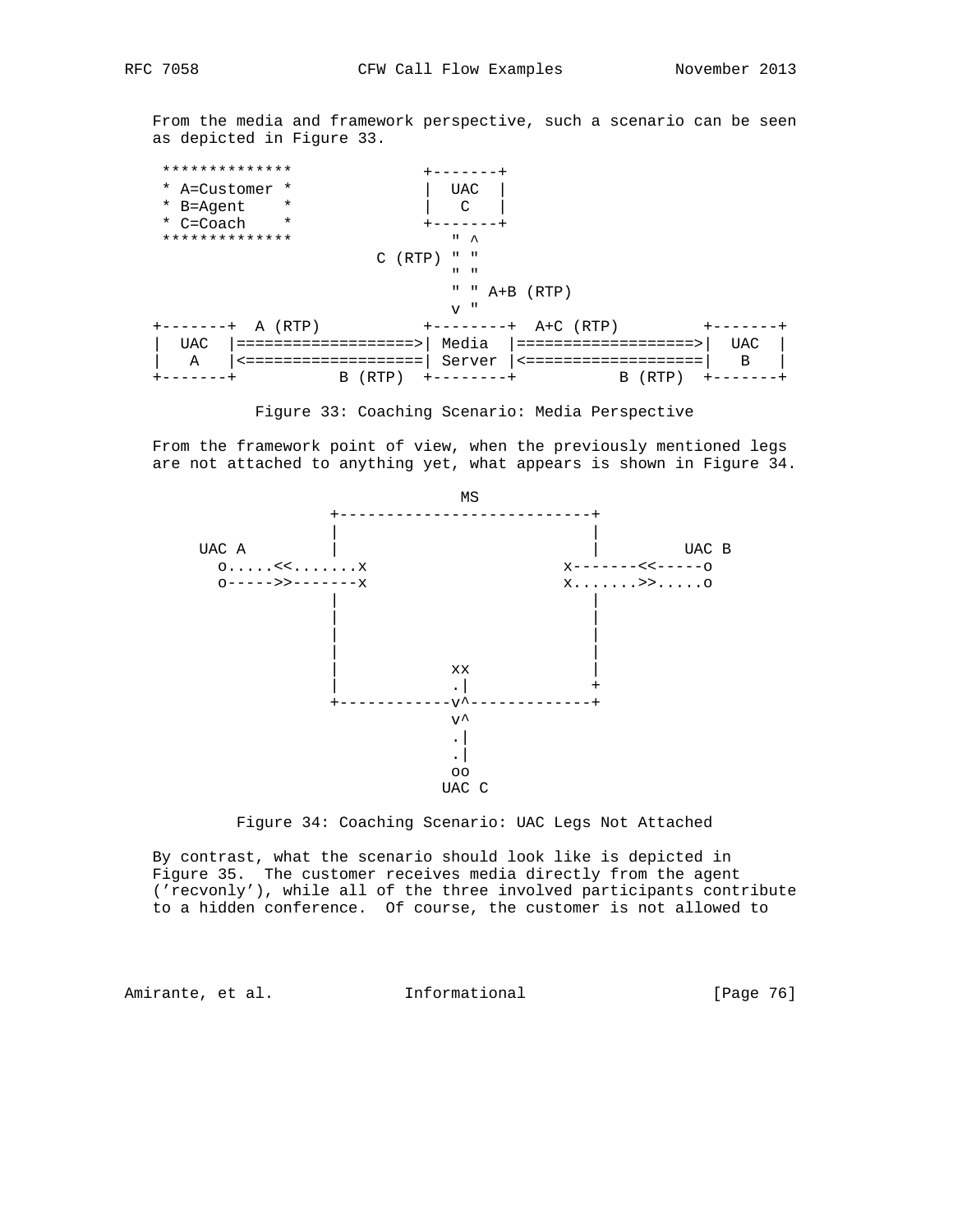receive the mixed flows from the conference ('sendonly'), unlike the agent and the coach, who must both be aware of the whole conversation ('sendrecv').



Figure 35: Coaching Scenario: UAC Legs Mixed and Attached

 In the framework, this can be achieved by means of the Mixer Control Package, which, as demonstrated in the previous conferencing examples, can be exploited whenever mixing and joining entities are needed. The needed steps can be summarized in the following list:

- 1. First of all, a hidden conference is created.
- 2. Then, the three participants are all attached to it, each with a custom mixing policy, specifically:
	- \* the customer (A) as 'sendonly'.
	- \* the agent (B) as 'sendrecv'.
	- \* the coach (C) as 'sendrecv' and with a gain of -3 dB to halve the volume of its own contribution (so that the agent actually hears the customer at a louder volume and hears the coach whispering).
- 3. Finally, the customer is joined to the agent as a passive receiver ('recvonly').

Amirante, et al. 1nformational [Page 77]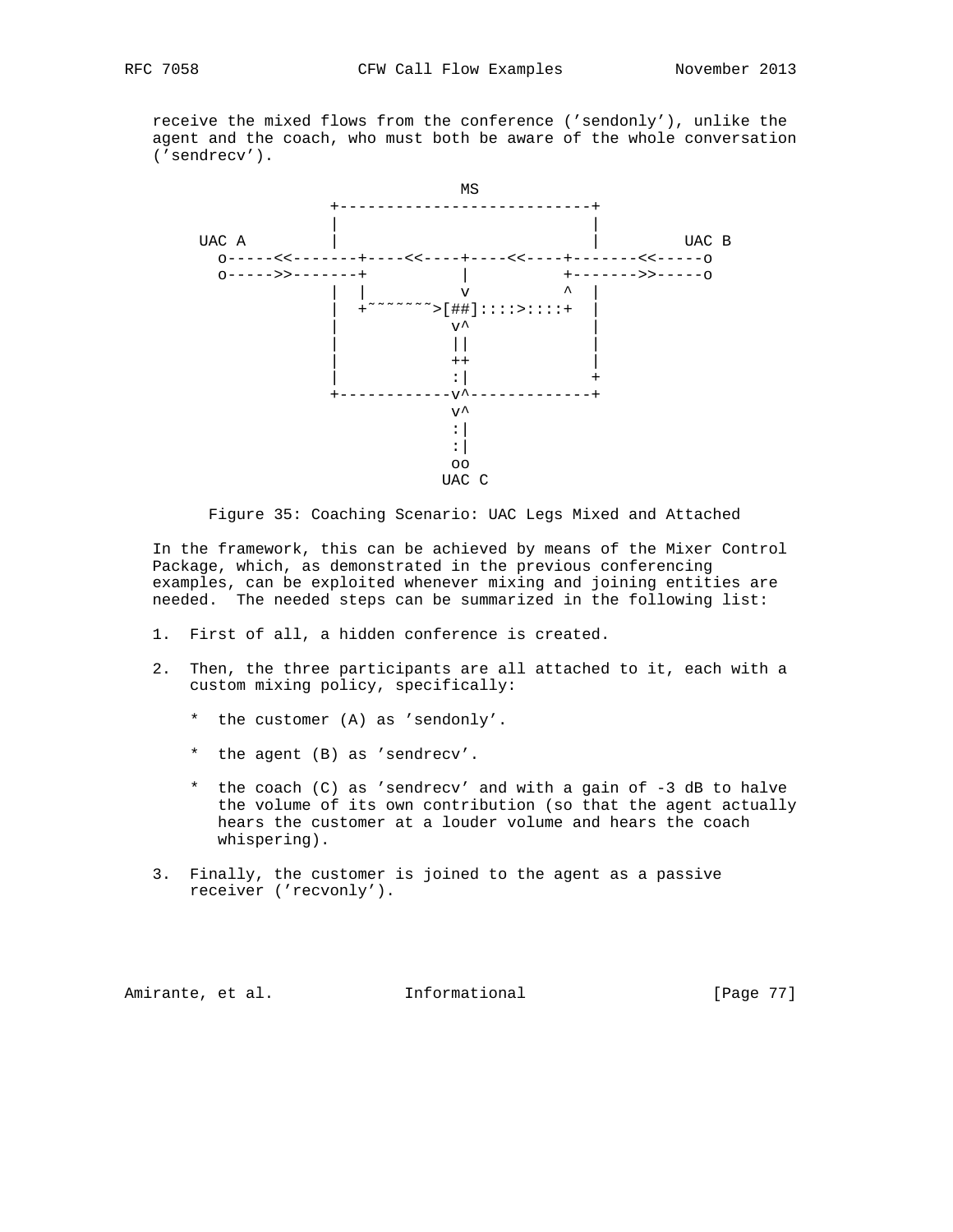A diagram of such a sequence of transactions is depicted in Figure 36:

| Α | B | C | AS                                                                    | ΜS |                                    |
|---|---|---|-----------------------------------------------------------------------|----|------------------------------------|
|   |   |   | A1. CONTROL (create conference)<br>++++++++++++++++++++++++++++++++>> |    | --+ create<br>conf and             |
|   |   |   | A2. 200 OK (conferenceid=Y)<br><<+++++++++++++++++++++++++++++++++    |    | $\leftarrow +$ its ID              |
|   |   |   | B1. CONTROL (join A-->confY)<br>++++++++++++++++++++++++++++++++      |    | $--+$ join A                       |
|   |   |   | B2. 200 OK                                                            |    | & confY<br>$\leftarrow +$ sendonly |
|   |   |   | Customer (A) is mixed (sendonly) in the conference                    |    |                                    |
|   |   |   | C1. CONTROL (join B<->confY)<br>++++++++++++++++++++++++++++++++      |    | --+ join B<br>& confy              |
|   |   |   | $C2.200$ OK<br><<+++++++++++++++++++++++++++++++                      |    | <-+ sendrecy                       |
|   |   |   | Agent (B) is mixed (sendrecy) in the conference                       |    |                                    |
|   |   |   | D1. CONTROL (join C<->confY)                                          |    | $--+$ join $C$                     |
|   |   |   | D2. 200 OK                                                            |    | & confY<br><-+ sendrecy            |
|   |   |   | Coach (C) is mixed (sendrecv) as well                                 |    |                                    |

Amirante, et al. 1nformational 1999 [Page 78]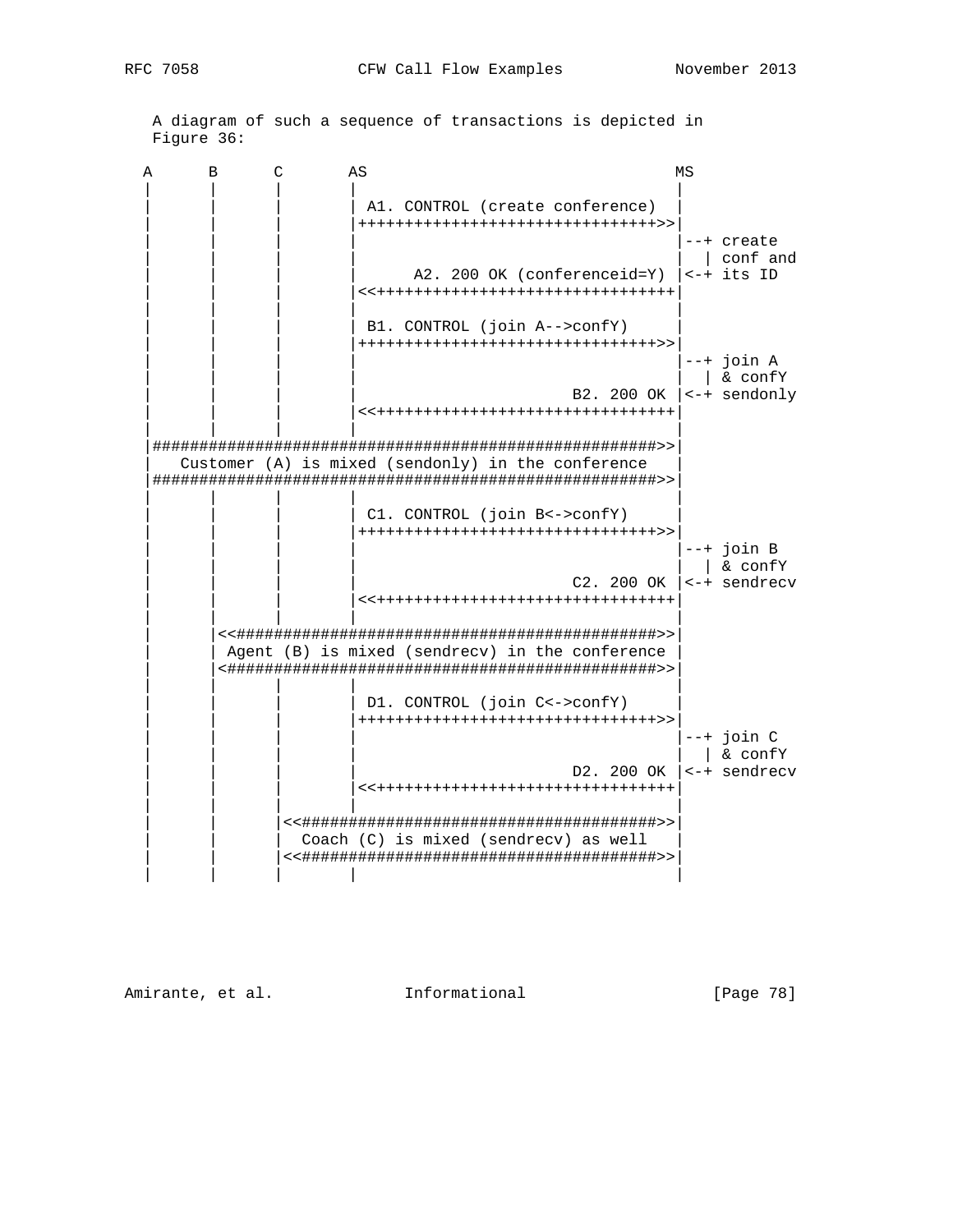|  |  | E1. CONTROL (join A<--B)                                    |               |
|--|--|-------------------------------------------------------------|---------------|
|  |  | .++++++++++++++++++++++++++++++                             |               |
|  |  |                                                             | join<br>Α & Β |
|  |  | E2. 200 OK $\vert$ <-+ recvonly                             |               |
|  |  | <<++++++++++++++++++++++++++++++++                          |               |
|  |  |                                                             |               |
|  |  | Finally, Customer $(A)$ is joined (recvonly) to Agent $(B)$ |               |
|  |  |                                                             |               |
|  |  |                                                             |               |
|  |  |                                                             |               |
|  |  |                                                             |               |

## Figure 36: Coaching Scenario: Framework Transactions

- o First of all, the AS creates a new hidden conference by means of a <createconference> request (A1). This conference is properly configured according to the use it is assigned to, i.e., to mix all the involved parties accordingly. Since only three participants will be joined to it, 'reserved-talkers' is set to 3. 'reserved-listeners', on the other hand, is set to 2, since only the agent and the coach must receive a mix, while the customer must be unaware of the coach. Finally, the video layout is set to <dual-view> for the same reason, since only the customer and the agent must appear in the mix.
- o The MS sends notification of the successful creation of the new conference in a 200 framework message (A2). The identifier assigned to the conference, which will be used in subsequent requests addressed to it, is 1df080e.
- o Now that the conference has been created, the AS joins the three actors to it with different policies, namely (i) the customer (A) is joined as 'sendonly' to the conference (B1), (ii) the agent (B) is joined as 'sendrecv' to the conference (C1), and (iii) the coach (C) is joined as 'sendrecv' (but audio only) to the conference and with a lower volume (D1). The custom policies are enforced by means of properly constructed <stream> elements.
- o The MS takes care of the requests and acks them (B2, C2, D2). At this point, the conference will receive media from all the actors but only provide the agent and the coach with the resulting mix.

Amirante, et al. 1nformational 1999 [Page 79]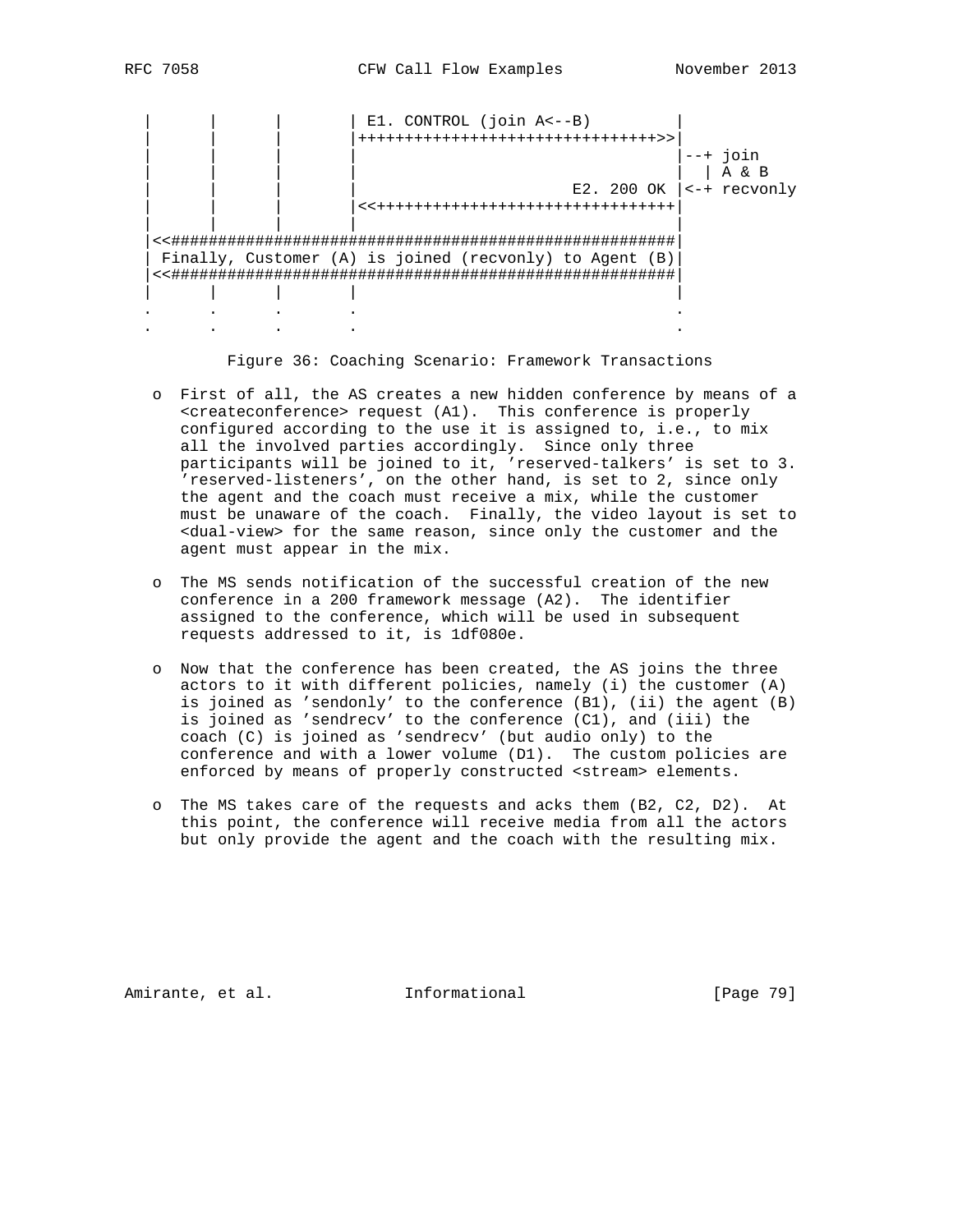o To complete the scenario, the AS joins A with B directly as 'recvonly' (E1). The aim of this request is to provide A with media too, namely the media contributed by B. This way, A is unaware of the fact that its media are accessed by C by means of the hidden mixer. o The MS takes care of this request too and acks it (E2), concluding the scenario. A1. AS -> MS (CFW CONTROL, createconference) -------------------------------------------- CFW 238e1f2946e8 CONTROL Control-Package: msc-mixer Content-Type: application/msc-mixer+xml Content-Length: 329 <mscmixer version="1.0" xmlns="urn:ietf:params:xml:ns:msc-mixer"> <createconference reserved-talkers="3" reserved-listeners="2"> <audio-mixing type="nbest"/> <video-layouts> <video-layout min-participants='1'> <dual-view/> </video-layout> </video-layouts> <video-switch> <controller/> </video-switch> </createconference> </mscmixer> A2. AS <- MS (CFW 200 OK) ------------------------- CFW 238e1f2946e8 200 Timeout: 10 Content-Type: application/msc-mixer+xml Content-Length: 151

 <mscmixer version="1.0" xmlns="urn:ietf:params:xml:ns:msc-mixer"> <response status="200" reason="Conference created" conferenceid="1df080e"/>

</mscmixer>

Amirante, et al. 1nformational 1999 [Page 80]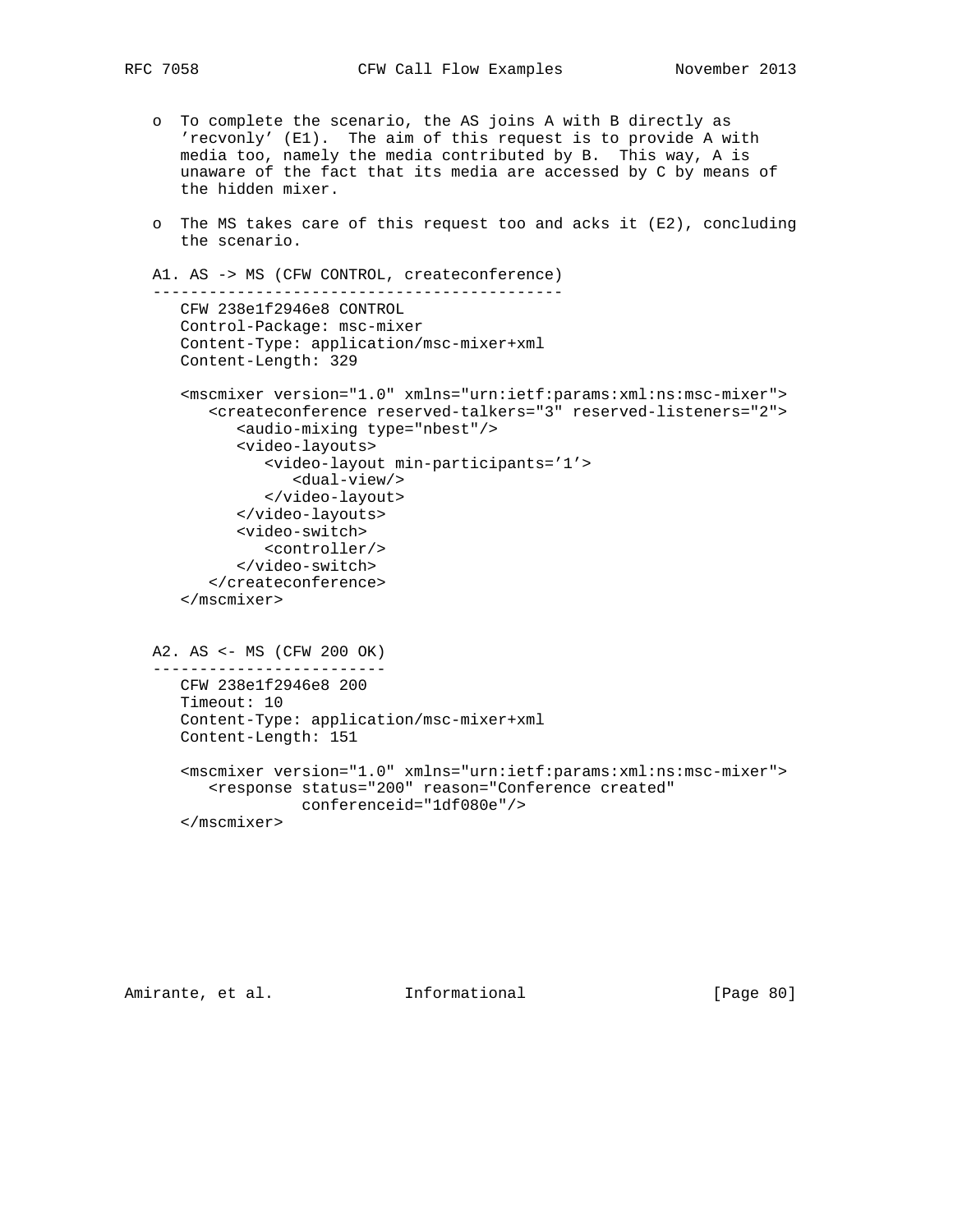```
 B1. AS -> MS (CFW CONTROL, join)
 --------------------------------
    CFW 2eb141f241b7 CONTROL
    Control-Package: msc-mixer
    Content-Type: application/msc-mixer+xml
    Content-Length: 226
    <mscmixer version="1.0" xmlns="urn:ietf:params:xml:ns:msc-mixer">
       <join id1="10514b7f:6a900179" id2="1df080e">
          <stream media="audio" direction="sendonly"/>
          <stream media="video" direction="sendonly"/>
       </join>
    </mscmixer>
 B2. AS <- MS (CFW 200 OK)
 -------------------------
    CFW 2eb141f241b7 200
    Timeout: 10
    Content-Type: application/msc-mixer+xml
    Content-Length: 125
    <mscmixer version="1.0" xmlns="urn:ietf:params:xml:ns:msc-mixer">
       <response status="200" reason="Join successful"/>
    </mscmixer>
 C1. AS -> MS (CFW CONTROL, join)
 --------------------------------
    CFW 515f007c5bd0 CONTROL
    Control-Package: msc-mixer
    Content-Type: application/msc-mixer+xml
    Content-Length: 122
    <mscmixer version="1.0" xmlns="urn:ietf:params:xml:ns:msc-mixer">
      <join id1="756471213:c52ebf1b" id2="1df080e"/>
    </mscmixer>
```
Amirante, et al. 1nformational [Page 81]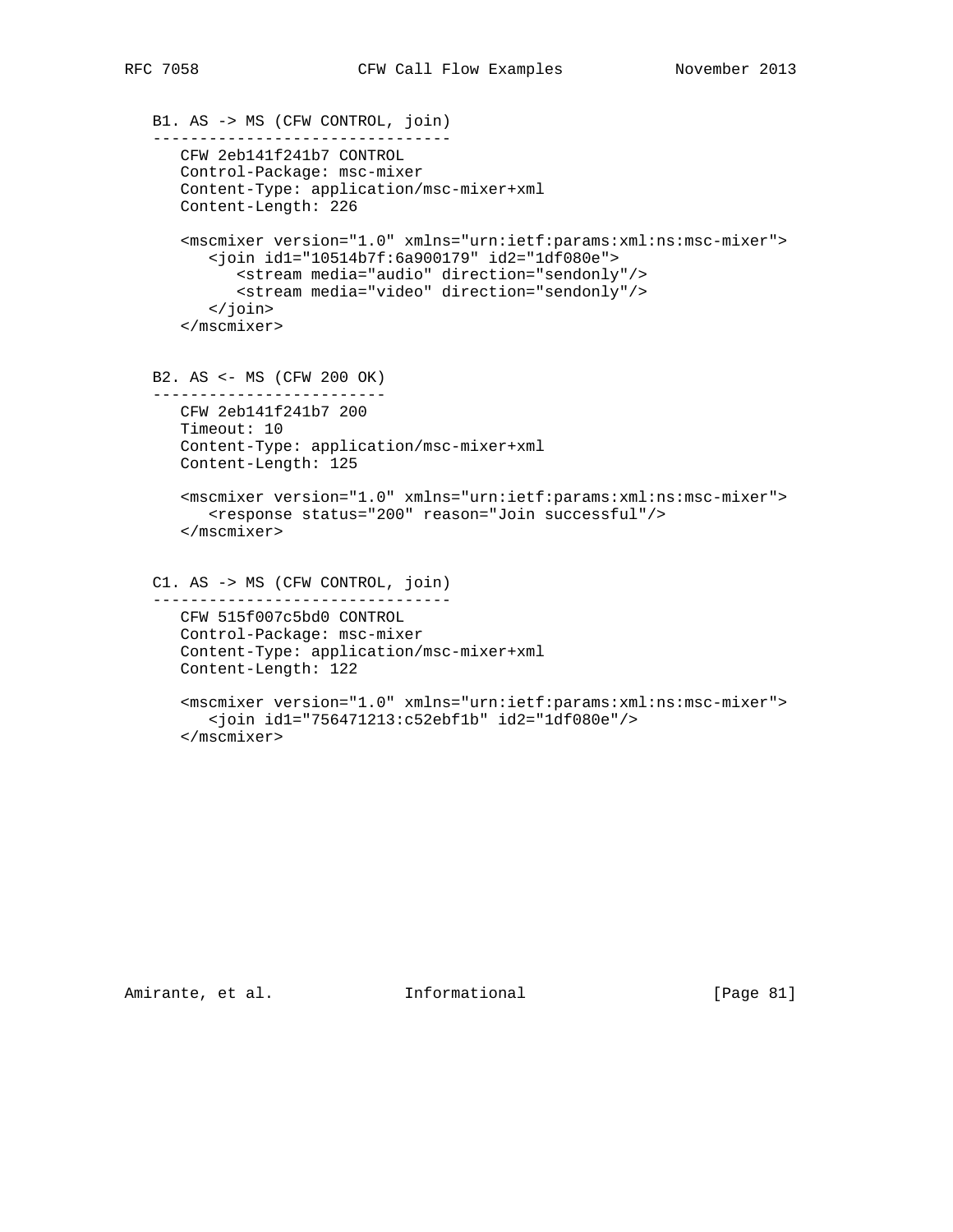```
 C2. AS <- MS (CFW 200 OK)
 -------------------------
    CFW 515f007c5bd0 200
    Timeout: 10
    Content-Type: application/msc-mixer+xml
    Content-Length: 125
    <mscmixer version="1.0" xmlns="urn:ietf:params:xml:ns:msc-mixer">
       <response status="200" reason="Join successful"/>
    </mscmixer>
 D1. AS -> MS (CFW CONTROL, join)
 --------------------------------
    CFW 0216231b1f16 CONTROL
    Control-Package: msc-mixer
    Content-Type: application/msc-mixer+xml
    Content-Length: 221
    <mscmixer version="1.0" xmlns="urn:ietf:params:xml:ns:msc-mixer">
       <join id1="z9hG4bK19461552:1353807a" id2="1df080e">
          <stream media="audio">
             <volume controltype="setgain" value="-3"/>
          </stream>
       </join>
    </mscmixer>
 D2. AS <- MS (CFW 200 OK)
   -------------------------
    CFW 0216231b1f16 200
    Timeout: 10
    Content-Type: application/msc-mixer+xml
    Content-Length: 125
    <mscmixer version="1.0" xmlns="urn:ietf:params:xml:ns:msc-mixer">
       <response status="200" reason="Join successful"/>
    </mscmixer>
```
Amirante, et al. 1nformational [Page 82]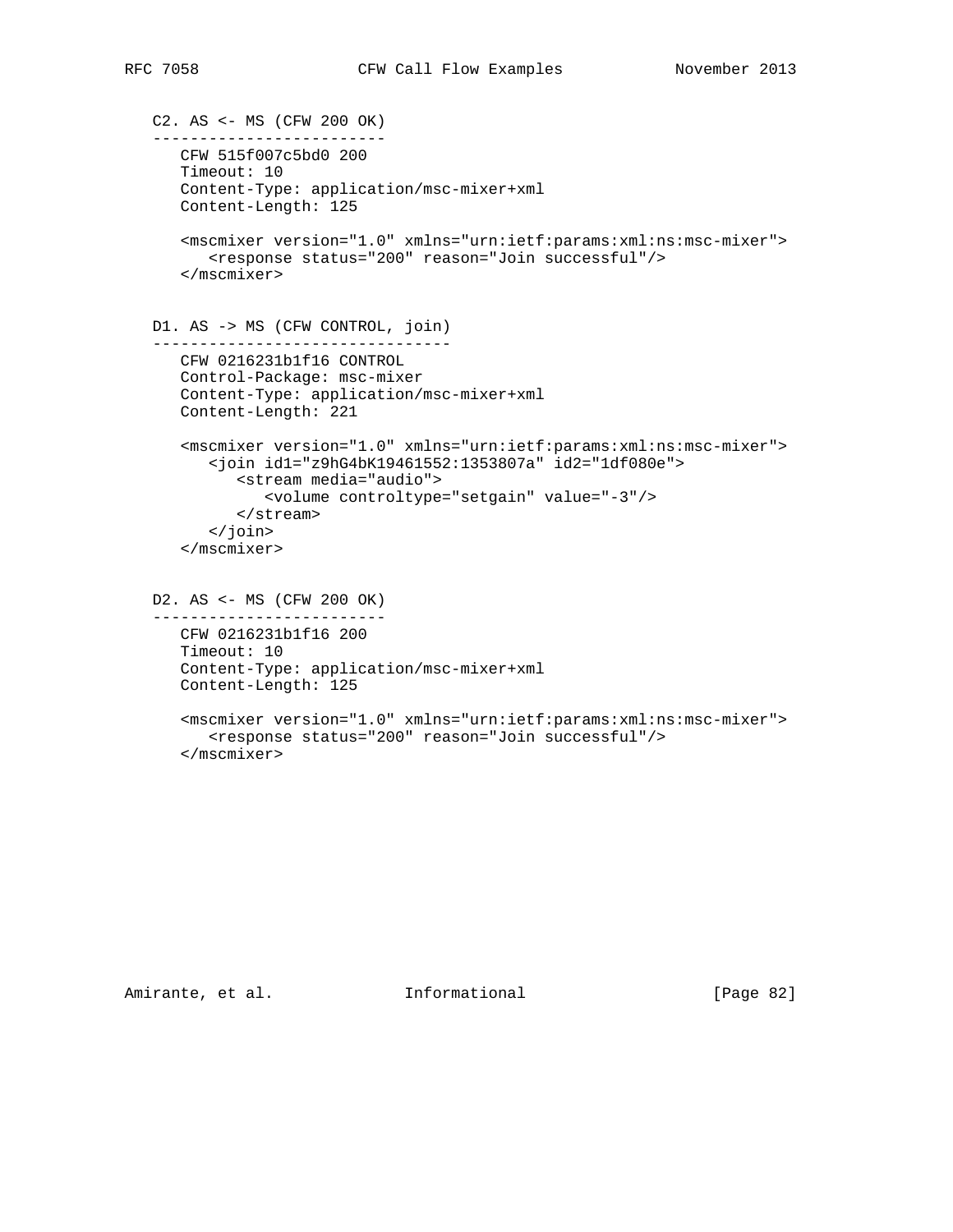```
 E1. AS -> MS (CFW CONTROL, join)
 --------------------------------
    CFW 140e0f763352 CONTROL
    Control-Package: msc-mixer
    Content-Type: application/msc-mixer+xml
    Content-Length: 236
    <mscmixer version="1.0" xmlns="urn:ietf:params:xml:ns:msc-mixer">
       <join id1="10514b7f:6a900179" id2="756471213:c52ebf1b">
          <stream media="audio" direction="recvonly"/>
          <stream media="video" direction="recvonly"/>
       </join>
    </mscmixer>
 E2. AS <- MS (CFW 200 OK)
 -------------------------
    CFW 140e0f763352 200
    Timeout: 10
    Content-Type: application/msc-mixer+xml
    Content-Length: 125
    <mscmixer version="1.0" xmlns="urn:ietf:params:xml:ns:msc-mixer">
```
<response status="200" reason="Join successful"/>

6.3.4. Sidebars

</mscmixer>

 Within the context of conferencing, there could be a need for so-called sidebars, or side conferences. This would be the case, for instance, if two or more participants of a conference were willing to create a side conference among each other while still receiving part of the original conference mix in the background. Motivations for such a use case can be found in both [RFC4597] and [RFC5239]. It is clear that in such a case the side conference is actually a separate conference but must also somehow be related to the original conference. Although the application-level relationship is out of scope for this document (this "belongs" to Centralized Conferencing (XCON)), the media stream relationship is more relevant here, because there is a stronger relationship at the media level from the MEDIACTRL point of view. Consequently, it is interesting to analyze how sidebars could be used to construct the conference mixes according to the MEDIACTRL specification.

 The scenario presented in this section is a conference hosting four different participants: A, B, C, and D. All these participants are attached to the conference as active senders and receivers of the existing media streams. At a certain point in time, two participants

Amirante, et al. 1nformational [Page 83]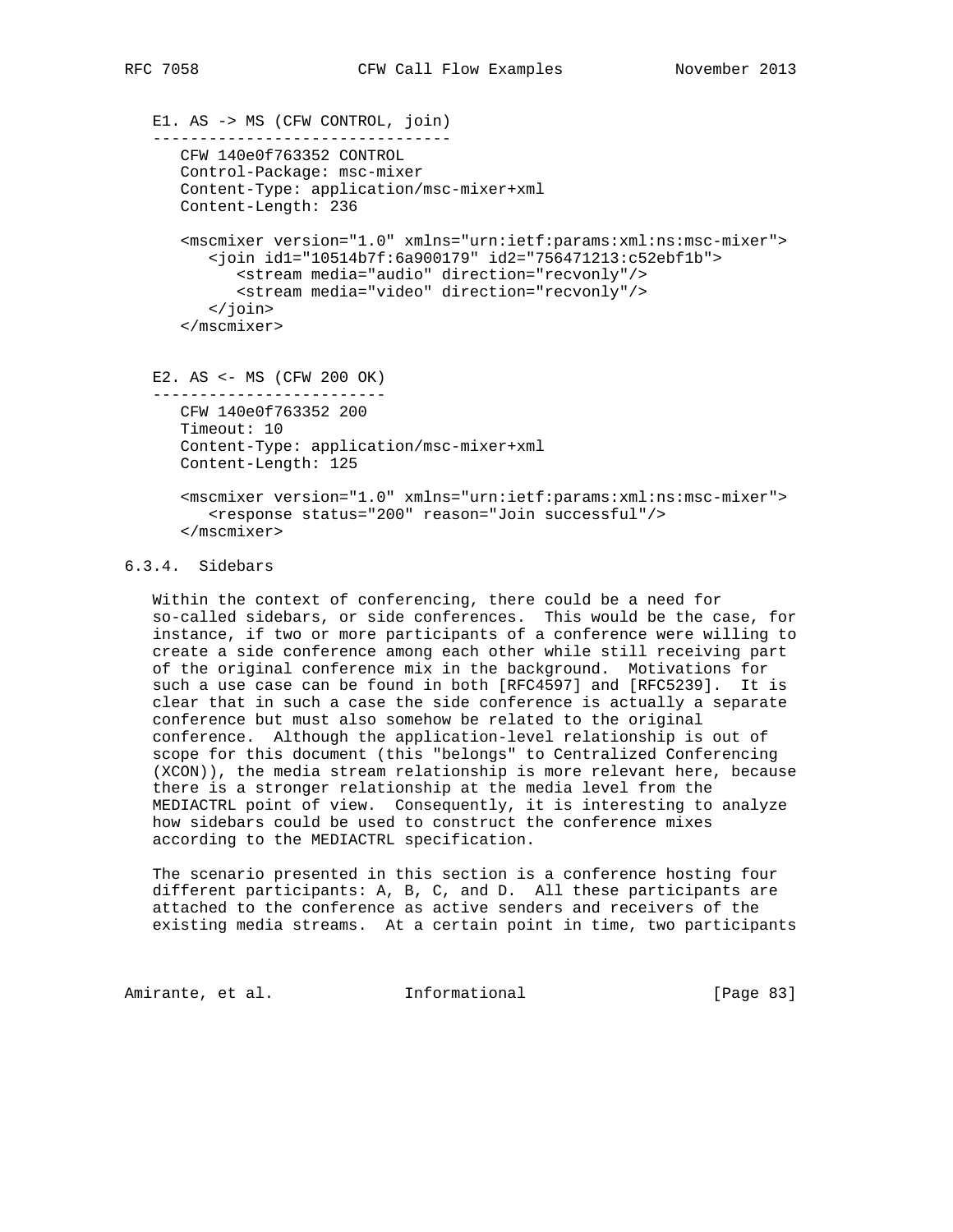(B and D) decide to create a sidebar just for them. The sidebar they want to create is constructed so that only audio is involved. The audio mix of the sidebar must not be made available to the main conference. The mix of the conference must be attached to the sidebar, but with a lower volume (30%), because it is just background to the actual conversation. This would allow both B and D to talk to each other without A and C listening to them, while B and D could still have an overview of what's happening in the main conference.

 From the media and framework perspective, such a scenario can be seen as depicted in Figure 37.



Figure 37: Sidebars: Media Perspective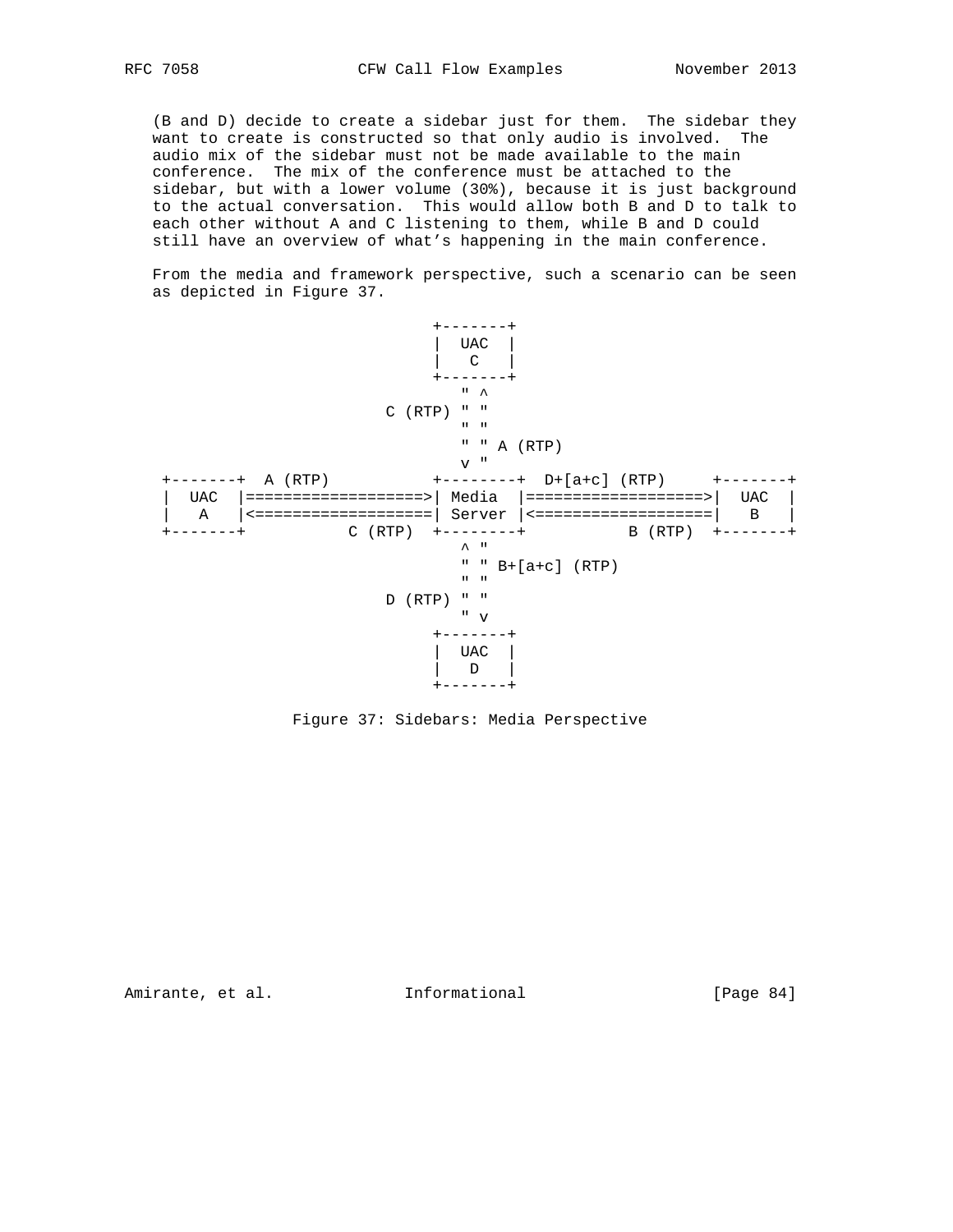From the framework point of view, when all the participants are attached to the main conference, what appears is shown in Figure 38.



Figure 38: Sidebars: UAC Legs in Main Conference

 By contrast, what the scenario should look like is depicted in Figure 39. A new mixer is created to host the sidebar. The main mix is then attached as 'sendonly' to the sidebar mix at a lower volume (in order to provide the sidebar users with a background of the main conference). The two interested participants (B and D) have their audio leg detached from the main conference and attached to the sidebar. This detachment can be achieved by either actually detaching the leg or just modifying the status of the leg to 'inactive'. Note that this only affects the audio stream: the video of the two users is still attached to the main conference, and what happens at the application level may or may not have been changed accordingly (e.g., XCON protocol interactions).

 Please note that the main conference is assumed to be in place and the involved participants (A, B, C, and D) attached ('sendrecv') to it.

Amirante, et al. Informational [Page 85]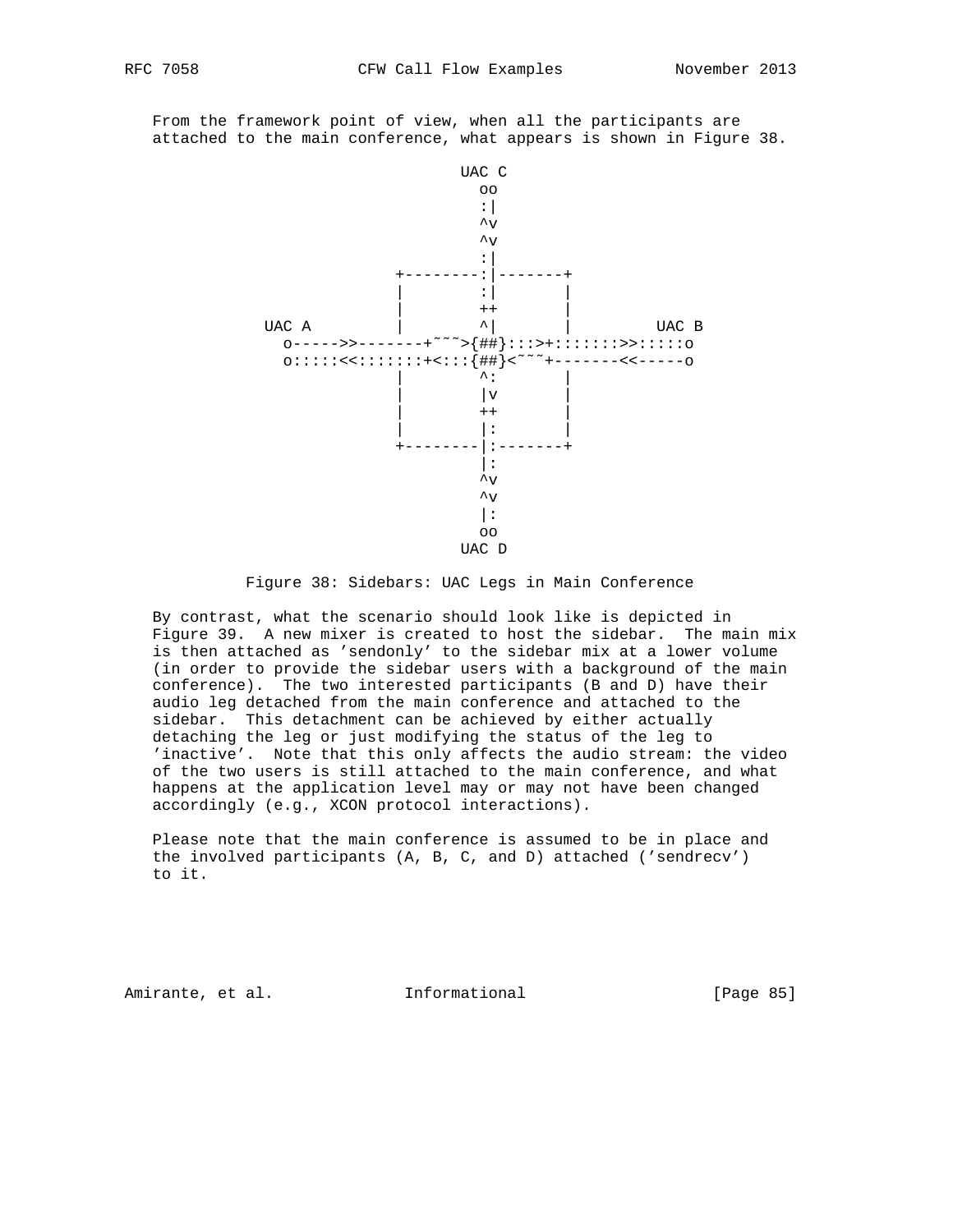

Figure 39: Sidebars: UAC Legs Mixed and Attached

 The situation may subsequently be reverted (e.g., destroying the sidebar conference and reattaching B and D to the main conference mix) in the same way. The AS would just need to unjoin B and D from the hidden conference and change their connection with the main conference back to 'sendrecv'. After unjoining the main mix and the sidebar mix, the sidebar conference could then be destroyed. For brevity, and because similar transactions have already been presented, these steps are not described here.

 In the framework, just as in the previous section, the presented scenario can again be achieved by means of the Mixer Control Package. The needed steps can be summarized in the following list:

- 1. First of all, a hidden conference is created (the sidebar mix).
- 2. Then, the main conference mix is attached to it as 'sendonly' and with a gain of -5 dB to limit the volume of its own contribution to 30% (so that B and D can hear each other at a louder volume while still listening to what's happening in the main conference in the background).

Amirante, et al. 1nformational [Page 86]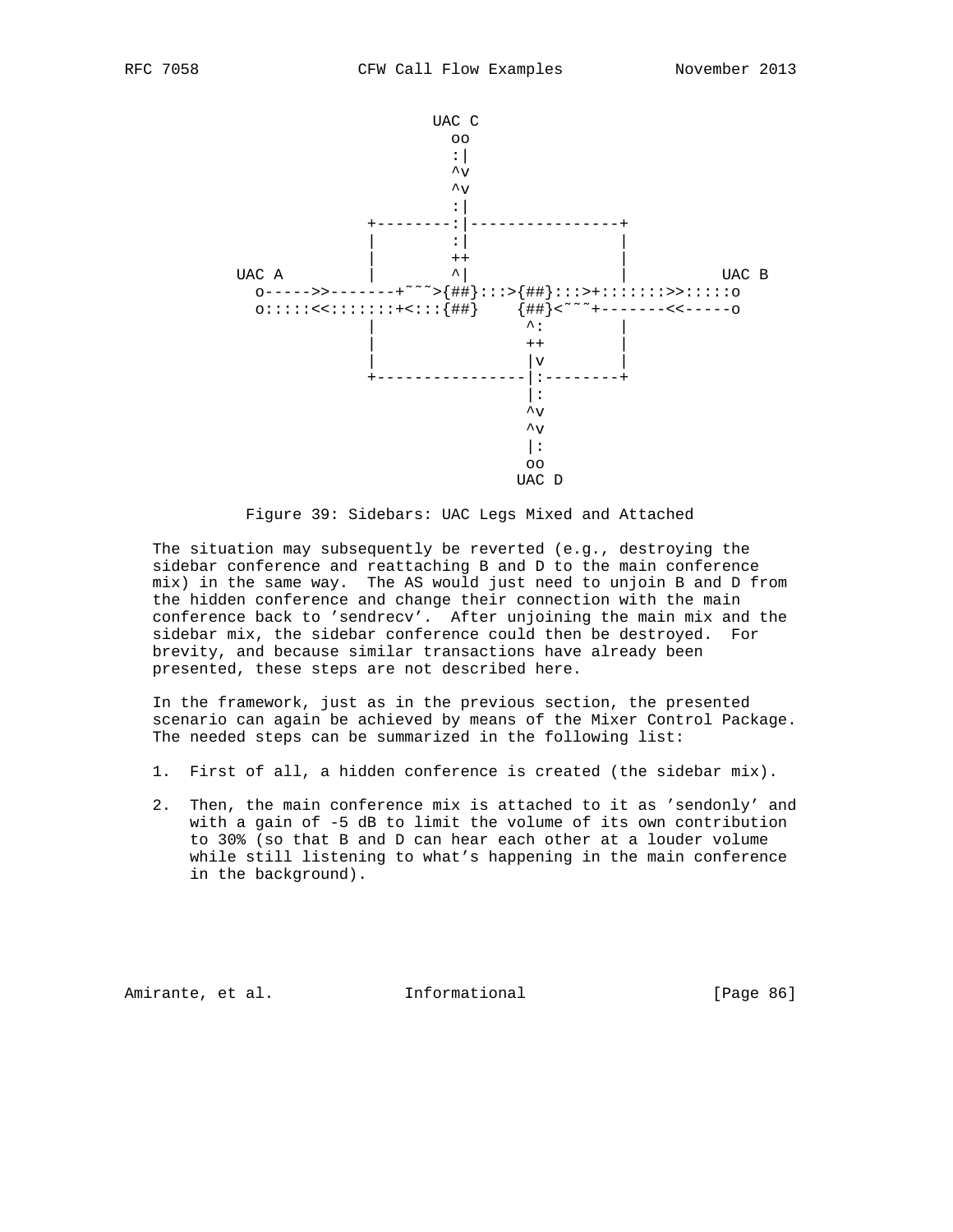- 3. B and D are detached from the main mix for audio (<modifyjoin> with 'inactive' status).
- 4. B and D are attached to the hidden sidebar mix for audio.

Note that for detaching B and D from the main mix, a <modifyjoin> with an 'inactive' status is used, instead of an <unjoin>. The motivation for this is related to how a subsequent rejoining of B and D to the main mix could take place. In fact, by using <modifyjoin> the resources created when first joining B and D to the main mix remain in place, even if marked as unused at the moment. An <unjoin>, on the other hand, would actually free those resources, which in turn could be granted to other participants joining the conference in the meantime. This means that when needing to reattach B and D to the main mix, the MS may not have the resources to do so, resulting in an undesired failure.

 A diagram of such a sequence of transactions (where confX is the identifier of the pre-existing main conference mix) is depicted in Figure 40:

| B | AS                                                                     | MS                                                                                          |  |
|---|------------------------------------------------------------------------|---------------------------------------------------------------------------------------------|--|
|   | A1. CONTROL (create conference)<br>++++++++++++++++++++++++++++++++++  |                                                                                             |  |
|   | A2. 200 OK (conferenceid=Y) $ $ <-+ its ID                             | --+ create<br>conf and                                                                      |  |
|   | <<++++++++++++++++++++++++++++++++                                     |                                                                                             |  |
|   | B1. CONTROL (join confX-->confY)<br>++++++++++++++++++++++++++++++++++ |                                                                                             |  |
|   | <<+++++++++++++++++++++++++++++++++                                    | --+ join confX<br>& confy<br>$B2.200$ OK $\left  \left( -+ \right)$ sendonly<br>$(308$ vol) |  |
|   | C1. CONTROL (modjoin B---confX)                                        |                                                                                             |  |
|   | ++++++++++++++++++++++++++++++++++                                     | --+ modjoin B<br>& confX                                                                    |  |
|   | <<++++++++++++++++++++++++++++++++                                     | C2. 200 OK $ $ < - + (inactive)                                                             |  |
|   |                                                                        |                                                                                             |  |

Amirante, et al. 1nformational [Page 87]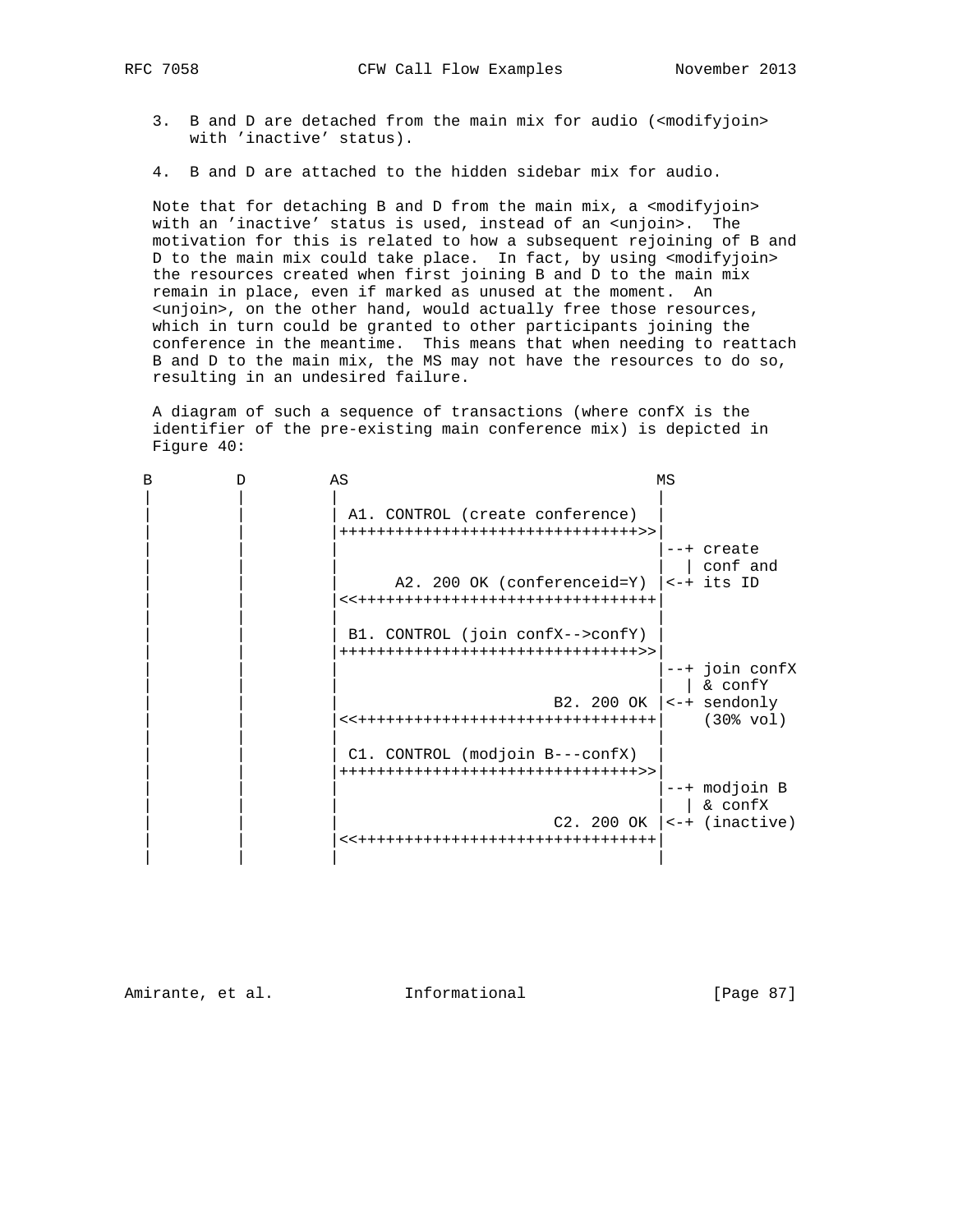|  | D1. CONTROL (join B<-->confY)                                                                     |                                                         |
|--|---------------------------------------------------------------------------------------------------|---------------------------------------------------------|
|  | ++++++++++++++++++++++++++++++++                                                                  | $--+$ join B                                            |
|  |                                                                                                   | & confY                                                 |
|  | D2. 200 OK                                                                                        | $\left  \left  \right  < + \right $ sendrecy            |
|  | <<+++++++++++++++++++++++++++++++                                                                 | (audio)                                                 |
|  |                                                                                                   |                                                         |
|  | Participant B is mixed (sendrecy) in the sidebar<br>(A, C, and D can't listen to her/him anymore) |                                                         |
|  |                                                                                                   |                                                         |
|  |                                                                                                   |                                                         |
|  | $E1.$ CONTROL (modjoin D---confX)<br>+++++++++++++++++++++++++++++++++>>                          |                                                         |
|  |                                                                                                   | --+ modjoin D                                           |
|  |                                                                                                   | & confX                                                 |
|  | E2. 200 OK<br><<++++++++++++++++++++++++++++++++                                                  | $ $ <-+ (inactive)                                      |
|  |                                                                                                   |                                                         |
|  | F1. CONTROL (join D<-->confY)                                                                     |                                                         |
|  | ++++++++++++++++++++++++++++++++++                                                                | $--+$ join $D$                                          |
|  |                                                                                                   | & confY                                                 |
|  | F2, 200 OK<br><<++++++++++++++++++++++++++++++++                                                  | $\left  \left  \right  < + \right $ sendrecy<br>(audio) |
|  |                                                                                                   |                                                         |
|  |                                                                                                   |                                                         |
|  | D is mixed (sendrecy) in the sidebar too<br>(A and C can't listen to her/him anymore)             |                                                         |
|  |                                                                                                   |                                                         |
|  |                                                                                                   |                                                         |
|  |                                                                                                   |                                                         |
|  |                                                                                                   |                                                         |

## Figure 40: Sidebars: Framework Transactions

 o First of all, the hidden conference mix is created (A1). The request is basically the same as that presented in previous sections, i.e., a <createconference> request addressed to the Mixer package. The request is very lightweight and asks the MS to only reserve two listener seats ('reserved-listeners', since only B and D have to hear something) and three talker seats ('reserved-listeners', because in addition to B and D the main mix is also an active contributor to the sidebar). The mixing will be driven by directives from the AS (mix-type=controller). When the mix is successfully created, the MS provides the AS with its identifier (519c1b9).

Amirante, et al. 1nformational [Page 88]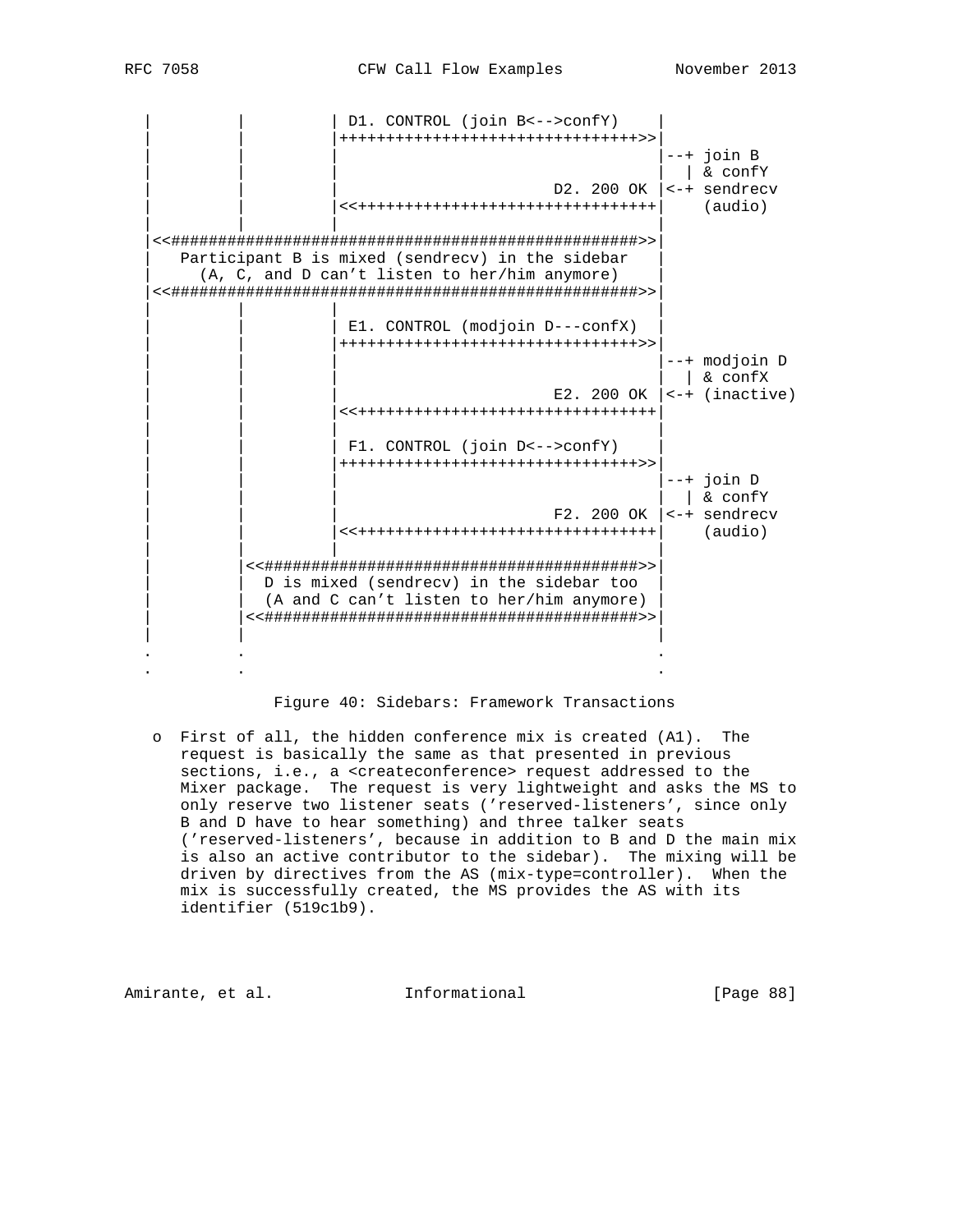- o As a first transaction after that, the AS joins the audio from the main conference and the newly created sidebar conference mix (B1). Only audio needs to be joined (media=audio), with a 'sendonly' direction (i.e., only flowing from the main conference to the sidebar and not vice versa) and at 30% volume with respect to the original stream (setgain=-5 dB). A successful completion of the transaction is reported to the AS (B2).
- o At this point, the AS makes the connection of B (2133178233: 18294826) and the main conference (2f5ad43) inactive by means of a <modifyjoin> directive (C1). The request is taken care of by the MS (C2), and B is actually excluded from the mix for sending as well as receiving.
- o After that, the AS (D1) joins B (2133178233:18294826) to the sidebar mix created previously (519c1b9). The MS attaches the requested connections and sends confirmation to the AS (D2).
- o The same transactions already done for B are done for D as well (id1=1264755310:2beeae5b), i.e., the <modifyjoin> to make the connection in the main conference inactive  $(E1-2)$  and the <join> to attach D to the sidebar mix (F1-2). At the end of these transactions, A and C will only listen to each other, while B and D will listen to each other and to the conference mix as a comfortable background.
- A1. AS -> MS (CFW CONTROL, createconference)

</createconference>

</mscmixer>

```
 --------------------------------------------
  CFW 7fdcc2331bef CONTROL
  Control-Package: msc-mixer/1.0
  Content-Type: application/msc-mixer+xml
  Content-Length: 198
  <mscmixer version="1.0" xmlns="urn:ietf:params:xml:ns:msc-mixer">
    <createconference reserved-talkers="3" reserved-listeners="2">
```
<audio-mixing type="controller"/>

Amirante, et al. 1nformational 1999 [Page 89]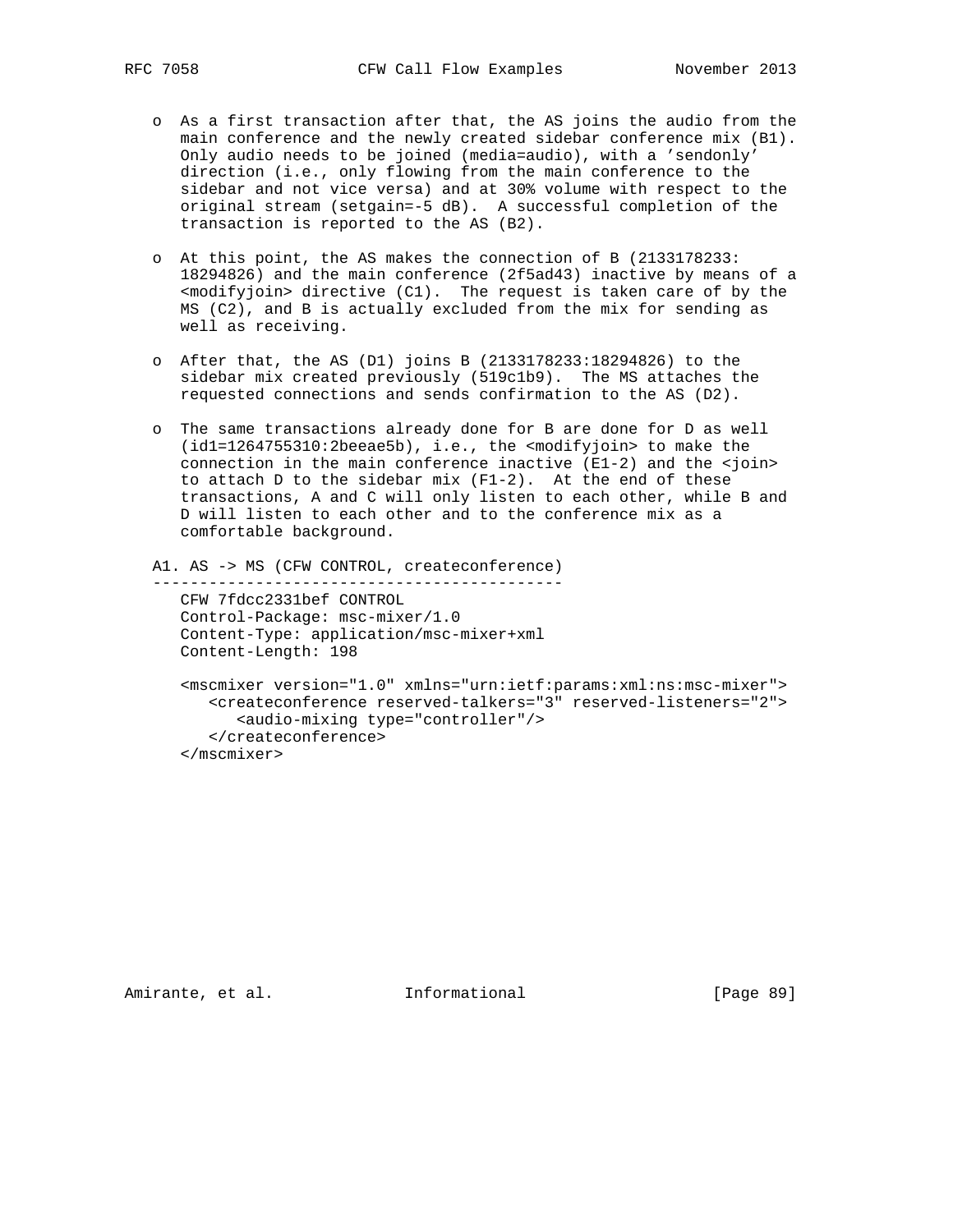```
 A2. AS <- MS (CFW 200 OK)
 -------------------------
    CFW 7fdcc2331bef 200
    Timeout: 10
    Content-Type: application/msc-mixer+xml
    Content-Length: 151
    <mscmixer version="1.0" xmlns="urn:ietf:params:xml:ns:msc-mixer">
      <response status="200" reason="Conference created"
          conferenceid="519c1b9"/>
    </mscmixer>
 B1. AS -> MS (CFW CONTROL, join with setgain)
    ---------------------------------------------
    CFW 4e6afb6625e4 CONTROL
    Control-Package: msc-mixer/1.0
    Content-Type: application/msc-mixer+xml
    Content-Length: 226
    <mscmixer version="1.0" xmlns="urn:ietf:params:xml:ns:msc-mixer">
       <join id1="2f5ad43" id2="519c1b9">
          <stream media="audio" direction="sendonly">
             <volume controltype="setgain" value="-5"/>
          </stream>
       </join>
    </mscmixer>
 B2. AS <- MS (CFW 200 OK)
 -------------------------
    CFW 4e6afb6625e4 200
    Timeout: 10
    Content-Type: application/msc-mixer+xml
    Content-Length: 125
    <mscmixer version="1.0" xmlns="urn:ietf:params:xml:ns:msc-mixer">
      <response status="200" reason="Join successful"/>
    </mscmixer>
```
Amirante, et al. 1nformational [Page 90]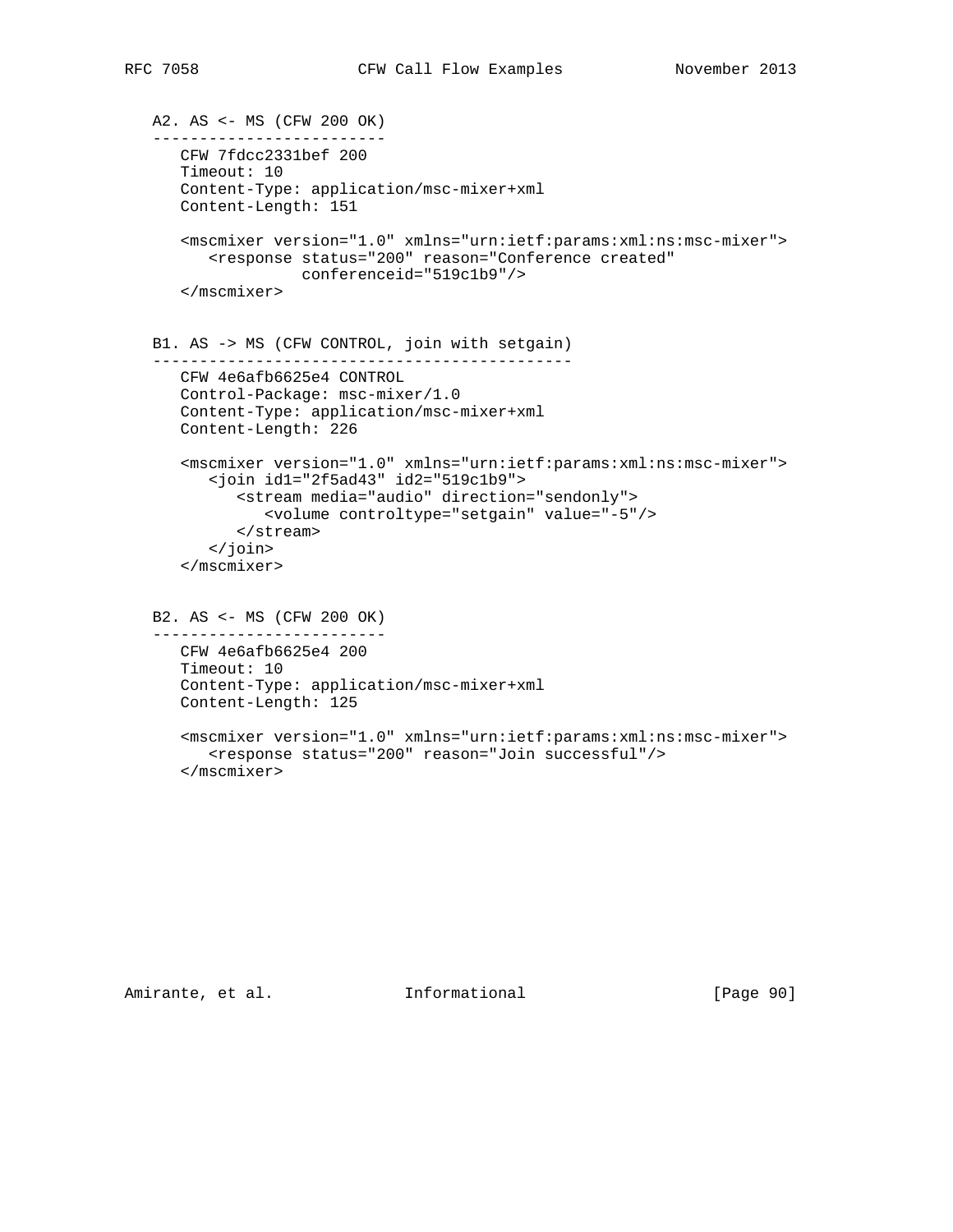```
 C1. AS -> MS (CFW CONTROL, modifyjoin with 'inactive' status)
 -----------------------------------------------------------
    CFW 3f2dba317c83 CONTROL
   Control-Package: msc-mixer/1.0
   Content-Type: application/msc-mixer+xml
   Content-Length: 193
    <mscmixer version="1.0" xmlns="urn:ietf:params:xml:ns:msc-mixer">
       <modifyjoin id1="2133178233:18294826" id2="2f5ad43">
         <stream media="audio" direction="inactive"/>
       </modifyjoin>
    </mscmixer>
 C2. AS <- MS (CFW 200 OK)
 -------------------------
   CFW 3f2dba317c83 200
   Timeout: 10
   Content-Type: application/msc-mixer+xml
   Content-Length: 123
    <mscmixer version="1.0" xmlns="urn:ietf:params:xml:ns:msc-mixer">
      <response status="200" reason="Join modified"/>
    </mscmixer>
 D1. AS -> MS (CFW CONTROL, join to sidebar)
 -------------------------------------------
    CFW 2443a8582d1d CONTROL
   Control-Package: msc-mixer/1.0
    Content-Type: application/msc-mixer+xml
   Content-Length: 181
    <mscmixer version="1.0" xmlns="urn:ietf:params:xml:ns:msc-mixer">
       <join id1="2133178233:18294826" id2="519c1b9">
          <stream media="audio" direction="sendrecv"/>
       </join>
    </mscmixer>
```
Amirante, et al. 1nformational [Page 91]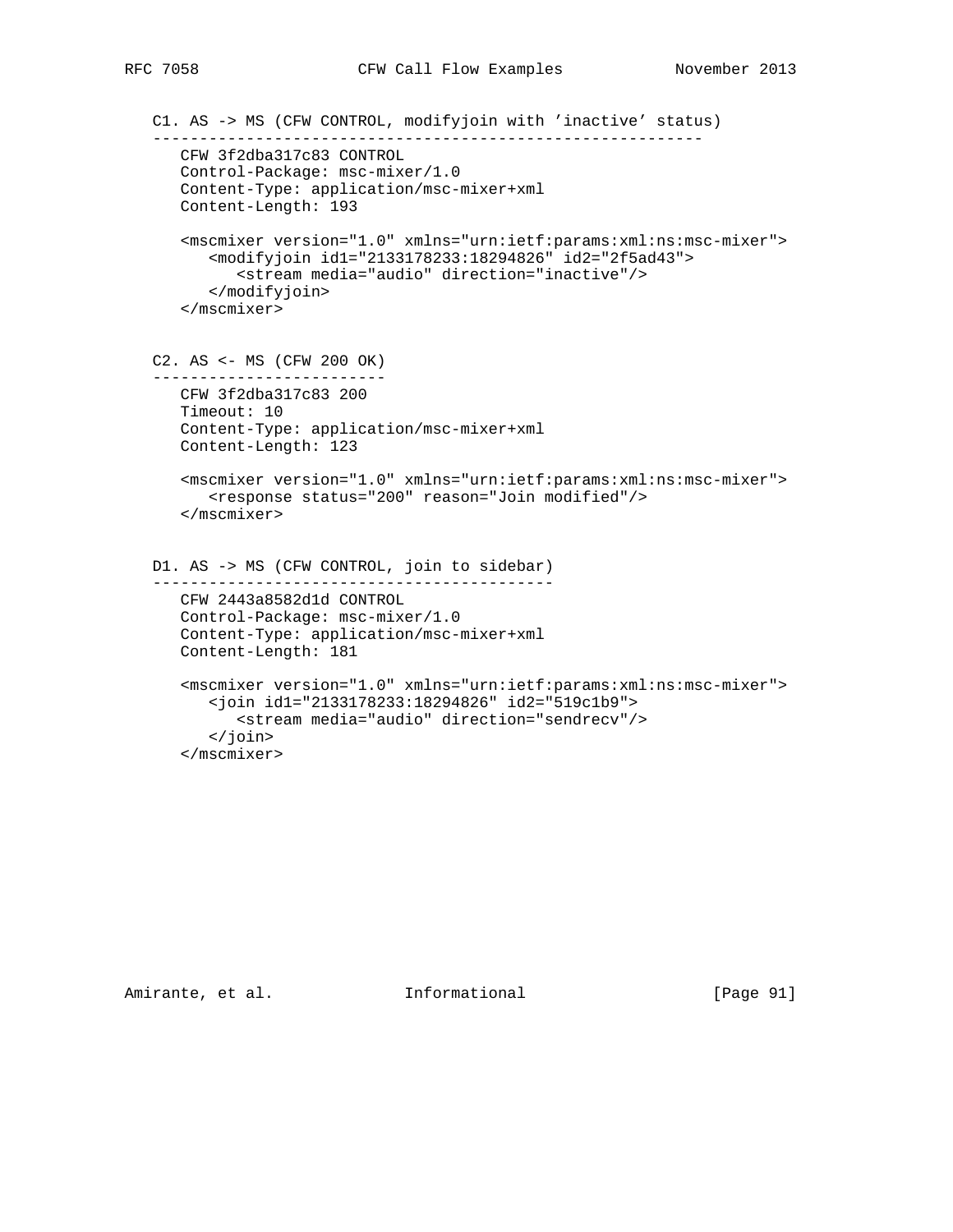```
 D2. AS <- MS (CFW 200 OK)
 -------------------------
    CFW 2443a8582d1d 200
    Timeout: 10
    Content-Type: application/msc-mixer+xml
    Content-Length: 125
    <mscmixer version="1.0" xmlns="urn:ietf:params:xml:ns:msc-mixer">
       <response status="200" reason="Join successful"/>
    </mscmixer>
 E1. AS -> MS (CFW CONTROL, modifyjoin with 'inactive' status)
 -----------------------------------------------------------
   CFW 436c6125628c CONTROL
   Control-Package: msc-mixer/1.0
    Content-Type: application/msc-mixer+xml
    Content-Length: 193
    <mscmixer version="1.0" xmlns="urn:ietf:params:xml:ns:msc-mixer">
       <modifyjoin id1="1264755310:2beeae5b" id2="2f5ad43">
          <stream media="audio" direction="inactive"/>
       </modifyjoin>
    </mscmixer>
 E2. AS <- MS (CFW 200 OK)
 -------------------------
    CFW 436c6125628c 200
    Timeout: 10
    Content-Type: application/msc-mixer+xml
    Content-Length: 123
    <mscmixer version="1.0" xmlns="urn:ietf:params:xml:ns:msc-mixer">
      <response status="200" reason="Join modified"/>
    </mscmixer>
```
Amirante, et al. 1nformational [Page 92]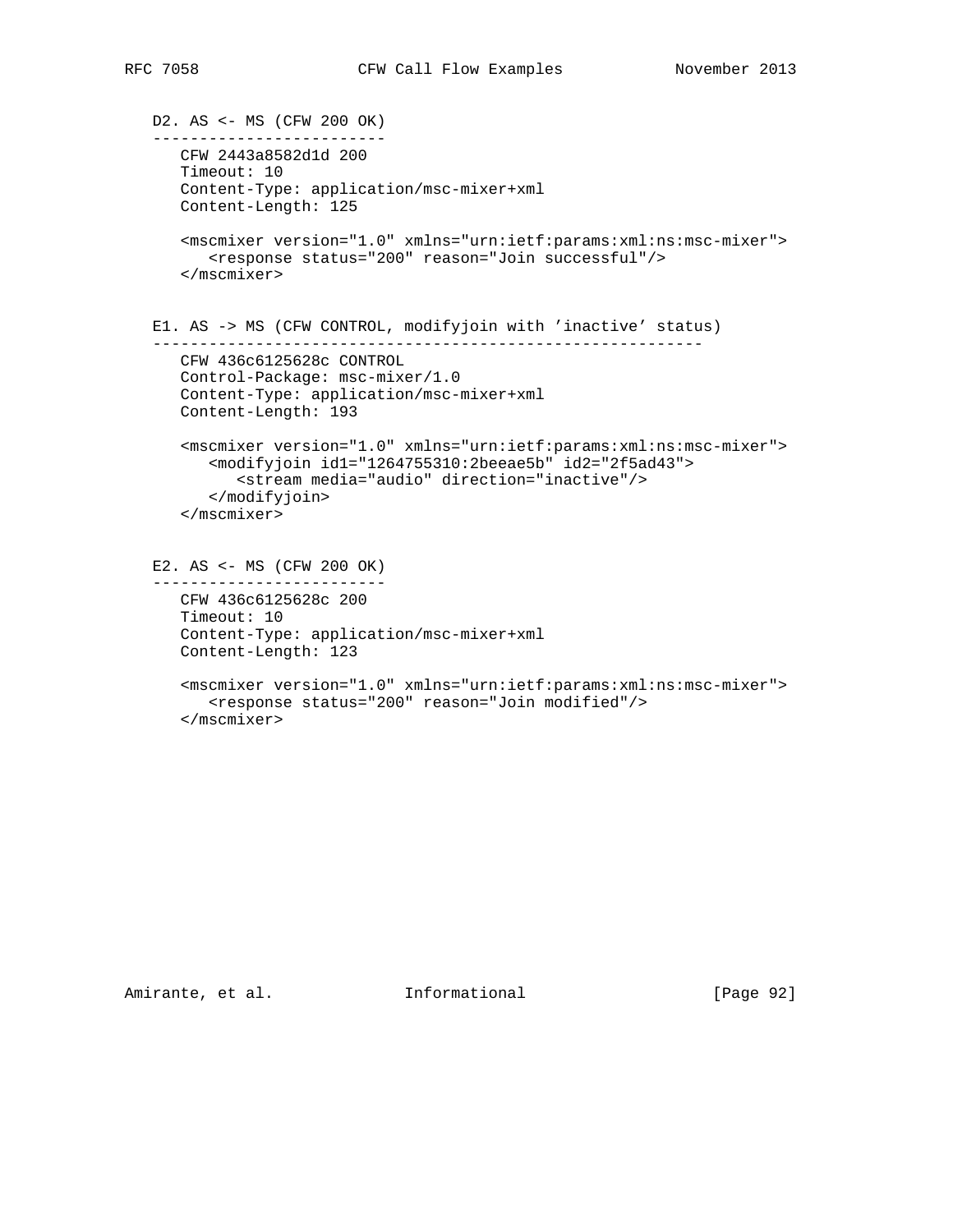F1. AS -> MS (CFW CONTROL, join to sidebar) ------------------------------------------- CFW 7b7ed00665dd CONTROL Control-Package: msc-mixer/1.0 Content-Type: application/msc-mixer+xml Content-Length: 181 <mscmixer version="1.0" xmlns="urn:ietf:params:xml:ns:msc-mixer"> <join id1="1264755310:2beeae5b" id2="519c1b9"> <stream media="audio" direction="sendrecv"/> </join> </mscmixer> F2. AS <- MS (CFW 200 OK) ------------------------- CFW 7b7ed00665dd 200 Timeout: 10

 Content-Type: application/msc-mixer+xml Content-Length: 125

 <mscmixer version="1.0" xmlns="urn:ietf:params:xml:ns:msc-mixer"> <response status="200" reason="Join successful"/> </mscmixer>

## 6.3.5. Floor Control

 As described in [RFC4597], floor control is a feature typically needed and employed in most conference scenarios. In fact, while not a mandatory feature to implement when realizing a conferencing application, it provides additional control of the media streams contributed by participants, thus allowing for moderation of the available resources. The Centralized Conferencing (XCON) framework [RFC5239] suggests the use of the Binary Floor Control Protocol (BFCP) [RFC4582] to achieve the aforementioned functionality. That said, a combined use of floor control functionality and the tools made available by the MEDIACTRL specification for conferencing would definitely be interesting to investigate. [RFC5567] introduces two different approaches to integrating floor control with the MEDIACTRL architecture: (i) a topology where the floor control server is co-located with the AS and (ii) a topology where the floor control server is co-located with the MS. The two approaches are obviously different with respect to the amount of information the AS and the MS have to deal with, especially when thinking about the logic behind the floor queues and automated decisions. Nevertheless, considering how the Media Control Channel Framework is conceived, approach (ii) would need a dedicated package (be it an extension or a totally new package) in order to make the MS aware of floor control and allow the

Amirante, et al. 1nformational [Page 93]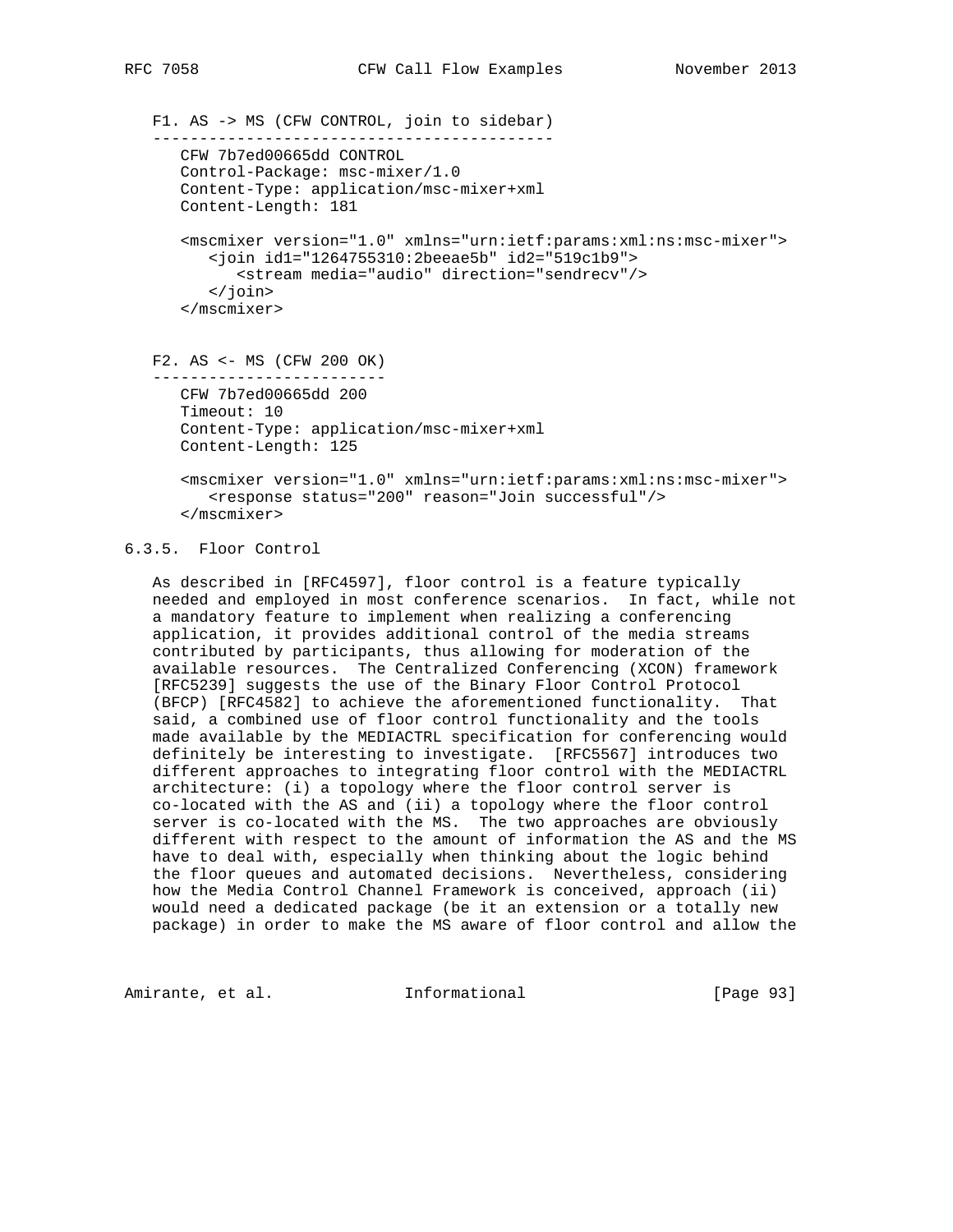MS to interact with the interested UAC accordingly. At the time of writing, such a package doesn't exist yet, and as a consequence only approach (i) will be dealt with in the presented scenario.

 The scenario will then assume that the Floor Control Server (FCS) is co-located with the AS. This means that all the BFCP requests will be sent by Floor Control Participants (FCPs) to the FCS, which will make the AS directly aware of the floor statuses. For the sake of simplicity, the scenario assumes that the involved participants are already aware of all the identifiers needed in order to make BFCP requests for a specific conference. Such information may have been carried according to the COMEDIA negotiation as specified in [RFC4583]. It is important to note that such information must not reach the MS. This means that within the context of the 3PCC mechanism that may have been used in order to attach a UAC to the MS, all the BFCP-related information negotiated by the AS and the UAC must be removed before making the negotiation available to the MS, which may be unable to understand the specification. A simplified example of how this could be achieved is presented in Figure 41. Please note that within the context of this example scenario, different identifiers may be used to address the same entity. Specifically, in this case the UAC (the endpoint sending and receiving media) is also a FCP, as it negotiates a BFCP channel too.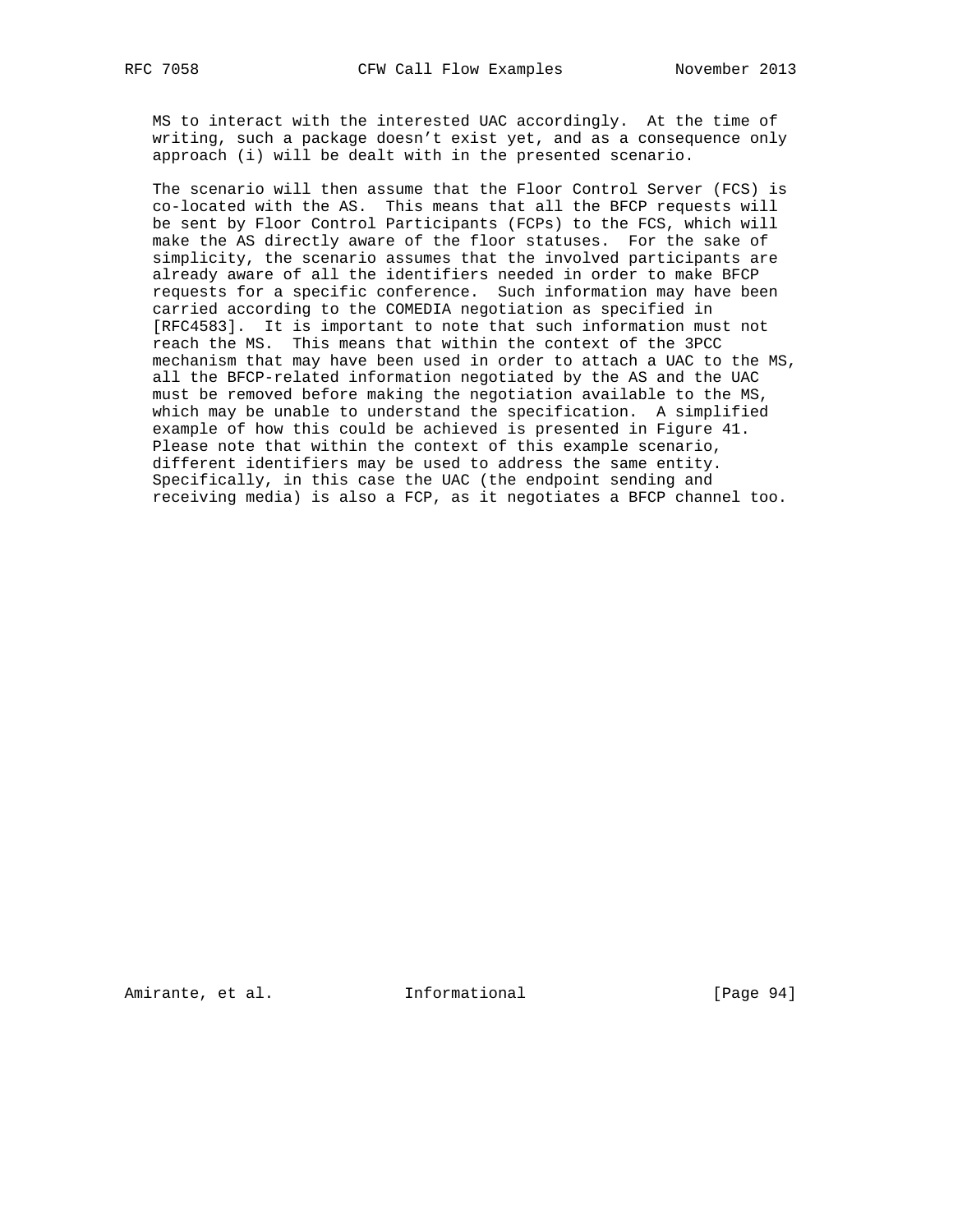$UAC$  and  $AS$ (FCP) (FCS) MS | | | INVITE (SDP: RTP+BFCP) |-------------------------------->| | | | INVITE (SDP: RTP) | | |-------------------------------->| 200 (SDP: RTP'+labels) | |<--------------------------------|  $match$   $+-$  | floors | | | | & labels +->| | | | | | 200 (SDP: RTP'+BFCP'+labels) | | |<--------------------------------| | | ACK | | |<br>| ACK | ACK | | ACK | | |-------------------------------->| | | | |<<###################### RTP MEDIA STREAMS ######################>>| | | | |<<\*\*\*\*\*\*\*\* BFCP CHANNEL \*\*\*\*\*\*\*>>| | | | | . . . . . .

Figure 41: Floor Control: Example of Negotiation

Amirante, et al. 1nformational 1999 [Page 95]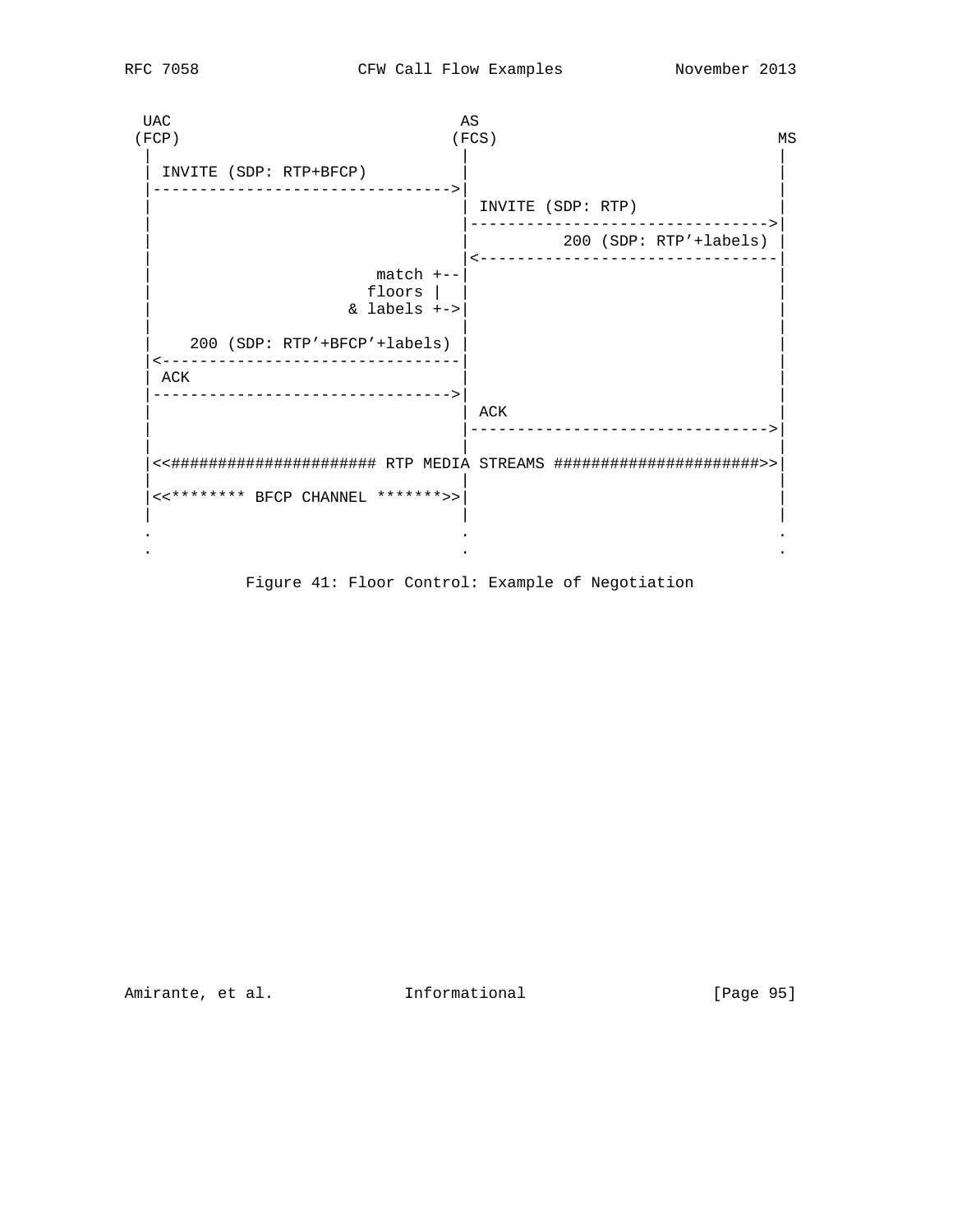From the media and framework perspective, such a scenario doesn't differ much from the conferencing scenarios presented earlier. It is more interesting to focus on the chosen topology for the scenario, as depicted in Figure 42.





 The AS, besides maintaining the already-known SIP signaling among the involved parties, also acts as the FCS for the participants in the conferences for which it is responsible. In the scenario, two Floor Control Participants are involved: a basic Participant (FCP) and a Chair (FCC).

 As in all of the previously described conferencing examples, in the framework this can be achieved by means of the Mixer Control Package. Assuming that the conference has been created, the participant has been attached ('recvonly') to it, and the participant is aware of the involved BFCP identifiers, the needed steps can be summarized in the following list:

- 1. The assigned chair, FCC, sends a subscription for events related to the floor for which it is responsible (FloorQuery).
- 2. The FCP sends a BFCP request (FloorRequest) to access the audio resource ("I want to speak").
- 3. The FCS (AS) sends a provisional response to the FCP (FloorRequestStatus PENDING) and handles the request in its queue. Since a chair is assigned to this floor, the request is forwarded to the FCC for a decision (FloorStatus).
- 4. The FCC makes a decision and sends it to the FCS (ChairAction ACCEPTED).

Amirante, et al. 1nformational [Page 96]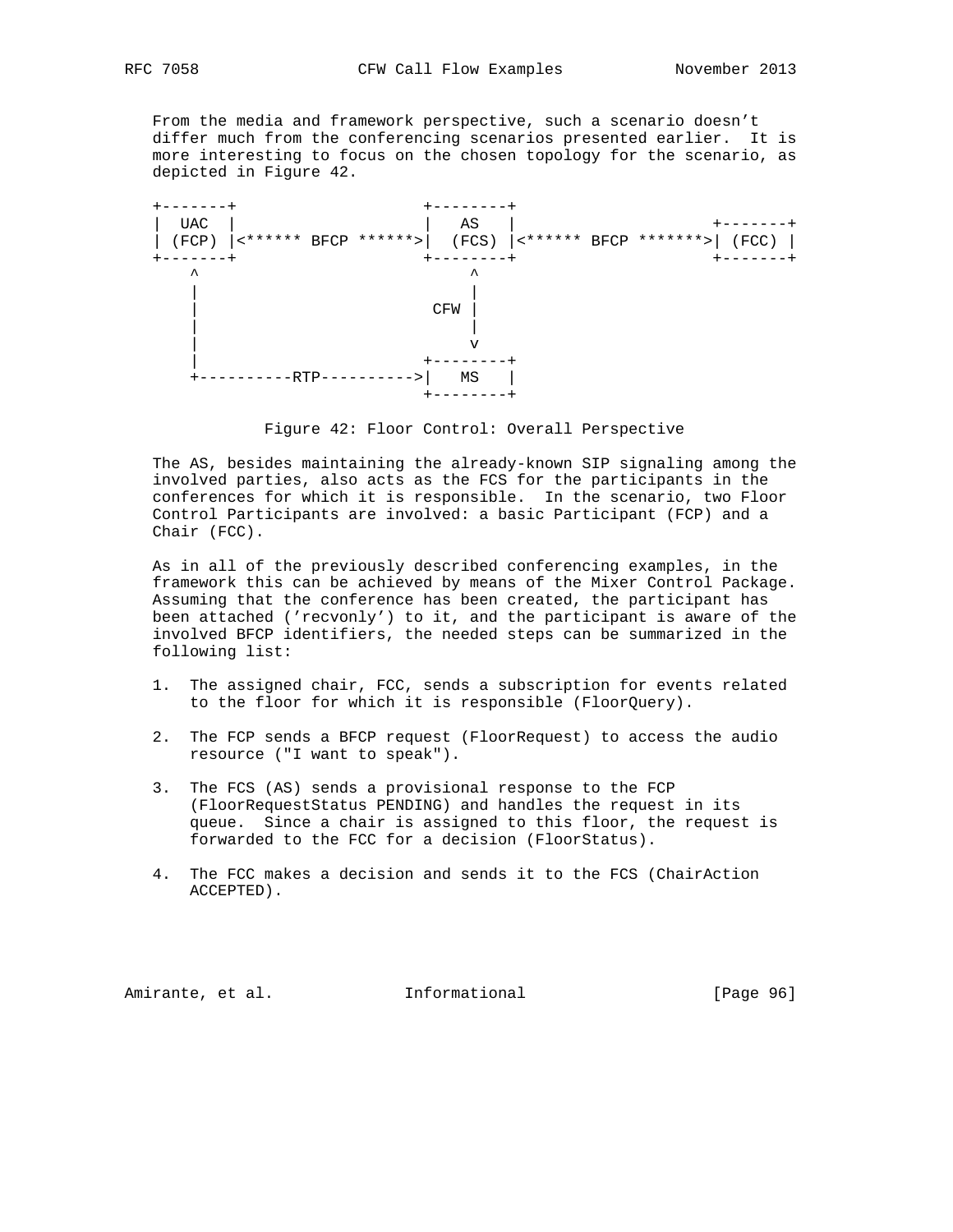- 5. The FCS takes note of the decision and updates the queue accordingly. The decision is sent to the FCP (FloorRequestStatus ACCEPTED). The floor has not been granted yet.
- 6. As soon as the queue allows it, the floor is actually granted to the FCP. The AS, which is co-located with the FCS, understands in its business logic that such an event is associated with the audio resource being granted to the FCP. As a consequence, a <modifyjoin> ('sendrecv') is sent through the Control Channel to the MS in order to unmute the FCP UAC in the conference.
- 7. The FCP is notified of this event (FloorRequestStatus GRANTED), thus ending the scenario.

 A diagram of such a sequence of transactions (also involving the BFCP message flow at a higher level) is depicted in Figure 43:

| UAC1         | UAC2                    | AS                                                |    |
|--------------|-------------------------|---------------------------------------------------|----|
| (FCP)        | (FCC)                   | (FCS)                                             | ΜS |
|              |                         |                                                   |    |
|              |                         |                                                   |    |
|              |                         | UAC1 is muted (recvonly stream) in the conference |    |
|              |                         |                                                   |    |
|              |                         |                                                   |    |
|              | FloorQuery              |                                                   |    |
|              | *******>>               |                                                   |    |
|              |                         | $---$ handle                                      |    |
|              |                         | subscription                                      |    |
|              |                         | $<-+$                                             |    |
|              | FloorStatus<br>$******$ |                                                   |    |
|              |                         |                                                   |    |
| FloorRequest |                         |                                                   |    |
|              | *****************>>     |                                                   |    |
|              |                         | --+ handle                                        |    |
|              |                         | request                                           |    |
|              |                         | Pending $ $ <-+ (queue)                           |    |
|              | ******************      |                                                   |    |
|              |                         |                                                   |    |
|              | FloorStatus             |                                                   |    |
|              | ********                |                                                   |    |
|              |                         |                                                   |    |
|              |                         | ChairAction (ACCEPT)                              |    |

Amirante, et al. 1nformational 1999 [Page 97]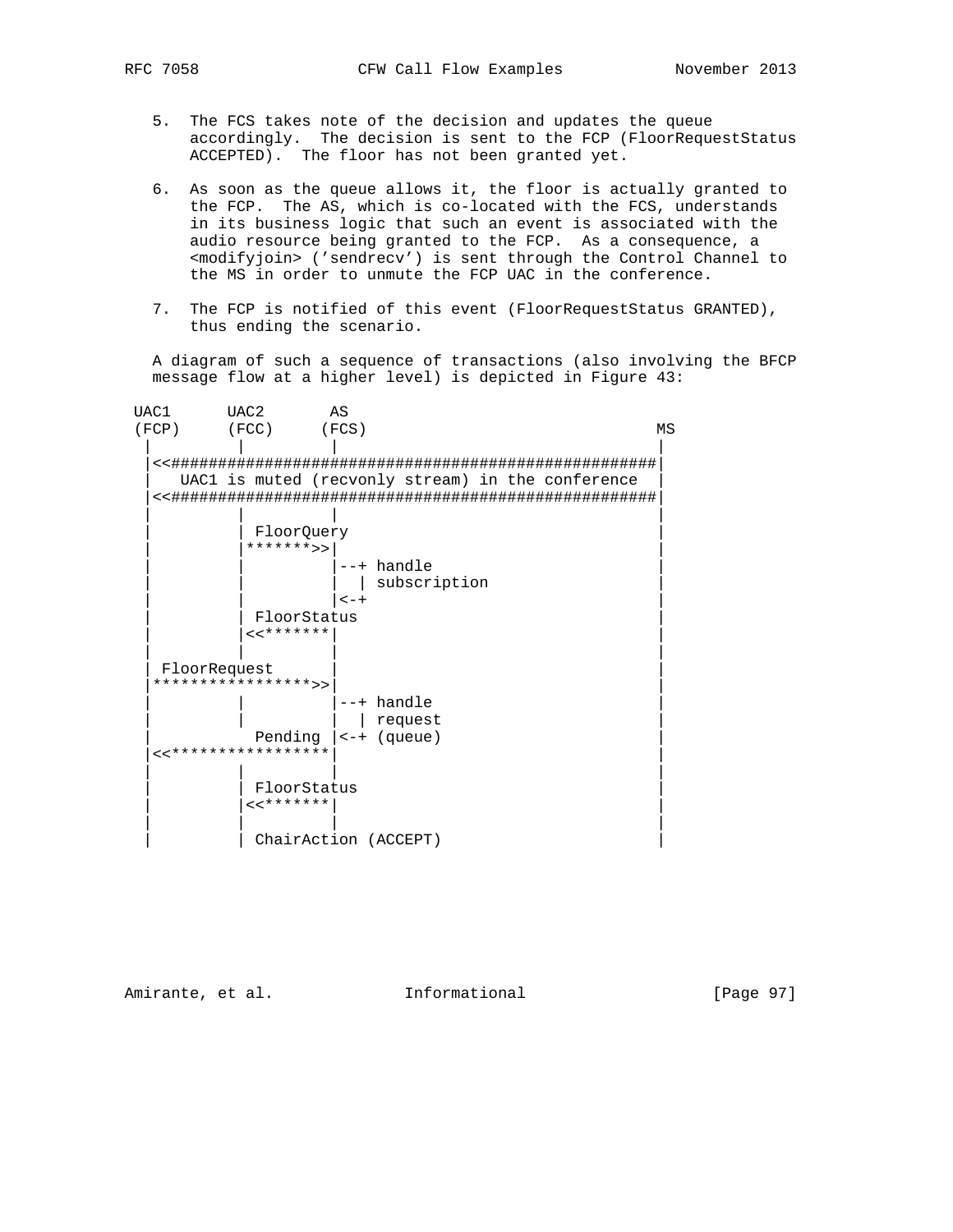$|$ \*\*\*\*\*\*\*>> ChairActionAck  $<<$ \*\*\*\*\*\*\*|  $| --+$  handle | | | | decision |  $|$  <-+ (queue) Accepted |<<\*\*\*\*\*\*\*\*\*\*\*\*\*\*\*\*\*| | | FloorStatus  $| \, < \, <$ \*\*\*\*\*\*\*| | | | |  $| --+$  queue | grants | | |<-+ floor | | | | | 1. CONTROL (modjoin UAC<->conf) | | |++++++++++++++++++++++++++++++++>>|  $| --+$  modjoin | | | | | UAC & conf 2. 200 OK | <-+ (sendrecv) | | |<<++++++++++++++++++++++++++++++++| | | | | |<<##################################################>>| UAC1 is now unmuted (sendrecv) in the conference and can speak, contributing to the mix |<<##################################################>>| | | | | Granted |<<\*\*\*\*\*\*\*\*\*\*\*\*\*\*\*\*\*| | | FloorStatus  $| \left| \right.$  <<\*\*\*\*\*\*\* | | | | | . . . . . .

Figure 43: Floor Control: Framework Transactions

 As can easily be deduced from the above diagram, the complex interaction at the BFCP level only results in a single transaction at the MEDIACTRL level. In fact, the purpose of the BFCP transactions is to moderate access to the audio resource, which means providing the event trigger to MEDIACTRL-based conference manipulation

Amirante, et al. 1nformational 1998 [Page 98]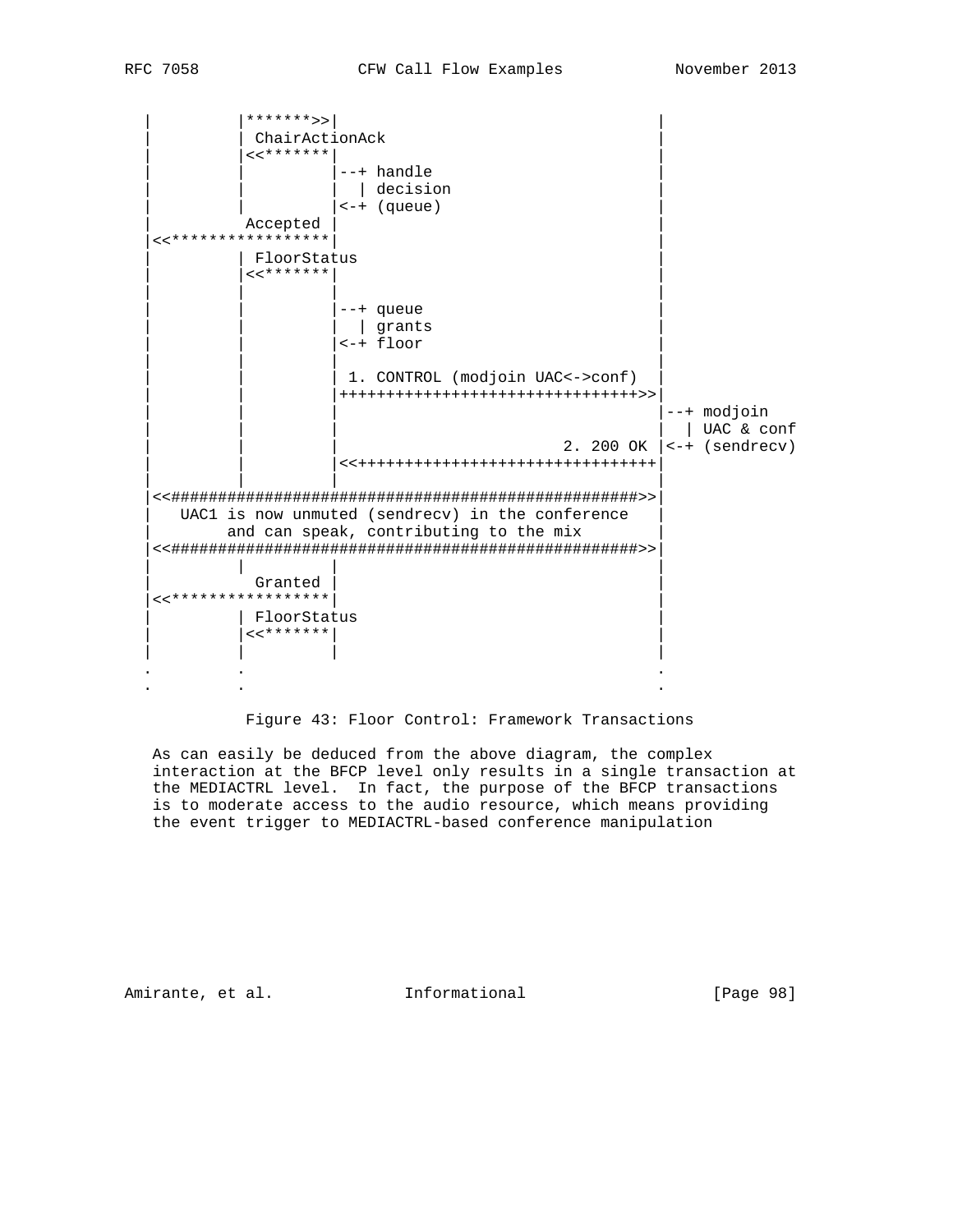transactions. Before being granted the floor, the FCP UAC is excluded from the conference mix at the MEDIACTRL level ('recvonly'). As soon as the floor has been granted, the FCP UAC is included in the mix. In MEDIACTRL words:

 o Since the FCP UAC must be included in the audio mix, a <modifyjoin> is sent to the MS in a CONTROL directive. The <modifyjoin> has as identifiers the connectionid associated with the FCP UAC (e1e1427c:1c998d22) and the conferenceid of the mix (cf45ee2). The <stream> element tells the MS that the audio media stream between the two must become bidirectional ('sendrecv'), changing the previous status ('recvonly'). Please note that in this case only audio was involved in the conference; if video were involved as well, and video had to be unchanged, a <stream> directive for video had to be placed in the request as well in order to maintain its current status.

1. AS -> MS (CFW CONTROL)

 ------------------------- CFW gh67ffg56w21 CONTROL Control-Package: msc-mixer/1.0 Content-Type: application/msc-mixer+xml Content-Length: 182

```
 <mscmixer version="1.0" xmlns="urn:ietf:params:xml:ns:msc-mixer">
    <modifyjoin id1="e1e1427c:1c998d22" id2="cf45ee2">
       <stream media="audio" direction="sendrecv"/>
    </modifyjoin>
 </mscmixer>
```
 2. AS <- MS (CFW 200 OK) ------------------------

> CFW gh67ffg56w21 200 Timeout: 10 Content-Type: application/msc-mixer+xml Content-Length: 123

 <mscmixer version="1.0" xmlns="urn:ietf:params:xml:ns:msc-mixer"> <response status="200" reason="Join modified"/> </mscmixer>

6.4. Additional Scenarios

 This section includes additional scenarios that can be of interest when dealing with AS<->MS flows. The aim of the following subsections is to present the use of features peculiar to the IVR package: specifically, variable announcements, VCR (video cassette

Amirante, et al. 1nformational 1991 [Page 99]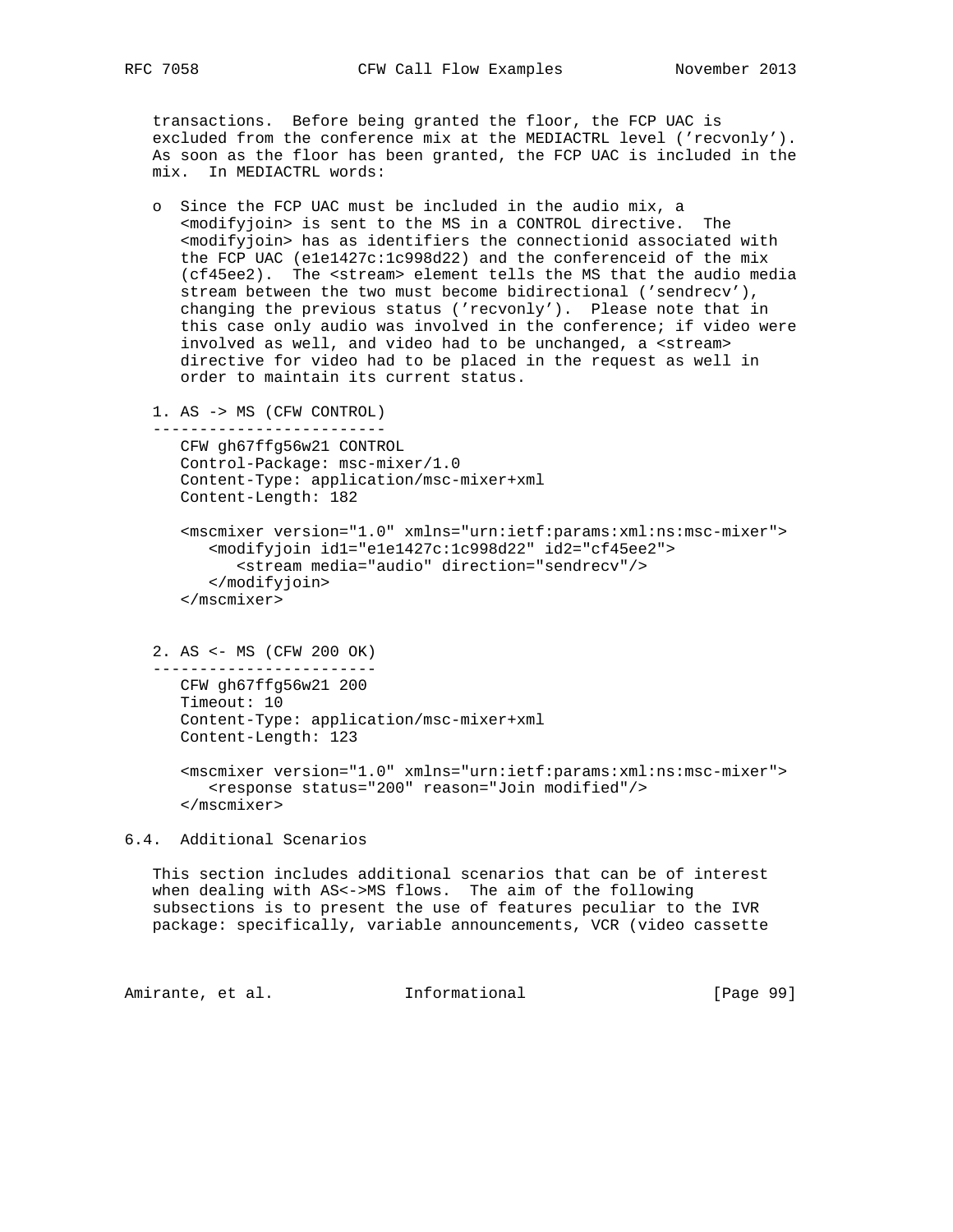recorder) prompts, parallel playback, recurring dialogs, and custom grammars. To describe how call flows involving such features might happen, three sample scenarios have been chosen:

- 1. Voice Mail (variable announcements for digits, VCR controls).
- 2. Current Time (variable announcements for date and time, parallel playback).
- 3. DTMF-driven Conference Manipulation (recurring dialogs, custom grammars).
- 6.4.1. Voice Mail

 An application that typically uses the services an MS can provide is Voice Mail. In fact, while it is clear that many of its features are part of the application logic (e.g., the mapping of a URI with a specific user's voice mailbox, the list of messages and their properties, and so on), the actual media work is accomplished through the MS. Features needed by a Voice Mail application include the ability to record a stream and play it back at a later time, give verbose announcements regarding the status of the application, control the playout of recorded messages by means of VCR controls, and so on. These features are all supported by the MS through the IVR package.

 Without delving into the details of a full Voice Mail application and all its possible use cases, this section will cover a specific scenario and try to deal with as many interactions as possible that may happen between the AS and the MS in such a context. This scenario, depicted as a sequence diagram in Figure 44, will be as follows:

- 1. The UAC INVITEs a URI associated with his mailbox, and the AS follows the previously explained procedure to have the UAC negotiate a new media session with the MS.
- 2. The UAC is first prompted with an announcement giving him the amount of available new messages in the mailbox. After that, the UAC can choose which message to access by sending a DTMF tone.
- 3. The UAC is then presented with a VCR-controlled announcement, in which the chosen received mail is played back to him. VCR controls allow him to navigate through the prompt.

 This is a quite oversimplified scenario, considering that it doesn't even allow the UAC to delete old messages or organize them but just to choose which received message to play. Nevertheless, it gives us

Amirante, et al. 1nformational [Page 100]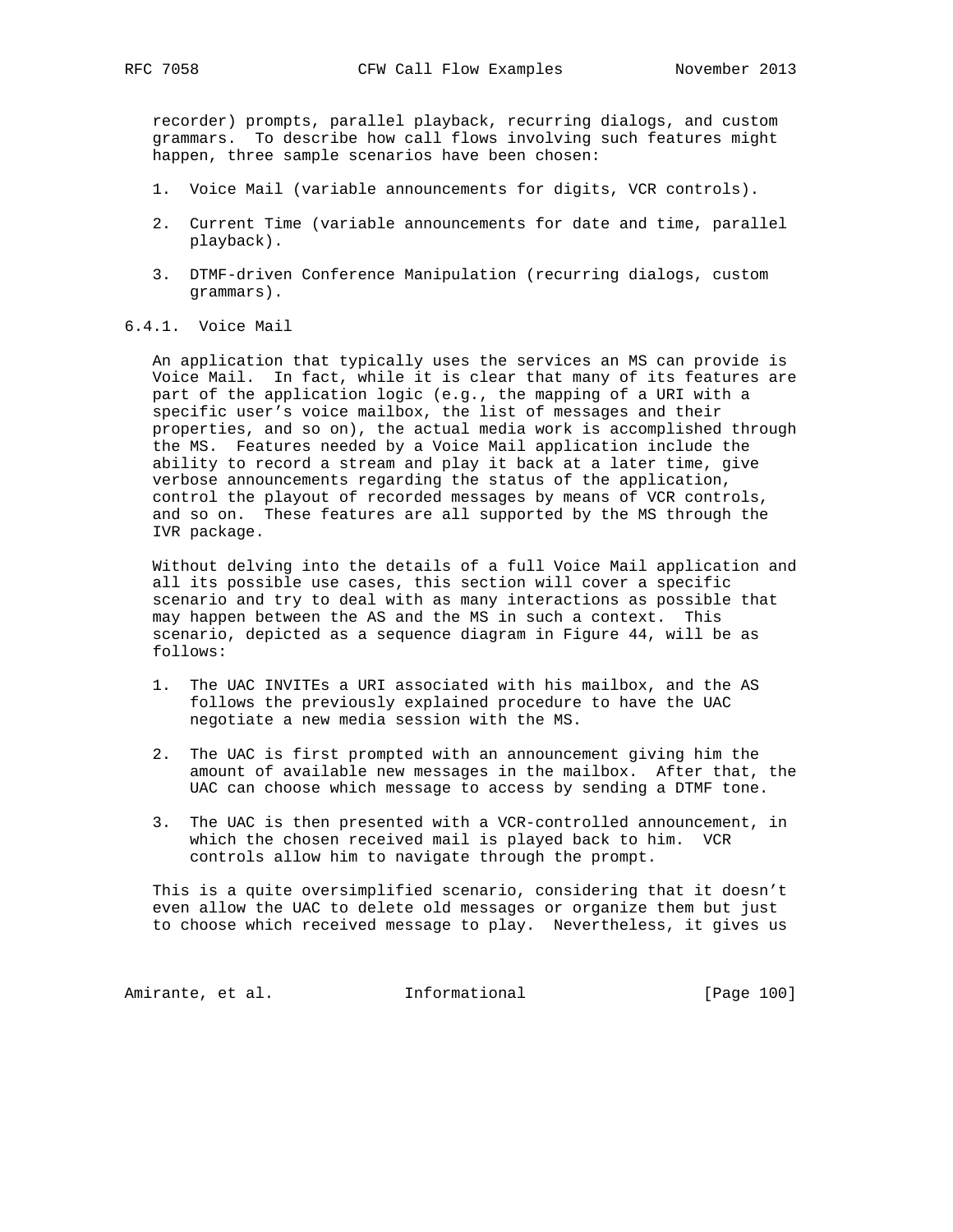the chance to deal with variable announcements and VCR controls - two typical features that a Voice Mail application would almost always take advantage of. Other features that a Voice Mail application would rely upon (e.g., recording streams, event-driven IVR menus, and so on) have been introduced in previous sections, and so representing them would be redundant. This means that the presented call flows assume that some messages have already been recorded and are available at reachable locations. The example also assumes that the AS has placed the recordings in its own storage facilities, since it is not safe to rely upon the internal MS storage, which is likely to be temporary.

| <b>UAC</b><br>AS                                                                                                                               | MS |            |                                             |
|------------------------------------------------------------------------------------------------------------------------------------------------|----|------------|---------------------------------------------|
| A1. CONTROL (play variables and<br>collect the user's choice)<br>++++++++++++++++++++++++++++++++                                              |    |            |                                             |
| A2. 200 OK<br><<++++++++++++++++++++++++++++++++                                                                                               |    |            | prepare &<br>--+ start<br>the<br><-+ dialog |
| "You have five messages "                                                                                                                      |    |            |                                             |
| B1. CONTROL ( <collectinfo>)<br/>&lt;&lt;+++++++++++++++++++++++++++++++++<br/>B2. 200 OK<br/>++++++++++++++++++++++++++++++++++</collectinfo> |    |            |                                             |
| C1. CONTROL (VCR for chosen msg)<br>++++++++++++++++++++++++++++++++++                                                                         |    |            | prepare &                                   |
| C2. 200 OK<br><<++++++++++++++++++++++++++++++++                                                                                               |    |            | --+ start<br>the<br><-+ dialog              |
| "Hi there, I tried to call you but"                                                                                                            |    | --+        |                                             |
|                                                                                                                                                |    |            | handle<br>$VCR-$                            |
| The UAC controls the playout using DTMF                                                                                                        |    |            | driven<br>(DTIME)<br>playout                |
|                                                                                                                                                |    | $\lt$ $ +$ |                                             |

Amirante, et al. 1nformational 1999 [Page 101]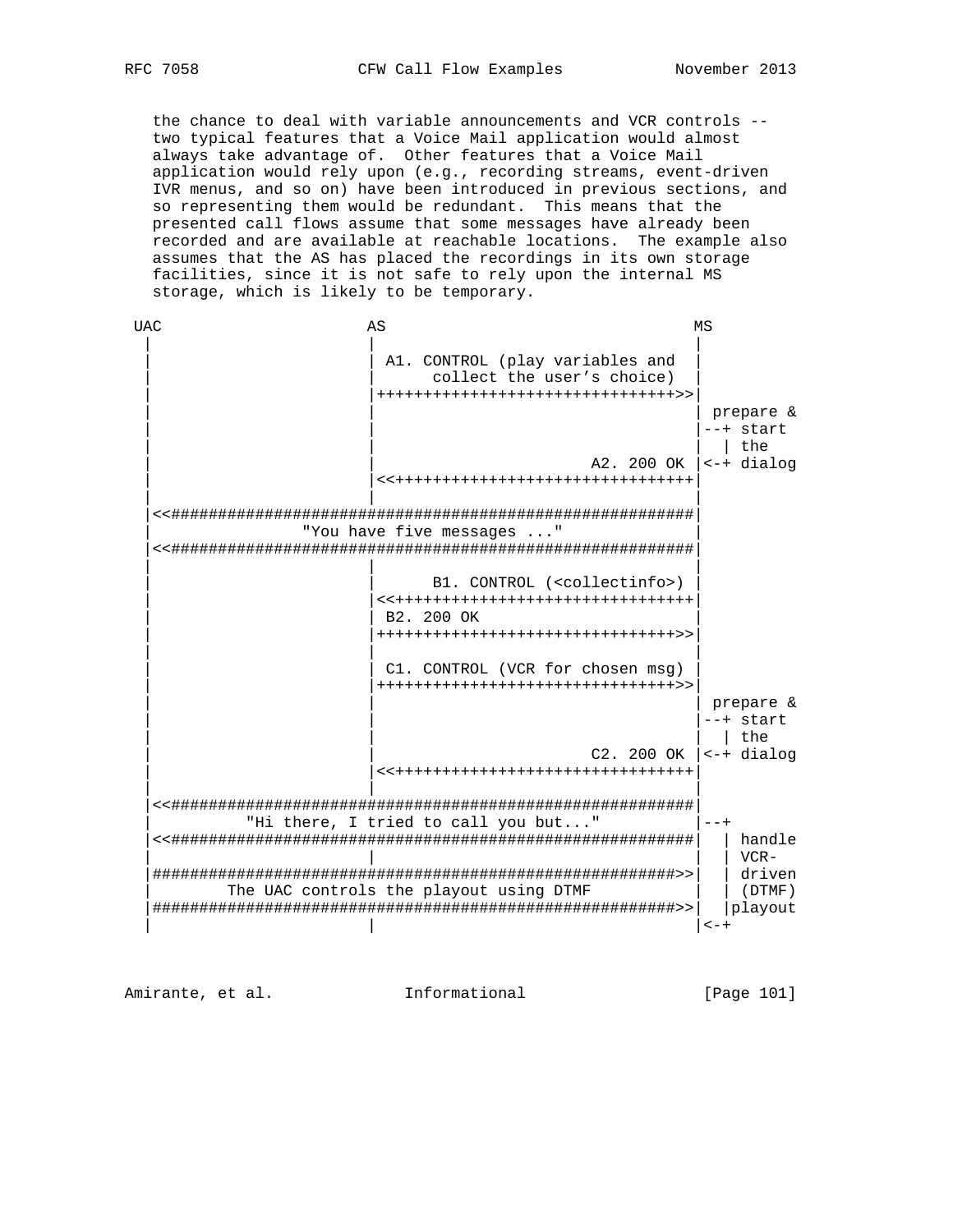```
D1. CONTROL (<dtmfnotify>)
              | |<<++++++++++++++++++++++++++++++++|
             D2. 200 OK
              | |++++++++++++++++++++++++++++++++>>|
 | | |
 . . .
     . (other events are received in the meantime) |
 . . .
                E1. CONTROL (<controlinfo>)
              | |<<++++++++++++++++++++++++++++++++|
             E2. 200 OK
              | |++++++++++++++++++++++++++++++++>>|
 | | |
 . . .
 . . .
```
Figure 44: Voice Mail: Framework Transactions

The framework transaction steps are as follows:

- o The first transaction (A1) is addressed to the IVR package (msc ivr). It is basically an [RFC6231] 'promptandcollect' dialog, but with a slight difference: some of the prompts to play are actual audio files, for which a URI is provided (media loc="xxx"), while others are so-called <variable> prompts; these <variable> prompts are actually constructed by the MS itself according to the directives provided by the AS. In this example, the sequence of prompts requested by the AS is as follows:
	- 1. play a wav file ("you have...").
	- 2. play a digit ("five...") by building it (variable: digit=5).
	- 3. play a wav file ("messages...").

 A DTMF collection is requested as well (<collect>) to be taken after the prompts have been played. The AS is only interested in a single digit (maxdigits=1).

 o The transaction is handled by the MS, and if everything works fine (i.e., the MS retrieved all the audio files and successfully built the variable announcements), the dialog is started; its start is reported, together with the associated identifier (5db01f4) to the AS in a terminating 200 OK message (A2).

Amirante, et al. 1nformational 1999 [Page 102]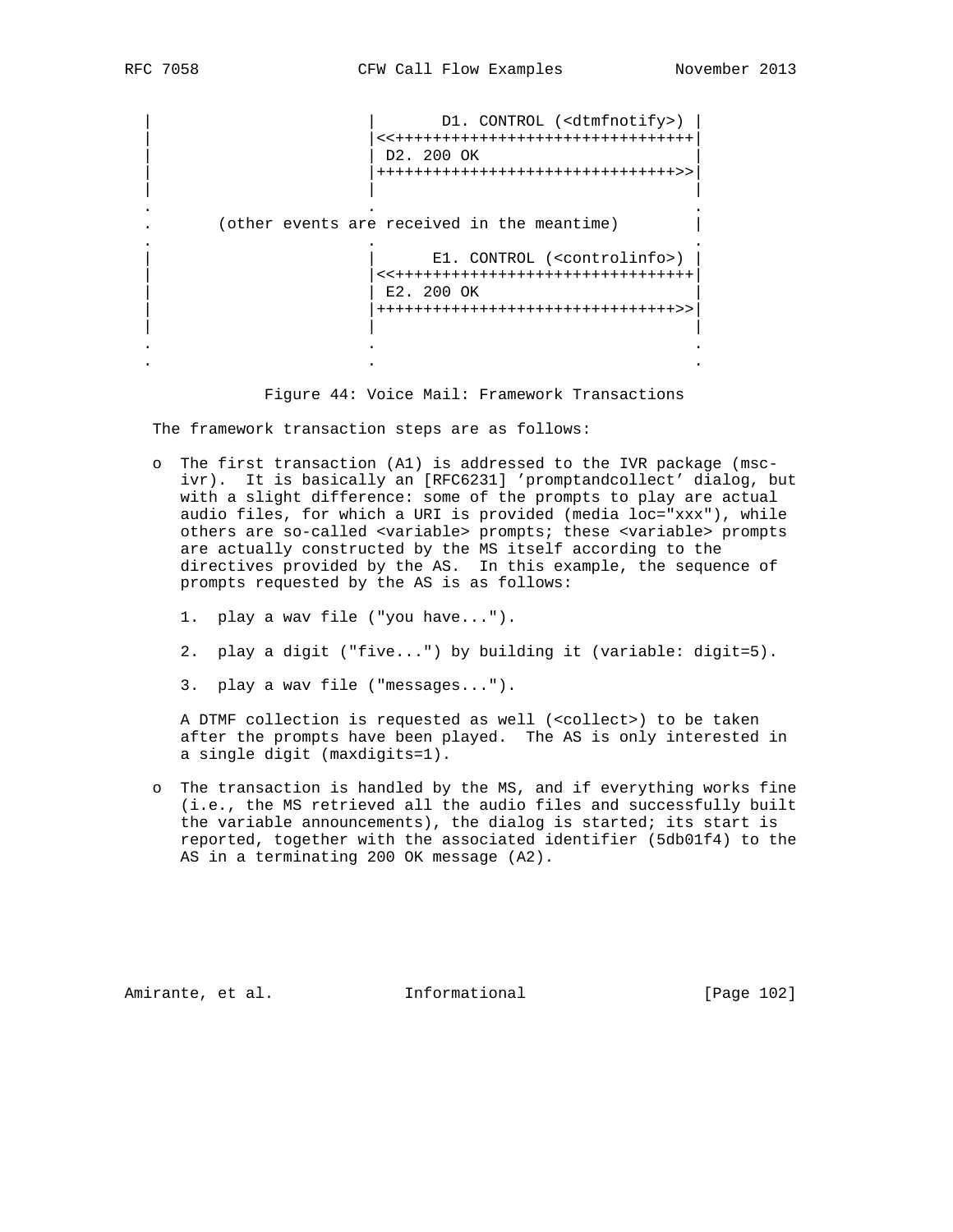- o The AS then waits for the dialog to end in order to retrieve the results in which it is interested (in this case, the DTMF tone the UAC chooses, since it will affect which message will have to be played subsequently).
- o The UAC hears the prompts and chooses a message to play. In this example, he wants to listen to the first message and so inputs "1". The MS intercepts this tone and notifies the AS of it in a newly created CONTROL event message (B1); this CONTROL includes information about how each single requested operation ended (<promptinfo> and <collectinfo>). Specifically, the event states that the prompt ended normally (termmode=completed) and that the subsequently collected tone is 1 (dtmf=1). The AS acks the event (B2), since the dialogid provided in the message is the same as that of the previously started dialog.
- o At this point, the AS uses the value retrieved from the event to proceed with its business logic. It decides to present the UAC with a VCR-controllable playout of the requested message. This is done with a new request to the IVR package (C1), which contains two operations: <prompt> to address the media file to play (an old recording) and <control> to instruct the MS about how the playout of this media file shall be controlled via DTMF tones provided by the UAC (in this example, different DTMF digits are associated with different actions, e.g., pause/resume, fast forward, rewind, and so on). The AS also subscribes to DTMF events related to this control operation (matchmode=control), which means that the MS is to trigger an event any time that a DTMF associated with a control operation (e.g., 7=pause) is intercepted.
- o The MS prepares the dialog and, when the playout starts, sends notification in a terminating 200 OK message (C2). At this point, the UAC is presented with the prompt and can use DTMF digits to control the playback.
- o As explained previously, any DTMF associated with a VCR operation is then reported to the AS, together with a timestamp stating when the event happened. An example is provided (D1) in which the UAC pressed the fast-forward key (6) at a specific time. Of course, as for any other MS-generated event, the AS acks it (D2).
- o When the playback ends (whether because the media reached its termination or because any other interruption occurred), the MS triggers a concluding event with information about the whole dialog (E1). This event, besides including information about the prompt itself (<promptinfo>), also includes information related to the VCR operations (<controlinfo>), that is, all the VCR controls

Amirante, et al. 1nformational [Page 103]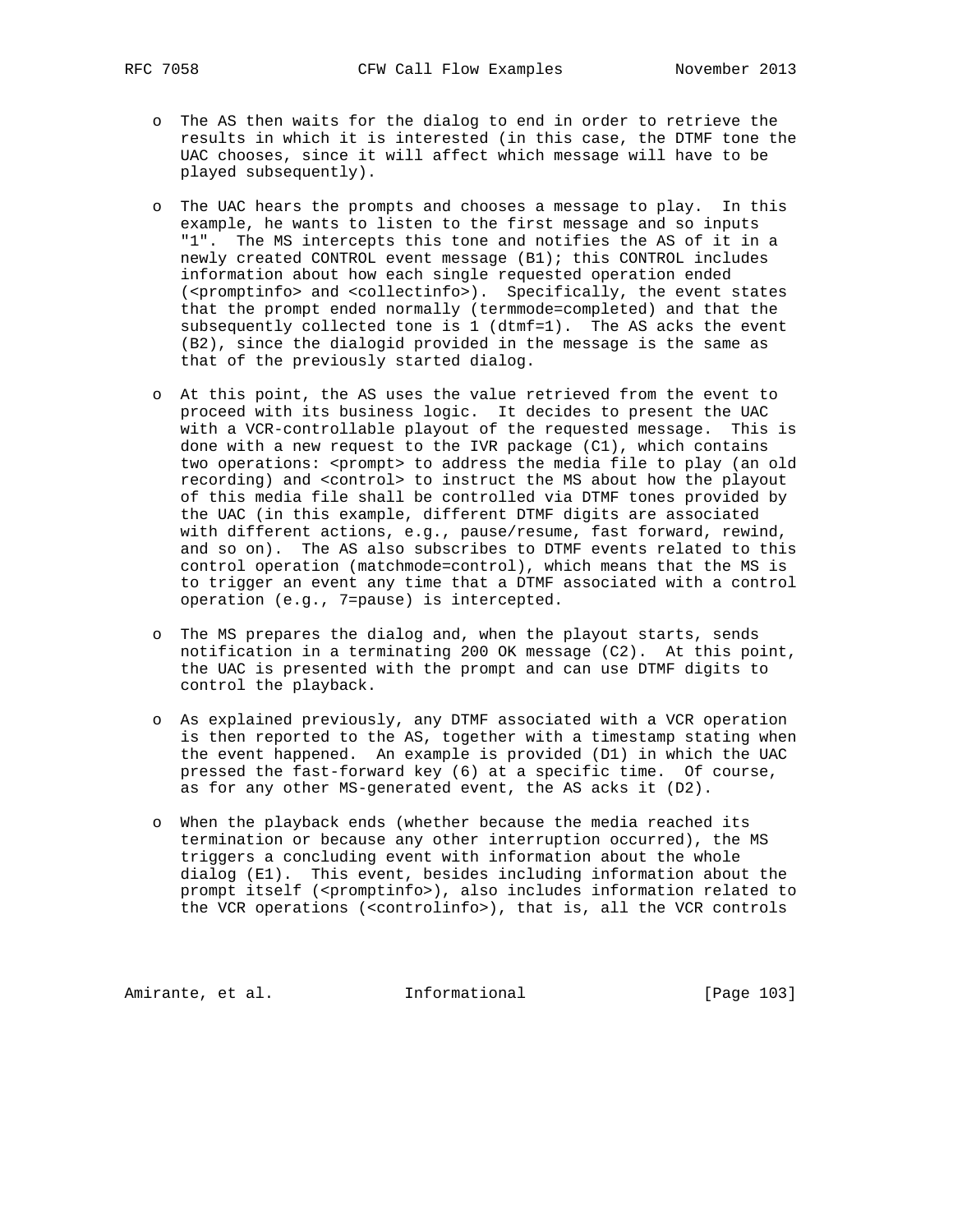```
 the UAC used (fast forward/rewind/pause/resume in this example)
       and when it happened. The final ack by the AS (E2) concludes the
       scenario.
A1. AS -> MS (CFW CONTROL, play and collect)
--------------------------------------------
    CFW 2f931de22820 CONTROL
    Control-Package: msc-ivr/1.0
    Content-Type: application/msc-ivr+xml
    Content-Length: 429
    <mscivr version="1.0" xmlns="urn:ietf:params:xml:ns:msc-ivr">
       <dialogstart connectionid="10514b7f:6a900179">
          <dialog>
             <prompt>
                <media
             loc="http://www.example.net/prompts/vm-youhave.wav"
             type="audio/x-wav"/>
                <variable value="5" type="digits"/>
                <media
            loc="http://www.example.net/prompts/vm-messages.wav"
            type="audio/x-wav"/>
             </prompt>
             <collect maxdigits="1" escapekey="*"
                      cleardigitbuffer="true"/>
          </dialog>
       </dialogstart>
    </mscivr>
A2. AS <- MS (CFW 200 OK)
-------------------------
    CFW 2f931de22820 200
    Timeout: 10
    Content-Type: application/msc-ivr+xml
    Content-Length: 137
    <mscivr version="1.0" xmlns="urn:ietf:params:xml:ns:msc-ivr">
     <response status="200" reason="Dialog started" dialogid="5db01f4"/>
    </mscivr>
```
Amirante, et al. 1nformational [Page 104]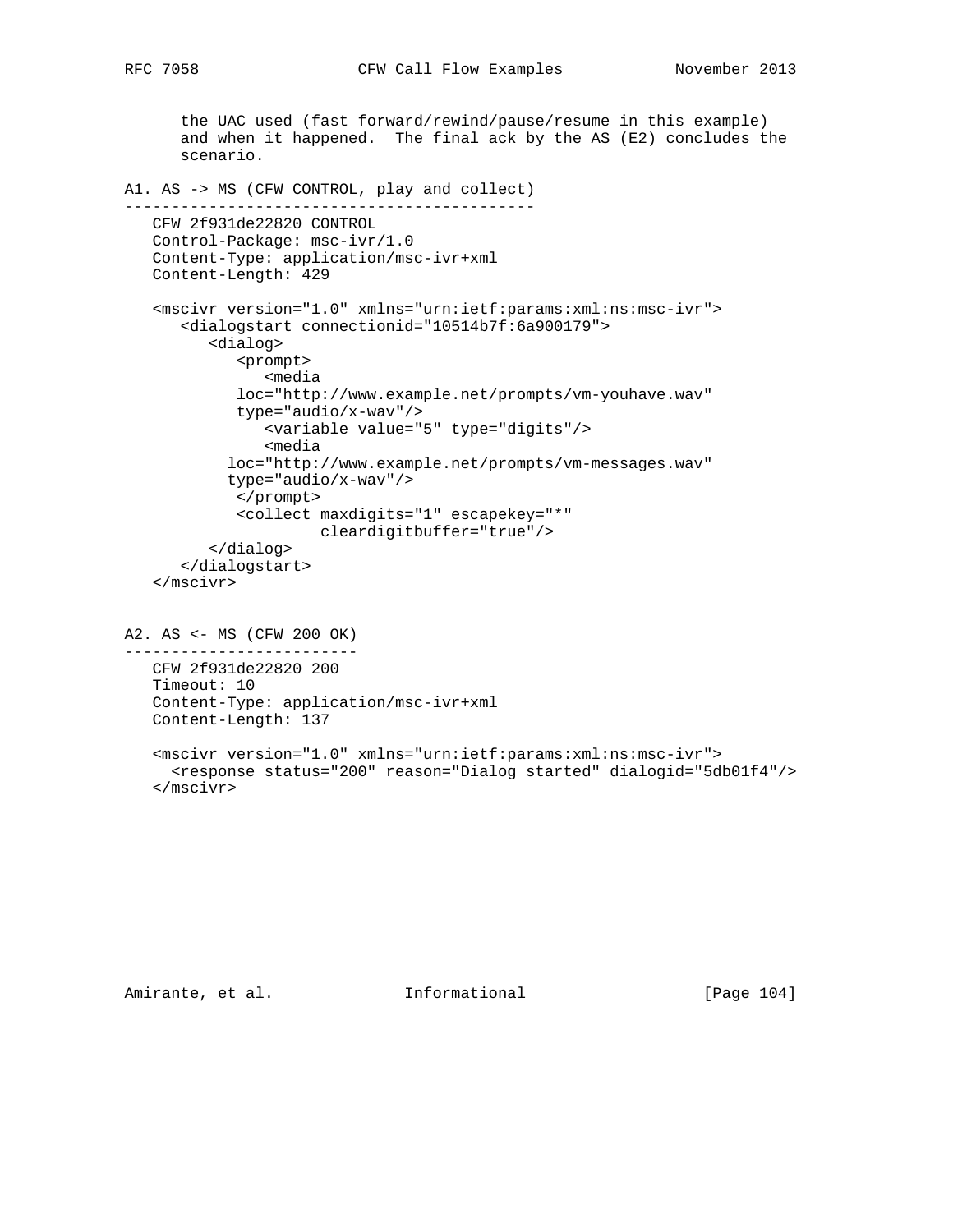```
B1. AS <- MS (CFW CONTROL event)
--------------------------------
    CFW 7c97adc41b3e CONTROL
    Control-Package: msc-ivr/1.0
    Content-Type: application/msc-ivr+xml
    Content-Length: 270
    <mscivr version="1.0" xmlns="urn:ietf:params:xml:ns:msc-ivr">
       <event dialogid="5db01f4">
          <dialogexit status="1" reason="Dialog successfully completed">
             <promptinfo duration="11713" termmode="completed"/>
             <collectinfo dtmf="1" termmode="match"/>
          </dialogexit>
       </event>
    </mscivr>
B2. AS -> MS (CFW 200, ACK to 'CONTROL event')
----------------------------------------------
   CFW 7c97adc41b3e 200
C1. AS -> MS (CFW CONTROL, VCR)
    -------------------------------
    CFW 3140c24614bb CONTROL
    Control-Package: msc-ivr/1.0
    Content-Type: application/msc-ivr+xml
    Content-Length: 423
    <mscivr version="1.0" xmlns="urn:ietf:params:xml:ns:msc-ivr">
       <dialogstart connectionid="10514b7f:6a900179">
          <dialog>
             <prompt bargein="false">
                <media
   loc="http://www.example.com/messages/recording-4ca9fc2.mpg"/>
             </prompt>
             <control gotostartkey="1" gotoendkey="3"
                      ffkey="6" rwkey="4" pausekey="7" resumekey="9"
                      volupkey="#" voldnkey="*"/>
             </dialog>
          <subscribe>
             <dtmfsub matchmode="control"/>
          </subscribe>
       </dialogstart>
    </mscivr>
```
Amirante, et al. 1nformational [Page 105]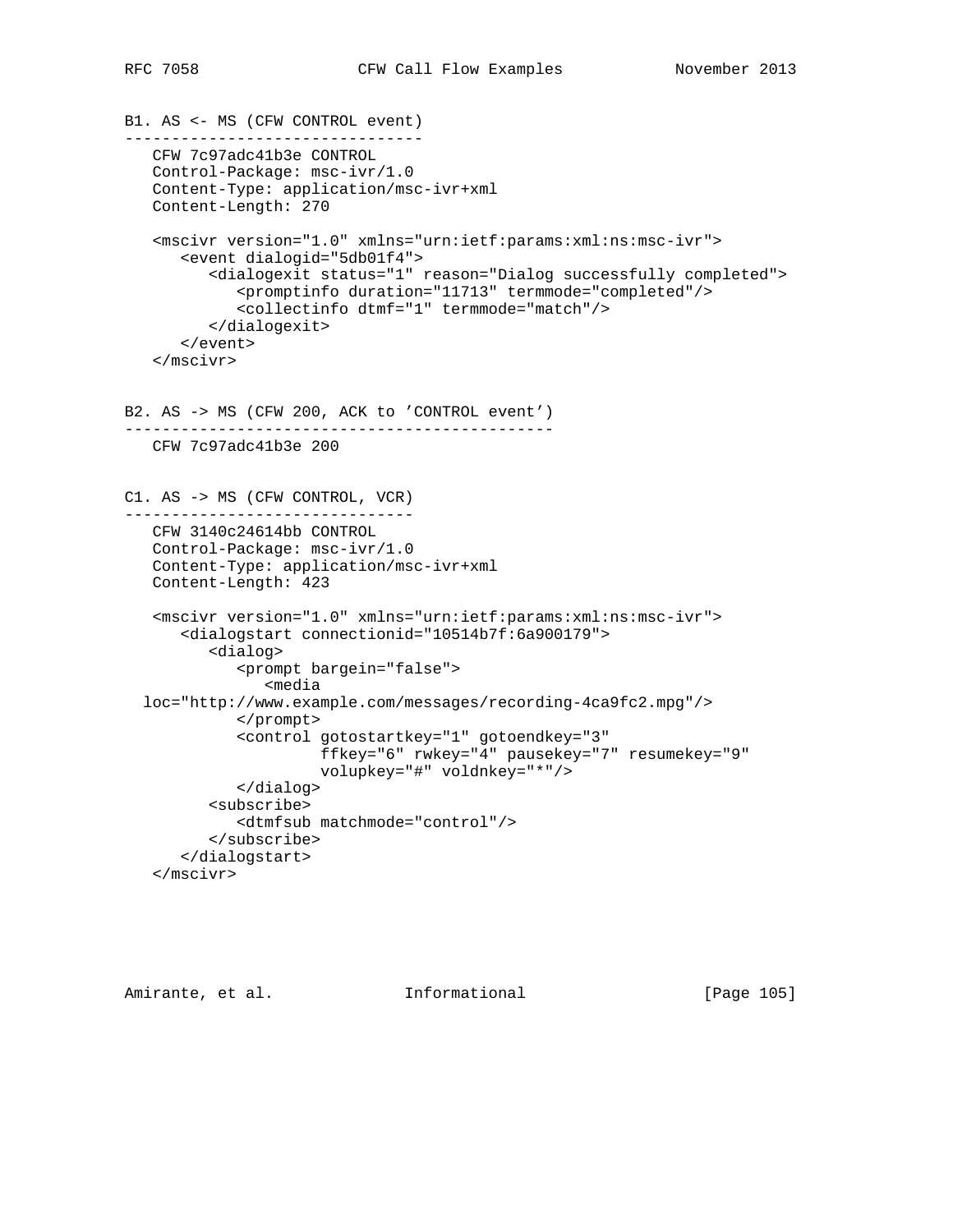C2. AS <- MS (CFW 200 OK) ------------------------- CFW 3140c24614bb 200 Timeout: 10 Content-Type: application/msc-ivr+xml Content-Length: 137 <mscivr version="1.0" xmlns="urn:ietf:params:xml:ns:msc-ivr"> <response status="200" reason="Dialog started" dialogid="3e936e0"/> </mscivr> D1. AS <- MS (CFW CONTROL event, dtmfnotify) -------------------------------------------- CFW 361840da0581 CONTROL Control-Package: msc-ivr/1.0 Content-Type: application/msc-ivr+xml Content-Length: 179 <mscivr version="1.0" xmlns="urn:ietf:params:xml:ns:msc-ivr"> <event dialogid="3e936e0"> <dtmfnotify matchmode="control" dtmf="6" timestamp="2008-12-16T12:58:36Z"/> </event> </mscivr> D2. AS -> MS (CFW 200, ACK to 'CONTROL event') ----------------------------------------------

CFW 361840da0581 200

[..] The other VCR DTMF notifications are skipped for brevity [..]

Amirante, et al. 1nformational [Page 106]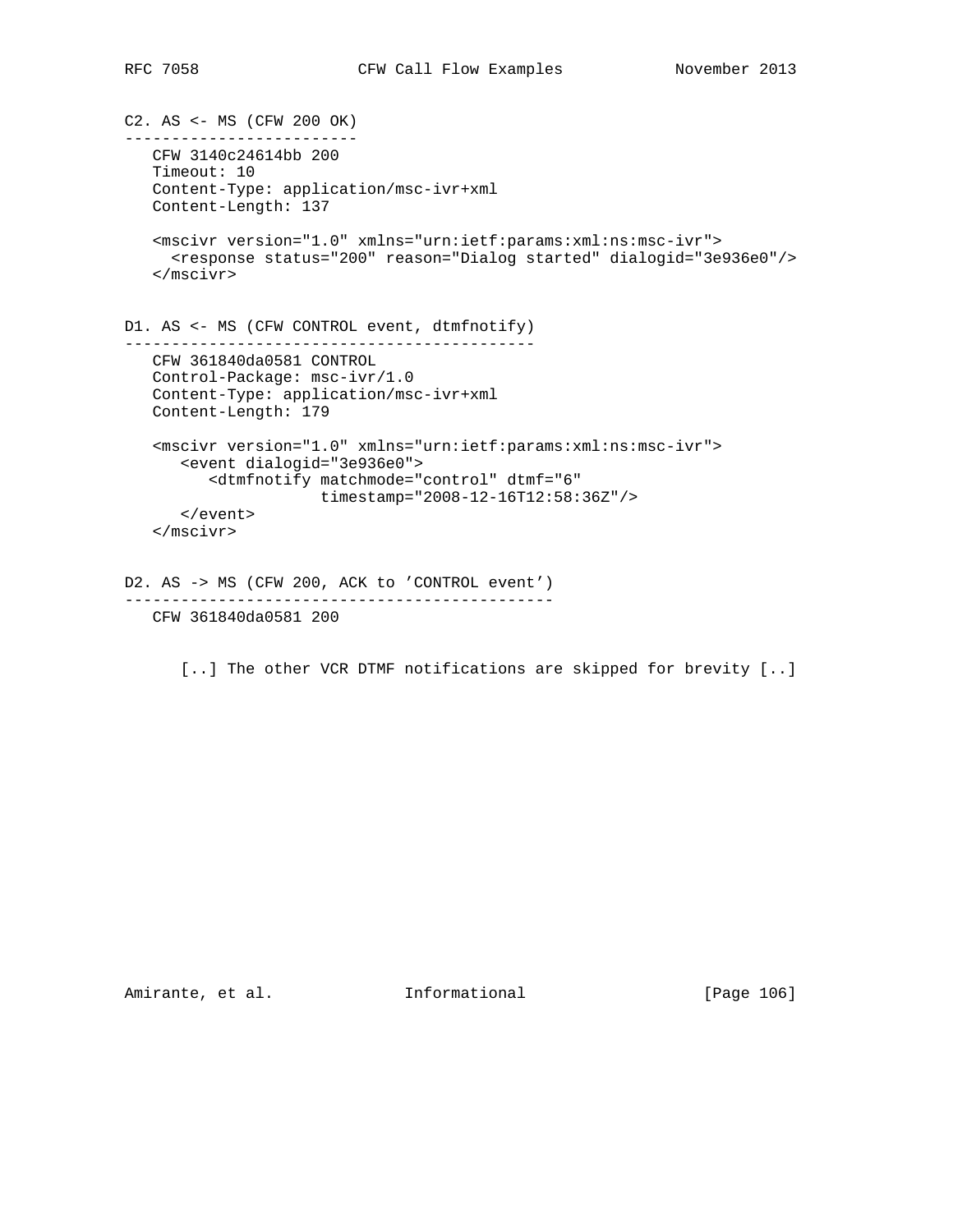```
E1. AS <- MS (CFW CONTROL event, dialogexit)
--------------------------------------------
    CFW 3ffab81c21e9 CONTROL
   Control-Package: msc-ivr/1.0
   Content-Type: application/msc-ivr+xml
   Content-Length: 485
    <mscivr version="1.0" xmlns="urn:ietf:params:xml:ns:msc-ivr">
       <event dialogid="3e936e0">
          <dialogexit status="1" reason="Dialog successfully completed">
             <promptinfo duration="10270" termmode="completed"/>
             <controlinfo>
                <controlmatch dtmf="6" timestamp="2008-12-16T12:58:36Z"/>
                <controlmatch dtmf="4" timestamp="2008-12-16T12:58:37Z"/>
                <controlmatch dtmf="7" timestamp="2008-12-16T12:58:38Z"/>
                <controlmatch dtmf="9" timestamp="2008-12-16T12:58:40Z"/>
             </controlinfo>
          </dialogexit>
       </event>
    </mscivr>
```

```
E2. AS -> MS (CFW 200, ACK to 'CONTROL event')
    ----------------------------------------------
    CFW 3ffab81c21e9 200
```
## 6.4.2. Current Time

 An interesting scenario to create with the help of features provided by the MS is what is typically called 'Current Time'. A UAC calls a URI, which presents the caller with the current date and time. As can easily be deduced by the very nature of the application, variable announcements play an important role in this scenario. In fact, rather than having the AS build an announcement according to the current time using different framework messages, it is much easier to rely upon the "variable announcements" mechanism provided by the IVR package, as variable announcements provide several ways to deal with dates and times.

Amirante, et al. 1nformational 1999 [Page 107]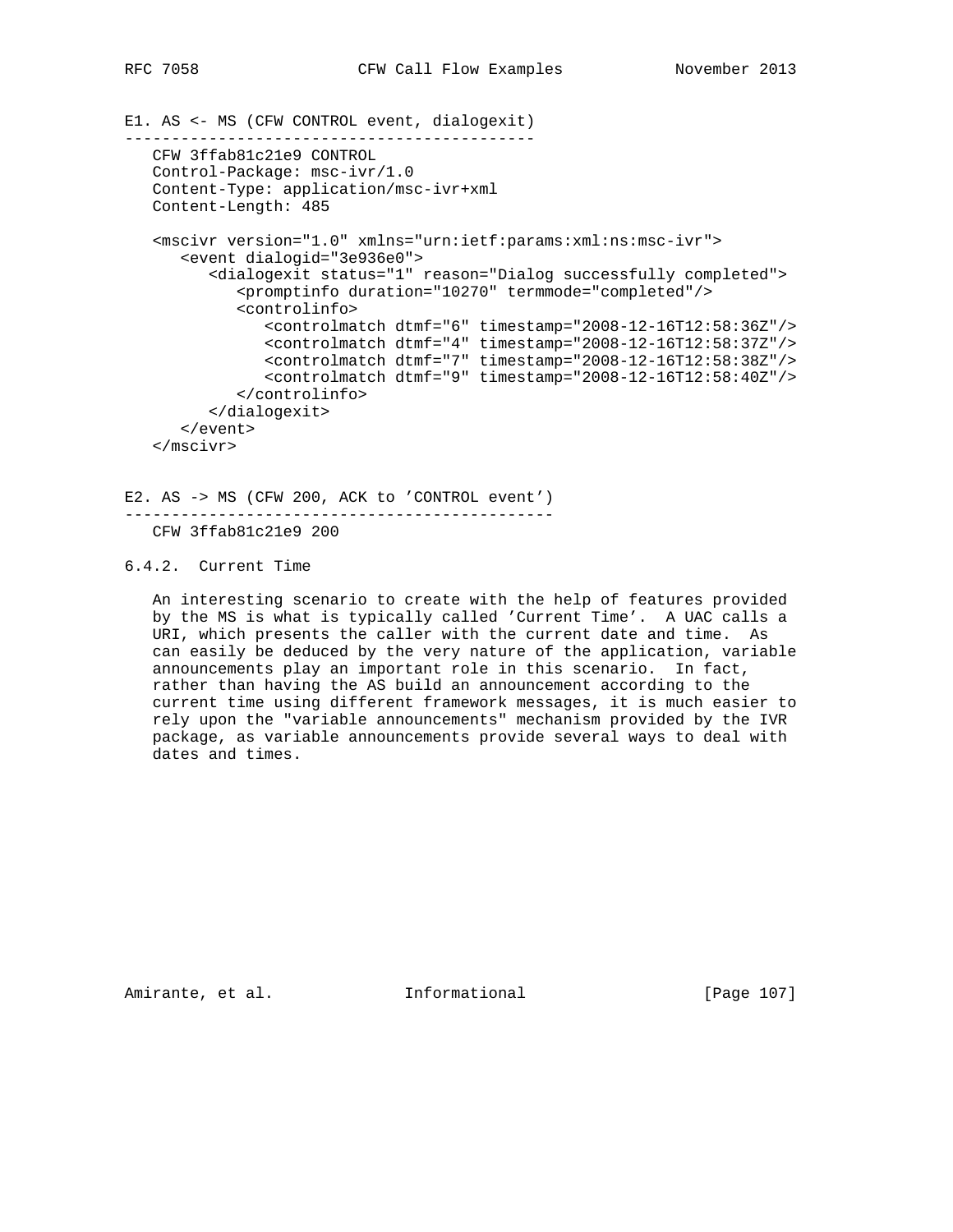To make the scenario more interesting and have it cover more functionality, the application is also assumed to have background music played during the announcement. Because most of the announcements will be variable, a means is needed to have more streams played in parallel on the same connection. This can be achieved in two different ways:

- 1. two separate and different dialogs, playing the variable announcements and the background track, respectively.
- 2. a single dialog implementing a parallel playback.

 The first approach assumes that the available MS implements implicit mixing, which may or may not be supported since it's a recommended feature but not mandatory. The second approach assumes that the MS implements support for more streams of the same media type (in this case audio) in the same dialog, which, exactly as for the case of implicit mixing, is not to be taken for granted. Because the first approach is quite straightforward and easy to understand, the following scenario uses the second approach and assumes that the available MS supports parallel playback of more audio tracks within the context of the same dialog.

 That said, the covered scenario, depicted as a sequence diagram in Figure 45, will be as follows:

- 1. The UAC INVITEs a URI associated with the Current Time application, and the AS follows the previously explained procedure to have the UAC negotiate a new media session with the MS.
- 2. The UAC is presented with an announcement including (i) a voice stating the current date and time; (ii) a background music track; and (iii) a mute background video track.

Amirante, et al. 1nformational [Page 108]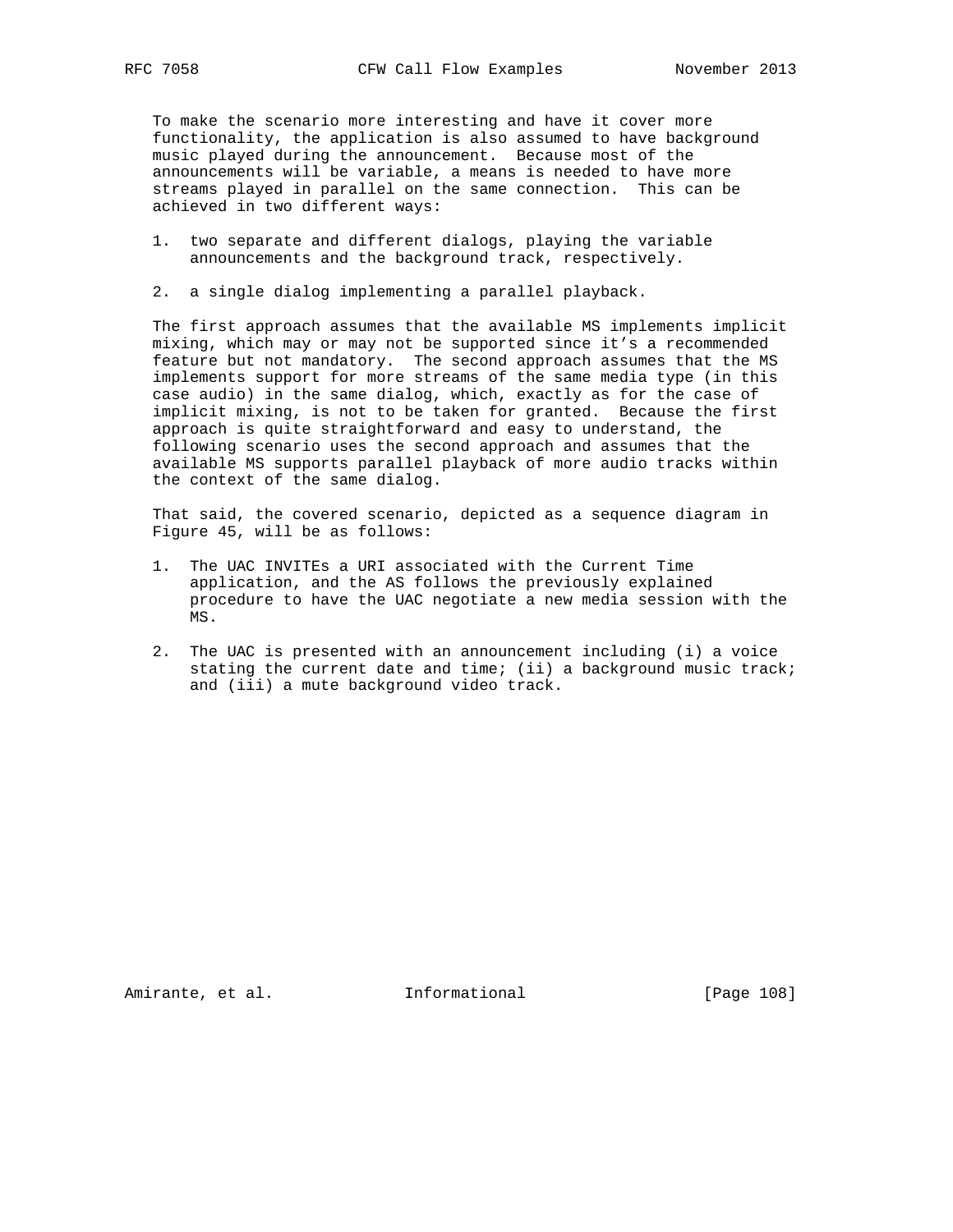UAC AS AS MS | | | A1. CONTROL (play variables) | |++++++++++++++++++++++++++++++++>>| prepare | | |--+ and A2. 202 | | start<br>++++++++++ | | the | |<<++++++++++++++++++++++++++++++++| | the | | | | dialog | | | | (takes A3. REPORT (terminate) |<-+ time)  $| 1 |$ A4. 200 OK | |++++++++++++++++++++++++++++++++>>| | | | |<<########################################################| | "16th of december 2008, 5:31 PM..." | |<<########################################################| | | | B1. CONTROL (<promptinfo>)  $<\,$ B2. 200 OK | |++++++++++++++++++++++++++++++++>>| | | | . . . . . . . . .

Figure 45: Current Time: Framework Transactions

The framework transaction steps are as follows:

- o The first transaction (A1) is addressed to the IVR package (msc ivr); it is basically an [RFC6231] 'playannouncements' dialog, but, unlike all the scenarios presented so far, it includes directives for a parallel playback, as indicated by the <par> element. There are three flows to play in parallel:
	- \* a sequence (<seq>) of variable and static announcements (the actual time and date).
	- \* a music track ('media=music.wav') to be played in the background at a lower volume (soundLevel=50%).
	- \* a mute background video track (media=clock.mpg).

Amirante, et al. 1nformational [Page 109]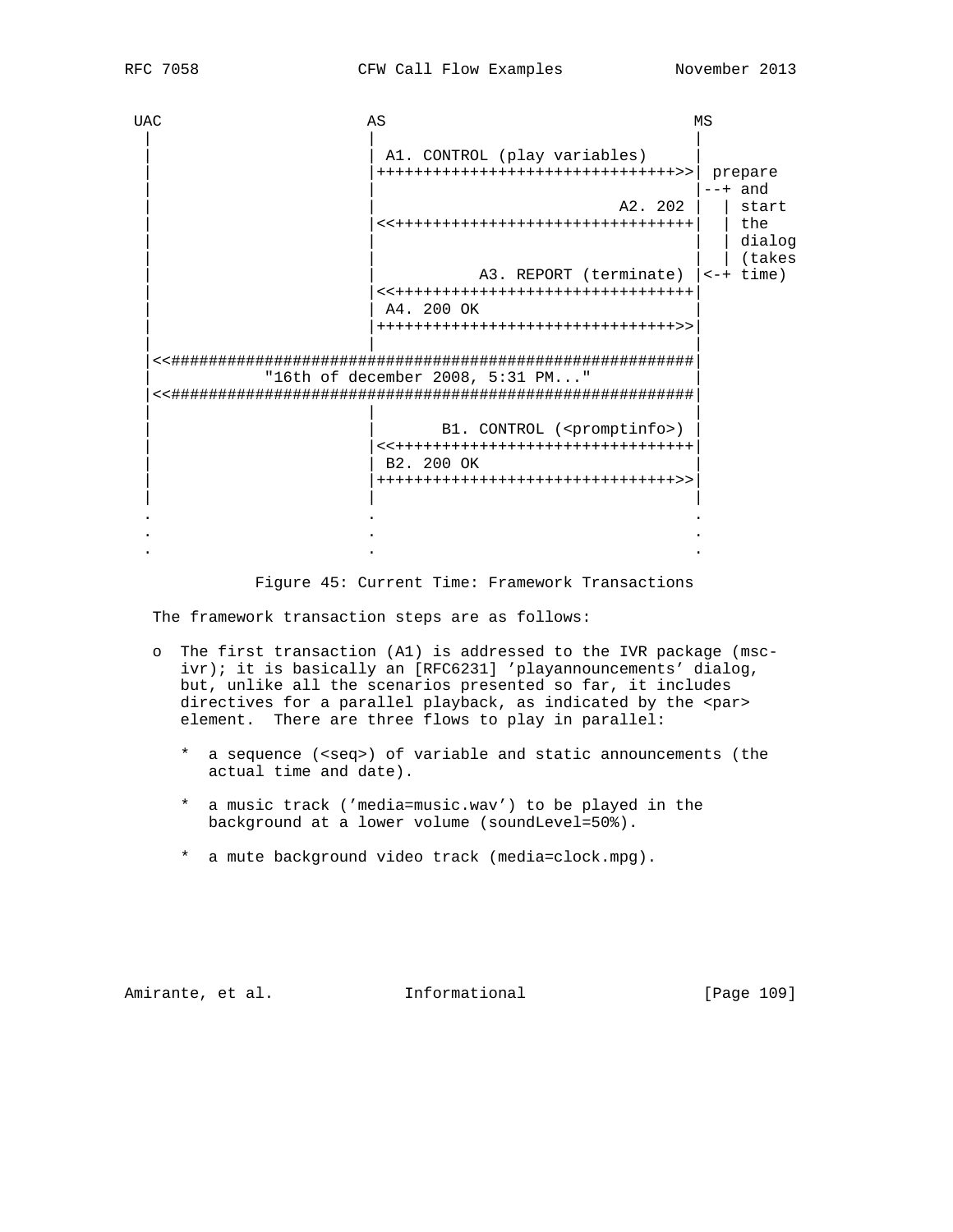The global announcement ends when the longest of the three parallel steps ends (endsync=last). This means that if one of the steps ends before the others, the step is muted for the rest of the playback. In this example, the series of static and <variable> announcements is requested by the AS:

- \* play a wav file ("Tuesday...").
- \* play a date ("16th of december 2008...") by building it (variable: date with a ymd=year/month/day format).
- \* play a time ("5:31 PM...") by building it (variable: time with a t12=12 hour day format, am/pm).
- o The transaction is extended by the MS (A2) with a new timeout, as in this case the MS needs some more time to retrieve all the needed media files. Should the new timeout expire as well, the MS would send a further message to extend it again (a REPORT update), but for the sake of simplicity we assume that in this scenario it is not needed. If everything went fine (i.e., the MS retrieved all the audio files and successfully built the variable announcements, and it supports parallel playback as requested), the dialog is started. Its start is reported, together with the associated identifier (415719e), to the AS in a terminating REPORT message (A3).
- o The AS acks the REPORT (A4) and waits for the dialog to end in order to either conclude the application or proceed to further steps if required by the application itself.
- o When the last of the three parallel announcements ends, the dialog terminates, and an event (B1) is triggered to the AS with the relevant information (promptinfo). The AS acks (B2) and terminates the scenario.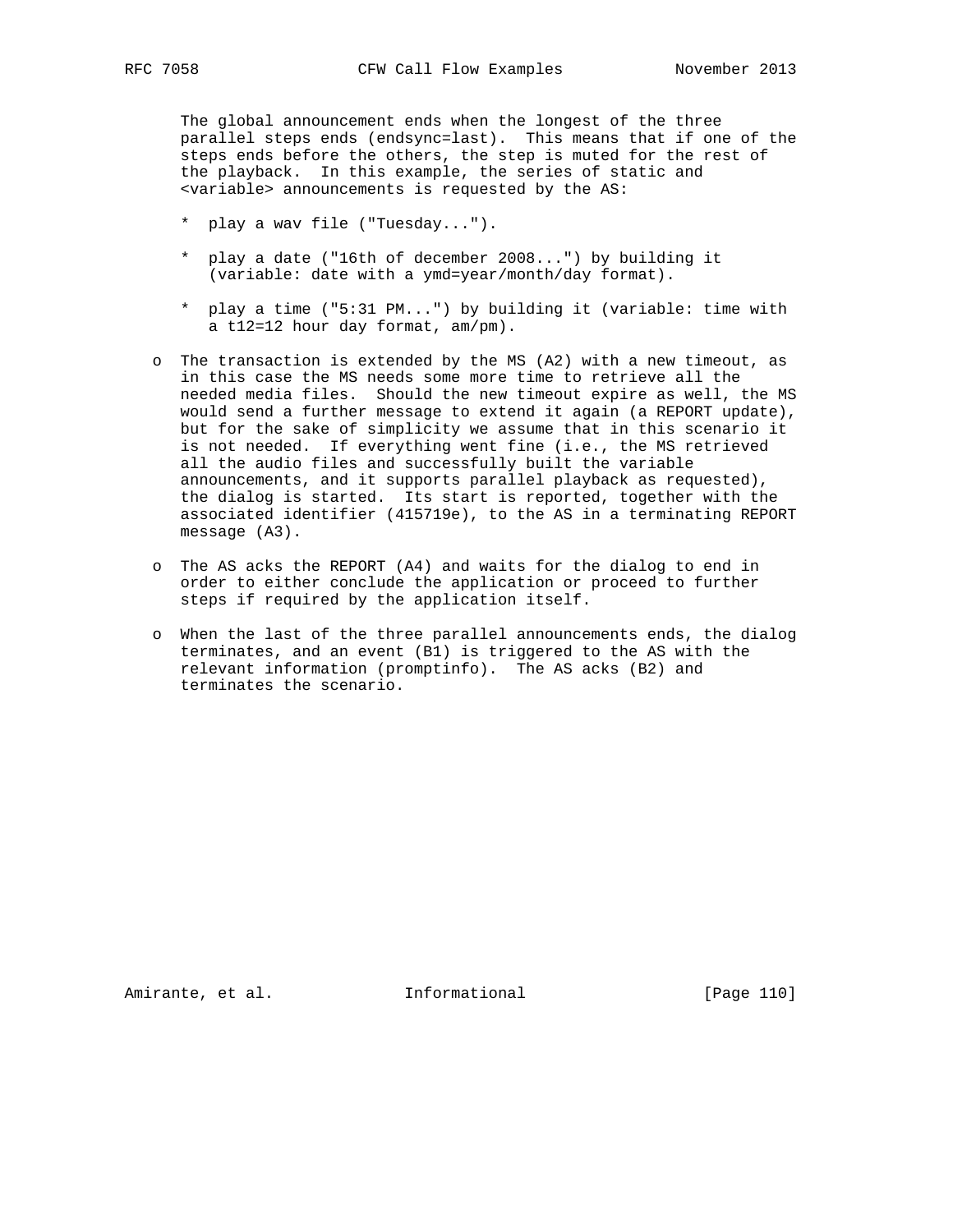```
A1. AS -> MS (CFW CONTROL, play)
--------------------------------
    CFW 0c7680191bd2 CONTROL
    Control-Package: msc-ivr/1.0
    Content-Type: application/msc-ivr+xml
    Content-Length: 506
    <mscivr version="1.0" xmlns="urn:ietf:params:xml:ns:msc-ivr">
      <dialogstart connectionid="21c8e07b:055a893f">
        <dialog>
          <prompt bargein="true">
            <par endsync="last">
              <seq>
                <media loc="http://www.example.com/day-2.wav"/>
                <variable value="2008-12-16" type="date" format="ymd"/>
                <variable value="17:31" type="time" format="t12"/>
              </seq>
              <media loc="http://www.example.com/music.wav"
                     soundLevel="50%"/>
              <media loc="http://www.example.com/clock.mpg"/>
            </par>
          </prompt>
        </dialog>
      </dialogstart>
    </mscivr>
A2. AS <- MS (CFW 202)
----------------------
    CFW 0c7680191bd2 202
    Timeout: 5
A3. AS <- MS (CFW REPORT terminate)
-----------------------------------
    CFW 0c7680191bd2 REPORT
    Seq: 1
    Status: terminate
    Timeout: 10
    Content-Type: application/msc-ivr+xml
    Content-Length: 137
    <mscivr version="1.0" xmlns="urn:ietf:params:xml:ns:msc-ivr">
     <response status="200" reason="Dialog started" dialogid="415719e"/>
    </mscivr>
```

```
Amirante, et al. 1nformational [Page 111]
```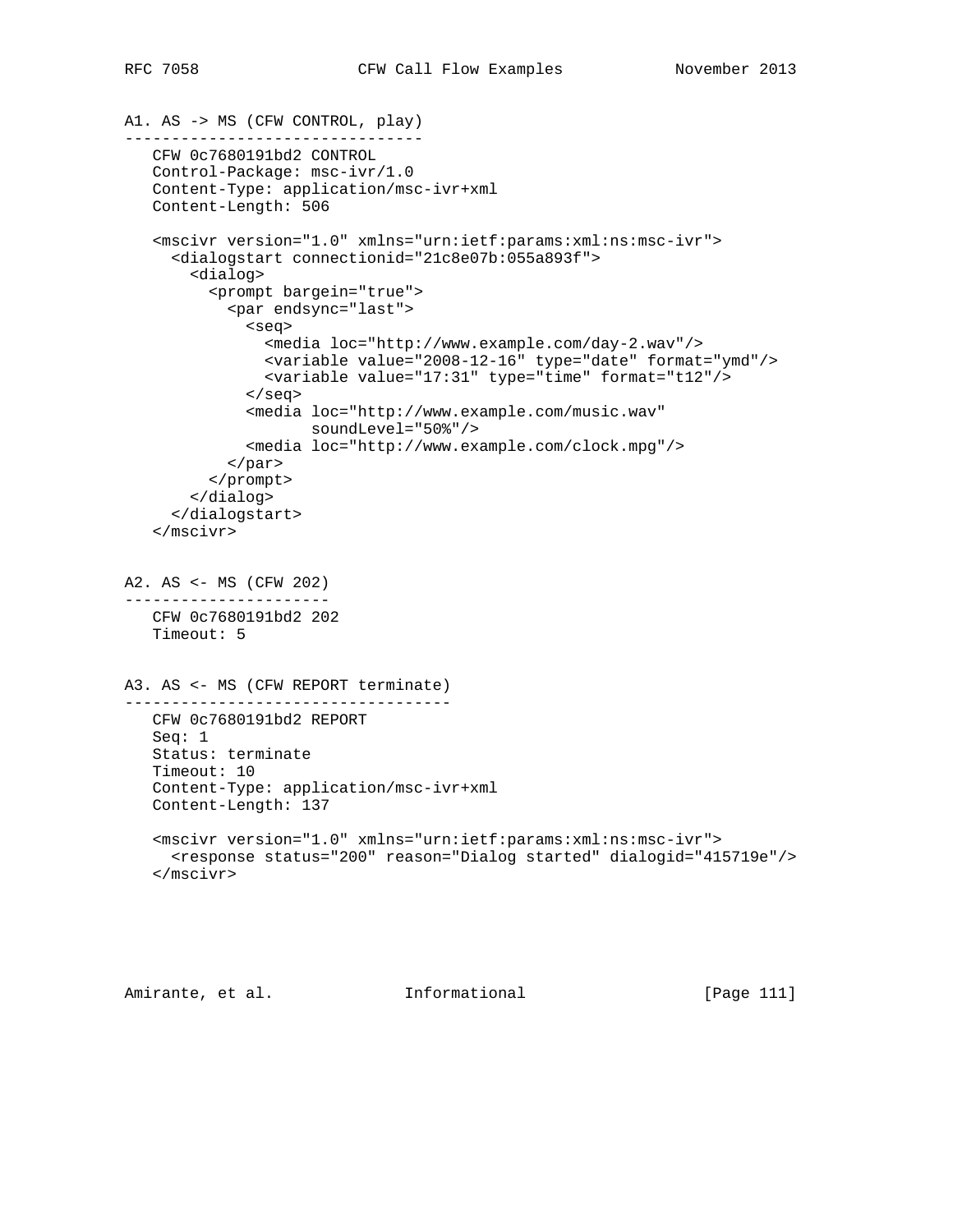A4. AS -> MS (CFW 200, ACK to 'REPORT terminate') ------------------------------------------------- CFW 0c7680191bd2 200 Seq: 1

B1. AS <- MS (CFW CONTROL event) -------------------------------- CFW 4481ca0c4fca CONTROL Control-Package: msc-ivr/1.0 Content-Type: application/msc-ivr+xml Content-Length: 229 <mscivr version="1.0" xmlns="urn:ietf:params:xml:ns:msc-ivr"> <event dialogid="415719e">

```
 <dialogexit status="1" reason="Dialog successfully completed">
          <promptinfo duration="8046" termmode="completed"/>
       </dialogexit>
    </event>
 </mscivr>
```

```
B2. AS -> MS (CFW 200, ACK to 'CONTROL event')
    ----------------------------------------------
    CFW 4481ca0c4fca 200
```
6.4.3. DTMF-Driven Conference Manipulation

 To complete the scenarios presented in Section 6.3, this section deals with how the AS can use the MS to detect DTMF tones from conference participants and take actions on the conference accordingly. A typical example is when participants in a conference are provided with specific codes to:

- o mute/unmute themselves in the conference;
- o change their volume in the conference, or the volume of the conference itself;
- o change the video layout in the conference, if allowed;
- o kick abusive users out of the conference;

 and so on. To achieve all this, the simplest thing an AS can do is to prepare a recurring DTMF collection for each participant with specific grammars to match. If the collected tones match the grammar, the MS would notify the AS of the tones and start the collection again. Upon receipt of <collectinfo> events, the AS would

Amirante, et al. 1nformational 1999 [Page 112]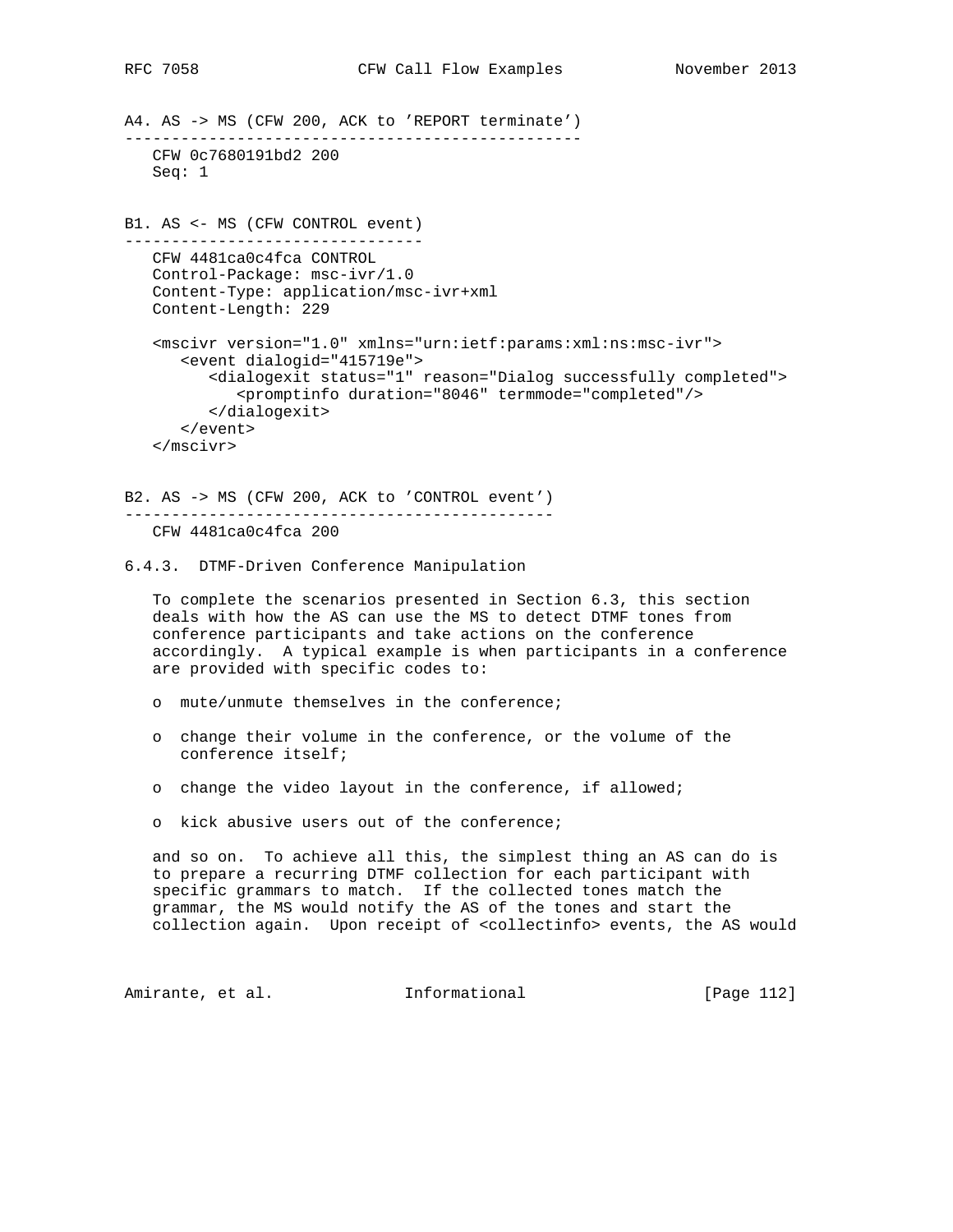in turn originate the proper related request, e.g., a <modifyjoin> on the participant's stream with the conference. This is made possible by three features provided by the IVR package:

- 1. the 'repeatCount' attribute.
- 2. the subscription mechanism.
- 3. the Speech Recognition Grammar Specification (SRGS) [SRGS].

 The first feature allows recurring instances of the same dialog without the need for additional requests upon completion of the dialog itself. In fact, the 'repeatCount' attribute indicates how many times the dialog has to be repeated. When the attribute has the value 0, it means that the dialog has to be repeated indefinitely, meaning that it's up to the AS to destroy it by means of a <dialogterminate> request when the dialog is no longer needed. The second feature allows the AS to subscribe to events related to the IVR package without waiting for the dialog to end, e.g., matching DTMF collections in this case. Finally, the last feature allows custom matching grammars to be specified. This way, only a subset of the possible DTMF strings can be specified, so that only those matches in which the AS is interested are reported. Grammars other than SRGS may be supported by the MS and will achieve the same result. This document will only describe the use of an SRGS grammar, since support for SRGS is mandated in [RFC6231].

 To identify a single sample scenario, we assume that a participant has successfully joined a conference, e.g., as detailed in Figure 32. We also assume that the following codes are to be provided within the conference to participants in order to let them take advantage of advanced features:

- 1. \*6 to mute/unmute themselves (on/off trigger).
- 2. \*1 to lower their own volume in the conference and \*3 to raise it.
- 3. \*7 to lower the volume of the conference stream they are receiving and \*9 to raise it.
- 4. \*0 to leave the conference.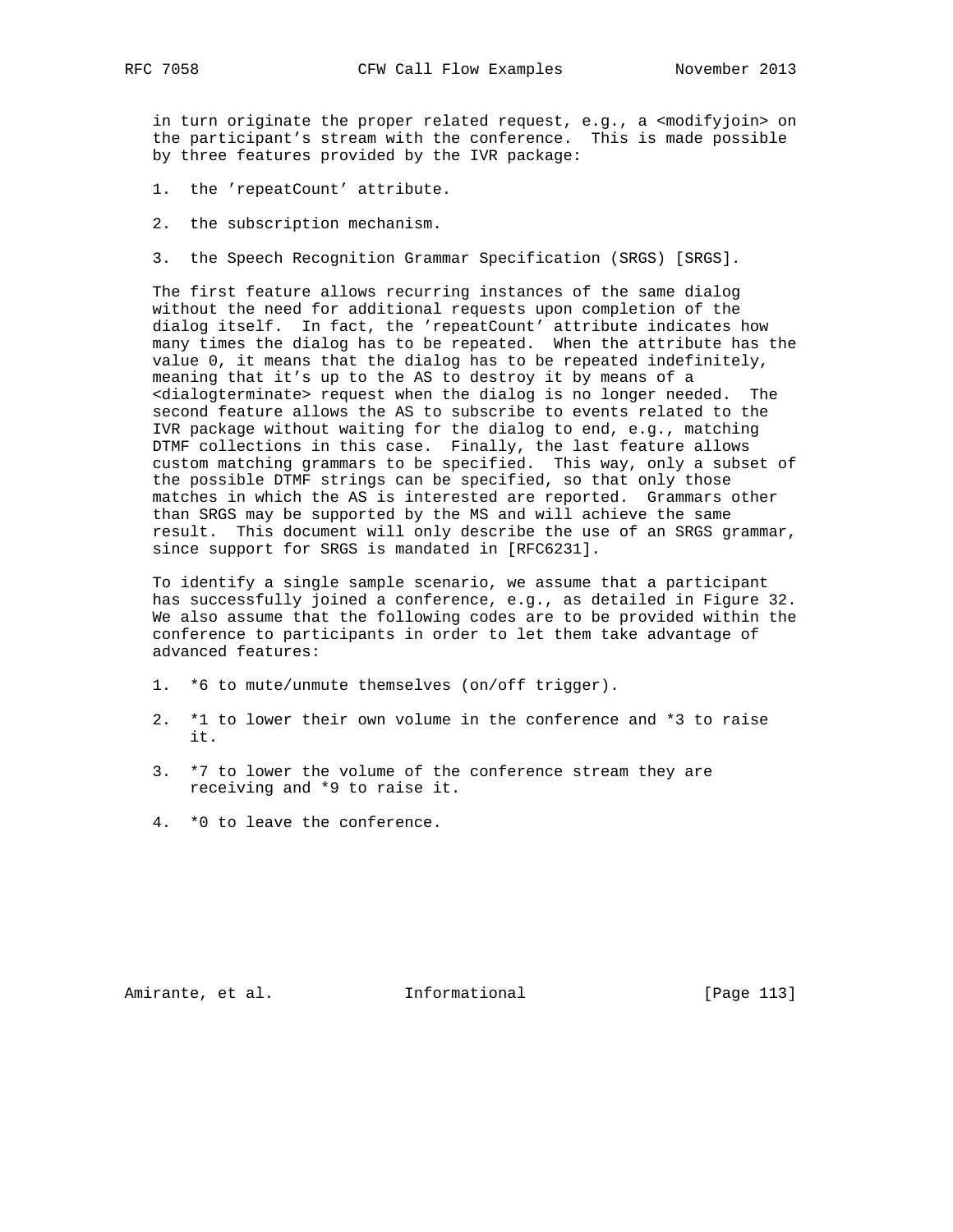This means that six different codes are supported and are to be matched in the requested DTMF collection. All other codes are collected by the MS but discarded, and no event is triggered to the AS. Because all the codes have the '\*' (star) DTMF code in common, the following is an example of an SRGS grammar that may be used in the request by the AS:

```
 <grammar mode="dtmf" version="1.0"
               xmlns="http://www.w3.org/2001/06/grammar">
        <rule id="digit">
          <one-of>
            <item>0</item>
            <item>1</item>
            <item>3</item>
            <item>6</item>
            <item>7</item>
            <item>9</item>
          </one-of>
        </rule>
        <rule id="action" scope="public">
          <item>
 *
            <item><ruleref uri="#digit"/></item>
         \langleitem>
       \langlerule>
      </grammar>
```
 As can be deduced by looking at the grammar, the presented SRGS XML code specifies exactly the requirements for the collections to match. The rule is to match any string that has a star ('\*') followed by a single supported digit (0, 1, 3, 6, 7, or 9). Such grammar, as stated in [RFC6231], may be either provided inline in the request itself or referenced externally by means of the 'src' attribute. In the example scenario, we'll put it inline, but an external reference to the same document would achieve exactly the same result.

Amirante, et al. 1nformational 1999 [Page 114]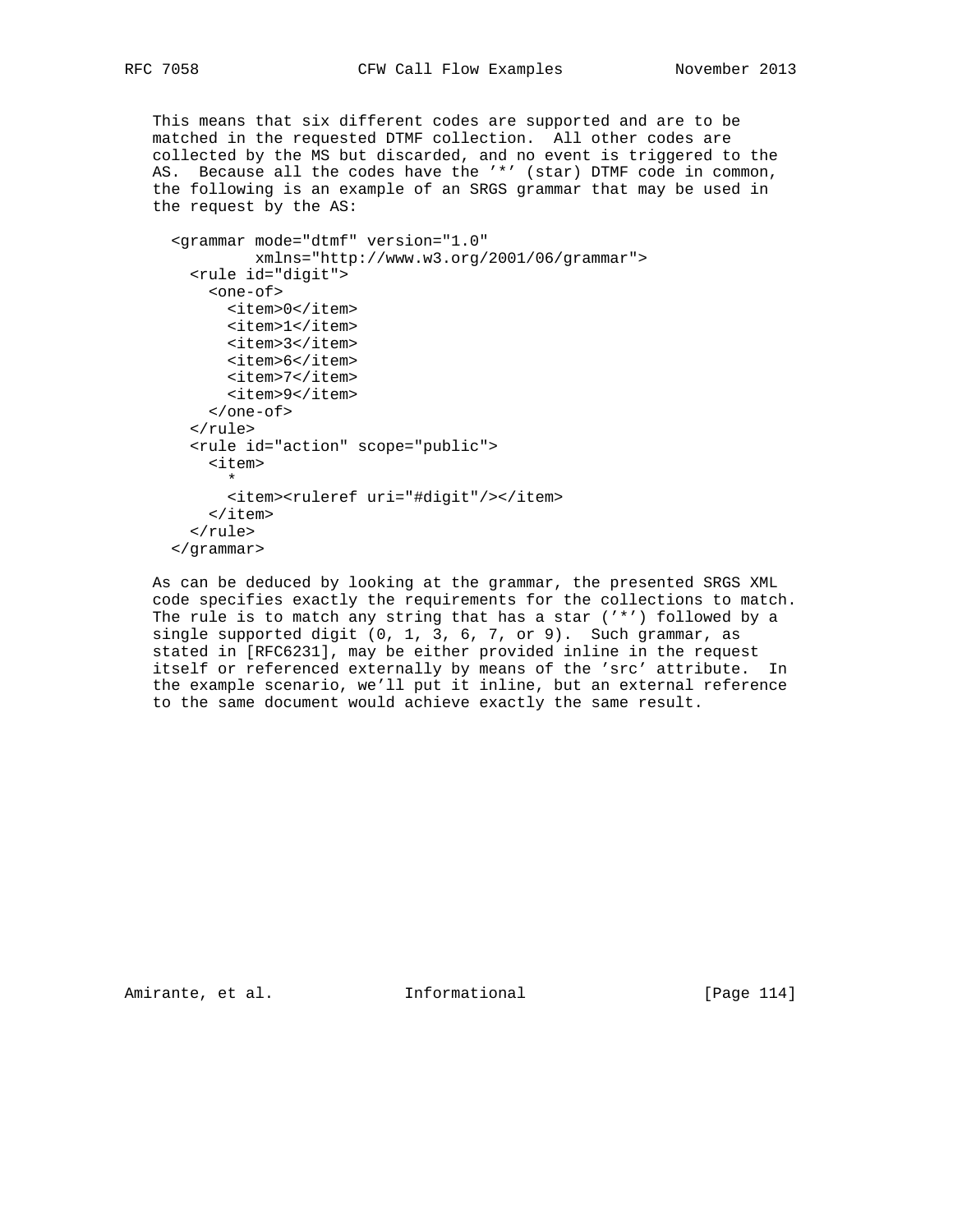Figure 46 shows how the AS might request the recurring collection for a UAC. As before, the example assumes that the UAC is already a participant in the conference.

| UAC | AS                                                                             | ΜS |                                      |
|-----|--------------------------------------------------------------------------------|----|--------------------------------------|
|     | A1. CONTROL (recurring collection)                                             |    | --+ start<br>the                     |
|     | A2. 200 OK                                                                     |    | <-+ dialog                           |
|     |                                                                                |    |                                      |
|     | Recurring DTMF digit collection starts                                         |    | --+ qet<br><b>DTMF</b><br><-+ digits |
|     | B1. CONTROL (dtmfinfo=*1)                                                      |    |                                      |
|     | <<++++++++++++++++++++++++++++++++++++<br>B2. 200 OK                           |    | --+ get                              |
|     | ++++++++++++++++++++++++++++++++++++++                                         |    | DTMF<br><-+ digits                   |
|     | C1. CONTROL (modifyjoin UAC1-->conf)<br>++++++++++++++++++++++++++++++++++++   |    |                                      |
|     |                                                                                |    | --+ modify<br>UAC                    |
|     | $C2.200$ OK                                                                    |    | <-+ volume                           |
|     |                                                                                |    |                                      |
|     | Volume of UAC in conference is lowered                                         |    |                                      |
|     | D1. CONTROL (dtmfinfo=*9)                                                      |    |                                      |
|     | <<++++++++++++++++++++++++++++++++++++<br>D2. 200 OK                           |    | -+ qet<br>DTMF                       |
|     | E1. CONTROL (modifyjoin UAC1<--conf)<br>++++++++++++++++++++++++++++++++++++++ |    | <-+ digits                           |
|     |                                                                                |    | --+ modify<br>conf                   |
|     | $E2.200$ OK<br><<++++++++++++++++++++++++++++++++++++                          |    | <-+ volume                           |
|     | Now UAC can hear the conference mix at a higher volume                         |    |                                      |

Amirante, et al. 1nformational [Page 115]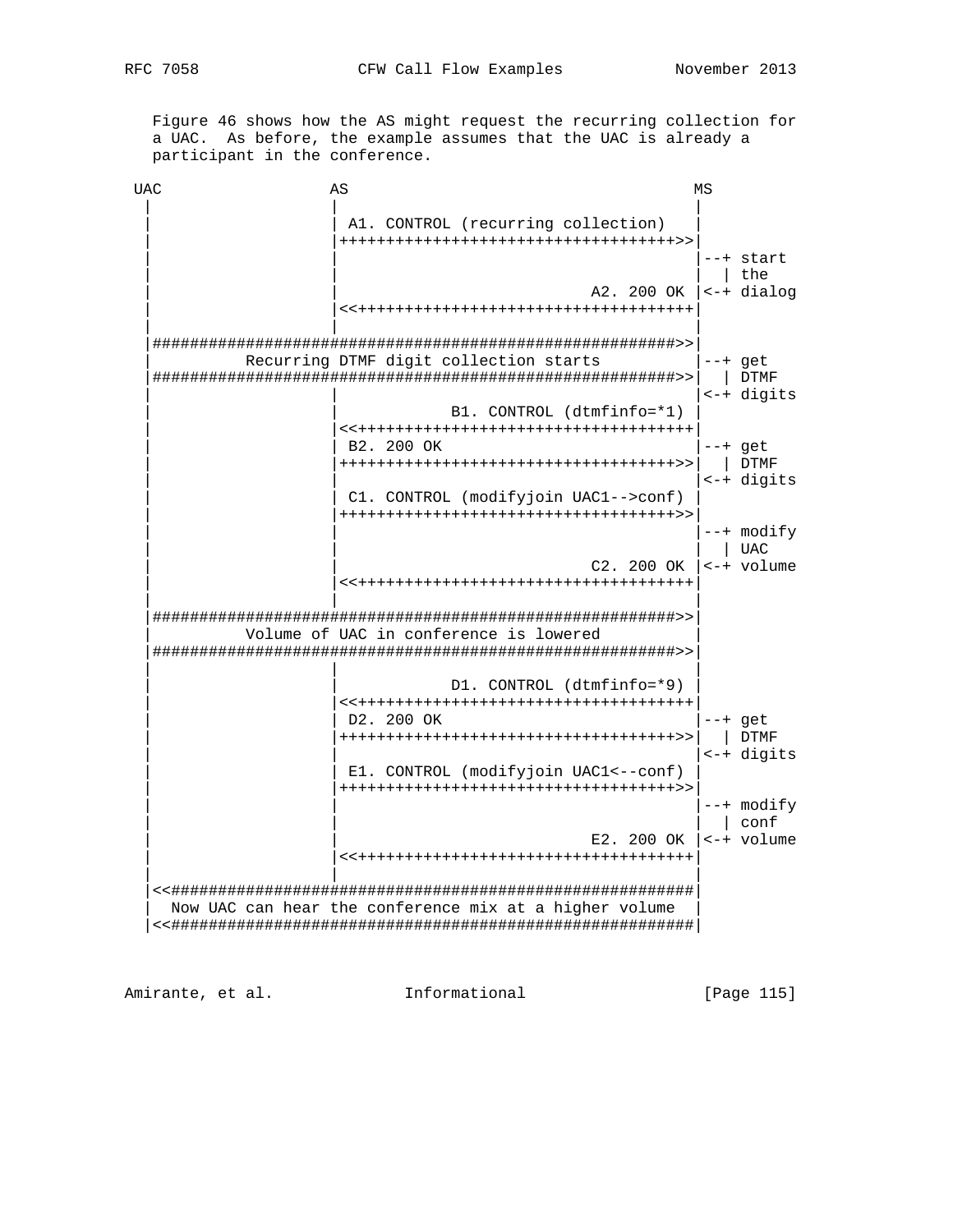| | | F1. CONTROL (dtmfinfo=\*6) | |<<++++++++++++++++++++++++++++++++++++| F2. 200 OK |--+ qet | |++++++++++++++++++++++++++++++++++++>>| | DTMF | | |<-+ digits | | G1. CONTROL (modifyjoin UAC1-->conf) | | |++++++++++++++++++++++++++++++++++++>>| | | |--+ mute | UAC in  $G2. 200 OK$  |<-+ conf | |<<++++++++++++++++++++++++++++++++++++| | | | |########################################################>>| UAC is now muted in the conference |########################################################>>| | | | H1. CONTROL (dtmfinfo=\*0) | |<<++++++++++++++++++++++++++++++++++++| H2. 200 OK |--+ get | |++++++++++++++++++++++++++++++++++++>>| | DTMF  $|$  <-+ digits I1. CONTROL (destroy DTMF dialog) | |++++++++++++++++++++++++++++++++++++>>| |--+ delete<br>| the | | | | the  $12. 200$  OK  $\left| \left. \left. \right| \right. \left. \left. \right|$  dialog | |<<++++++++++++++++++++++++++++++++++++| (DTMF | collection<br>| stops | stops) | stops) | stops) | stops) | stops) | stops) | stops) | stops) | stops) | stops) | stops) | stops | stops | stops | stops | stops | stops | stops | stops | stops | stops | stops | stops | stops | stops | stops | s J1. CONTROL (dialogexit) | |<<++++++++++++++++++++++++++++++++++++| J2. 200 OK | |++++++++++++++++++++++++++++++++++++>>| | | | |########################################################>>| No more tones from UAC are collected |########################################################>>| | | | K1. CONTROL (unjoin UAC1<-X->conf) | |++++++++++++++++++++++++++++++++++++>>|  $---$  unjoin  $|$  UAC &  $K2. 200 OK$  |<-+ conf | |<<++++++++++++++++++++++++++++++++++++| | | | L1. CONTROL (unjoin-notify) | |<<++++++++++++++++++++++++++++++++++++|

Amirante, et al. 1nformational 1999 [Page 116]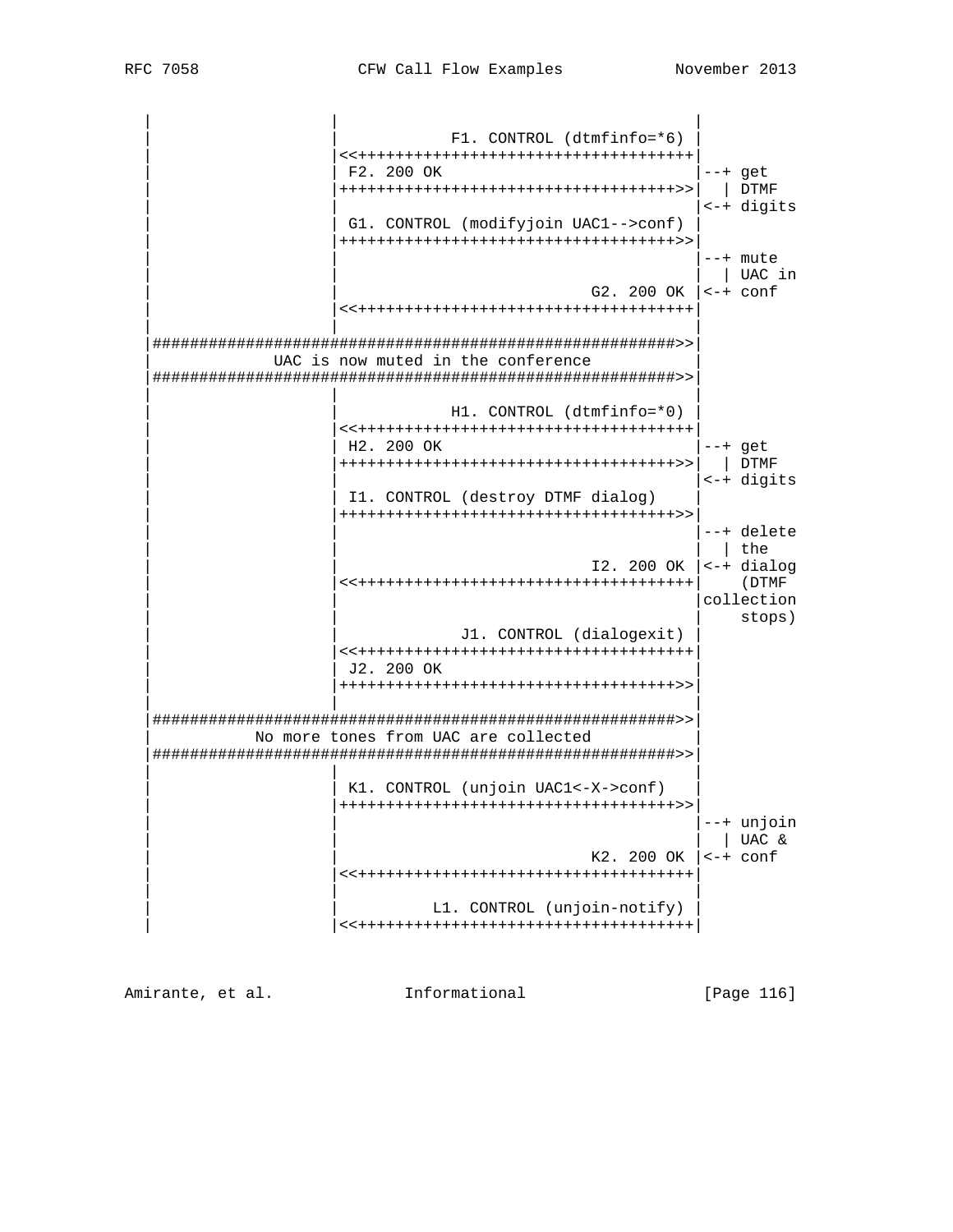|  | L2. 200 OK |  |
|--|------------|--|
|  |            |  |
|  |            |  |
|  |            |  |
|  |            |  |

 Figure 46: DTMF-Driven Conference Manipulation: Framework Transactions

 As can be deduced from the sequence diagram above, the AS, in its business logic, correlates the results of different transactions, addressed to different packages, to implement a more complex conferencing scenario. In fact, <dtmfnotify> events are used to take actions according to the functions of the DTMF codes. The framework transaction steps are as follows:

- o The UAC is already in the conference, and so the AS starts a recurring collect with a grammar to match. This is done by placing a CONTROL request addressed to the IVR package (A1). The operation to implement is a <collect>, and we are only interested in two-digit DTMF strings (maxdigits). The AS is not interested in a DTMF terminator (termchar is set to a non-conventional DTMF character), and the DTMF escape key is set to '#' (the default is '\*', which would conflict with the code syntax for the conference and so needs to be changed). A custom SRGS grammar is provided inline (<grammar> with mode=dtmf). The whole dialog is to be repeated indefinitely (dialog has repeatCount=0), and the AS wants to be notified when matching collections occur (dtmfsub with matchmode=collect).
- o The request is handled by the MS (A2) and then successfully started (dialogid=01d1b38). This means that the MS has started collecting DTMF tones from the UAC.
- o The MS collects a matching DTMF string from the UAC (\*1). Since the AS subscribed to this kind of event, a CONTROL event notification (dtmfnotify) is triggered by the MS (B1), including the collected tones. Since the dialog is recurring, the MS immediately restarts the collection.
- o The AS acks the event (B2) and in its business logic understands that the code '\*1' means that the UAC wants its own volume to be lowered in the conference mix. The AS is able to associate the event with the right UAC by referring to the attached dialogid (01d1b38). It then acts accordingly by sending a <modifyjoin> (C1) that does exactly this: the provided <stream> child element instructs the MS to modify the volume of the UAC-->conference audio flow (setgain=-5 dB 'sendonly'). Note that the "setgain"

Amirante, et al. Informational [Page 117]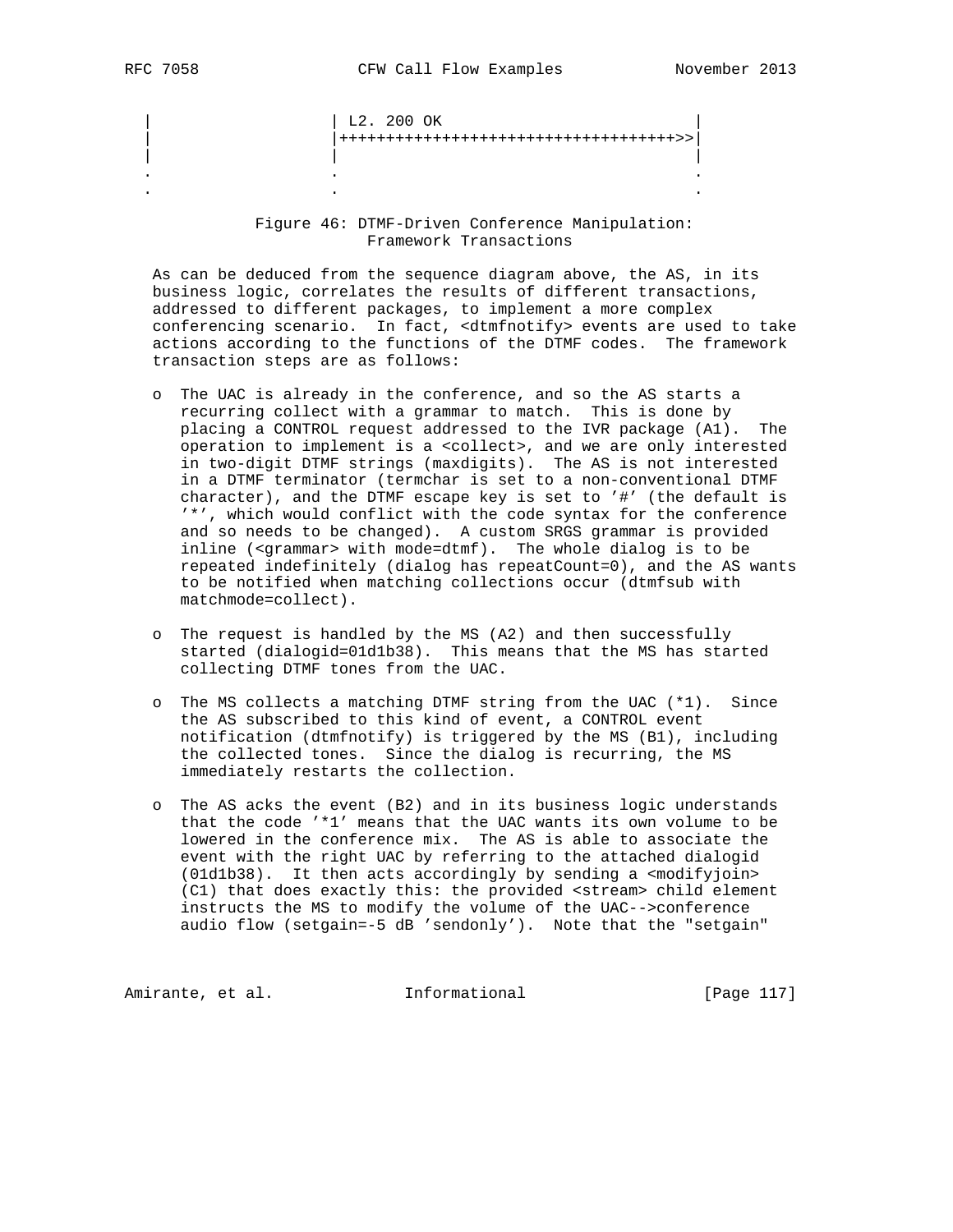value is the absolute volume level. If the user's request is to lower the volume level, the AS must remember the previously set volume level and from it calculate the new volume level. Note how the request also includes directives for the inverse direction. This verbose approach is needed; otherwise, the MS would not only change the volume in the requested direction but would also disable the media flow in the other direction. Having a proper <stream> addressing the UAC<--conf media flow as well ensures that this doesn't happen.

- o The MS successfully enforces the requested operation (C2), changing the volume.
- o A new matching DTMF string from the UAC is collected (\*9). As before, an event is triggered to the AS (D1).
- o The AS acks the event (D2) and matches the new code ('\*9') with its related operation (raise the volume of the conference mix for the UAC), taking the proper action. A different <modifyjoin> is sent (E1) with the new instructions (setgain=+3 dB 'recvonly'). The same considerations regarding how the incremental operation should be mapped to the command apply here as well. Note also how a <stream> for the inverse direction ('sendonly') is again provided just as a placeholder, which basically instructs the MS that the settings for that direction are not to be changed, maintaining the previous directives of (C1).
- o The MS successfully enforces this requested operation as well (E2), changing the volume in the specified direction.
- o At this point, a further matching DTMF string from the UAC is collected (\*6) and sent to the AS (F1).
- o After the required ack (F2), the AS reacts by implementing the action associated with the new code  $('*6')$ , by which the UAC requested that it be muted within the conference. A new <modifyjoin> is sent (G1) with a properly constructed payload (setstate=mute 'sendonly'), and the MS enforces it (G2).
- o A last (in this scenario) matching DTMF string is collected by the MS (\*0). As with all the previous codes, notification of this string is sent to the AS (H1).

Amirante, et al. 1nformational 1999 [Page 118]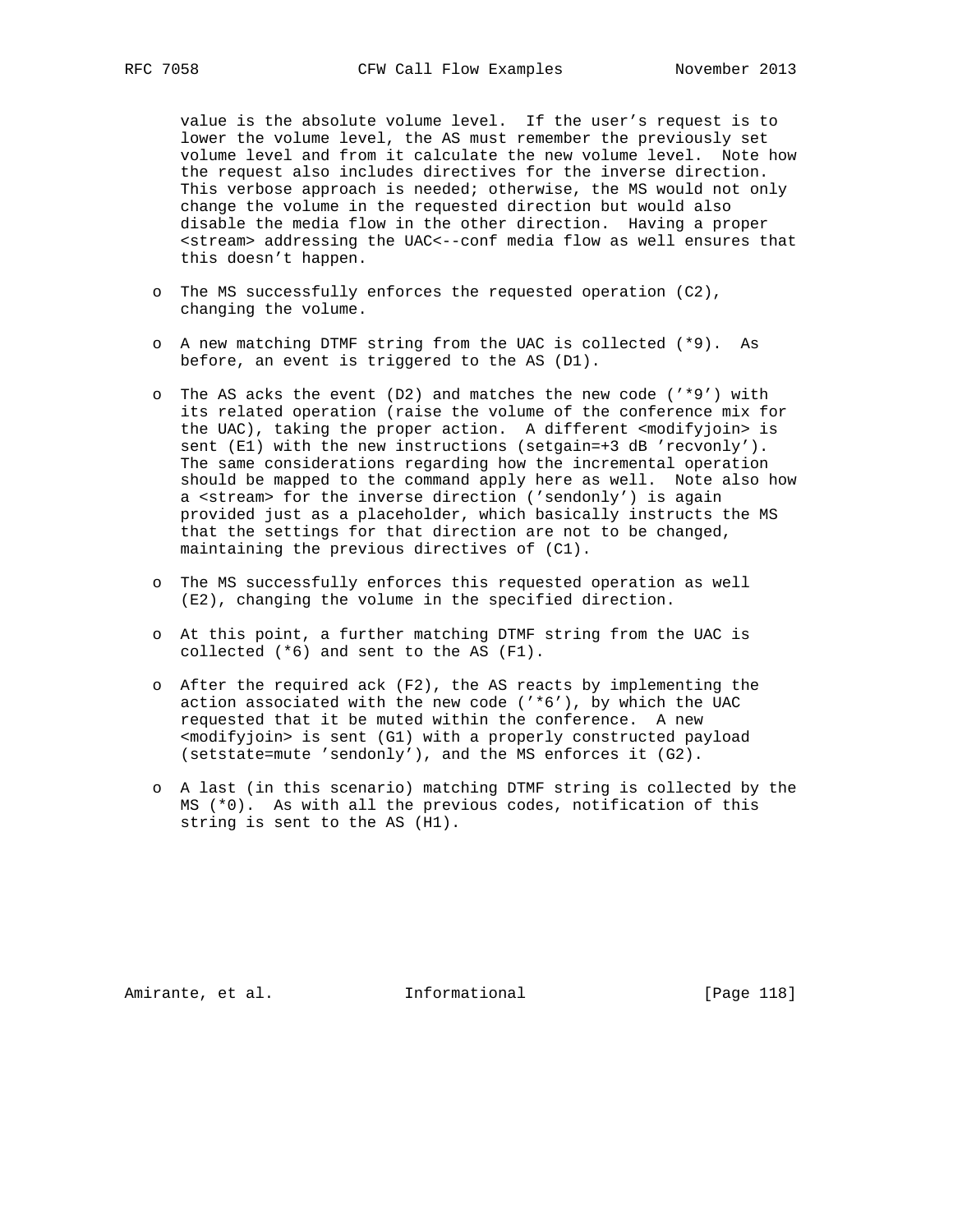- o The AS acks the event (H2) and understands that the UAC wants to leave the conference now (since the code is \*0). This means that a series of actions must be taken:
	- \* The recurring collection is stopped, since it's no longer needed.
	- \* The UAC is unjoined from the conference it is in.
	- \* Additional operations might be considered, e.g., a global announcement stating that the UAC is leaving, but for the sake of conciseness such operations are not listed here.

The former is accomplished by means of a <dialogterminate> request (I1) to the IVR package (dialogid=01d1b38) and the latter by means of an <unjoin> request (K1) to the Mixer package.

- o The <dialogterminate> request is handled by the MS (I2), and the dialog is terminated successfully. As soon as the dialog has actually been terminated, a <dialogexit> event is triggered as well to the AS (J1). This event has no report of the result of the last iteration (since the dialog was terminated abruptly with an immediate=true) and is acked by the AS (J2) to finally complete the dialog lifetime.
- o The <unjoin> request is immediately enforced (K2). As a consequence of the unjoin operation, an <unjoin-notify> event notification is triggered by the MS (L1) to confirm to the AS that the requested entities are no longer attached to each other. The status in the event is set to 0, which, as stated in the specification, means that the join has been terminated by an <unjoin> request. The ack from the AS (L2) concludes this scenario.

Amirante, et al. 1nformational 1917 [Page 119]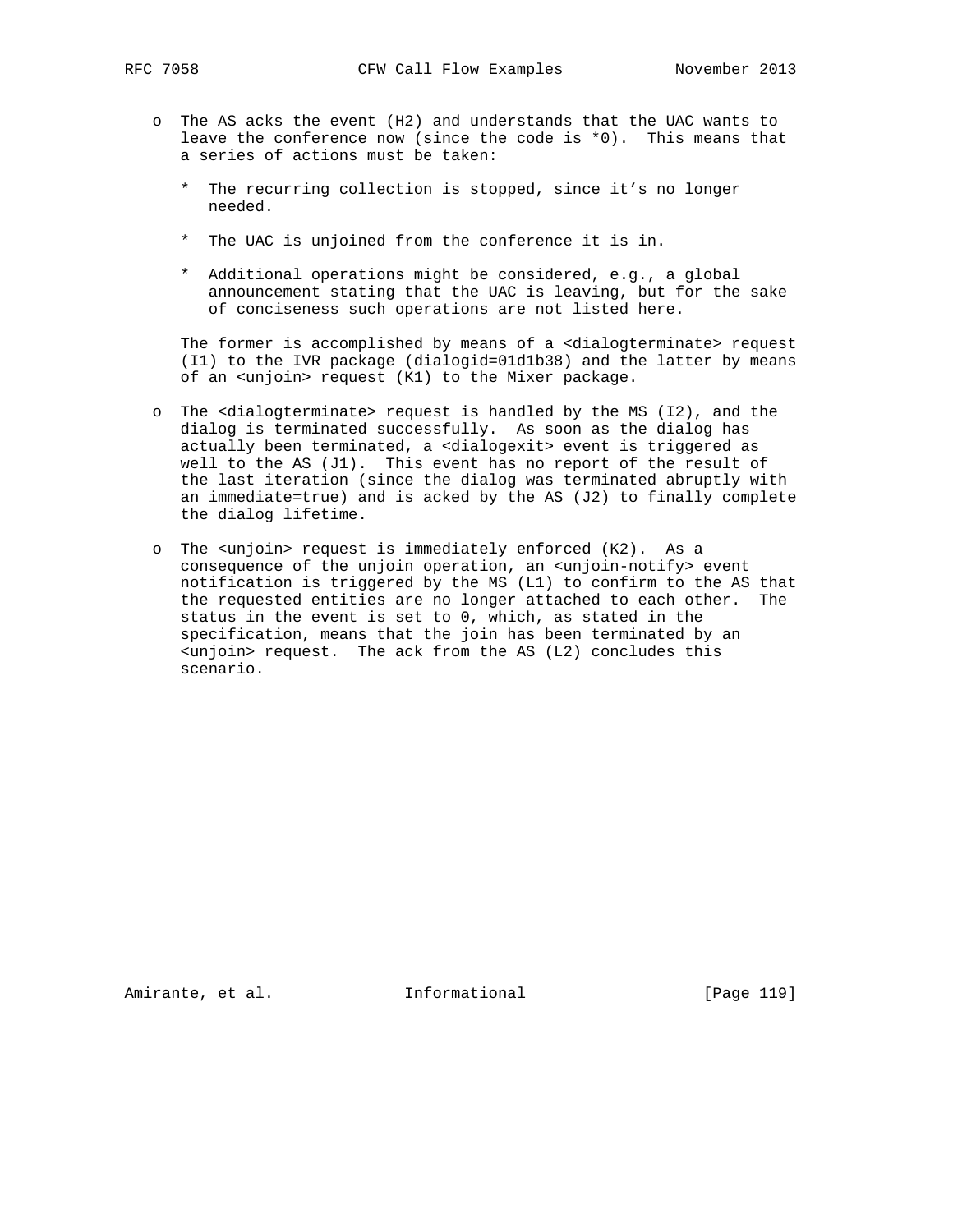```
A1. AS -> MS (CFW CONTROL, recurring collect with grammar)
----------------------------------------------------------
    CFW 238e1f2946e8 CONTROL
   Control-Package: msc-ivr/1.0
   Content-Type: application/msc-ivr+xml
   Content-Length: 809
    <mscivr version="1.0" xmlns="urn:ietf:params:xml:ns:msc-ivr">
      <dialogstart connectionid="14849028:37fc2523">
        <dialog repeatCount="0">
          <collect maxdigits="2" termchar="A" escapekey="#">
            <grammar>
              <grammar version="1.0" mode="dtmf"
                       xmlns="http://www.w3.org/2001/06/grammar">
                <rule id="digit">
                  <one-of>
                    <item>0</item>
                    <item>1</item>
                    <item>3</item>
                    <item>6</item>
                    <item>7</item>
                    <item>9</item>
                  </one-of>
                </rule>
                <rule id="action" scope="public">
                  <example>*3</example>
                  <one-of>
                    <item>
 *
                      <ruleref uri="#digit"/>
                    </item>
                  </one-of>
                </rule>
              </grammar>
            </grammar>
          </collect>
        </dialog>
        <subscribe>
          <dtmfsub matchmode="collect"/>
        </subscribe>
      </dialogstart>
    </mscivr>
```
Amirante, et al. 1nformational [Page 120]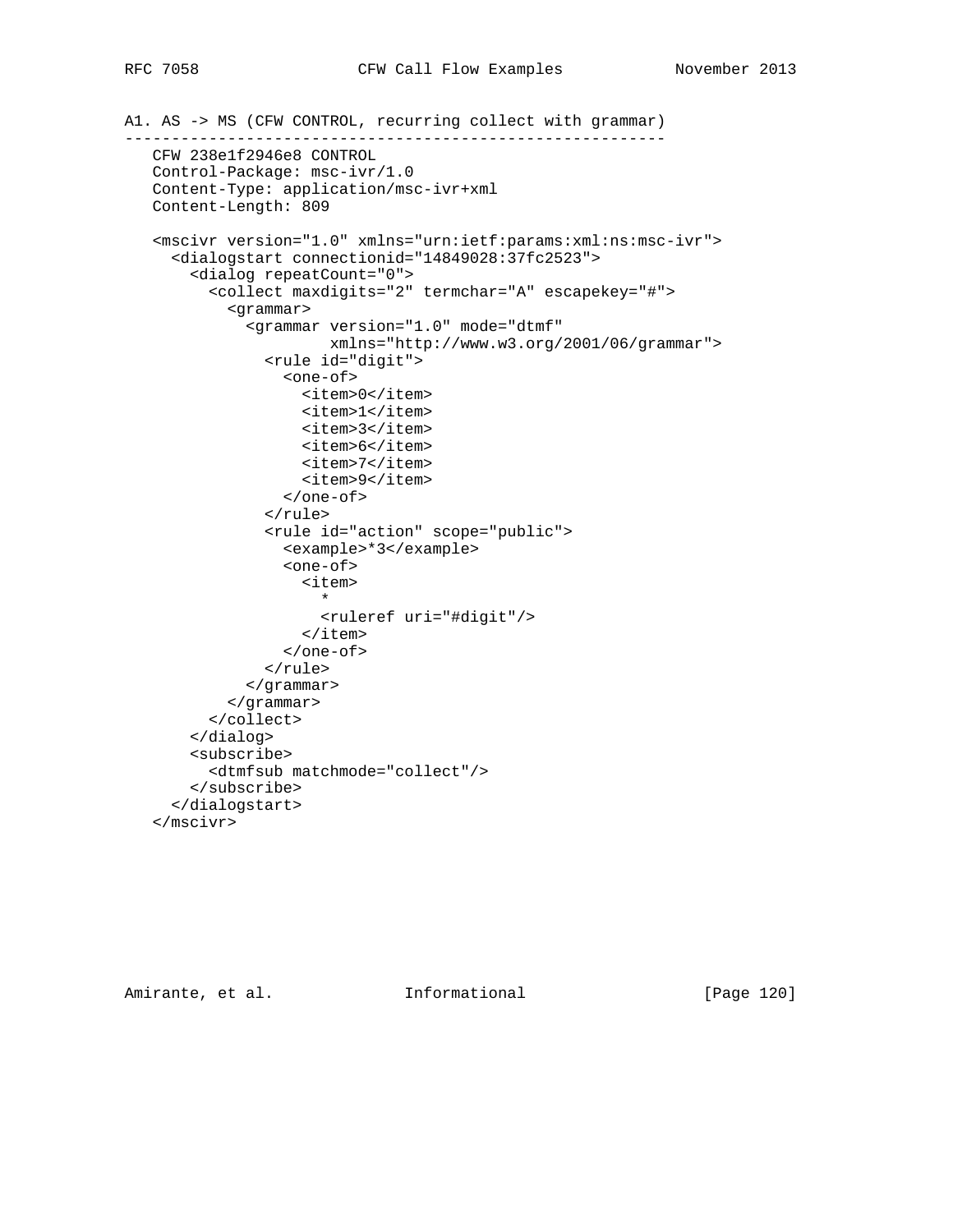A2. AS <- MS (CFW 200 OK) ------------------------- CFW 238e1f2946e8 200 Timeout: 10 Content-Type: application/msc-ivr+xml Content-Length: 137 <mscivr version="1.0" xmlns="urn:ietf:params:xml:ns:msc-ivr"> <response status="200" reason="Dialog started" dialogid="01d1b38"/> </mscivr> B1. AS <- MS (CFW CONTROL dtmfnotify event) ------------------------------------------- CFW 1dd62e043c00 CONTROL Control-Package: msc-ivr/1.0 Content-Type: application/msc-ivr+xml Content-Length: 180 <mscivr version="1.0" xmlns="urn:ietf:params:xml:ns:msc-ivr"> <event dialogid="01d1b38"> <dtmfnotify matchmode="collect" dtmf="\*1" timestamp="2008-12-17T17:20:53Z"/> </event> </mscivr> B2. AS -> MS (CFW 200, ACK to 'CONTROL event') ---------------------------------------------- CFW 1dd62e043c00 200 C1. AS -> MS (CFW CONTROL, modifyjoin with setgain) --------------------------------------------------- CFW 0216231b1f16 CONTROL Control-Package: msc-mixer/1.0 Content-Type: application/msc-mixer+xml Content-Length: 290 <mscmixer version="1.0" xmlns="urn:ietf:params:xml:ns:msc-mixer"> <modifyjoin id1="873975758:a5105056" id2="54b4ab3"> <stream media="audio" direction="sendonly"> <volume controltype="setgain" value="-5"/> </stream> <stream media="audio" direction="recvonly"/> </modifyjoin> </mscmixer>

Amirante, et al. 1nformational 1999 [Page 121]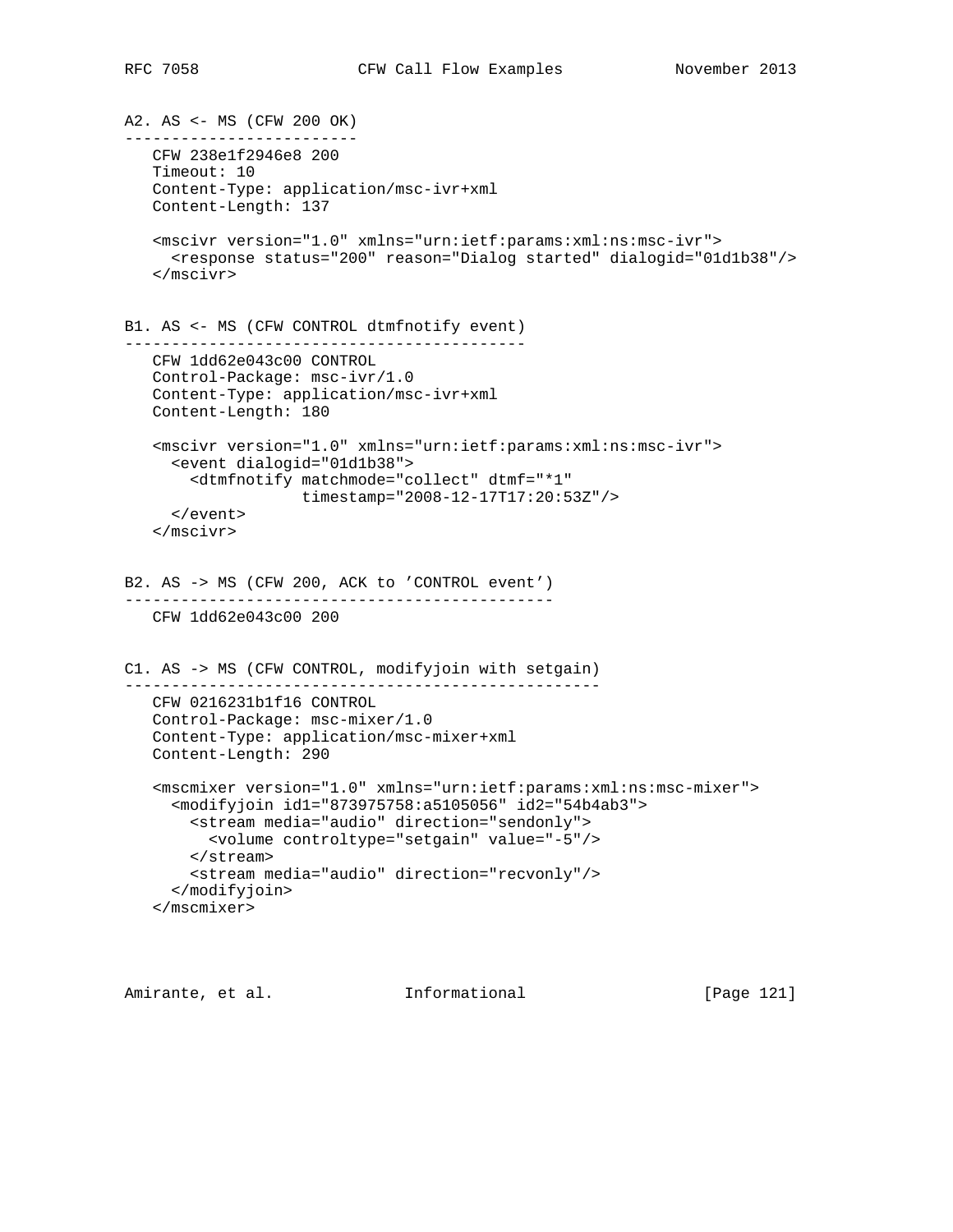C2. AS <- MS (CFW 200 OK) ------------------------- CFW 0216231b1f16 200 Timeout: 10 Content-Type: application/msc-mixer+xml Content-Length: 123 <mscmixer version="1.0" xmlns="urn:ietf:params:xml:ns:msc-mixer"> <response status="200" reason="Join modified"/> </mscmixer> D1. AS <- MS (CFW CONTROL dtmfnotify event) ------------------------------------------- CFW 4d674b3e0862 CONTROL Control-Package: msc-ivr/1.0 Content-Type: application/msc-ivr+xml Content-Length: 180 <mscivr version="1.0" xmlns="urn:ietf:params:xml:ns:msc-ivr"> <event dialogid="01d1b38"> <dtmfnotify matchmode="collect" dtmf="\*9" timestamp="2008-12-17T17:20:57Z"/> </event> </mscivr> D2. AS -> MS (CFW 200, ACK to 'CONTROL event') ---------------------------------------------- CFW 4d674b3e0862 200 E1. AS -> MS (CFW CONTROL, modifyjoin with setgain) --------------------------------------------------- CFW 140e0f763352 CONTROL Control-Package: msc-mixer/1.0 Content-Type: application/msc-mixer+xml Content-Length: 292 <mscmixer version="1.0" xmlns="urn:ietf:params:xml:ns:msc-mixer"> <modifyjoin id1="873975758:a5105056" id2="54b4ab3"> <stream media="audio" direction="recvonly"> <volume controltype="setgain" value="+3"/> </stream> <stream media="audio" direction="sendonly"/> </modifyjoin> </mscmixer>

Amirante, et al. 1nformational 1999 [Page 122]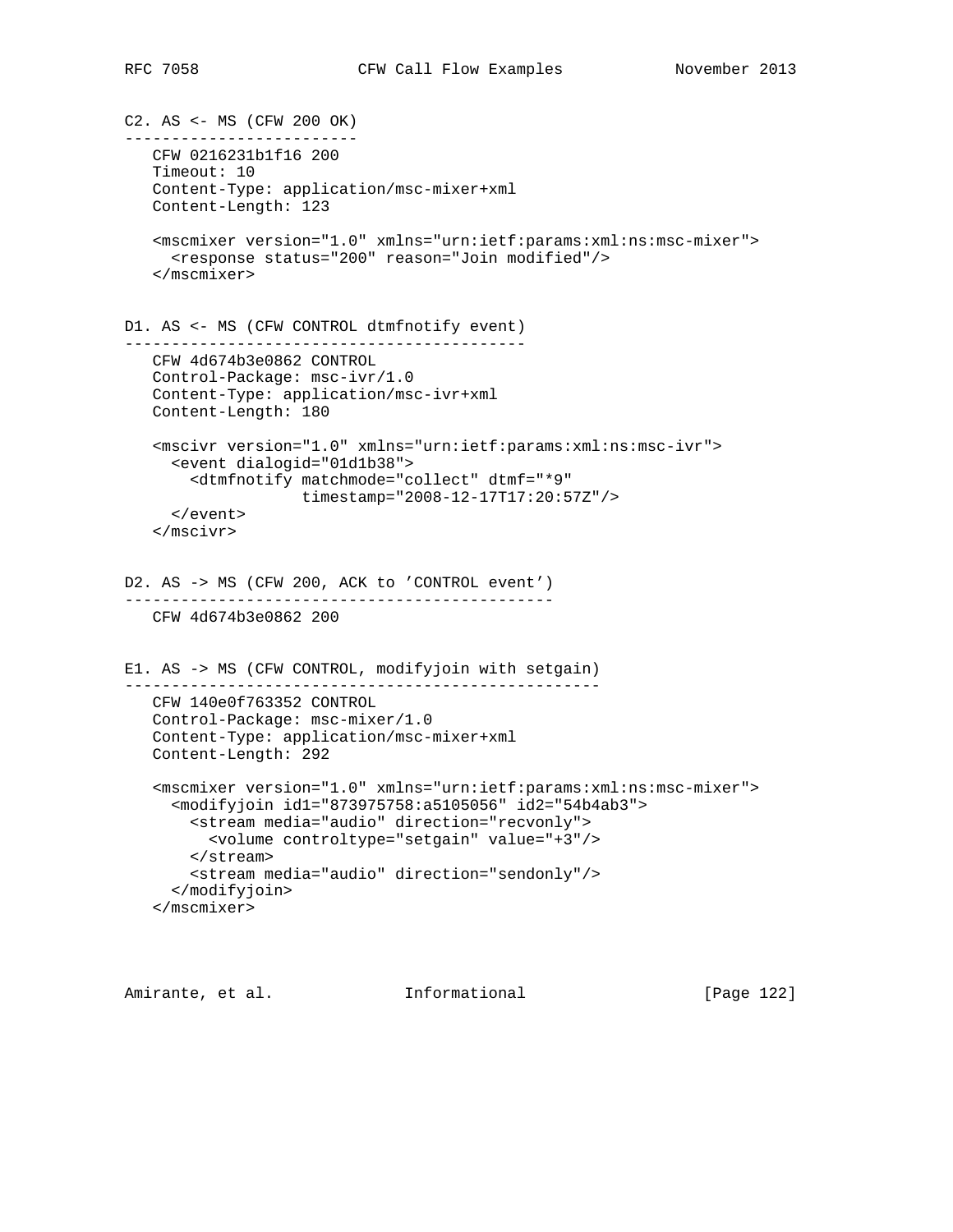E2. AS <- MS (CFW 200 OK) ------------------------- CFW 140e0f763352 200 Timeout: 10 Content-Type: application/msc-mixer+xml Content-Length: 123 <mscmixer version="1.0" xmlns="urn:ietf:params:xml:ns:msc-mixer"> <response status="200" reason="Join modified"/> </mscmixer> F1. AS <- MS (CFW CONTROL dtmfnotify event) ------------------------------------------- CFW 478ed6f1775b CONTROL Control-Package: msc-ivr/1.0 Content-Type: application/msc-ivr+xml Content-Length: 180 <mscivr version="1.0" xmlns="urn:ietf:params:xml:ns:msc-ivr"> <event dialogid="01d1b38"> <dtmfnotify matchmode="collect" dtmf="\*6" timestamp="2008-12-17T17:21:02Z"/> </event> </mscivr> F2. AS -> MS (CFW 200, ACK to 'CONTROL event') ---------------------------------------------- CFW 478ed6f1775b 200 G1. AS -> MS (CFW CONTROL, modifyjoin with setstate) ---------------------------------------------------- CFW 7fdcc2331bef CONTROL Control-Package: msc-mixer/1.0 Content-Type: application/msc-mixer+xml Content-Length: 295 <mscmixer version="1.0" xmlns="urn:ietf:params:xml:ns:msc-mixer"> <modifyjoin id1="873975758:a5105056" id2="54b4ab3"> <stream media="audio" direction="sendonly"> <volume controltype="setstate" value="mute"/> </stream> <stream media="audio" direction="recvonly"/> </modifyjoin> </mscmixer>

Amirante, et al. 1nformational 1999 [Page 123]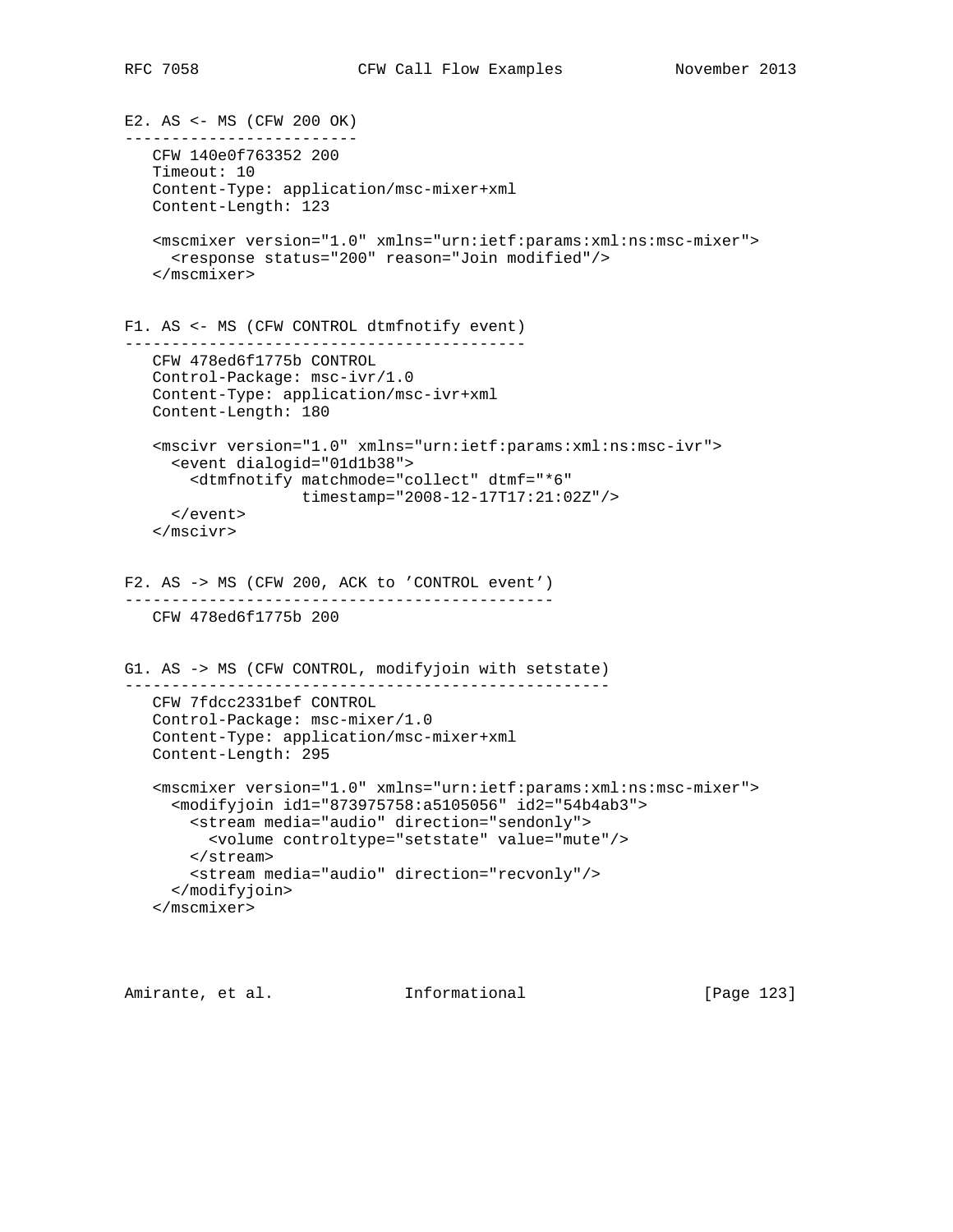G2. AS <- MS (CFW 200 OK) ------------------------- CFW 7fdcc2331bef 200 Timeout: 10 Content-Type: application/msc-mixer+xml Content-Length: 123 <mscmixer version="1.0" xmlns="urn:ietf:params:xml:ns:msc-mixer"> <response status="200" reason="Join modified"/> </mscmixer> H1. AS <- MS (CFW CONTROL dtmfnotify event) ------------------------------------------- CFW 750b917a5d4a CONTROL Control-Package: msc-ivr/1.0 Content-Type: application/msc-ivr+xml Content-Length: 180 <mscivr version="1.0" xmlns="urn:ietf:params:xml:ns:msc-ivr"> <event dialogid="01d1b38"> <dtmfnotify matchmode="collect" dtmf="\*0" timestamp="2008-12-17T17:21:05Z"/> </event> </mscivr> H2. AS -> MS (CFW 200, ACK to 'CONTROL event') ---------------------------------------------- CFW 750b917a5d4a 200 I1. AS -> MS (CFW CONTROL, dialogterminate) ------------------------------------------- CFW 515f007c5bd0 CONTROL Control-Package: msc-ivr/1.0 Content-Type: application/msc-ivr+xml Content-Length: 128 <mscivr version="1.0" xmlns="urn:ietf:params:xml:ns:msc-ivr"> <dialogterminate dialogid="01d1b38" immediate="true"/> </mscivr>

Amirante, et al. 1nformational [Page 124]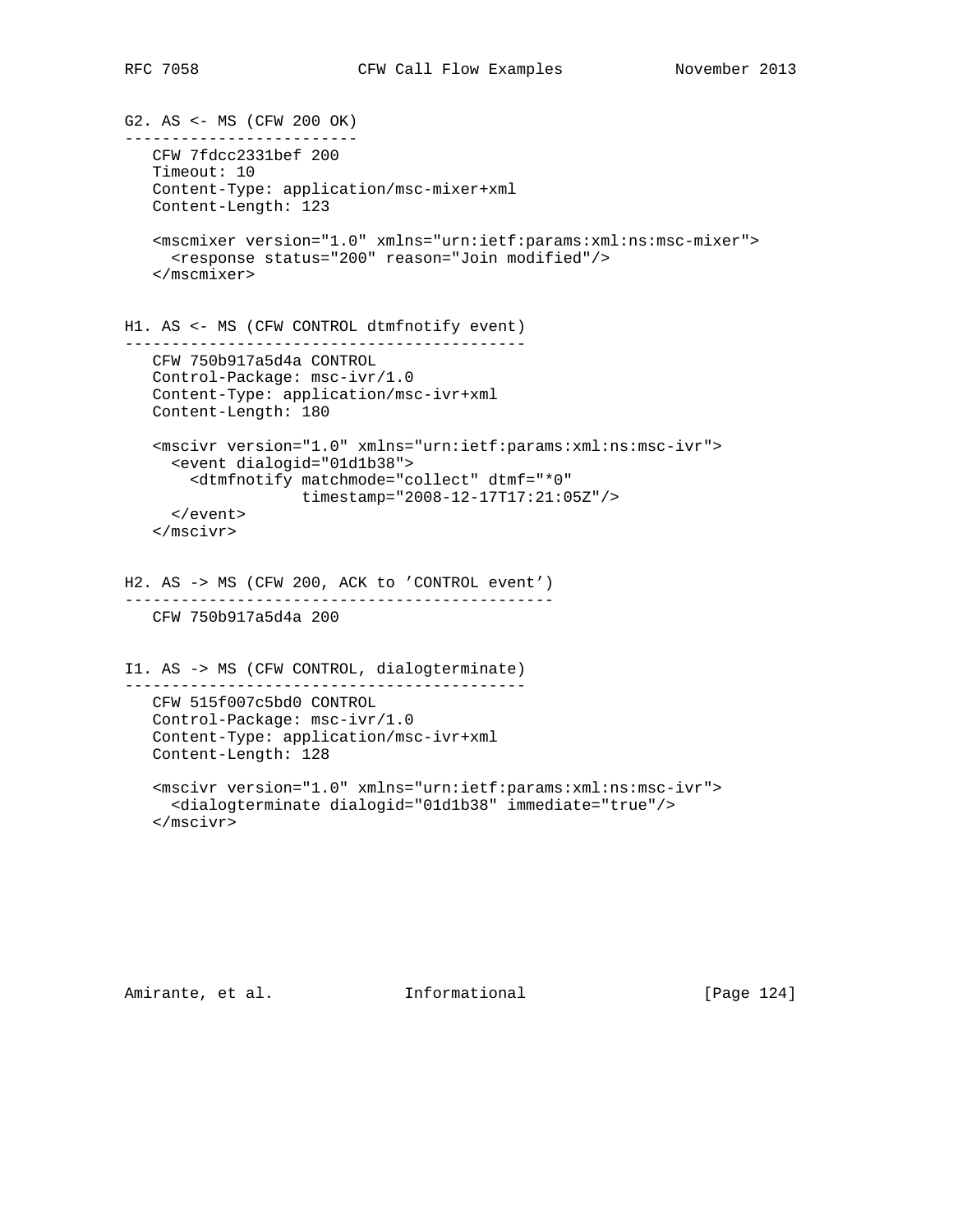I2. AS <- MS (CFW 200 OK) ------------------------- CFW 515f007c5bd0 200 Timeout: 10 Content-Type: application/msc-ivr+xml Content-Length: 140 <mscivr version="1.0" xmlns="urn:ietf:params:xml:ns:msc-ivr"> <response status="200" reason="Dialog terminated" dialogid="01d1b38"/> </mscivr> J1. AS <- MS (CFW CONTROL dialogexit event) ------------------------------------------- CFW 76adc41122c1 CONTROL Control-Package: msc-ivr/1.0 Content-Type: application/msc-ivr+xml Content-Length: 155 <mscivr version="1.0" xmlns="urn:ietf:params:xml:ns:msc-ivr"> <event dialogid="01d1b38"> <dialogexit status="0" reason="Dialog terminated"/> </event> </mscivr> J2. AS -> MS (CFW 200, ACK to 'CONTROL event') ---------------------------------------------- CFW 76adc41122c1 200 K1. AS -> MS (CFW CONTROL, unjoin) ---------------------------------- CFW 4e6afb6625e4 CONTROL Control-Package: msc-mixer/1.0 Content-Type: application/msc-mixer+xml Content-Length: 127 <mscmixer version="1.0" xmlns="urn:ietf:params:xml:ns:msc-mixer"> <unjoin id1="873975758:a5105056" id2="54b4ab3"/> </mscmixer>

Amirante, et al. 1nformational [Page 125]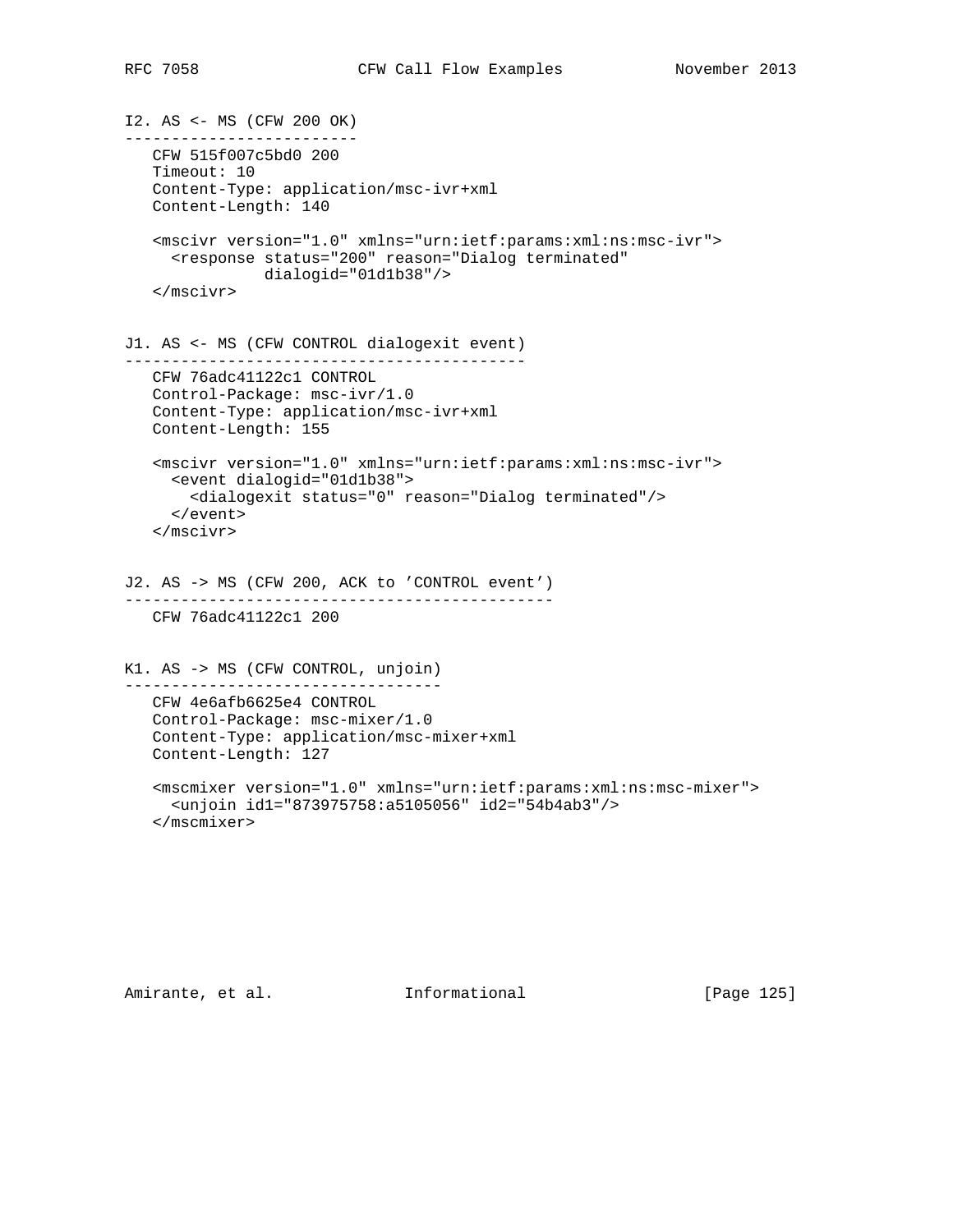K2. AS <- MS (CFW 200 OK) ------------------------- CFW 4e6afb6625e4 200 Timeout: 10 Content-Type: application/msc-mixer+xml Content-Length: 122 <mscmixer version="1.0" xmlns="urn:ietf:params:xml:ns:msc-mixer"> <response status="200" reason="Join removed"/> </mscmixer> L1. AS <- MS (CFW CONTROL unjoin-notify event) ---------------------------------------------- CFW 577696293504 CONTROL Control-Package: msc-mixer/1.0 Content-Type: application/msc-mixer+xml Content-Length: 157 <mscmixer version="1.0" xmlns="urn:ietf:params:xml:ns:msc-mixer"> <event> <unjoin-notify status="0" id1="873975758:a5105056" id2="54b4ab3"/> </event> </mscmixer>

## L2. AS -> MS (CFW 200, ACK to 'CONTROL event') ---------------------------------------------- CFW 577696293504 200

7. Media Resource Brokering

 All the flows presented so far describe the interaction between a single AS and a single MS. This is the simplest topology that can be envisaged in a MEDIACTRL-compliant architecture, but it's not the only topology that is allowed. [RFC5567] presents several possible topologies that potentially involve several AS and several MS as well. To properly allow for such topologies, an additional element called the Media Resource Broker (MRB) has been introduced in the MEDIACTRL architecture. Such an entity, and the protocols needed to interact with it, has been standardized in [RFC6917].

Amirante, et al. 1nformational [Page 126]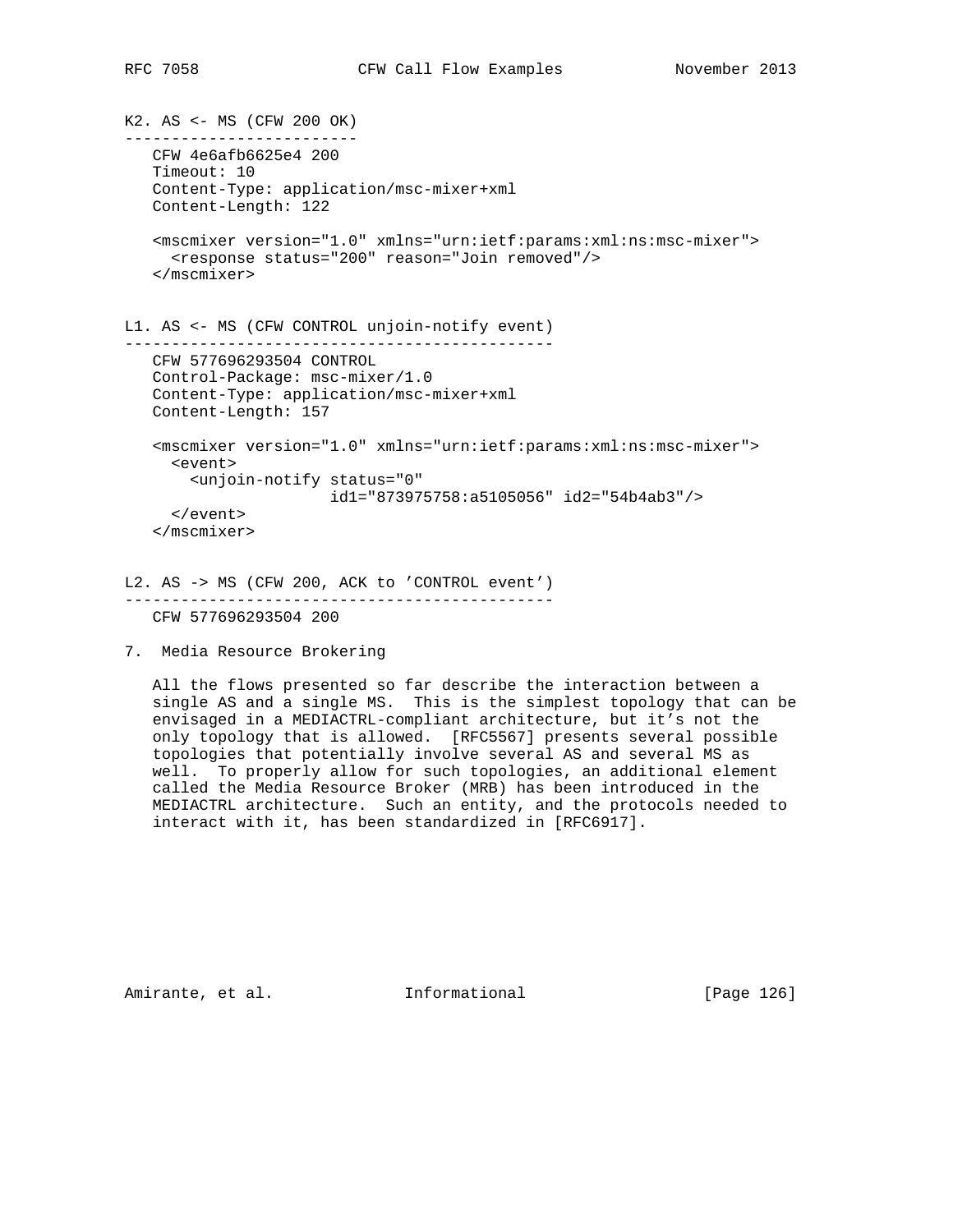An MRB is basically a locator that is aware of a pool of MS and makes them available to interested AS according to their requirements. For this reason, two different interfaces have been introduced:

- o the Publishing interface (Section 7.1), which allows an MRB to subscribe for notifications at the MS it is handling (e.g., available and occupied resources, current state, etc.).
- o the Consumer interface (Section 7.2), which allows an interested AS to query an MRB for an MS capable of fulfilling its requirements.

 The flows in the following sections will present some typical use-case scenarios involving an MRB and the different topologies in which it has been conceived to work.

 Additionally, a few considerations on the handling of media dialogs whenever an MRB is involved are presented in Section 7.3.

7.1. Publishing Interface

 An MRB uses the MS's Publishing interface to acquire relevant information. This Publishing interface, as specified in [RFC6917], is made available as a Control Package for the Media Control Channel Framework. This means that in order to receive information from an MS, an MRB must negotiate a Control Channel as explained in Section 5. This package allows an MRB to either request information in the form of a direct request/answer from an MS or subscribe for events.

 Of course, since the MRB is interested in the Publishing interface, the previously mentioned negotiation must be changed in order to take into account the need for the MRB Control Package. The name of this package is 'mrb-publish/1.0', which means that the SYNC might look like the following:

```
 1. MRB -> MS (CFW SYNC)
```
 ----------------------- CFW 6b8b4567327b SYNC Dialog-ID: z9hG4bK-4542-1-0 Keep-Alive: 100 Packages: msc-ivr/1.0,msc-mixer/1.0,mrb-publish/1.0

Amirante, et al. 1nformational 1999 [Page 127]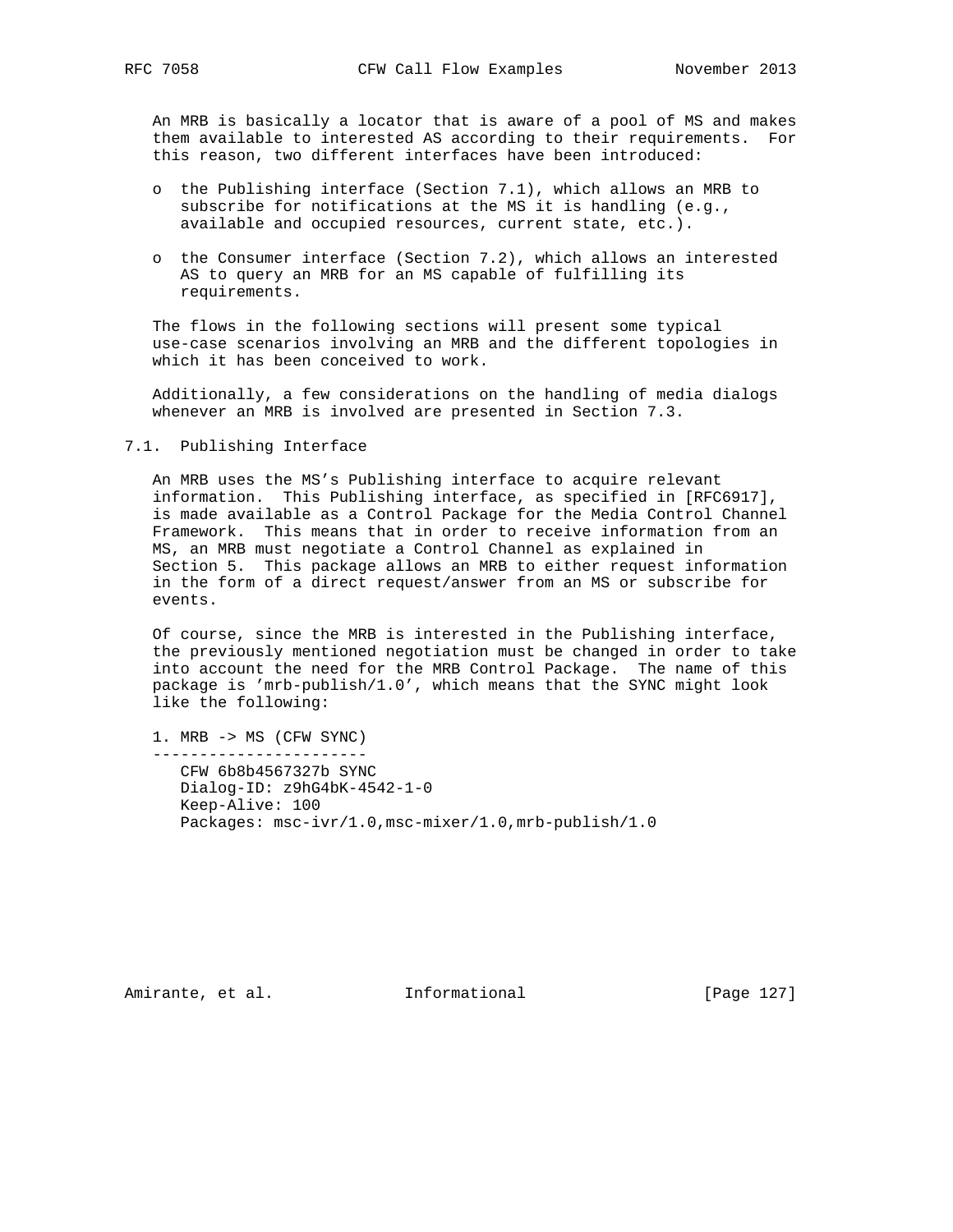2. MRB <- MS (CFW 200) ---------------------- CFW 6b8b4567327b 200 Keep-Alive: 100 Packages: msc-ivr/1.0,msc-mixer/1.0,mrb-publish/1.0 Supported: msc-example-pkg/1.0

 The meaning of this negotiation was presented previously. It is enough to point out that the MRB in this case adds a new item to the 'Packages' it needs support for (mrb-publish/1.0). In this case, the MS supports it, and in fact it is added to the negotiated packages in the reply:

```
 Packages: msc-ivr/1.0,msc-mixer/1.0,mrb-publish/1.0
                                                                                            \lambda\lambda\lambda\lambda\lambda\lambda\lambda\lambda\lambda\lambda\lambda\lambda\lambda\lambda\lambda\lambda\lambda
```
 The MS as described in Section 5, on the other hand, did not have support for that package, since only 'msc-example-pkg/1.0' was part of the 'Supported' list.

Amirante, et al. 1nformational 1999 [Page 128]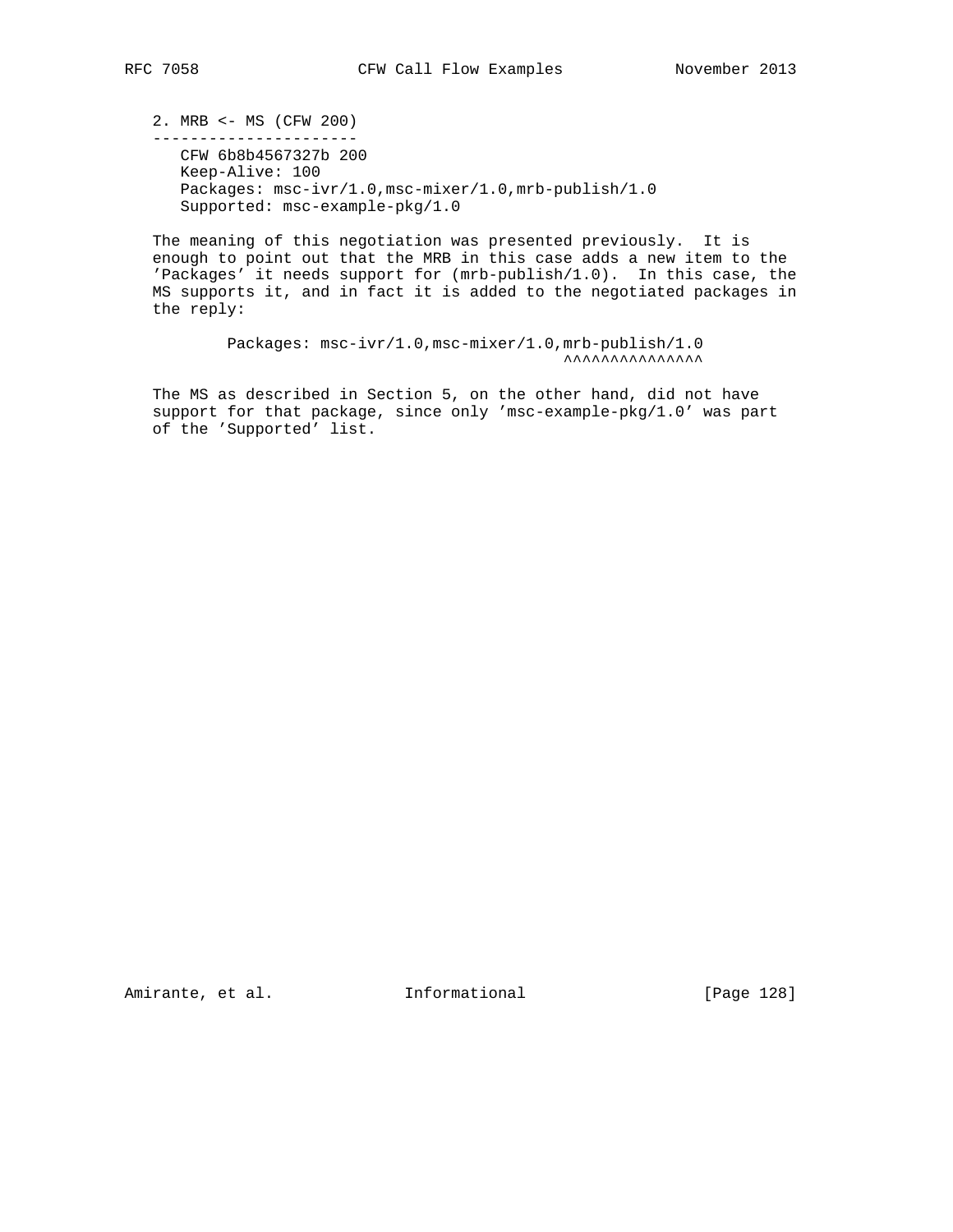Figure 47 presents a ladder diagram of a typical interaction based on the MRB Control Package.

MRB MS | | A1. CONTROL (MRB subscription) |--------------------------------------------->| | A2. 200 OK | |<---------------------------------------------|  $|--+$  collect | requested  $| \leftarrow + \text{info}$ B1. CONTROL (MRB notification) | |<---------------------------------------------| | B2. 200 OK | |--------------------------------------------->| | | . . . . | |  $|--+$  collect | up-to-date  $| \leftarrow + \text{info}$ C1. CONTROL (MRB notification) |<---------------------------------------------| C2. 200 OK |--------------------------------------------->| | | . . . . | | | D1. CONTROL (Update MRB subscription) |--------------------------------------------->| | D2. 200 OK | |<---------------------------------------------| | | . . . .

Figure 47: Media Resource Brokering: Subscription and Notification

Amirante, et al. 1nformational [Page 129]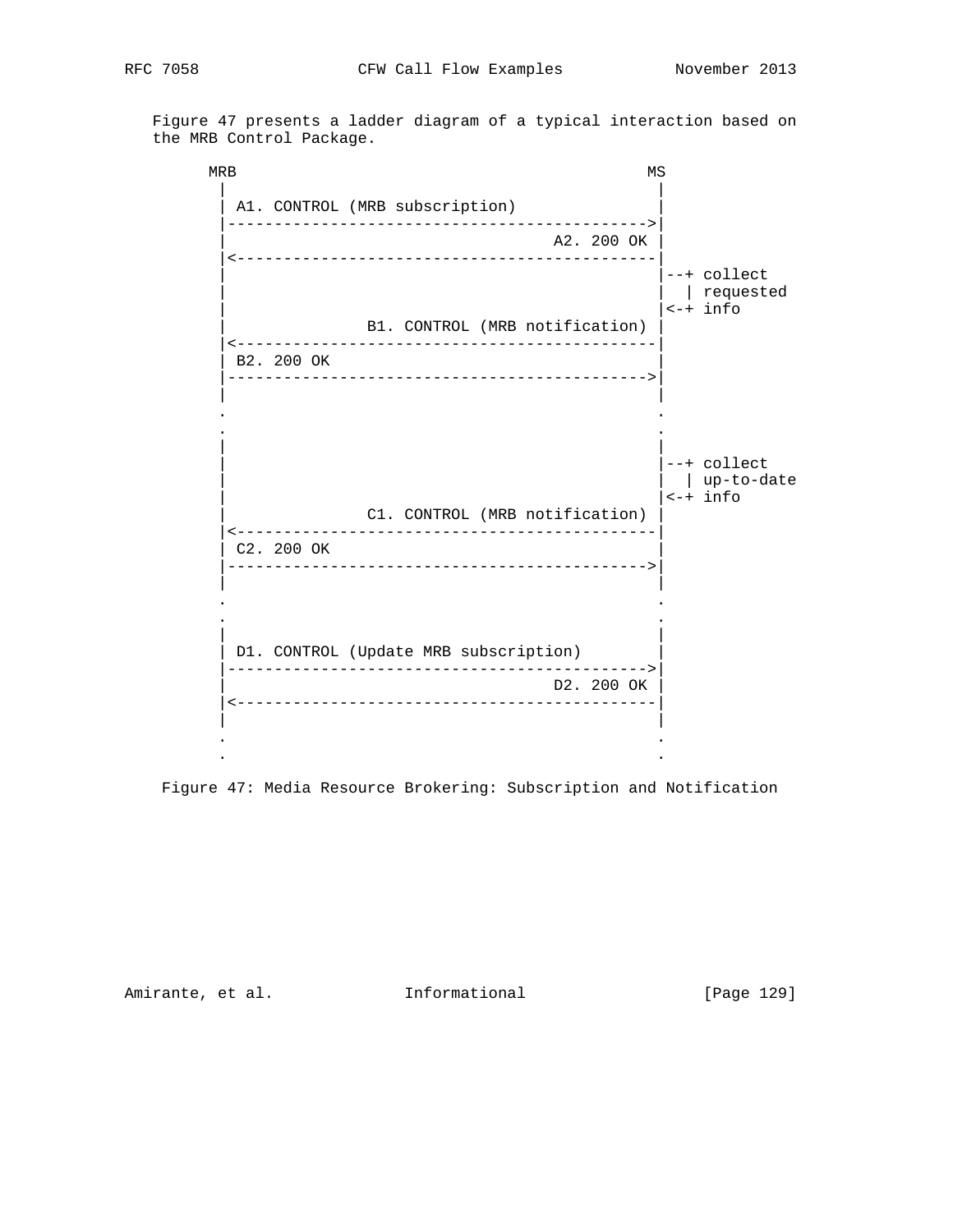In this example, the MRB subscribes for information at the specified MS, and events are triggered on a regular, negotiated basis. All of these messages flow through the Control Channel, as do all of the messages discussed in this document. The framework transaction steps are as follows:

- o The MRB sends a new CONTROL message (A1) addressed to the MRB package  $(mrb-publish/1.0)$ ; it is a subscription for information (<subscription>), and the MRB is asking to be notified at least every 10 minutes (<minfrequency>) or, if required, every 30 seconds at maximum. The subscription must last 30 minutes (<expires>), after which no additional notifications must be sent.
- o The MS acknowledges the request (A2) and sends notification of the success of the request in a 200 OK message (<mrbresponse>).
- o The MS prepares and sends the first notification to the MRB (B1). As has been done with other packages, the notification has been sent as an MS-generated CONTROL message; it is a notification related to the request in the first message, because the 'id' (p0T65U) matches that request. All of the information that the MRB subscribed for is provided in the payload.
- o The MRB acknowledges the notification (B2) and uses the retrieved information to update its own information as part of its business logic.
- o The previous step (the MRB acknowledges notifications and uses the retrieved information) repeats at the required frequency, with up-to-date information.
- o After a while, the MRB updates its subscription (D1) to get more frequent updates (minfrequency=1, an update every second at least). The MS accepts the update (D2), although it may adjust the frequency in the reply according to its policies (e.g., a lower rate, such as minfrequency=30). The notifications continue, but at the newer rate; the expiration is also updated accordingly (600 seconds again, since the update refreshes it).

Amirante, et al. 1nformational [Page 130]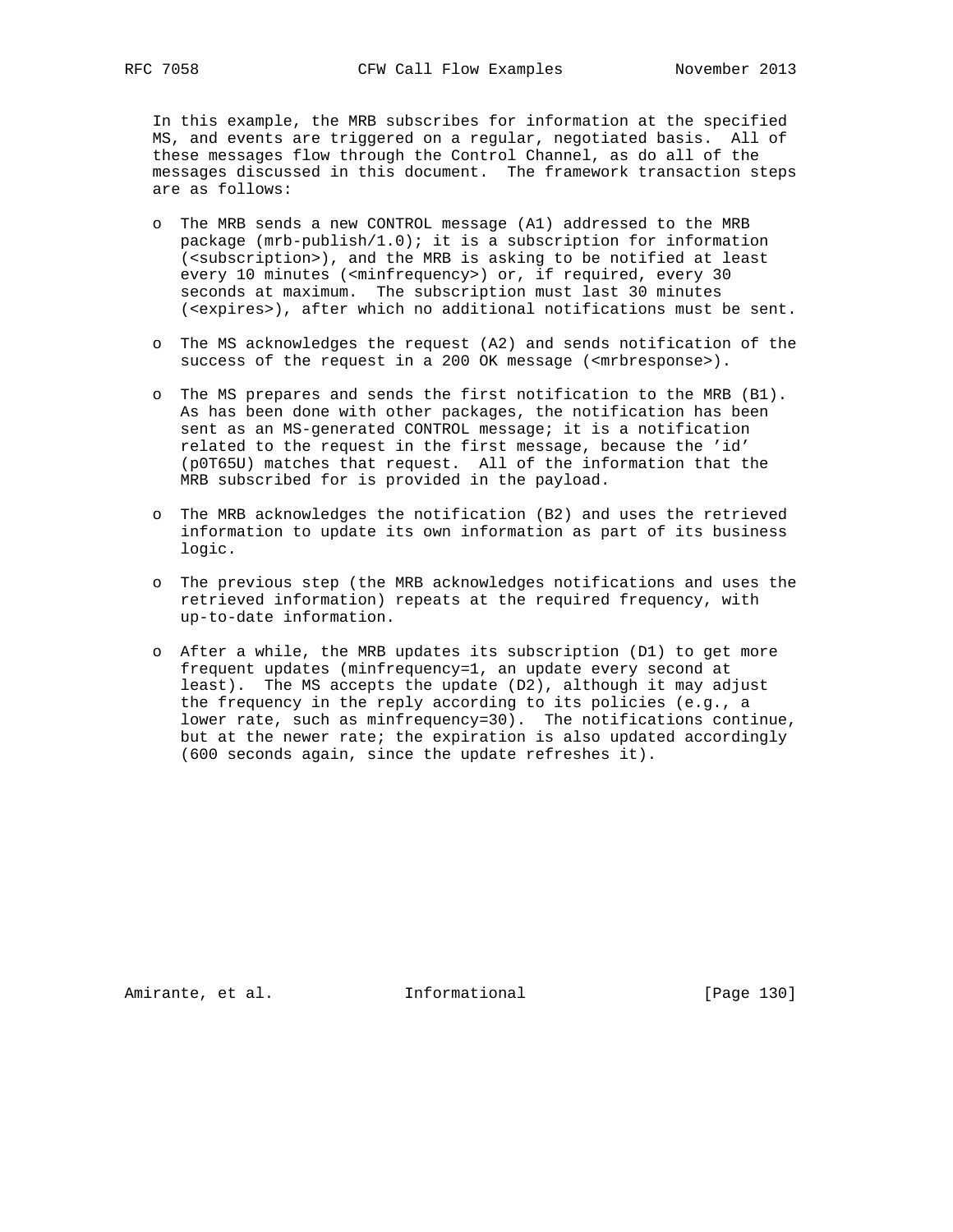```
A1. MRB -> MS (CONTROL, publish request)
----------------------------------------
    CFW lidc30BZObiC CONTROL
   Control-Package: mrb-publish/1.0
    Content-Type: application/mrb-publish+xml
   Content-Length: 337
    <mrbpublish version="1.0" xmlns="urn:ietf:params:xml:ns:mrb-publish">
       <mrbrequest>
          <subscription action="create" seqnumber="1" id="p0T65U">
             <expires>60</expires>
             <minfrequency>600</minfrequency>
             <maxfrequency>30</maxfrequency>
          </subscription>
       </mrbrequest>
    </mrbpublish>
A2. MRB <- MS (200 to CONTROL, request accepted)
------------------------------------------------
   CFW lidc30BZObiC 200
   Timeout: 10
    Content-Type: application/mrb-publish+xml
   Content-Length: 139
    <mrbpublish version="1.0" xmlns="urn:ietf:params:xml:ns:mrb-publish">
            <mrbresponse status="200" reason="OK: Request accepted"/>
    </mrbpublish>
B1. MRB <- MS (CONTROL, event notification from MS)
---------------------------------------------------
    CFW 03fff52e7b7a CONTROL
   Control-Package: mrb-publish/1.0
    Content-Type: application/mrb-publish+xml
   Content-Length: 4157
    <mrbpublish version="1.0"
             xmlns="urn:ietf:params:xml:ns:mrb-publish">
     <mrbnotification seqnumber="1" id="p0T65U">
         <media-server-id>a1b2c3d4</media-server-id>
         <supported-packages>
             <package name="msc-ivr/1.0"/>
             <package name="msc-mixer/1.0"/>
             <package name="mrb-publish/1.0"/>
             <package name="msc-example-pkg/1.0"/>
         </supported-packages>
```
Amirante, et al. Informational [Page 131]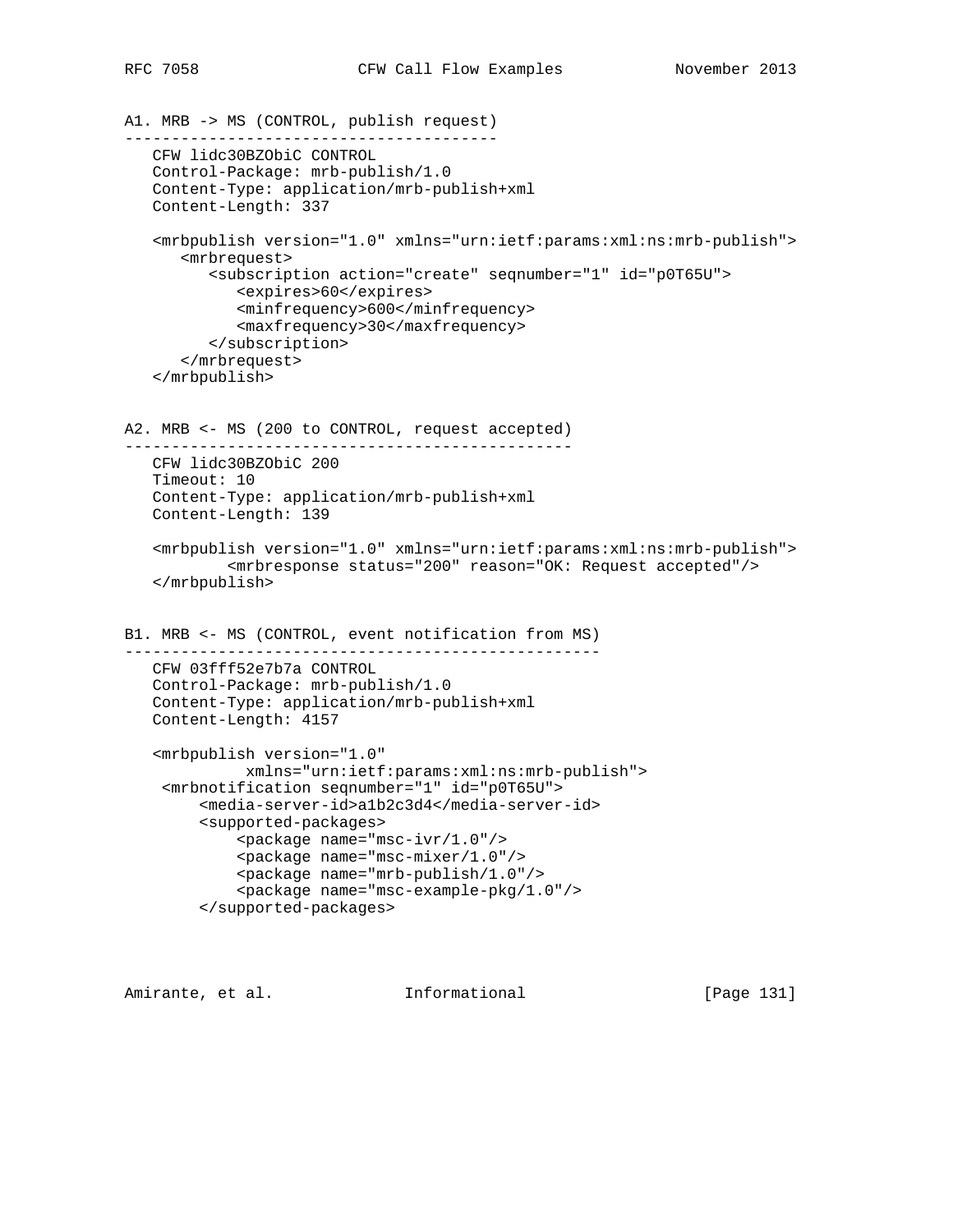<active-rtp-sessions> <rtp-codec name="audio/basic"> <decoding>10</decoding> <encoding>20</encoding> </rtp-codec> </active-rtp-sessions> <active-mixer-sessions> <active-mix conferenceid="7cfgs43"> <rtp-codec name="audio/basic"> <decoding>3</decoding> <encoding>3</encoding> </rtp-codec> </active-mix> </active-mixer-sessions> <non-active-rtp-sessions> <rtp-codec name="audio/basic"> <decoding>50</decoding> <encoding>40</encoding> </rtp-codec> </non-active-rtp-sessions> <non-active-mixer-sessions> <non-active-mix available="15"> <rtp-codec name="audio/basic"> <decoding>15</decoding> <encoding>15</encoding> </rtp-codec> </non-active-mix> </non-active-mixer-sessions> <media-server-status>active</media-server-status> <supported-codecs> <supported-codec name="audio/basic"> <supported-codec-package name="msc-ivr/1.0"> <supported-action>encoding</supported-action> <supported-action>decoding</supported-action> </supported-codec-package> <supported-codec-package name="msc-mixer/1.0"> <supported-action>encoding</supported-action> <supported-action>decoding</supported-action> </supported-codec-package> </supported-codec> </supported-codecs>

Amirante, et al. Informational [Page 132]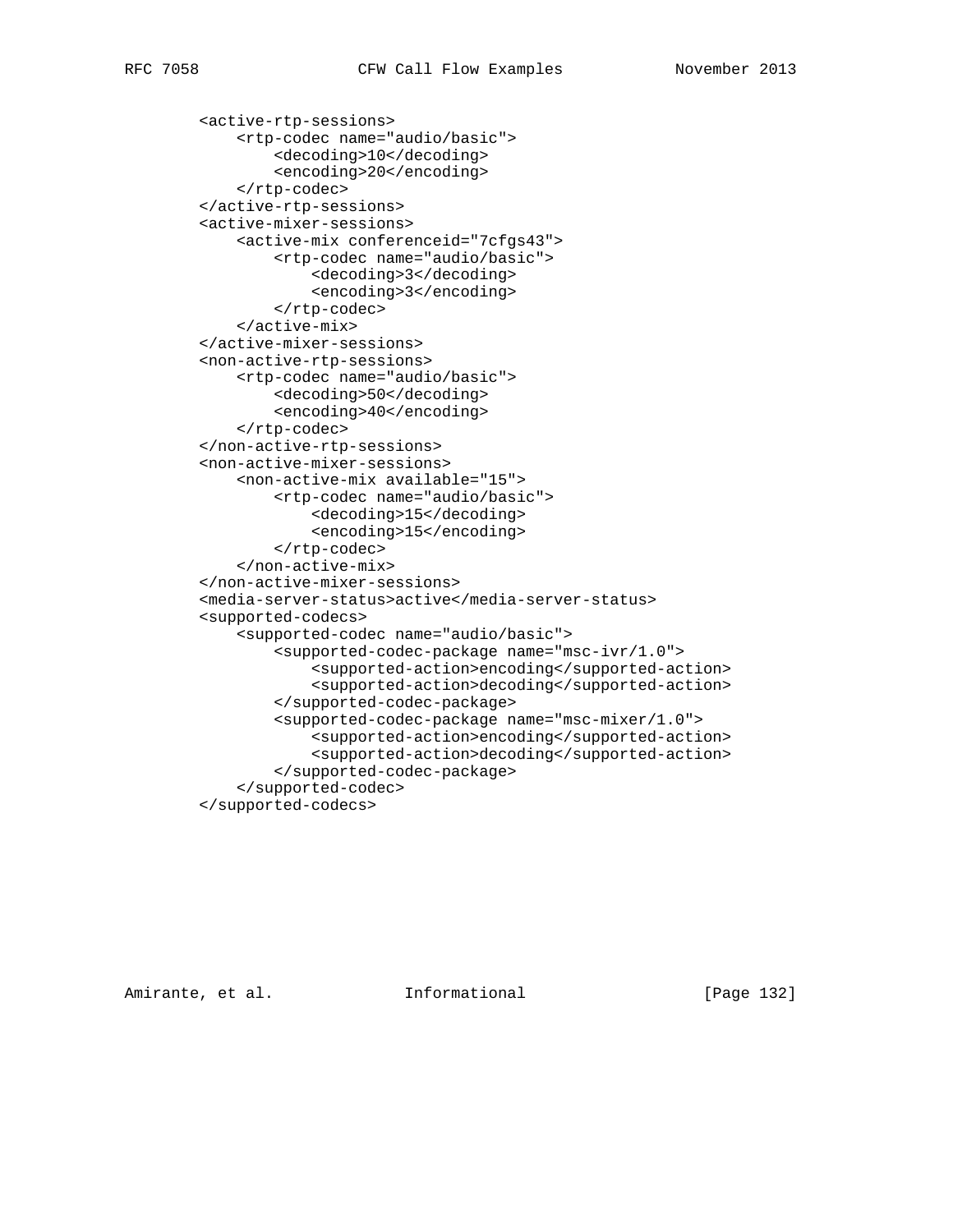```
 <application-data>TestbedPrototype</application-data>
 <file-formats>
     <supported-format name="audio/x-wav">
         <supported-file-package>
             msc-ivr/1.0
         </supported-file-package>
     </supported-format>
 </file-formats>
 <max-prepared-duration>
     <max-time max-time-seconds="3600">
         <max-time-package>msc-ivr/1.0</max-time-package>
     </max-time>
 </max-prepared-duration>
 <dtmf-support>
     <detect>
         <dtmf-type package="msc-ivr/1.0" name="RFC4733"/>
         <dtmf-type package="msc-mixer/1.0" name="RFC4733"/>
     </detect>
     <generate>
         <dtmf-type package="msc-ivr/1.0" name="RFC4733"/>
         <dtmf-type package="msc-mixer/1.0" name="RFC4733"/>
     </generate>
     <passthrough>
         <dtmf-type package="msc-ivr/1.0" name="RFC4733"/>
         <dtmf-type package="msc-mixer/1.0" name="RFC4733"/>
     </passthrough>
 </dtmf-support>
 <mixing-modes>
     <audio-mixing-modes>
         <audio-mixing-mode package="msc-ivr/1.0"> \
              nbest \
         </audio-mixing-mode>
     </audio-mixing-modes>
     <video-mixing-modes activespeakermix="true" vas="true">
         <video-mixing-mode package="msc-mixer/1.0"> \
              single-view \
         </video-mixing-mode>
         <video-mixing-mode package="msc-mixer/1.0"> \
              dual-view \
         </video-mixing-mode>
         <video-mixing-mode package="msc-mixer/1.0"> \
              dual-view-crop \
         </video-mixing-mode>
         <video-mixing-mode package="msc-mixer/1.0"> \
              dual-view-2x1 \
         </video-mixing-mode>
```
Amirante, et al. Informational [Page 133]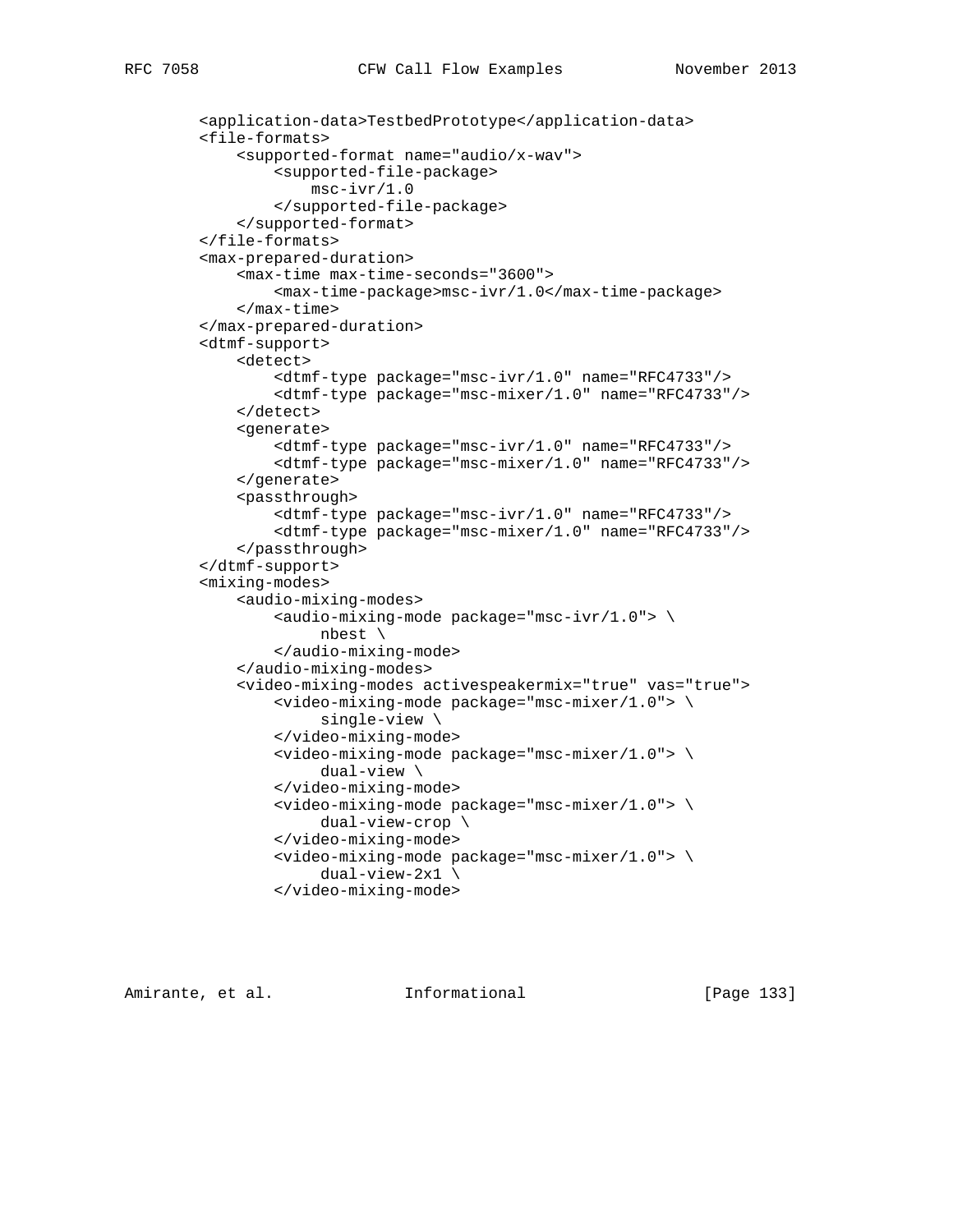```
 <video-mixing-mode package="msc-mixer/1.0"> \
              dual-view-2x1-crop \
         </video-mixing-mode>
         <video-mixing-mode package="msc-mixer/1.0"> \
              quad-view \
         </video-mixing-mode>
         <video-mixing-mode package="msc-mixer/1.0"> \
              multiple-5x1 \
         </video-mixing-mode>
         <video-mixing-mode package="msc-mixer/1.0"> \
              multiple-3x3 \
         </video-mixing-mode>
         <video-mixing-mode package="msc-mixer/1.0"> \
             multiple-4x4 \ \ \ \ \ \ </video-mixing-mode>
     </video-mixing-modes>
 </mixing-modes>
 <supported-tones>
     <supported-country-codes>
         <country-code package="msc-ivr/1.0">GB</country-code>
         <country-code package="msc-ivr/1.0">IT</country-code>
         <country-code package="msc-ivr/1.0">US</country-code>
     </supported-country-codes>
     <supported-h248-codes>
         <h248-code package="msc-ivr/1.0">cg/*</h248-code>
         <h248-code package="msc-ivr/1.0">biztn/ofque</h248-code>
         <h248-code package="msc-ivr/1.0">biztn/erwt</h248-code>
         <h248-code package="msc-mixer/1.0">conftn/*</h248-code>
     </supported-h248-codes>
 </supported-tones>
 <file-transfer-modes>
     <file-transfer-mode package="msc-ivr/1.0" name="HTTP"/>
 </file-transfer-modes>
 <asr-tts-support>
     <asr-support>
         <language xml:lang="en"/>
     </asr-support>
     <tts-support>
         <language xml:lang="en"/>
     </tts-support>
 </asr-tts-support>
 <vxml-support>
     <vxml-mode package="msc-ivr/1.0" support="rfc6231"/>
 </vxml-support>
```
Amirante, et al. Informational [Page 134]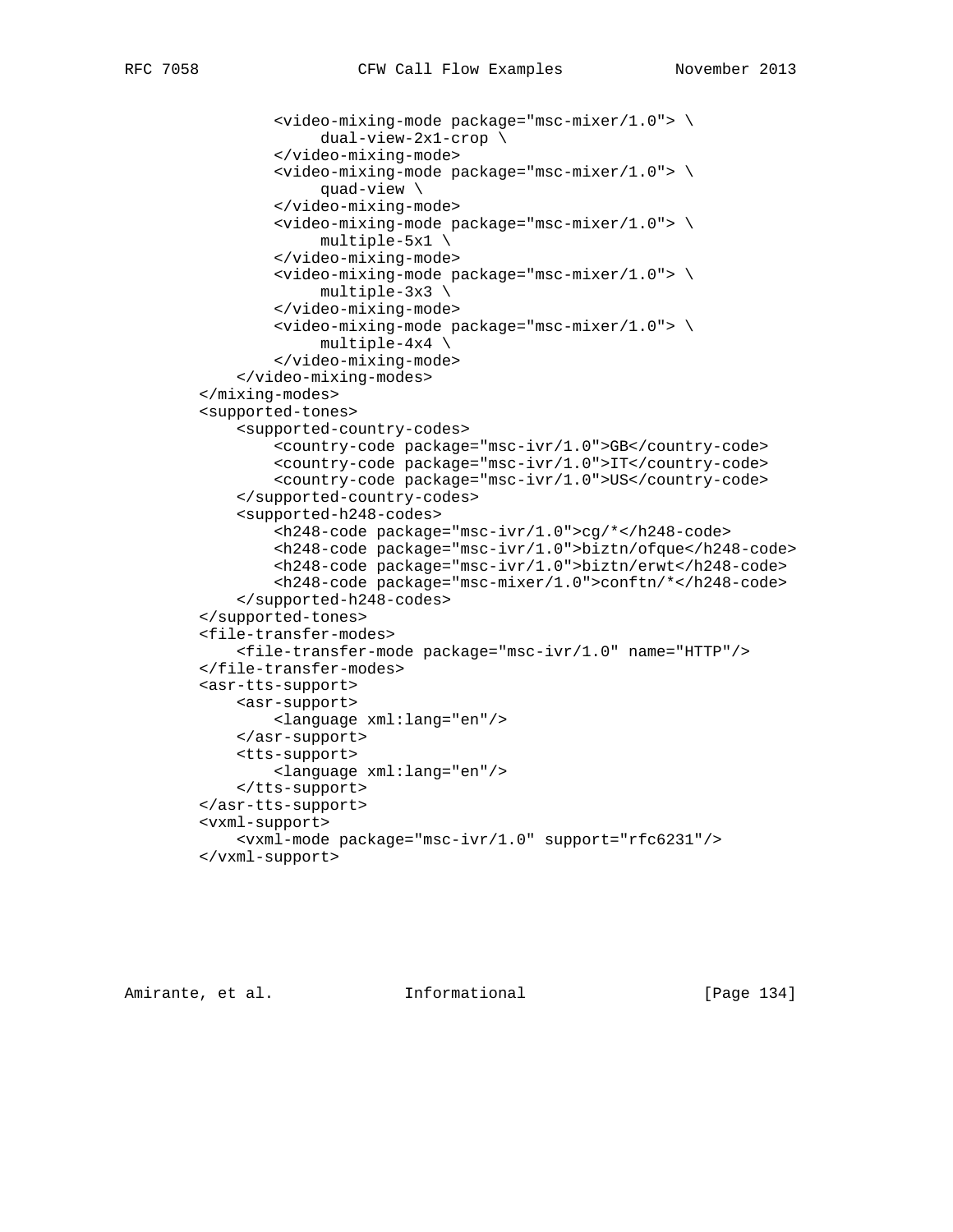```
 <media-server-location>
             <civicAddress xml:lang="it">
                 <country>IT</country>
                 <A1>Campania</A1>
                 <A3>Napoli</A3>
                 <A6>Via Claudio</A6>
                 <HNO>21</HNO>
                 <LMK>University of Napoli Federico II</LMK>
                 <NAM>Dipartimento di Informatica e Sistemistica</NAM>
                 <PC>80210</PC>
             </civicAddress>
         </media-server-location>
         <label>TestbedPrototype-01</label>
         <media-server-address>
             sip:MediaServer@ms.example.net
         </media-server-address>
         <encryption/>
     </mrbnotification>
    </mrbpublish>
B2. MRB -> MS (200 to CONTROL)
------------------------------
   CFW 03fff52e7b7a 200
(C1 and C2 omitted for brevity)
D1. MRB -> MS (CONTROL, publish request)
----------------------------------------
CFW pyu788fc32wa CONTROL
Control-Package: mrb-publish/1.0
Content-Type: application/mrb-publish+xml
Content-Length: 342
<?xml version="1.0" encoding="UTF-8" standalone="yes"?>
<mrbpublish version="1.0" xmlns="urn:ietf:params:xml:ns:mrb-publish">
     <mrbrequest>
         <subscription action="update" seqnumber="2" id="p0T65U">
             <expires>600</expires>
             <minfrequency>1</minfrequency>
         </subscription>
     </mrbrequest>
</mrbpublish>
```
Amirante, et al. 1nformational [Page 135]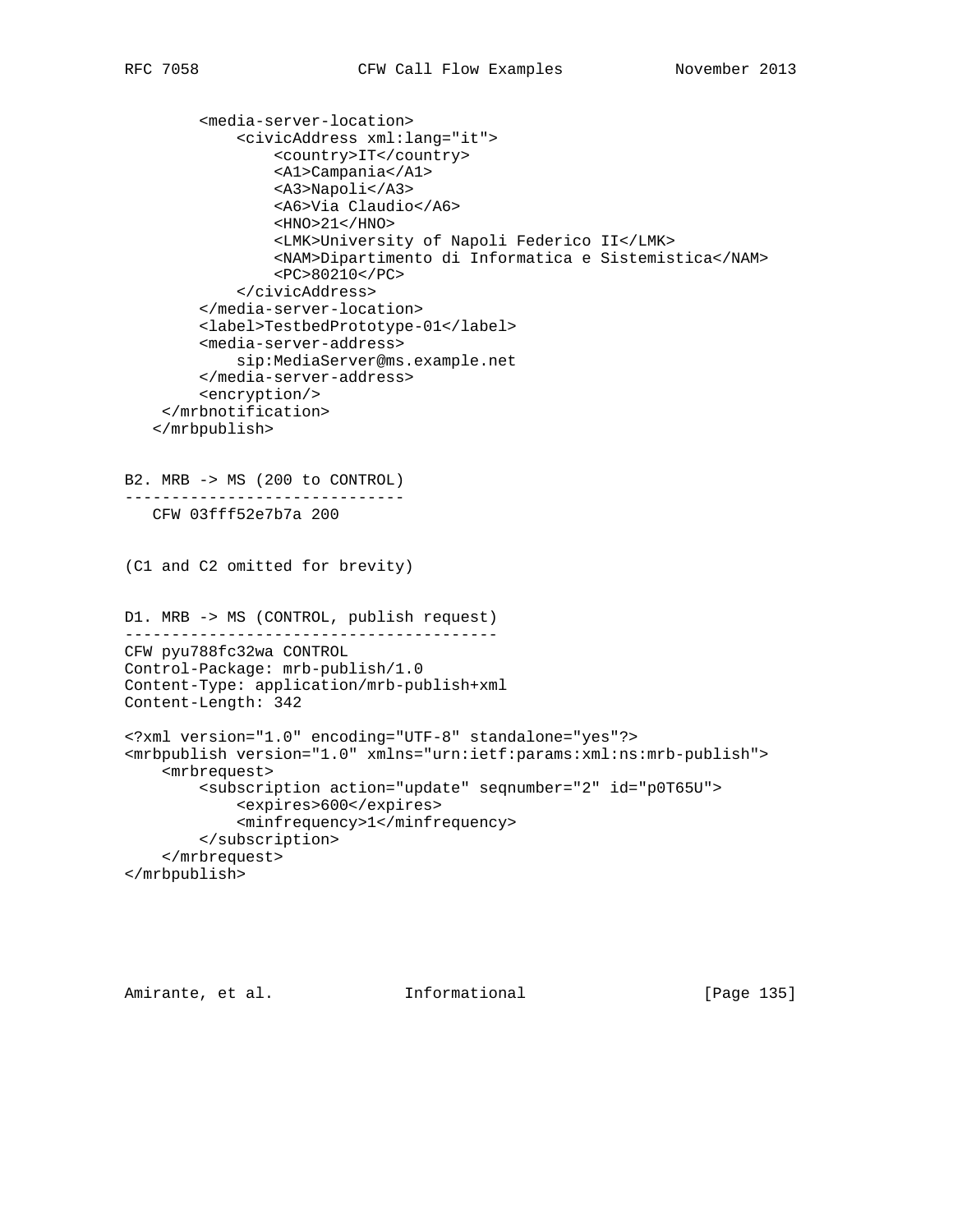```
D2. MRB <- MS (200 to CONTROL, request accepted)
------------------------------------------------
CFW pyu788fc32wa 200
Timeout: 10
Content-Type: application/mrb-publish+xml
Content-Length: 332
<mrbpublish version="1.0" xmlns="urn:ietf:params:xml:ns:mrb-publish">
     <mrbresponse status="200" reason="OK: Request accepted">
         <subscription action="create" seqnumber="2" id="p0T65U">
             <expires>600</expires>
             <minfrequency>30</minfrequency>
         </subscription>
     </mrbresponse>
</mrbpublish>
```
### 7.2. Consumer Interface

 Whereas the Publishing interface is used by an MS to publish its functionality and up-to-date information to an MRB, the Consumer interface is used by an interested AS to access a resource. An AS can use the Consumer interface to contact an MRB and describe the resources it needs. The MRB then replies with the needed information: specifically, the address of an MS that is capable of meeting the requirements.

 However, unlike the Publishing interface, the Consumer interface is not specified as a Control Package. Rather, it is conceived as an XML-based protocol that can be transported by means of either HTTP or SIP, as will be shown in the following sections.

 As specified in [RFC6917], the Consumer interface can be involved in two topologies: Query mode and Inline mode. In the Query mode (Section 7.2.1), the Consumer requests and responses are conveyed by means of HTTP. Once the AS gets the answer, the usual MEDIACTRL interactions occur between the AS and the MS chosen by the MRB. By contrast, in the Inline mode, the MRB is in the path between the AS and the pool of MS it is handling. In this case, an AS can place Consumer requests using SIP as a transport, by means of a multipart payload (Section 7.2.2) containing the Consumer request itself and an SDP related either to the creation of a Control Channel or to a UAC media dialog. This is called Inline-aware mode, since it assumes that the interested AS knows that an MRB is in place and knows how to talk to it. The MRB is also conceived to work with AS that are unaware of its functionality, i.e., unaware of the Consumer interface. In this kind of scenario, the Inline mode is still used, but with the AS thinking the MRB it is talking to is actually an MS. This approach is called Inline-unaware mode (Section 7.2.3).

Amirante, et al. 1nformational 1999 [Page 136]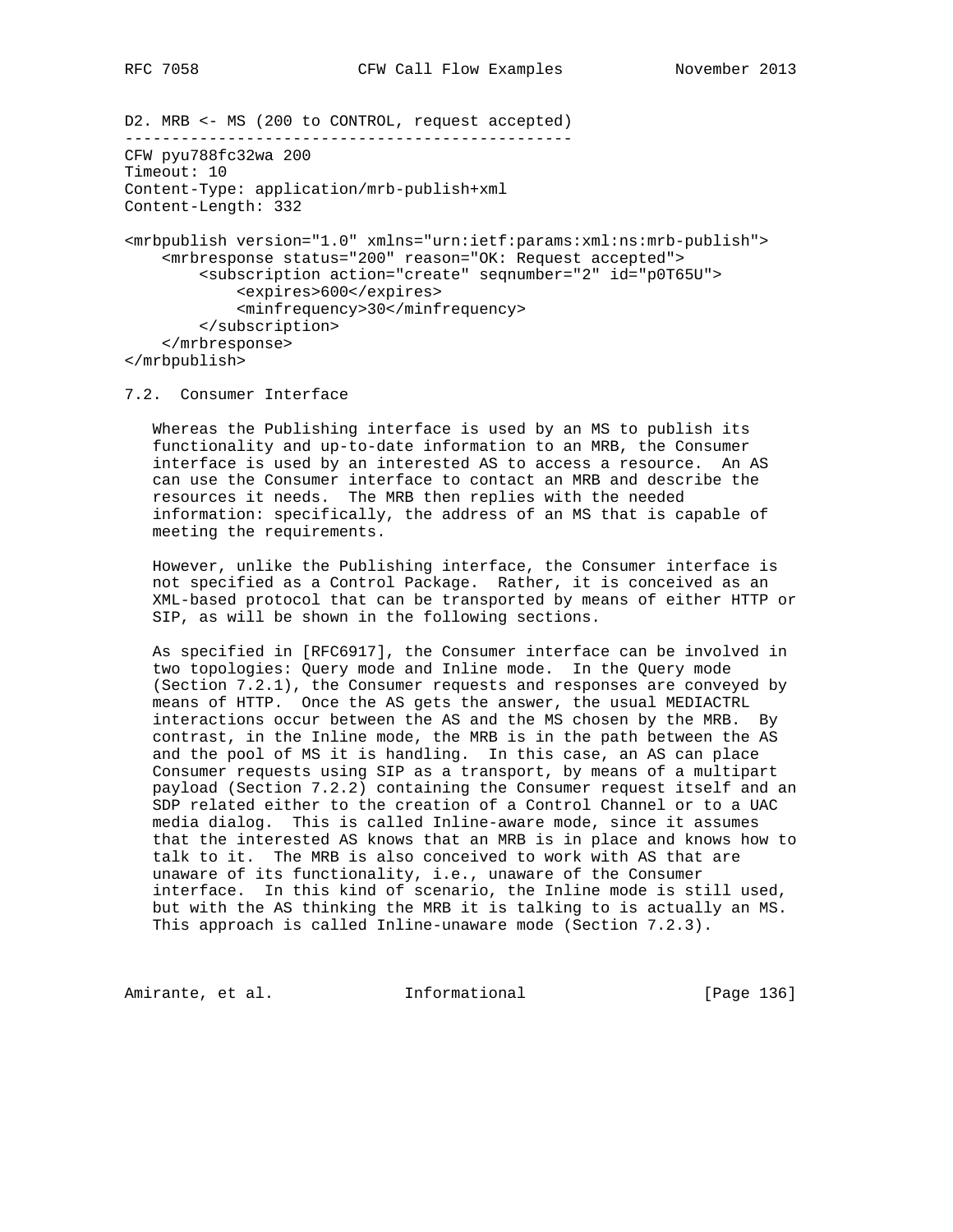## 7.2.1. Query Mode

 As discussed in the previous section, in the Query mode the AS sends Consumer requests by means of HTTP. Specifically, an HTTP POST is used to convey the request. The MRB is assumed to send its response by means of an HTTP 200 OK reply. Since a successful Consumer response contains information to contact a specific MS (the MS the MRB has deemed most capable of fulfilling the AS's requirements), an AS can subsequently directly contact the MS, as described in Section 5. This means that in the Query mode the MRB acts purely as a locator, and then the AS and the MS can talk 1:1.

 Figure 48 presents a ladder diagram of a typical Consumer request in the Query topology:

AS MRB | | 1. HTTP POST (Consumer request) |--------------------------------------------->| | | | | | |--+ Parse request | and see if any | |<-+ MS applies | | 2. 200 OK (Consumer response) |<---------------------------------------------| | | --+ Parse response and | start session (SIP/COMEDIA/CFW) |<-+ with MS reported by MRB | | | . . . .

Figure 48: Media Resource Brokering: Query Mode

 In this example, the AS is interested in an MS meeting a defined set of requirements. The MS must:

- 1. support both the IVR and Mixer packages.
- 2. provide at least 10 G.711 encoding/decoding RTP sessions for IVR purposes.
- 3. support HTTP-based streaming and support for the audio/x-wav file format in the IVR package.

Amirante, et al. 1nformational 1999 [Page 137]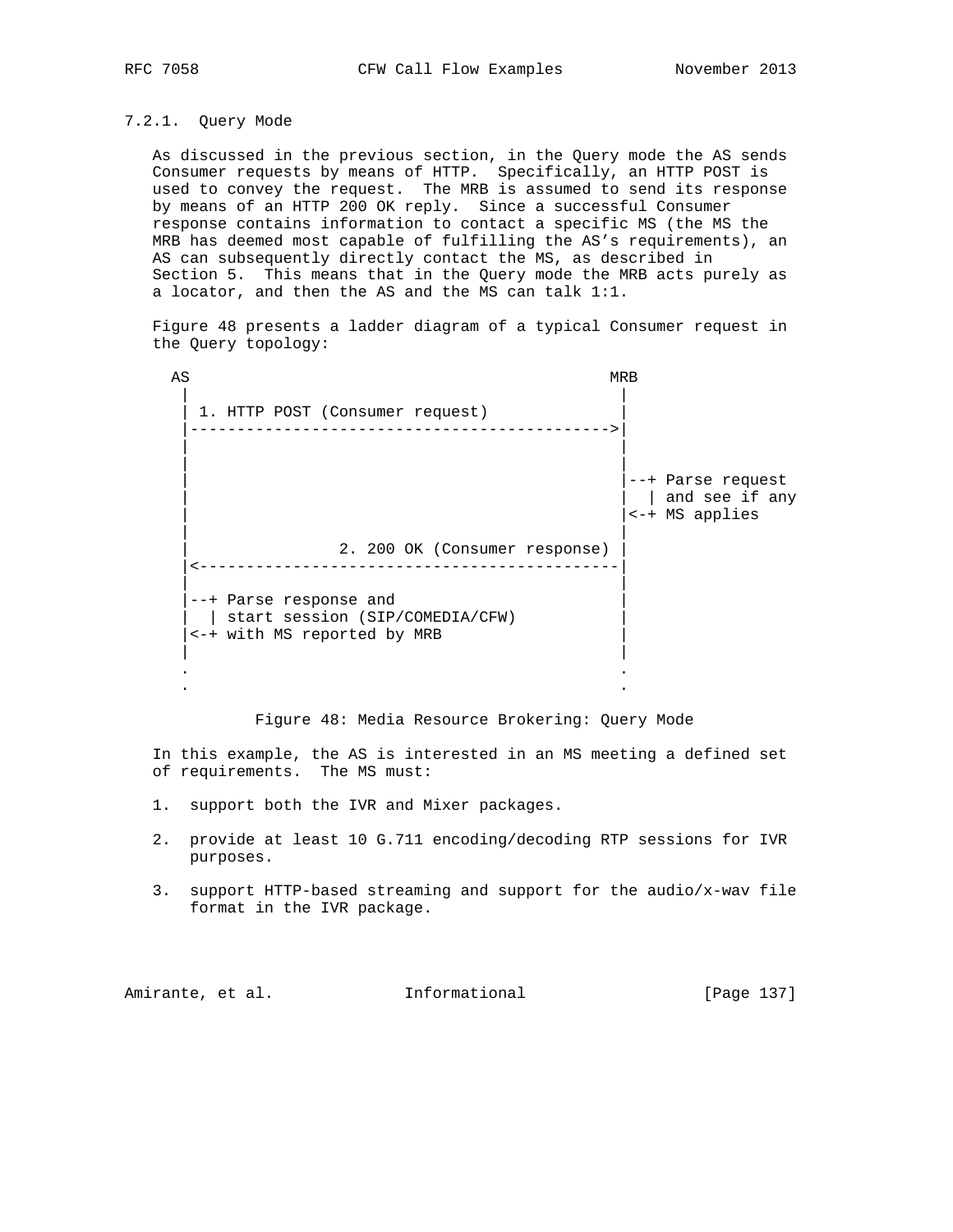These requirements are properly formatted according to the MRB Consumer syntax. The framework transaction steps are as follows:

- o The AS sends an HTTP POST message to the MRB (1). The payload is, of course, the Consumer request, which is reflected by the Content-Type header (application/mrb-consumer+xml). The Consumer request (<mediaResourceRequest>, uniquely identified by its 'id' attribute set to the random value 'n3un93wd'), includes some general requirements (<generalInfo>) and some IVR-specific requirements (<ivrInfo>). The general part of the requests contains the set of required packages (<packages>). The IVR-specific section contains requirements concerning the number of required IVR sessions (<ivr-sessions>), the file formats that are to be supported (<file-formats>), and the required file transfer capabilities (<file-transfer-modes>).
- o The MRB gets the request and parses it. Then, according to its business logic, it realizes it can't find a single MS capable of targeting the request and as a consequence picks two MS instances that can handle 60 and 40 of the requested sessions, respectively. It prepares a Consumer response (2) to provide the AS with the requested information. The response (<mediaResourceResponse>, which includes the same 'id' attribute as the request) indicates success (status=200) and includes the relevant information (<response-session-info>). Specifically, the response includes transaction-related information (the same session-id and seq provided by the AS in its request, to allow proper request/ response matching) together with information on the duration of the reservation (expires=3600, i.e., after an hour the request will expire) and the SIP addresses of the chosen MS.

 Note how the sequence number the MRB returned is not 1. According to the MRB specification, this is the starting value to increment for the sequence number to be used in subsequent requests. This means that should the AS want to update or remove the session it should use 10 as a value for the sequence number in the related request. According to Section 12 of [RFC6917], this random value for the first sequence number is also a way to help prevent a malicious entity from messing with or disrupting another AS session with the MRB. In fact, sequence numbers in requests and responses have to match, and failure to provide the correct sequence number would result in session failure and a 405 error message.

Amirante, et al. 1nformational 1999 [Page 138]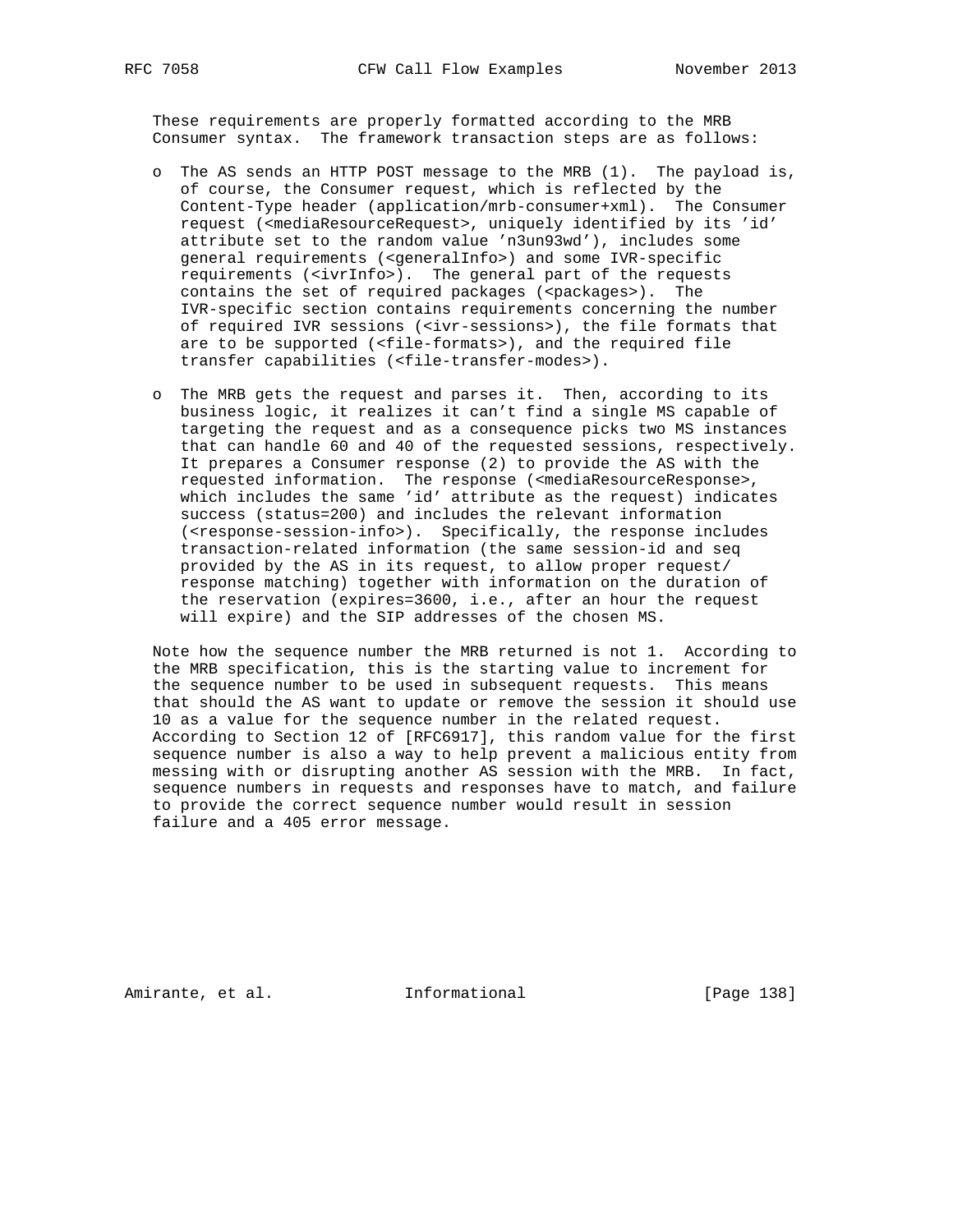```
1. AS -> MRB (HTTP POST, Consumer request)
------------------------------------------
 POST /Mrb/Consumer HTTP/1.1
 Content-Length: 893
 Content-Type: application/mrb-consumer+xml
 Host: mrb.example.com:8080
 Connection: Keep-Alive
 User-Agent: Apache-HttpClient/4.0.1 (java 1.5)
  <?xml version="1.0" encoding="UTF-8" standalone="yes"?>
  <mrbconsumer version="1.0" xmlns="urn:ietf:params:xml:ns:mrb-consumer">
     <mediaResourceRequest id="n3un93wd">
         <generalInfo>
             <packages>
                 <package>msc-ivr/1.0</package>
                 <package>msc-mixer/1.0</package>
             </packages>
         </generalInfo>
         <ivrInfo>
             <ivr-sessions>
                 <rtp-codec name="audio/basic">
                     <decoding>100</decoding>
                     <encoding>100</encoding>
                 </rtp-codec>
             </ivr-sessions>
             <file-formats>
                  <required-format name="audio/x-wav"/>
             </file-formats>
             <file-transfer-modes>
                 <file-transfer-mode package="msc-ivr/1.0" name="HTTP"/>
             </file-transfer-modes>
         </ivrInfo>
     </mediaResourceRequest>
  </mrbconsumer>
2. AS <- MRB (200 to POST, Consumer response)
```
--------------------------------------------- HTTP/1.1 200 OK X-Powered-By: Servlet/2.5 Server: Sun GlassFish Communications Server 1.5 Content-Type: application/mrb-consumer+xml;charset=ISO-8859-1 Content-Length: 1146 Date: Thu, 28 Jul 2011 10:34:45 GMT

Amirante, et al. 1nformational [Page 139]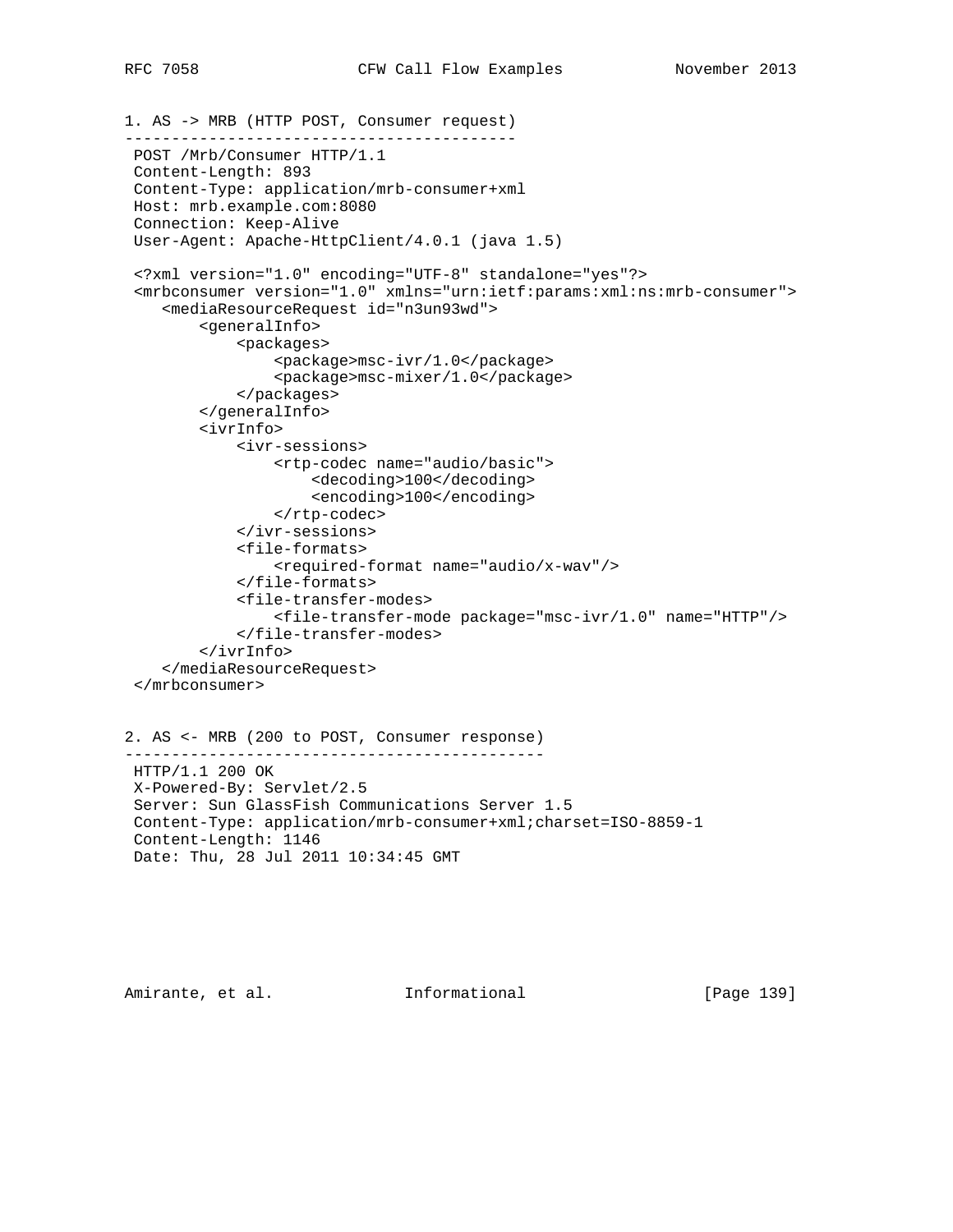```
 <?xml version="1.0" encoding="UTF-8" standalone="yes"?>
 <mrbconsumer version="1.0" xmlns="urn:ietf:params:xml:ns:mrb-consumer">
    <mediaResourceResponse reason="Resource found" status="200"
                            id="n3un93wd">
        <response-session-info>
            <session-id>z603G3yaUzM8</session-id>
            <seq>9</seq>
            <expires>3600</expires>
            <media-server-address
                               uri="sip:MediaServer@ms.example.com:5080">
                <ivr-sessions>
                    <rtp-codec name="audio/basic">
                         <decoding>60</decoding>
                         <encoding>60</encoding>
                     </rtp-codec>
                </ivr-sessions>
            </media-server-address>
            <media-server-address
                       uri="sip:OtherMediaServer@pool.example.net:5080">
                <ivr-sessions>
                     <rtp-codec name="audio/basic">
                         <decoding>40</decoding>
                         <encoding>40</encoding>
                     </rtp-codec>
                </ivr-sessions>
            </media-server-address>
        </response-session-info>
    </mediaResourceResponse>
```

```
 </mrbconsumer>
```
 For the sake of conciseness, the subsequent steps are not presented. They are very trivial, since they basically consist of the AS issuing a COMEDIA negotiation with either of the obtained MS, as already presented in Section 5. The same can be said with respect to attaching UAC media dialogs. In fact, since after the Query the AS<->MS interaction becomes 1:1, UAC media dialogs can be redirected directly to the proper MS using the 3PCC approach, e.g., as shown in Figure 10.

# 7.2.2. Inline-Aware Mode

 Unlike the Query mode, in the Inline-Aware MRB Mode (IAMM) the AS sends Consumer requests by means of SIP. Of course, saying that the transport changes from HTTP to SIP is not as trivial as it seems. In fact, HTTP and SIP behave in very different ways, and this is reflected in the way the Inline-aware mode is conceived.

Amirante, et al. 1nformational [Page 140]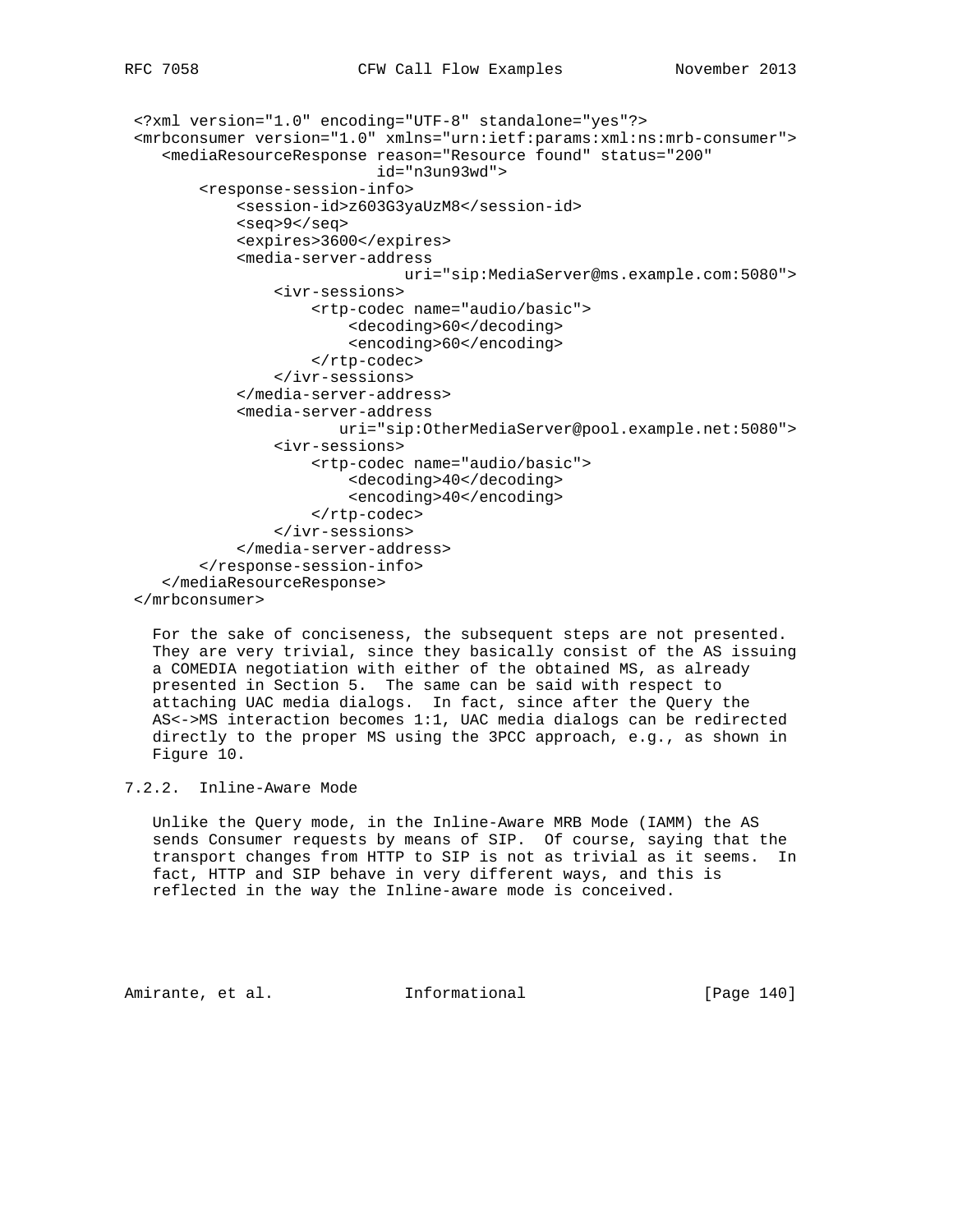An AS willing to issue a Consumer request by means of SIP has to do so by means of an INVITE. As specified in [RFC6917], the payload of the INVITE can't contain only the Consumer request itself. In fact, the Consumer request is assumed to be carried within a SIP transaction. A Consumer session is not strictly associated with the lifetime of any SIP transaction, meaning that Consumer requests belonging to the same session may be transported over different SIP messages; therefore, a hangup on any of these SIP dialogs would not affect a Consumer session.

 That said, as documented in [RFC6230], [RFC6917] envisages two kinds of SIP dialogs over which a Consumer request may be sent: a SIP control dialog (a SIP dialog sent by the AS in order to set up a Control Channel) and a UAC media dialog (a SIP dialog sent by the AS in order to attach a UAC to an MS). In both cases, the AS would prepare a multipart/mixed payload to achieve both ends, i.e., receiving a reply to its Consumer request and effectively carrying on the negotiation described in the SDP payload.

 The behaviors in the two cases, which are called the CFW-based approach and the media dialog-based approach, respectively, are only slightly different, but both will be presented to clarify how they could be exploited. To make things clearer for the reader, the same Consumer request as the Consumer request presented in the Query mode will be sent, in order to clarify how the behavior of the involved parties may differ.

## 7.2.2.1. Inline-Aware Mode: CFW-Based Approach

 Figure 49 presents a ladder diagram of a typical Consumer request in the CFW-based Inline-aware topology:

| AS |                                                                                  | MRB                                                                               | ΜS |
|----|----------------------------------------------------------------------------------|-----------------------------------------------------------------------------------|----|
|    | INVITE<br>(multipart/mixed:<br>application/cfw,<br>application/mrb-consumer+xml) |                                                                                   |    |
|    | 2. 100 (Trying)                                                                  | --+ Extract SDP and<br>MRB payloads; handle<br><-+ Consumer request to<br>pick MS |    |

Amirante, et al. 1nformational 1999 [Page 141]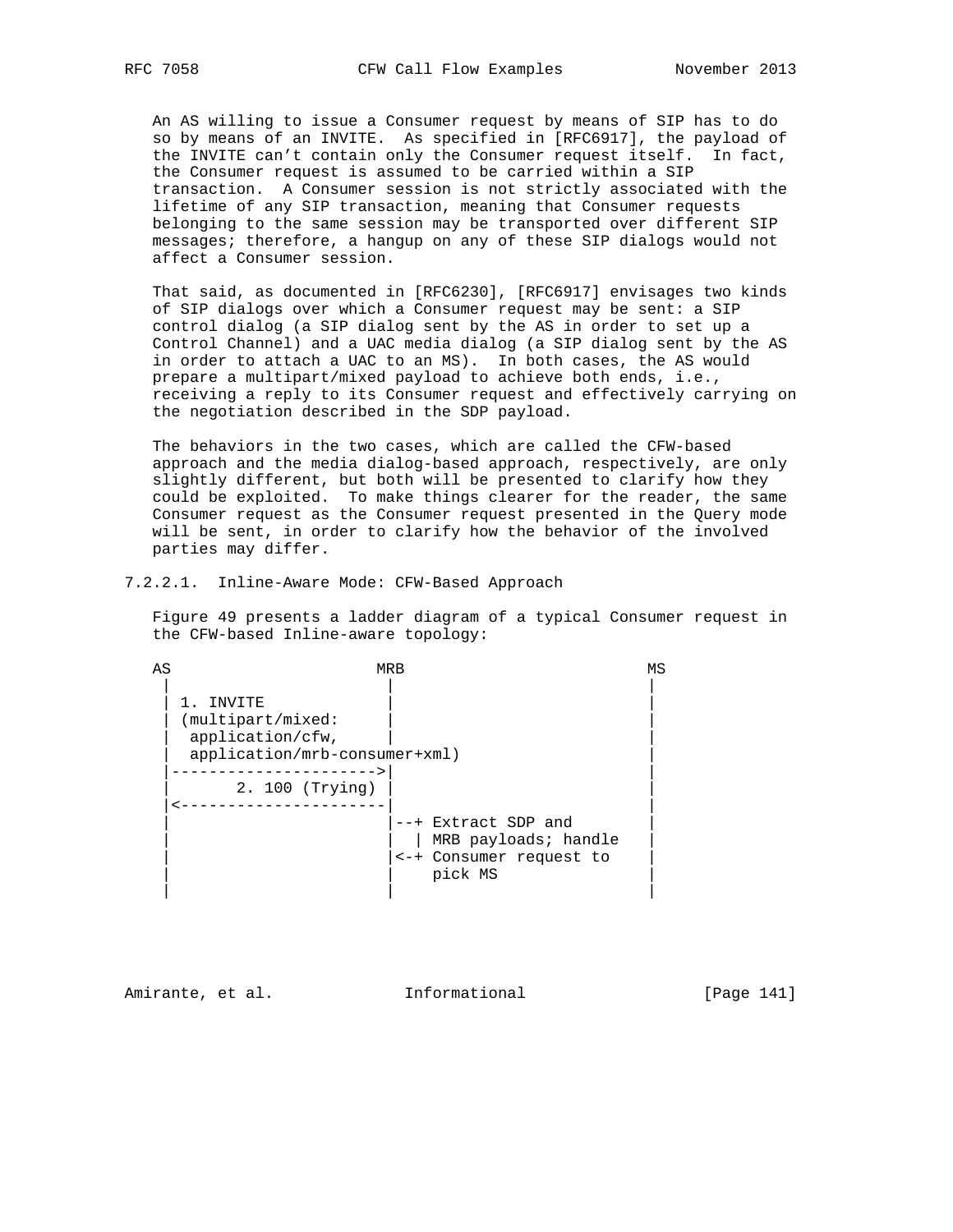| | 3. INVITE | (application/cfw from 1.) | |-------------------------->| 4. 100 (Trying) | |<--------------------------| |--+ Negotiate | CFW Control  $| \leftarrow + \text{Channel}$ 5. 200 OK | | (application/cfw from MS) | | |<--------------------------| 6. ACK | |-------------------------->| Prepare new +-- | payload with | | | | SDP from MS and +->| | Consumer reply | | | | 7. 200 OK | | | (multipart/mixed: | | application/cfw from MS, | application/mrb-consumer+xml) | |<----------------------| | 8. ACK |---------------------->| | | | | --+ Read Consumer | reply and use SDP |<-+ to create CFW Chn. | | | | | | | |<<############## TCP CONNECTION #################>>| | | | CFW SYNC | |++++++++++++++++++++++++++++++++++++++++++++++++++>| | | . . . . . .

Figure 49: Media Resource Brokering: CFW-Based Inline-Aware Mode

 To make the scenario easier to understand, we assume that the AS is interested in exactly the same set of requirements as those presented in Section 7.2.1. This means that the Consumer request originated by the AS will be the same as before, with only the transport/topology changing.

Amirante, et al. 1nformational [Page 142]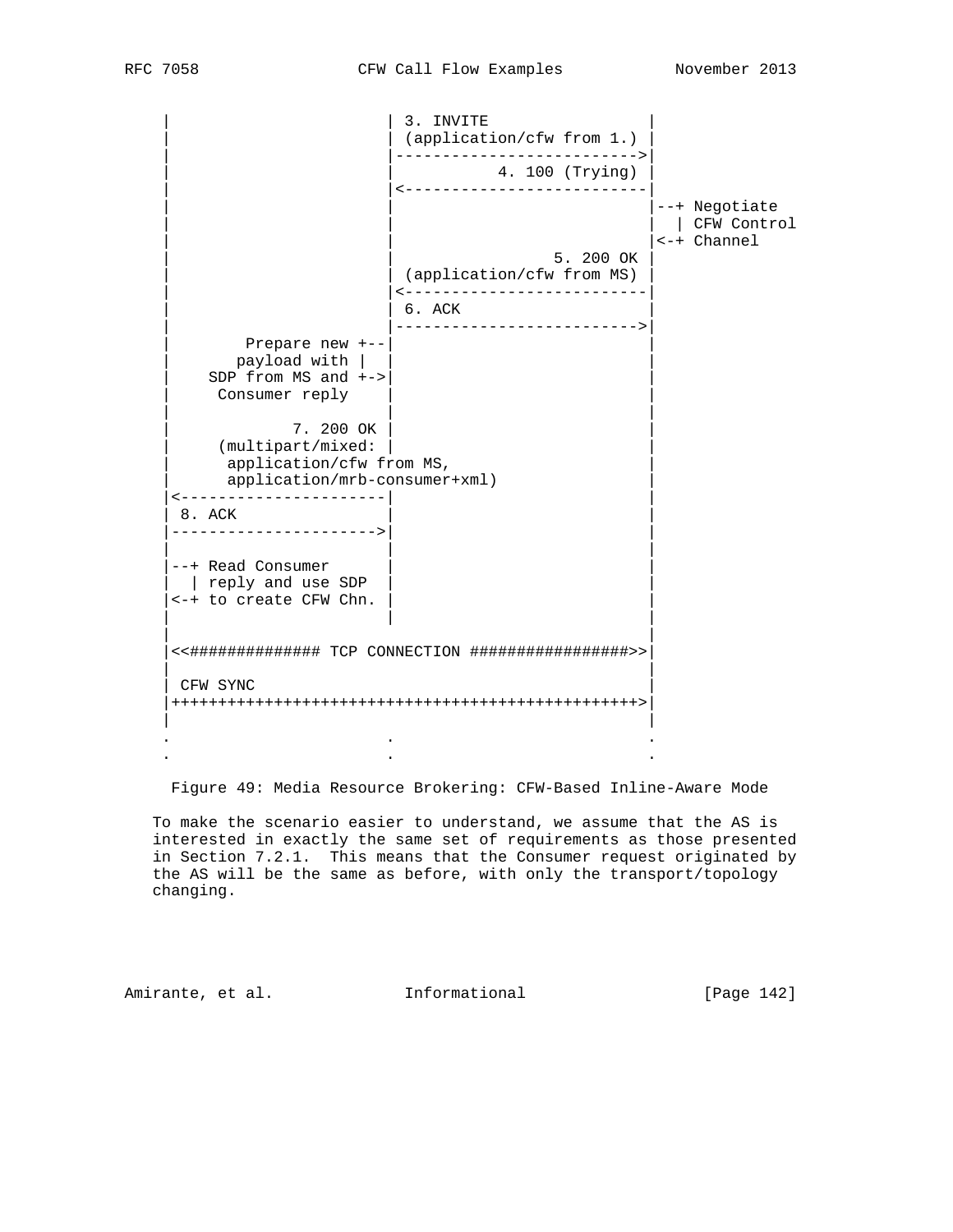Please note that to make the protocol contents easier to read, a simple 'Part' is used whenever a boundary for a multipart/mixed payload is provided, instead of the actual boundary that would be inserted in the SIP messages. The framework transaction steps (for simplicity's sake, only the payloads, and not the complete SIP transactions, are reported) are as follows: 1. AS -> MRB (INVITE multipart/mixed) -------------------------------------  $\lceil$ ..] Content-Type: multipart/mixed;boundary="Part" --Part Content-Type: application/sdp  $v=0$  o=- 2890844526 2890842807 IN IP4 as.example.com s=MediaCtrl c=IN IP4 as.example.com  $t=0$  0 m=application 48035 TCP cfw a=connection:new a=setup:active a=cfw-id:vF0zD4xzUAW9 --Part Content-Type: application/mrb-consumer+xml <?xml version="1.0" encoding="UTF-8" standalone="yes"?> <mrbconsumer version="1.0" xmlns="urn:ietf:params:xml:ns:mrb-consumer"> <mediaResourceRequest id="fr34asx1"> <generalInfo> <packages> <package>msc-ivr/1.0</package> <package>msc-mixer/1.0</package> </packages> </generalInfo> <ivrInfo> <ivr-sessions> <rtp-codec name="audio/basic"> <decoding>100</decoding> <encoding>100</encoding> </rtp-codec> </ivr-sessions>

Amirante, et al. 1nformational [Page 143]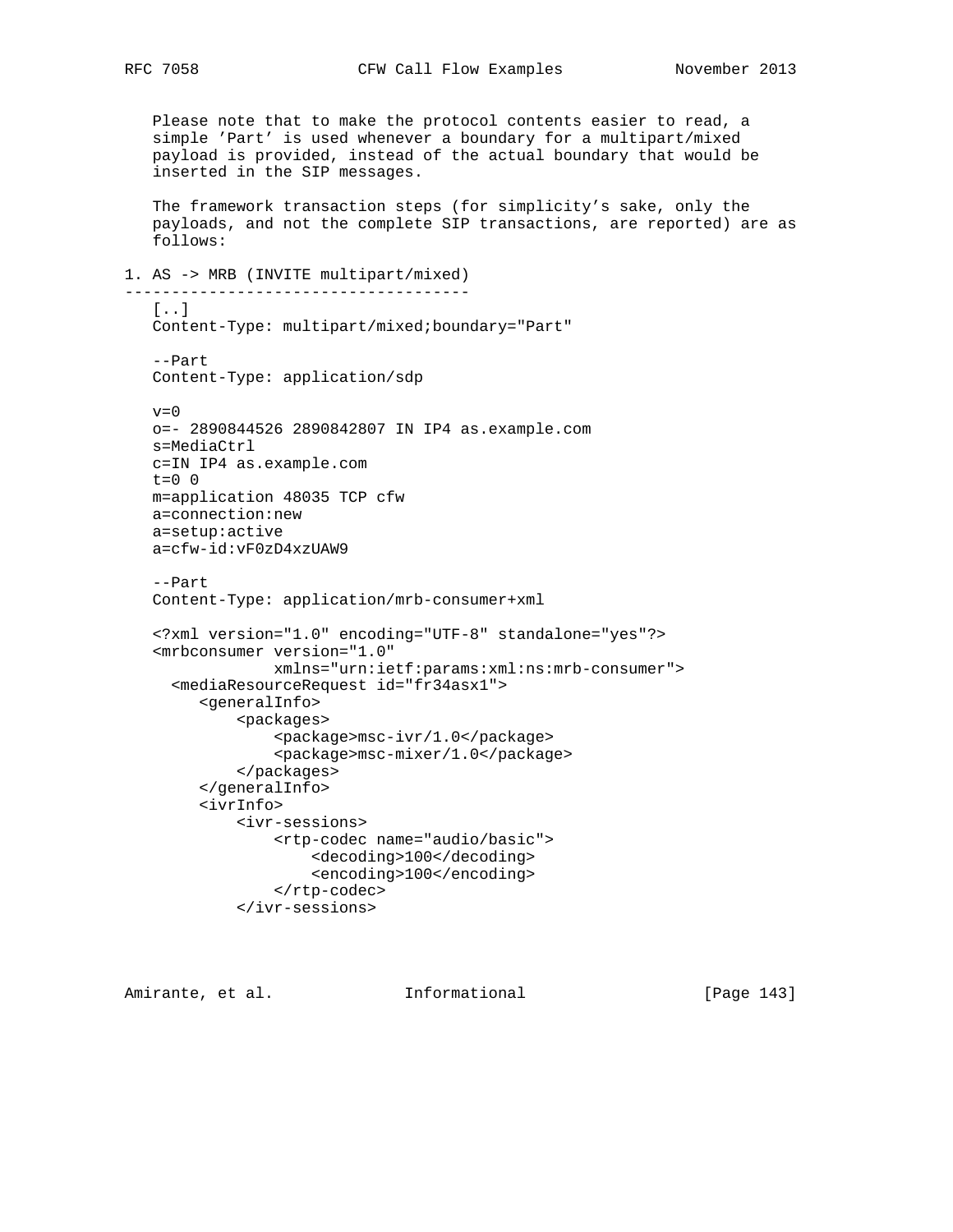```
 <file-formats>
                 <required-format name="audio/x-wav"/>
             </file-formats>
             <file-transfer-modes>
                 <file-transfer-mode package="msc-ivr/1.0" name="HTTP"/>
             </file-transfer-modes>
         </ivrInfo>
      </mediaResourceRequest>
    </mrbconsumer>
   --Part
3. MRB -> MS (INVITE SDP only)
------------------------------
  [\ldots] Content-Type: application/sdp
  v=0 o=- 2890844526 2890842807 IN IP4 as.example.com
   s=MediaCtrl
   c=IN IP4 as.example.com
   t=0 0
   m=application 48035 TCP cfw
   a=connection:new
   a=setup:active
   a=cfw-id:vF0zD4xzUAW9
5. MRB <- MS (200 OK SDP)
-------------------------
    [..]
   Content-Type: application/sdp
  v=0 o=lminiero 2890844526 2890842808 IN IP4 ms.example.net
   s=MediaCtrl
   c=IN IP4 ms.example.net
   t=0 0
   m=application 7575 TCP cfw
   a=connection:new
   a=setup:passive
   a=cfw-id:vF0zD4xzUAW9
```
Amirante, et al. 1nformational 1999 [Page 144]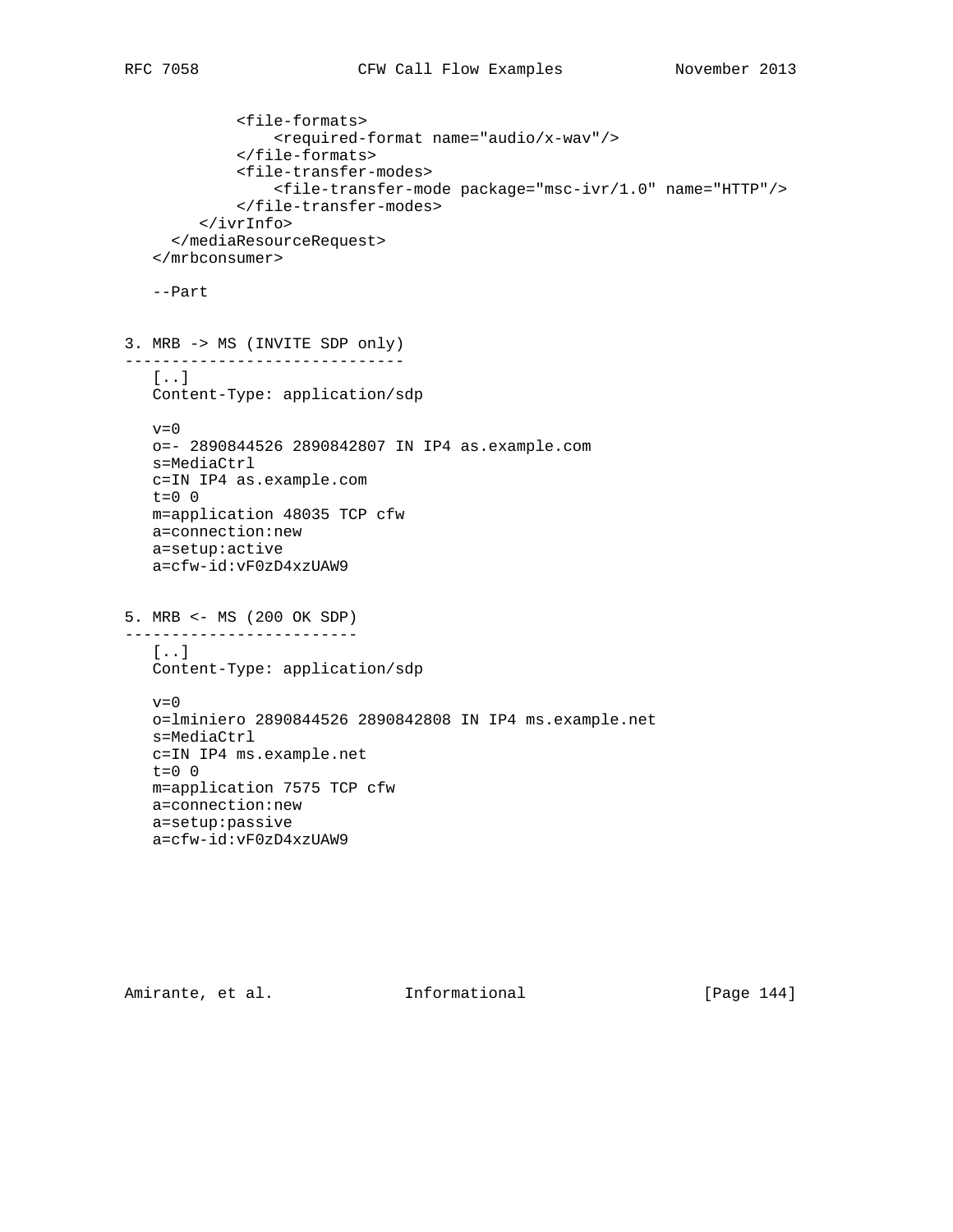```
7. AS <- MRB (200 OK multipart/mixed)
  -------------------------------------
    [..]
   Content-Type: multipart/mixed;boundary="Part"
    --Part
   Content-Type: application/sdp
  v=0 o=lminiero 2890844526 2890842808 IN IP4 ms.example.net
   s=MediaCtrl
   c=IN IP4 ms.example.net
   t=0 0
   m=application 7575 TCP cfw
   a=connection:new
   a=setup:passive
   a=cfw-id:vF0zD4xzUAW9
    --Part
   Content-Type: application/mrb-consumer+xml
    <?xml version="1.0" encoding="UTF-8" standalone="yes"?>
    <mrbconsumer version="1.0"
                xmlns="urn:ietf:params:xml:ns:mrb-consumer">
      <mediaResourceResponse reason="Resource found" status="200"
                              id="fr34asx1">
         <response-session-info>
             <session-id>z603G3yaUzM8</session-id>
             <seq>9</seq>
             <expires>3600</expires>
             <media-server-address
                                uri="sip:MediaServer@ms.example.com:5080">
                 <connection-id>32pbdxZ8:KQw677BF</connection-id>
                 <ivr-sessions>
                     <rtp-codec name="audio/basic">
                         <decoding>60</decoding>
                         <encoding>60</encoding>
                     </rtp-codec>
                 </ivr-sessions>
             </media-server-address>
```
Amirante, et al. 1nformational [Page 145]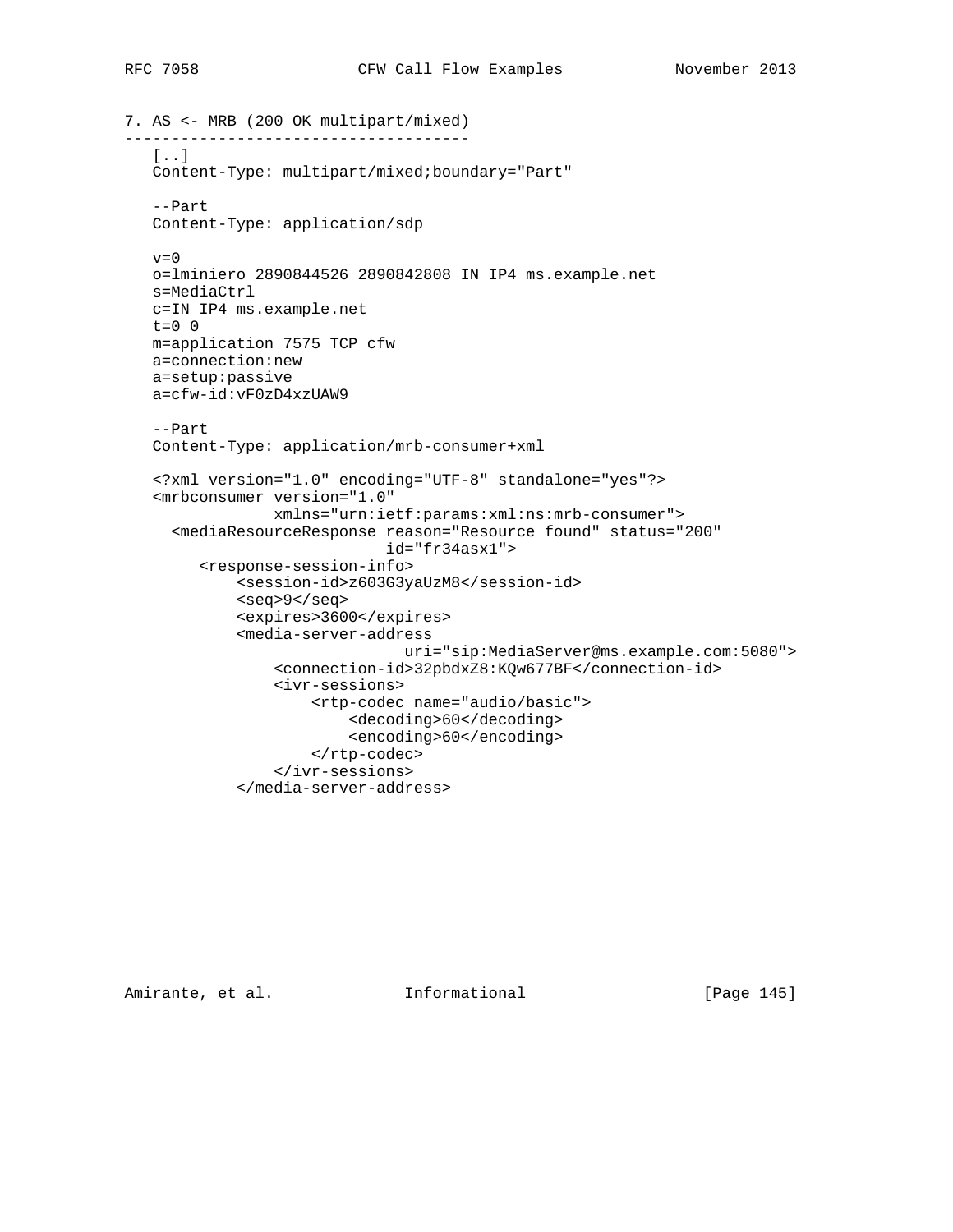```
 <media-server-address
                     uri="sip:OtherMediaServer@pool.example.net:5080">
              <ivr-sessions>
                   <rtp-codec name="audio/basic">
                       <decoding>40</decoding>
                       <encoding>40</encoding>
                  </rtp-codec>
              </ivr-sessions>
          </media-server-address>
      </response-session-info>
   </mediaResourceResponse>
 </mrbconsumer>
```
--Part

 The sequence diagram and the dumps effectively show the different approach with respect to the Query mode. The SIP INVITE sent by the AS (1.) includes both a Consumer request (the same as before) and an SDP to negotiate a CFW channel with an MS. The MRB takes care of the request exactly as before (provisioning two MS instances) but with a remarkable difference: first of all, it picks one of the two MS instances on behalf of the AS (negotiating the Control Channel in steps 3 to 6) and only then replies to the AS with both the MS side of the SDP negotiation (with information on how to set up the Control Channel) and the Consumer response itself.

 The Consumer response is also slightly different in the first place. In fact, as can be seen in 7., there's an additional element (<connection-id>) that the MRB has added to the message. This element contains the 'connection-id' that the AS and MS would have built out of the 'From' and 'To' tags as explained in Section 6, had the AS contacted the MS directly. Since the MRB has actually done the negotiation on behalf of the AS, without this information the AS and MS would refer to different connectionid attributes to target the same dialog, thus causing the CFW protocol not to behave as expected. This aspect will be more carefully described in the next section (for the media dialog-based approach), since the 'connection-id' attribute is strictly related to media sessions.

 As before, for the sake of conciseness the subsequent steps of the previous transaction are quite trivial and therefore are not presented. In fact, as shown in the flow, the SIP negotiation has resulted in both the AS and the chosen MS negotiating a Control Channel. This means that the AS is only left to instantiate the Control Channel and send CFW requests according to its application logic.

Amirante, et al. 1nformational 1999 [Page 146]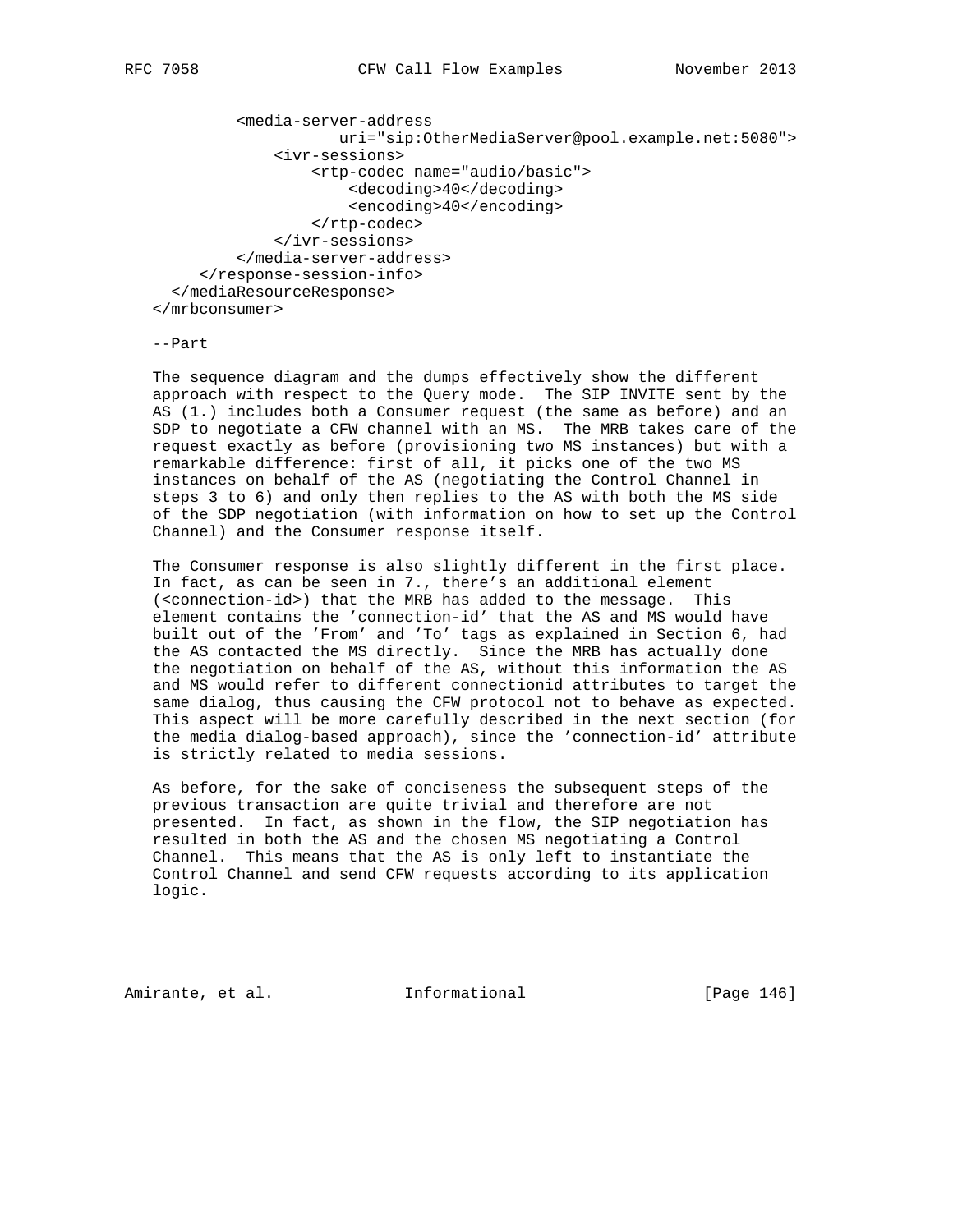It is worthwhile to highlight the fact that, as in the Query example, the AS gets the addresses of both of the chosen MS in this example as well, since a Consumer transaction has taken place. This means that, just as in the Query case, any UAC media dialog can be redirected directly to the proper MS using the 3PCC approach, e.g., as shown in Figure 10, rather than again using the MRB as a Proxy/B2BUA. Of course, a separate SIP control dialog would be needed before attempting to use the second MS instance.

# 7.2.2.2. Inline-Aware Mode: Media Dialog-Based Approach

 There's a second way to take advantage of the IAMM mode, i.e., exploiting SIP dialogs related to UAC media dialogs as 'vessels' for Consumer messages. As will be made clearer in the following sequence diagram and protocol dumps, this scenario does not differ much from the scenario presented in Section 7.2.2.1 with respect to the Consumer request/response, but it may be useful to compare these two scenarios and show how they may differ with respect to the management of the media dialog itself and any CFW Control Channel that may be involved.

 Figure 50 presents a ladder diagram of a typical Consumer request in the media dialog-based Inline-aware topology:

| UAC                        | AS                                                                                                         | <b>MRB</b>                                                                                                                         | ΜS |
|----------------------------|------------------------------------------------------------------------------------------------------------|------------------------------------------------------------------------------------------------------------------------------------|----|
| 1. INVITE<br>(audio/video) |                                                                                                            |                                                                                                                                    |    |
| 2. 100 Trying              | 3. INVITE<br>(multipart/mixed:<br>audio/video from 1.,<br>application/mrb-consumer+xml)<br>4. 100 (Trying) | --+ Extract SDP and<br>MRB payloads; handle<br><-+ Consumer request to<br>pick Media Servers<br>5. INVITE<br>(audio/video from 3.) |    |

Amirante, et al. 1nformational 1999 [Page 147]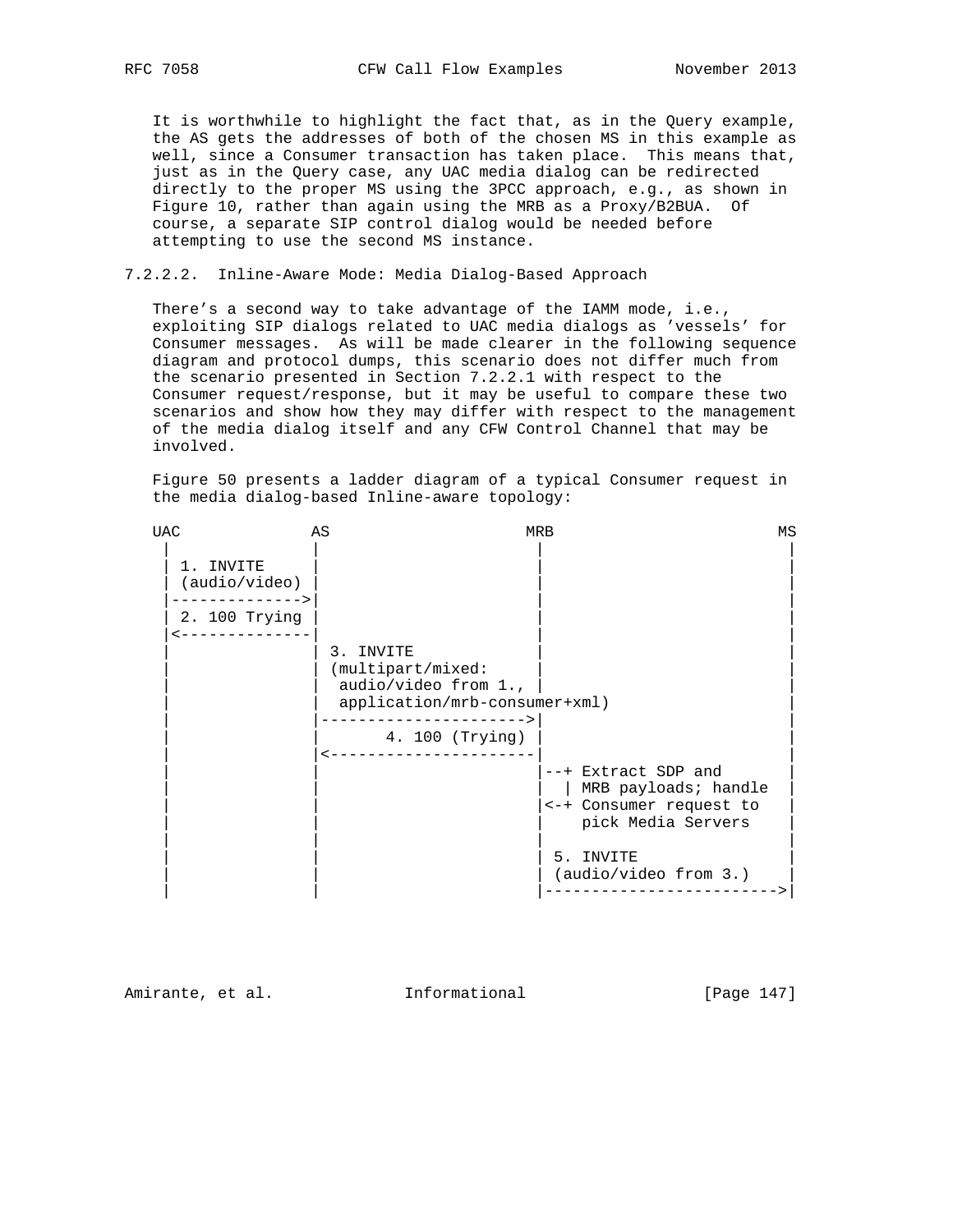| | | 6. 100 (Trying) | | | |<-------------------------| | | | +--| Handle media dialog | (connection-id) +-> | | | | | | | 7. 200 OK | (audio/video from MS) | | |<-------------------------| | | | 8. ACK | | | |------------------------->| Prepare new +-- | | payload with | | | SDP from MS and +-> Consumer reply | | | | 9. 200 OK (multipart/mixed: audio/video from MS, | | application/mrb-consumer+xml) | | |<----------------------| | 10. ACK | |---------------------->| | | | | | --+ Read Consumer | reply and send  $\leftarrow +$  SDP back to UAC 11. 200 OK | |(audio/video from MS) | | |<--------------| | | 12. ACK |-------------->| | | | | | | |<<\*\*\*\*\*\*\*\*\*\*\*\*\*\*\*\*\*\*\*\*\*\*\*\*\*\*\* RTP \*\*\*\*\*\*\*\*\*\*\*\*\*\*\*\*\*\*\*\*\*\*\*\*\*\*\*\*\*\*>>| | | | | |--+ Negotiate | CFW channel |<-+ towards MS | (if needed) . . . . . . . . | | | | |<<############### TCP CONNECTION #################>> | | |

Amirante, et al. 1nformational [Page 148]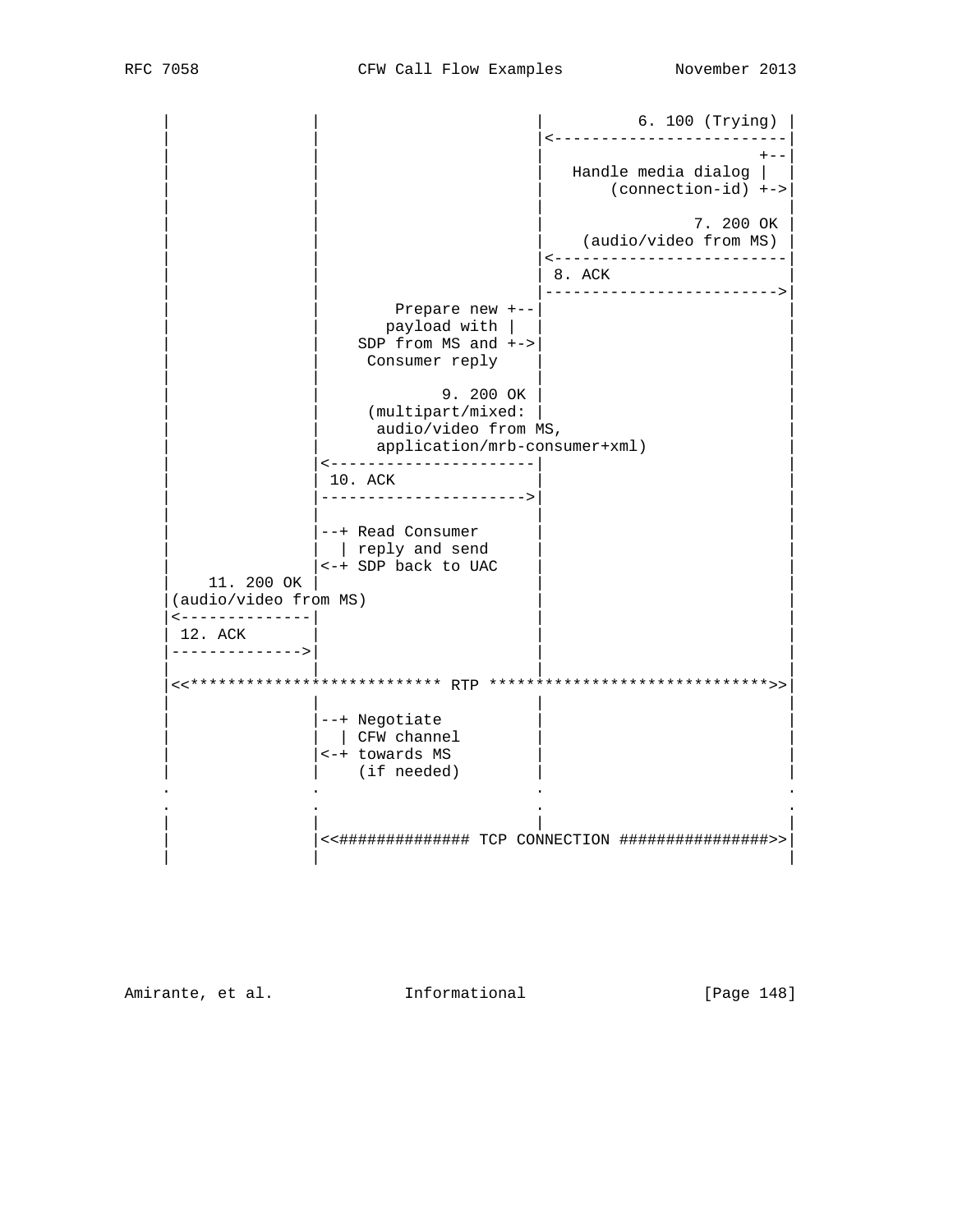|  | CFW SYNC |                                |
|--|----------|--------------------------------|
|  |          | ++++++++++++++++++++++++++++++ |
|  |          |                                |
|  |          |                                |
|  |          |                                |

## Figure 50: Media Resource Brokering: Media Dialog-Based Inline-Aware Mode

 To make the scenario easier to understand, we assume that the AS is interested in exactly the same set of requirements as those presented in Section 7.2.1. This means that the Consumer request originated by the AS will be the same as before, with only the transport/topology changing.

 Again, please note that to make the protocol contents easier to read, a simple 'Part' is used whenever a boundary for a multipart/mixed payload is provided, instead of the actual boundary that would be inserted in the SIP messages.

 The framework transaction steps (for simplicity's sake, only the relevant headers and payloads, and not the complete SIP transactions, are reported) are as follows:

1. UAC -> AS (INVITE with media SDP)

------------------------------------ [..] From: <sip:lminiero@users.example.com>;tag=1153573888 To: <sip:mediactrlDemo@as.example.com> [..] Content-Type: application/sdp

 $v=0$  o=lminiero 123456 654321 IN IP4 203.0.113.2 s=A conversation c=IN IP4 203.0.113.2  $t=0$  0 m=audio 7078 RTP/AVP 0 3 8 101 a=rtpmap:0 PCMU/8000/1 a=rtpmap:3 GSM/8000/1 a=rtpmap:8 PCMA/8000/1 a=rtpmap:101 telephone-event/8000 a=fmtp:101 0-11 m=video 9078 RTP/AVP 98

Amirante, et al. 1nformational 1991 [Page 149]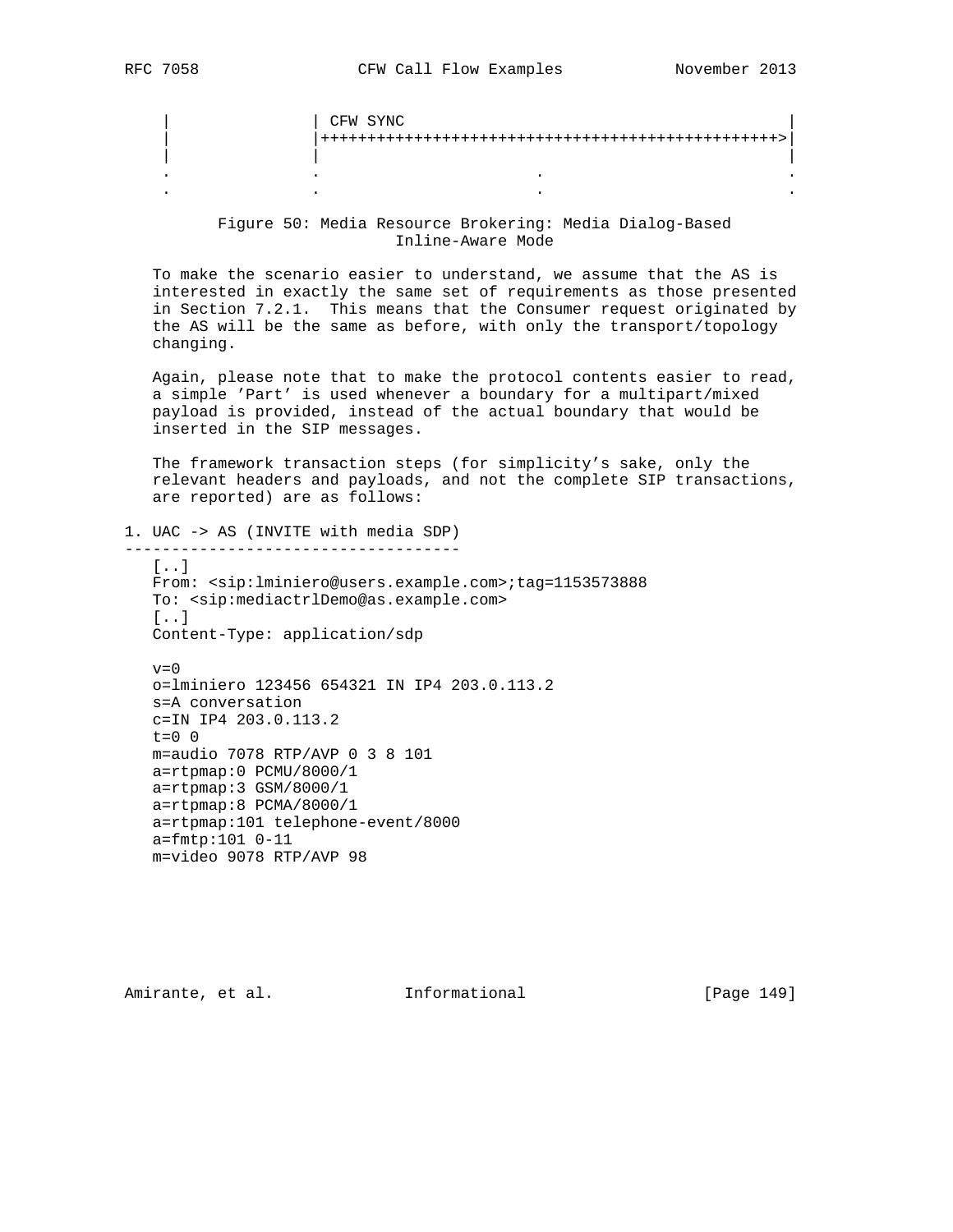```
3. AS -> MRB (INVITE multipart/mixed)
-------------------------------------
    [..]
   From: <sip:ApplicationServer@as.example.com>;tag=fd4fush5
   To: <sip:Mrb@mrb.example.org>
    [..]
    Content-Type: multipart/mixed;boundary="Part"
    --Part
   Content-Type: application/sdp
  v=0 o=lminiero 123456 654321 IN IP4 203.0.113.2
    s=A conversation
    c=IN IP4 203.0.113.2
   t=0 0
   m=audio 7078 RTP/AVP 0 3 8 101
   a=rtpmap:0 PCMU/8000/1
   a=rtpmap:3 GSM/8000/1
   a=rtpmap:8 PCMA/8000/1
   a=rtpmap:101 telephone-event/8000
   a=fmtp:101 0-11
   m=video 9078 RTP/AVP 98
    --Part
    Content-Type: application/mrb-consumer+xml
    <?xml version="1.0" encoding="UTF-8" standalone="yes"?>
    <mrbconsumer version="1.0"
                xmlns="urn:ietf:params:xml:ns:mrb-consumer">
     <mediaResourceRequest id="bnv3xc45">
        <generalInfo>
             <packages>
                 <package>msc-ivr/1.0</package>
                 <package>msc-mixer/1.0</package>
             </packages>
         </generalInfo>
         <ivrInfo>
             <ivr-sessions>
                 <rtp-codec name="audio/basic">
                     <decoding>100</decoding>
                     <encoding>100</encoding>
                </rtp-codec>
             </ivr-sessions>
             <file-formats>
                 <required-format name="audio/x-wav"/>
             </file-formats>
```
Amirante, et al. 1nformational [Page 150]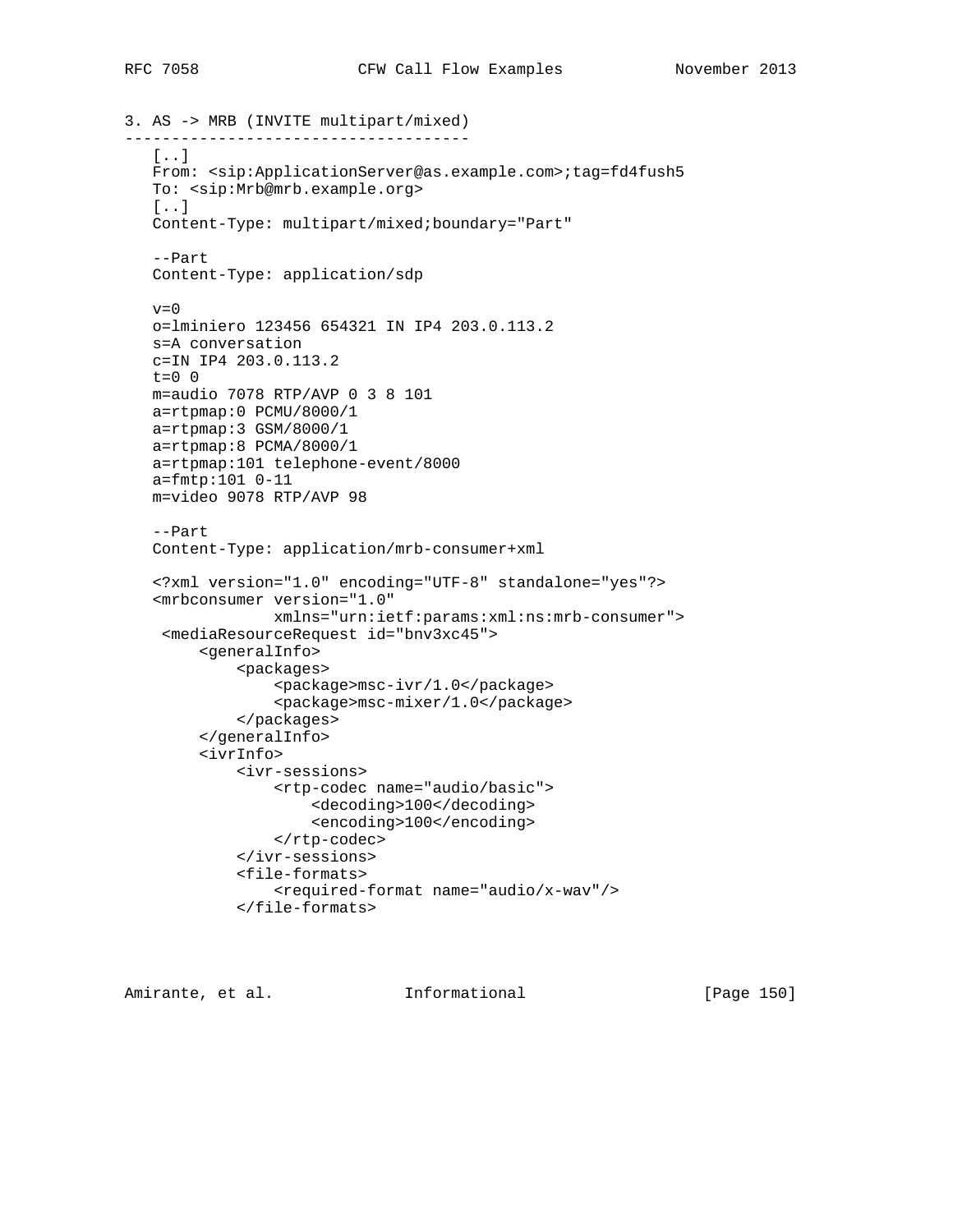```
 <file-transfer-modes>
                 <file-transfer-mode package="msc-ivr/1.0" name="HTTP"/>
             </file-transfer-modes>
         </ivrInfo>
    </mediaResourceRequest>
    </mrbconsumer>
   --Part
5. MRB -> MS (INVITE SDP only)
------------------------------
    [..]
    From: <sip:Mrb@mrb.example.org:5060>;tag=32pbdxZ8
    To: <sip:MediaServer@ms.example.com:5080>
    [..]
   Content-Type: application/sdp
  v=0 o=lminiero 123456 654321 IN IP4 203.0.113.2
   s=A conversation
   c=IN IP4 203.0.113.2
  t=0 0
   m=audio 7078 RTP/AVP 0 3 8 101
   a=rtpmap:0 PCMU/8000/1
   a=rtpmap:3 GSM/8000/1
   a=rtpmap:8 PCMA/8000/1
   a=rtpmap:101 telephone-event/8000
   a=fmtp:101 0-11
   m=video 9078 RTP/AVP 98
7. MRB <- MS (200 OK SDP)
-------------------------
    [..]
   From: <sip:Mrb@mrb.example.org:5060>;tag=32pbdxZ8
    To: <sip:MediaServer@ms.example.com:5080>;tag=KQw677BF
    [..]
   Content-Type: application/sdp
  v=0 o=lminiero 123456 654322 IN IP4 203.0.113.1
   s=MediaCtrl
   c=IN IP4 203.0.113.1
   t=0 0
   m=audio 63442 RTP/AVP 0 3 8 101
   a=rtpmap:0 PCMU/8000
   a=rtpmap:3 GSM/8000
```
Amirante, et al. 1nformational [Page 151]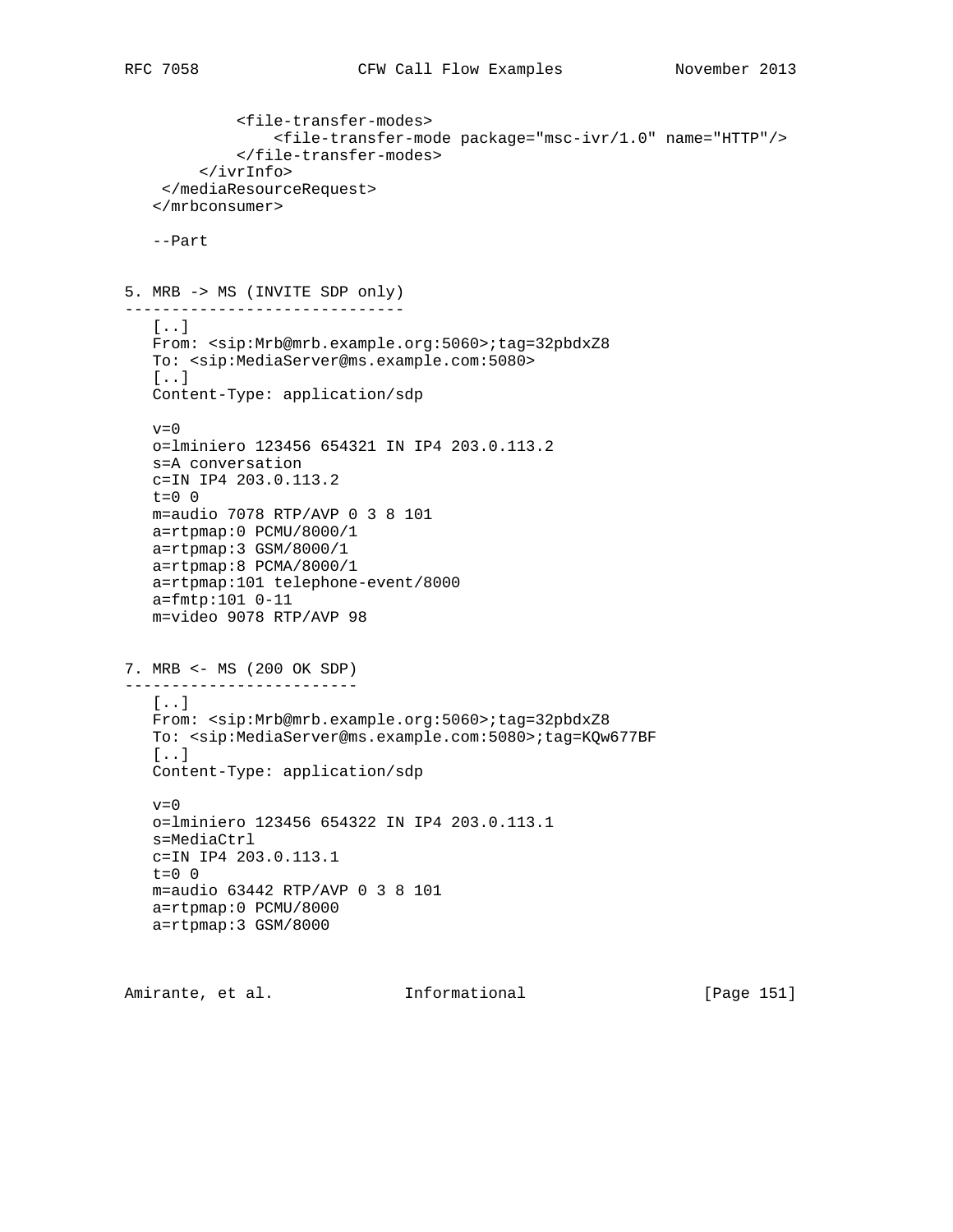```
 a=rtpmap:8 PCMA/8000
   a=rtpmap:101 telephone-event/8000
   a=fmtp:101 0-15
   a=ptime:20
   a=label:7eda834
   m=video 33468 RTP/AVP 98
   a=rtpmap:98 H263-1998/90000
   a=fmtp:98 CIF=2
   a=label:0132ca2
9. AS <- MRB (200 OK multipart/mixed)
-------------------------------------
    [..]
   From: <sip:ApplicationServer@as.example.com>;tag=fd4fush5
    To: <sip:Mrb@mrb.example.org>;tag=117652221
    [..]
   Content-Type: multipart/mixed;boundary="Part"
    --Part
   Content-Type: application/sdp
  v=0 o=lminiero 123456 654322 IN IP4 203.0.113.1
   s=MediaCtrl
   c=IN IP4 203.0.113.1
   t=0 0
   m=audio 63442 RTP/AVP 0 3 8 101
   a=rtpmap:0 PCMU/8000
   a=rtpmap:3 GSM/8000
   a=rtpmap:8 PCMA/8000
   a=rtpmap:101 telephone-event/8000
   a=fmtp:101 0-15
   a=ptime:20
   a=label:7eda834
   m=video 33468 RTP/AVP 98
   a=rtpmap:98 H263-1998/90000
   a=fmtp:98 CIF=2
   a=label:0132ca2
    --Part
   Content-Type: application/mrb-consumer+xml
```
Amirante, et al. 1nformational [Page 152]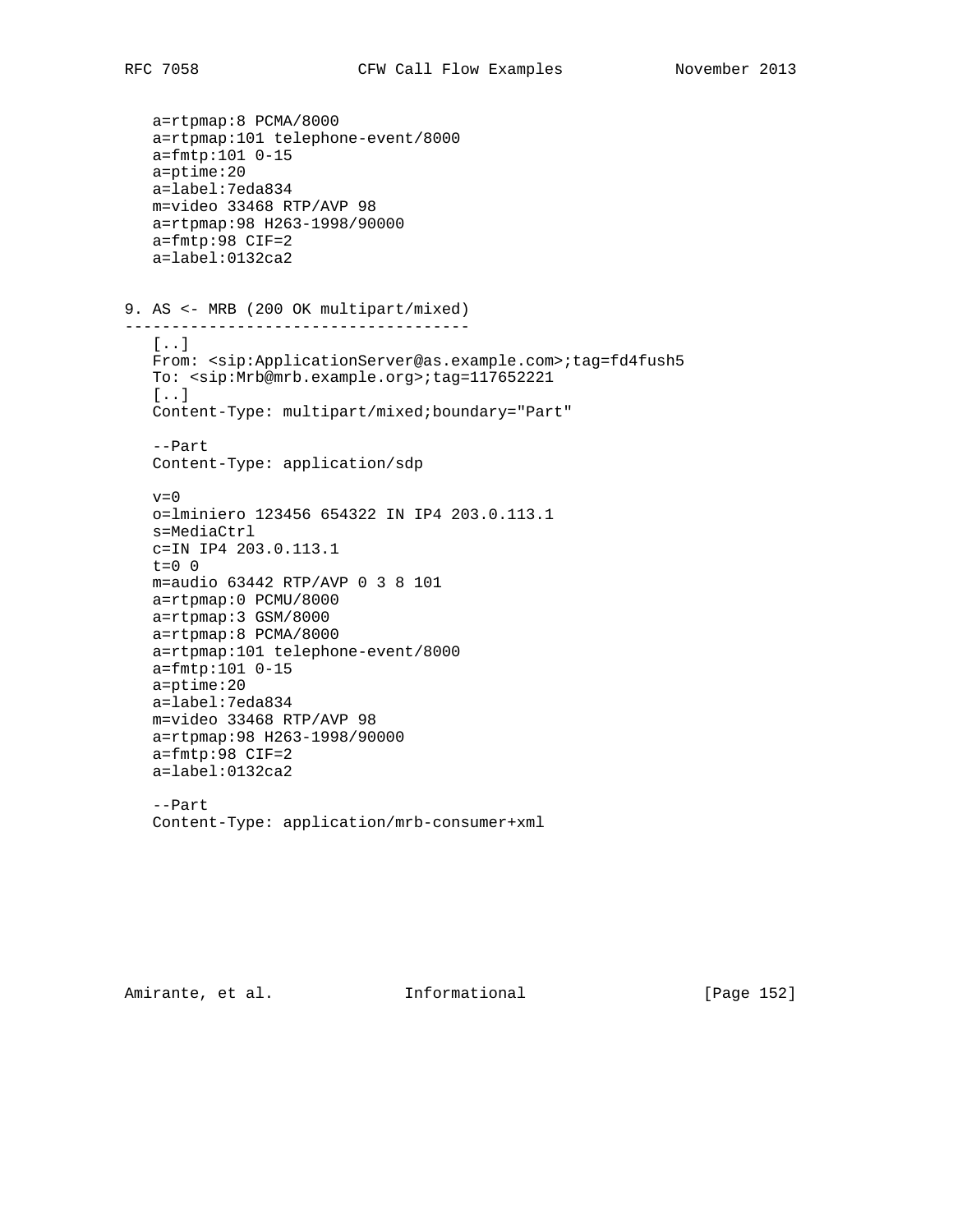```
 <?xml version="1.0" encoding="UTF-8" standalone="yes"?>
    <mrbconsumer version="1.0"
                 xmlns="urn:ietf:params:xml:ns:mrb-consumer" >
     <mediaResourceResponse reason="Resource found" status="200"
                             id="bnv3xc45">
         <response-session-info>
             <session-id>z1skKYZQ3eFu</session-id>
             <seq>9</seq>
             <expires>3600</expires>
             <media-server-address
                                uri="sip:MediaServer@ms.example.com:5080">
                 <connection-id>32pbdxZ8:KQw677BF</connection-id>
                 <ivr-sessions>
                      <rtp-codec name="audio/basic">
                          <decoding>60</decoding>
                          <encoding>60</encoding>
                     </rtp-codec>
                 </ivr-sessions>
             </media-server-address>
             <media-server-address
                        uri="sip:OtherMediaServer@pool.example.net:5080">
                 <ivr-sessions>
                      <rtp-codec name="audio/basic">
                          <decoding>40</decoding>
                          <encoding>40</encoding>
                      </rtp-codec>
                 </ivr-sessions>
             </media-server-address>
         </response-session-info>
     </mediaResourceResponse>
    </mrbconsumer>
    --Part
11. UAC <- AS (200 OK SDP)
--------------------------
    [..]
    From: <sip:lminiero@users.example.com>;tag=1153573888
    To: <sip:mediactrlDemo@as.example.com>;tag=bcd47c32
    [..]
   Content-Type: application/sdp
  v=0 o=lminiero 123456 654322 IN IP4 203.0.113.1
    s=MediaCtrl
   c=IN IP4 203.0.113.1
  t=0 0
```
Amirante, et al. 1nformational [Page 153]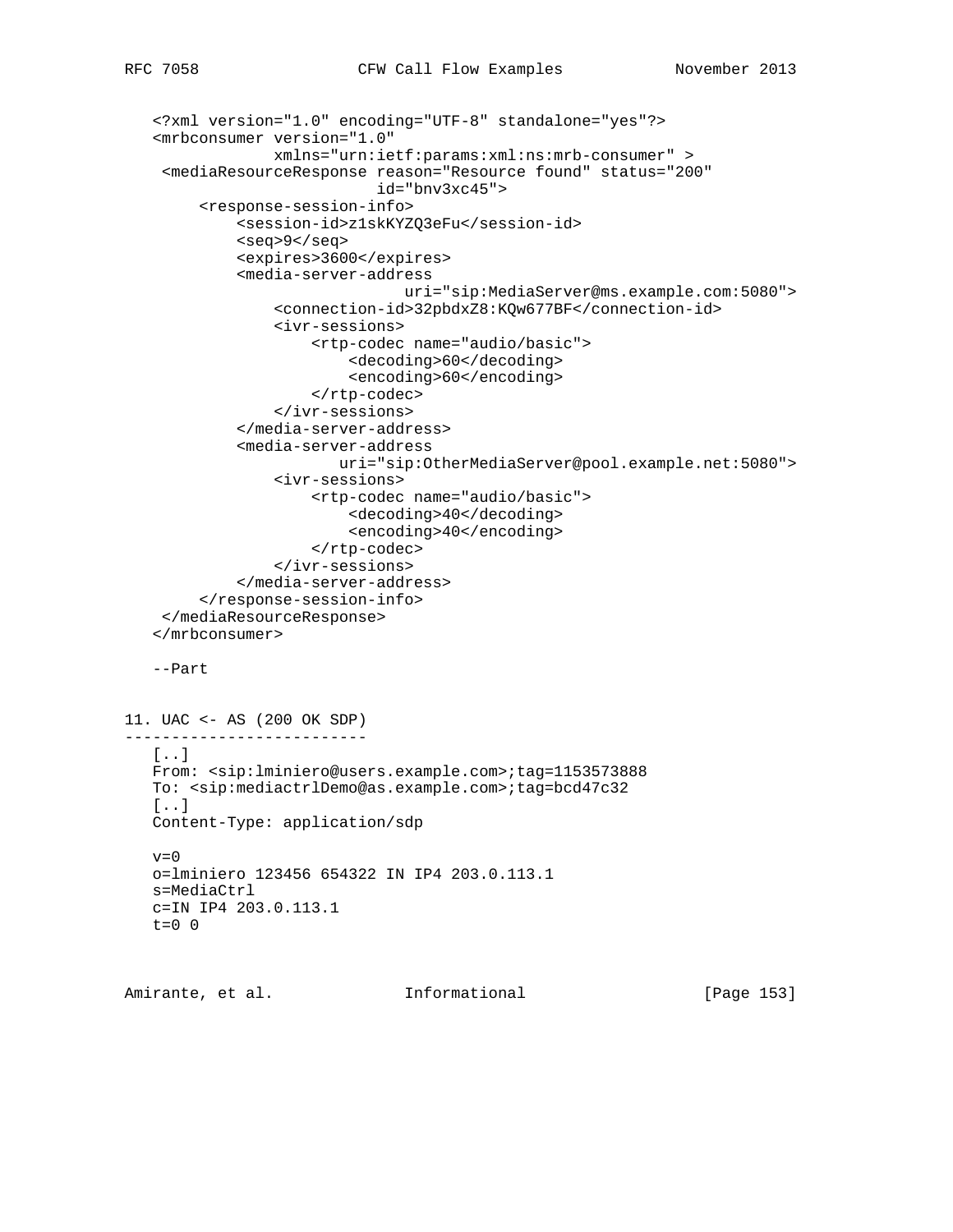m=audio 63442 RTP/AVP 0 3 8 101 a=rtpmap:0 PCMU/8000 a=rtpmap:3 GSM/8000 a=rtpmap:8 PCMA/8000 a=rtpmap:101 telephone-event/8000 a=fmtp:101 0-15 a=ptime:20 a=label:7eda834 m=video 33468 RTP/AVP 98 a=rtpmap:98 H263-1998/90000 a=fmtp:98 CIF=2 a=label:0132ca2

 The first obvious difference is that the first INVITE (1.) is not originated by the AS itself (the AS was willing to set up a Control Channel in the previous example) but by an authorized UAC (e.g., to take advantage of a media service provided by the AS). As such, the first INVITE only contains an SDP to negotiate an audio and video channel. The AS in its business logic needs to attach this UAC to an MS according to some specific requirements (e.g., the called URI is associated to a specific service) and as such prepares a Consumer request to be sent to the MRB in order to obtain a valid MS for that purpose. As before, the Consumer request is sent together with the SDP to the MRB (3.). The MRB extracts the Consumer payload and takes care of it as usual; it picks two MS instances and attaches the UAC to the first MS instance (5.). Once the MS has successfully negotiated the audio and video streams (7.), the MRB takes note of the 'connection-id' associated with this call (which will be needed afterwards in order to manipulate the audio and video streams for this user) and sends back to the AS both the SDP returned by the MS and the Consumer response (9.). The AS extracts the Consumer response and takes note of both the MS instances it has been given and the connection-id information. It then completes the scenario by sending back to the UAC the SDP returned by the MS (11.).

 At this point, the UAC has successfully been attached to an MS. The AS only needs to set up a Control Channel to that MS, if needed. This step may not be required, especially if the Consumer request is an update to an existing session rather than the preparation of a new session. Assuming that a Control Channel towards that MS doesn't exist yet, the AS creates it as usual by sending an INVITE directly to the MS for which it has an address. Once done with that, it can start manipulating the audio and video streams of the UAC. To do so, it refers to the <connection-id> element as reported by the MRB, rather than relying on the <connection-id> element that it is aware of. In fact, the AS is aware of a connection-id value (fd4fush5: 117652221, built out of the messages exchanged with the MRB), while the MS is aware of another (32pbdxZ8:KQw677BF, built out of the

Amirante, et al. 1nformational 1999 [Page 154]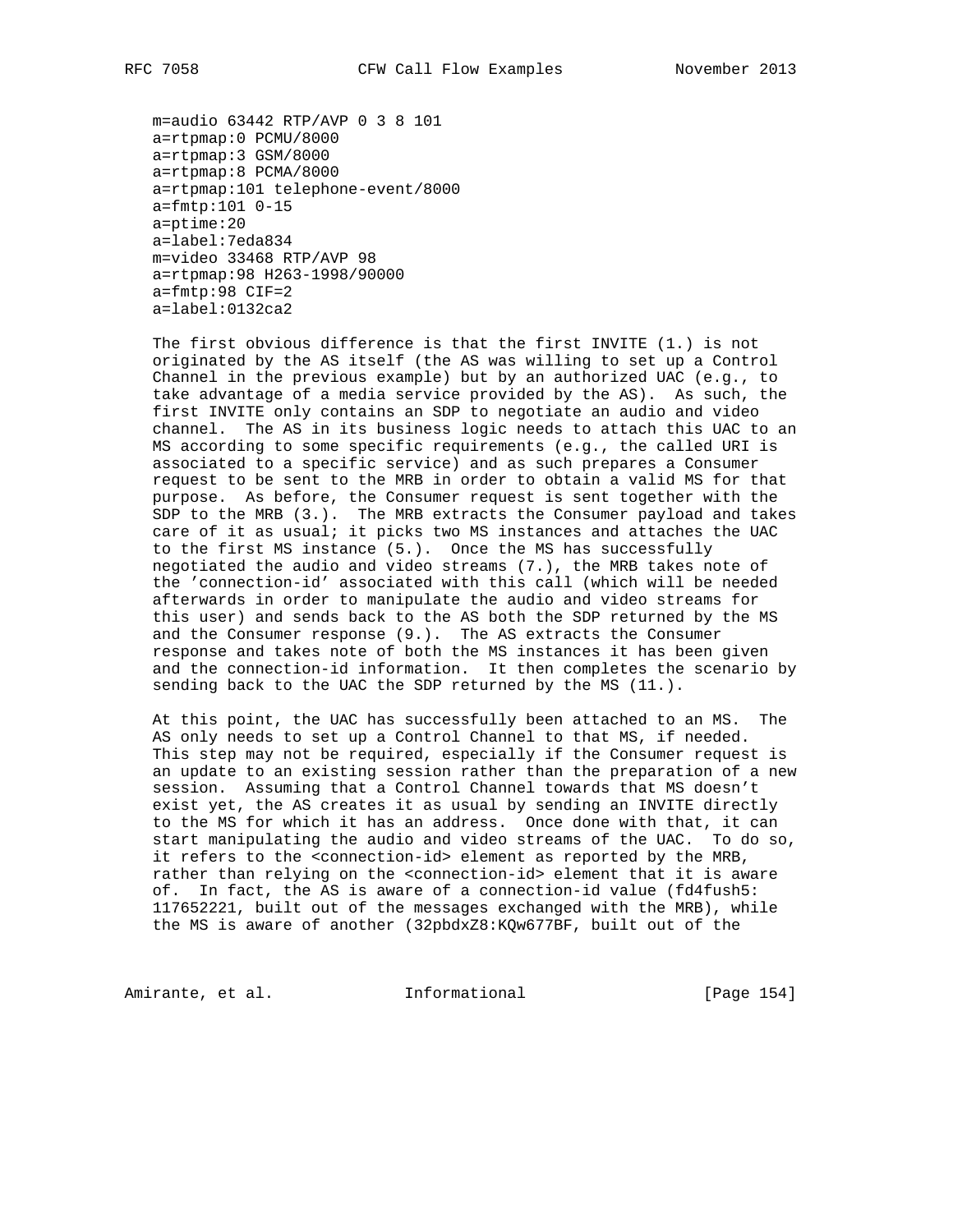MRB-MS interaction). The right connection-id is of course the one the MS is aware of, and as such the AS refers to that connection-id, which the MRB added to the Consumer response just for that purpose.

# 7.2.3. Inline-Unaware Mode

 Whereas in the Inline-aware mode the AS knows it is sending an INVITE to an MRB and not to an MS, and acts accordingly (using the multipart/mixed payload to query for an MS able to fulfill its requirements), in the Inline-Unaware MRB Mode (IUMM) the AS does not distinguish an MRB from an MS. This means that an MRB-unaware AS having access to an MRB talks to it as if it were a generic MEDIACTRL MS: i.e., the AS negotiates a Control Channel directly with the MRB and attaches its media dialogs there as well. Of course, since the MRB doesn't provide any MS functionality by itself, it must act as a Proxy/B2BUA between the AS and an MS for both the Control Channel dialog and the media dialogs. According to implementation or deployment choices, simple redirects could also be exploited for that purpose.

 The problem is that without any Consumer request being placed by the MRB-unaware AS the MRB can't rely on AS-originated directives to pick one MS rather than another. In fact, the MRB can't know what the AS is looking for. The MRB is then assumed to pick one according to its logic, which is implementation specific.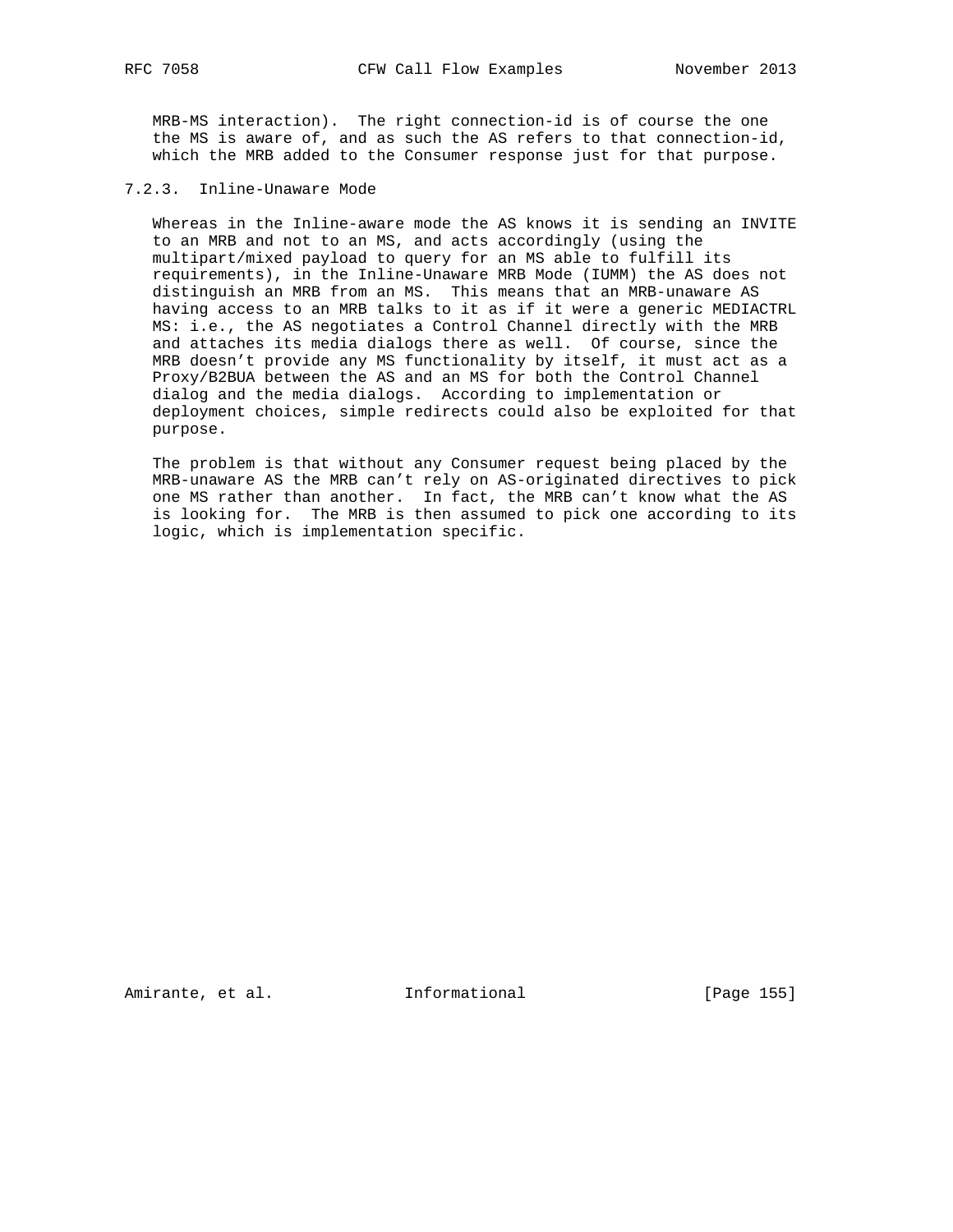Figure 51 presents a ladder diagram of a typical Consumer request in the Inline-unaware topology:



Figure 51: Media Resource Brokering: Inline-Unaware Mode

 As can be seen in the diagram, in this topology the MRB basically acts as a 3PCC between the AS and the chosen MS.

Amirante, et al. 1nformational [Page 156]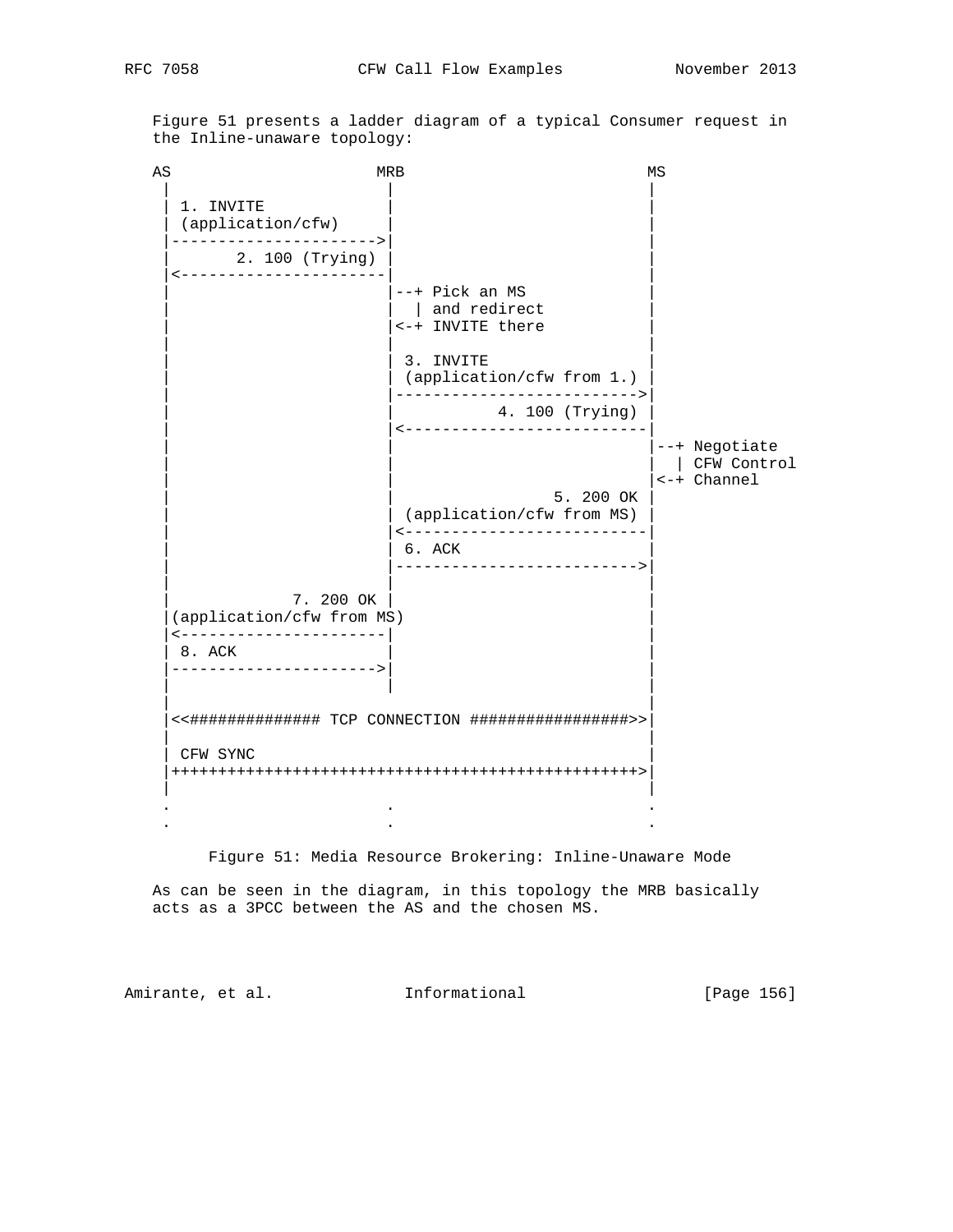The same can be said with respect to attaching UAC media dialogs. The MRB remembers the MS it has chosen for the AS, and for every UAC media dialog the AS tries to attach to the MRB, it makes sure that it is somehow actually redirected to the MS.

 No content for the presented messages is provided in this section, as in the IUMM mode no Consumer transaction is involved. In this example, a simple [RFC6230] Control Channel negotiation occurs where the MRB acts as an intermediary, that is, picking an MS for the AS according to some logic. In this case, in fact, the AS does not support the MRB specification and so just tries to set up a Control Channel according to its own logic.

 It is worth pointing out that the MRB may actually enforce its decision about the MS to grant to the AS in different ways. Specifically, the sentence "redirect the INVITE" that is used in Figure 51 does not necessarily mean that a SIP 302 message should be used for that purpose. A simple way to achieve this may be provisioning the unaware AS with different URIs, all actually transparently handled by the MRB itself; this would allow the MRB to simply map those URIs to different MS instances. The SIP 'Contact' header may also be used by the MRB in a reply to an INVITE coming from an AS to provide the actual URI on which the chosen MS might be reached. A motivation for such a discussion, and more details on this topic, are provided in Section 7.3.2.

# 7.3. Handling Media Dialogs

 It is worthwhile to briefly address how media dialogs would be managed whenever an MRB is involved in the following scenarios. In fact, the presence of an MRB may introduce an additional complexity compared to the quite straightforward 1:1 AS-MS topology.

### 7.3.1. Query and Inline-Aware Mode

 Normally, especially in the Query and IAMM case, the MRB would only handle Consumer requests by an AS, and after that the AS and the MS picked by the MRB for a specific request would talk directly to each other by means of SIP. This is made possible by the fact that the AS gets the MS SIP URI in reply to its request. In this case, an AS can simply relay media dialogs associated with that session to the right MS to have them handled accordingly. Of course, in order for this to work it is assumed that the AS creates a Control Channel to a chosen MS before it has any requests to service.

 An example of such a scenario is presented in Figure 52. Please note that this diagram and subsequent diagrams in this section are simplified with respect to the actual protocol interactions. For

Amirante, et al. 1nformational [Page 157]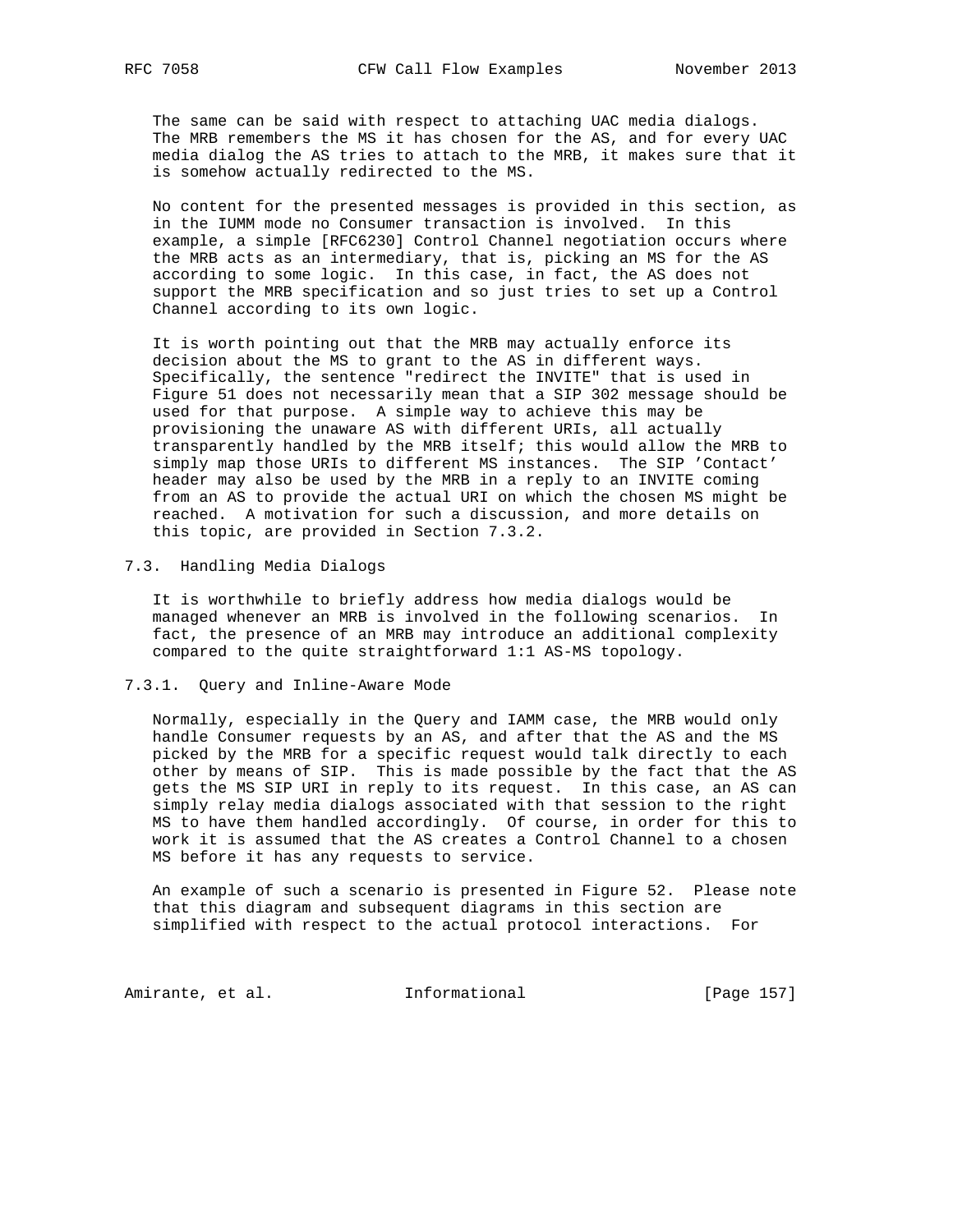instance, the whole SIP transactions are not presented, and only the originating messages are presented in order to clarify the scenario in a simple way.



#### Figure 52: Handling Media Dialogs in Query/IAMM

 As can be deduced from the diagram, the interactions among the components are quite straightforward. The AS knows which MS it has been assigned to (as a consequence of the MRB Consumer request, whether it has been achieved by means of HTTP or SIP), and so it can easily attach any UAC accessing its functionality to the MS itself and manipulate its media connections by using the CFW Control Channel as usual.

 In such a scenario, the MRB is only involved as a locator. Once the MRB provides the AS with the URI of the required resource, it doesn't interfere with subsequent interactions unless it wants to perform monitoring (e.g., by exploiting the Publishing information reported by the MS). As a consequence, the scenario basically becomes 1:1 between the AS and the MS again.

 Nevertheless, there are cases when having an MRB in the SIP signaling path as well might be a desired feature, e.g., for more control over the use of the resources. Considering how the Consumer interface has been envisaged, this feature is easily achievable, with no change to the protocol required at all. Specifically, in order to achieve such

Amirante, et al. 1nformational 1999 [Page 158]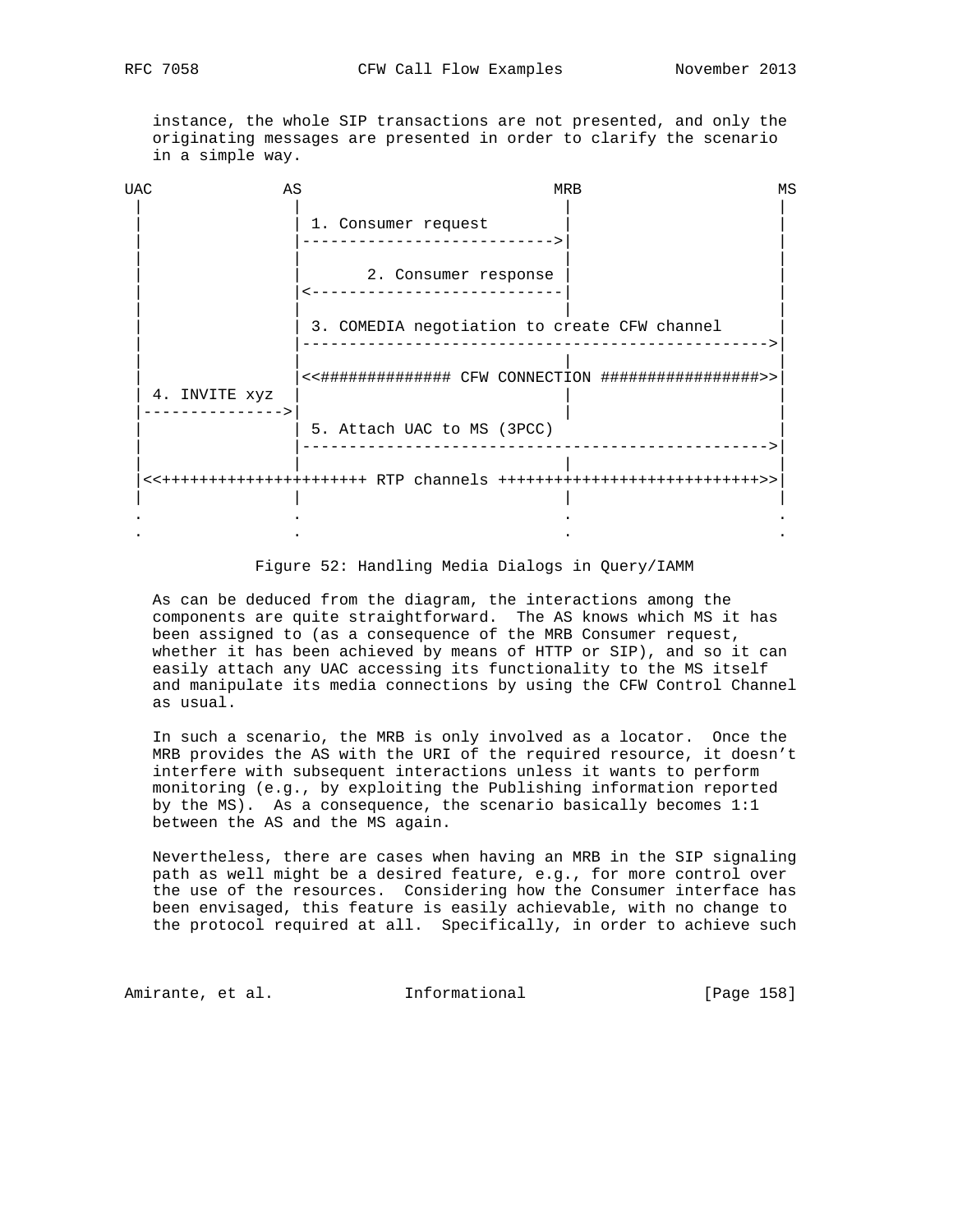functionality, the MRB may reply to a Consumer request with a URI for which the MRB is responsible (rather than the MS SIP URI as discussed previously) and map this URI to the actual MS URI in its business logic; this would be transparent to the AS. This way, the AS would interact with the MRB as if it were the MS itself.

Figure 53 shows how the scenario would change in this case.

| <b>UAC</b>    | AS                                                                  | <b>MRB</b><br>MS                                          |
|---------------|---------------------------------------------------------------------|-----------------------------------------------------------|
|               | 1. Consumer request                                                 |                                                           |
|               | 2. Consumer response                                                |                                                           |
|               | 3. COMEDIA negotiation<br>---------------------------               |                                                           |
|               |                                                                     | 4. COMEDIA neg.                                           |
| 5. INVITE xyz |                                                                     |                                                           |
|               | 6. Attach UAC to MS (3PCC)                                          |                                                           |
|               |                                                                     | 7. Attach UAC (3PCC)<br>. _ _ _ _ _ _ _ _ _ _ _ _ _ _ _ _ |
|               | <<++++++++++++++++++++++ RTP channels +++++++++++++++++++++++++++>> |                                                           |
|               |                                                                     |                                                           |

### Figure 53: Handling Media Dialogs in Query/IAMM: MRB in the Signaling Path

 This time, even though the MRB has picked a specific MS after a request from an AS, it replies with another SIP URI, a URI it would reply to itself. The AS would contact that URI in order to negotiate the Control Channel, and the MRB would proxy/forward the request to the actual MS transparently. Eventually, the Control Channel would be instantiated between the AS and the MS. The same happens for UACs handled by the AS; the AS would forward the calls to the URI provided to it, the one handled by the MRB, which would in turn relay the call to the MS in order to have the proper RTP channels created between the UAC and the MS.

Amirante, et al. 1nformational 1991 [Page 159]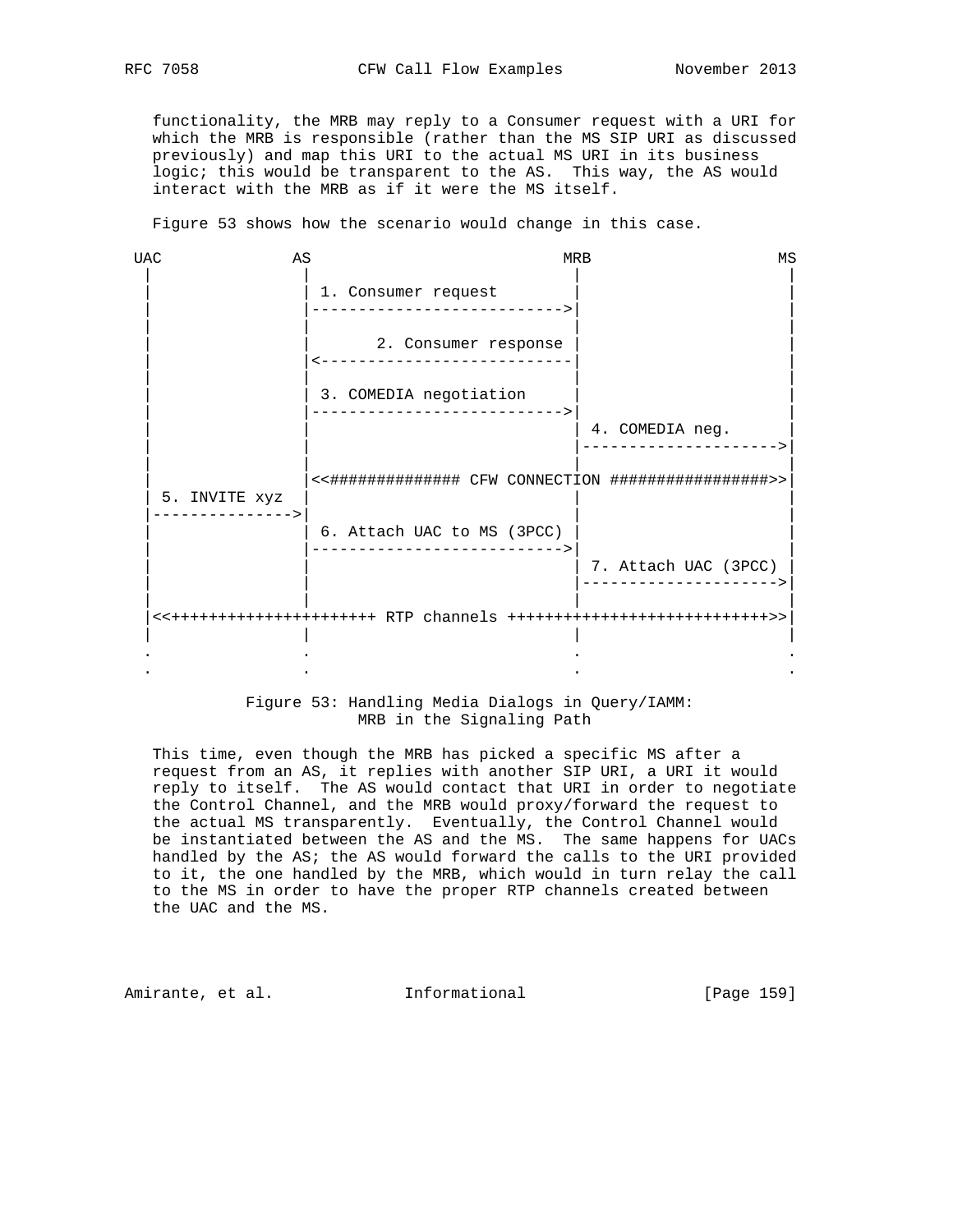This scenario is not very different from the previous scenario, except that the MRB is now on the signaling path for both the SIP control dialog and the SIP media dialogs, allowing it to have more control of the resources (e.g., triggering a BYE if a resource has expired). There are several possible approaches an MRB might take to allocate URIs to map to a requested MS. For example, an MRB might use SIP URI parameters to generate multiple SIP URIs that are unique but that all route to the same host and port, e.g., sip:MrbToMs@mrb.example.com:5080;p=1234567890. Alternatively, the MRB might simply allocate a pool of URIs for which it would be responsible and manage the associations with the requested MS services accordingly.

# 7.3.2. Inline-Unaware Mode

 As mentioned previously, in the IUMM case the AS would interact with the MRB as if it were the MS itself. One might argue that this would make the AS act as it would in the IAMM case. This is not the case, however, since the AS actually provided the MRB with information about the resources it required, leading to the selection of a proper MS, while in the IUMM case the MRB would have to pick an MS with no help from the AS at all.

 That said, the IUMM case is also very interesting with respect to media dialog management. In fact, in the MRB-unaware mode, there would be no Consumer request, and an AS would actually see the MRB as an MS. Unlike the previous scenarios, because there is no AS<->MRB interaction and as such no MS selection process, the MRB would likely be in the signaling path anyway, at least when the AS first shows up. The MRB could either redirect the AS to an MS directly or transparently act as a Proxy/B2BUA and contact an MS (according to implementation-specific policies) on behalf of the unaware AS.

 While apparently not a problem, this raises an issue when the same unaware AS has several sessions with different MS. The AS would only see one "virtual" MS (the MRB), and so it would relay all calls there, making it hard for the MRB to understand where these media dialogs should belong: specifically, whether the UAC calling belongs to the AS application logic leading to MS1 or MS2, or somewhere else.

Amirante, et al. 1nformational 1999 [Page 160]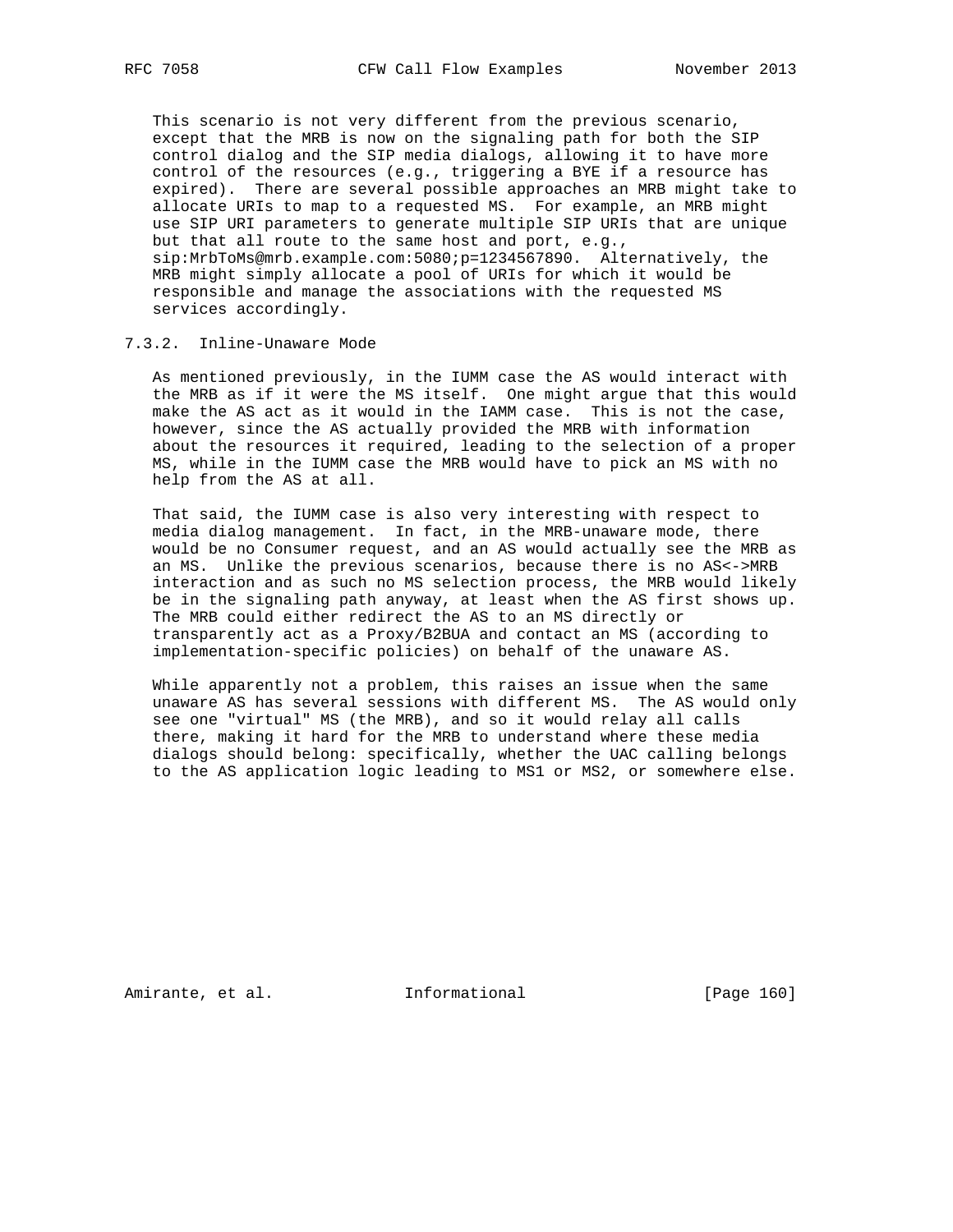One possible, and very simple, approach to take care of this issue is to always relay the SIP dialogs from the same unaware AS to the same MS, as depicted in Figure 54.

| UAC1 | UAC2                           | AS |                                                                      | <b>MRB</b>                                                               | MS |
|------|--------------------------------|----|----------------------------------------------------------------------|--------------------------------------------------------------------------|----|
|      |                                |    | 1. COMEDIA negotiation (A)<br>--------------------<br>$--- >$        |                                                                          |    |
|      |                                |    |                                                                      | 2. COMEDIA neg. (A)<br>. <u>_ _ _ _ _ _ _ _ _ _ _ _ _</u> .<br>$- - - >$ |    |
|      |                                |    | $<<$ ################ CFW CONNECTION ##################>>            |                                                                          |    |
|      |                                |    | 3. COMEDIA negotiation (B)<br>----------------------------->         |                                                                          |    |
|      |                                |    |                                                                      | 4. COMEDIA neg. (B)                                                      |    |
|      | 5. INVITE xyz                  |    |                                                                      |                                                                          |    |
|      |                                |    | 6. Attach UAC1 to MS (3PCC)                                          |                                                                          |    |
|      |                                |    |                                                                      | 7. Attach UAC (3PCC)                                                     |    |
|      |                                |    | <<++++++++++++++++++++++ RTP channels ++++++++++++++++++++++++++++>> |                                                                          |    |
|      | 8. INVITE<br>jkl<br>---------> |    |                                                                      |                                                                          |    |
|      |                                |    | 9. Attach UAC2 to MS (3PCC)<br>----------------------------->        |                                                                          |    |
|      |                                |    |                                                                      | 10. Attach UAC (3PCC)<br>----------------------                          |    |
|      |                                |    | <<++++++++++++++++ RTP channels ++++++++++++++++++++++++++++>>       |                                                                          |    |
|      |                                |    |                                                                      |                                                                          |    |

Figure 54: Handling Media Dialogs in IUMM: Always the Same MS

 In this example, the AS creates two different Control Channel sessions (A and B) to address two different business logic implementations; e.g., the AS SIP URI 'xyz' (associated with CFW session A) may be an IVR pizza-ordering application, while the AS SIP URI 'jkl' (associated with CFW session B) may be associated with a

Amirante, et al. 1nformational [Page 161]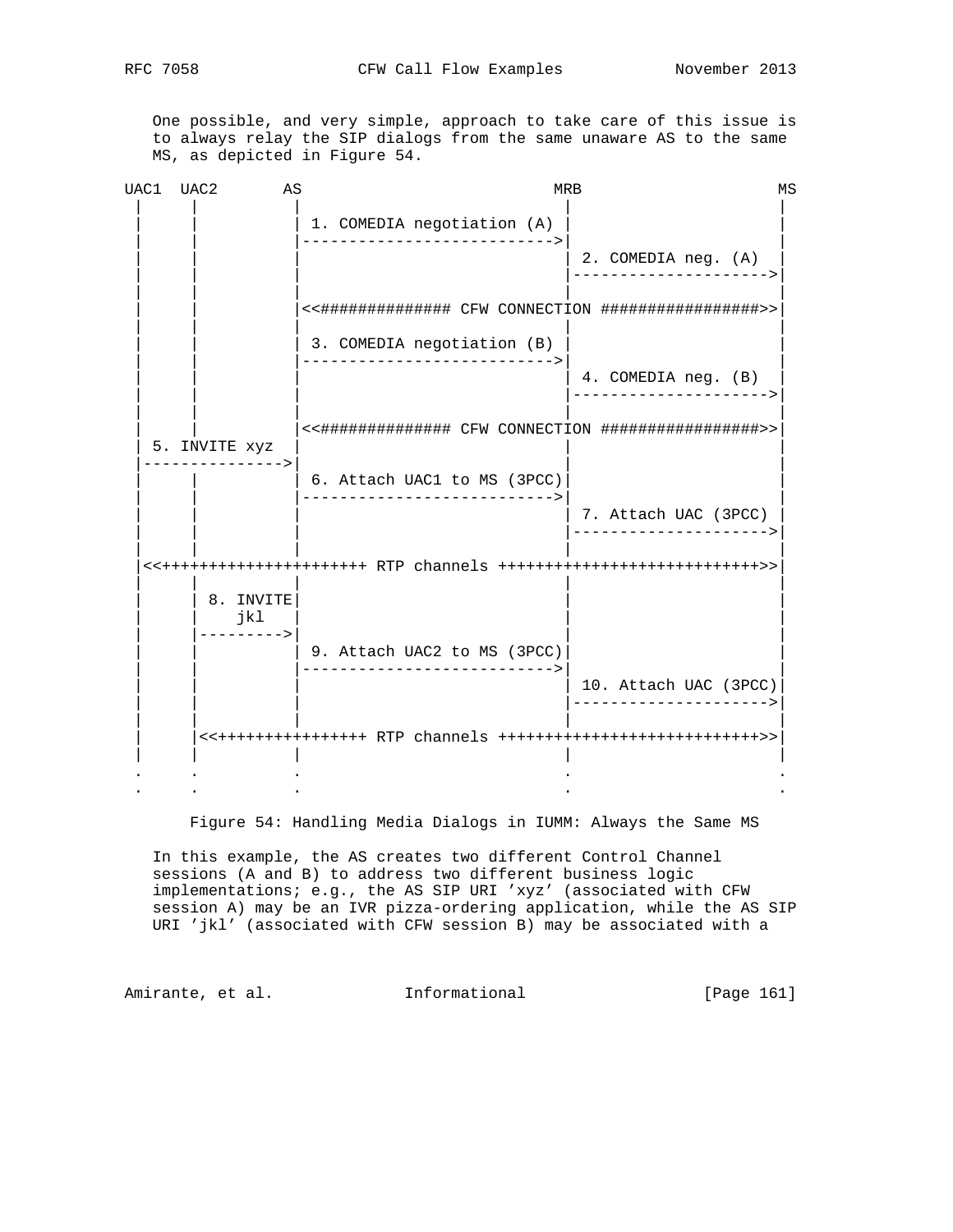conference room. It's quite clear, then, that if the MRB forwarded the two CFW sessions to two different MS, the handling of UAC media dialogs would prove troublesome, because the MRB would have difficulty figuring out whether UAC1 should be attached to the MS managing CFW session A or the MS managing CFW session B. In this example, forwarding all CFW sessions and UAC media dialogs coming from the same MRB-unaware AS to the same MS would work as expected. The MRB would in fact leave the mapping of media dialogs and CFW sessions up to the AS.

 This approach, while very simple and indeed not very scalable, would actually help take care of the issue. In fact, no matter how many separate Control Channels the AS might have with the MRB/MS (in this example, Control Channel A would be mapped to application xyz and Control Channel B to application jkl), the termination point would still always be the same MS, which would consequently be the destination for all media dialogs as well.

 To overcome the scalability limitations of such an approach, at least in regard to the MRB being in the SIP signaling path for all calls, a different approach needs to be exploited. In fact, especially in the case of different applications handled by the same unaware AS, it makes sense to try to exploit different MS for that purpose and to correctly track media dialogs being forwarded accordingly. This means that the MRB must find a way to somehow redirect the unaware AS to different MS when it predicts or realizes that a different application logic is involved.

Amirante, et al. 1nformational 1999 [Page 162]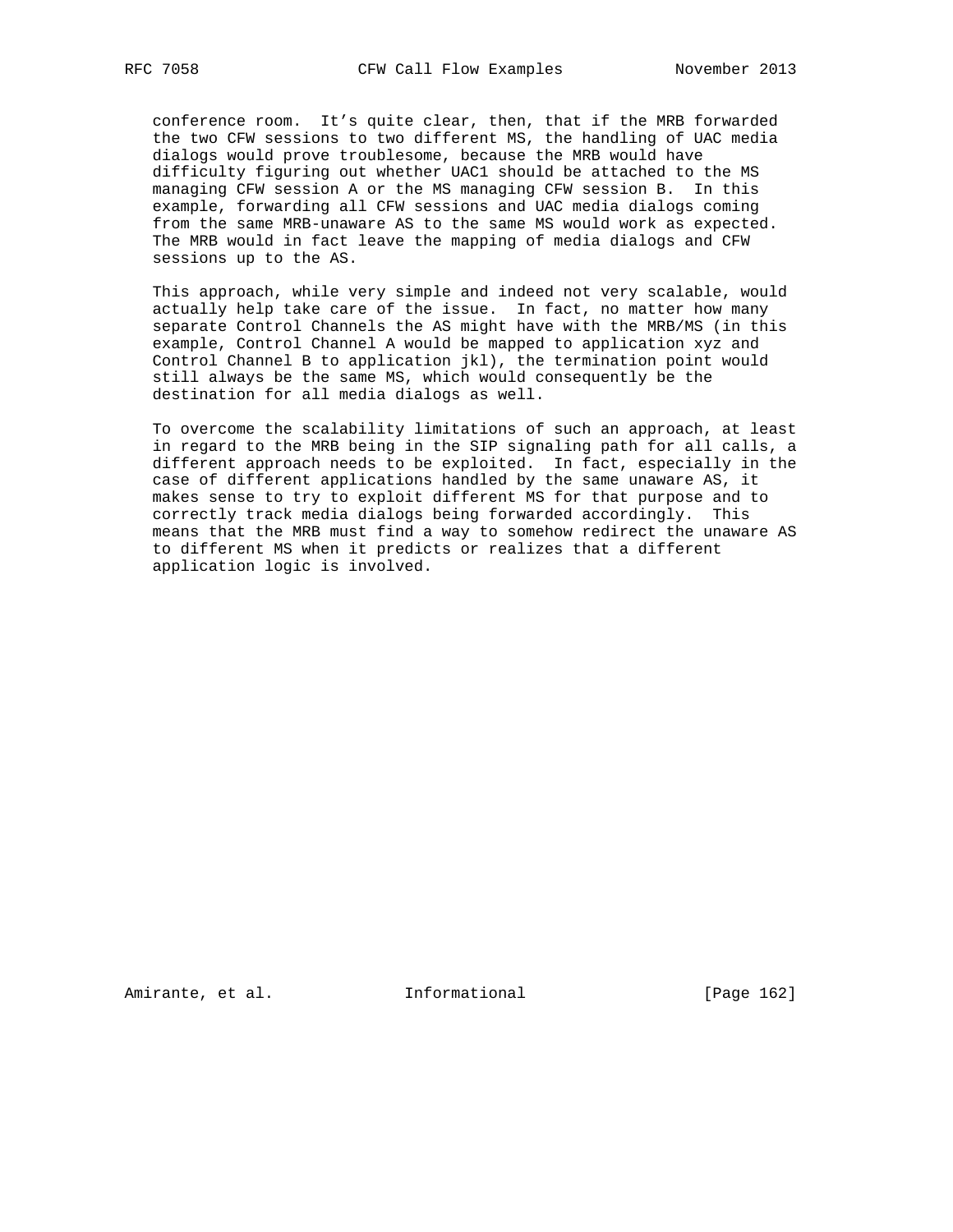To do so, the MRB might use different approaches. One approach would use redirection, e.g., by means of a SIP 302 message in reply to a Control Channel negotiation originated by an unaware AS. Such an approach is depicted in Figure 55.



### Figure 55: Handling Media Dialogs in IUMM: Redirection

 With this approach, the MRB might redirect the AS to a specific MS whenever a new Control Channel is to be created, and as a consequence the AS would redirect the related calls there. This is similar to the first approach of the Query/IAMM case, with the difference that no Consumer request would be involved. The scenario would again fall back to a 1:1 topology between the AS and the MS, making the interactions quite simple.

 Just as before, the MRB might be interested in being in the signaling path for the SIP dialogs, instead of just acting as a locator. A third potential approach could be implementing the "virtual" URIs handled by the MRB, as described in the previous section. Rather than resorting to explicit redirection or always using the same MS,

Amirante, et al. 1nformational 1999 [Page 163]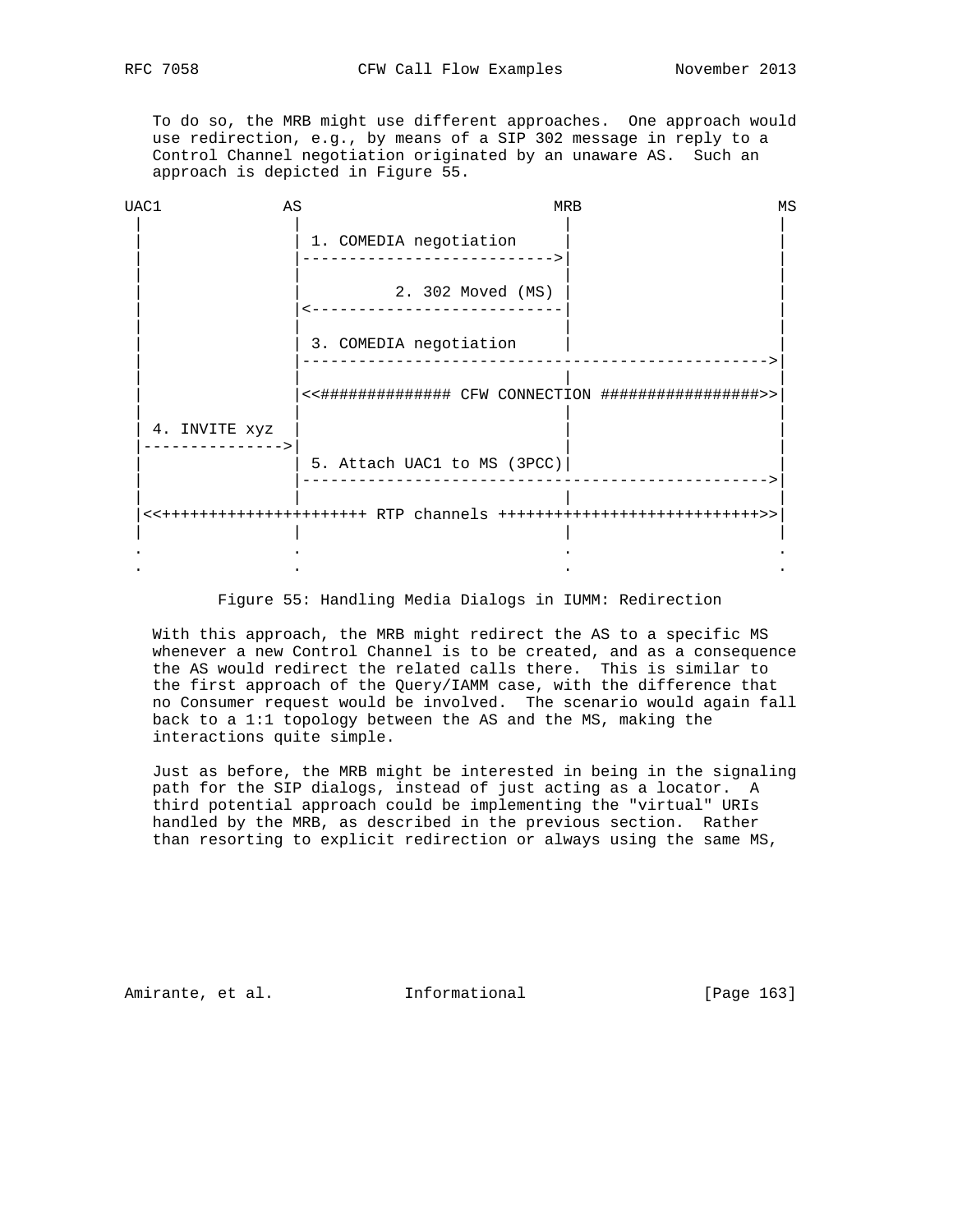the MRB may redirect new SIP control dialogs to one of its own URIs, using the same approach previously presented in Figure 53. Such an approach, as applied to the IUMM case, is depicted in Figure 56.

| UAC1          | AS | <b>MRB</b>                                                           |                     | MS |
|---------------|----|----------------------------------------------------------------------|---------------------|----|
|               |    | 1. COMEDIA negotiation (MRB)<br>-------------------------            |                     |    |
|               |    | 2. 302 Moved (MRB')                                                  |                     |    |
|               |    | 3. COMEDIA negotiation (MRB')                                        |                     |    |
|               |    |                                                                      | 4. COMEDIA neg.     |    |
|               |    |                                                                      |                     |    |
| 5. INVITE xyz |    |                                                                      |                     |    |
|               |    | 6. Attach UAC1 to MRB' (3PCC)<br>. _ _ _ _ _ _ _ _ _ _ _ _ _ _       |                     |    |
|               |    |                                                                      | 7 Attach UAC (3PCC) |    |
|               |    | <<++++++++++++++++++++++ RTP channels ++++++++++++++++++++++++++++>> |                     |    |
|               |    |                                                                      |                     |    |

Figure 56: Handling Media Dialogs in IUMM: MRB in the Signaling Path

 It is worth pointing out, though, that in both cases there are scenarios where there could be no assurance that the 302 sent by the MRB would be seen by the AS. In fact, should a proxy be between the AS and the MRB, such a proxy could itself act on the 302. To properly cope with such an issue, the MRB might also use the 'Contact' header in the SIP responses to the INVITE to address the right MS. Although the AS is not required to use the information in such a header to reach the MS, it could be reasonable to exploit it for that purpose, as it would take care of the proxy scenario mentioned above.

Amirante, et al. 1nformational 1999 [Page 164]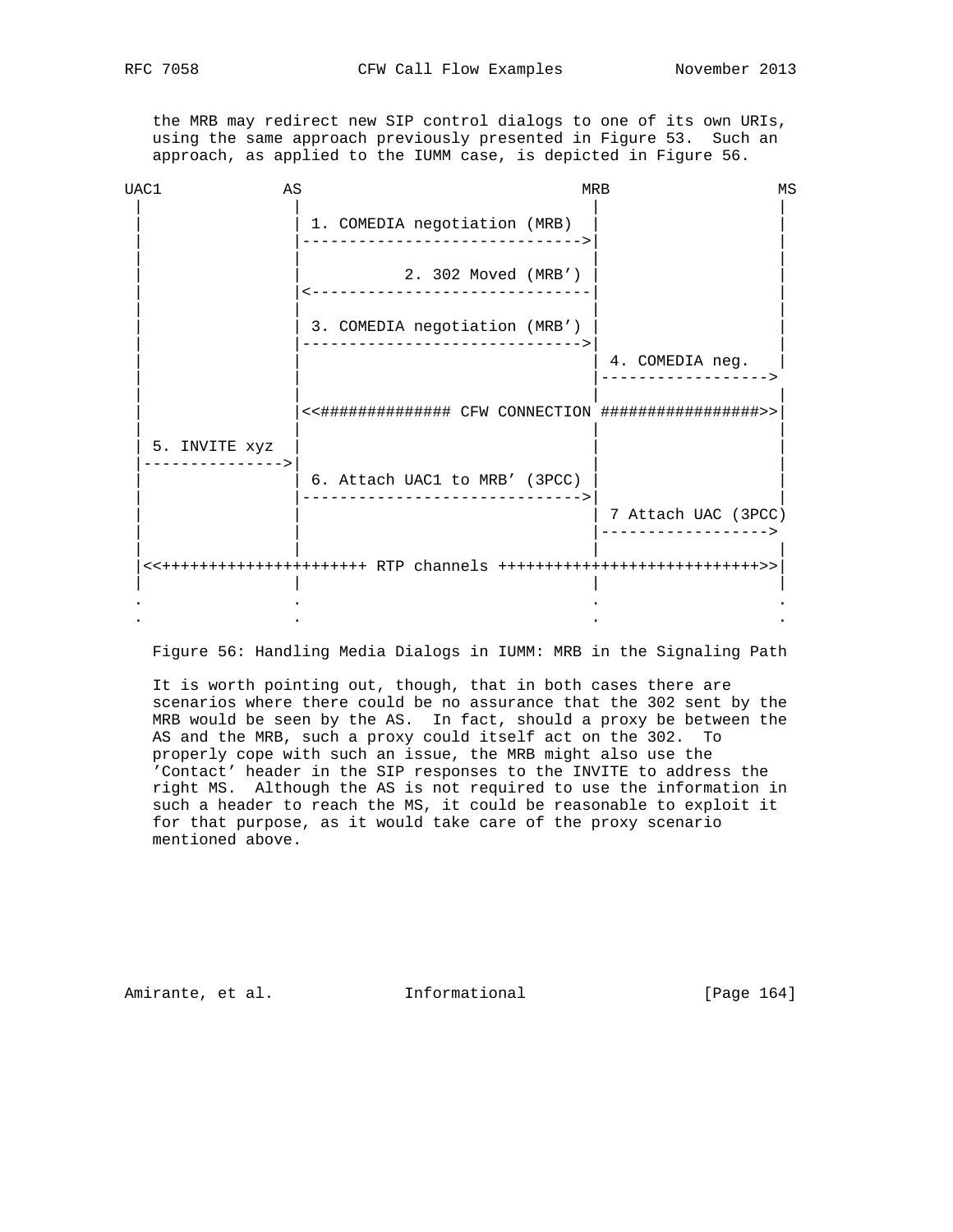To conclude, there is a further approach an MRB might try to exploit to take care of the IUMM case. Since, as explained before, the issues related to the IUMM case mostly relate to the fact that the MRB is seen as a single MS instance by the AS, a simple way to overcome this might be to make the MRB look like a set of different MS right away; this can be done by simply provisioning the unaware AS with a series of different URIs, all handled by the MRB itself acting as a pool of "virtual" MS. This way, the AS may be designed to use different MS for different classes of calls, e.g., for different applications it is managing (two in the example presented in this section), and as such would contact two different provisioned URIs to create two distinct Control Channels towards two different MS. Since both of the URIs would be handled by the MRB, the MRB can use them to determine to which MS each call should be directed. Expanding on Figure 54 by removing the constraint to always use the same MS, this new scenario might look like that depicted in Figure 57.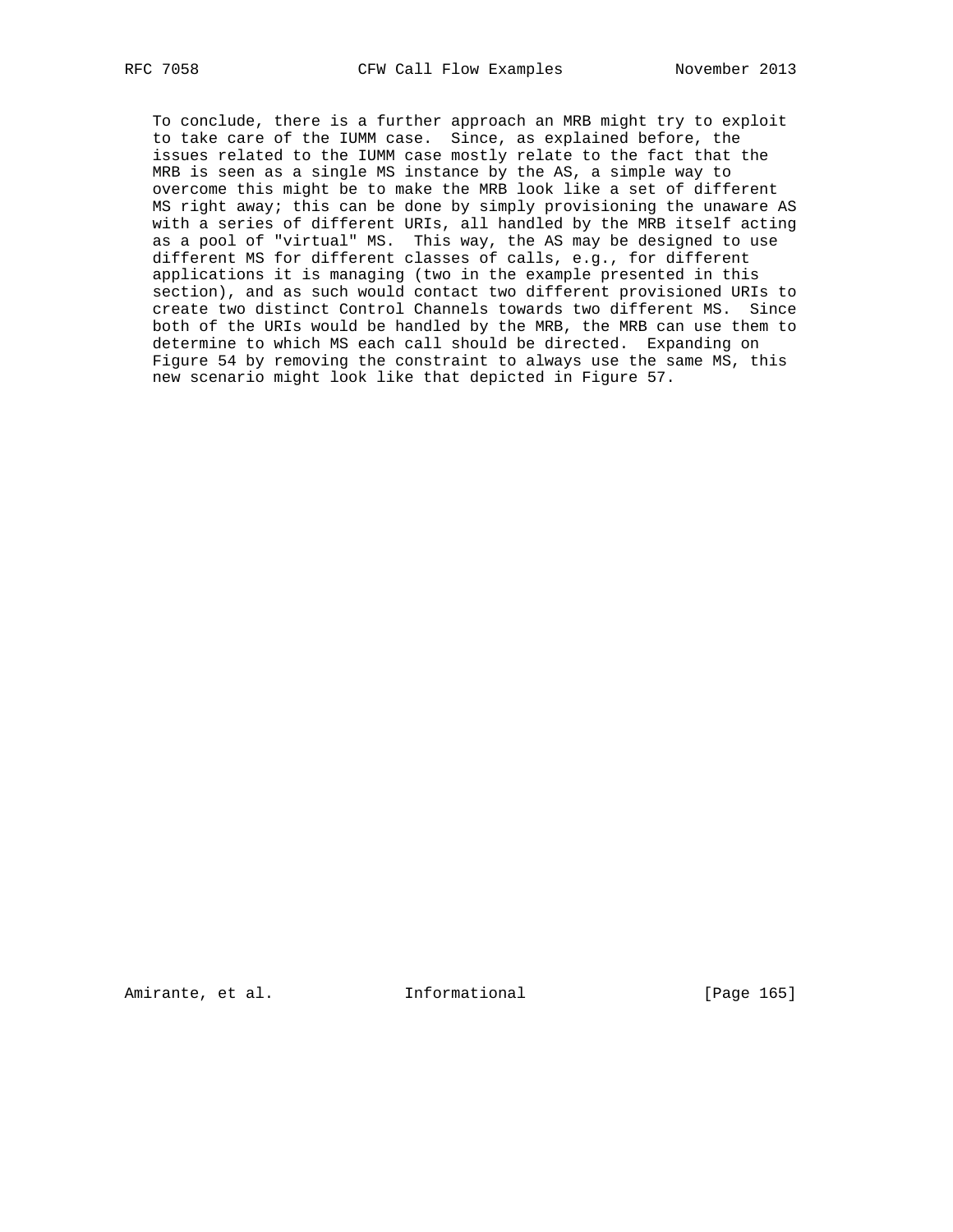| UAC1<br>UAC2<br>AS             |                                                                           | MRB<br>MS1<br>MS2                   |  |
|--------------------------------|---------------------------------------------------------------------------|-------------------------------------|--|
|                                | 1. COMEDIA negotiation (A)<br>INVITE fake-ms1<br>-------------------      |                                     |  |
|                                |                                                                           | 2. COMEDIA (A)<br>----------------> |  |
|                                | $<<\n#$                                                                   |                                     |  |
|                                | 3. COMEDIA negotiation (B)<br>INVITE fake-ms2<br>-----------------------> |                                     |  |
|                                |                                                                           | 4. COMEDIA neg. (B)                 |  |
|                                |                                                                           |                                     |  |
| 5. INVITE xyz<br>------------> |                                                                           |                                     |  |
|                                | 6. Attach UAC1 to fake-ms1 (3PCC)                                         | 7. Attach UAC                       |  |
|                                |                                                                           | ---------------->                   |  |
| 8. INVITE jkl                  |                                                                           |                                     |  |
| ------->                       | 9. Attach UAC2 to fake-ms2 (3PCC)                                         |                                     |  |
|                                | _____________________________                                             | 10. Attach UAC                      |  |
|                                | <<++++++++++++++++++++++++++ RTP channels +++++++++++++++++++++++++>>     |                                     |  |
|                                |                                                                           |                                     |  |

Figure 57: Handling Media Dialogs in IUMM: Provisioned URIs

 In this new example, we still assume that the same unaware AS is handling two different applications, still associated with the same URIs as before. This time, though, we also assume that the AS has been designed to try to use different MS instances to handle the two very different applications for which it is responsible. We also assume that it has been configured to be able to use two different MS instances, reachable at SIP URI 'fake-ms1' and 'fake-ms2',

Amirante, et al. 1nformational [Page 166]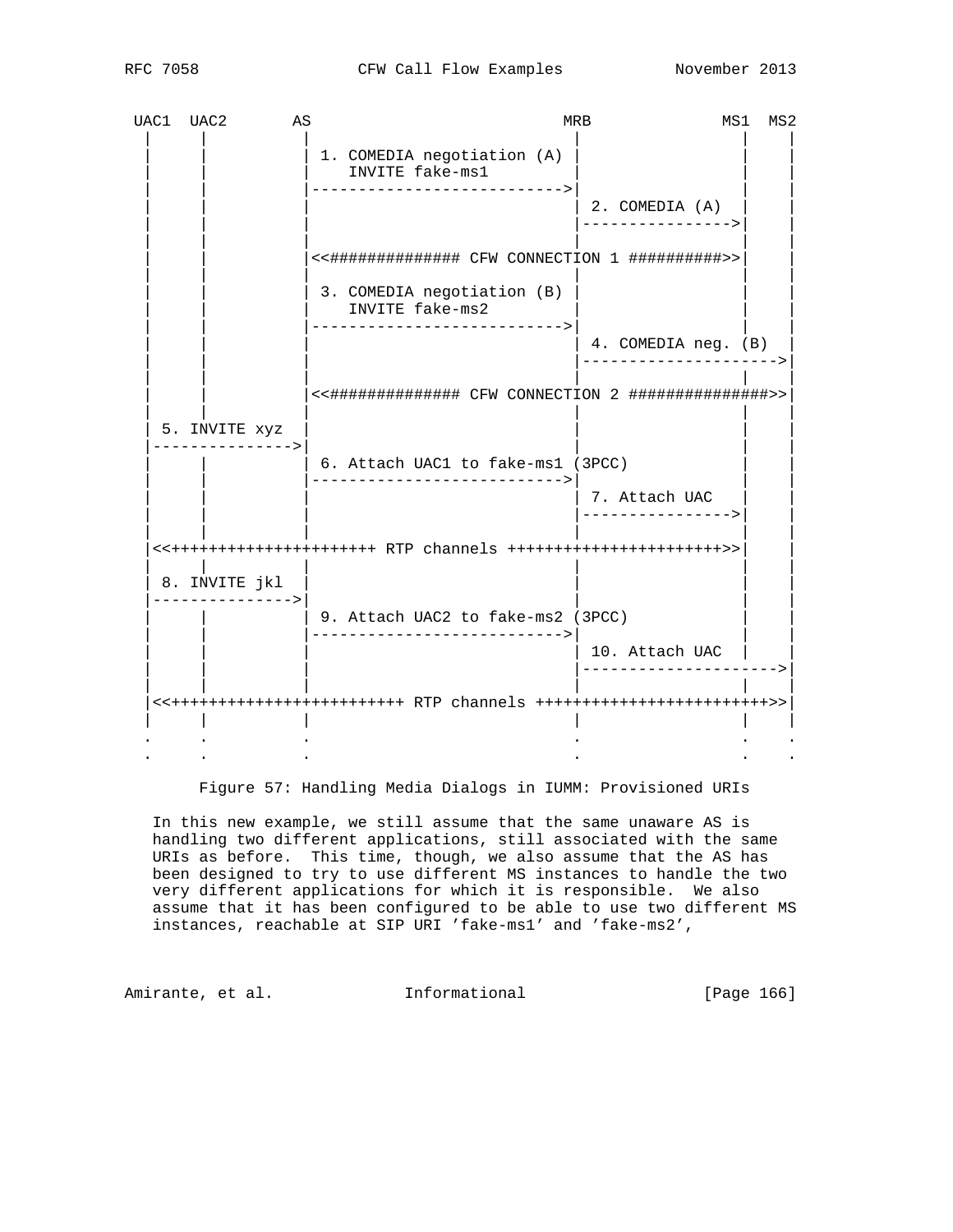respectively, and both actually handled by the MRB transparently. This results, just as before, in two different Control Channels (A and B) being created, but this time towards two different MS. Specifically, the MRB makes sure that for this AS the Control Channel negotiation towards 'fake-ms1' is actually redirected to MS1. At the same time, 'fake-ms2' is associated with MS2. Once the AS has set up the Control Channels with both of the MS, it is ready to handle media dialogs. UAC1 calls the SIP URI 'xyz' on the AS to order a pizza. The AS attaches the media dialog to the MS it knows is responsible for that branch of application logic, i.e., 'fake-ms1'. The MRB in turn makes sure that it reaches the right MS instance, MS1. Later on, a different user, UAC2, calls SIP URI 'jkl' to join a conference room. This time, the AS attaches this new media dialog to the MS instance handling the conference application, i.e., 'fake-ms2'. Again, the MRB makes sure that it is actually MS2 that receives the dialog.

 Again, this diagram is only meant to describe how the MRB might enforce its decisions. Just as described in the previous examples, the MRB may choose to either act as a Proxy/B2BUA between the AS and the MS instances or redirect the AS to the right MS instances when they're first contacted (e.g., by means of the Contact header and/or a SIP redirect, as explained before) and let the AS attach the media dialogs by itself.

# 7.3.3. CFW Protocol Behavior

 As shown in the previous diagrams, no matter what the topology, the AS and MS usually end up with a direct connection with respect to the CFW Control Channel. As such, it can be expected that the CFW protocol continue to work as it should, and as a consequence all the call flows presented in this document can easily be reproduced in those circumstances as well.

 Nevertheless, one aspect needs to be considered very carefully. It's worthwhile to remind readers that both the AS and the MS use some SIP-related information to address the entities they manipulate. This is the case, for instance, for the <connectionid> element to which both the AS and the MS refer when addressing a specific UAC. As explained in Section 6, this 'connectionid' identifier is constructed by concatenating the 'From' and 'To' tags extracted from a SIP header: specifically, from the headers of the AS<->MS leg that allows a UAC to be attached to the MS. The presence of an additional component in the path between the AS and the MS, the MRB, might alter these tags, thus causing the AS to use tags (AS<->MRB) different than those used by the MS (MRB<->MS). This would result in the AS and MS using different 'connectionid' identifiers to address the same UAC, thus preventing the protocol from working as expected. As a

Amirante, et al. 1nformational 1999 [Page 167]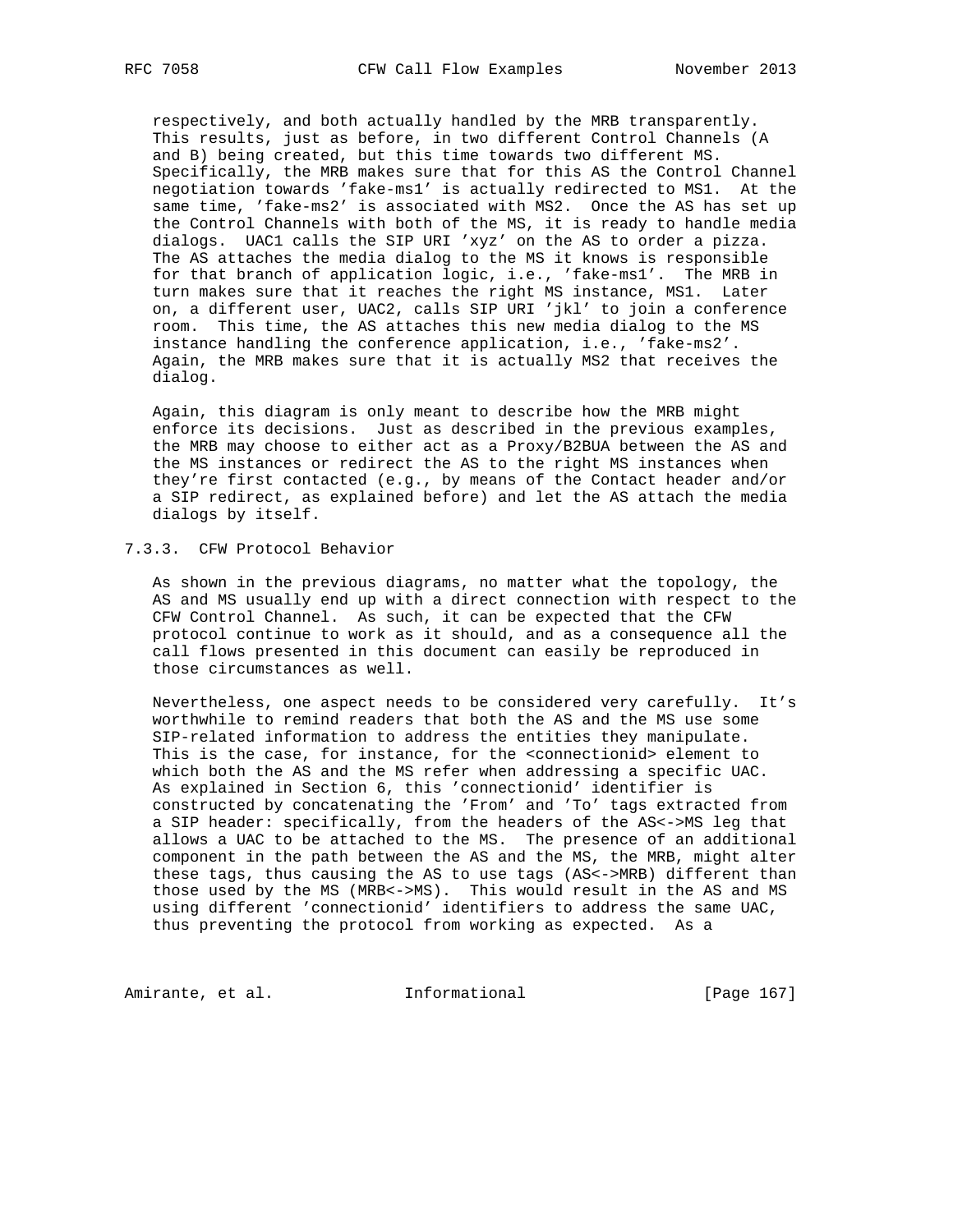consequence, it's very important that any MRB implementation take very good care to preserve the integrity of the involved SIP headers when proxying/forwarding SIP dialogs between the AS and MS, in order not to "break" the behavior of the protocol.

 Let's take, for instance, the scenario depicted in Figure 53, especially steps 6 and 7, which specifically address a UAC being attached by an AS to an MS via the MRB. Let's assume that Figure 58 shows what happens to the 'From' and 'To' headers in that scenario, when dealing with the 3PCC approach to attach a specific UAC to the MS.

| <b>UAC</b> | AS | <b>MRB</b>                                                                                    |                                                                   | МS |
|------------|----|-----------------------------------------------------------------------------------------------|-------------------------------------------------------------------|----|
| INVITE xyz |    | $SIP$ $[$ ]<br>From: $\langle$ >;taq=alb2c3<br>To: $\langle$ >;tag=d4e5f6<br>---------------> | $SIP$ $[]$<br>$From: < > itag = aabbb$<br>$To: <. : tag = cccddd$ |    |
|            |    | 1. CONTROL (play announcement to UAC)                                                         | 2. 200 (IVR Error!)                                               |    |

Figure 58: CFW Protocol Behavior in the Case of Manipulated Tags

 In this example, once done with the 3PCC, and now that the UAC is attached to the MS, the AS and the MS end up with different interpretations of what the 'connectionid' for the UAC should be. In fact, the AS builds a 'connectionid' using the tags it is aware of (a1b2c3:d4e5f6), while the MS builds a different identifier after receiving different information from the MRB (aaabbb:cccddd).

 As a consequence, when the AS tries to play an announcement to the UAC using the connectionid it correctly constructed, the MS just as correctly replies with an error, since it doesn't know that identifier. This is correct protocol behavior, because in this case it was caused by misuse of the information needed for it to work as expected.

Amirante, et al. 1nformational 1999 [Page 168]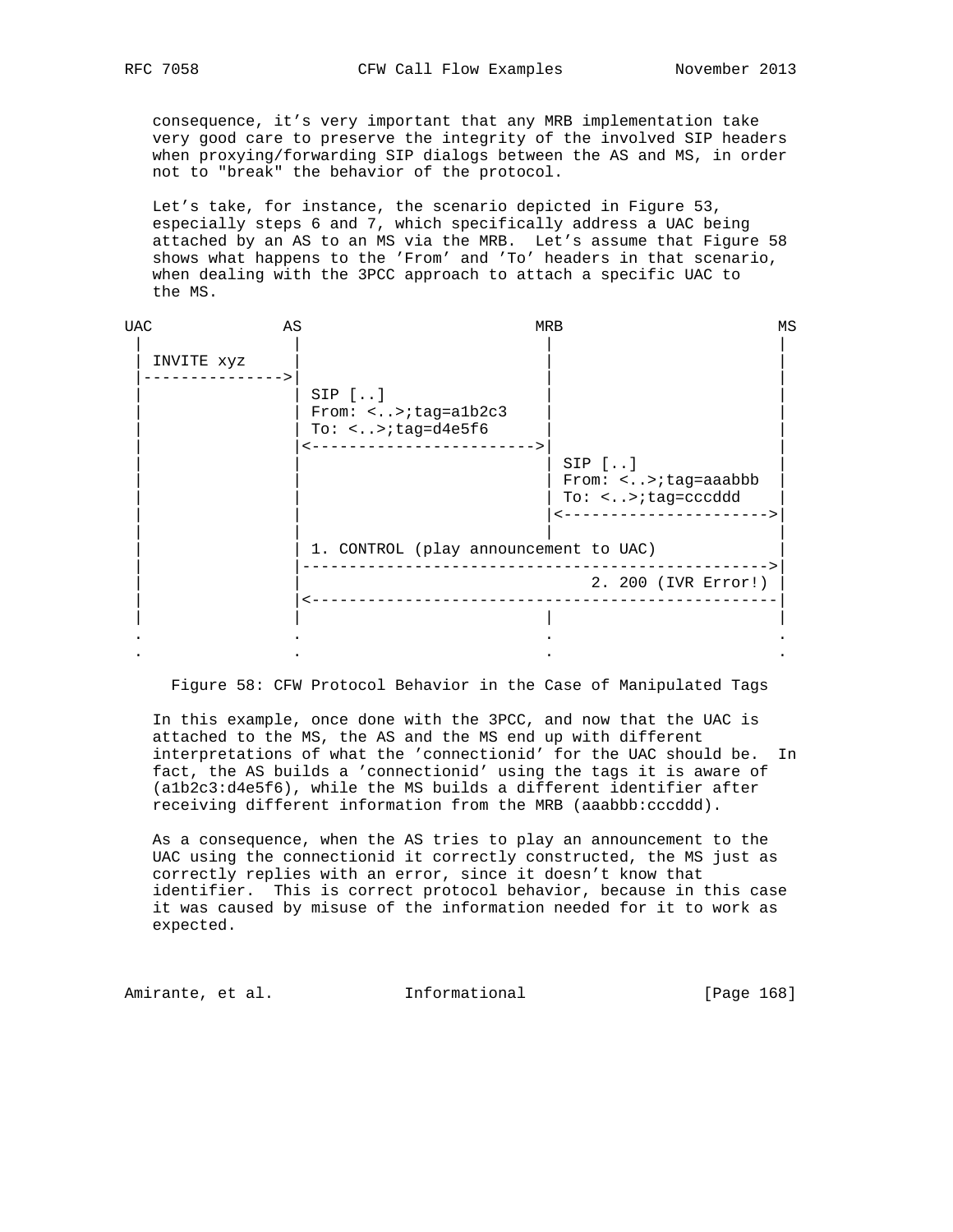```
 1. AS -> MS (CFW CONTROL, play)
 -------------------------------
    CFW ffhg45dzf123 CONTROL
   Control-Package: msc-ivr/1.0
    Content-Type: application/msc-ivr+xml
   Content-Length: 284
    <mscivr version="1.0" xmlns="urn:ietf:params:xml:ns:msc-ivr">
      <dialogstart connectionid="a1b2c3:d4e5f6">
        <dialog>
          <prompt>
            <media loc="http://www.example.net/hello.wav"/>
          </prompt>
        </dialog>
      </dialogstart>
    </mscivr>
 2. AS <- MS (CFW 200 OK)
 ------------------------
   CFW ffhg45dzf123 200
   Timeout: 10
    Content-Type: application/msc-ivr+xml
   Content-Length: 148
```
 <mscivr version="1.0" xmlns="urn:ietf:params:xml:ns:msc-ivr"> <response status="407" reason="connectionid does not exist" dialogid=""/> </mscivr>

 In an even worse scenario, the connectionid might actually exist but might be mapped to a different UAC. In such a case, the transaction would succeed, but a completely different UAC would be involved, thus causing a silent failure that neither the AS nor the MS would be aware of.

 That said, proper management of these sensitive pieces of information by the MRB would prevent such failure scenarios from happening. How this issue is taken care of in the IAMM case (both CFW-based and media dialog-based) has already been described. Addressing this issue for the IUMM case is not documented in [RFC6917] as explicitly out of scope and as such may be implementation specific.

 The same applies to SDP fields as well. In fact, the AS and MS use ad hoc SDP attributes to instantiate a Control Channel, as they use SDP labels to address specific media connections of a UAC media dialog when a fine-grained approach is needed. As a consequence, any

Amirante, et al. Informational [Page 169]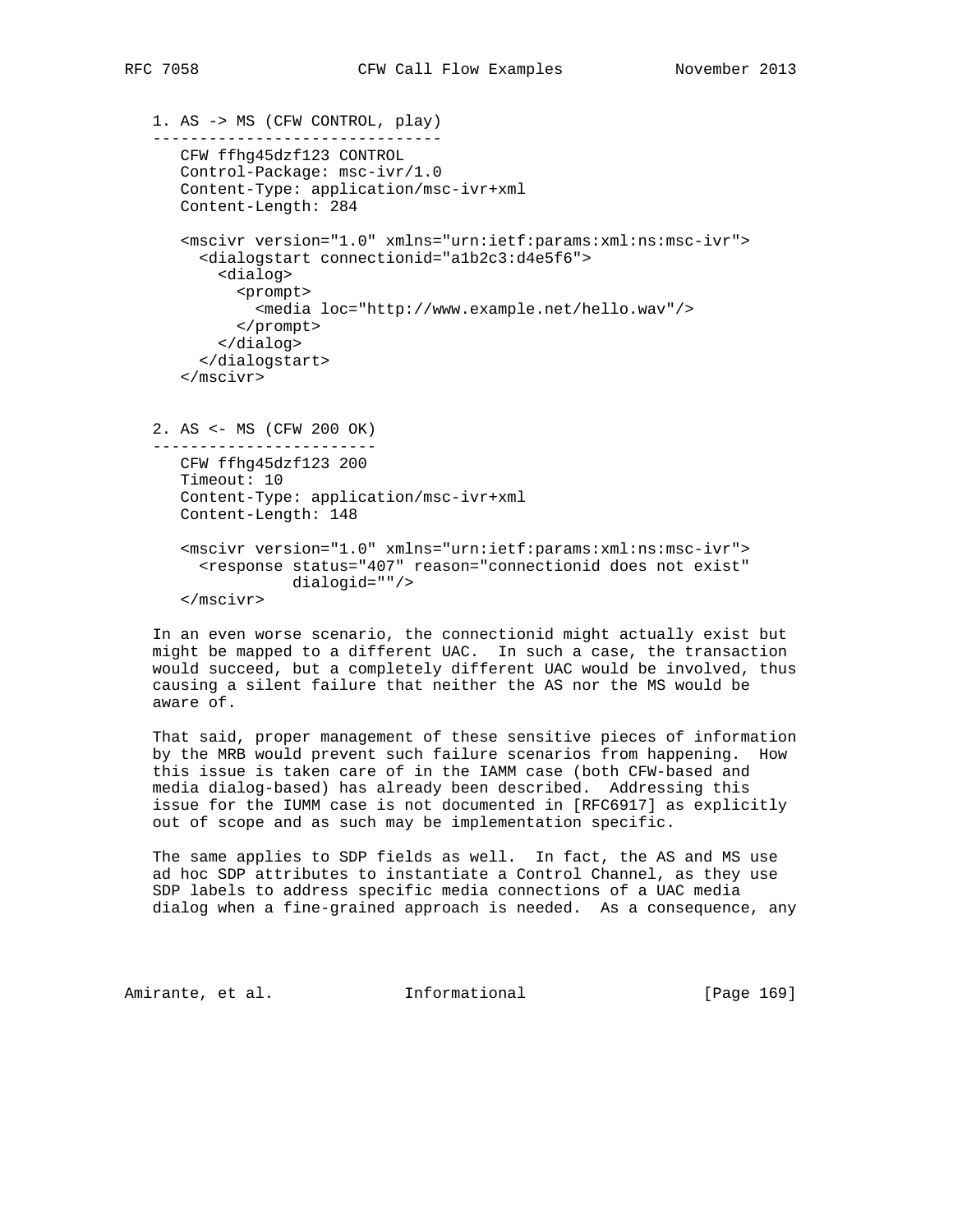MRB implementation should limit any SDP manipulation as much as possible or at least take very good care not to cause changes that could "break" the expected behavior of the CFW protocol.

8. Security Considerations

 All the MEDIACTRL documents have strong statements regarding security considerations within the context of the interactions occurring at all levels among the involved parties. Considering the sensitive nature of the interaction between AS and MS, particular efforts have been devoted to providing guidance on how to secure what flows through a Control Channel. In fact, transactions concerning dialogs, connections, and mixes are quite strongly related to resources actually being deployed and used in the MS. This means that it is in the interest of both AS and MS that resources created and handled by an entity are not manipulated by a potentially malicious third party if permission was not granted.

 Because strong statements are provided in the aforementioned documents and these documents provide good guidance to implementors with respect to these issues, this section will only provide the reader with some MEDIACTRL call flows that show how a single secured MS is assumed to reply to different AS when receiving requests that may cross the bounds within which each AS is constrained. This would be the case, for instance, for generic auditing requests, or explicit conference manipulation requests where the involved identifiers are not part of the context of the originating AS.

 To address a very specific scenario, let's assume that two different AS, AS1 and AS2, have established a Control Channel with the same MS. Considering the SYNC transaction that an AS and an MS use to set up a Control Channel, the MS is able to discern the requests coming from AS1 from the requests coming from AS2. In fact, as explained in Sections 5.1 and 5.2, an AS and an MS negotiate a cfw-id attribute in the SDP, and the same value is subsequently used in the SYNC message on the Control Channel that is created after the negotiation, thus reassuring both the AS and the MS that the Control Channel they share is in fact the channel they negotiated in the first place.

Amirante, et al. 1nformational [Page 170]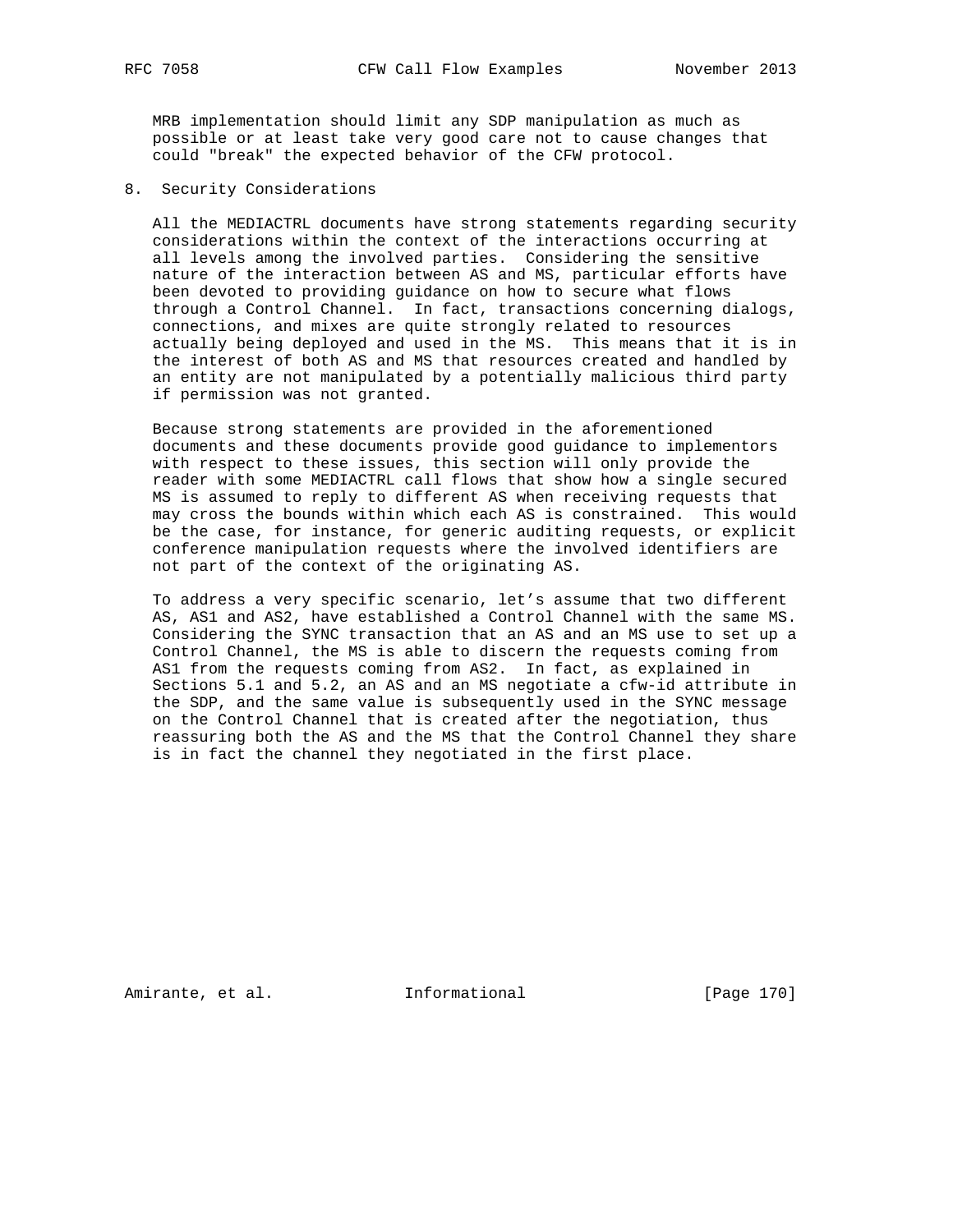Let's also assume that AS1 has created a conference mix (confid=74b6d62) to which it has attached some participants within the context of its business logic, while AS2 has created a currently active IVR dialog (dialogid=dfg3252) with a user agent it is handling (237430727:a338e95f). AS2 has also joined two connections to each other (1:75d4dd0d and 1:b9e6a659). Clearly, it is highly desirable that AS1 not be aware of what AS2 is doing with the MS and vice versa, and that they not be allowed to manipulate each other's resources. The following transactions will occur:

- 1. AS1 places a generic audit request to both the Mixer and IVR packages.
- 2. AS2 places a generic audit request to both the Mixer and IVR packages.
- 3. AS1 tries to terminate the dialog created by AS2 (6791fee).
- 4. AS2 tries to join a user agent it handles (1:272e9c05) to the conference mix created by AS1 (74b6d62).

Amirante, et al. 1nformational 1999 [Page 171]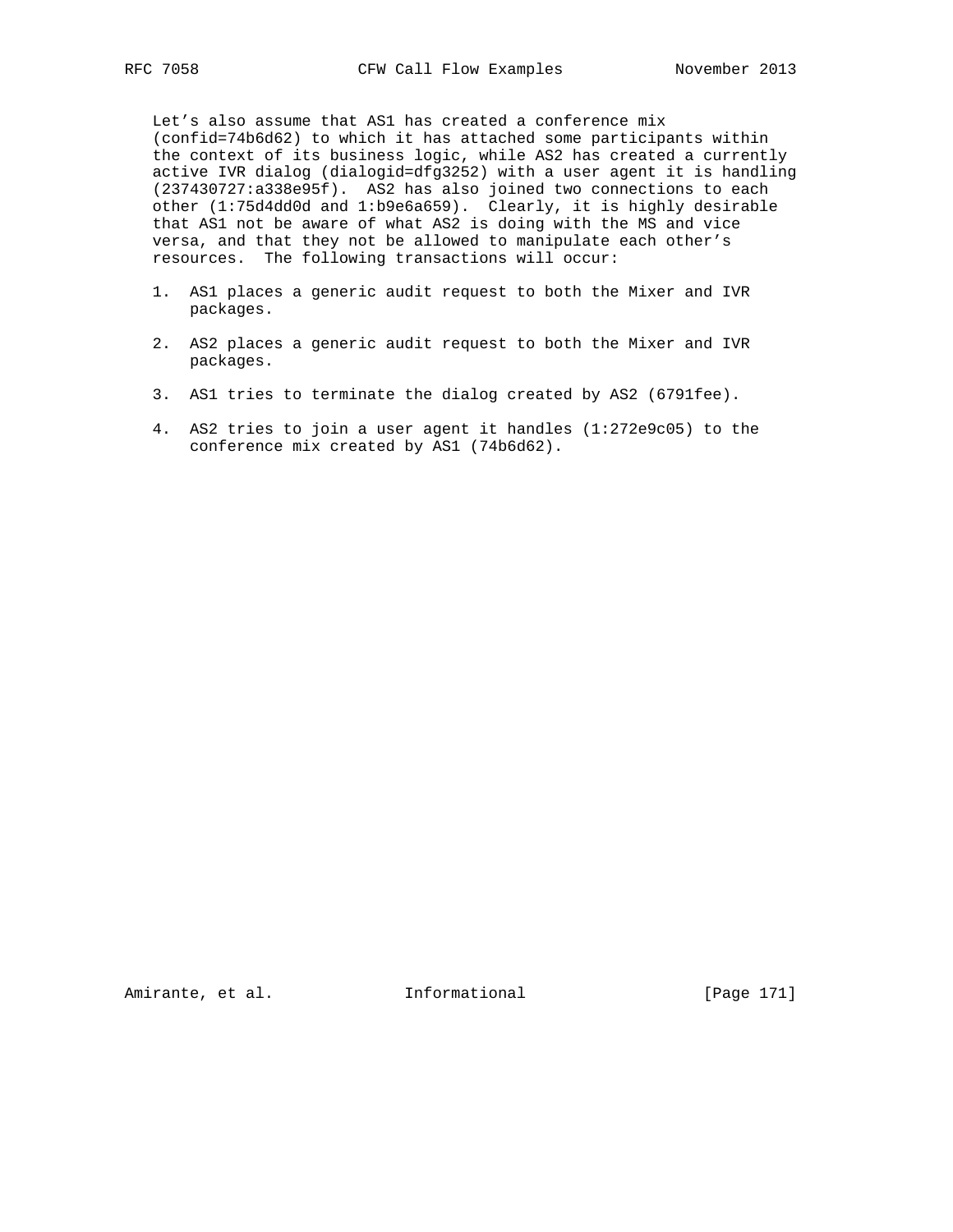A sequence diagram of the above-mentioned transactions is depicted in Figure 59, which shows how the MS is assumed to reply in all cases, in order to avoid security issues:

AS1 AS2 MS | | | A1. CONTROL (IVR audit) |++++++++++++++++++++++++++++++++++++++++++++++++++++++++>>| A2. 200 OK |<<++++++++++++++++++++++++++++++++++++++++++++++++++++++++| | | | B1. CONTROL (Mixer audit) |++++++++++++++++++++++++++++++++++++++++++++++++++++++++>>| B2. 200 OK |<<++++++++++++++++++++++++++++++++++++++++++++++++++++++++| | | | C1. CONTROL (IVR audit) | |++++++++++++++++++++++++++++++++>>| C2. 200 OK | |<<++++++++++++++++++++++++++++++++| | | | | D1. CONTROL (Mixer audit) | |++++++++++++++++++++++++++++++++>>| D2. 200 OK | |<<++++++++++++++++++++++++++++++++| | | | E1. CONTROL (dialogterminate) |++++++++++++++++++++++++++++++++++++++++++++++++++++++++>>| E2. 403 Forbidden |<<++++++++++++++++++++++++++++++++++++++++++++++++++++++++| | | | | F1. CONTROL (join UAC&conf[AS1]) | |++++++++++++++++++++++++++++++++>>| | | F2. 403 Forbidden | | |<<++++++++++++++++++++++++++++++++| | | | . . . . . .

Figure 59: Security Considerations: Framework Transaction

Amirante, et al. 1nformational [Page 172]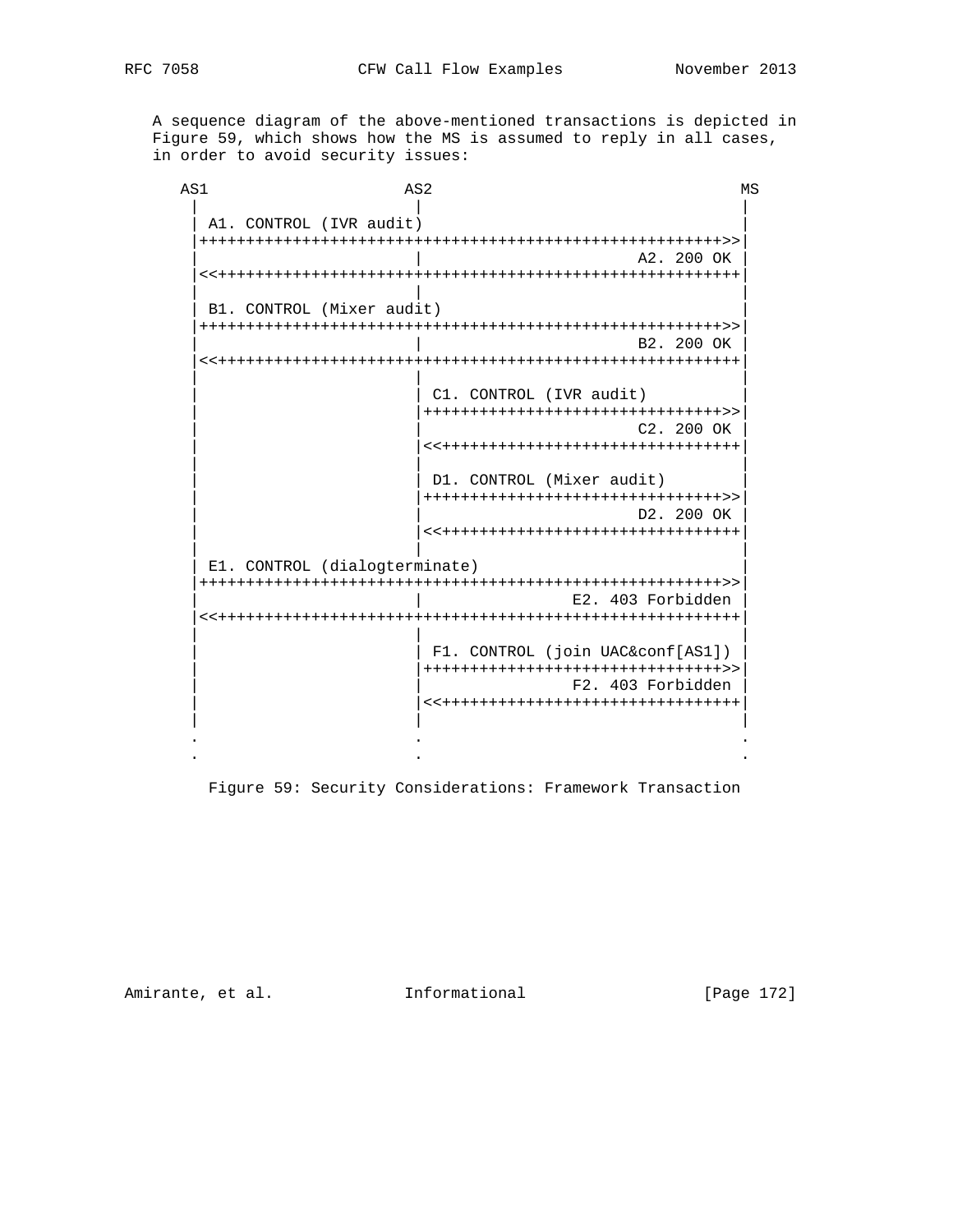The expected outcome of the transaction is that the MS partially "lies" to both AS1 and AS2 when replying to the audit requests (not all of the identifiers are reported, but only those identifiers with which each AS is directly involved), and the MS denies the requests for the unauthorized operations (403). Looking at each transaction separately:

- o In the first transaction (A1), AS1 places a generic <audit> request to the IVR package. The request is generic, since no attributes are passed as part of the request, meaning that AS1 is interested in the MS capabilities as well as all of the dialogs that the MS is currently handling. As can be seen in the reply (A2), the MS only reports in the <auditresponse> the package capabilities, while the <dialogs> element is empty; this is because the only dialog the MS is handling has actually been created by AS2, which causes the MS not to report the related identifier (6791fee) to AS1. In fact, AS1 could use that identifier to manipulate the dialog, e.g., by tearing it down and thus causing the service to be interrupted without AS2's intervention.
- o In the second transaction (B1), AS1 places an identical <audit> request to the Mixer package. The request is again generic, meaning that AS1 is interested in the package capabilities as well as all the mixers and connections that the package is handling at the moment. This time, the MS reports not only capabilities (B2) but information about mixers and connections as well. However, this information is not complete; in fact, only information about mixers and connections originated by AS1 is reported (mixer 74b6d62 and its participants), while the information originated by AS2 is omitted in the report. The motivation is the same as before.
- o In the third and fourth transactions (C1 and D1), it's AS2 that places an <audit> request to both the IVR and Mixer packages. As with the previous transactions, the audit requests are generic. Looking at the replies (C2 and D2), it's obvious that the capabilities section is identical to the replies given to AS1. In fact, the MS has no reason to "lie" about what it can do. The <dialogs> and <mixers> sections are totally different. AS2 in fact receives information about its own IVR dialog (6791fee), which was omitted in the reply to AS1, while it only receives information about the only connection it created (1:75d4dd0d and 1:b9e6a659) without any details related to the mixers and connections originated by AS1.

Amirante, et al. 1nformational [Page 173]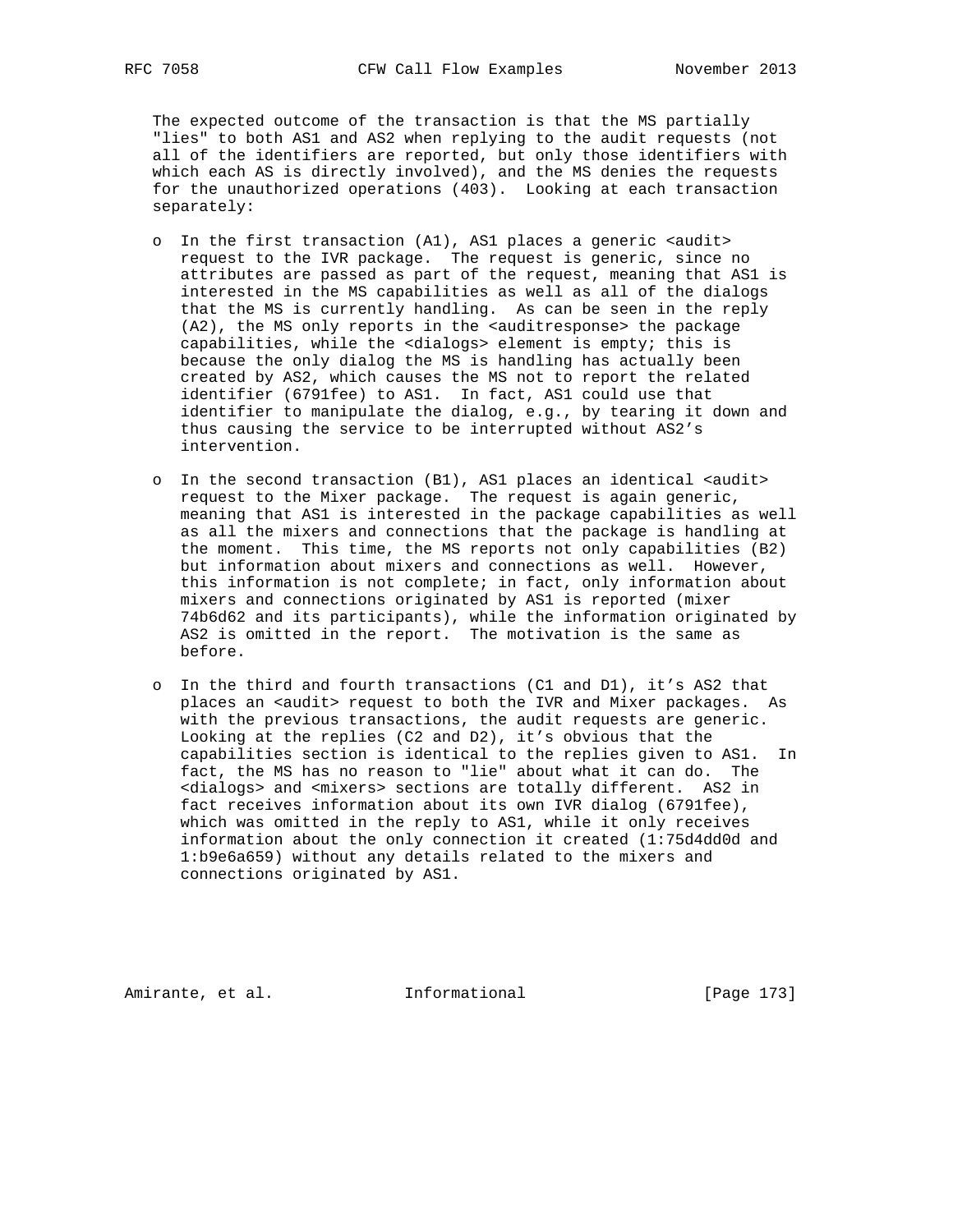- o In the fifth transaction (E1), AS1, instead of just auditing the packages, tries to terminate (<dialogterminate>) the dialog created by AS2 (6791fee). Since the identifier has not been reported by the MS in the reply to the previous audit request, we assume that AS1 accessed it via a different out-of-band mechanism. This is assumed to be an unauthorized operation, because the above-mentioned dialog is outside the bounds of AS1; therefore, the MS, instead of handling the syntactically correct request, replies (E2) with a framework-level 403 message (Forbidden), leaving the dialog untouched.
- o Similarly, in the sixth and last transaction (F1), AS2 tries to attach (<join>) one of the UACs it is handling to the conference mix created by AS1 (74b6d62). Just as in the previous transaction, the identifier is assumed to have been accessed by AS2 via some out-of-band mechanism, since the MS didn't report it in the reply to the previous audit request. While one of the identifiers (the UAC) is actually handled by AS2, the other (the conference mix) is not; therefore, as with the fifth transaction, this last transaction is regarded by the MS as outside the bounds of AS2. For the same reason as before, the MS replies (F2) with a framework-level 403 message (Forbidden), leaving the mix and the UAC unjoined.
- A1. AS1 -> MS (CFW CONTROL, audit IVR) -------------------------------------- CFW 140e0f763352 CONTROL Control-Package: msc-ivr/1.0 Content-Type: application/msc-ivr+xml Content-Length: 81 <mscivr version="1.0" xmlns="urn:ietf:params:xml:ns:msc-ivr"> <audit/> </mscivr>

Amirante, et al. 1nformational 1999 [Page 174]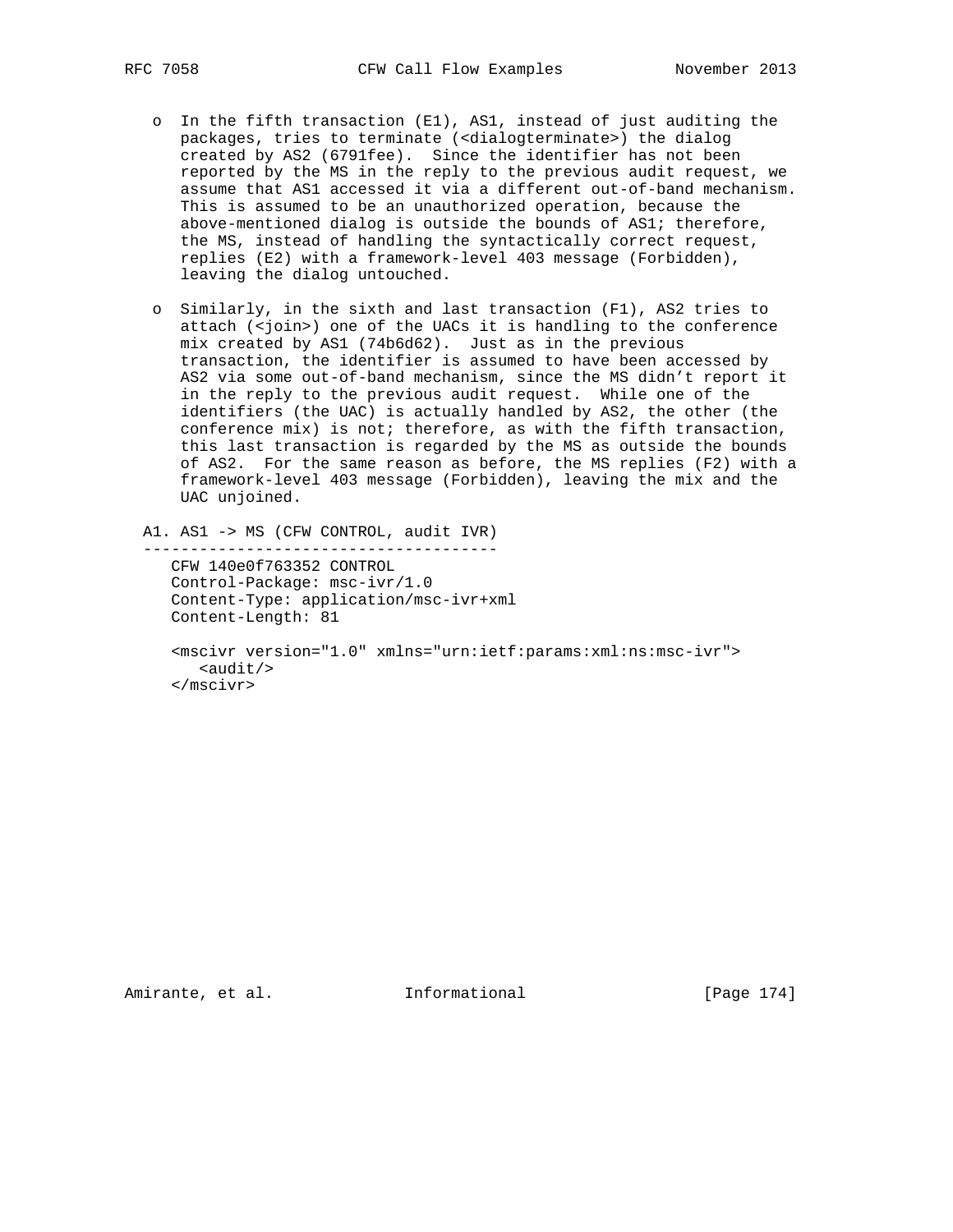```
 A2. AS1 <- MS (CFW 200, auditresponse)
 --------------------------------------
    CFW 140e0f763352 200
    Timeout: 10
    Content-Type: application/msc-ivr+xml
    Content-Length: 1419
    <mscivr version="1.0" xmlns="urn:ietf:params:xml:ns:msc-ivr">
    <auditresponse status="200">
       <capabilities>
          <dialoglanguages/>
          <grammartypes/>
          <recordtypes>
             <mimetype>audio/x-wav</mimetype>
             <mimetype>video/mpeg</mimetype>
          </recordtypes>
          <prompttypes>
             <mimetype>audio/x-wav</mimetype>
             <mimetype>video/mpeg</mimetype>
          </prompttypes>
          <variables>
             <variabletype type="date"
                            desc="value formatted as YYYY-MM-DD">
                <format desc="month day year">mdy</format>
                <format desc="year month day">ymd</format>
                <format desc="day month year">dmy</format>
                <format desc="day month">dm</format>
             </variabletype>
             <variabletype type="time" desc="value formatted as HH:MM">
                <format desc="24 hour format">t24</format>
                <format desc="12 hour format with am/pm">t12</format>
             </variabletype>
             <variabletype type="digits" desc="value formatted as D+">
                <format desc="general digit string">gen</format>
                <format desc="cardinal">crn</format>
                <format desc="ordinal">ord</format>
             </variabletype>
          </variables>
          <maxpreparedduration>60s</maxpreparedduration>
          <maxrecordduration>1800s</maxrecordduration>
          <codecs>
             <codec name="audio"><subtype>basic</subtype></codec>
             <codec name="audio"><subtype>gsm</subtype></codec>
             <codec name="video"><subtype>h261</subtype></codec>
             <codec name="video"><subtype>h263</subtype></codec>
             <codec name="video"><subtype>h263-1998</subtype></codec>
             <codec name="video"><subtype>h264</subtype></codec>
          </codecs>
```
Amirante, et al. Informational [Page 175]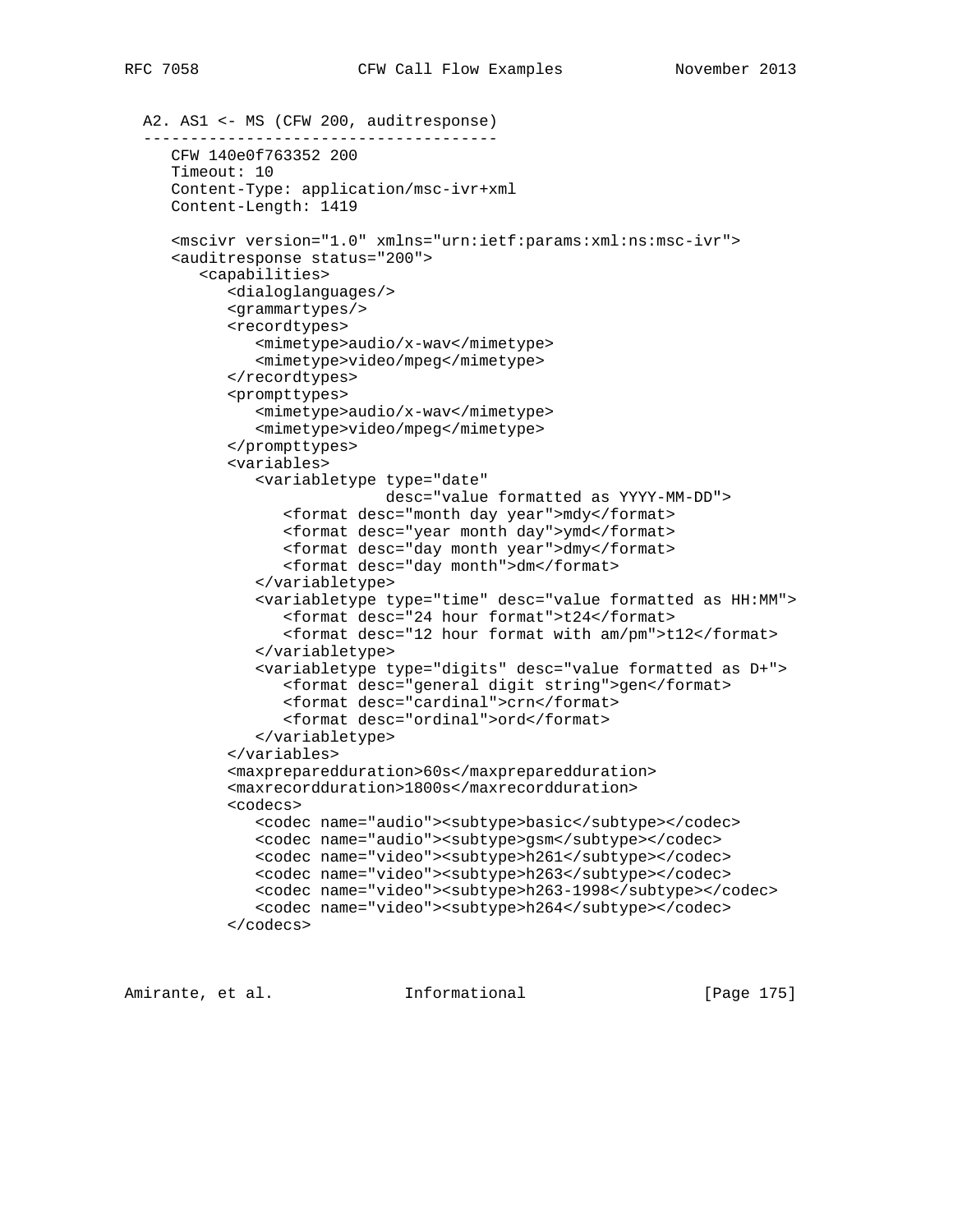```
 </capabilities>
       <dialogs>
       </dialogs>
    </auditresponse>
    </mscivr>
 B1. AS1 -> MS (CFW CONTROL, audit mixer)
 ----------------------------------------
   CFW 0216231b1f16 CONTROL
   Control-Package: msc-mixer/1.0
    Content-Type: application/msc-mixer+xml
    Content-Length: 87
    <mscmixer version="1.0" xmlns="urn:ietf:params:xml:ns:msc-mixer">
      <audit/> </mscmixer>
 B2. AS1 <- MS (CFW 200, auditresponse)
 --------------------------------------
   CFW 0216231b1f16 200
   Timeout: 10
   Content-Type: application/msc-mixer+xml
    Content-Length: 903
    <mscmixer version="1.0" xmlns="urn:ietf:params:xml:ns:msc-mixer">
    <auditresponse status="200">
      <capabilities>
         <codecs>
            <codec name="audio"><subtype>basic</subtype></codec>
            <codec name="audio"><subtype>gsm</subtype></codec>
            <codec name="video"><subtype>h261</subtype></codec>
            <codec name="video"><subtype>h263</subtype></codec>
            <codec name="video"><subtype>h263-1998</subtype></codec>
            <codec name="video"><subtype>h264</subtype></codec>
         </codecs>
      </capabilities>
      <mixers>
        <conferenceaudit conferenceid="74b6d62">
          <participants>
            <participant id="1864574426:e2192766"/>
            <participant id="1:5a97fd79"/>
          </participants>
          <video-layout min-participants="1">
            <quad-view/>
          </video-layout>
        </conferenceaudit>
```
Amirante, et al. 1nformational [Page 176]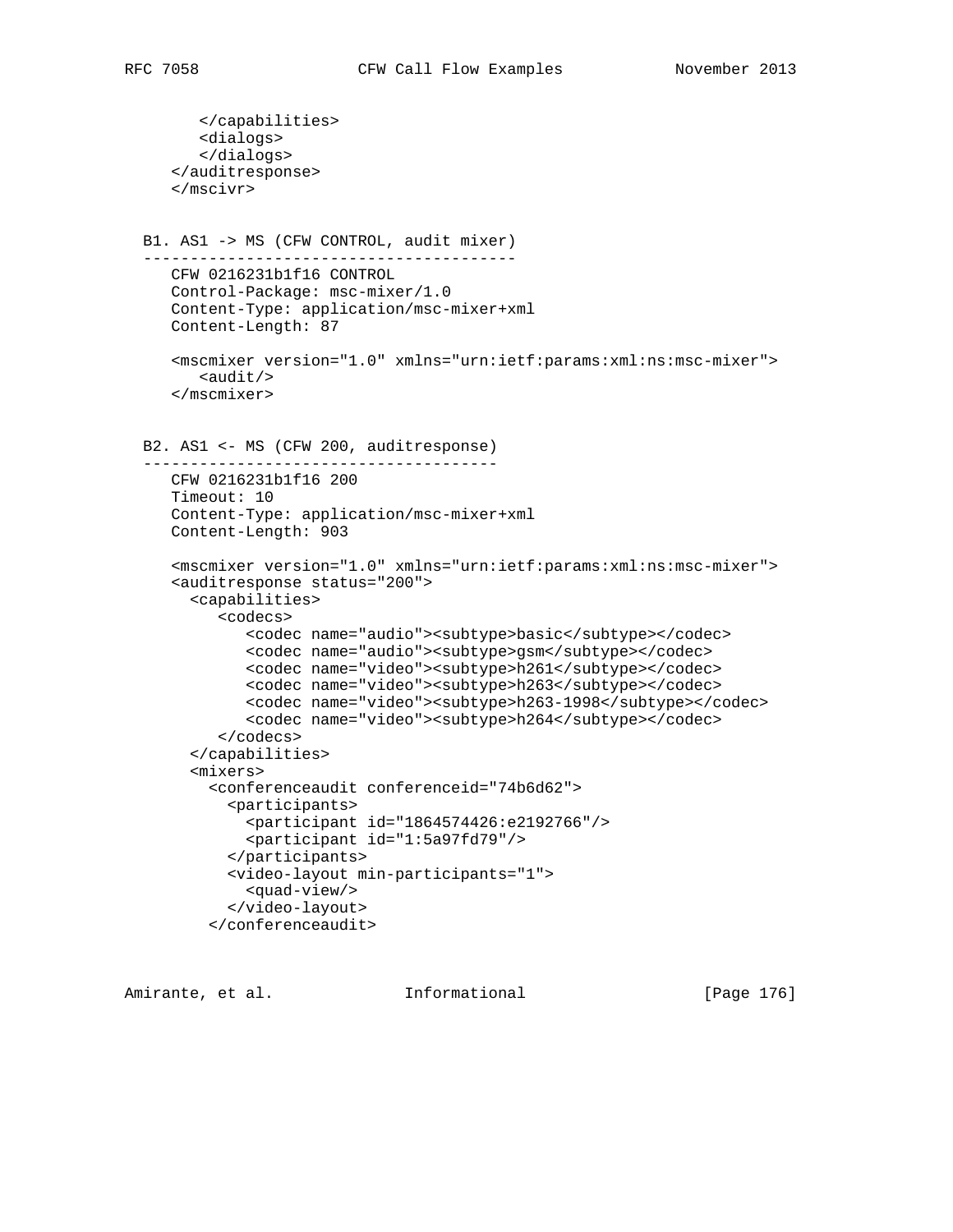```
 <joinaudit id1="1864574426:e2192766" id2="74b6d62"/>
        <joinaudit id1="1:5a97fd79" id2="74b6d62"/>
      </mixers>
    </auditresponse>
    </mscmixer>
 C1. AS2 -> MS (CFW CONTROL, audit IVR)
 --------------------------------------
   CFW 0216231b1f16 CONTROL
   Control-Package: msc-ivr/1.0
    Content-Type: application/msc-ivr+xml
    Content-Length: 81
    <mscivr version="1.0" xmlns="urn:ietf:params:xml:ns:msc-ivr">
      <audit/> </mscivr>
 C2. AS2 <- MS (CFW 200, auditresponse)
 --------------------------------------
   CFW 0216231b1f16 200
   Timeout: 10
   Content-Type: application/msc-ivr+xml
    Content-Length: 1502
    <mscivr version="1.0" xmlns="urn:ietf:params:xml:ns:msc-ivr">
    <auditresponse status="200">
       <capabilities>
          <dialoglanguages/>
          <grammartypes/>
          <recordtypes>
             <mimetype>audio/wav</mimetype>
             <mimetype>video/mpeg</mimetype>
          </recordtypes>
          <prompttypes>
             <mimetype>audio/wav</mimetype>
             <mimetype>video/mpeg</mimetype>
          </prompttypes>
          <variables>
             <variabletype type="date"
                           desc="value formatted as YYYY-MM-DD">
                <format desc="month day year">mdy</format>
                <format desc="year month day">ymd</format>
                <format desc="day month year">dmy</format>
                <format desc="day month">dm</format>
             </variabletype>
```
Amirante, et al. 1nformational [Page 177]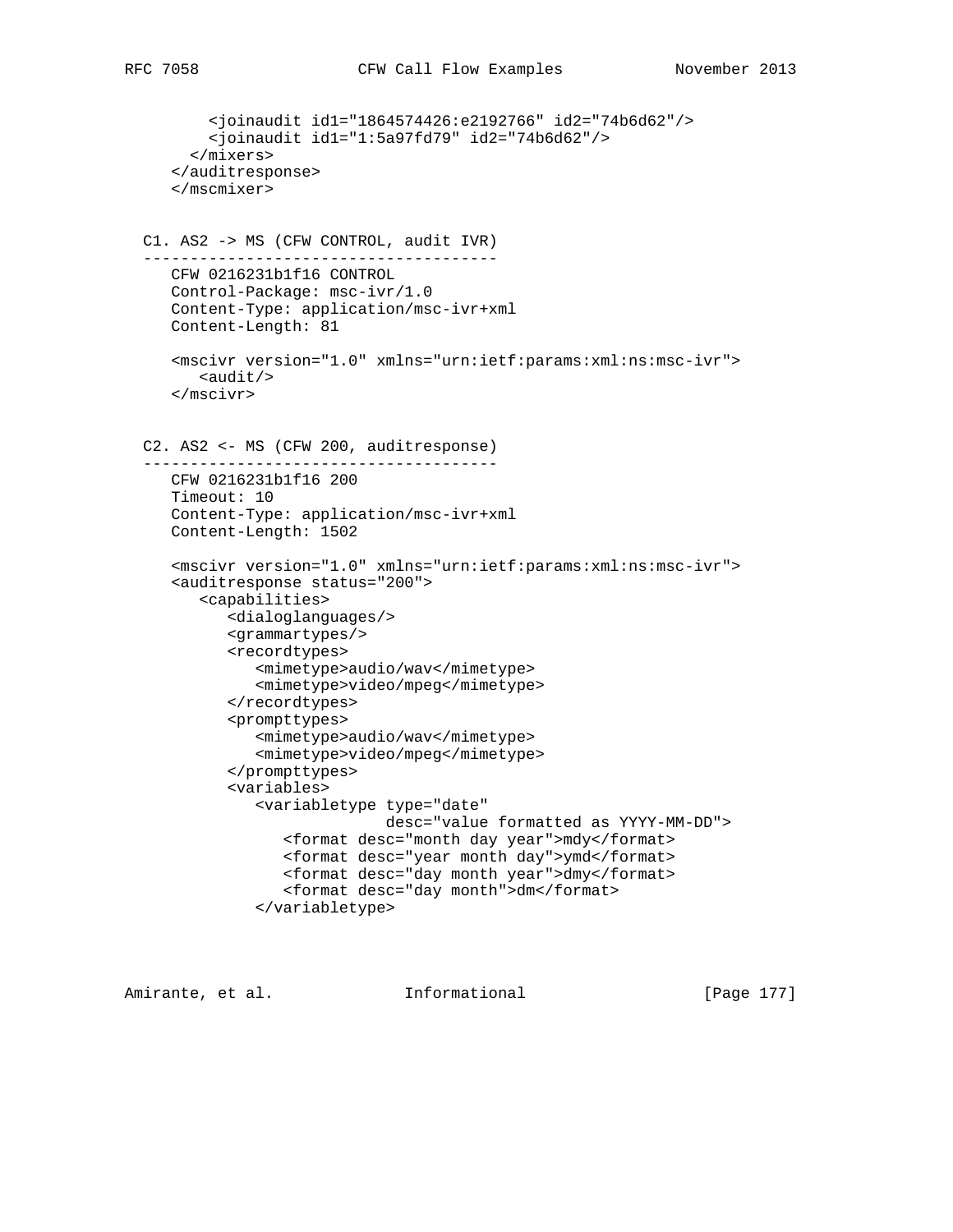```
 <variabletype type="time" desc="value formatted as HH:MM">
                <format desc="24 hour format">t24</format>
                <format desc="12 hour format with am/pm">t12</format>
             </variabletype>
             <variabletype type="digits" desc="value formatted as D+">
                <format desc="general digit string">gen</format>
                <format desc="cardinal">crn</format>
                <format desc="ordinal">ord</format>
             </variabletype>
          </variables>
          <maxpreparedduration>60s</maxpreparedduration>
          <maxrecordduration>1800s</maxrecordduration>
          <codecs>
             <codec name="audio"><subtype>basic</subtype></codec>
             <codec name="audio"><subtype>gsm</subtype></codec>
             <codec name="video"><subtype>h261</subtype></codec>
             <codec name="video"><subtype>h263</subtype></codec>
             <codec name="video"><subtype>h263-1998</subtype></codec>
             <codec name="video"><subtype>h264</subtype></codec>
          </codecs>
       </capabilities>
       <dialogs>
          <dialogaudit dialogid="6791fee" state="started"
                       connectionid="237430727:a338e95f"/>
       </dialogs>
    </auditresponse>
    </mscivr>
 D1. AS2 -> MS (CFW CONTROL, audit mixer)
 ----------------------------------------
    CFW 515f007c5bd0 CONTROL
    Control-Package: msc-mixer/1.0
    Content-Type: application/msc-mixer+xml
    Content-Length: 87
    <mscmixer version="1.0" xmlns="urn:ietf:params:xml:ns:msc-mixer">
      <audit/>
```

```
 </mscmixer>
```
Amirante, et al. 1nformational [Page 178]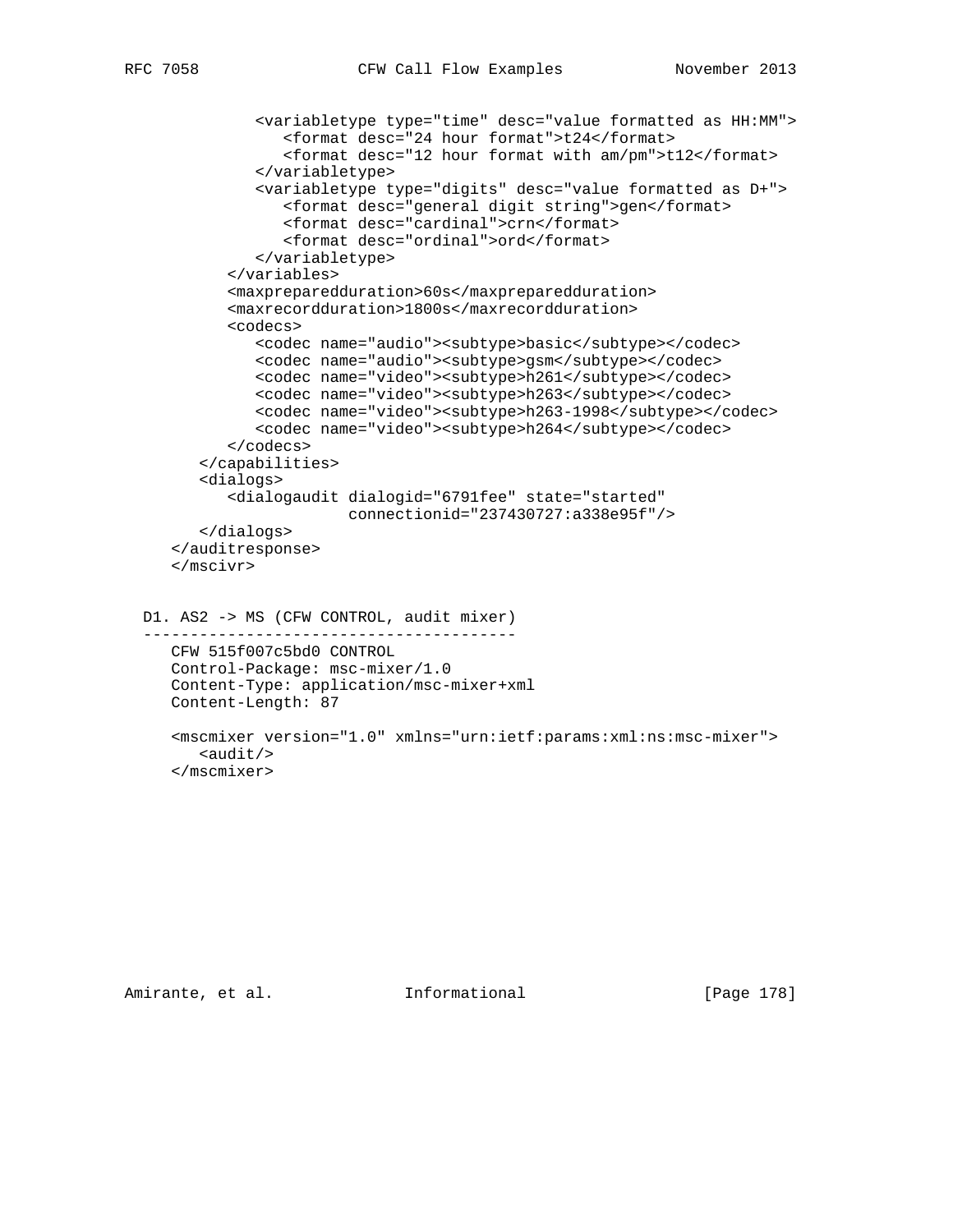```
D2. AS2 <- MS (CFW 200, auditresponse)
 --------------------------------------
    CFW 515f007c5bd0 200
    Timeout: 10
    Content-Type: application/msc-mixer+xml
    Content-Length: 548
    <mscmixer version="1.0" xmlns="urn:ietf:params:xml:ns:msc-mixer">
    <auditresponse status="200">
       <capabilities>
          <codecs>
             <codec name="audio"><subtype>basic</subtype></codec>
            <codec name="audio"><subtype>gsm</subtype></codec>
             <codec name="video"><subtype>h261</subtype></codec>
             <codec name="video"><subtype>h263</subtype></codec>
             <codec name="video"><subtype>h263-1998</subtype></codec>
             <codec name="video"><subtype>h264</subtype></codec>
          </codecs>
       </capabilities>
       <mixers>
          <joinaudit id1="1:75d4dd0d" id2="1:b9e6a659"/>
       </mixers>
    </auditresponse>
    </mscmixer>
 E1. AS1 -> MS (CFW CONTROL, dialogterminate)
    --------------------------------------------
    CFW 7fdcc2331bef CONTROL
    Control-Package: msc-ivr/1.0
    Content-Type: application/msc-ivr+xml
    Content-Length: 127
    <mscivr version="1.0" xmlns="urn:ietf:params:xml:ns:msc-ivr">
       <dialogterminate dialogid="6791fee" immediate="true"/>
    </mscivr>
 E2. AS1 <- MS (CFW 403 Forbidden)
    ---------------------------------
   CFW 7fdcc2331bef 403
```
Amirante, et al. 1nformational [Page 179]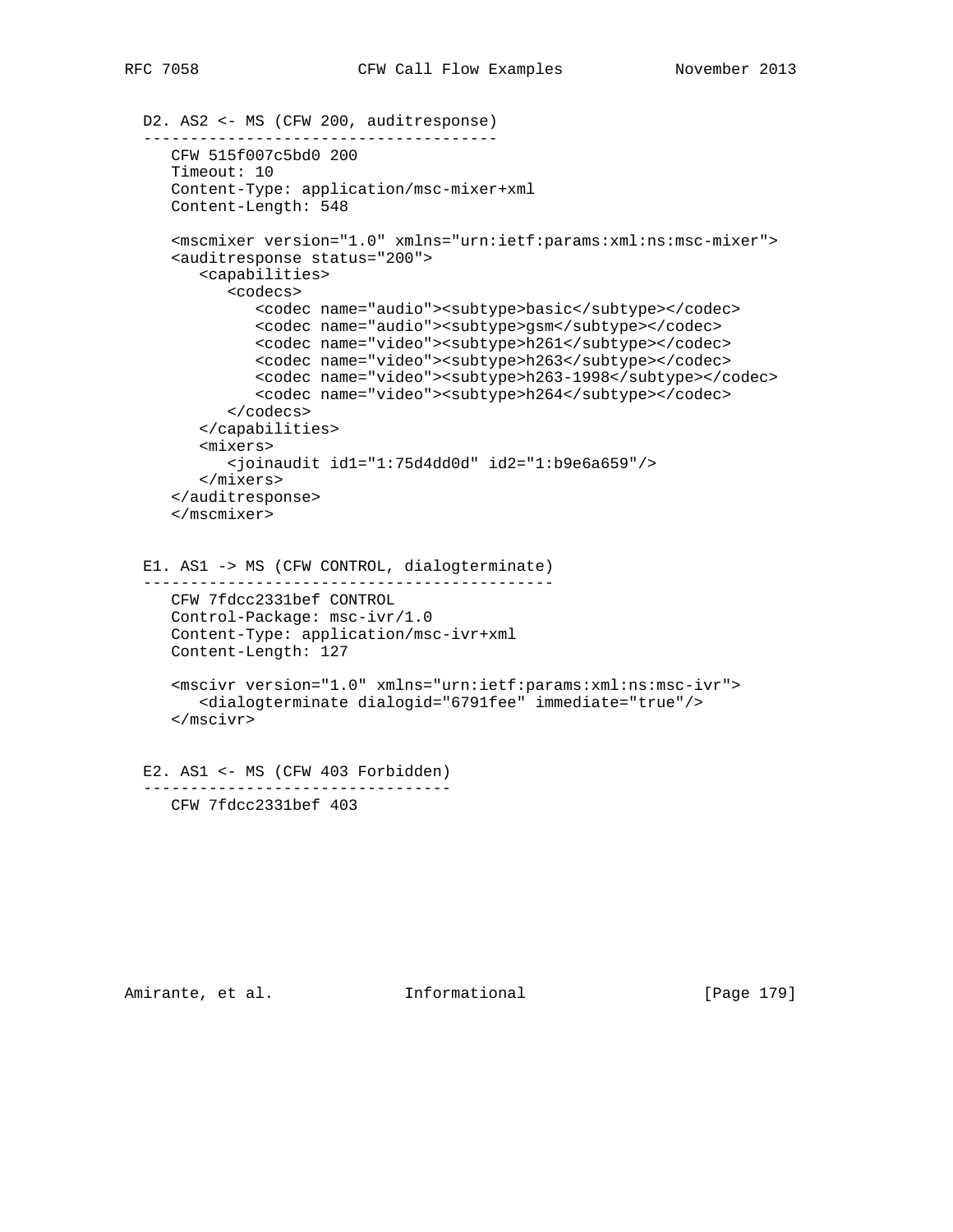F1. AS2 -> MS (CFW CONTROL, join to conference) ----------------------------------------------- CFW 140e0f763352 CONTROL Control-Package: msc-mixer/1.0 Content-Type: application/msc-mixer+xml Content-Length: 117 <mscmixer version="1.0" xmlns="urn:ietf:params:xml:ns:msc-mixer"> <join id1="1:272e9c05" id2="74b6d62"/> </mscmixer>

 F2. AS2 <- MS (CFW 403 Forbidden) --------------------------------- CFW 140e0f763352 403

9. Acknowledgments

 The authors would like to thank Dale Worley for the thorough review of the whole document and for contributing text to make the document easier to read.

- 10. References
- 10.1. Normative References
	- [RFC3261] Rosenberg, J., Schulzrinne, H., Camarillo, G., Johnston, A., Peterson, J., Sparks, R., Handley, M., and E. Schooler, "SIP: Session Initiation Protocol", RFC 3261, June 2002.
	- [RFC3264] Rosenberg, J. and H. Schulzrinne, "An Offer/Answer Model with Session Description Protocol (SDP)", RFC 3264, June 2002.
	- [RFC3550] Schulzrinne, H., Casner, S., Frederick, R., and V. Jacobson, "RTP: A Transport Protocol for Real-Time Applications", STD 64, RFC 3550, July 2003.
	- [RFC4574] Levin, O. and G. Camarillo, "The Session Description Protocol (SDP) Label Attribute", RFC 4574, August 2006.
	- [RFC4145] Yon, D. and G. Camarillo, "TCP-Based Media Transport in the Session Description Protocol (SDP)", RFC 4145, September 2005.

Amirante, et al. 1nformational [Page 180]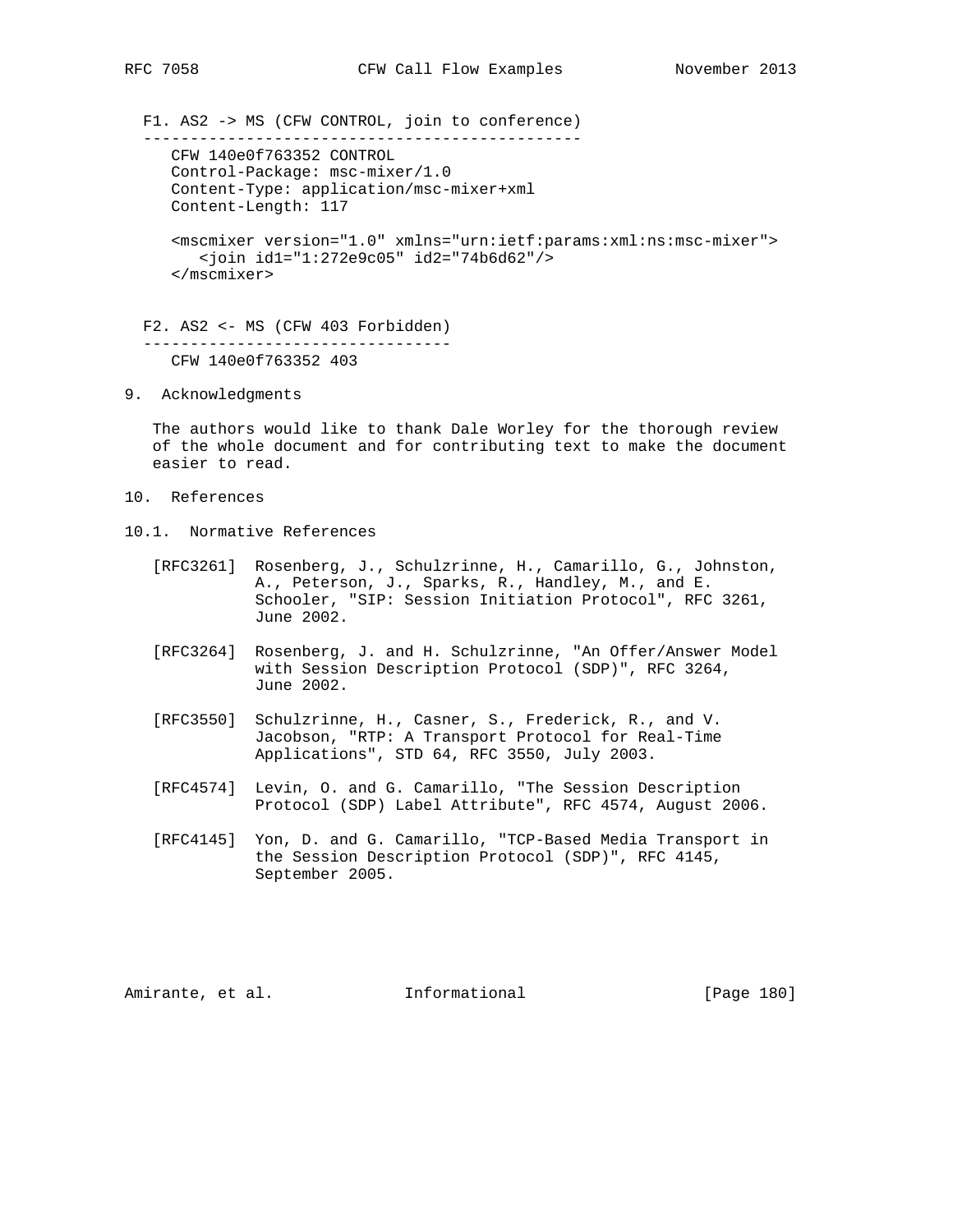- [RFC4572] Lennox, J., "Connection-Oriented Media Transport over the Transport Layer Security (TLS) Protocol in the Session Description Protocol (SDP)", RFC 4572, July 2006.
- [RFC6230] Boulton, C., Melanchuk, T., and S. McGlashan, "Media Control Channel Framework", RFC 6230, May 2011.
- [RFC6231] McGlashan, S., Melanchuk, T., and C. Boulton, "An Interactive Voice Response (IVR) Control Package for the Media Control Channel Framework", RFC 6231, May 2011.
- [RFC6505] McGlashan, S., Melanchuk, T., and C. Boulton, "A Mixer Control Package for the Media Control Channel Framework", RFC 6505, March 2012.
- [RFC6917] Boulton, C., Miniero, L., and G. Munson, "Media Resource Brokering", RFC 6917, April 2013.
- [RFC5239] Barnes, M., Boulton, C., and O. Levin, "A Framework for Centralized Conferencing", RFC 5239, June 2008.
- [RFC4582] Camarillo, G., Ott, J., and K. Drage, "The Binary Floor Control Protocol (BFCP)", RFC 4582, November 2006.
- [RFC4583] Camarillo, G., "Session Description Protocol (SDP) Format for Binary Floor Control Protocol (BFCP) Streams", RFC 4583, November 2006.
- 10.2. Informative References
	- [RFC2606] Eastlake, D. and A. Panitz, "Reserved Top Level DNS Names", BCP 32, RFC 2606, June 1999.
	- [RFC3725] Rosenberg, J., Peterson, J., Schulzrinne, H., and G. Camarillo, "Best Current Practices for Third Party Call Control (3pcc) in the Session Initiation Protocol (SIP)", BCP 85, RFC 3725, April 2004.
- [SRGS] Hunt, A. and S. McGlashan, "Speech Recognition Grammar Specification Version 1.0", W3C Recommendation, March 2004.
	- [RFC4597] Even, R. and N. Ismail, "Conferencing Scenarios", RFC 4597, August 2006.
	- [RFC5567] Melanchuk, T., "An Architectural Framework for Media Server Control", RFC 5567, June 2009.

Amirante, et al. 1nformational 1999 [Page 181]